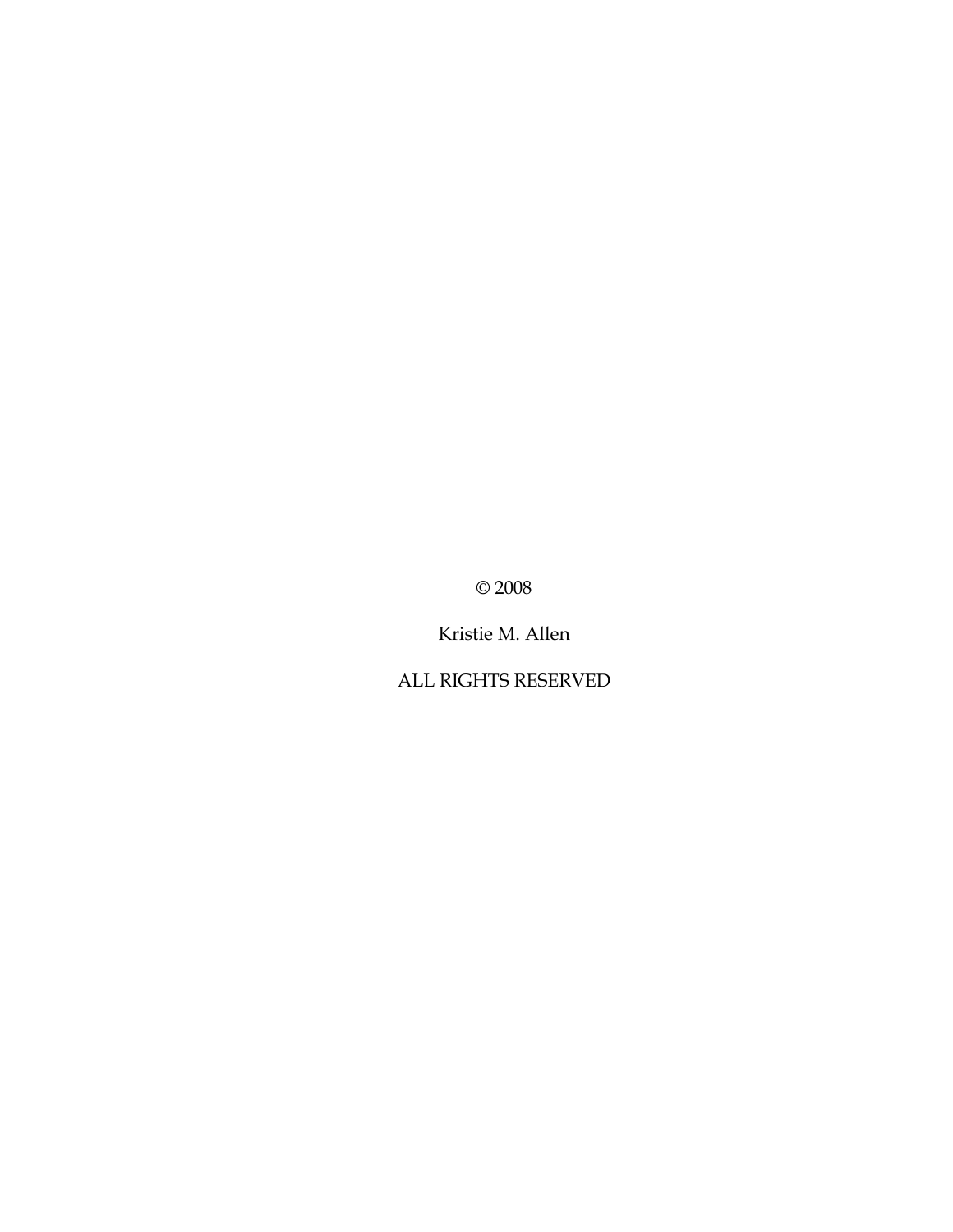### SECOND NATURE:

### THE DISCOURSE OF HABIT IN NINETEENTH-CENTURY BRITISH REALIST

## **FICTION**

by

# KRISTIE M. ALLEN

A Dissertation submitted to the

Graduate School-New Brunswick

Rutgers, The State University of New Jersey

in partial fulfillment of the requirements

for the degree of

Doctor of Philosophy

Graduate Program in Literatures in English

written under the drection of

Kate Flint

and approved by

\_\_\_\_\_\_\_\_\_\_\_\_\_\_\_\_\_\_\_\_\_\_\_\_\_\_\_\_

\_\_\_\_\_\_\_\_\_\_\_\_\_\_\_\_\_\_\_\_\_\_\_\_\_\_\_\_

\_\_\_\_\_\_\_\_\_\_\_\_\_\_\_\_\_\_\_\_\_\_\_\_\_\_\_\_

\_\_\_\_\_\_\_\_\_\_\_\_\_\_\_\_\_\_\_\_\_\_\_\_\_\_\_\_

New Brunswick, New Jersey

May 2008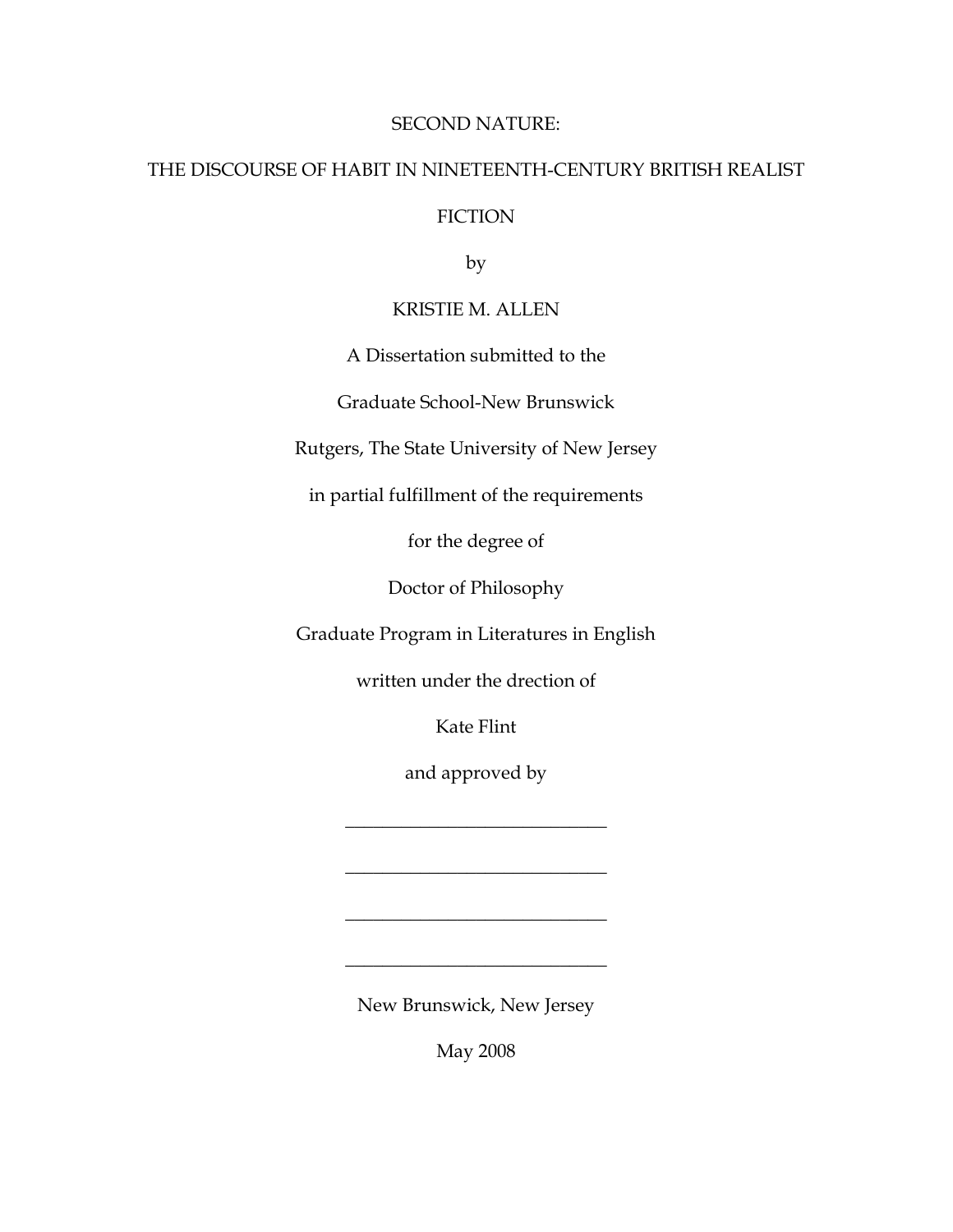#### ABSTRACT OF THE DISSERTATION

#### SECOND NATURE:

# THE DISCOURSE OF HABIT IN NINETEENTH-CENTURY BRITISH REALIST **FICTION**

By KRISTIE M. ALLEN

Dissertation Director: Kate Flint

"Second Nature: The Discourse of Habit in Nineteenth-Century British Fiction" explores ideas about habit in the nineteenth century. Even as the discourse of habit took shape in psychology studies, self-help tracts, and social reform inquiries, its aesthetic realization in the novel performed the crucial task of synthesizing these psychological and sociological perspectives. My dissertation examines the ways realist writers sought to reconceive the relationship between social determination and self-improvement. I argue that they were compelled to develop new modes to represent consciousness in ways that would correspond to new theories of evolutionary progress, institutional change, and even the physiology of the brain. As science increasingly pointed toward the amorality of natural evolution, Victorian novelists derived moral

ii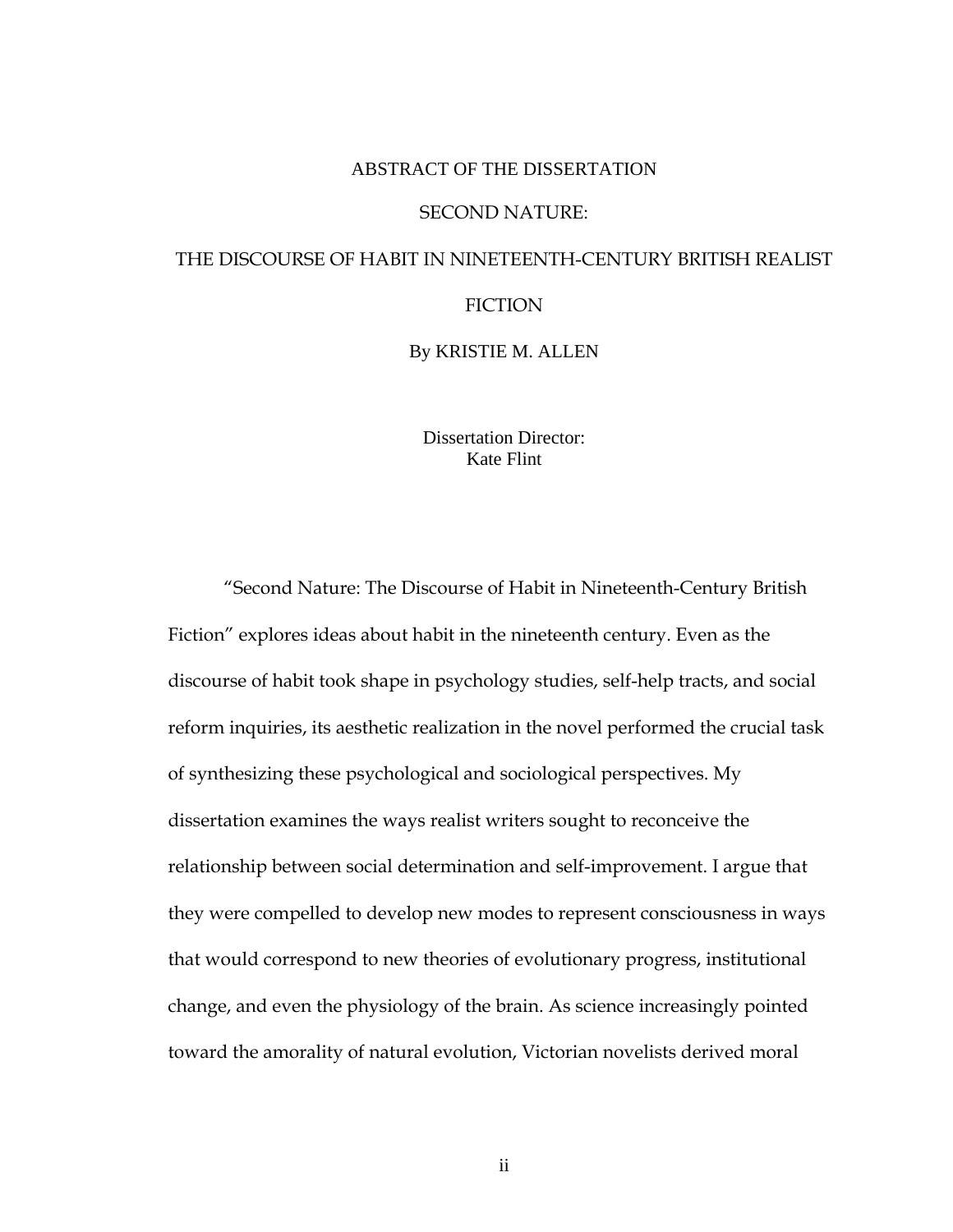meaning from new ways of narrating the ordinary experiences that constituted people's "second nature."

In revealing the rich historical debates about habit, my dissertation contributes to our understanding of the reciprocally shaping forces of scientific ideas about the mind and realist narrative techniques. Chapter one analyzes the political, scientific and aesthetic concerns with habit, demonstrating several contradictions at work in the Victorian formulation of second nature by tracing its genealogy. The texts I examine—parliamentary reports, the Preface to the *Lyrical Ballads*, and evolutionary controversies, among others—suggest that the training and reforming of habit was understood as a key to social reform. In the following three chapters I consider the intricate ways that Charles Dickens, George Eliot, and Thomas Hardy imagine and depict the intersecting social and psychological origins of habit. Dickens's novel *Dombey and Son* investigates the ethical responsibility for one's socialization and unconscious life. Chapter two's reading of *The Mill on the Floss* argues that Eliot's engagement with new physiological understandings of habit shapes both her ideal of sympathy and her sense of the importance of reimagining conventions. My final chapter contends that Hardy's work refutes earlier realist claims about the potential of habit for self-reform. Taken together, these fictions demonstrate an aesthetic experiment with scientific notions of subjectivity, examining how repetition, personal disposition, desire, environment, and early training are entailed in the process of becoming a moral subject.

iii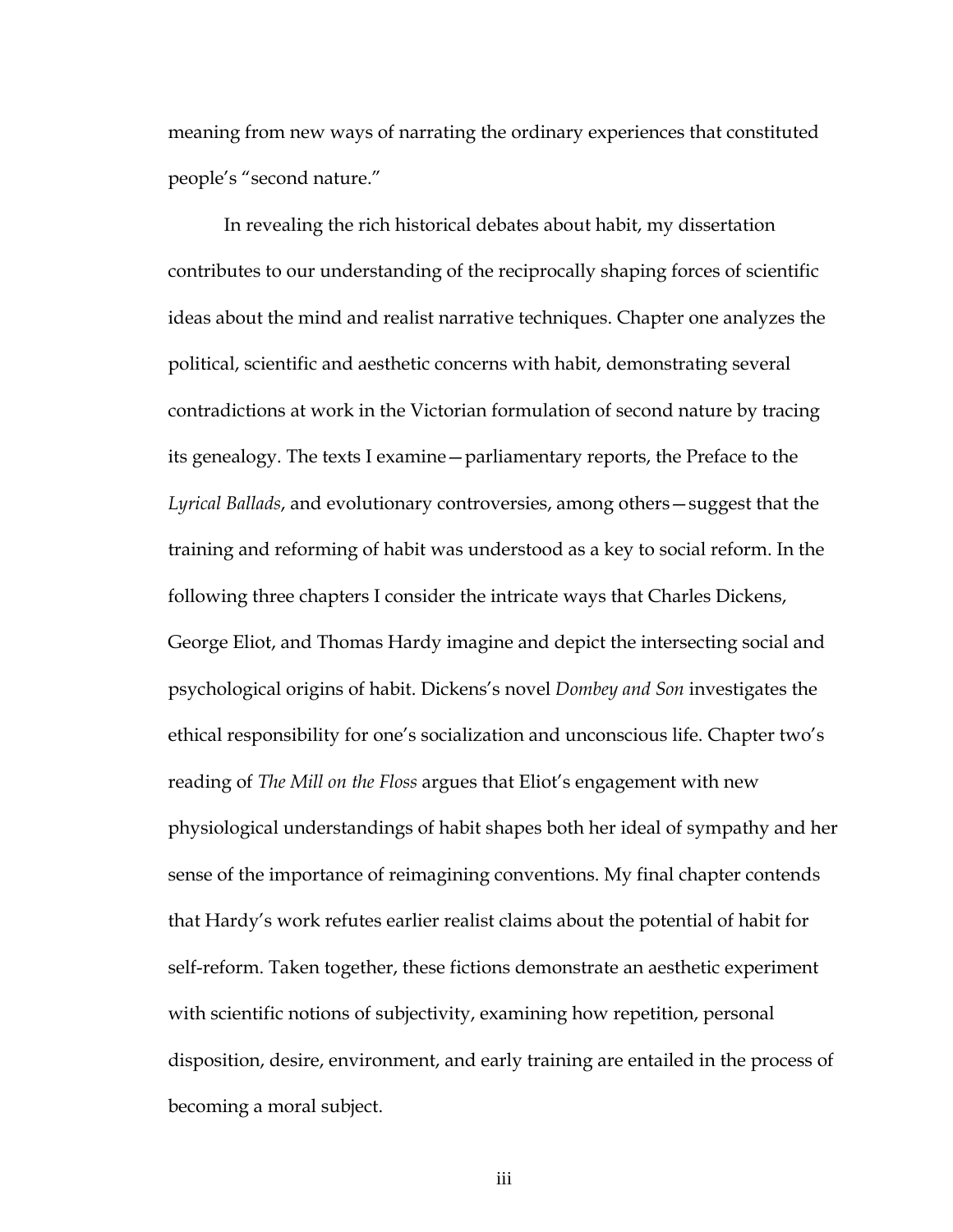#### Acknowledgments

This project was completed only with the support of many friends, family and colleagues. I am grateful to everyone for their generosity, most especially to Rico, for carrying on and carrying me on, too. Thanks to my dissertation committee: to Kate for her unflagging enthusiasm and for always, gracefully, being there even when she also had many other places to be; to Richard for opportune salvages and such humaneness; to Carolyn for asking such provocative questions. Thanks to Nick Dames for suggesting routes for the next stage. I am indebted to George Levine, Barry Qualls, Jonah Siegel and Cheryl Robinson for their invaluable support and reliably level advice. To my parents for props unstinted and always being interested. I was exceptionally fortunate to have made friends who formed a most assiduous dissertation reading group – Alison Shonkwiler, Alex Socarides, and Sunny Stalter. I would also like to thank Rutgers English Department for two Mellon fellowships: to Meredith McGill and the fellows in the Mellon Summer Dissertation Writing Seminar (2005), and to Michael McKeon and the Mellon Seminar on Historical Interpretation (2005) fellows for their generous feedback and insightful reading of my work in progress. I would further like to thank the Rutgers Graduate School for a Louis Bevier Dissertation Fellowship, which allowed me a year off teaching to write, and to Caroline Huber for a Qualls Dissertation Fellowship, as well as for her support of Rutgers Victorianists. Many other friends not only made dissertating

iv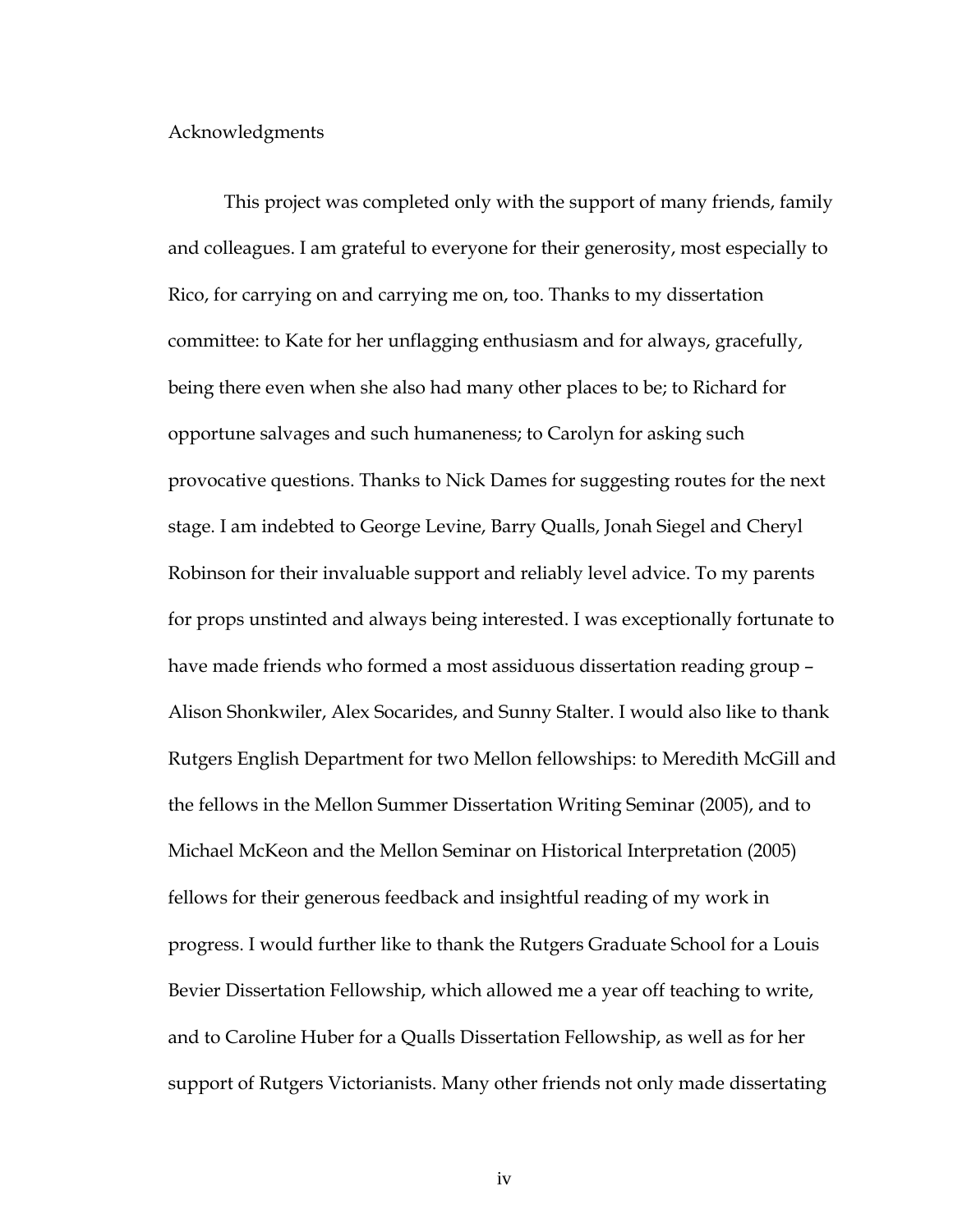less alienating, but enriched my life, not to mention kept me from solitary drinking, especially Kathy Lubey, Danielle Bobker, Tanya Agathocleous, Kathryn Steele, Rich Squibbs, John Rogers, Jason Rudy and Megan Ward – Cheers! And to the Grand Army Plaza soccer club for the countless, first-rate, friendly games – Game on!

Chapter Three, "Habits and Subjectivity in George Eliot's *The Mill on the Floss*" is forthcoming (Autumn 2010) from *Studies in English Literature, 1500-1900*.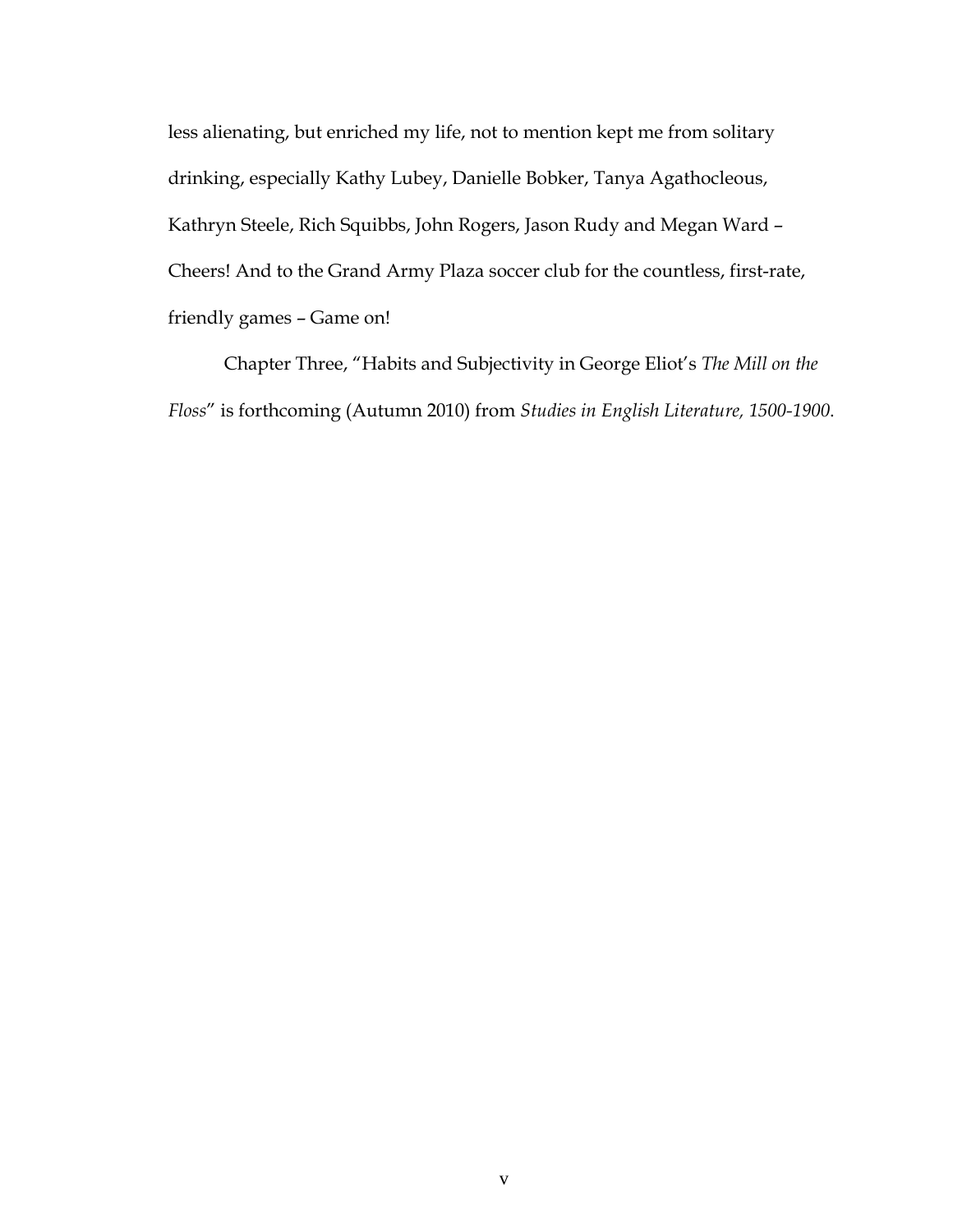# Table of Contents

# "Second Nature: The Discourse of Habit in Nineteenth-Century British Fiction"

| $ii - iii$ | Abstract of the Dissertation                                                   |
|------------|--------------------------------------------------------------------------------|
| $iv - v$   | Acknowledgments                                                                |
| $1-15$     | Introduction                                                                   |
| 16-68      | Chapter 1: Second Nature: The Matter of Habit                                  |
| 69-106     | Chapter 2: Charles Dickens's Dombey and Son: Railroads, Routines<br>and Reform |
| 107-133    | Chapter 3: Habits and Subjectivity in George Eliot's The Mill on the<br>Floss  |
| 134-166    | Chapter 4: Habit and Intention in Thomas Hardy's The Woodlanders               |
| 167-173    | Conclusion                                                                     |
| 174        | Curriculum Vita                                                                |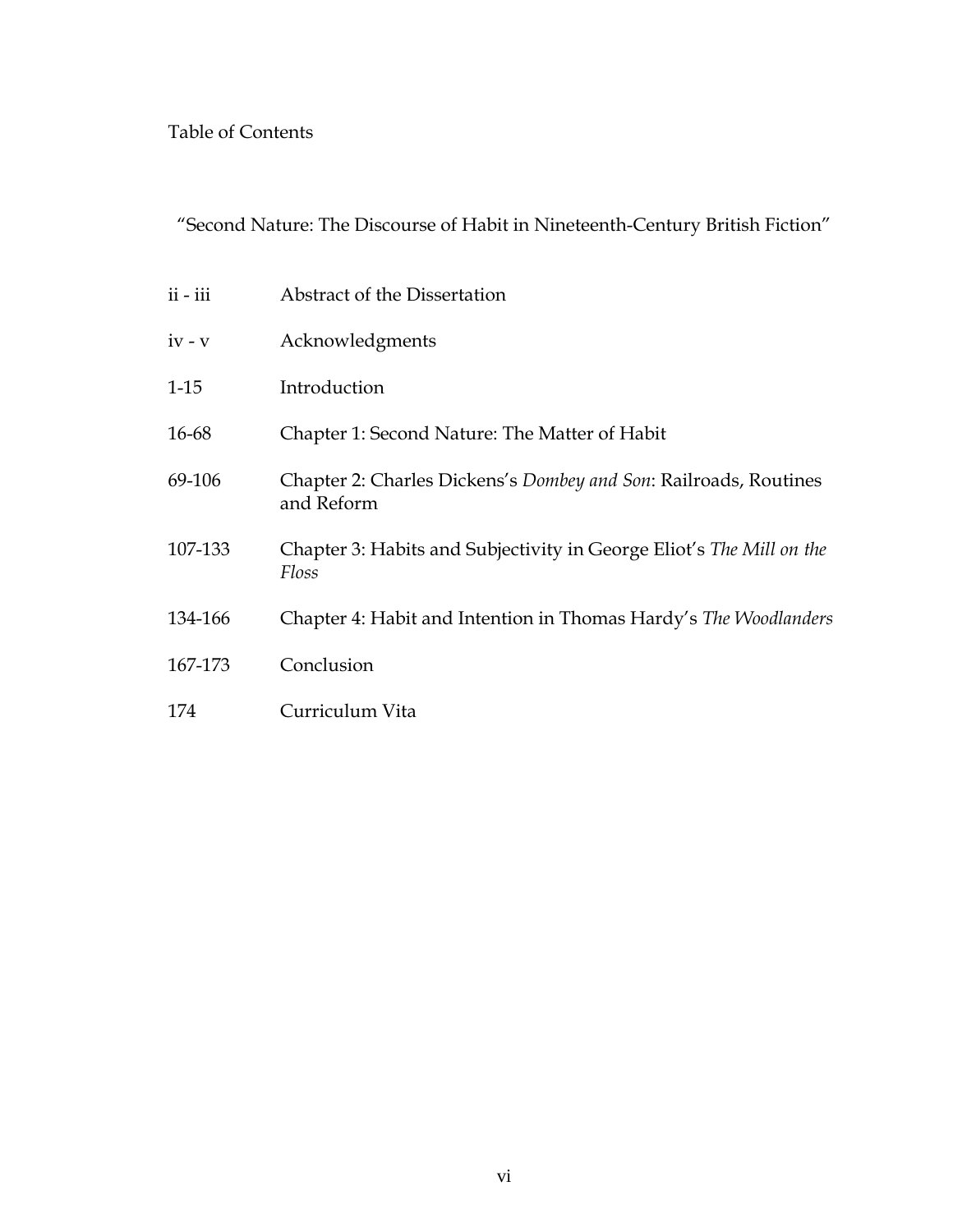#### Introduction

We only truly know that which we are obliged to recreate in thought, that which is hidden from us by everyday life. – Alain Badiou

"Second Nature: The Discourse of Habit in Nineteenth-Century British Fiction" investigates the Victorian understanding of habit in literary, cultural and scientific fields. My project describes a genealogy of a concept that significantly shaped the forms of realist fiction. While the idea of habit certainly predates the nineteenth century, I demonstrate that the period gave it new relevance alongside new narratives of secular individualism. Like every project, mine is an attempt to reckon with personal obsessions. It began with an interest in how Victorian literature presents questions of transformation and conservation, viewed through the perspective of individual subjectivity. When investigated in relation to the novel, these questions take shape in the patterns, routines, and reflex actions that individualize its characters; in its exploration of the forms of determinism – both psychological and social – that shape their ways of being; and in the (always problematic) possibility of personal transformation within a realistic, or believable, plot.

It immediately should be clear what this study is not: it is not an investigation of any particular Victorian habits or training regimes – with the notable exception of reading, which I will address below. Rather "Second Nature" studies the ways in which the Victorians understood the human tendency to form habits: our disposition to acquire and repeat behavior, and the extent to which it is possible to transform behavior that is socially-conditioned and largely unconscious. Because of its determined and reflexive nature, Victorians considered habit to be the material of character – its most reliable calculus. Its effects were behavioristic and visible even though the operation of habit took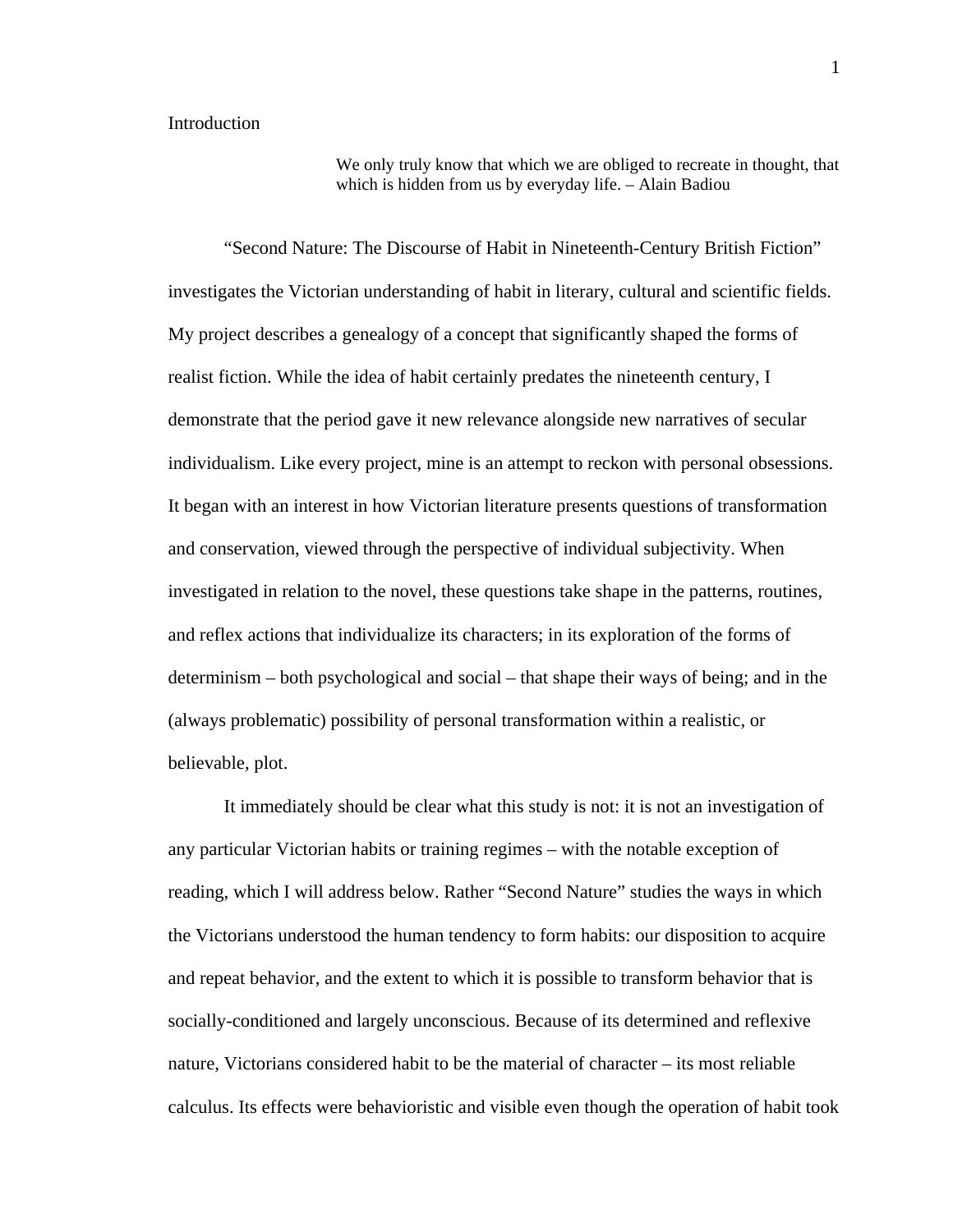place in the invisible circuits of the mind. Most discussions of determinism in Victorian thought tend to be read as dichotomous to (an often hypostasized) will. Habit intriguingly disrupts this dichotomy; it does not correspond to the distinction between unconscious and conscious practices. While much contemporary critical work has shown the importance of debates about determinism and about will in Victorian thought, and other studies have addressed nineteenth-century ideas of automatism, almost no current work has yet addressed the pervasiveness of a discourse of habit.<sup>[1](#page-21-0)</sup>

My investigation has been motivated by what I saw as a proliferation of thinking and anxiety about habit in the writing of Victorian social theorists, psychologists, and novelists. I explore several historical explanations – interrelated conditions of modernity – to account for this propagation. New understandings of labor, natural and social evolution, and habituation had consequences not only for legislation and political reform but also for aesthetic production.

The nineteenth century was a time of flux, whether one thinks of the territory claimed by the crown, or changing beliefs about the age of the earth and the mutability of its species, or the extension of the franchise. Victorians saw radical alterations to every form of institution – law, banking, Parliament, education. During the years of Queen Victoria's reign, the invention of streetlights, telegraphs, and railroads transformed the ways in which people could see, communicate and travel. Customs were rapidly disappearing because of the massive migration of people from the country to the city and the replacement of many kinds of artisan work with machine work, and field work with servant work.<sup>[2](#page-21-1)</sup> While these facts are well known, my question has been less frequently asked: what part of the human absorbs these changes? This dissertation argues that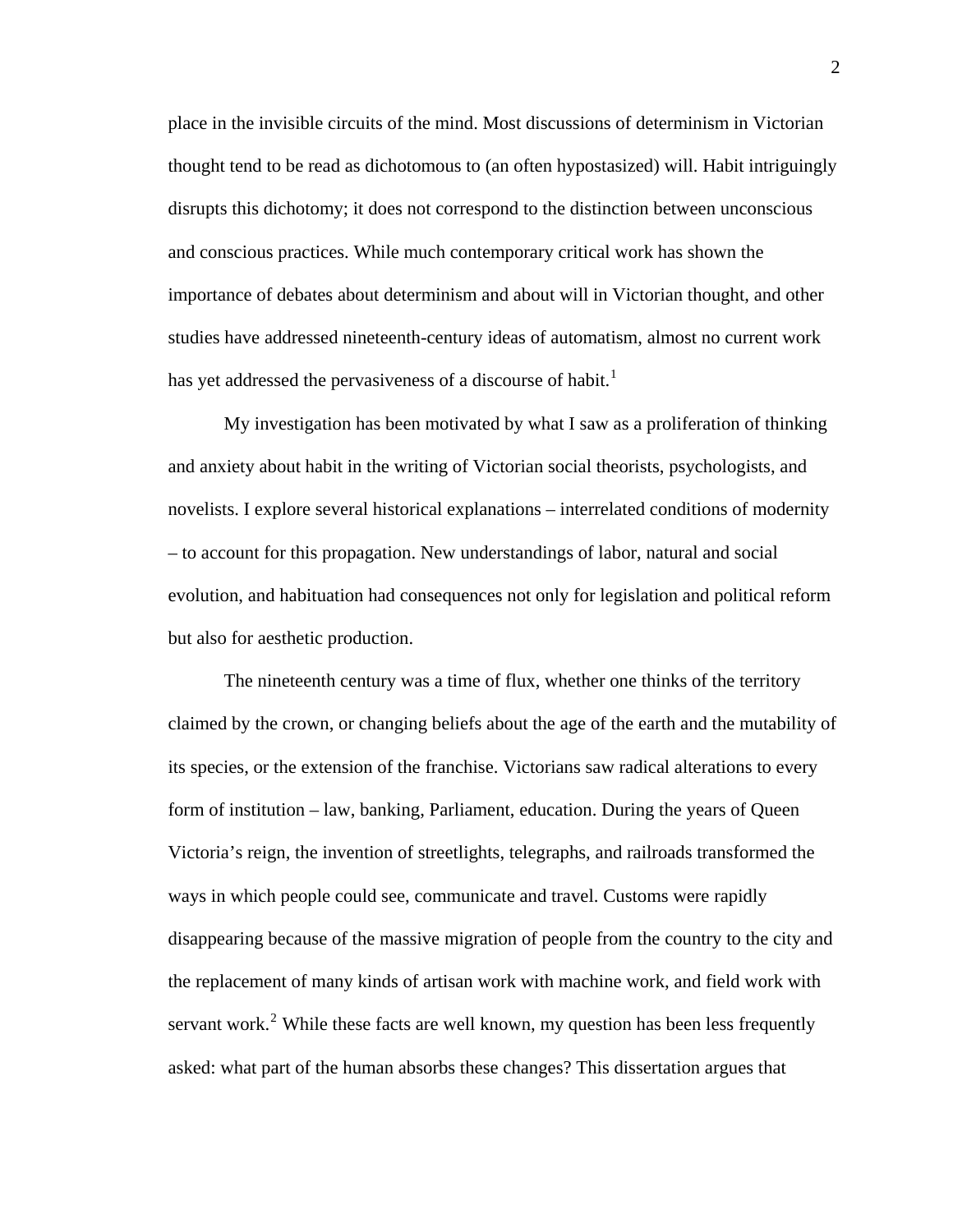absorption occurs in some part that is related to the cognitive-behavioral processes of habituation. The discourse of habit is a theory of acquisition – habits are acquired dispositions, not in-born traits; habits apply, then, to explanations of people's affective incorporation of social change. Habit filled the gap left by the disintegration of custom as a category for thinking about cultural reproduction.

When the economists applied the logic of the market system to society, they created a new understanding of human nature: Economic Man. That understanding tended to condense individuals' identity, from holistic belonging to a particular neighborhood, guild, and creed, into that of an atomized laborer.<sup>[3](#page-21-1)</sup> So long as society reproduced itself in the static terms of a traditional organic society, there was no real need for a discourse of habit as distinct from custom. Only when English society completely reorganized itself according to the logic of the market, when "habits of industry" became accepted shorthand for moral integrity, did individual laborers' behavior begin to matter in terms of the aggregate whole.<sup>[4](#page-21-1)</sup> In the wake of the laws that made labor a commodity, in the 1850s, Henry Mayhew organized his entire anthropology of the urban poor as a catalogue of the peculiar habits necessitated by particular forms of labor. His accounts suggested that poverty was not a result of indolence. The proliferation of the discourse of habit was a corollary of the Victorian discovery of society, that is, of the laws governing complex society.

 A second historical explanation concerns new ways of understanding evolution, and the human species as a part of natural evolutionary processes. Natural evolutionary theories, such as Charles Darwin's and Alfred Russel Wallace's accounts of the mechanism of natural selection, were influenced by the population hypotheses of the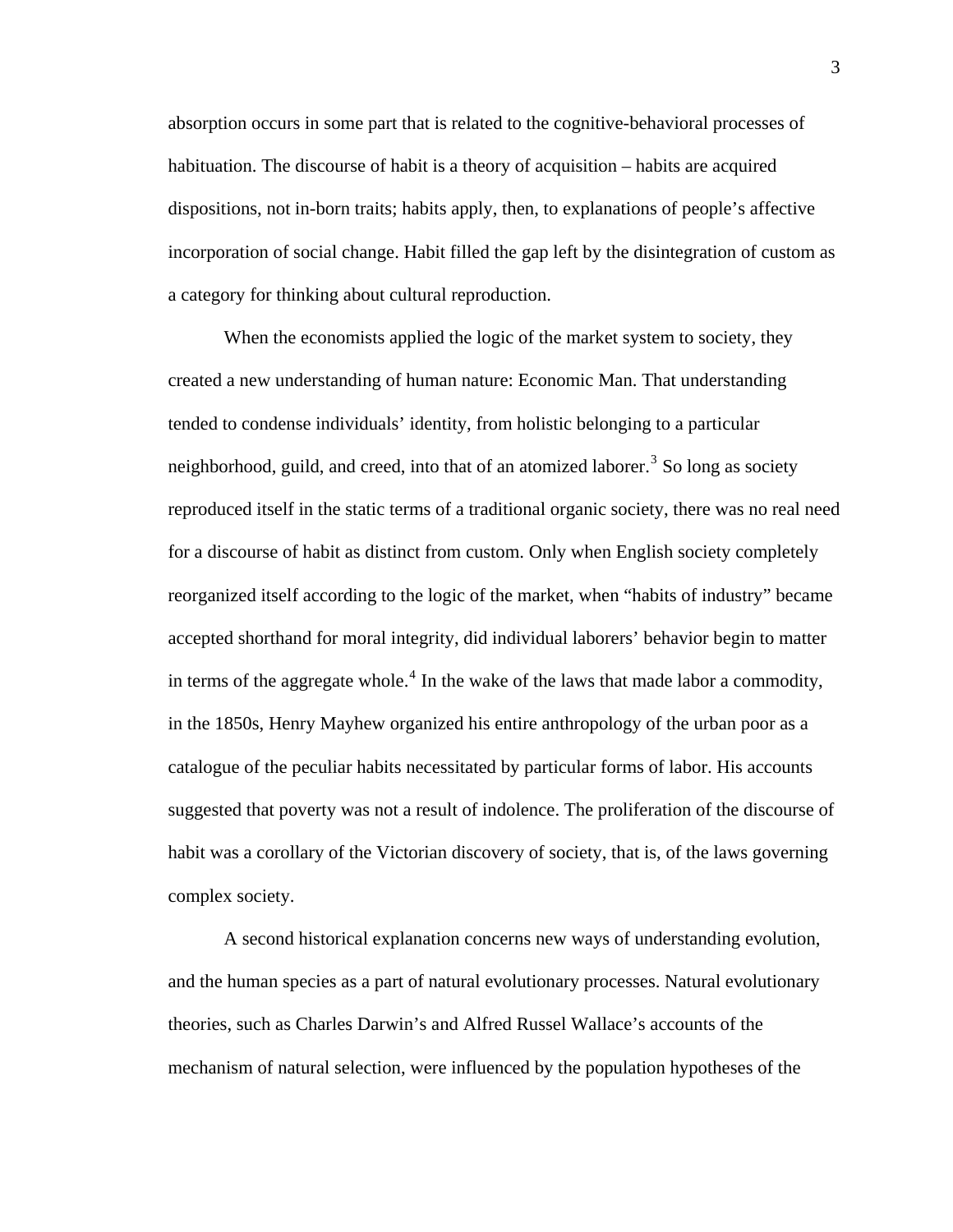early political economists. Thomas Malthus's population principle, which held that population increased at a geometric (i.e., exponential) rate while food production only increased at an arithmetic rate, predicted (incorrectly, so far) that this differential meant that eventually the number of humans would outrun the production of food. Competition was seen as a natural part of evolutionary change. Apart from (and partly in *reaction* to) the theory of natural selection, many of the other nineteenth-century evolutionary hypotheses reanimated neo-Lamarckian ideas of habit-inheritance. The work of Herbert Spencer, William Carpenter, Samuel Butler, and others shrugged off Malthus's ominous forecasts. Progress seemed unlimited. Material life, scientific knowledge and moral sense all were bound to improve under the regimes of free trade, technological development, and compulsory education. According to these theorists, better habits would not only develop from the extension of improved material conditions but also in turn would sustain further improvements.

The idea of habituation also gained in importance in early nineteenth-century aesthetics. The manifestos of many European writers, including William Wordsworth's Preface to the *Lyrical Ballads*, called for new art for new times. But Wordsworth's Preface also feared that people's habituation to urban life would entail negative aesthetic consequences. Desensitization to the pandemonium of the city decreased people's affective responses, he felt, so that repeated excitement of sensations required increasing levels of stimulation to achieve the same effect. On the other hand, the serialization of fiction – also inducing a type of habituation – made it economically possible for greater numbers of readers to consume more kinds of fiction, whether of Dickens's middle-brow narratives or George Eliot's more high-brow ones. The mode of serialization and the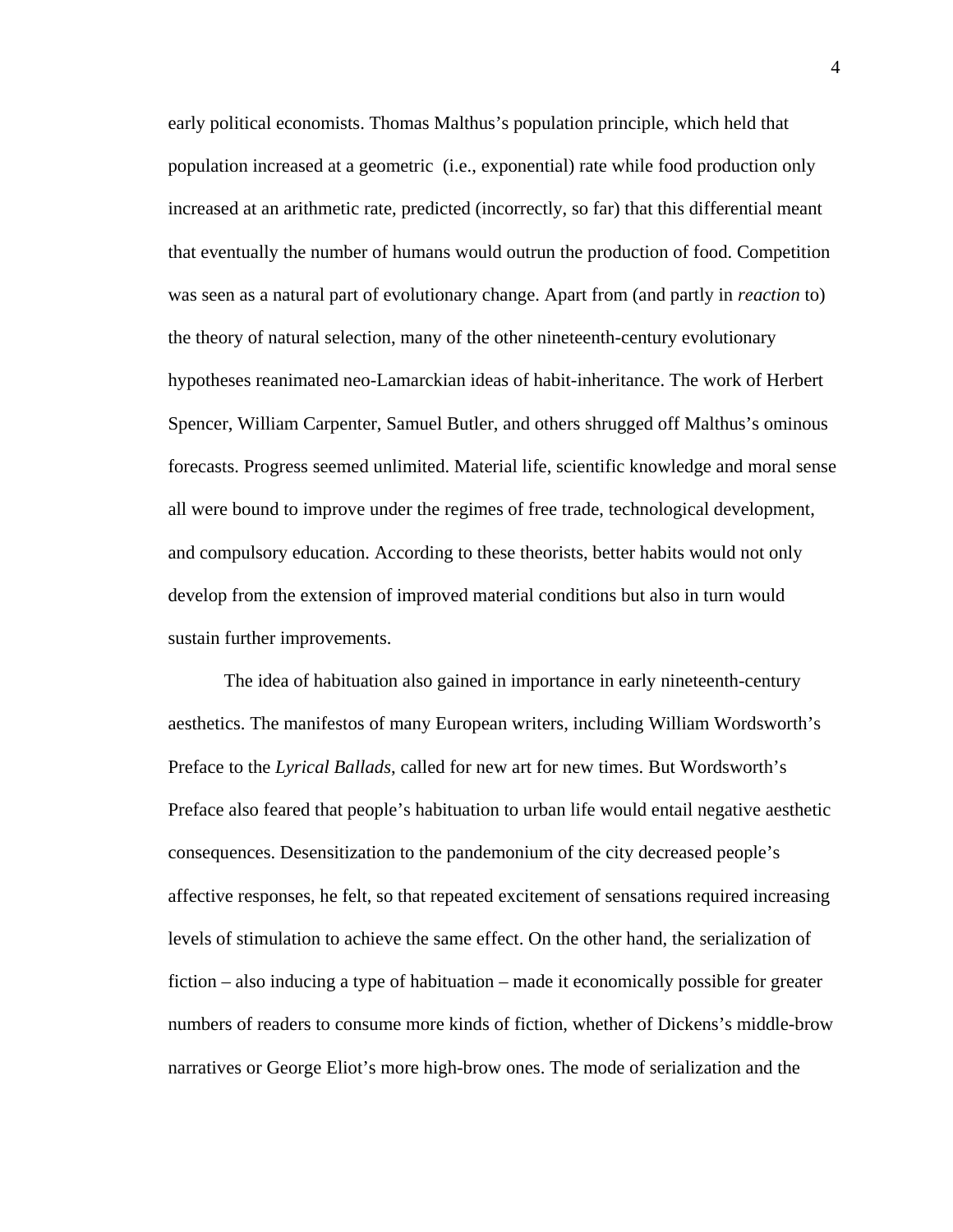ideology of self-help philosophy, which was a dominant approach to practical thinking about habit in the nineteenth century, remain enormously productive forms and ideologies in contemporary society. Although any cultural study of habit will look different depending on the historical periods under one's gaze, the productiveness of the discourse of habit in the nineteenth century suggests it has an ongoing influential function in characterizing modernity.

\* \* \*

Besides the historical relevance of habit to the nineteenth-century, why focus a cultural study of habit on the Victorian novel? Given that habit is a way of talking about character, whether real or imagined, it has a direct relation to the realist novel's depiction of character and representation of society's determining institutions.<sup>[5](#page-21-1)</sup> Habit, as the material of morality, as some Victorians described it, relates individuals' behavior to a social good. Therefore, habit not only defined the ways that everyday behavior ossified character but it was also suggestive of how behavior related to the more intangible operations of the mind. As Nicholas Dames has discussed in *Amnesiac Selves*, his study of nostalgia in Victorian culture, the emerging field of psychology in the Victorian period can be understood as an important parallel practice to the novel. One of the goals of Victorian novels – to understand embodied human consciousness – was shared by Victorian psychology, and novels' intensely detailed representations of subjective experience exerted crucial influences on psychology. As Dames also suggests, properly understood, Victorian psychology is a "cognitive philosophy" – more a study of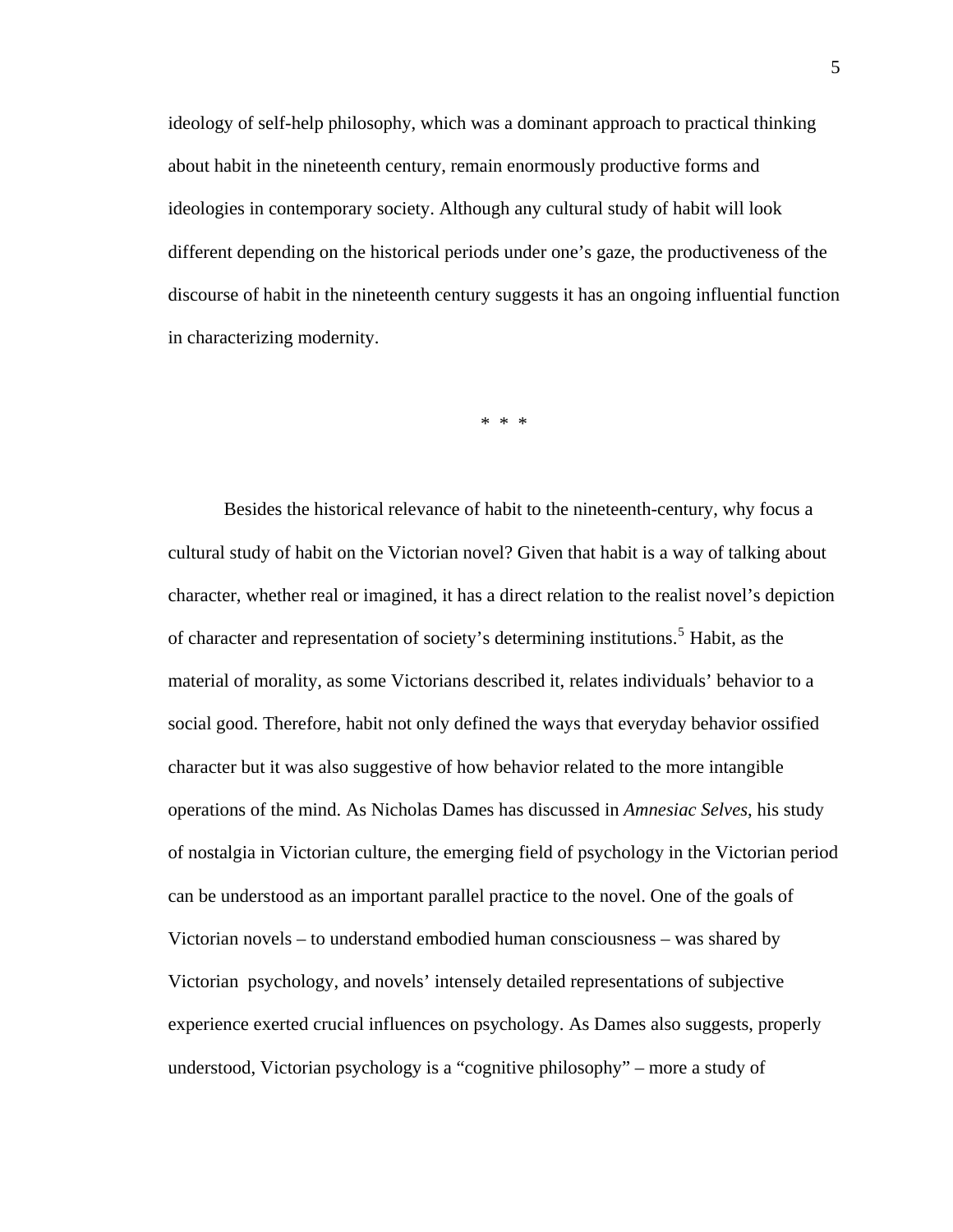cognition, perception and sensation, than what became, in the twentieth century, inquiries into the dynamics of, for example, repression (9). Theories of habit produce important cognitive philosophical claims, by describing how the external world of sense perception and common sense cognition are registered on the mind and body and thus contribute to an individual's actions. As the novel explores characters' habits, how they develop and what sorts of plots those habits encourage, it also makes significant claims about human nature and the nature of society. However, novels do so not through philosophical abstractions but through the fascinating particularity of individuals' histories. In the novel, habit intersects the contingency of plot.

The primary data of my study of theories of habit comes from novels by Charles Dickens, George Eliot and Thomas Hardy, whose sensitivities to the nuances of subjective experience have already been well documented by numerous critics. My first chapter offers a more general historical account of Victorian theories of habit, and each of my readings of Victorian narrative is contextualized by Victorian philosophical and physio-psychological debates about habit. Such comparative analysis illuminates what can only be seen as the reciprocally shaping forces of novelistic and scientific discourse. Theories of habit, as I demonstrate, constitute an enormously important component of both modes. The work of a number of critics on nineteenth-century culture has been indispensable to my own thinking about realism, including that of George Levine, Gillian Beer, Sally Shuttleworth, and Nick Dames. They insist, rightly, that the kinds of questions science asks, as well its investigative procedures, shape literary forms.

My study investigates the patterns established by habit as working on several narrative levels, both inside and outside of texts. I discuss the aesthetics of repetition in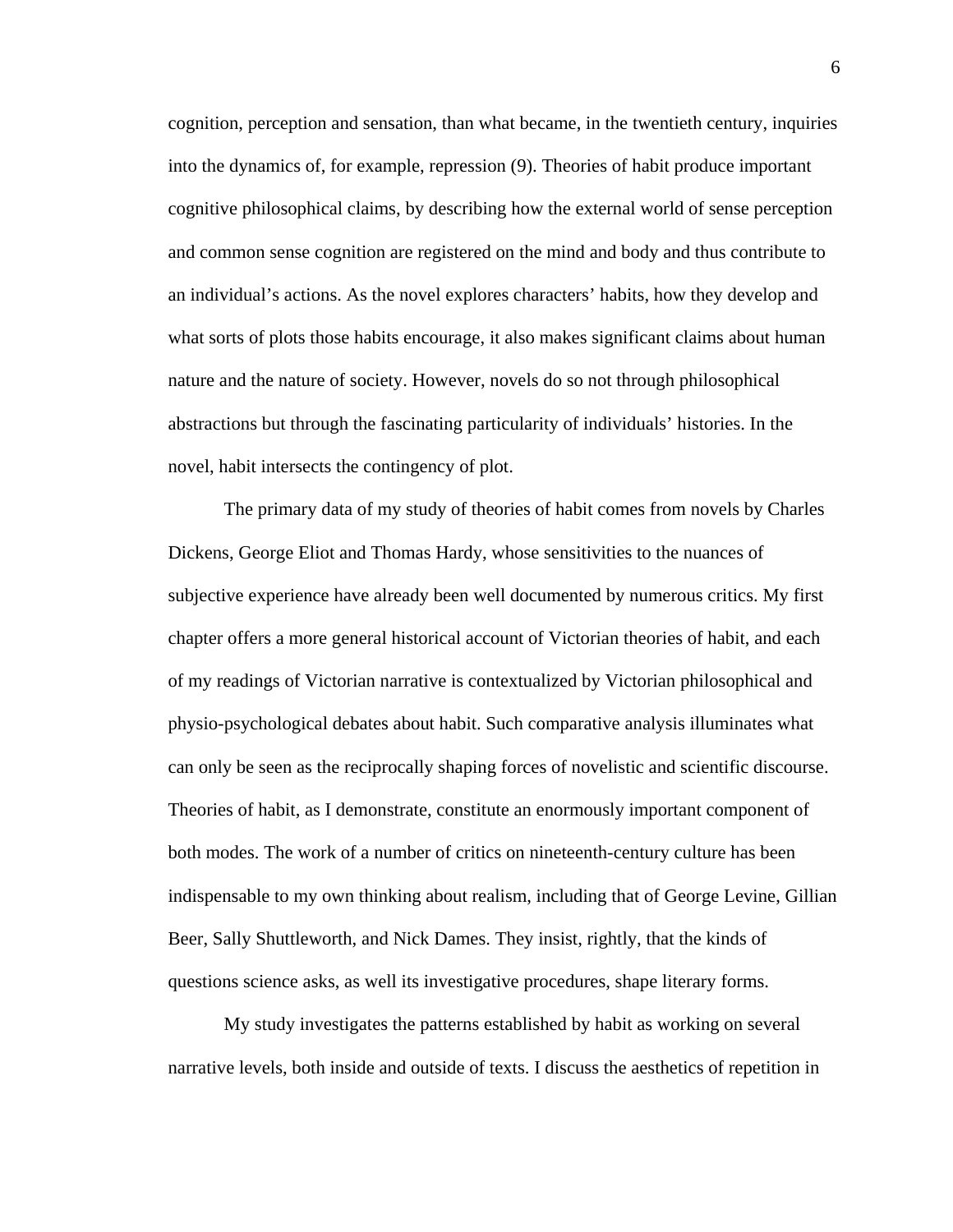the novel, and its possible effects on readers. Victorian novels reflect on the potential for self-reform, my dissertation argues, by plotting the consequences of habit-formation and exploring the individual's ability to undergo changes of consciousness. Habit can only be represented by what narratologists call the iterative mode – one description standing in for a succession of repeated acts. Through iteration, habits generate the predictable inferences readers make about characters, whereas plot intervenes in this expectedness by imagining contingencies with which to test habit's durability. In these ways, habit is not merely depicted as the content of fiction; it also transforms the novel's form.

My dissertation takes seriously the absolute claims of Mr. Morfin in *Dombey and Son* that "whatever we do, good, bad, or indifferent, we do from habit." I argue that the forms of realist fiction not only explore the causes and consequences of characters' habitformations, but also, as realist depictions, make visible and conscious for readers social habits so familiar as to be imperceptible. We take for granted that the novel is an ideological mode, and critics of realist fiction have been in the habit of pointing to the blind spots of these narratives. But our effort to expose these blind spots often sidelines the reflexive projects that novels also instantiate for readers. It is these latter lessons, rather than the very present domestic and middle-class ideologies, that I take as the subject of my study. Novelists constantly reshape the old forms by creating new ones, and in their claim to represent realistic worlds, which we know cannot escape ideological inflection, they criticize society's blind spots as much as they figure their own.

\* \* \*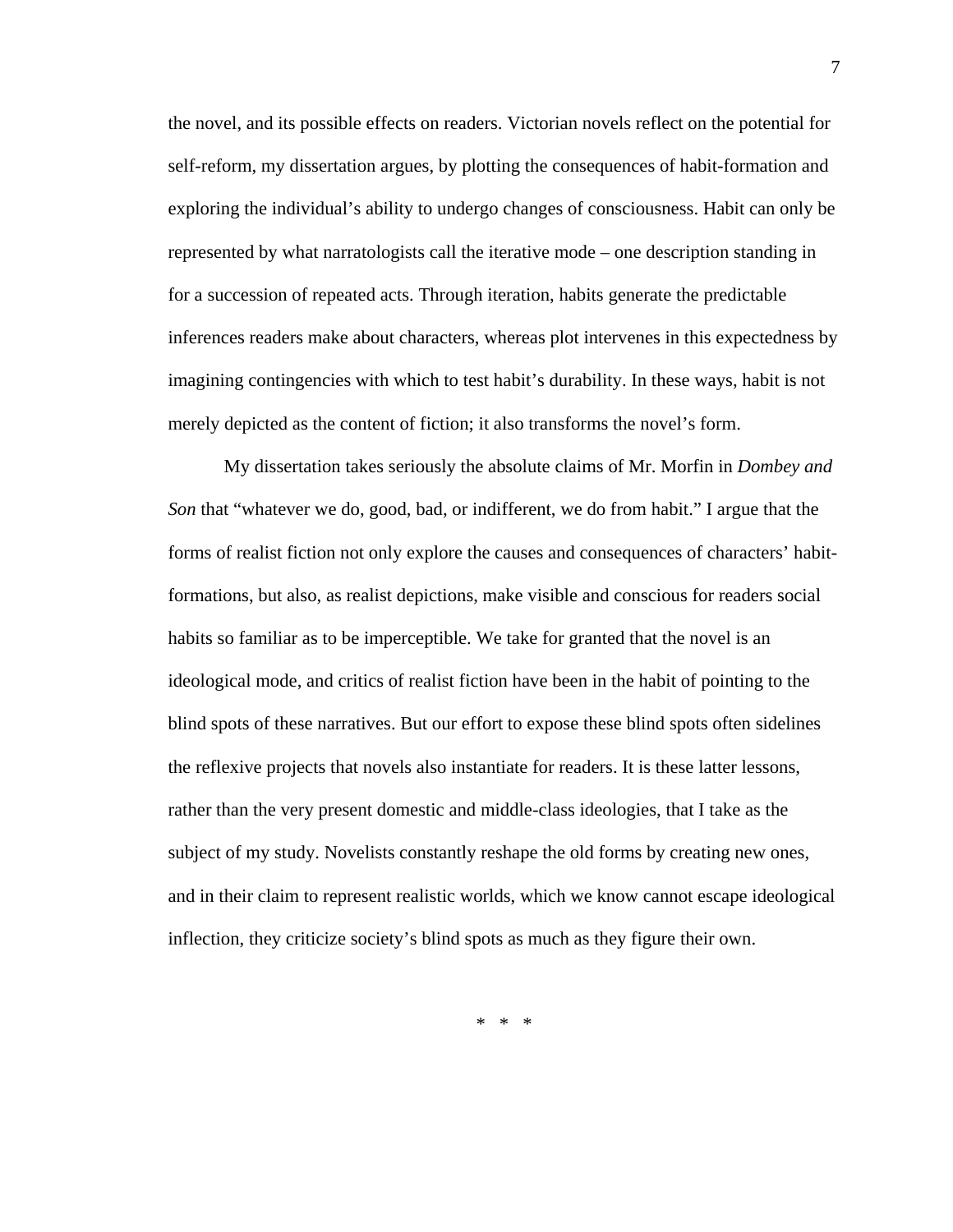So what can a theory of habit tell us about what is authentically human? The aspect of habit that causes the most contention in contemporary theory is its status as a function of cultural reproduction. Habit has a quality of non-consciousness that contributes both pragmatically and conservatively to social life. Such reproduction is a result of both ideology and biology. Cognitively, our brains are wired to understand new information in terms of knowledge we already have acquired. Our bodies are sites of amazing functional control over the complex external world, giving us agency and managing our interactions with other social agents. In *Modernity and Self-Identity*, Anthony Giddens claims an importance for habit that reinterprets Michel Foucault's version of disciplinary power. Giddens argues that individual identity is located in "the capacity to keep a particular [biographical] narrative going" (54), and that this ability lends subjects a sense of ontological security. He points out that there are no cognitive barriers between discursive and practical consciousness, as there are between unconsciousness and consciousness (36). Giddens argues that *regimes* are not only unconscious conditioning elements of conduct but are also tied into individuals' enduring motivational patterns. While these latter are always socially or culturally organized, they are also modes formed by personal inclinations, dispositions and tastes (62).

Giddens's work suggests that to consider habit as either libratory or as merely reproducing the status quo is oversimplifying the matter. Yet these two positions tend to represent the main views of habit in contemporary theory. One strand of thinking, best represented by Pierre Bourdieu, rejects the idea that habit originates from choice. Bourdieu argues that individuals are born into pre-existing cultures and have only limited ways of circumventing these "structuring structures." His use of the term *habitus* refers to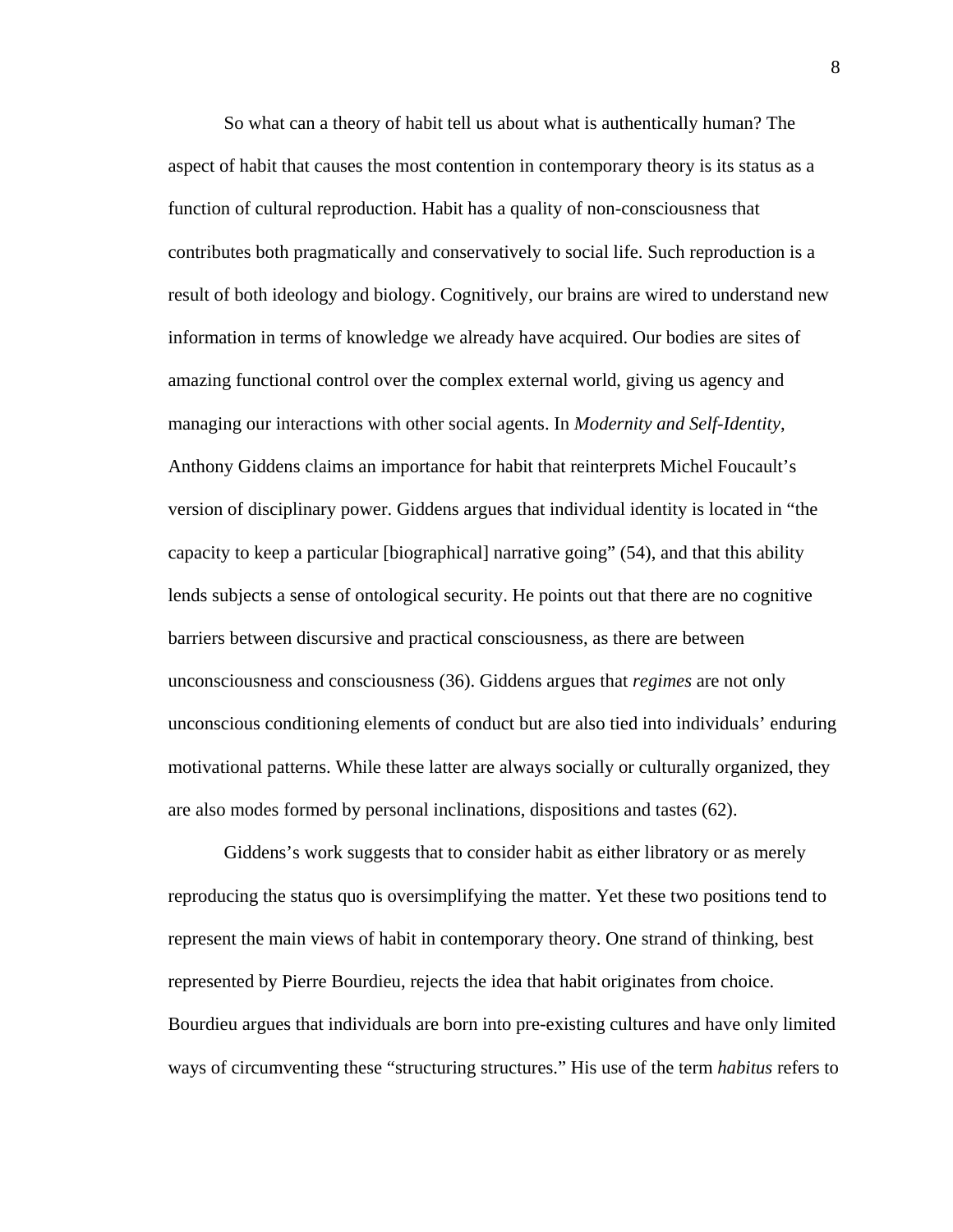the patterning of dispositions and tastes that becomes the "equivalent, in the cultural order, of the transmission of genetic capital in the biological order." Education for Bourdieu is more or less analogous to reproduction; taste replicates the structures of exclusion that ensure that those without access to cultural capital will not gain access. On the other hand, phenomenologists (in the vein of John Dewey) have taken a more optimistic view of the experiential dialectic between lived body and the world. According to Dewey, complex cultures produce habits formed on differing, even conflicting patterns. Such "internal frictions," he felt, give rise to liberating impulses responsible for personal, institutional, and social change. As Dewey's view implicitly suggests, habit is intersubjective in nature. Nick Crossley works from a specific theory of reflexivity that suggests that our ability to reflect upon our own habits – to make them an object of investigation rather than part of our unconscious existence – derives from an incorporation of the perspective of others into our habitus, an intersubjective process.

 Intersubjectivity, then, is necessary to recognize repetitive behavior as *habit*. Habitual behaviors are those which have the most impact on the world and those around us. In a philosophical sense, habit only exists in that moment when one recognizes that things do not have to be the way that they are. Before that moment, repetition is merely unacknowledged routine. Such a view helps to make the case for the importance of habit to a theory of reading. George Eliot believed that the imaginative process of novel reading led readers to exercise the part of their brains that engendered feelings of sympathy. Current cognitive scientists also claim that synaptic connections in the brain are forged as much by actual experiences as by reflection or imagination. I argue that the forms of realism we find in nineteenth-century fiction existed in part to stimulate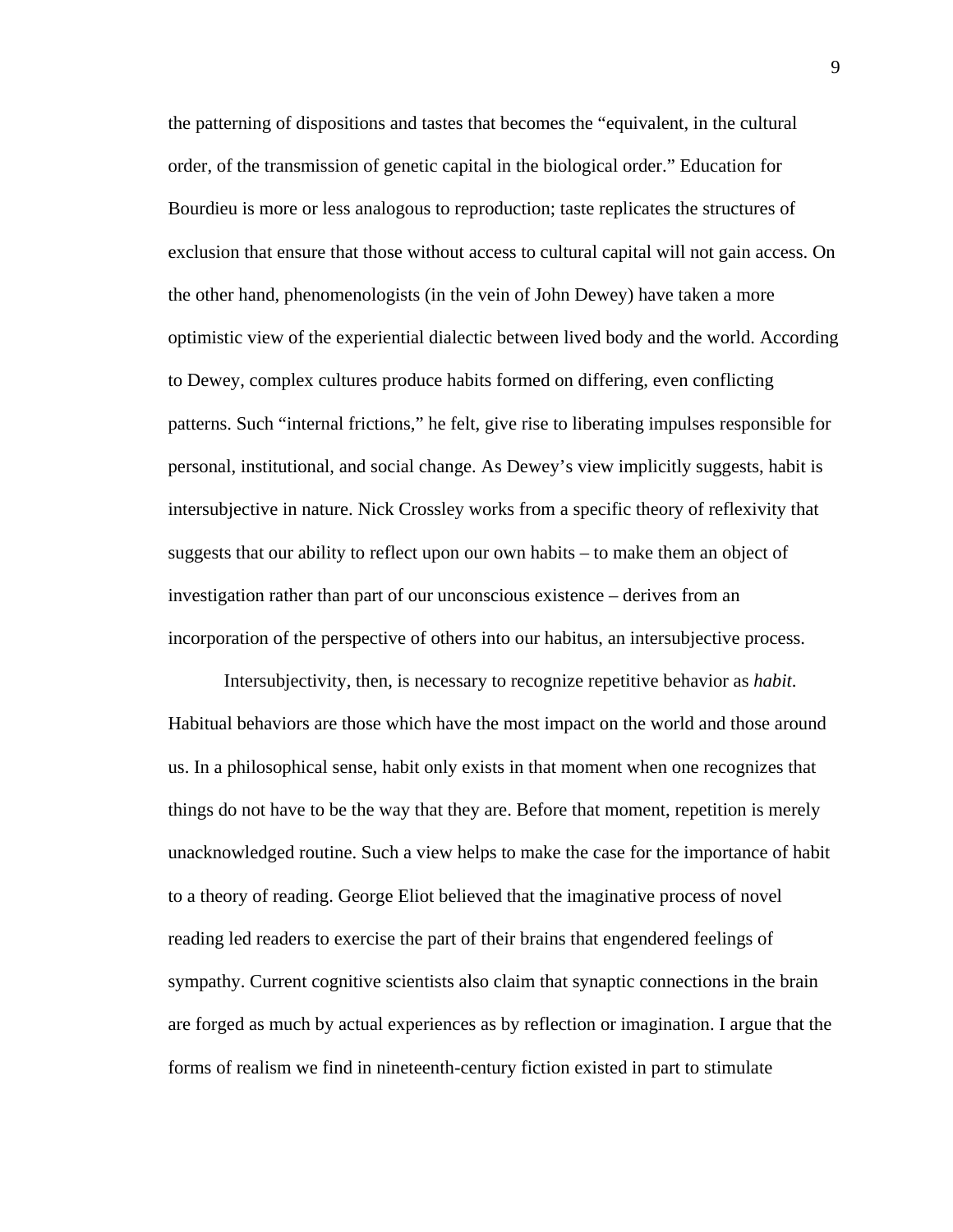reflection on familiar, unreflective ways of being and thinking; to change hearts and minds required first becoming conscious of ingrained attitudes and behaviors. Dickens felt that this self-examination was best achieved by combining entertainment with the medicine of critical self-evaluation. In my final chapter, I read Thomas Hardy's fiction for the ways in which he abandoned this project as fruitless.

For theorists of material culture, habit is suggestive because of the patterns and traces that human activity leaves on the objects with which we most routinely interact or inhabit. Michel de Certeau, Gaston Bachelard, Eve Kosofsky Sedgwick, and Elaine Scarry, among others, have addressed these questions in often counter-intuitive ways. Eve Kosofsky Sedgwick, criticizing the "epidemics of will" she finds in contemporary culture, suggests that habit poses an alternative to the voluntarity/ compulsion dichotomy. Reading Proust (probably the modern who has explored the aesthetics of habit more thoroughly than anyone), she claims that "habit makes us blind to – and thus enables to come into existence – our surroundings, ourselves as we appear to others, and the imprint of others in ourselves" (139). Habit can show the material world in relief. For Sedgwick, habit foregrounds the interrelations of the self acting with "the bodily habitus, the appareling habit, the sheltering habitation, everything that marks the traces of that habit on a world that metaphysical absolutes would have left in a vacuum" (138). In material terms, that is, habits don't tell us about good and evil but about the self's very intimate relations to the others and environment. Similar views can be found in the work of de Certeau, Bachelard and Scarry. A subject's habits might be seen as the literal corners she turns on her way to work every morning; the stains on a teacup that indicate the consumption of a commodity or perhaps even the ritual reenactment of this consumption.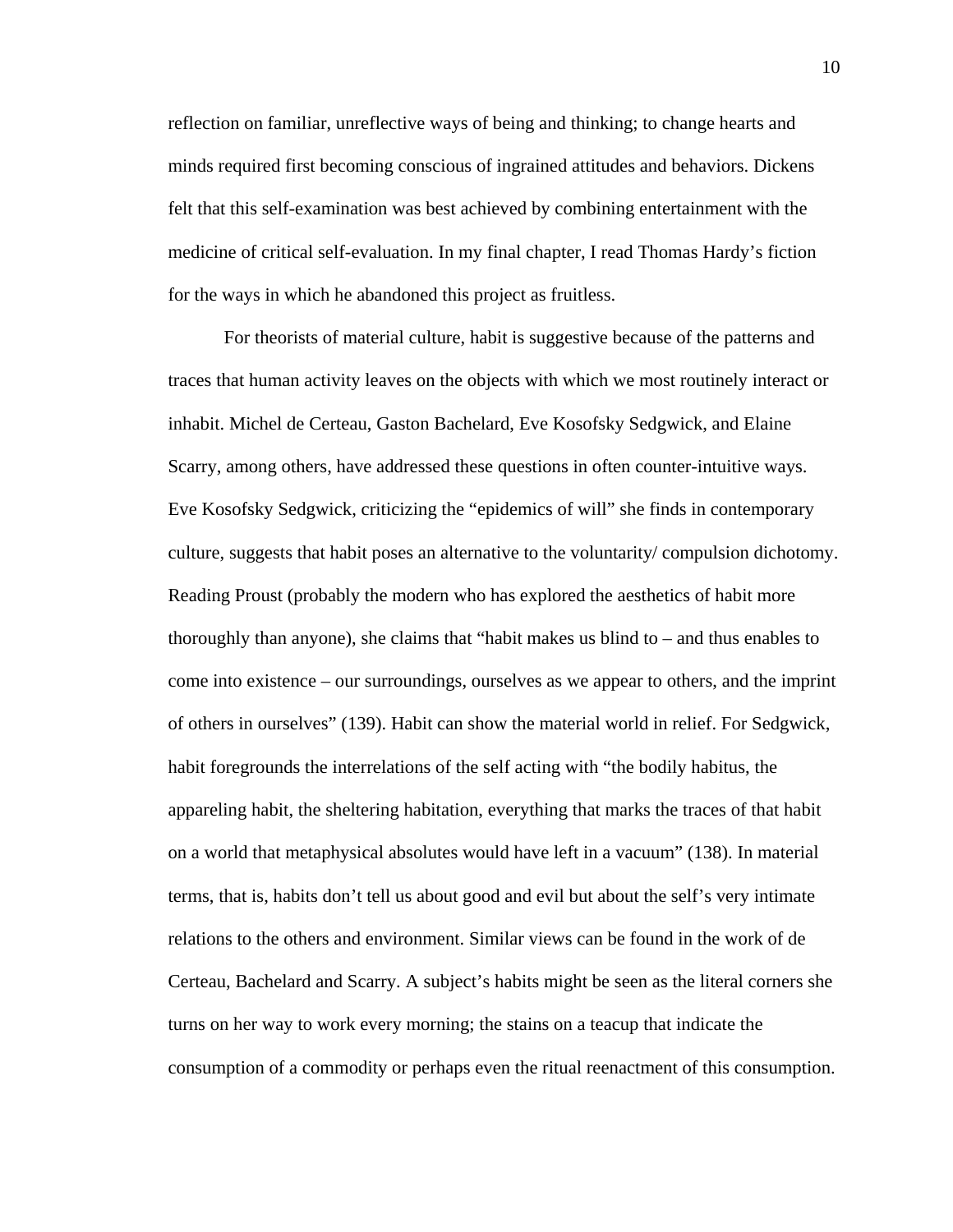Anyone who has ever had a relationship with a dog has experienced how we can read our habits reflected back to us in their discerning patterns of expectation. A reader's habits might be traced in a book's underscored passages, turned-down corners, or other kinds of doodles or marginalia. The novel remains "novel" in the ways it plays with formal conventions and therefore with readers' patterns of expectation.

I wish to conclude by reiterating the Victorians' sense that our habits – our most repetitive, banal, non-conscious, ordinary routines – are those that most frequently impress, that is, press upon, the people in our lives and the world around us. Realist fictions charge readers with the task of transforming habit. In the ethics of Alain Badiou, radical transformation is a possibility only when we abandon the preservation of our objective routines. In his theory of subject-formation, we only become subjects when we are impacted by what he terms the *event* – an encounter with something that does not fit with the prevailing regime of re-presentation, a surprise, a crisis. We can react by denying or suppressing the event (and remain a mere individual), or we can create a new criterion for action. At the present moment we are witnessing reinterpretations of "life" and "nature" in politics and genetics that may have devastating consequences to the vitality and variety of human life and other species living among ourselves. A truly libratory theory of habit ought to account for not only our own human ontological security but also our ethical responsibility to the generations of living beings. As long as we continue to *demand* a material way of being that we cannot achieve without injustice, the detriment to our environment and the creatures with whom we share it will also continue. Moreover, as current theories of biopolitics suggest, many of our laws and ways of approaching global problems are those that were developed in response to the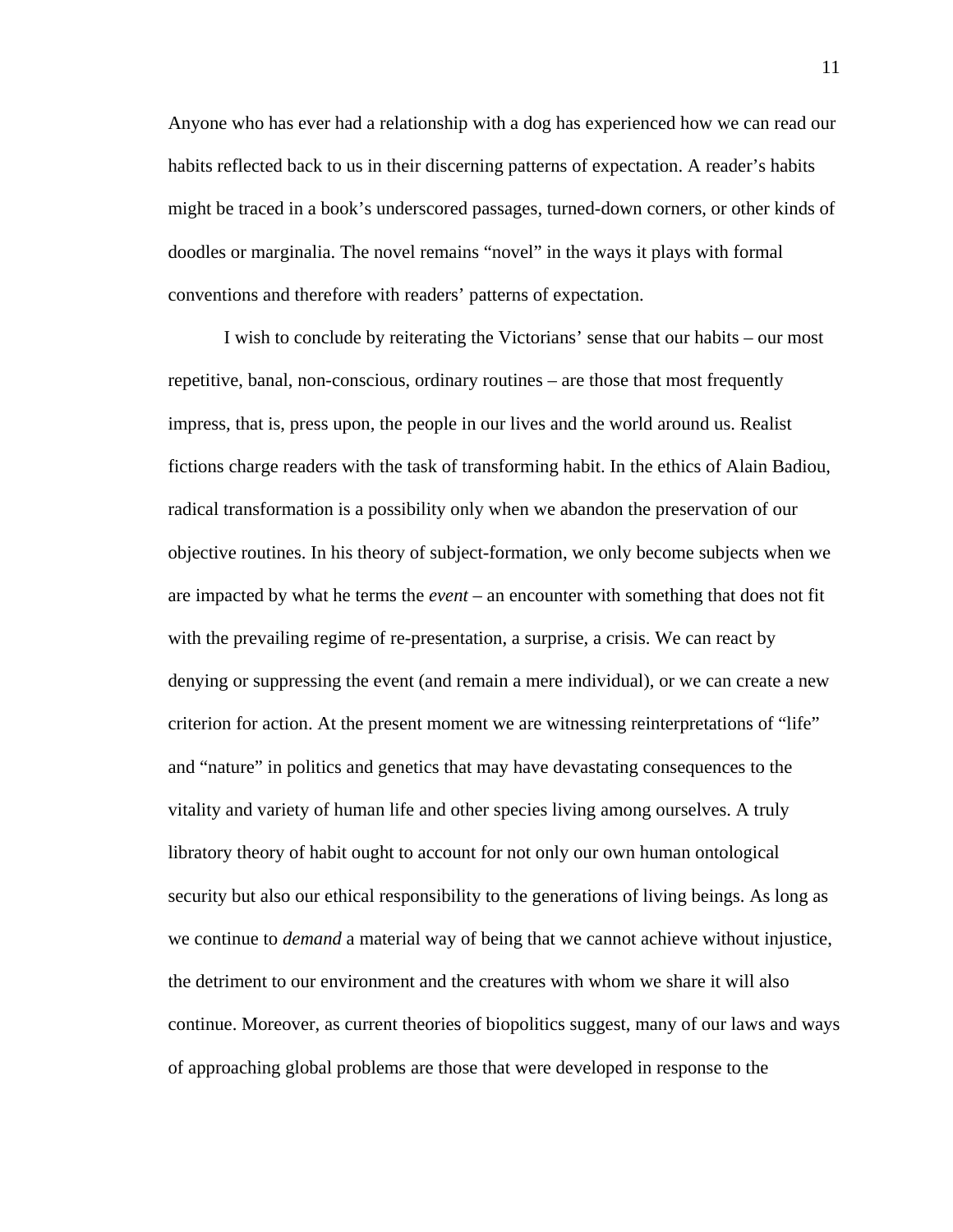Industrial Revolution. During the course of that revolution, humans, without considering the consequences (even believing we have a divine-given right), reorganized nearly the whole of the planet to fit their needs. Thus focusing on species preservation is a myopic answer to the problem of the irreversible loss of whole ecosystems and the catastrophic threat to genetic diversity posed by some biotechnologies. We have begun the Biological Revolution; the rush to "claim" genetic information is the new gold rush. It is not yet clear what will come of our having ceded to corporations the right to own the very biological codes of life itself, but this alters our political definitions of life and sovereignty. A radical transformation of our regimes are required to confront this revolution. These questions will severely test our old habits of mind. What will the habits of the new *polis*, our globalized, bioengineered world, look like?

\* \* \*

Four chapters comprise the dissertation. My first chapter, "Second Nature: The Matter of Habit," demonstrates several contradictions at work in the Victorian formulation of second nature by tracing its genealogy. I argue that many fields of knowledge employed the discourse of habit to express conceptually the desire to mediate the conflicting aims of tradition and innovation, social conditioning and liberal individualism. Chapter One maps this ideological territory by examining writing from a variety of genres, including moral tracts, reform reportage, the Preface to the *Lyrical Ballads*, Carlyle's *Sartor Resartus*, psychological texts, and periodical essays on evolution and progress. The clash between amoral competitiveness and an ethic of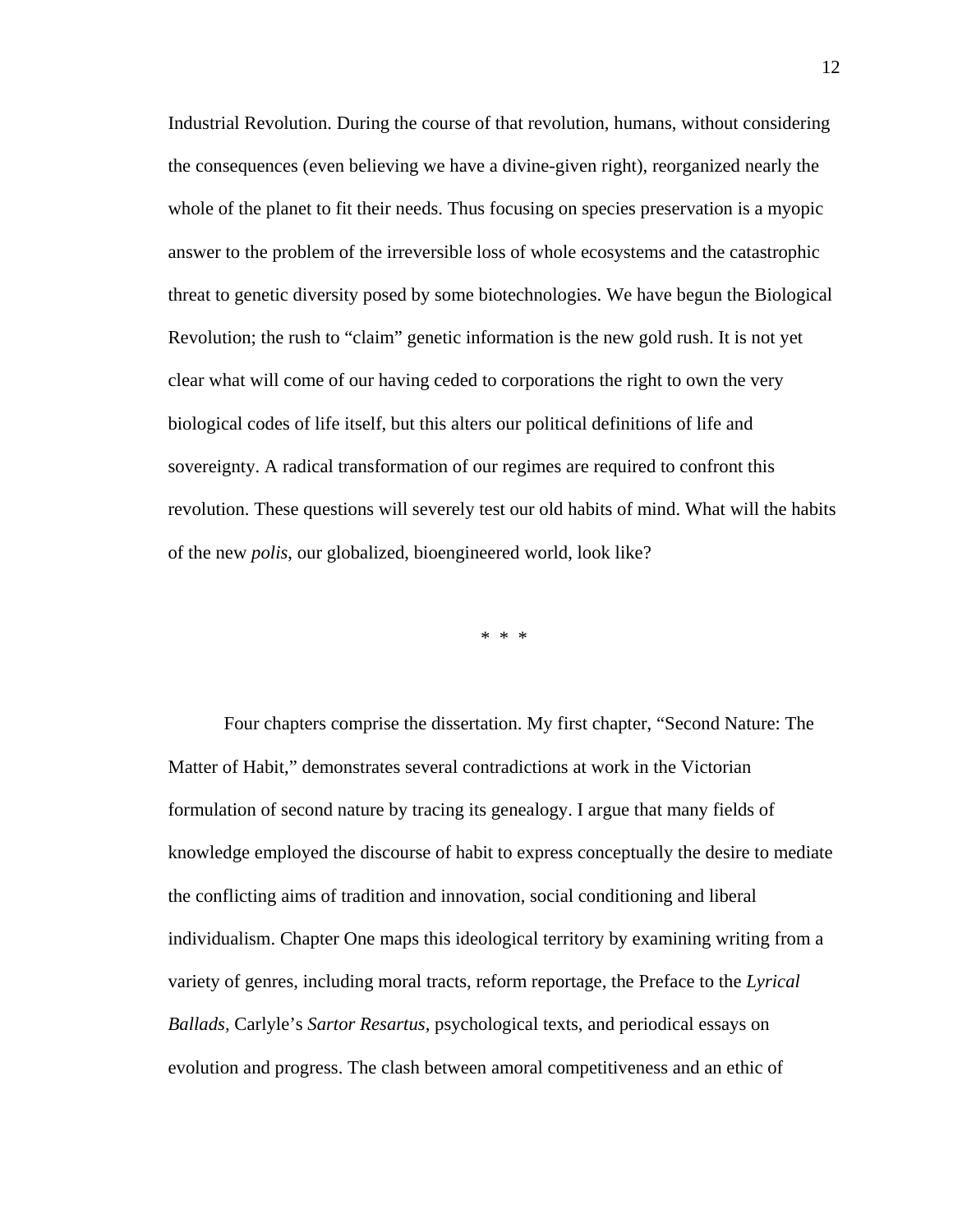personal responsibility is the subject of my second chapter, "Dickens's *Dombey and Son*: Railroads, Routines and Reform." Long identified as a novel of social change, *Dombey* also features Dickens's most self-conscious reflection on habit. *Dombey* depicts the sorts of perversions that result when individuals literally incorporate commercial logic into their unconscious mental and bodily routines. I demonstrate how the novel's use of repetition reinforces the perception of this cultural crisis, the form of the novel both cashing in on habituation through the techniques that accompanied serialization and working against the lulling complacency of clockwork routine.

In my third chapter, "Habits and Subjectivity in George Eliot's *The Mill on the Floss*," I argue that Eliot's engagement with new physiological understandings of habit shapes both her ideal of sympathy and her sense of the importance of reimagining conventions. Yet Eliot's conclusion reveals that even the malleable quality of habit and its importance to moral development are ultimately subject to even larger natural forces, outside of human intention. "Habit and Intention in Thomas Hardy's *The Woodlanders*," my fourth and final chapter, discusses the novel in the context of William Carpenter and Henry Maudsley's arguments about habit and volition. Whereas Eliot's fiction explored processes of moral development through "mental differentiation," Thomas Hardy refutes this cherished Victorian ideal by representing his characters as resistant to the transformative effects of self-conscious reflection. I argue that Hardy transforms the idea of habit-as-return into an aesthetic. Hardy's novel explores not only the misfiring of intention due to coincidence but, more significantly, a tragic human inability to overcome habit. *The Woodlanders*, finally, refutes the argument for evolutionary progress in the moral sphere by being a novel without a moral. In Hardy's imagination, competition,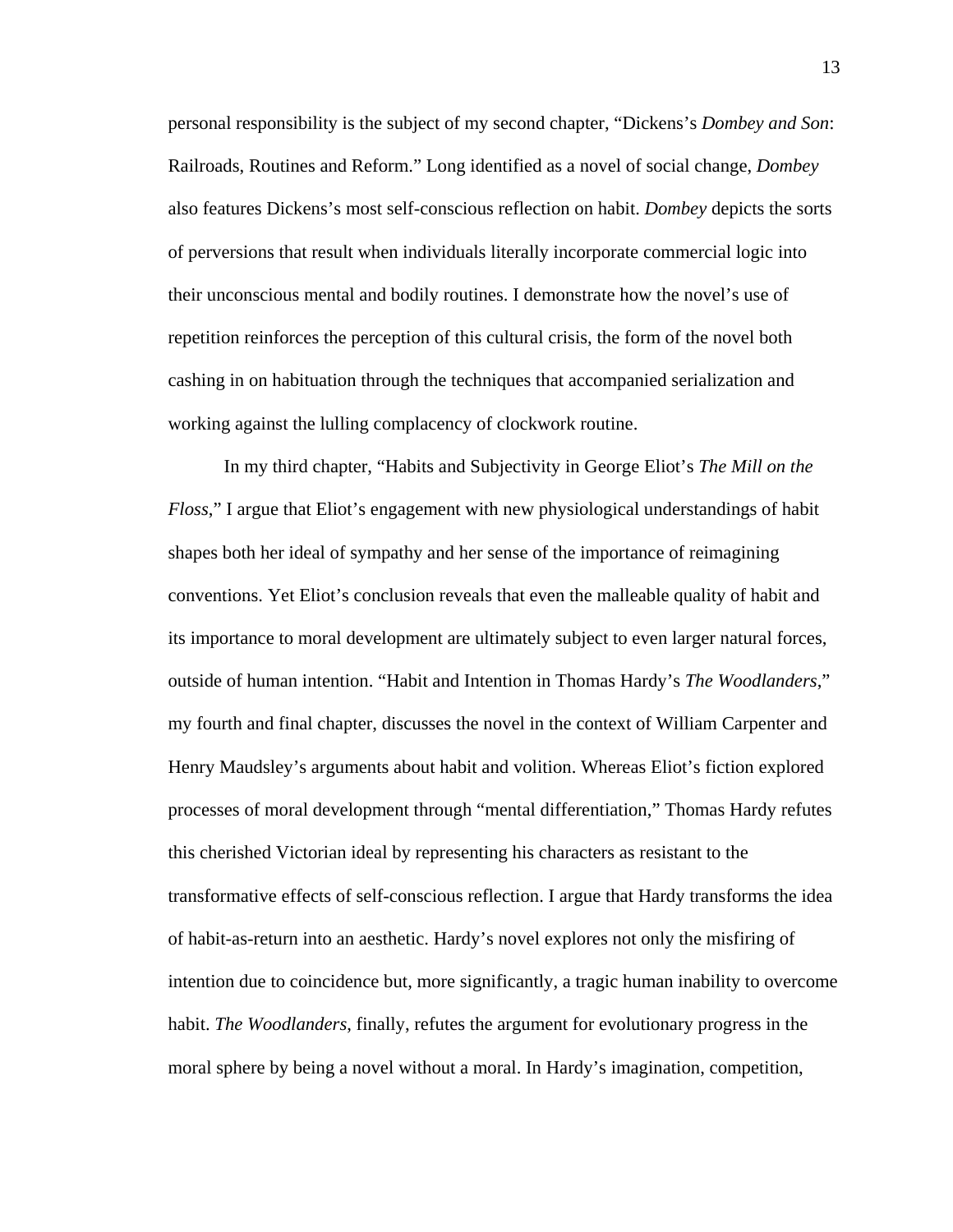suitability and self-awareness are all disburdened of the moral valences they had as part of an earlier nineteenth-century understanding of second nature. Taken together, these fictions demonstrate an aesthetic experiment with scientific notions of subjectivity, examining how repetition, personal disposition, desire, environment, and early training are entailed in the process of becoming a moral subject. My project asserts that literature's distinguished relevance in contemporary culture speaks to the form's continuing ability to reimagine these complex psycho-social issues for readers.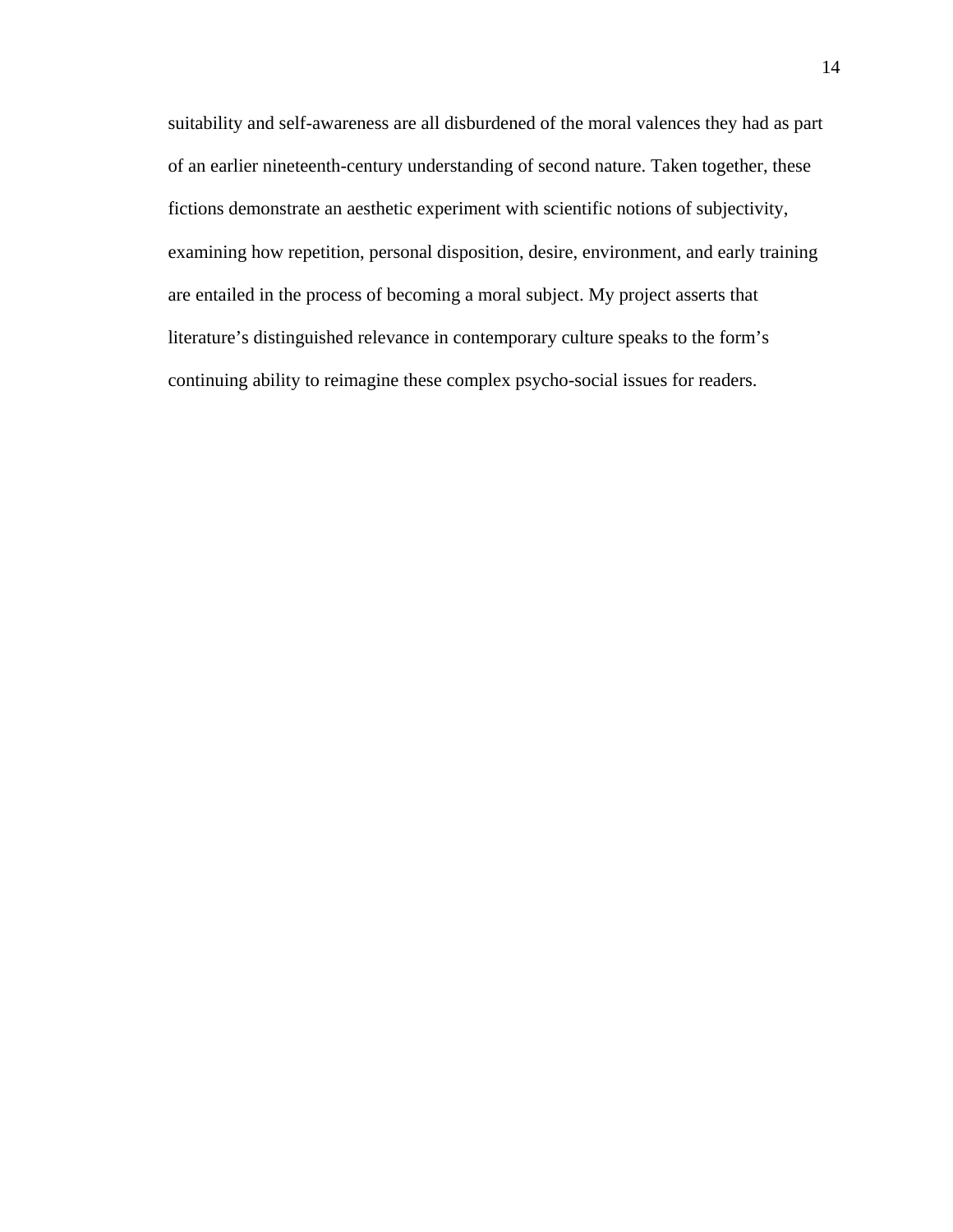$2<sup>2</sup>$  In classic Thompsonian terms, pre-modern societies felt time in ways that corresponded to agricultural life: social life was typically ordered via cyclic, recurring customs, planting and harvesting seasons, and so on. Modern societies, however, are ordered around the artificial demands of industrial work and determined by marginally predictable phases of profit-turning.

<sup>3</sup> According to the historian Karl Polanyi, "It is no exaggeration to say that the social history of the nineteenth century was determined by the logic of the market system proper after it was released by the Poor Law Reform Act of 1834." Our social consciousness, he claims, was forged in these events. We discovered society, which is to say the existence of laws governing a complex society. See *The Great Transformation* (1944; Boston: Beacon Press, 2001) 87-8. 4

<sup>4</sup> The productivity school of economists, including Edwin Chadwick, redefined Malthus's population problem: The evil was the increase of able-bodied pauperism, and its root cause was the allowance system (under the Speenhamland Law of 1795). Chadwick and other Poor Law reform advocates claimed that population pressures could be mitigated so long as the productivity of each worker could be expanded. The new business class, who gained power in 1832, ignored Malthus's suggestion that Speenhamland be *gradually* broken down. It was done in one radical move, the Poor Law Reform Act of 1834, and for the next decade, the shift to a free labor market involved human misery unprecedented in British history, apart, that is, from the horrors of slavery.

 $5$  As a middle-class form, the realist novel's concern with habit is related to professionalization, the generation of new middle-class forms of labor and upward mobility, and corresponds to what George Levine, in a seminar on the Victorian novel, called the principal question of Victorian narratives: not "who will I become?" but "what will I *do*?" This question extended even beyond the particular form of the *bildungsroman*, which was central to Franco Morretti's thesis in *The Way of the World: The Bildungsroman in European Culture* (London: Verso, 1987).

<span id="page-21-1"></span><span id="page-21-0"></span> $\frac{1}{1}$ <sup>1</sup> A notable exception is Athena Vrettos's essay, "Dickens and the Psychology of Repetition" *Victorian Studies* 42:3 (Spring 1999-2000) 399-426, which I discuss in Chapter Two. On the importance of the will in Victorian thought see John R. Reed, *Victorian Will* (Athens, OH.,: Ohio University Press, 1989). On automatism in Victorian thought see Lorraine J. Daston, "British Responses to Psycho-Physiology, 1860-1900," *Isis* 69.2 (1978): 192-208. 2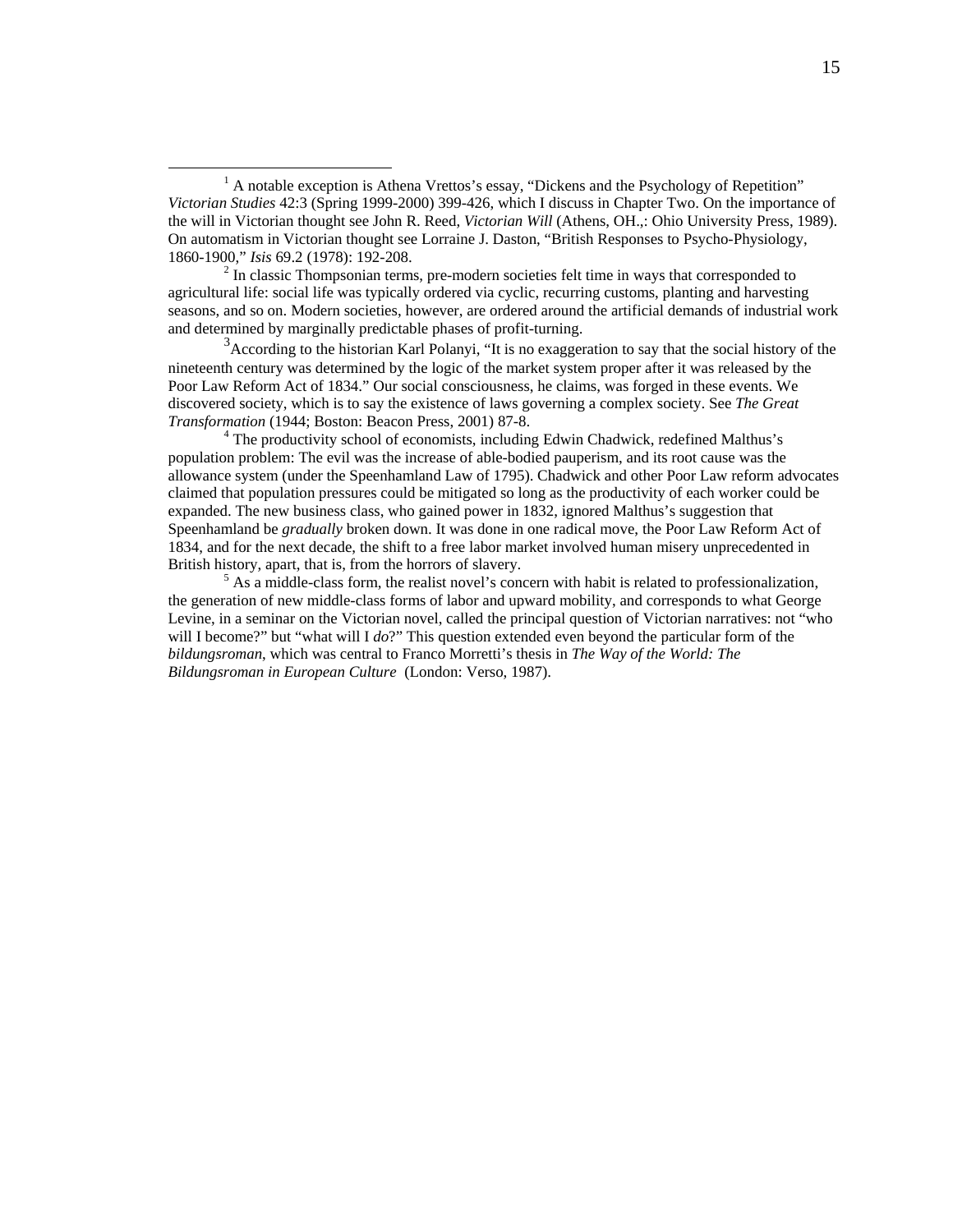Chapter 1

#### Second Nature: The Matter of Habit

Friedrich Nietzsche's First Essay in his *On the Genealogy of Morals* (1887) begins with the English psychologists, whom he dubs "microscopists of the soul," and

who pose a riddle for him. "What do they really want?" he asks:

One always discovers them voluntarily or involuntarily at the same task, namely at dragging the *partie honteuse* of our inner world into the foreground and seeking the truly effective and directing agent, that which has been decisive in its evolution, in just that place where the intellectual pride of man would least *desire* to find it (in the *vis inertiae* of habit, for example, or in forgetfulness, or in a blind and chance mechanistic hooking-together of ideas, or in something purely passive, automatic, reflexive, molecular, and thoroughly stupid)—what is it really that always drives these psychologists in just *this* direction? 24[1](#page-70-0)

Nietzsche's project to upend the English moralists' version of the origin of morality, a derivation, he argues, containing all their typically "idiosyncratic traits" – among which he highlights for special notice, ""utility,' 'forgetting,' 'habit,' and finally 'error,' all as the basis of an evaluation of which the higher man has hitherto been proud  $[\dots]$ " – is based upon his critique of their account of the genesis of valuations of "good" (25). Without intending to take on Nietzsche's account of good's origins, I would like merely to suggest that he is happily placed to generalize about the English psychologists, and that in his polemical reaction to them, we early-twenty-first-century genealogists find clues about what exactly was worth reacting to.

Habit and its mechanistic *vis inertiae* was one of those things.

 Nietzsche can be accused of rather thin description of the nineteenth-century English psychologists (excused perhaps by his own admission that the *Genealogy* is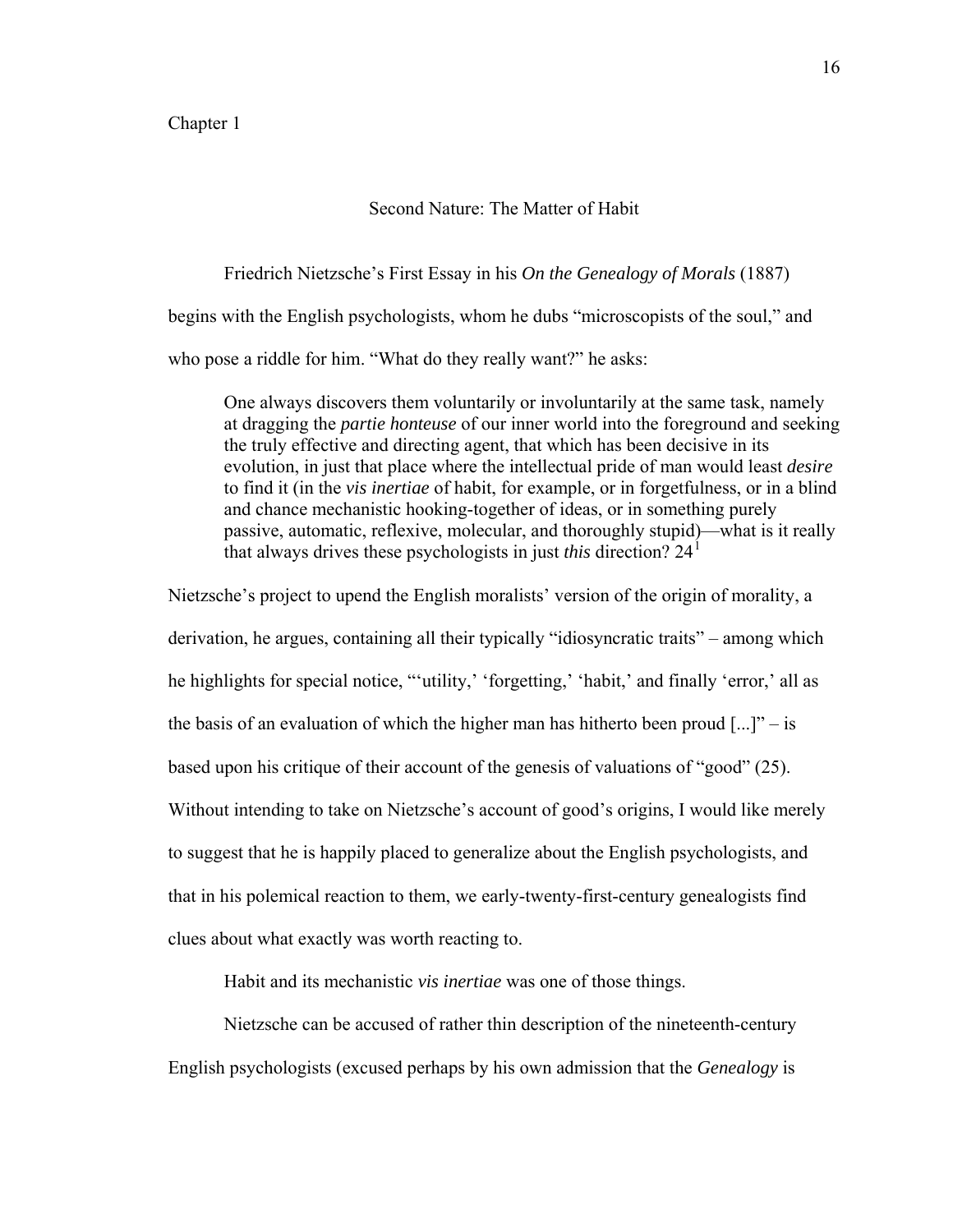intentionally polemic). Less antagonistic students of the Victorians can easily conjure up a thicker description. Against the monolith, utility, there are Charles Dickens's satiric depictions of the "philosophy of Number One" in *Oliver Twist* (1838) and William Thackery's portrait of Becky Sharp in *Vanity Fair* (1848), or John Stuart Mill's autobiographical reevaluation of the human need for poetry (pub. 1871). Whoever was responsible for Nietzsche's sense of the advantages of forgetting, it was not William Wordsworth or George Eliot, with their emphasis on the morality of memory, and anxiety about its fragility. Even habit, which was championed by many ideologues, including Thomas Carlyle, was not immune from contretemps. Those idiosyncratic characteristics that Nietzsche glosses as typical traits were central to the Victorians because they did not generate consensus and were not universally accepted. They were the subjects of sometimes panicky and sometimes (what seems now like bizarrely) speculative debate. This chapter draws out some of the particulars of the debate about the origin and mechanism of habit, particularly as it informed the development and demise of various forms of nineteenth-century realist fiction. The genealogy of habit, as Nietzsche points out, is closely associated with the genealogy of morals for the Victorians. Although the history of habit as a moral subject did not have its origins in nineteenth-century thought,<sup>[2](#page-70-1)</sup> I will argue in this and in the chapters that follow that habit becomes uniquely the problematic of the nineteenth-century novel.

 This chapter discusses why habit mattered to social thinkers in the nineteenth century. It provides the context of the Victorian discourse of habit as it is presented in a variety of texts across different fields of knowledge. As I trace the ways in which habit was employed by nineteenth-century social thinkers, my aim is to clarify its underlying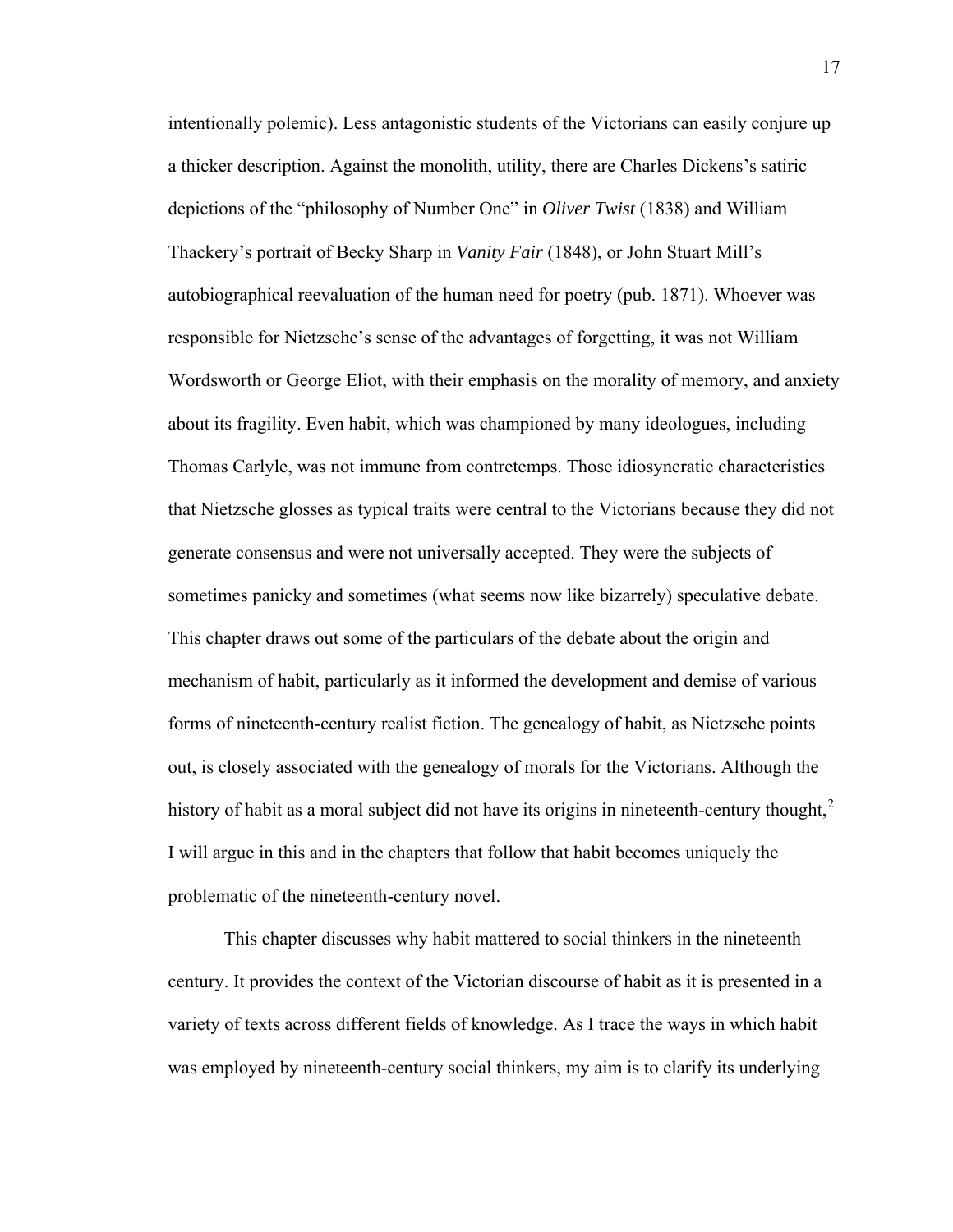assumptions about human nature. By taking a longer view of habit's history, I discuss how it was developed in the early-twentieth century, and some connections to Pierre Bourdieu's model of the *habitus*. I also go backward in time, to discuss habit's etymology. This diachronic history of the concept helps us to understand why I argue that habit matters in a new way at the turn of the nineteenth-century. Following out the context, I discuss two Romantic texts that are suggestive for overlapping emergent and residual uses of the idea of habit. Wordsworth and Carlyle both discuss habit as tradition and custom, as accepted behavior and belief, even while the reform debates are beginning to deploy the concept in a new way: as an acquisition, as determined by environment, and as amenable to conscious alteration. Chapter One concludes this history by suggesting what the novel was poised to do with the concept of habit that these other fields could not do, and leads into the next three chapters, which take up these suggestions in detail. Chapters Two, Three and Four treat realist novels by Charles Dickens, George Eliot and Thomas Hardy, and argue that the novel not only provided representations of habits and their plots but also problematized the discourse's assumptions and exposed some of its contradictions. But first, some history.

#### 1. Habit: Minima Moralia

"Are the actions of man, like all other natural events, subject to invariable laws?" (521), asks J. S. Mill in the culminating Book VI, "The Logic of the Moral Sciences," of his encyclopedic *System of Logic* (1869).<sup>[3](#page-70-1)</sup> In this question, it seems to me, is embedded the crux of the relationship between nature and habit, or as it is often referred to, second nature. Many nineteenth-century social thinkers ponder a variant of this question, and it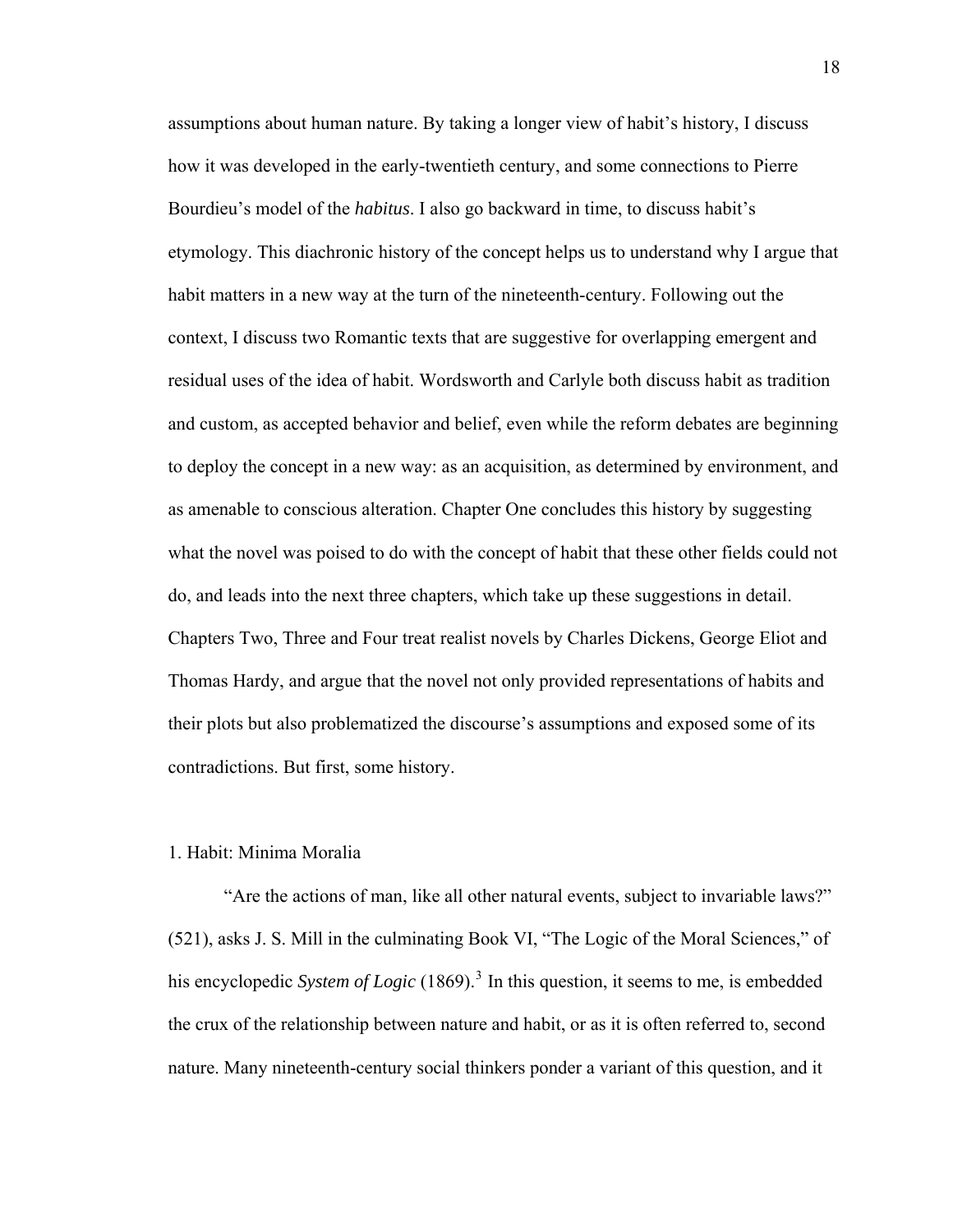bears particular weight on realist fiction because the novel claimed to present plot and character in "realistic" terms, that is to say, psychologically plausible characters whose plausible actions generate plausible consequences. For George Eliot, Thomas Vargish argues in his study of the providential aesthetic, as for other Victorian readers and writers, "life is didactic": "reality is in its nature didactic, significant, symbolic" (13-4). For J. S. Mill as well as for George Eliot, the possibility of human freedom ("the actions of man") could only be posited in a world in which natural laws applied, as George Levine's influential essay on the subject of nineteenth-century determinism in George Eliot's work has helped us to see.<sup>[4](#page-70-1)</sup> "Without determinism," Levine writes, George Eliot, like J. S. Mill, "could have found no rational justification for [her moral biases]" (278).

Mill's question about the natural laws of human actions goes to the heart of a society struggling to come to terms not only with the effects of change (brought on by technological developments, urbanization and capitalist expansion), but also with understanding its mechanisms. What constitutes our relationship to the past? In what direction does evolution tend? Is progress inevitable or must it be defended from an opposing force, such as degeneration? Charles Darwin's ambivalently-rendered hope expressed one version of the Victorian anxiety. At the end of the *Descent of Man* (1871) he consoled, "Looking to the future generations, there is no cause to fear that the social instincts will grow weaker, and we may expect that virtuous habits will grow stronger, becoming perhaps fixed by inheritance" (129). Darwin's tentativeness is telling. Morality, or the "social instincts," was problematic for Darwin because he could not scientifically reconcile it with natural selection's fundamental amorality. Nietzsche fully exploited this lapse in his *Genealogy*.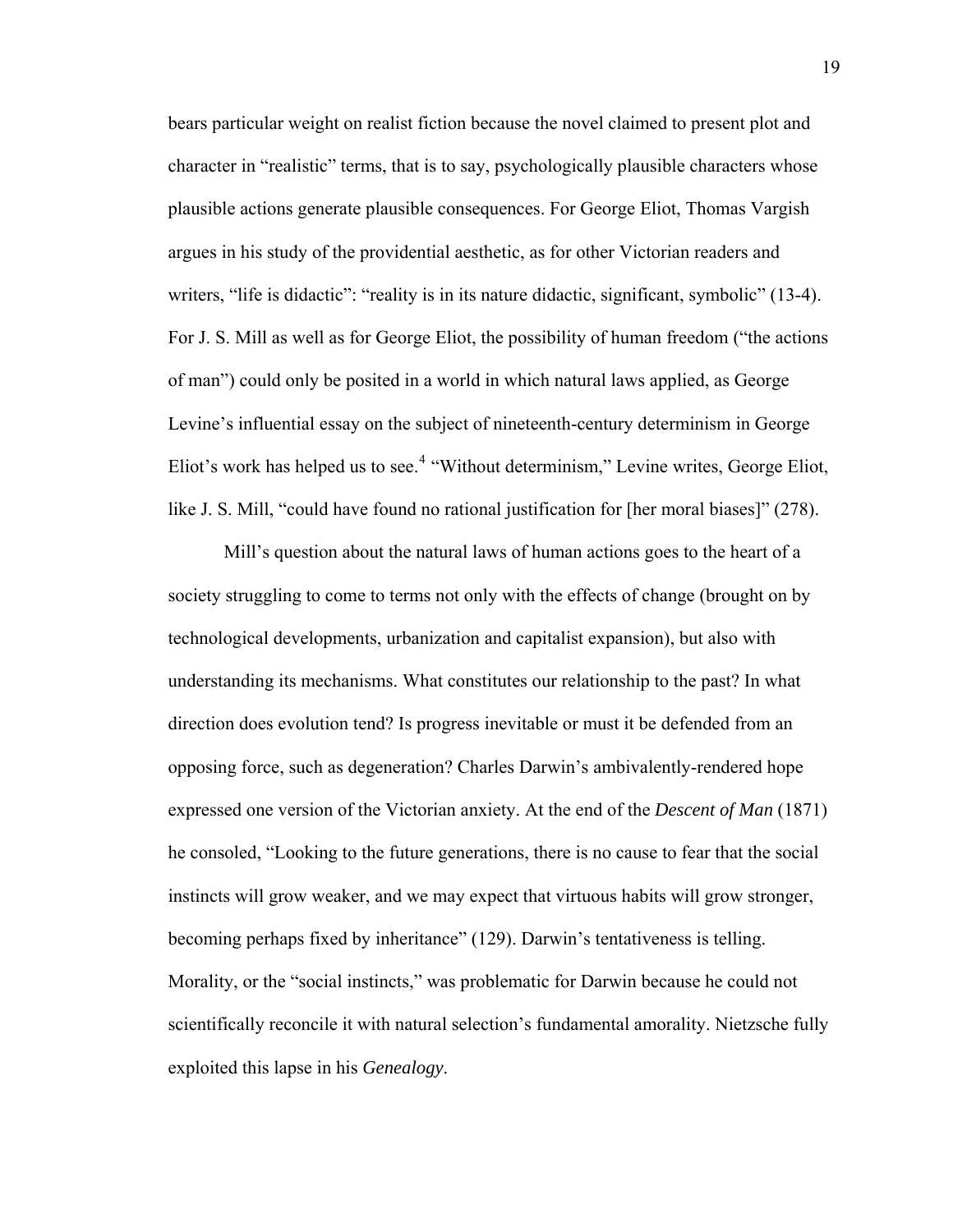As Darwin's speculation about the role of inheritance in "fixing" virtuous social instincts suggests, habit was conceptually crucial because it identified a malleable yet durable, practice-oriented, facility-prone characteristic of human nature. Habit seemed universal: whether male or female, Protestant or heathen, master or servant, all human beings can be reduced to their habits. Once the social order that was governed by the ideology that birth determined worth had been challenged by the Victorians' enlightenment predecessors, the logical consequence was to query the nature of difference. One liberal conclusion was that the acquisition of morals and manners and their attendant ways of believing was the only difference – apart from one's literal financial inheritance – separating the individuals of one class from another. (Alternatively, the conservative conclusion justified – justifies? – difference by claiming that it is both innate and historical; some individuals were born to labor while others were born to leisure, and this always has been and will be true.)

The mechanism of habit turns classed, and more broadly, cultural, ways of being into the specific play of manners and belief that individuals "act out." In the nineteenth century, habit became a concept that helped to bridge nineteenth-century scientific and moral discourses. Whereas religious and philosophical tradition taught that man was essentially flawed and required grace to be redeemed or society to temper his animal drives, the modern science of morals attempted to find evidence for human beings' innate sympathetic tendencies. To make a science of morals required discovering natural evidence for these tendencies. (The ideologies of bourgeois femininity and the domestic were outgrowths of this pursuit.) Since habit already conveniently existed as a category for natural history and the project of species classification – all living beings manifest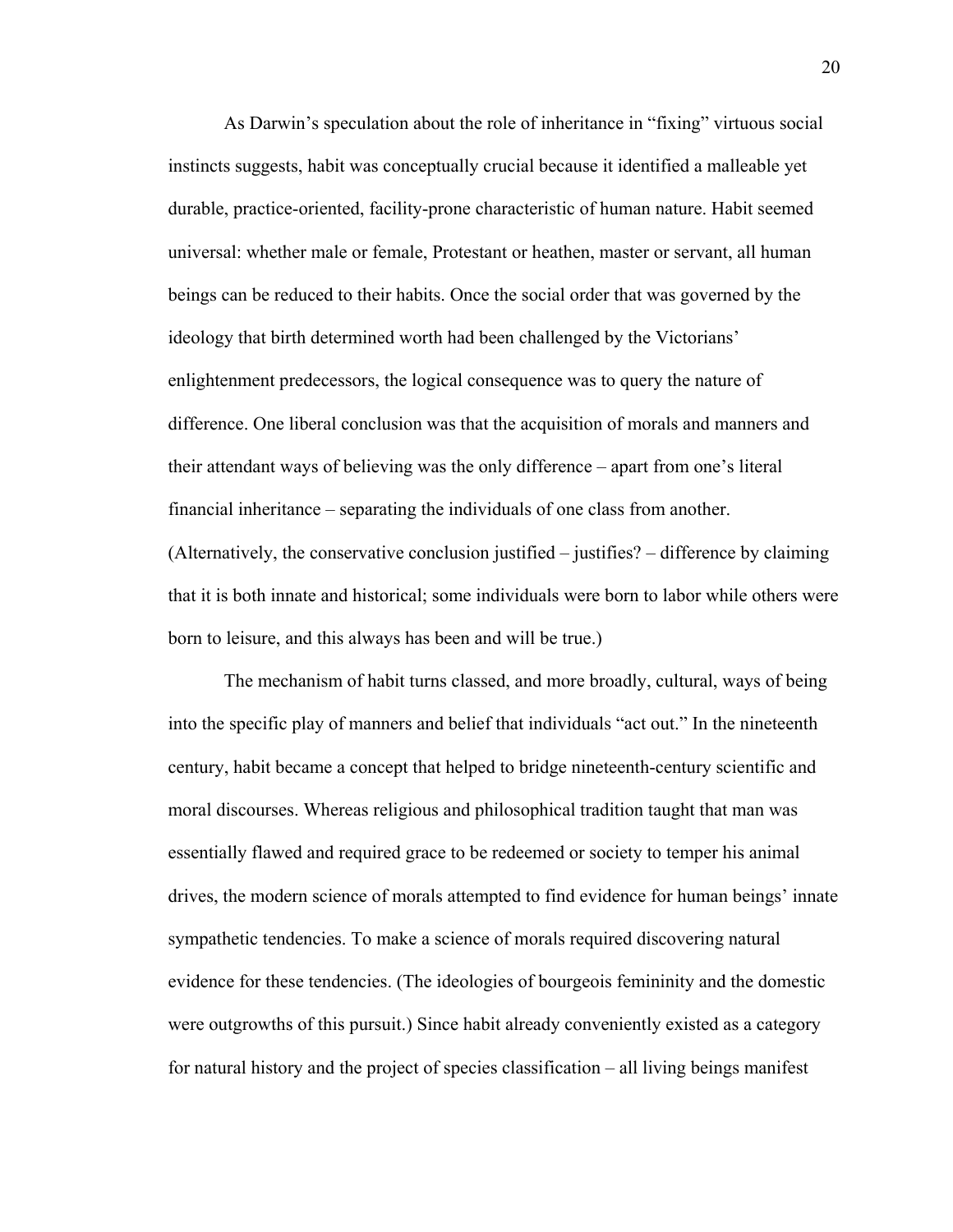habits – it served moral science as a complex term for how the acquisition and repetition of certain behaviors, despite being determined by environment, lead to consequences that can be judged as having ethical (or unethical) ends.

For example, habit had a material valence which distinguished it from character. As one noted reformer, Edwin Chadwick, put it, "Character [is] made up of habits, and habits [are] made up of series of simple acts."<sup>[5](#page-70-1)</sup> But "It is good habits," said Samuel Smiles, one popularizer of the self-help creed, "which insinuate themselves into the thousand inconsiderable acts of life, that really constitute by far the greater part of man's moral conduct."[6](#page-70-1) Sarah Stickney Ellis's bestseller, *Women of England, Their Social Duties and Domestic Habits* (1839), explicitly tied the nation's progress to the individual woman's creation of a domestic ideal.<sup>[7](#page-70-1)</sup> Apologizing for a work seemingly inconsequential in relation to signal national events, she nevertheless asserted her conduct manual's importance to the English character, because of women's influence over husbands and their role in childrearing: "the middle class of English women, [not "ladies",] are looked upon as upholding the moral worth of the nation […]. It is therefore solely to the cultivation of *habits* that I have confined my attention – *to the minor morals of domestic life*" (ix, orig. ital.). Ellis, Smiles and Chadwick provide an index of why the domestic became a national ideology: it is in the home where habits are first "cultivated."

To answer Nietzsche's question, what the Victorian psychologists really wanted was to cultivate these minor morals, to understand how environment, biology and psychology – or, rather, their combination – operated to fix character and to what extent character had any flexibility, once trained and formed by the experiences of youth. He was justified in complaining about the Victorians' perversity in always trying to locate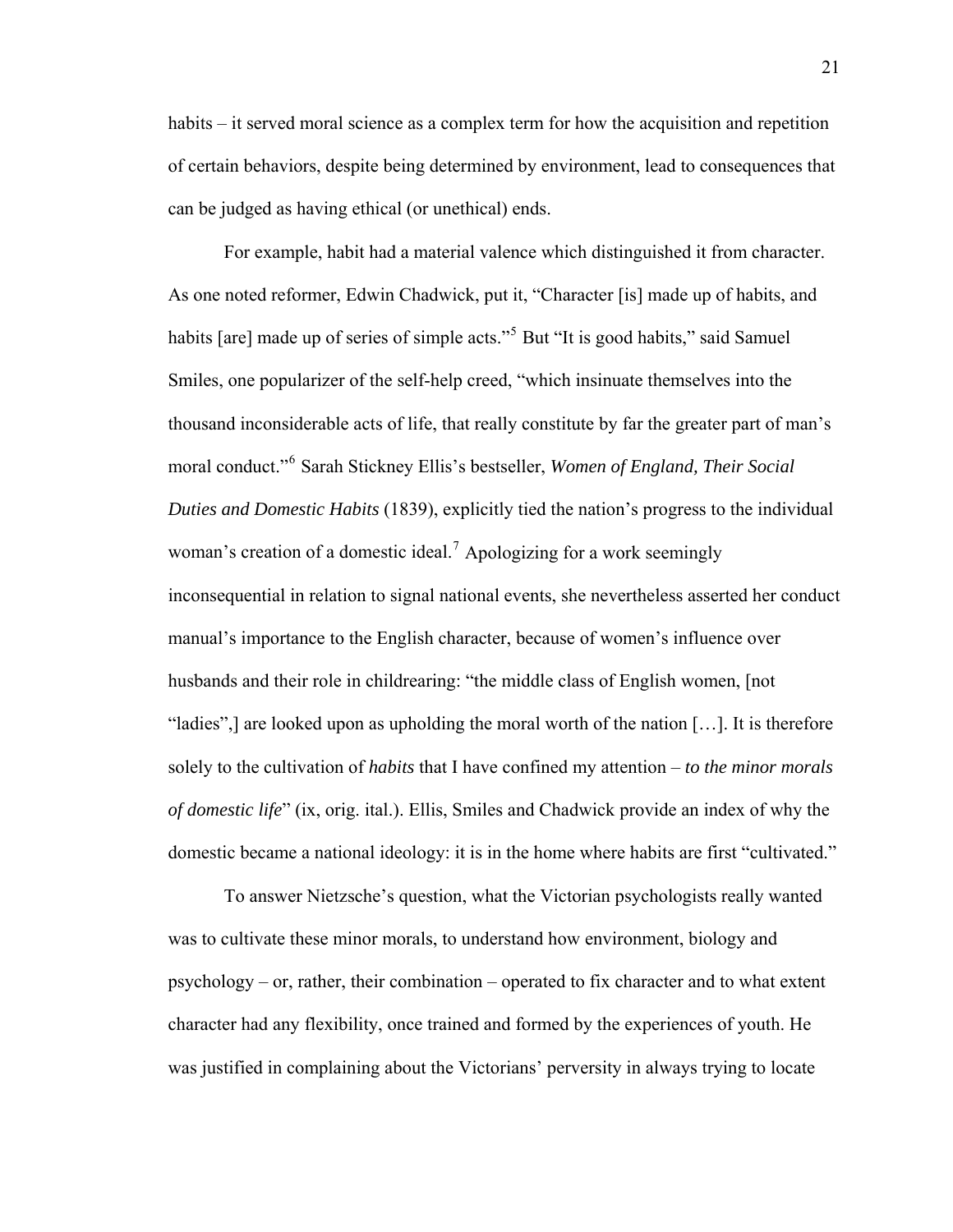the "directing agent […] in just that place where the intellectual pride of man would least *desire* to find it." Thomas Carlyle, for example, expressed his conviction about habit's centrality to human nature with his characteristic bombast: "Habit is the deepest law of human nature. It is our supreme strength: if also, in certain circumstances, our miserablest weakness."<sup>[8](#page-70-1)</sup> Yet as this Carlylian formulation suggests, the Victorian discourse of habit feared as much as celebrated its "power."

Nowhere was this more true than in the documents relating to the period's social reform efforts – projects upon which much of the intellectual energy of the age was focused – whether top-down, such as state education and urban planning projects, or bottom-up, as in the ethos of self-help or mutual improvement. Habit was a focal point in the discourse of reform because it describes individual behavior in its seemingly determined form, as an effect of environment, but also as the only solution to the poor's problems. Smiles opens his *Self-Help* by positing an antithesis between rights and habits:

> [I]t is every day becoming more clearly understood, that the function of Government is negative and restrictive, rather than positive and active; being resolvable principally into protection – protection of life, liberty, and property. Laws, wisely administered, will secure men in the enjoyment of the fruits of their labour, whether of mind or body, at a comparatively small personal sacrifice; but no laws, however stringent, can make the idle industrious, the thriftless provident, or the drunken sober. Such reforms can only be effected by means of individual action, economy, and self-denial; by better habits, rather than by greater rights. 1

This view was representative not only of well-meaning middle-class reformers but also of conservative ideologues, as well as many in the working-class community. A secular carry-over from Protestant self-reflection, the Victorian ideology of self-improvement involved a deep distrust of paternalism and an optimism toward the mechanism of the free market to secure the social order.<sup>[9](#page-70-1)</sup> "Better habits" were seen as the key to self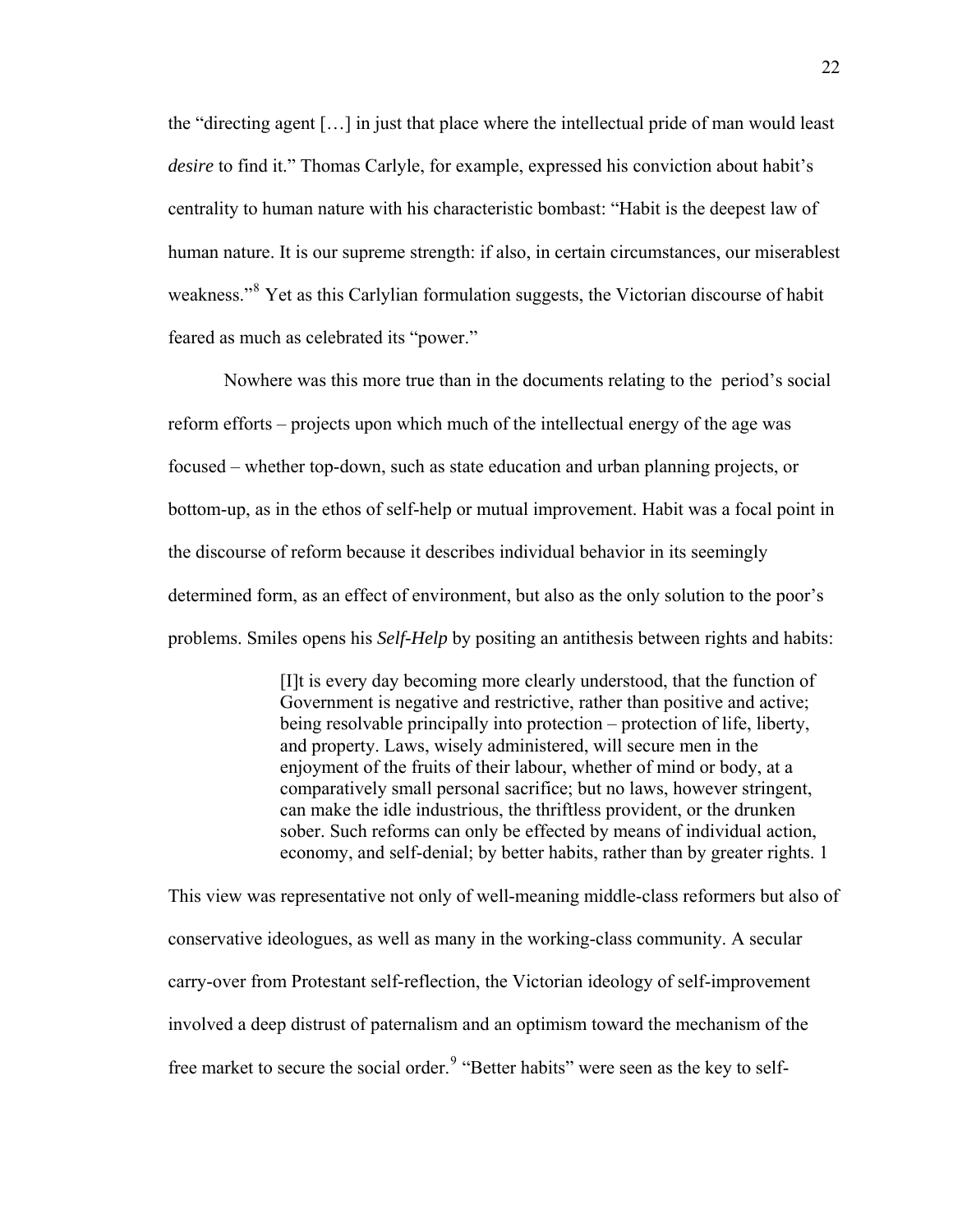improvement. In the view of recently enfranchised middle-class men, better habits would lead the best of the working men into the middle class where they would gain entitlement to the political rights they desired. Working men more clearly saw the almost insurmountable obstacles to this fable of progress. But they also had first-hand experience of the potentially self-destructive habits – such as intemperance and improvidence – which contributed to holding their class in a backward state.

The discourse of habit focalized the question of determinism in other fields besides the moral and economic which I have been describing. It is important to recall that nineteenth-century fields of knowledge were not yet specialized in the ways that we have come to know them, as anthropology is differentiated from sociology, or physiology is distinguished from psychology. In fact, another field in which habit figures importantly was known as "physiological psychology," a precursor of contemporary evolutionary biology. Around mid-century this field critically engaged evolutionary theory, and, developing an interest in the unconscious and patterns of behavior, speculated about the relations between body and mind. The cutting edge of nineteenth-century mental science, physiological psychology developed all sorts of hypotheses about the brain and behavior in which habits figured centrally.

George Henry Lewes, Alexander Bain, William Carpenter and others were interested in habit as a physiological phenomenon, one that forged deep traces in the mind, producing repetitive actions and thought. The "deepest law" that Carlyle had abstractly moralized about seemed to physiological psychologists to have a biological basis. Bain, in *Emotions and the Will* (1859) took a practical approach to "the progress of moral habits," in which he argued that "The peculiarity of the moral habits, contra-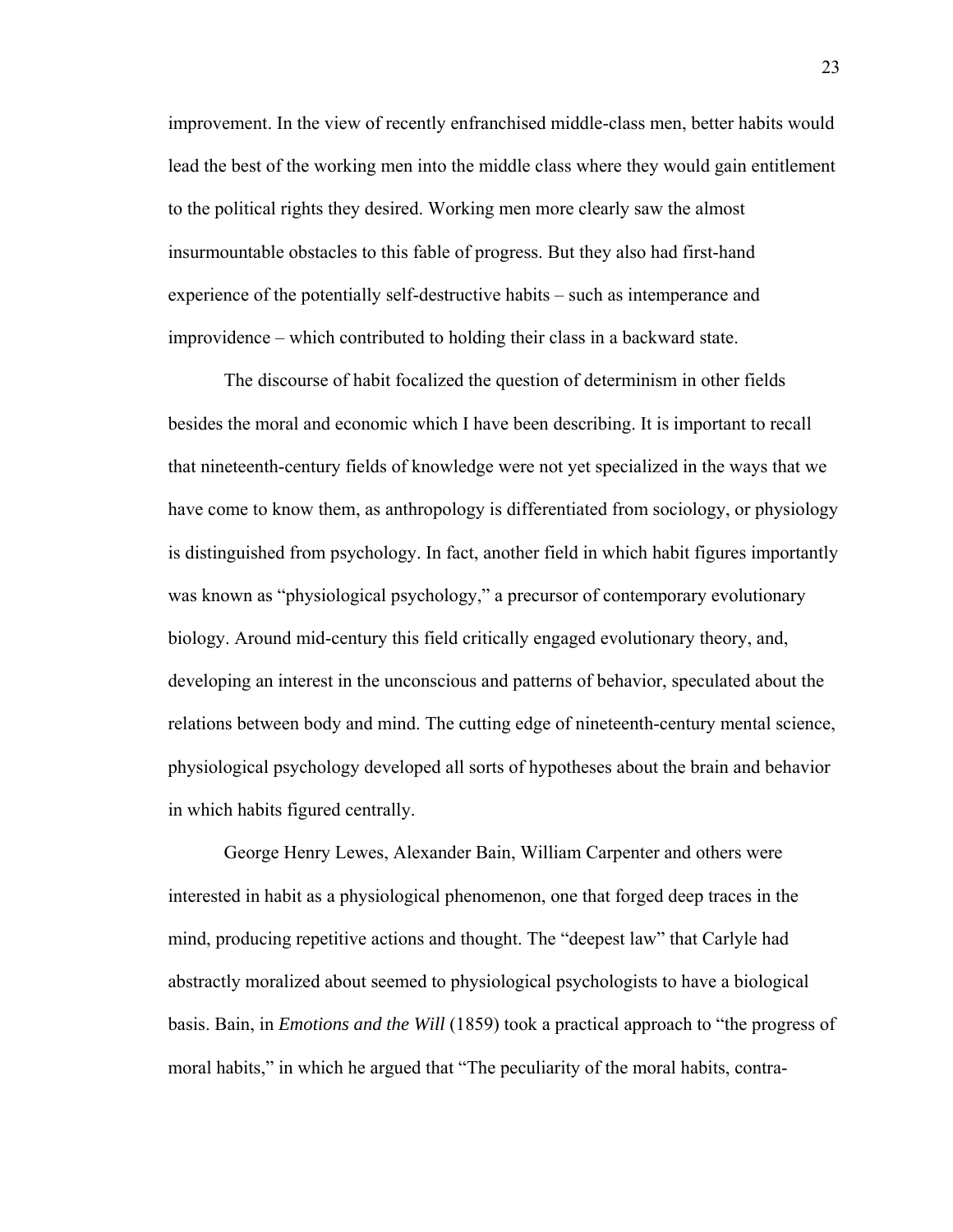distinguishing them from the intellectual acquisitions, is the presence of two hostile powers, one to be gradually raised into the ascendant over the other."[10](#page-70-1) He argued that one must endeavor never to let one's guard down, "never, if possible, to lose a battle" because, as he put it, "Every gain on the wrong side undoes the effect of many conquests on the right." This involved regulating the two opposing powers so "that the one may have a series of uninterrupted successes, until repetition has fortified it to such a degree as to enable it to cope with the opposition, under any circumstances. This is the theoretically best career of moral progress" (440-41). Bain's formulation expresses a colloquial sense that habits are easier to form than break. The idea was to mitigate the repetitious determining effects of the environment by an equally self-conscious use of repetition to develop moral habits.

The problem of habit's relationship to consciousness and will was more complicated in George Henry Lewes's *Problems of Life and Mind* (1880). Lewes wrestled with the evidence that facility corresponded to unconsciousness, that is, to *not*  having to think about what one was doing while performing an action. Regarding what he called "the law of Reinstatement or Reproduction," he hypothesized that the effects of repetition literally took form the brain, as "excitable" connections, which explained their remarkable durability. "[O]ne neural process tends to re-excite those processes which formerly were excited in conjunction with it, or which are anatomically linked with it," he wrote. Once those "pathways of discharge" become linked, they "will be statically connected, and hence they will form the lines of least resistance along which any fresh excitation will pass" (§37; 134). Thus he believed that human beings' propensity to repeat was a result of human physiology.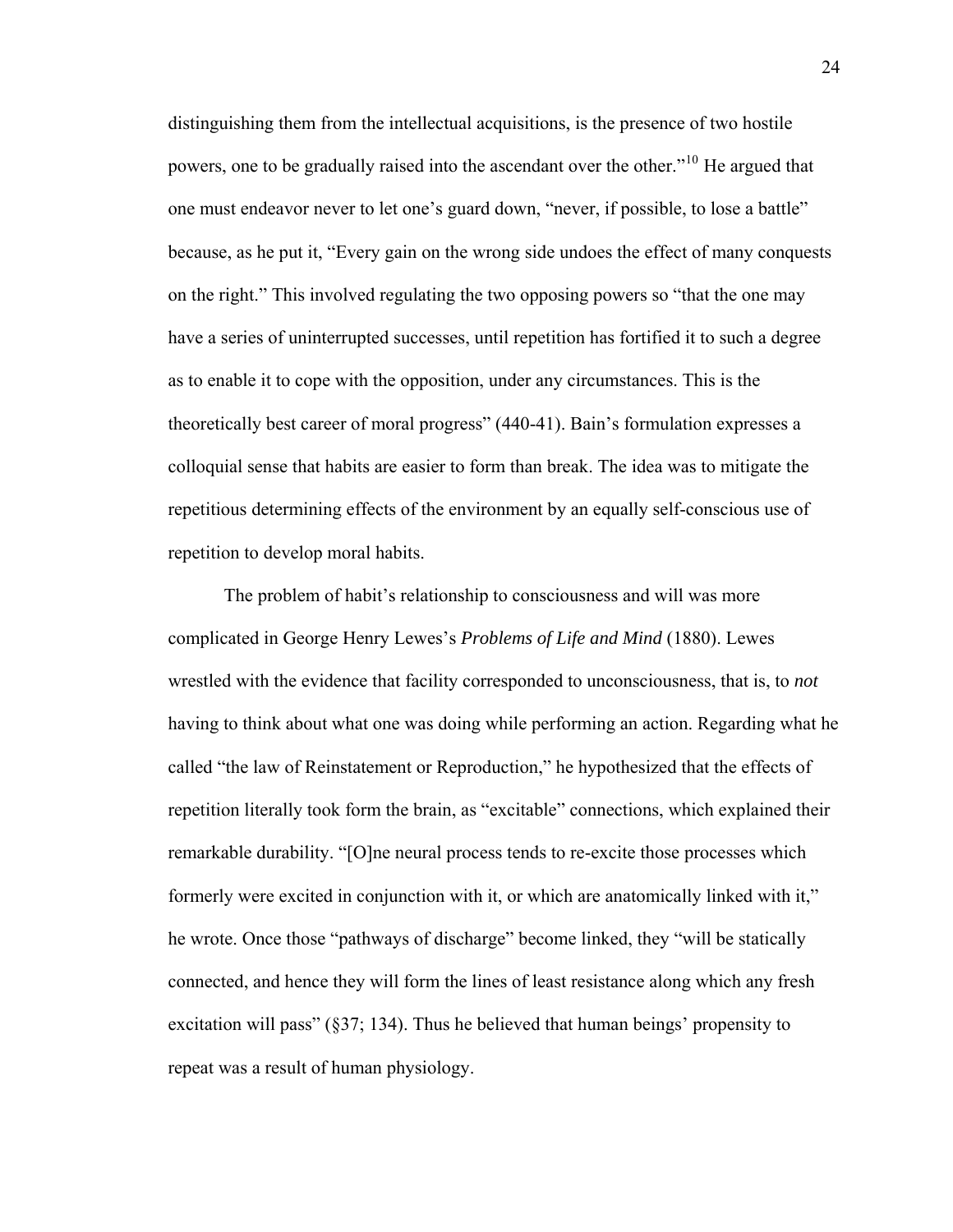Lewes's and Bain's theories of habit were continuous with much of the eighteenth-century association psychology that is prevalent in, for example, the earlynineteenth century work of George Combe, (the popular disseminator of Franz Joseph Gall's work on phrenology), and John Ambercrombie. These theories – rather against their own logic – stressed that new behavior patterns could be developed with conscious intention and practice.<sup>[11](#page-70-1)</sup> As a bridge between body and mind, the discourse of habit focuses on the serial effects of repetition, the human tendency toward developing routines, and the acquisition of facility. As unconscious behavior, reflective of psychological states, habit was used to explain the manifestation of iterative actions, as in George Eliot's spider-like weaver, Silas Marner, as well as in the varieties of idiosyncratic conduct that Charles Dickens's colorful characters display, which blur the distinction between "type" and a particularizing tic.

 Finally, as an ideology, a "habit of mind" – the manner of making common sense assumptions that seem in retrospect to distinguish the character or spirit of an age – the discourse of habit included discussions of the ways beliefs become unreflective, thence unavailable to conscious critique. (David Hume was a precursor skeptic in this vein.) The concern over habit in nineteenth-century British thought accords with the culture's spirit of being – unique among nineteenth-century European states – rather unsusceptible to violent upheaval. Ideas about the malleability or inflexibility of habit varied according to the theorists' aspirations for the future of British culture. For those, like J. S. Mill, who supported the dismantling of hereditary privilege and believed that education and environment played a large role in individual development (and, ultimately, in wholesale social improvement), what was fixed and invariable in human actions was so only insofar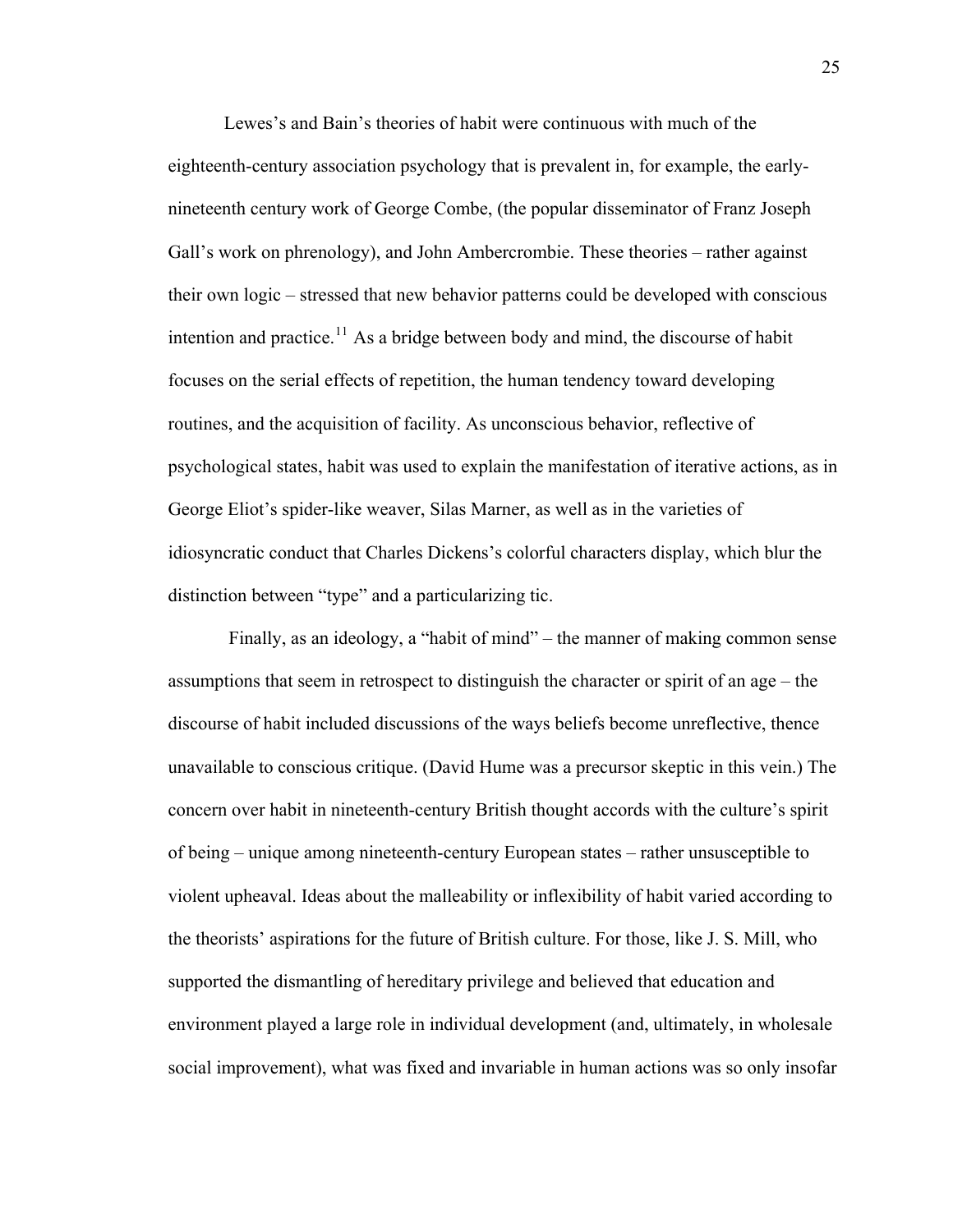as it was unconscious and thence unavailable to reformation. Mill argues that "The causes, therefore, on which action depends, are never uncontrollable; and any given effect is only necessary provided that the causes tending to produce it are not controlled" (524). The reason we know habits notionally are controllable is because, looking around us, we see that not everyone has to act or believe that way.

#### 2. The Art of Practice: Mill and Bourdieu

The qualification, notional, is important because one tends not to notice one's own habits. Habits always tend toward becoming the automata of action. But this is also why habits appeared to be fundamental to morality. Mill's view, in the same chapter of *The Logic* I have referred to above, of the function of authority's discipline sounds – to our own post-Foucaultian (common sense) understanding of power as an insidious and abstract mechanism – surprisingly insistent on both the ideologue and the ideological subject's awareness of the means and ends of education:

> To train the human being in the habit, and thence the power, of subordinating his personal impulses and aims to what were considered the ends of society; of adhering, against all temptation, to the course of conduct which those ends prescribed; of controlling in himself all those feelings which were liable to militate against those ends, and encouraging all such as tended towards them; this was the purpose, to which every outward motive that the authority directing the system could command, and every inward power or principle which its knowledge of human nature enabled it to evoke, were endeavored to be rendered instrumental. 581-82

"Training" and "subordinating," "adhering," "controlling" and "encouraging": these verbs all suggest the disciplinary mode – that apparently seamless conjunction between individual desire and social constraint – which Michel Foucault characterized as typical of the nineteenth-century episteme. Against Foucault's abstraction of Power, however,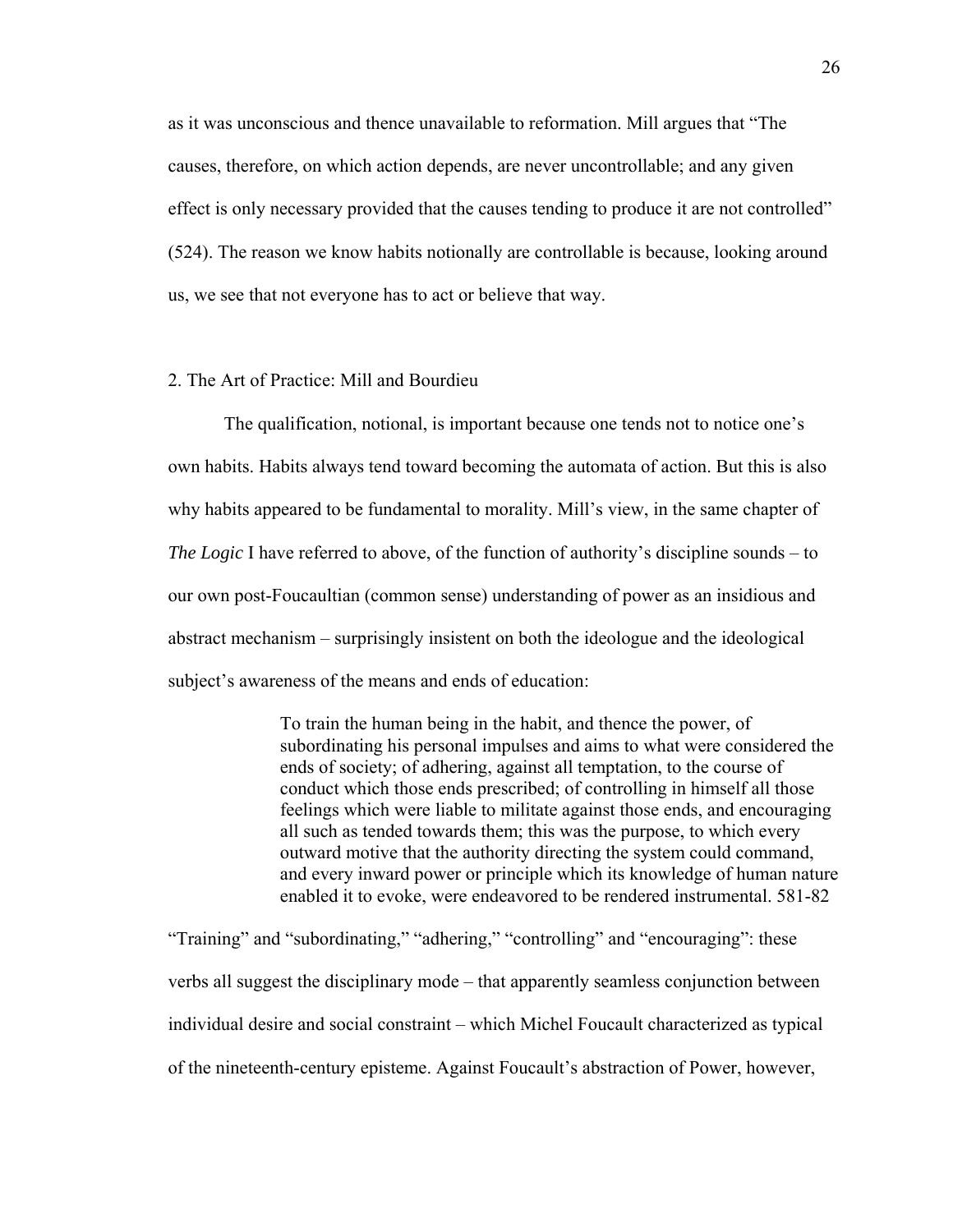and his description of the individual's internalization of discipline's modes, we might read a rather more active practice, one which emphasizes a conscious achieving of ends through an awareness of means. This is not to deny discipline's explicitly bourgeois, essentialist, and normalizing ideological content, but it does perhaps challenge Foucault's abstract mechanism. We can see Mill's insistence on habit's having considerable power, yet it was a power *over*, in this case, "personal impulse" and "temptation," purposes that weren't consistent with the "ends of society." Because it is an aspect of physiology, or "human nature," habit is amenable to training, to the control of social antagonisms and the encouragement of proclivities toward what Mill hoped were conditions of permanent political progress.

There was no guarantee for progress, as Mill recognized. He discussed not only causes and their effects, but also the ways effects then create the next set of causal relations. This natural law was particularly significant for habit-formation and its relation to the question of free will. He wrote: "The circumstances in which mankind are placed, operating according to their own laws and to the laws of human nature, form the characters of the men; but the men, in their turn, mould and shape the circumstances, for themselves and for those who come after them. From this reciprocal action there must necessarily result either a cycle or a progress" (575). Progress for Mill was defined by an increase in democratic political participation and in improving the material circumstances and expanding the intellectual opportunities and achievements of men and women, whereas a "cycle" for Mill suggested stasis, a cycling back, or retrogression. The contemporary sociologist Pierre Bourdieu's formulation of the *habitus* tends to emphasize this unprogressive proclivity of habit, its *conservative* tendency to reproduce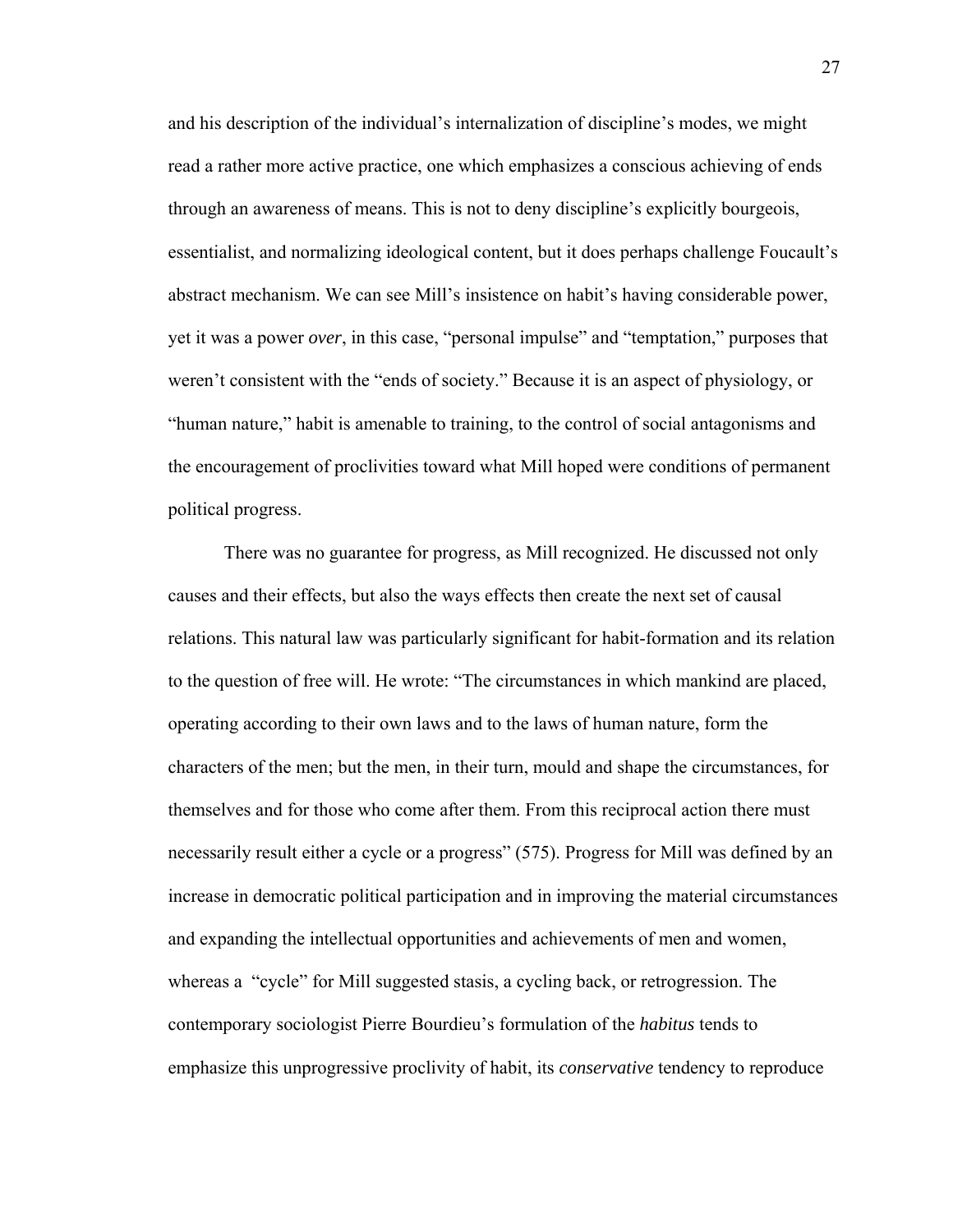the same conditions, making progress difficult to achieve. Like Mill, Bourdieu defines the *habitus* as the historical conditions of existence but he emphasizes the practice of dispositions without conscious intent. The *habitus* produces, Bourdieu says, "systems of durable, transposable dispositions, structured structures, predisposed to function as […] principles which generate and organize practices and representations that can be objectively adapted to their outcomes without presupposing a conscious aiming at ends or an express mastery of the operations necessary to attain them.<sup> $12$ </sup> The difference between the two philosophies is somewhat a matter of emphasis. Both recognize that the institutional structures which structure consciousness pre-exist any one person's entrée into the social. But Mill was much more hopeful than Bourdieu about individual intention, that is, the "inward powers of human nature," or the reformation of habits, as well as the cumulative effects of this intention on the state of social institutions.

Bourdieu's stress upon the pre- or unconscious aspects of behavior which perform ideology, what he calls "practical sense," is an attempt to explain how people can be agents making real choices within conditions circumscribed by ideology: "[S]ocial necessity turned into nature, converted into motor schemes and body automatisms, is what causes practices, in and through what makes them obscure to the eyes of their producers, to be sensible, that is informed by a common sense. It is because agents never know completely what they are doing that what they do has more sense than they know"  $(68-9)$ .<sup>[13](#page-71-0)</sup> This formulation has what feels like a Darwinian insistence on the abstract agency of social practices, beyond, that is, what individual agents know they are doing. On this level, it is reminiscent of some late-nineteenth-century speculative philosophy, such as that found in Herbert Spencer and Samuel Butler. The latter, for instance,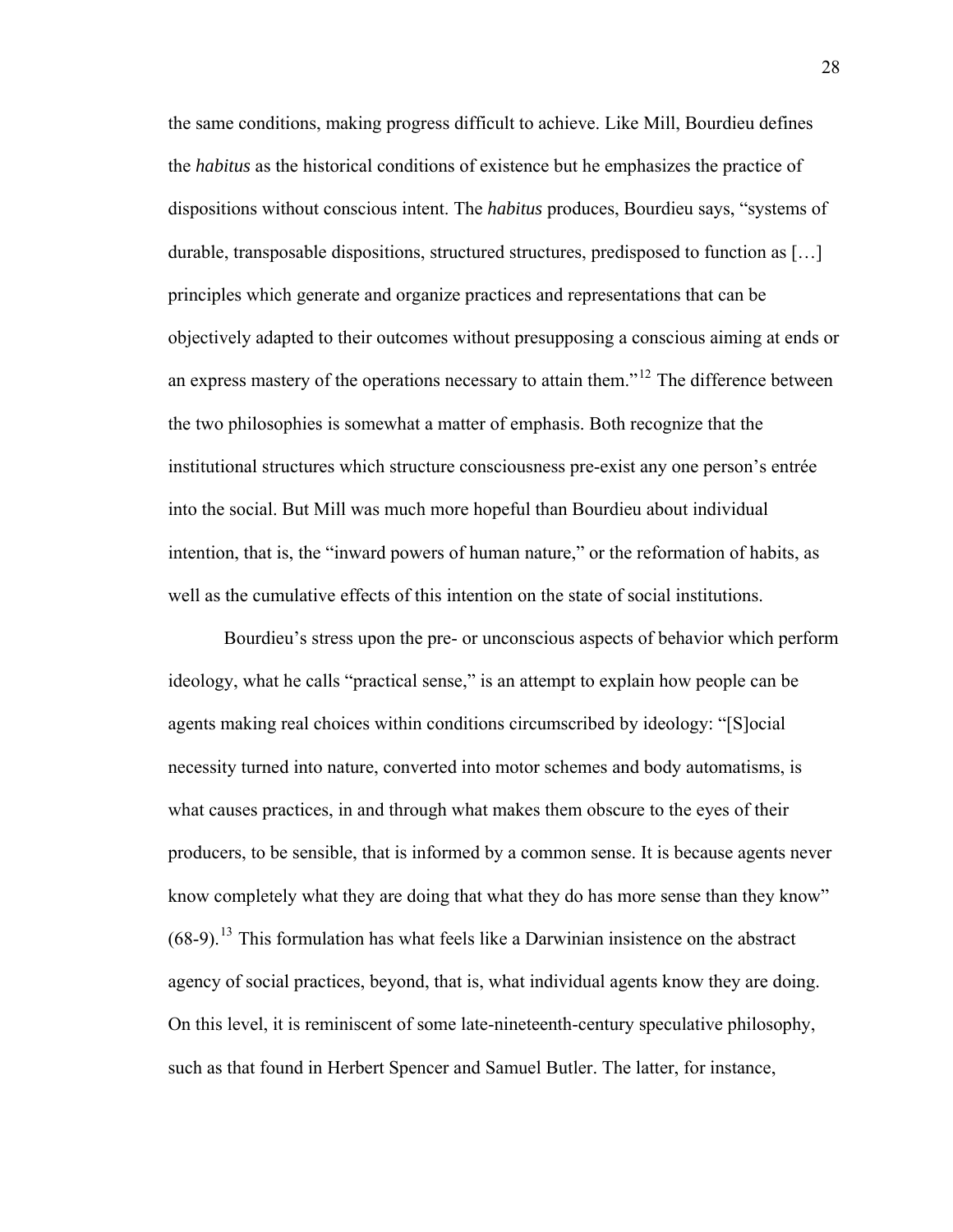critiqued the scientist's idealization of self-conscious knowledge. In his *Life and Habit* (1878) Butler posited that perfect knowledge is automatic or unconscious (41): "The older the habit the longer the practice, the longer the practice the more knowledge – or, the less uncertainty; the less uncertainty the less power of conscious self-analysis and control" (13). Butler found this cause for celebration, not lament. As I will show in the chapters that follow this one, the paradoxical formulation of habit as both unconscious automatism and conscious self-making troubles realist narratives throughout the nineteenth-century, in quite dynamic ways.

 Obviously the period's idea of habit was defined and deployed before the Freudian Unconscious was theorized and prior to a full-fledged modern science of sociology within which Bourdieu writes. The concept of habit is better known in the early-twentieth century than in the nineteenth, in the work of William James, whose metaphor of habit as the "flywheel of society" is often cited.<sup>[14](#page-71-0)</sup> (The concept of habit also figures importantly in the later pragmatism of Charles Sanders Peirce and John Dewey, and is the crux of behavioral psychology.<sup>[15](#page-71-0)</sup>) Alternatively, Freud invests habit with a traumatic history when he develops his theories of individual and cultural repression and pathologizes habit in his concept of the repetition compulsion. However, these two senses, along with Bourdieu's complex model of habit and *habitus*, are grounded in the insights of an earlier generation of social thinkers. My work intends to be something of a recovery project.

As I have already begun to show, this study's focus on the discourse of habit in the nineteenth century is not arbitrary. In the aftermath of the French Revolution and in the social unrest surrounding reformation in Britain I locate a proliferation of anxiety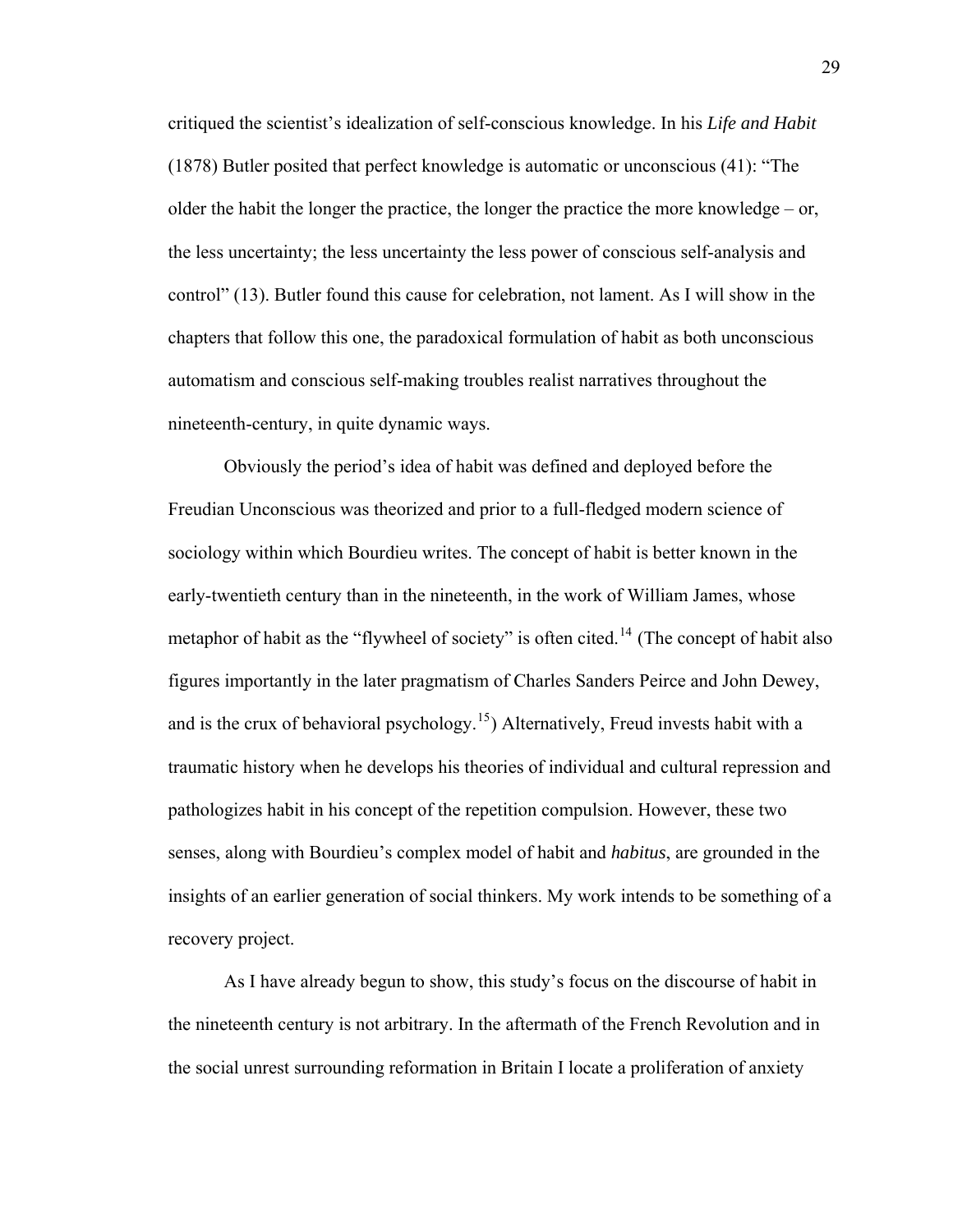over habit. I argue that this proliferation registers a complex of factors that are both ideological and material: the powerful ideology of individualism that is both a cause of and a response to the dislocation of individuals from traditional culture; the forces of capital reshaping the material environment and the radically new conditions under which the working classes were laboring and living; and the ideology of modernity itself, which posited the new as progressive and repudiated the past as no longer serving the needs of the present. In all of the various knowledge fields in which habit turns up, it defines an art or a logic of practice.

#### 3. Custom and Costume: An Etymology of Habit

From being characterized as a function of the mechanism of thought – part of the theory of association of ideas – in Enlightenment philosophies of consciousness, habit becomes fundamental to the Victorians' increasingly complex, individualized and, indeed, commodified notion of identity. Over the course of the nineteenth century the discourse of habit shapes both a moral economic construction of the social body that stresses the naturalness of the division of labor and the necessity for prudence – shorthand for a value-laden rational economic behavior – and a progressively complex psychological understanding of individual subjectivity and the impact of environment upon it. Often, as in the novelist and popularizer of political economy Harriet Martineau's 1838 description, commerce was figured as the cause for the changes which make habits recognizable as such. It is because old habits become untenable in new economic situations: "Upon the extent of the Commerce of a country depends much of the character of its morals. Old virtues and vices dwindle away, and new ones appear.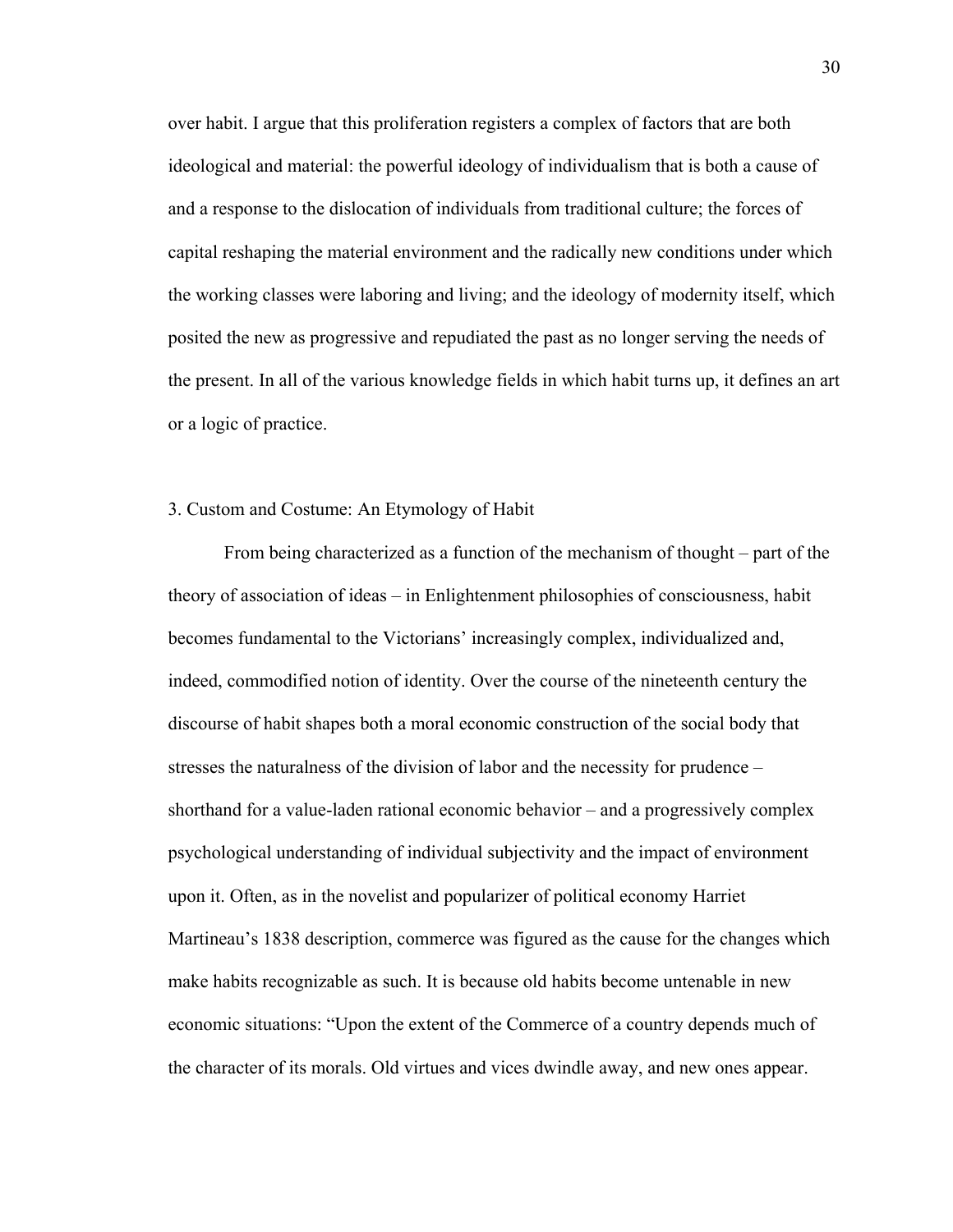The old members of a rising commercial society complain of the loss of simplicity of manners, of the introduction of new wants, of the relaxation of morals, of the prevalence of new habits. The young members of the same society rejoice that prudery is going out of fashion."[16](#page-71-0) Commerce instantiates the breakdown of old ways of being that are replaced by novel ones, which, in turn, require new habits as the old ways lose their relevance and function, or merely go out of fashion.

While the theorization of subjectivity is certainly not new to the nineteenth century, its terrain does broaden in response to the intensification of relatively new social formations, and therefore corresponds to a considerable semantic shift in the term habit occurring at the beginning of the period. Close to the French, *habitude*, and derived from the Latin habēre, "to have or hold," according to the *OED*, habit only acquired its distinctive modern sense – as in, to get "in the habit of doing something, or having a habit or custom of so doing" – at the beginning of the century. (The first citation is from 1801. *OED*.) What is the origin of habit and what can interrupt or alter its course, or as it is more routinely rendered, its *force*? What differentiates habit from simple repetition? It is not merely unreflectiveness or unconsciousness. As I have been suggesting, habit seems to mark precisely the liminality where conscious practice becomes unconscious practice. It describes how we behave at the moment we recognize that we do not necessarily have to behave that way. But as *pre*scription, the discourse of habit encourages consciousness that leads to unconsciousness, or reflectiveness that leads to reflexiveness. J. S. Mill's *Utilitarianism* (1863) suggested this view when he wrote: "Will is the child of desire, and passes out of the dominion of its parent only to come under that of habit. […T]he influence of the pleasurable and painful associations which prompt virtue is not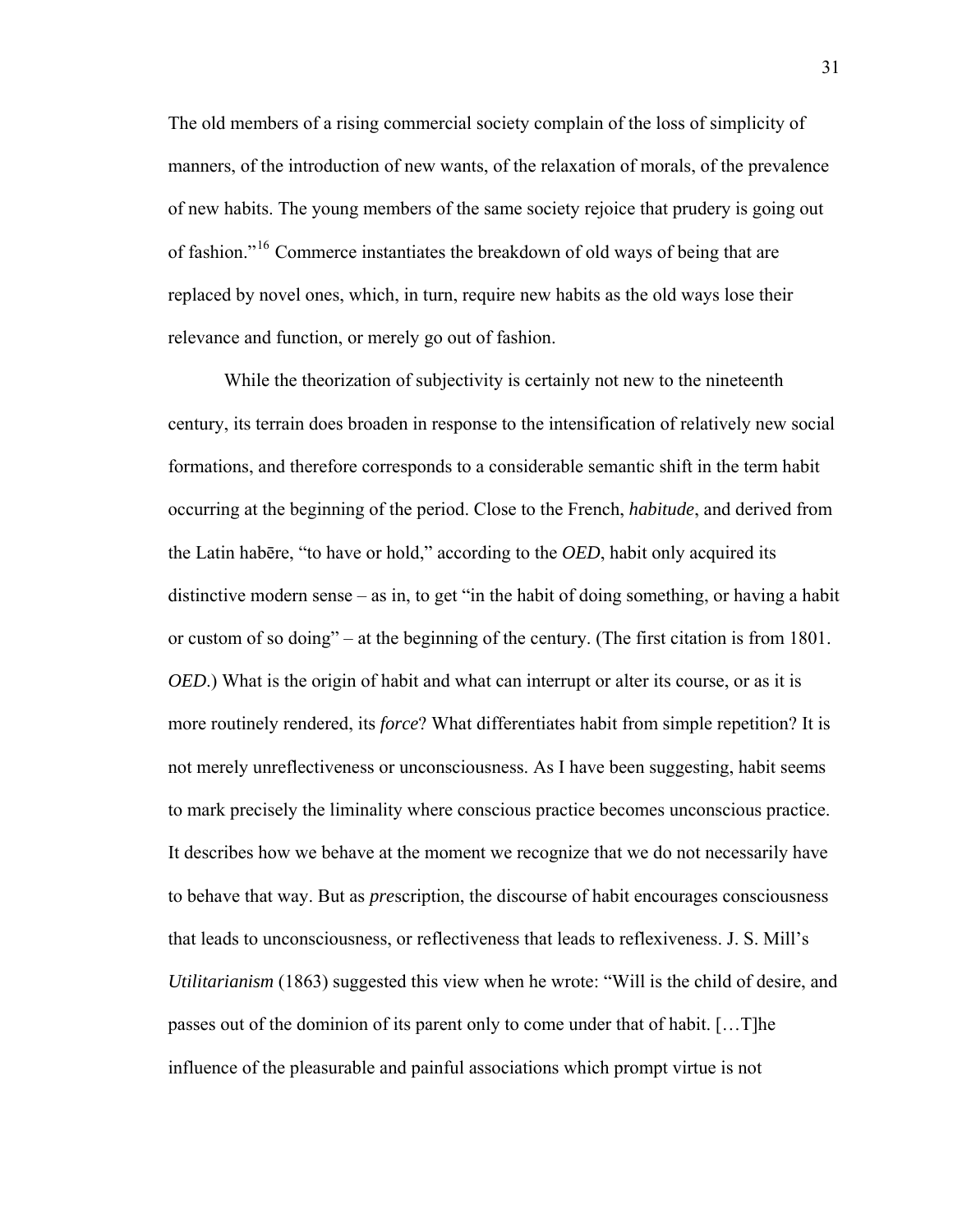sufficiently to be depended on for unerring constancy until it has acquired the support of habit" (52-3). For Mill, virtue is not reliable until it has been trained into a habit.

Etymologically what appears to be new in the nineteenth century is habit's sense of an acquired tendency. According to the *OED*, this sense has no etymological ground, and its development is late in both French and English. Why did this signification emerge only at the beginning of the nineteenth century? How does this meaning relate to the revolutionary social and political changes then occurring? From its early modern denotation of dress, or clothing, habit develops the sense of outward appearance – the nun's habit is a residual linguistic mark – and then becomes a way of describing a person's character: mental constitutions, dispositions, tics. It is also a tendency, acquired through practice or repetition, which is one way of describing how the self coheres, how the past can predict the future in terms of an individual's beliefs and behavior. This semantic evolution makes perfect sense when one considers that dress (unless disguised) cannot but disclose social station. As the division of labor increasingly differentiated types of work, one's habit-as-dress often came to designate one's occupation, until, as occupations become more specialized and opportunities to enter different fields increasingly accessible – when the candlemaker's son becomes an apprentice printer, as did Benjamin Franklin – occupation and its uniform, too, begin to inhere in this new amalgam of identity.<sup>[17](#page-71-0)</sup> The sanscullottes' change of breeches for trousers was a costume change that certainly signified a break from custom. It was also a habit-change that defined a distinctive political consciousness of a social group.

A city pamphlet from the mid-seventeenth century provides a sense of habit's archaic meaning. I discuss it not only in order to justify the synchronic treatment of habit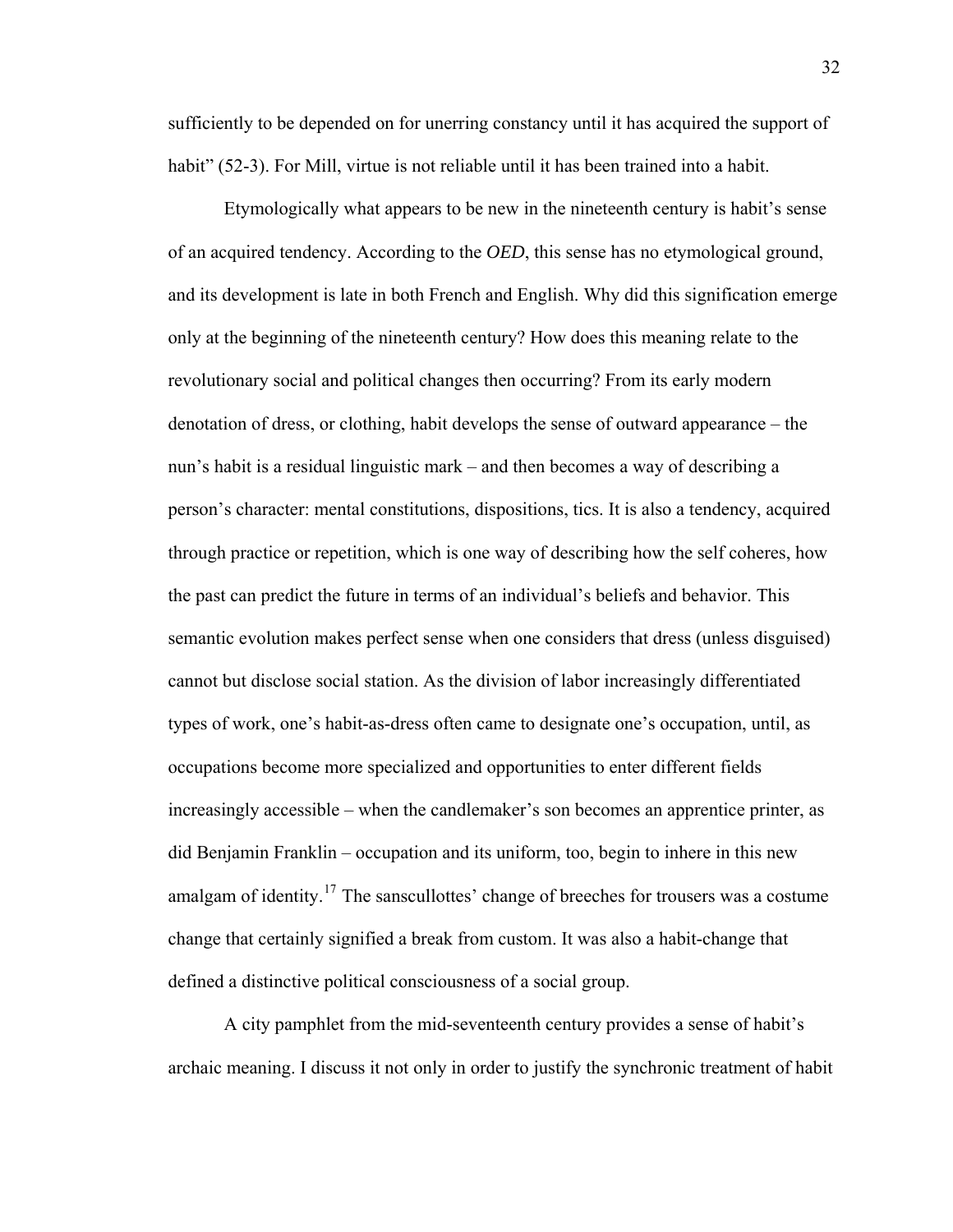in this dissertation, but also to reveal the diachronic continuities between early modern and modern capitalist formations in Britain, shifts which contribute to the linguistic and figurative differentiations of habit from related terms such as "manners," "character" and "custom" at the turn of the nineteenth century. "Apprentices No Slaves: An Answer to a Nameless Pamphlet Lately Published as an Act, Declaring What Habit Apprentices Are to Wear" (1662) is an example from the seventeenth-century pamphlet wars which shows that habit has long been associated with shifts in social consciousness.<sup>[18](#page-71-0)</sup> According to the original "nameless" (i.e., anonymous) pamphlet, the problem relates to the cost of outfitting apprentices according to some new-fangled fashion; but it is also apparently concerned that apparel encourages apprentices to act bigger than their britches. Harboring dissatisfaction over habit, or dress, indicates the first signal of deeper social antipathies. The connection between the "excess" of "strange fashion" and inner discontent, and the relation between "fitting" uniform and curbing "abuses," or discipline, both suggest the ways costume is seen to shore up custom. Habit (as costume/custom) is meant to be an easy sartorial guide to one's status and occupation.<sup>[19](#page-71-0)</sup>

The *Answer* (after poking fun at the original pamphlet's unidiomatic grammar, perhaps a sign of the merchant-author's own status inconsistency) dismisses the author's sentiment, finding it as outmoded as the fashion it mandates to apprentices, "the odd and antick [antique] kind of Habit, enjoined in the ensuing orders … for Forty years past hath been exploded and dismissed" (5). The *Answer* turns the politics of fashion around, arguing that costume ought to reflect new customs, not fix the old. The City has changed and so must custom:

> But this Cato talks of Reformation, a dangerous word, and mainly driven on lately by Shoomakers and Taylors, and we all know what it proved. It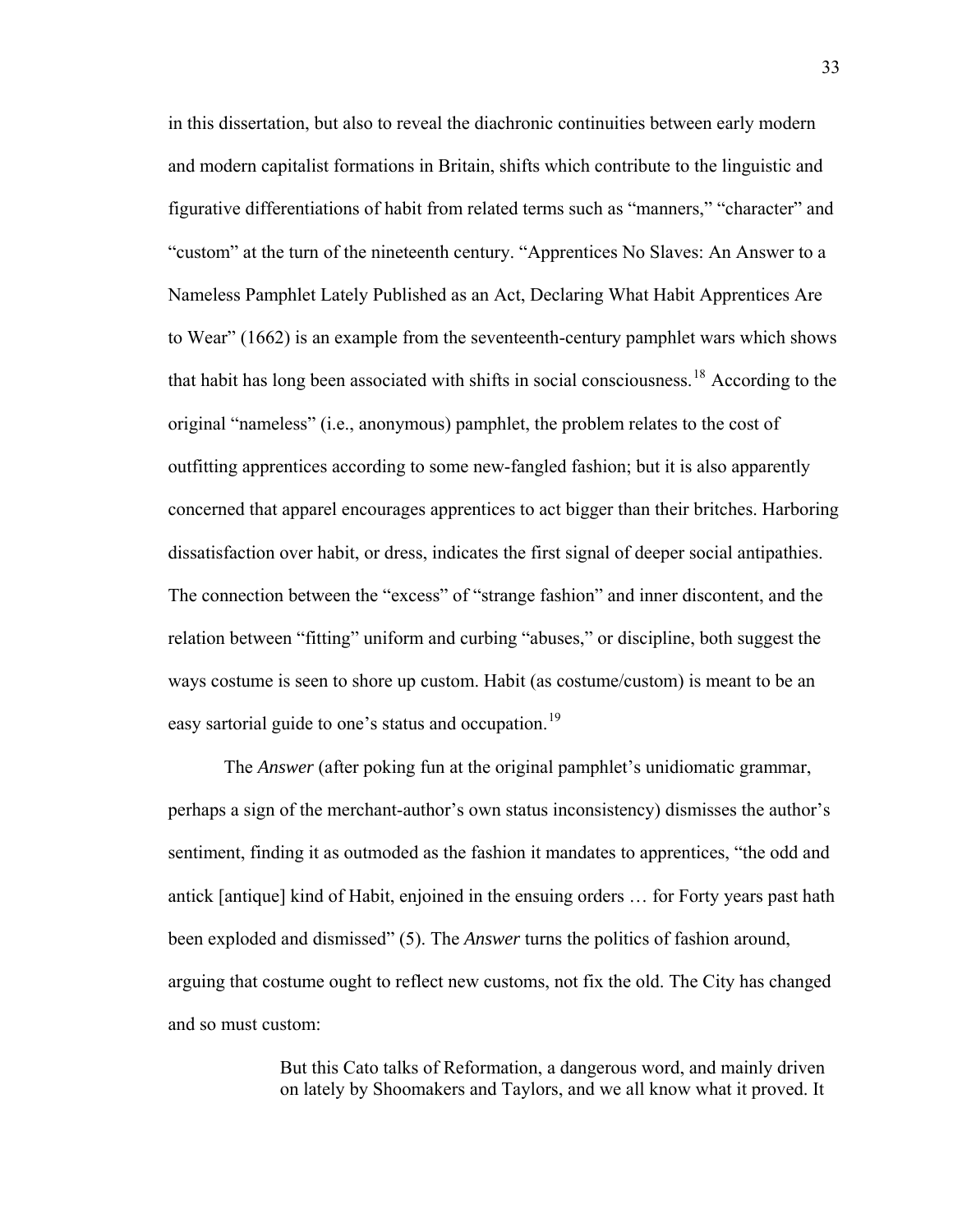is a maxime of State, that even evils of Custome, and which are deep rooted in the minds of men, are rather to be endured than to substitute new ones in their places, which might bring danger to the Common wealth by the alteration of them. … This City is now another place then what it was formerly, not only to the Gentility and Wealth of those that are bred in it…but also in regard of its Potency and Commerce; we deal now in our own Shops with most People of the World, from whom we have learned Civility with their fashions, and therefore 'tis fit Apprentices should not be in that despicable Habit as to cause men to disdain converse with them, which is the only means of promoting Trade. 7

Not surprisingly, when we recall that most of England's wealth and trade in the early modern period concerned cloth, the battle between custom and habit is waged over the "Common wealth," that is, the stability commerce requires, as well as the stability commerce (is thought to) ensure. Between 1550 and 1750, when London's population increased dramatically from about 50,000 to 600,000, the city's growth was primarily due to its role in the cloth industry. Moreover, social relations were marked by status ambiguities, making the signs to which habit referred especially fraught. Those signs, as in the *Answer*, often related to a certain commercial *savoir faire*, or a kind of cosmopolitan savvyness – one's own fashion or habit indicated an awareness of foreign customs and costumes. The point is that historically clothing and status not only were the markers by which people read the status of others, but also were often linked in the English imagination with Britain's prowess as a commercial state. One historian, writing on the politics of early modern industry argues that "the cloth industry [connected] regions, districts and households" by "routine *trafike* with many more communities and cultures than their ancestors, in ways that made old habits of thought and life, old govermentalites and attitudes toward status, and old horizons irrelevant."<sup>[20](#page-71-0)</sup> Thus we see the material and the ideological senses in which habit develops linguistically: habit as a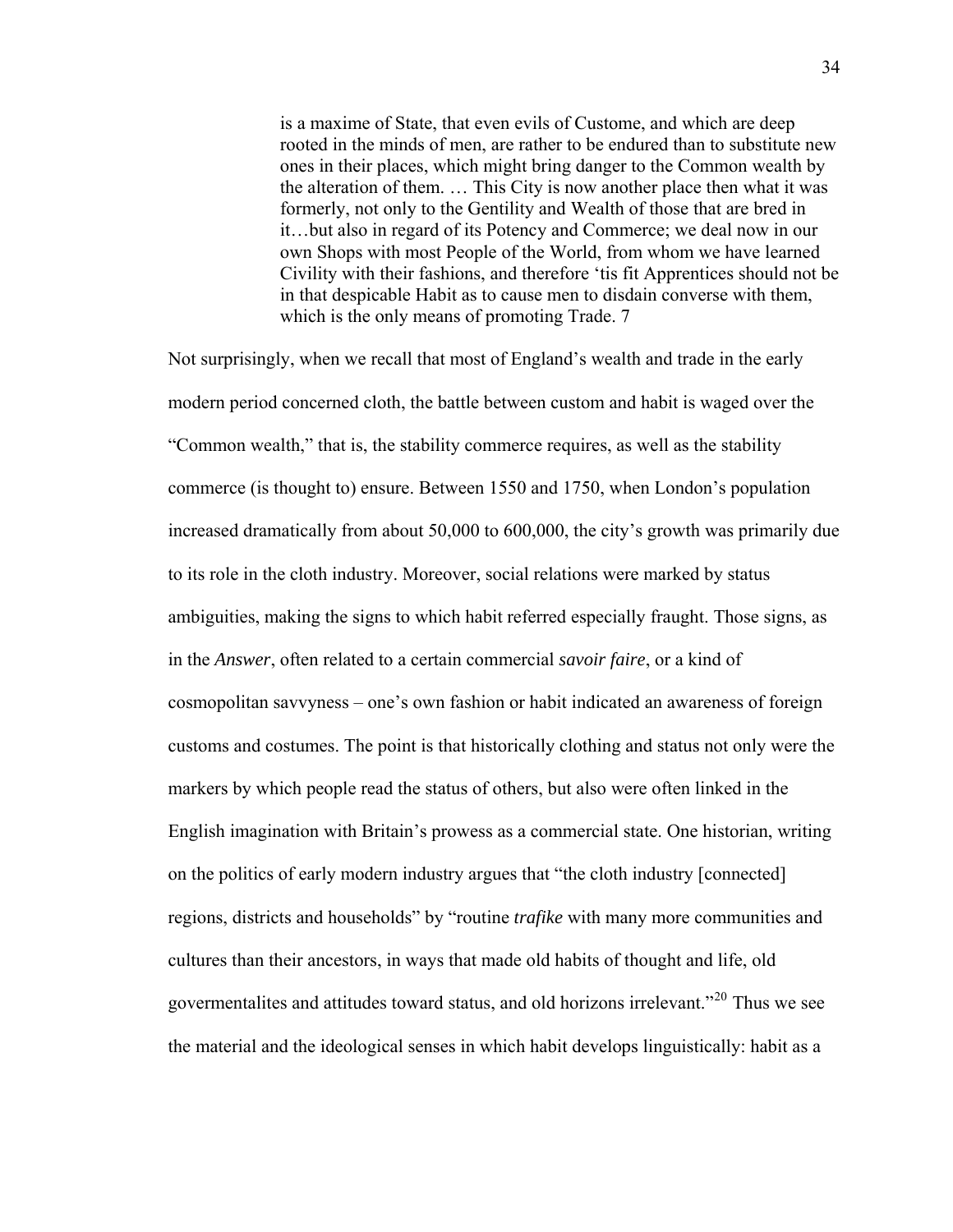sign of (economic) status and, more diffusely, as the habits of mind that constitute different attitudes toward social change.

If this can be argued about the seventeenth-century aspects of social change brought on by industrial and imperial expansion, it must certainly be true of the lateeighteenth and early-nineteenth century, when the population explodes and urbanizes and London is even more the epicenter of world trade. No wonder, then, that one of the new habits of thought for the nineteenth century is a particular fascination with the idea of habit itself, no longer primarily referring to fashion, but to ways of being, and especially as the century progresses, to class traits that are considered a second nature. Although a figure like Jingle in Dickens's *Pickwick Papers* (1837) turns up as a quintessentially modern type – and theatrical – because he can disguise himself by changing costumes, in *Great Expectations* (1861), Pip can dress Magwich in a new set of clothes, but the man cannot lose the air of a convict.

## 4. Repetition or Revolution: The Trajectory of Habit

Modern theories of change and stasis identified habit as a giant either/or: as Carlyle put it, "our supreme strength" or "our miserablest weakness" (788). Habit was seen as either the positive practices that weave the social into a coherent, stable whole or a block to individual and social reformation.<sup>[21](#page-71-0)</sup> Because habit operates similarly to the dynamics of inertia, these theories locate in habit the precise mechanism where one intervenes in order to instigate change. Ralph Waldo Emerson, an early admirer of Carlyle, used these common senses of the term in an early sermon on habit, in which he dubbed habit a "blind giant." He merely rehearses proverbial wisdom when he preaches,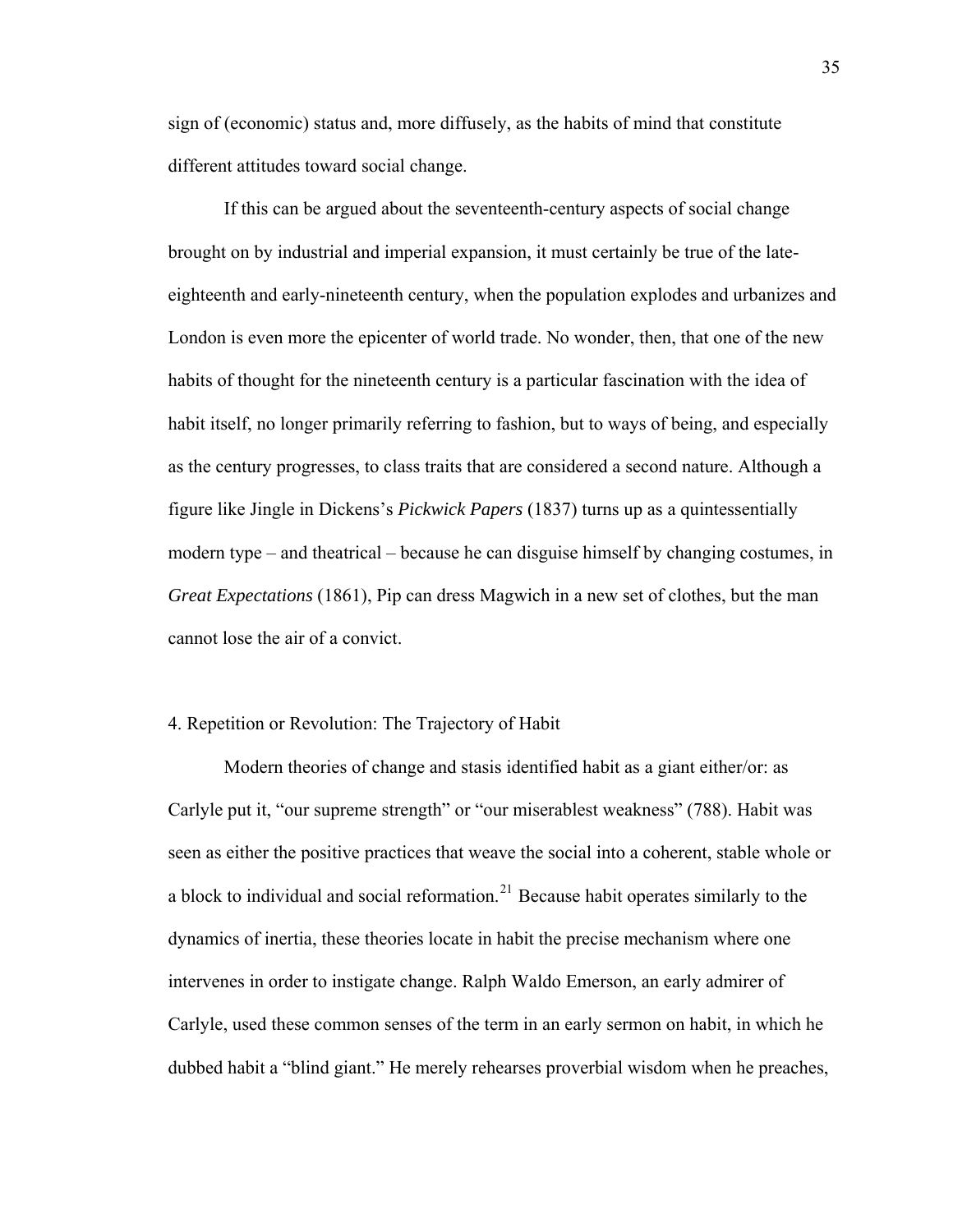"In that which we call Habit, our identity and our power of improvement seem to reside. To describe our habits, is to describe ourselves. 'A man' has been called 'a bundle of habits" (76).<sup>[22](#page-71-0)</sup> Inanimate nature does not change, he says, "But man is subject to another law." The repetition of an act creates facility: "to do with ease the thousandth time that which was done with great pains the first; further, to do it with such steadily increasing torrent of will and power, as to require the greatest efforts to resist and change a course of action. And herein resides the force of human beings" (76-7). Thus for Emerson and for others, such as those writing in the advice manual culture, habit becomes the focus of an intense effort of self-scrutiny, and seems to suggest the continuity between forms of religious ritual and relatively modern and increasingly secular practices of self-reflection:

> [...] I desire to warn you against the smallest taint of evil existing in you, because, *there are such things as habits*. I beseech you to consider that every action you do is either the beginning of a habit, or is part of a habit already existing. And the terror of this consideration lies in this fact, that we are not one thing, and our habits another, but that we are formed by them, and changed by them. 79, original italics

Emerson's "terror" of the shaping power of habit seems instigated by the recognition that habits pre-exist our actions; every act is a habit *in potentia*. In similar, though distinctively secular, terms, Samuel Smiles' *Self Help* argues that "Self-respect, self-help, application, industry, integrity—all are of the nature of habits, not beliefs. Principles, in fact, are but the names which we assign to habits; for the principles are words, but the habits are the things themselves."<sup>[23](#page-72-0)</sup> Smiles's concern shifts to the economically rational, future-planning behavior that constitutes a very this-worldly success.

What apparently marks habit from the general mode of repetition is a span of time. Only those behaviors the individual repeats continuously can be described truly as habitual. As the critic Bill Brown suggests, habit might be said to be the iterative mode of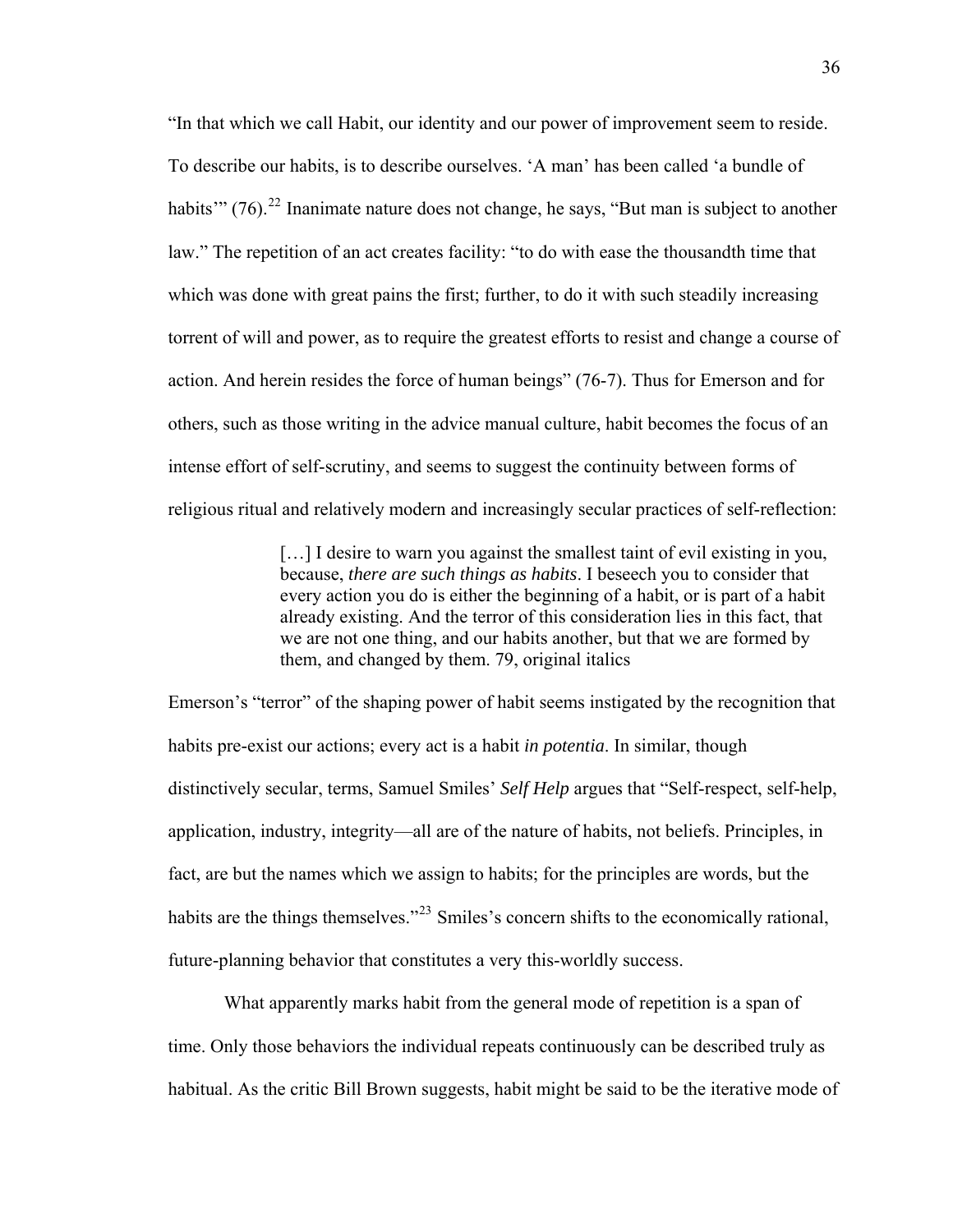personality.[24](#page-72-0) Perhaps the proliferation of concern over habit suddenly appears around the beginning of the nineteenth century because habit is associated with the part of consciousness that feels the shocks of modernity. Shocks caused by the breakdown of traditional forms of repetition – inherited customs and practices and authorities – produce a sense of jarring dislocation. If, as association theory held, understanding is constituted by reflection on experience, in a period of rapid and radical change, the question arises, how does one understand fundamentally new experiences to which no past experience can readily correspond? Clearly, we do accustom ourselves to new historical ordinaries: from our orange alert warnings for terrorist attacks on our planes and mass transit systems to our wireless communications devices, which send more and more visual as well as auditory information; we adjust our perceptions and expectations to the changing environment. Habituation is the process by which we absorb the shock of the new through repeated exposure and consequently form habits that incorporate change into the fabric of daily existence.

Carlyle's *The French Revolution* (1837), an important attempt to register the profound shock the French Revolution created in nineteenth-century European culture, represents habit as the crust, "a thin Earth-rind," upon which society's entire existence is dependent.<sup>[25](#page-72-0)</sup> The roiling volcanic chaos of the Revolution occurs when this thin Earthrind is broken:

> Rash enthusiast of Change, beware! Hast thou well considered all that Habit does in this life of ours; how all Knowledge and Practice hang wondrous over infinite abysses of the Unknown, Impracticable; and our whole being is in an infinite abyss, *overarched* by Habit, as by a thin Earth-rind, laboriously built together? …[I]n this its System of Habits, acquired, retained how you will, lies the true Law-Code and Constitution of a Society; the only Code, though an unwritten one, which it can no wise disobey. The thing we call written Code, Constitution, Form of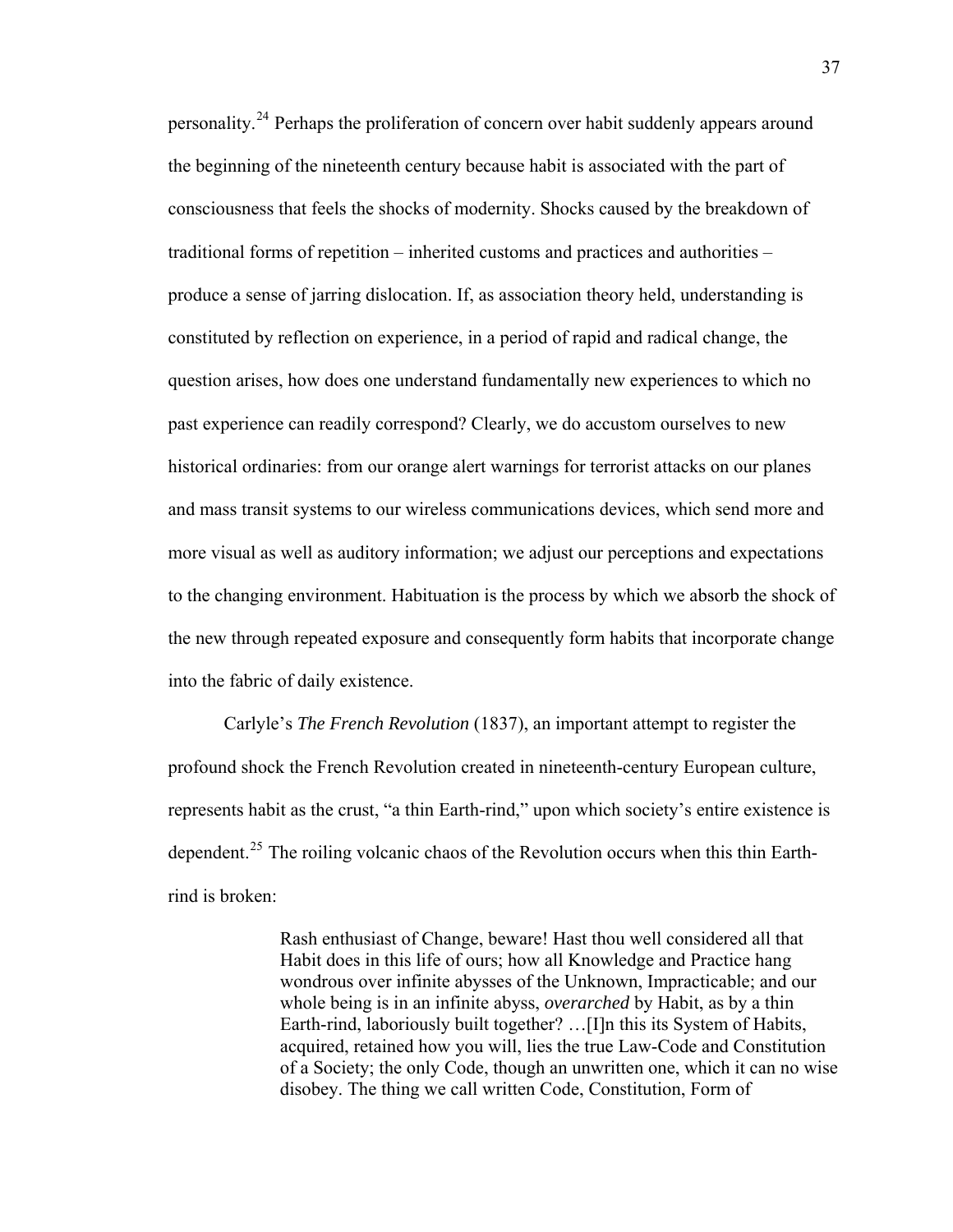Government, and the like, what is it but some miniature image, and solemnly expressed summary of this unwritten Code? *Is*, -- or rather, alas, is *not*; but only should be and always tends to be! In which latter discrepancy lies struggle without end. II.iii, 40 original italics

Perhaps acknowledging habit as this system is not entirely new: both Rousseau and Bentham held that law should rest on the "force of habit, [rather than on] the force of authority."<sup>[26](#page-72-0)</sup> Precedence, they argue, creates authority. But Carlyle registers more anxiety over this laissez faire state. Disrupt habit, he says, and the tenuous balance in which society apparently hangs tips toward an abyss of speculative theory and experiment. Habit is thus closely related to the Unconscious for Carlyle, which his well-known essay, "Characteristics," associates with the dynamic and unconscious vital forces of creation – or better perhaps, re-creation. Habit allows change to progress gradually, in the tone and temper of the past. For this reason, he sees habits as the unwritten foundation for any system of government. Government's "written Code" can only approximate the unwritten code of Society's habits. Constitution or the law consistently lags behind, "struggling" to give form to the inviolate law of habit.

If habit is a second nature, as Carlyle, Emerson and Wordsworth among many others were fond of repeating, of what does that secondariness consist? Neither innate nor exactly instinctual, habits are acquired through means similar enough to warrant our attention: imitation, education, and ideology or indoctrination. Habits are seen as derived from, dependent on, and supplementing nature. Yet because a second nature, habits are figured as potentially malleable through self-conscious, rational reflection and practice. Many early-century commentators besides James Mill asserted that a natural desire for the esteem of others compels us to conform to society: "operating upon us continually, [these inducements] have an irresistible influence in creating habits, and in moulding, that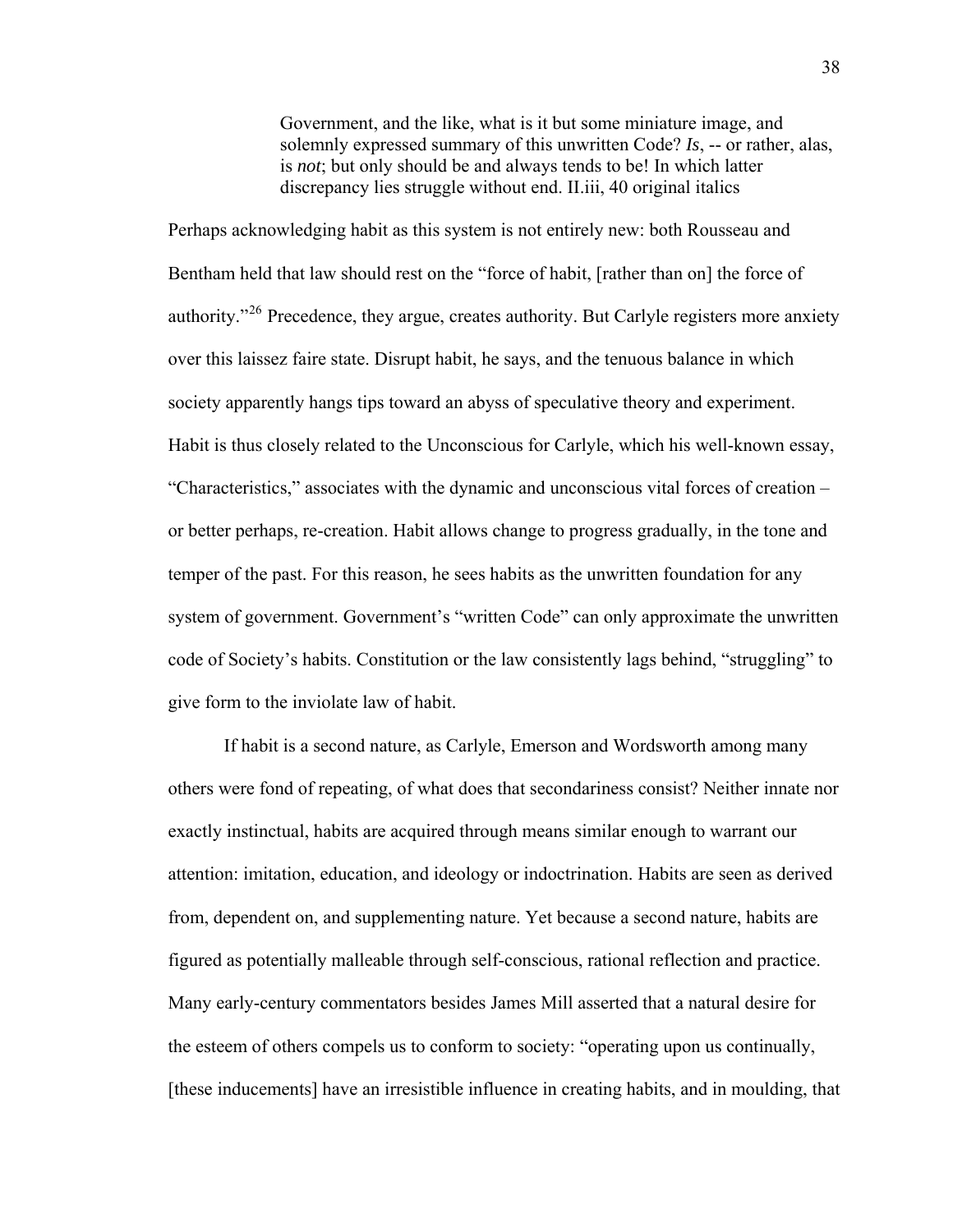is educating us, into a character conformable to the society in which we move"  $(192)$ <sup>[27](#page-72-0)</sup> Chapter Two's discussion of the work of Charles Dickens will examine Dickens's investigation and critique of some of the more pernicious ways in which social conformity operates. But earlier in the century, as, for example, when James Mill discusses the category of social education, habit was identified optimistically as the means by which ideas, public opinion, and other sorts of axiomatic knowledge and common sense come to constitute the content of the individual's own thinking: "[W]hen by means of words and other signs of what is passing in the minds of other men, we are made to conceive, step by step, the trains [of association] which are governing them, those trains, by repetition, become habitual to our own minds, and exert the same influence over us as those which arise from our own impressions" (191). James Mill, like his son, hoped that a free exchange of ideas would stamp out superstition, and produce over time more enlightened individuals rather than ideologically-blinded ones. As I will discuss in Chapter three, the trope for those impressions of experience changes from "trains" to "channels"; nevertheless the routes that impressions create for thought become important metaphors for the physiological psychologists of the mid-century, who attempted to graft evolutionary thinking onto Lockean association psychology. The discourse of habit debated the permanence of those impressions and the difficulty of creating new impressions, as well as the hypothesis that the deeper the impress, the more difficulty in being conscious of it. But the question, finally, of whether consciousness or automata was for good or ill depended on one's view of the benefits or perniciousness of social change.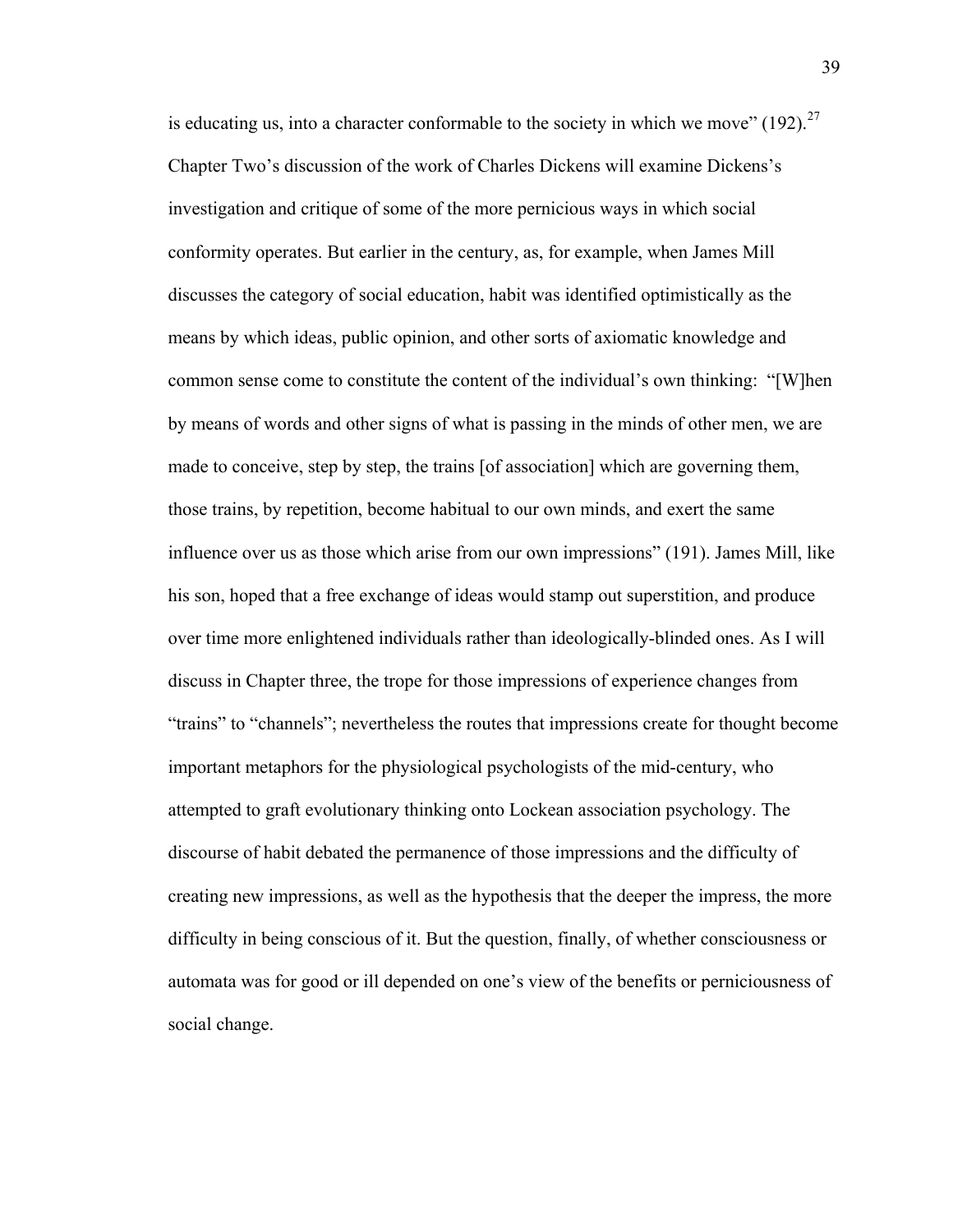5. "Organic Sensibility" and the "Mechanical Impulses" of Poetic Habits

In spite of tensions between residual and emergent meanings, these senses of habit, I argue, make up a coherent discourse indispensable to the nineteenth-century understanding of subjectivity and the rationale for reform. In later chapters I will discuss the ways the discourse of habit is implicated in formal aspects of realist narrative: its deployment of duration to denote serious (non-frivolous) reading; its use of iteration to create "knowable" communities of characters; its experiments with convention, which Mikhail Bakhtin argued characterized the novel as a genre; and its mode of commodification through serial publication.<sup>[28](#page-72-0)</sup> The remainder of this chapter examines two Romantic texts – Wordsworth's Preface to the *Lyrical Ballads* and Carlyle's *Sartor Resartus* – whose wide influence on Victorian writers is well-known, in order to analyze how the senses of habit that I have been describing in the broader cultural discourse operate in a literary text. Wordsworth's Preface is significant not only because it marks the post-Revolutionary moment when I argue that habit surfaces as a complex problem in British culture but also for its attempt to graft emergent senses of habit onto traditional ones. It is worth attempting to see the familiar Preface anew through the particular problematic of habit. $^{29}$  $^{29}$  $^{29}$ 

The formal engagement Wordsworth speaks of in terms of verse is a (social) contract with the reader, based upon accepted "habits of association" and, importantly for the Romantic project (as other European Romantic manifestos by Stendhal and Victor Hugo also make abundantly clear) dependent upon historical circumstances: "It is supposed, that by the act of writing in verse an Author makes a formal engagement that he will gratify certain known habits of association, that he not only thus apprizes the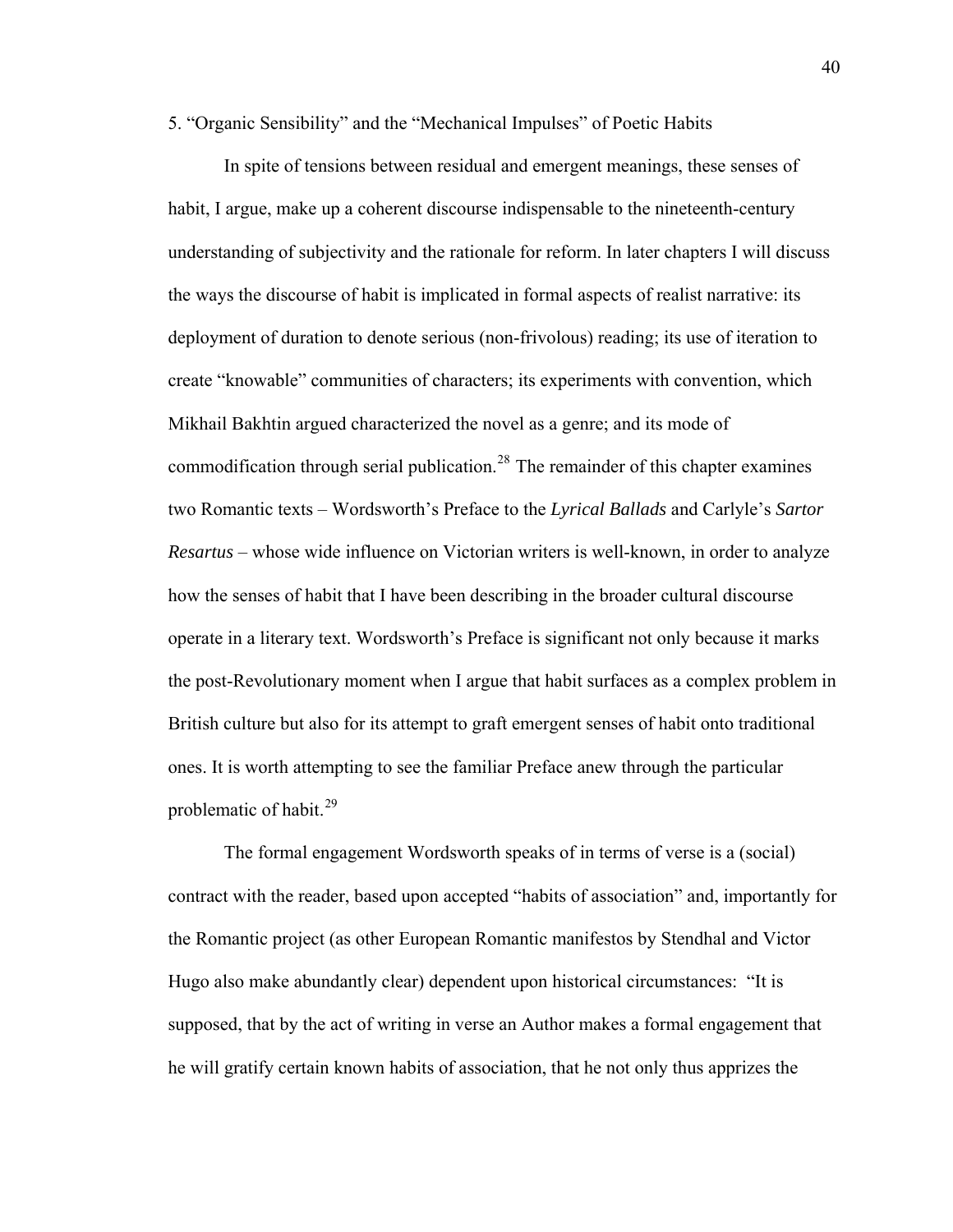Reader that certain classes of ideas and expression will be found in his book, but that others will be carefully excluded. This exponent or symbol held forth by metrical language must in different æras of literature have excited very different expectations..."  $(17)$ . <sup>[30](#page-72-0)</sup> Wordsworth's language borrowed not only from the democratic ethos of Paine but also from the associationist tradition of Locke and Hume, in which "expectations" are conditioned by the previous experience that constitutes the association of ideas and confers upon their patterns of repetition a certain status of truth or reality or common sense. Hume, for example, though fundamentally skeptical regarding empirical evidence, claimed that reason was itself allied to habit. His naturalism led him to the philosophical position in which "the supposition, that the future resembles the past, is not founded on arguments of any kind but is deriv'd entirely from habit, by which we are determin'd to expect for the future the same train of objects, to which we have been accustom'd" (*Treatise* 134). Wordsworth, like other Romantics, stressed the shifting generic expectations generated by different historical times. New times created new needs in audiences, which required a consideration of what kind of form/content will best answer those needs. In the Preface, Wordsworth posited the transformative power of poetry as an alternative to the unproven advantages and certain violence of political revolution. In poetry he felt he could fulfill the social contract with the reader as well as revolutionize poetic form.

As critics have discussed, within Wordsworth's poetic project, the role of the modern artist assumes a new status: a kind of secular minister and educator, whose diffusion of his (it is mostly an assumed male) poetic sensibility counteracts society's fractious tendencies.<sup>[31](#page-72-0)</sup> Defending his subject matter, Wordsworth says, "I believe that my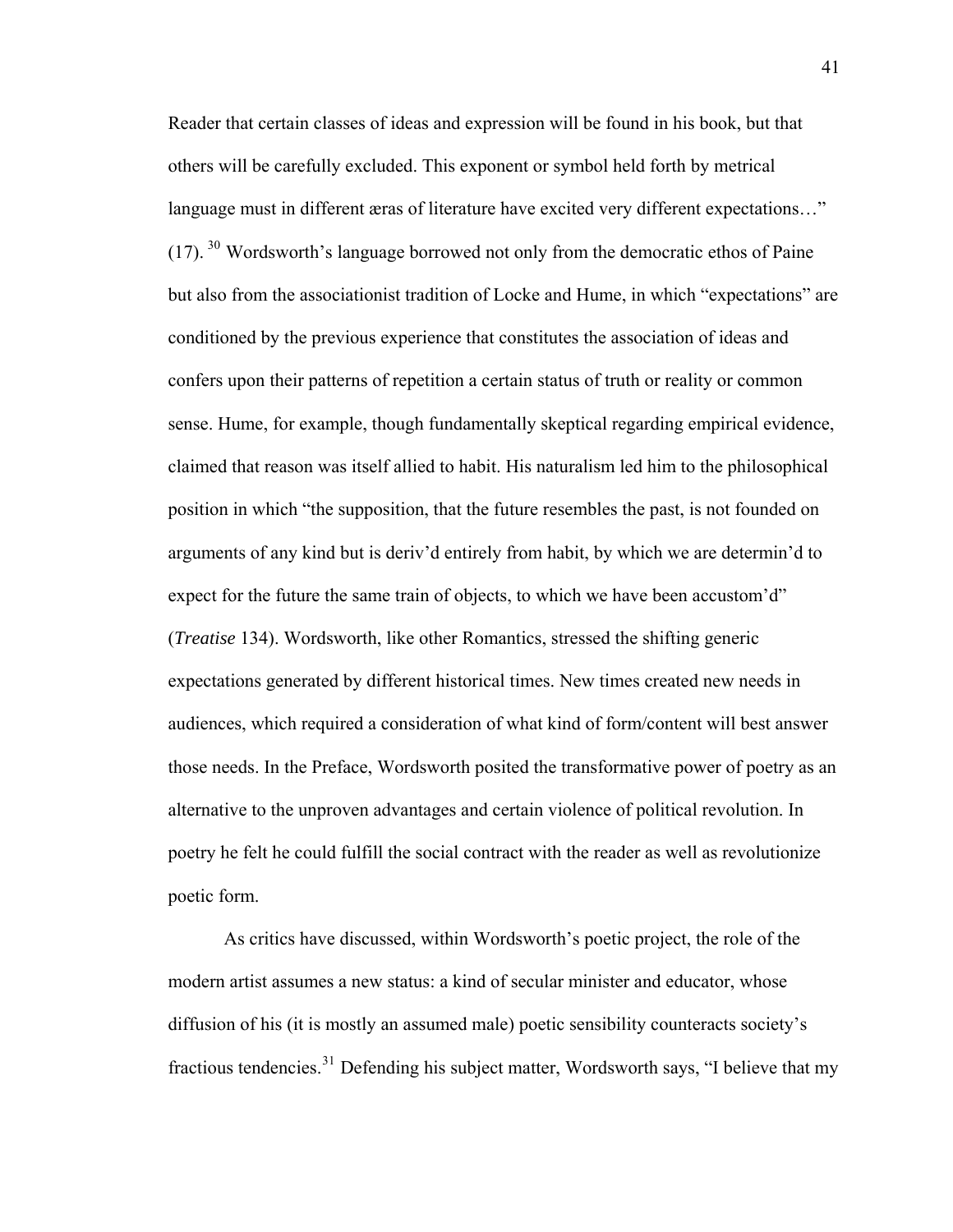habits of meditation have so formed my feelings, as that my descriptions of such objects as strongly excite those feelings, will be found to carry along with them a *purpose*. If in this opinion I am mistaken I can have little right to the name of a Poet." In other words, it is the poet's habits of meditation and the consciousness of the artistic enterprise's purpose created through this reflective process that earns him the "name of a Poet." Following is the line we can all recite by rote: "For all good poetry is the spontaneous overflow of powerful feelings; but though this be true, Poems to which any value can be attached, were never produced on any variety of subjects but by a man who being possessed of more than usual organic sensibility had also thought long and deeply." Not only powerful feelings, good poetry demands a *duration* of thought. The poet's habits of meditation – habit here suggesting the acquired facility conferred by practice and repetition, a common definition of the term in the period – are also a form of *mediation* between himself and his audience, and between the material and its form. Form confers purpose upon content that might otherwise seem inappropriate because unprecedented, an apparent break with tradition. But as a reflexive *avant garde*, the poet follows his own feelings to create the forms he believes are fit to meet new needs in his audience. It is a revolution, then, although Wordsworth importantly viewed it as an organic one, derived inwardly from affect and reflection and moving out to the social, not imposed upon the social through experiment or speculation.

There is an implicit division of labor involved in Wordsworth's account. Foremost, the poet (and a special class of readers) is the proprietor, that is, possessed of the organic sensibility required to assess the needs of the people and judge the appropriate purpose of the art work. Wordsworth then discusses the practices which make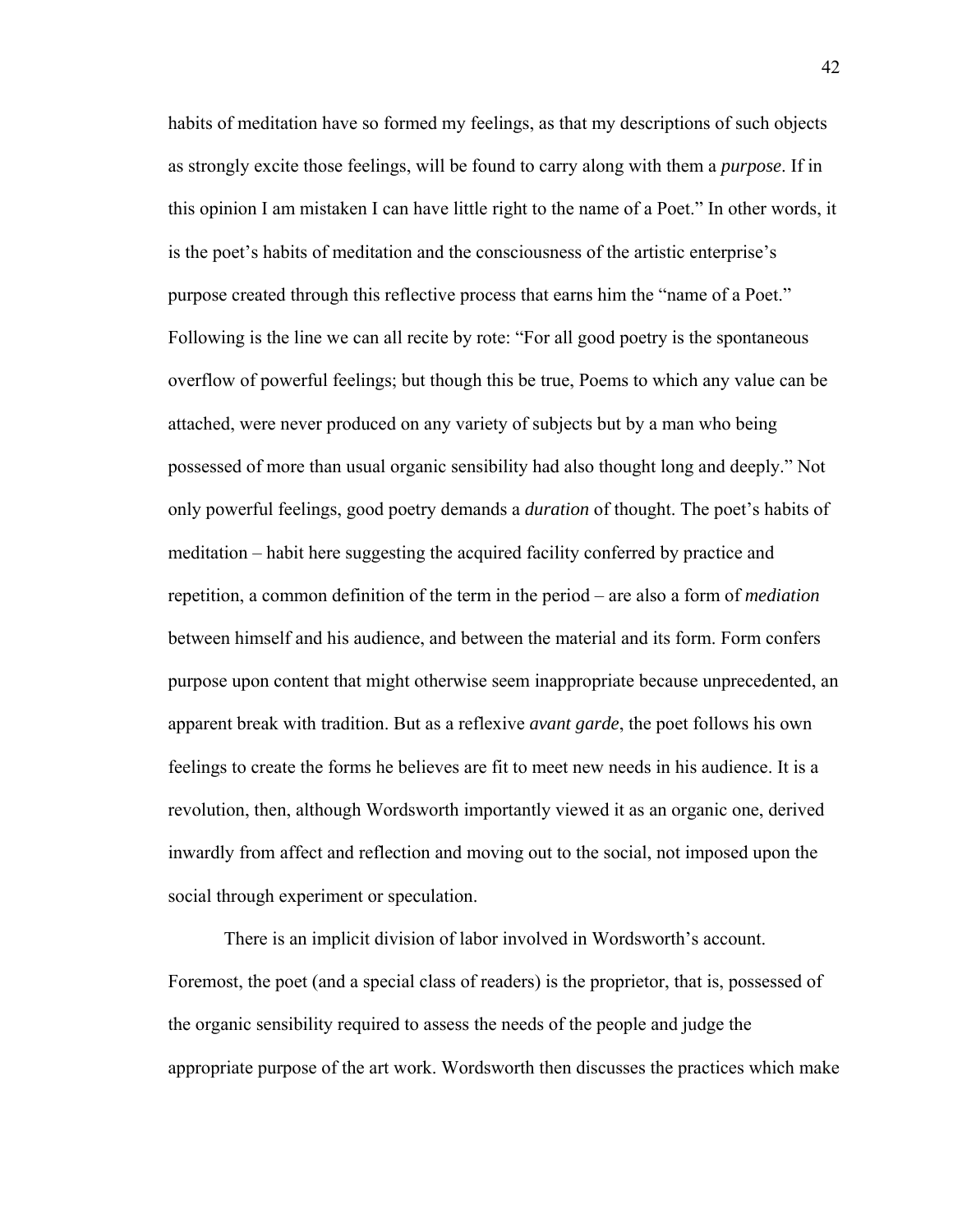the dissemination of the poet's own organic sensibility to his audience possible. As the passage above from James Mill also suggested, repetition and habit are central to this process, both within the individual and transindividually across the social body. The poet's habit of mind is replicated in the minds of his audience:

> … as by contemplating the relation of these general representatives [of our past thoughts] to each other, we discover what is really important to men, so by the repetition and continuance of this act feelings connected with important subjects will be nourished, till at length, if we be originally possessed of much organic sensibility, such habits of mind will be produced that by obeying blindly and mechanically the impulses of those habits we shall describe objects and utter sentiments of such a nature and in such connection with each other, that the understanding of the being to whom we address ourselves, if he be in a healthful state of association, must necessarily be in some degree enlightened, his taste exalted, and his affections ameliorated.

Wordsworth's account was not only sanguine regarding the process of enlightenment via blind obedience to the mechanical impulses of habit that develop out of a repetitious reflection on subjects important to the self. It was also confident regarding the congruity between those self-reflective subjects and what counts as important for men generally. Later-century commentators will worry over the problem of unconsciousness toward which habits tend. But for Wordsworth, the continuity with the past, which is how habit reflects prior experience, was an antidote to the "excitement" produced by urban modernity.

My reading of the discourse of habit suggests that we should pay close attention to the questions of mode and to the degrees of consciousness involved in this diffusion of aesthetic sensibility because it becomes central to why the novel accomplished what Wordsworth hoped poetry would establish.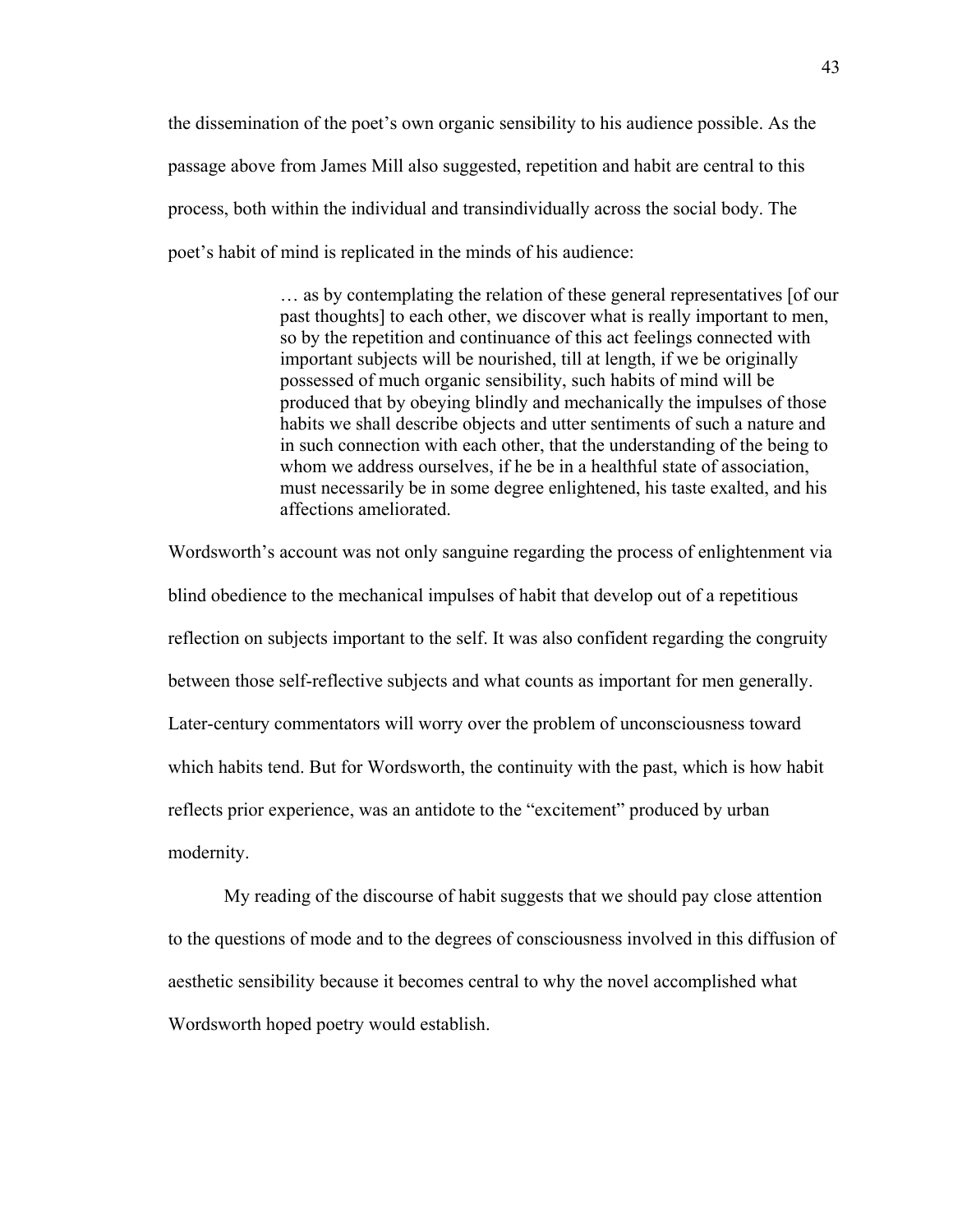It is significant that Wordsworth was talking about poetry here – and not about the stage or about fiction as representing the national popular mind, both genres of literary culture which had much to do with social association.<sup>[32](#page-72-0)</sup> (Novels, as we know, were routinely read aloud and discussed in the nineteenth-century – as well as borrowed, because of their expense – lending them a social character.) Poetry, at least of the sort Wordsworth championed, was envisioned as solitary and contemplative reading. Wordsworth asserted that the principal purpose of the *Lyrical Ballads*' poems is "to illustrate the manner in which our feelings and ideas are associated in a state of excitement" (19). The method he constructed to achieve this was "to follow the fluxes and refluxes of the mind when agitated by the great and simple affections of our nature" (20). Excitement of this type, that is, the type related to traditional relations, is determined by feelings which arise from within the self, and that he assumes are, therefore, universal (e.g., Michael's "simple affection" for his son, Luke, rather than the temptations of the city that Luke finds irresistible). Wordsworth differentiates this sentimental excitement from a sensational kind of excitement, one brought on by the "gross and violent stimulants" (21) of the new historical formations, revolution (the "great national events which are daily taking place") and industrialization ("the encreasing accumulation of men in cities, where the uniformity of their occupations produces a craving for extraordinary incident which the rapid communication of intelligence hourly gratifies"). To these Wordsworth feared the "tendency of life and manners the literature and theatrical exhibitions of the country have conformed themselves" (21). As he summed up in his famous diagnosis:

> For a multitude of causes unknown to former times are now acting with a combined force to blunt the discriminating powers of the mind, and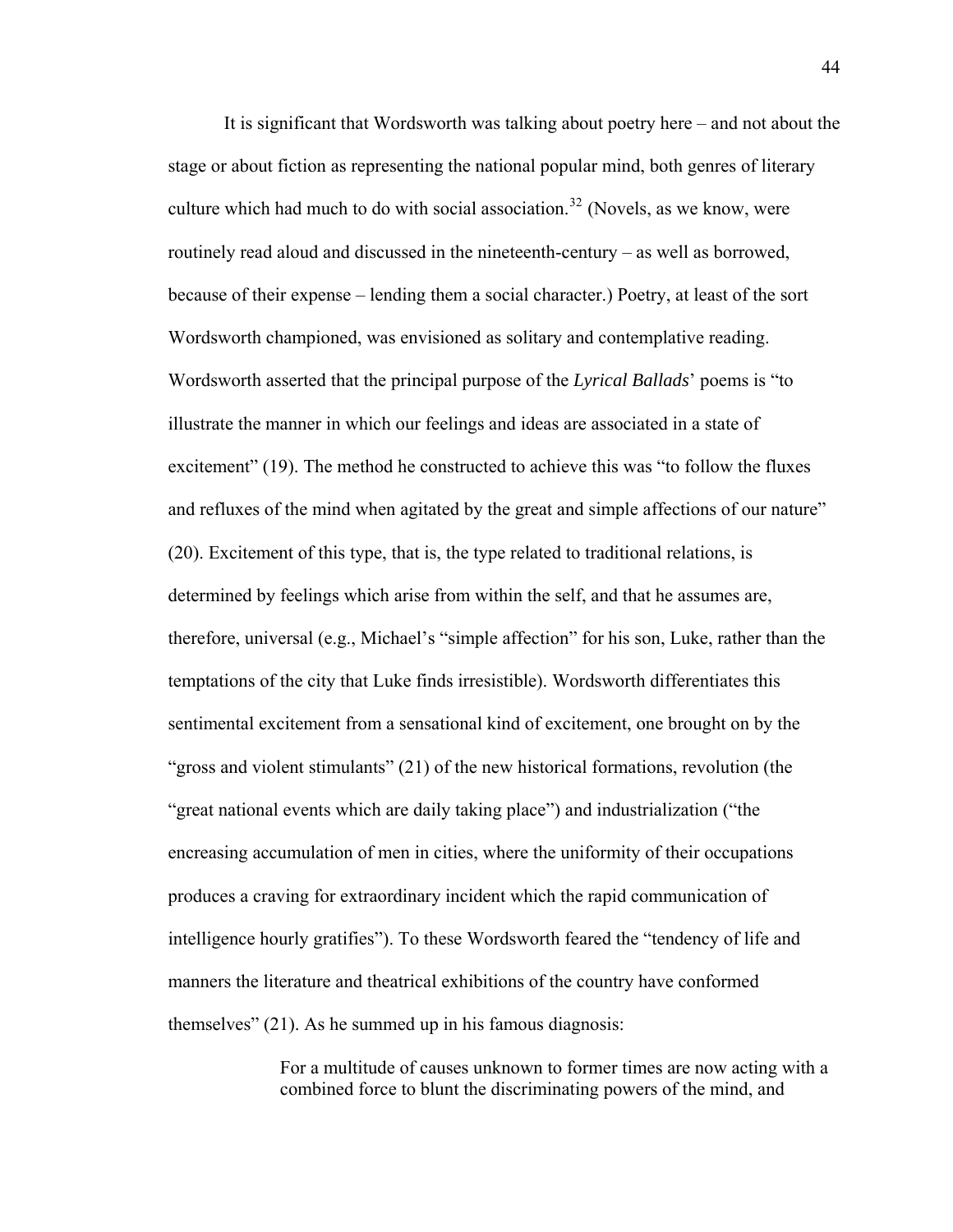unfitting it for all voluntary exertion to reduce it to a state of almost savage torpor. 21

According to Wordsworth, the assault of modernity engenders desires that present new challenges to individual identity. Other "unknown causes," related to revolution and war, were the rapid means of communication offered by the mail coach, the telegraph and the proliferation of news media, which one might assume Wordsworth felt interrupted the time required to reflect on events and process them in terms of past experience. "[T]he blunt[ing of] the discriminating powers of the mind," is exacerbated by industrialization: the proximity of association – the "encreasing accumulation of men in cities" – and the effects of the division of labor – the "uniformity" of work which creates "the craving for extraordinary incident" that new mass media "hourly gratifies." (e.g., daily papers become morning *and* evening papers.) Wordsworth was worried not only about the lack of time people had to contemplate the sentimental when they are saturated with sensational stimuli, but also about sensational impressions on the body and mind.

 I think we can hear in the Preface an echo of Adam Smith's analysis in *The Wealth of Nations* (1776) of the impact of the division of labor on the working population. Smith's analysis was endlessly repeated throughout the late-eighteenth and nineteenth century in the moral philosophy, religious sermons, and, significantly, in the material resulting from Parliamentary investigations. For instance, James Kay-Shuttleworth and James Mill both quoted the same passage of Smith's to which Wordsworth also seems to refer. It is particularly related to the idea of habit.

Smith's description of the division of labor's effect upon habit not only illustrated his view of the results of new forms of labor upon the mind and body, but also revealed these consequences as transindividual. Industrial labor's effect upon the individual – a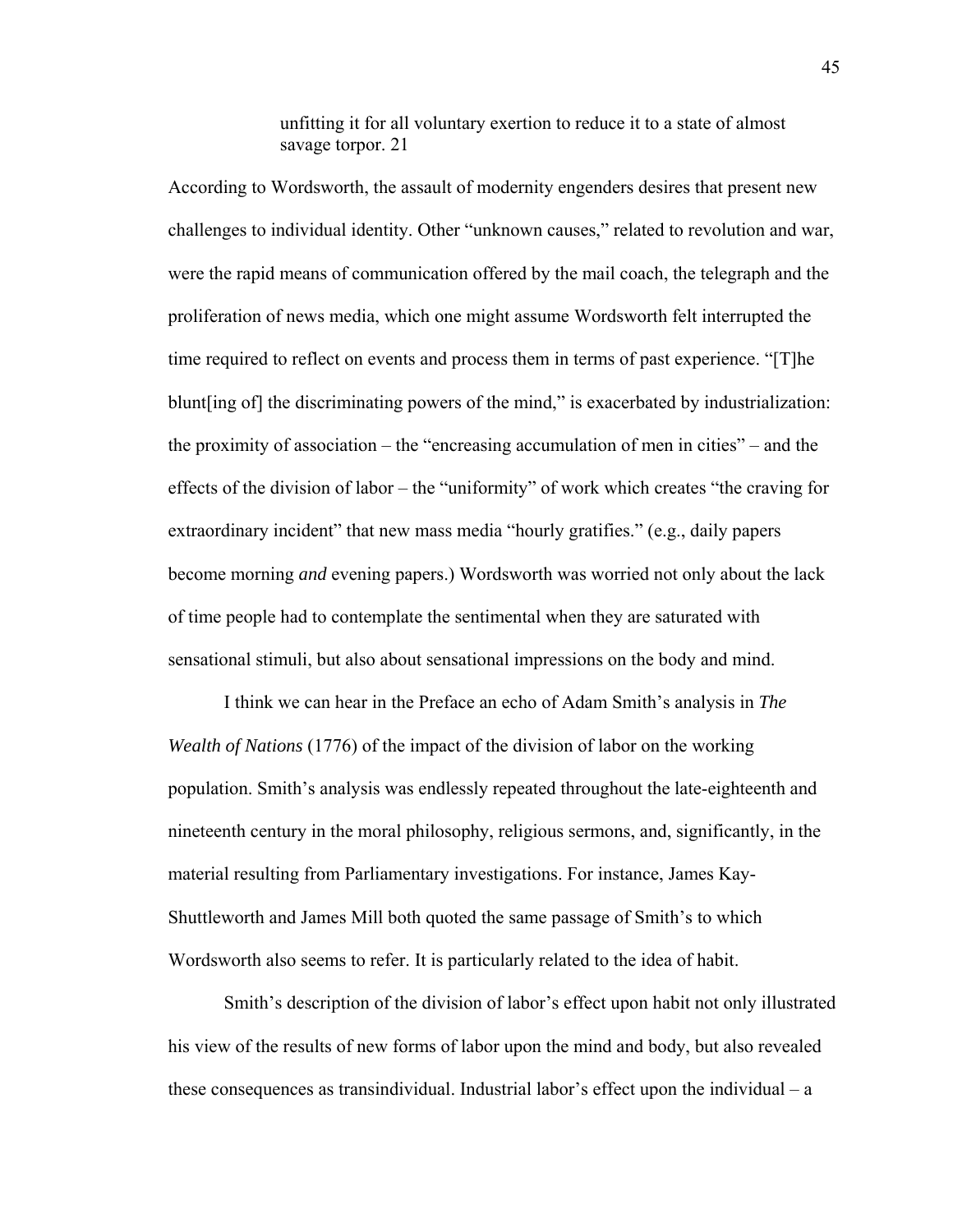loss of the "habit of exertion" from being confined to a few very simple operations – is repeated across the mass of the laborers, making them unfit for democracy, unfit for any activity other than the one to which they have been bred. Because the individual's understanding is formed by "ordinary employments," Smith wrote,

> The torpor of his mind renders him not only incapable of relishing or bearing a part in any rational conversation, but of conceiving any generous, noble, or tender sentiment, and consequently of forming any just judgment concerning many even of the ordinary duties of private life. Of the great and extensive interests of his country he is altogether incapable of judging; […]. It corrupts even the activity of his body, and renders him incapable of exerting his strength with vigour and perseverance in any other employment than that to which he has been bred. His dexterity at his own particular trade seems in this manner to be acquired at the expense of his intellectual, social, and martial virtues.

It should be clear by now that the "acquired dexterity" Smith speaks of pertains to the more mechanical, facility-prone aspect of the concept of habit. Smith's influential analysis claimed a psychic economy of labor operates parallel to the political economy. I would like to suggest that Wordsworth's "savage torpor" can be read as a heightening of Smith's diagnosis that mind and body are both "corrupted" by mundane, repetitive work, an emphasis generated by twenty-five years of the hastening of the effects of industrialization. Wordsworth is reflecting that peculiarly modern sense of time's acceleration, of which E. P. Thompson, Reinhart Koselleck and David Harvey, among others, have written.[33](#page-73-0) The problematic Smith identified, that the cost of dexterity at a particular trade is torpidity and deformity for an entire class, is precisely the place at which Wordsworth attempted to make poetry (and the poet's habits of mind) intervene.

Between the two types of excitement Wordsworth identifies lie two crucial dimensions of history. One is the "lagtime" between the "fluxes and refluxes of the mind," that is, between experience and reflection. Dietmar Schloss reads in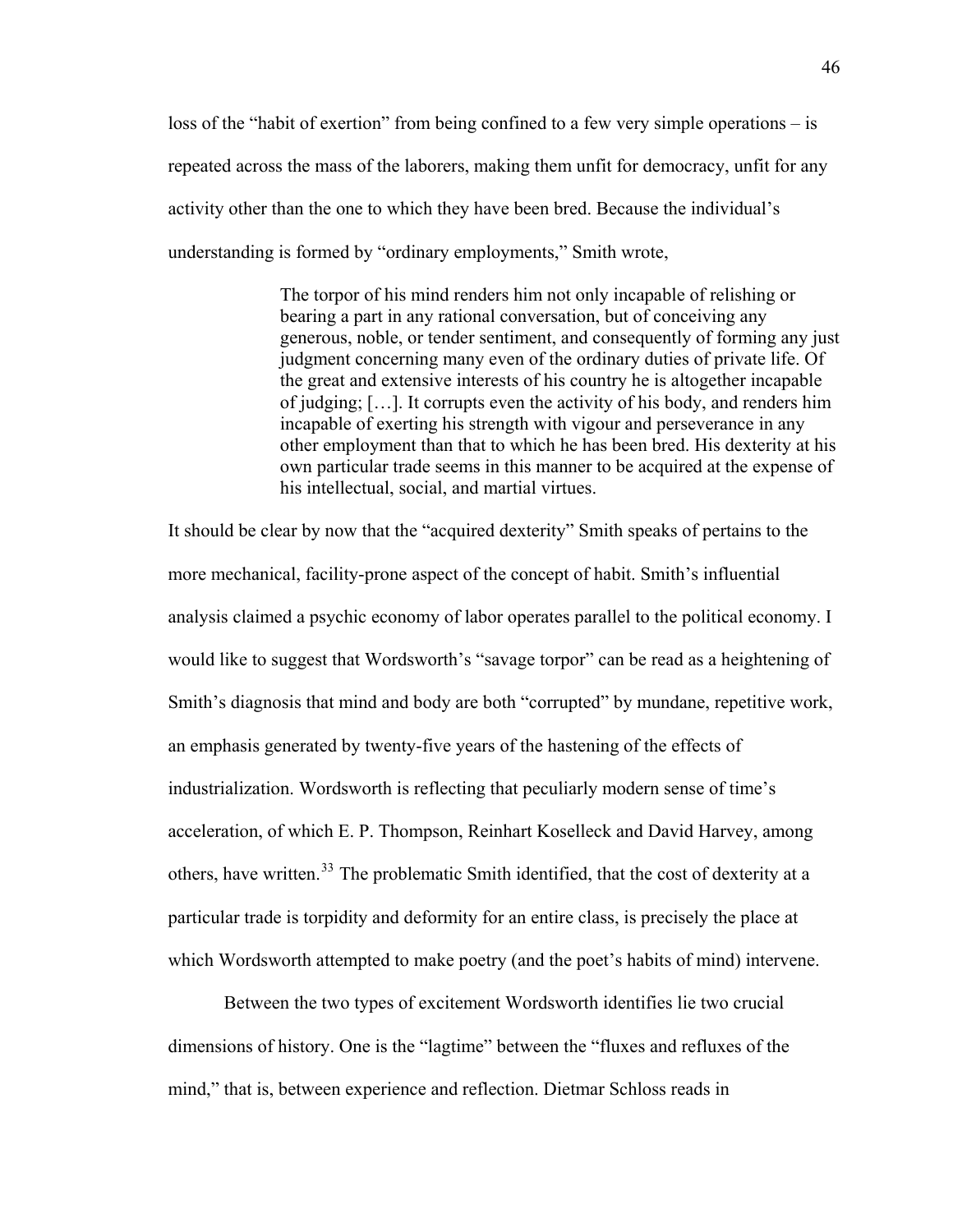Wordsworth's celebration of the durability of rustic life, diction and manners, a dimension of history and process that signals a departure from earlier Enlightenment anthropologies.<sup>[34](#page-73-0)</sup> "The rustics speak a simple language and exhibit essential passions," Schloss insists, "not because they are equipped with them *qua* nature, but because they have acquired them. Wordsworth suggests that man's realization of his own nature requires a process of education" (194). This is repetition as "a mode of becoming historical," as the critic Bill Brown has suggested in another context.<sup>[35](#page-73-0)</sup> The poet plays an important role in this process because his sensibility can be a means of educating or forming the minds of his audience. The other significant historical dimension is the novel causes operating on humanity, namely urbanization and industrialization, or what Schloss neatly describes as capital's process of "divestment." In the etymology of divestment, to disclothe takes on the general sense of dispossession. Divestment tears at the weft of habit, out of which the social fabric is fashioned.

*The Prelude* presents several scenes in which the idea of habit marks an important moment in Wordsworth's process of understanding second nature itself, and its relationship to the development of a moral and aesthetic sense. *The Prelude's* "Book First" discusses those initial impressions of nature – originless moments of pure experience – that form the poet's capacity for aesthetic experience, and become the memories which the poet will recollect and transform into the act of creative expression. Wordsworth describes these scenes, "a daily sight," which as a child, "even then I felt/ Gleams like the flashing of a shield; --the earth/ And common face of Nature spake to me/ Rememberable things" (585-88):

> … and thus By the impressive discipline of fear,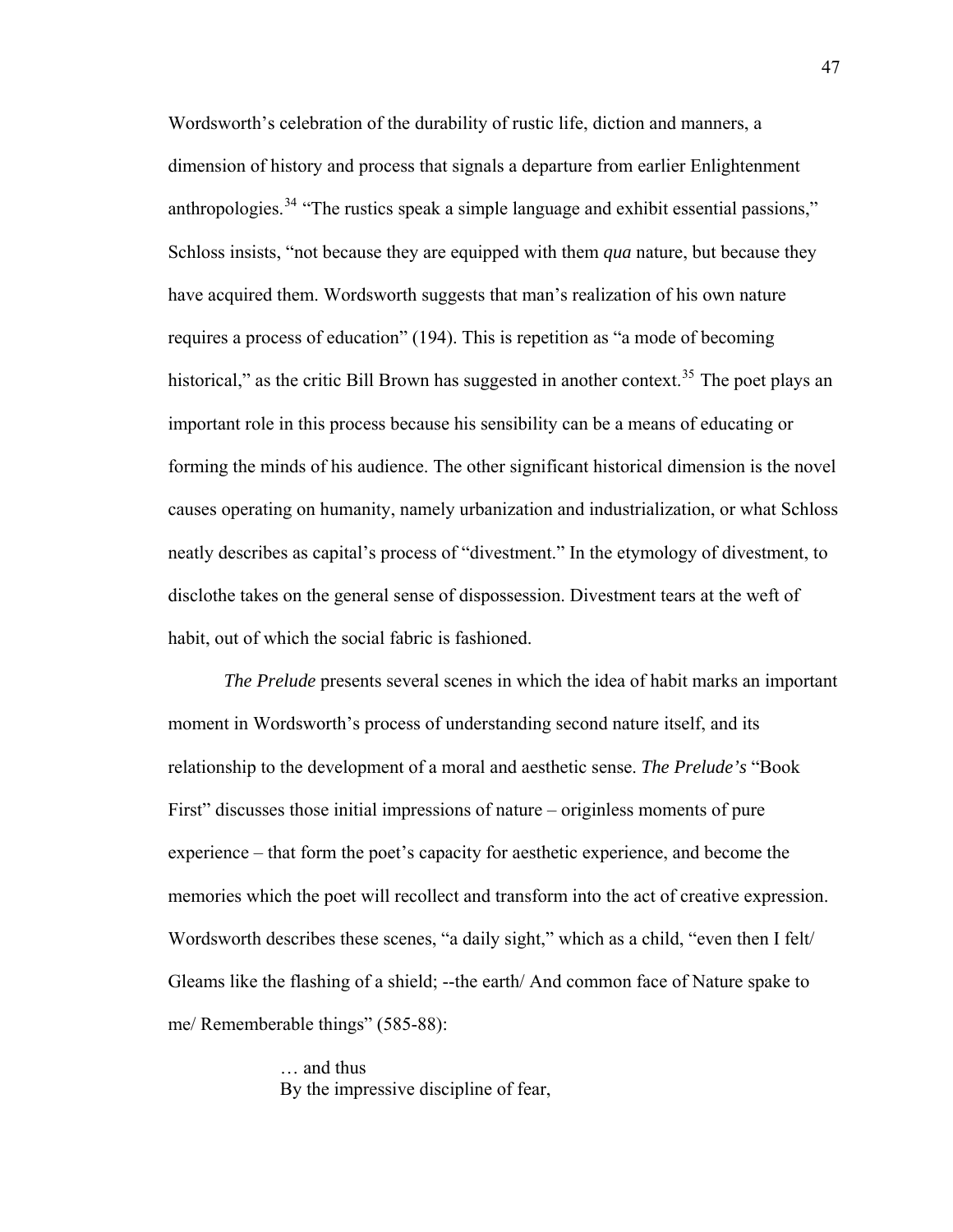By pleasure and repeated happiness, So frequently repeated, and by force Of obscure feelings representative Of things forgotten, these same scenes so bright, So beautiful, so majestic in themselves, Though yet the day was distant, did become Habitually dear, and all their forms And changeful colours by invisible links Were fastened to the affections. 602-12

The "distant day" marks the sense in which we can only recognize actions, or feelings in this case, as habitual when we are able to see them from a temporal distance. The "obscure feelings" he refers to suggests the way that habit stores "Rememberable things" from the unavoidable process of forgetting. These experiences "so frequently repeated" are the stuff which constitute Wordsworth's "superadded soul" (Book Second: 328), the imagination's ability to add virtue to the already pleasing power of nature, to perceive the existence of a shared life-force between the mind and the organic world.<sup>[36](#page-73-0)</sup>

Another moment of reflection upon habit in *The Prelude* occurs in the revision of the end of "Book Seventh," the section of the poem which recounts Wordsworth's residence in London and depicts his experiences with some of the urban problems he discussed in the Preface. I find it interesting that habit drops out of the conclusion in the 1805 edition of the poem for the 1850 edition.<sup>[37](#page-73-0)</sup> Following the justly famous passage describing the city as "blank confusion," and after positing the poet as one "who hath among least things/ An under-sense of greatest" – the capacity for seeing "parts/ As parts, but with a feeling of the whole" – similar to his discussion in the Preface, Wordsworth elaborates the manner in which virtue is instilled in us by a reverence for "perennial" nature. Because of Nature's tutelage, even within the city, the "changeful language of [the] countenances" of the "ancient hills" provides him with a sense of "order and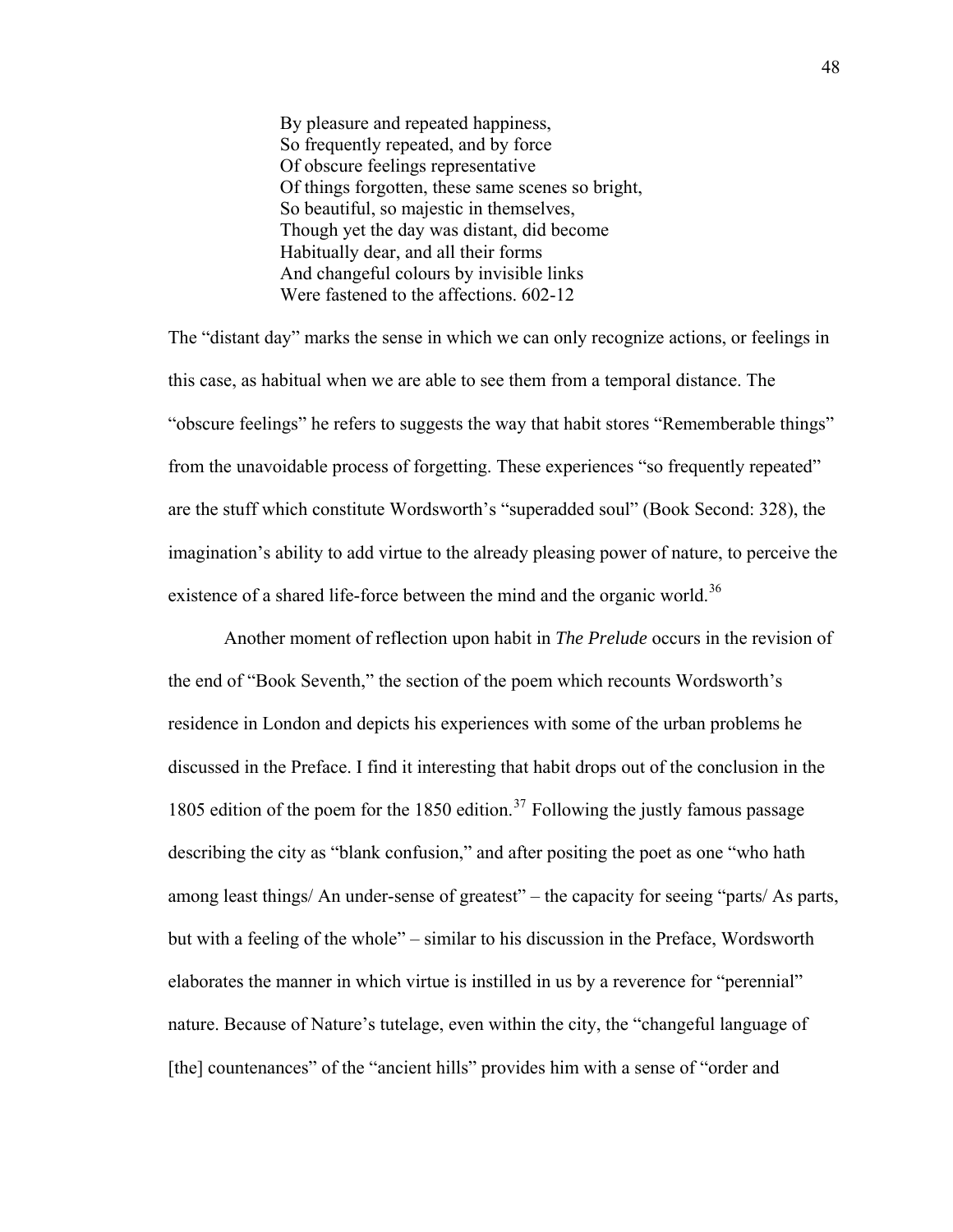relation" that allows him to make harmony out of the urban chaos, the "vast receptacle," London:

> This did I feel in that vast receptacle. The spirit of Nature was upon me here, The soul of beauty and enduring life Was present as a habit, and diffused— Through meager lines and colours, and the press Of self-destroying, transitory things— Composure and ennobling harmony. (lines 765-771 in 1805)

In line 768, Wordsworth alters the phrase "was present as a habit" to "Vouchsafed her inspiration," an arguable improvement in the clarity of his idea in the sense that he makes Nature an active force rather than passively part of the poet's consciousness. The parallel structure shifts from "was upon me" and "was present as a habit" to "Vouchsafed" and "diffused," highlighting this active power. Inspiration, like the Romantic investment in Imagination, is, on the face of it, a more resonant concept than habit. But I would counter that the 1850 version ruined Wordsworth's sense of a more bodily inhabitiation of beauty and life rather than abstract mental inspiration. That this move is symptomatic of a larger cultural concern with the power of habit.

Once confidently felt to be constitutive of social cohesion through individual practices, as in the passage from Carlyle's *French Revolution* quoted above, by midcentury, social commentators became increasingly anxious about and skeptical of habit and its power for positive reformation, especially for those who saw habit, in physiological terms, as transforming the human into an automaton, and in aesthetic terms, associated habit with mechanized, highly reproducible commodities. Later in the century, Walter Pater, in the Conclusion to *The Renaissance* (1873 and 1893), famously protested that habit is antithetical to achievement: "To burn always with this hard, gemlike flame,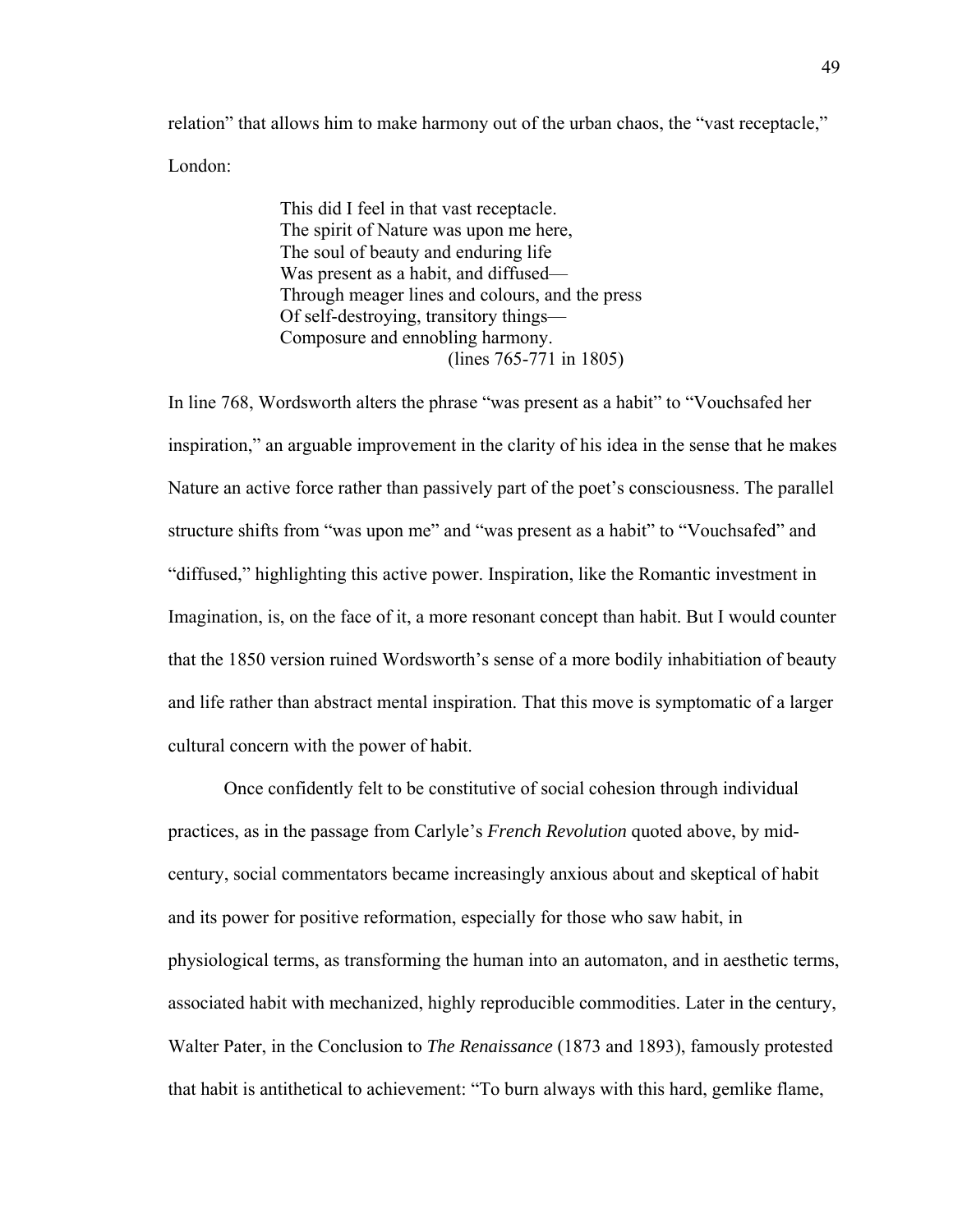to maintain this ecstasy, is success in life. In a sense it might even be said that our failure is to form habits: for, after all, habit is relative to a stereotyped world, and meantime it is only the roughness of the eye that makes any two persons, things, situations, seem alike." Pater's view that "habit is relative to a stereotyped world" not only registers the aestheticist rejection of the mechanized and mass produced commodity and its correspondingly produced conformity of mind. It also resists the associationist model of mind, which championed the reflexiveness of habit. Pater's model of mind favors the unpredictable effects of finding not similarity but difference; it imposes historicism on the mind itself, so that no thought, even a repeated one, should ever be the same twice.<sup>[38](#page-73-0)</sup>

### 6. The Diffusion of Useful Habits

The rejection of habit that Pater's aestheticism of experience reveals is a late version of Wordsworth's anxiety over the aesthetic education of men. Both can be situated within larger debates about education in the period, particularly whether educating the working classes would foment revolutionary energies or quell them. (Pater's *The Renaissance* is published just three years after the 1870 Education Act, which mandated state education for children.) As I have been demonstrating, the psychological principle of association – itself understood as a habit of mind governing behavior – was foundational both to Wordsworth's ideas about the diffusion of poetic sensibility as well as to more general pedagogical theories. James Mill in his writings on education will insist, "The business of a skilful [sic] education should be conducted as to make the train [of associations] run habitually from the conception of the good end to the conception of the good means."[39](#page-73-0) He even calls education "the care of forming habits"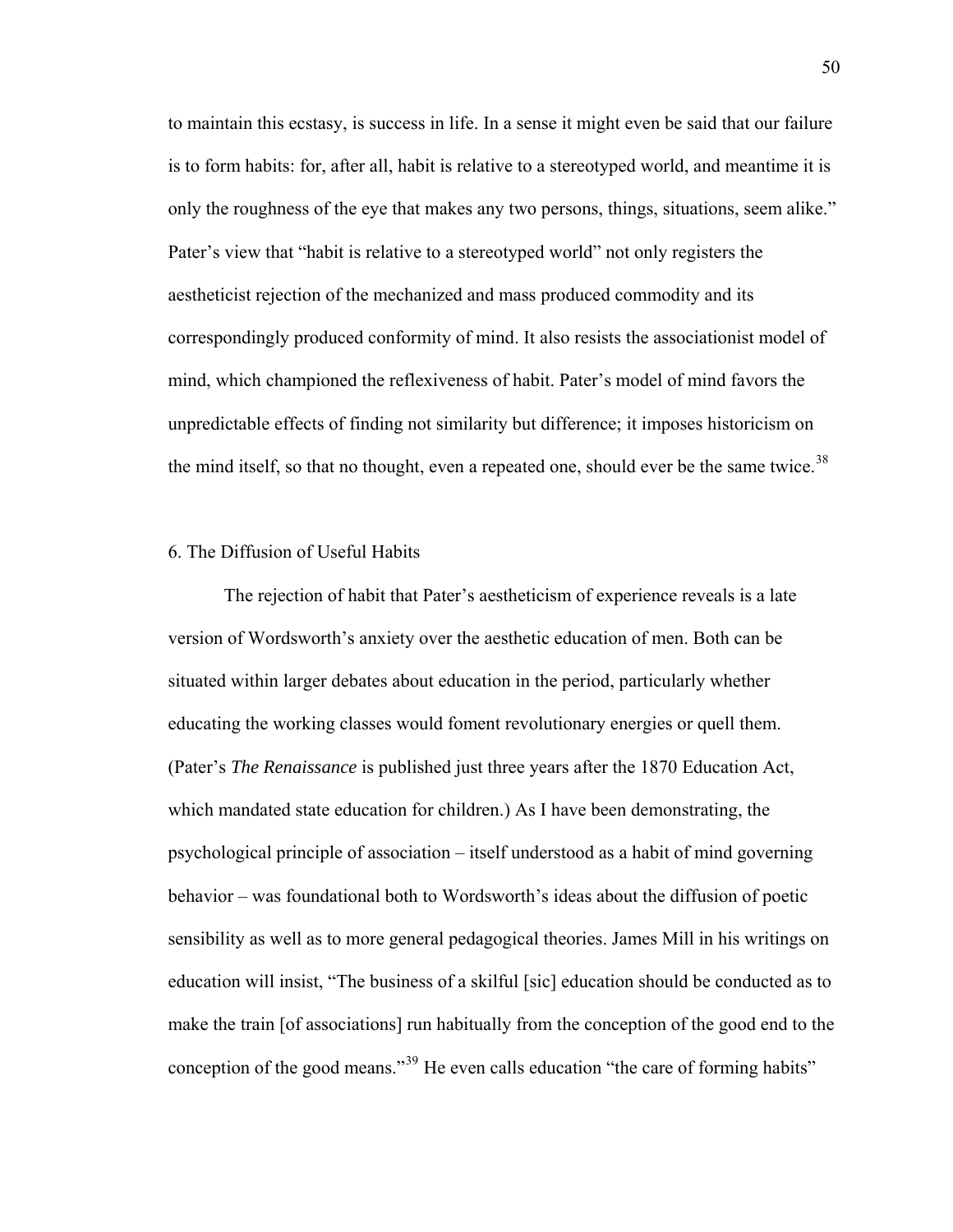(176). The stability of British society was seen as dependent upon educating the mass of people in the face of revolutionary pressures offered by new forms of association – of ideas, on the one hand, and of physical bodies on the other. The proliferation of newspapers that Wordsworth condemned, as well as more politically incendiary print material aimed at the working class, was countered by projects such as the *Chambers's Edinburgh Journal* and other publications of the Society for the Diffusion of Useful Knowledge, which focused on historical, literary and scientific knowledge. Groups organized by middle class reformers, such as the various Working Men's Associations – enormously popular in the 1830s – as well as mutual-improvement societies, which rejected paternalist directives from the wealthy, hoped to drain revolutionary energies from working class political organizations like the Chartists. James Kay-Shuttleworth, one of Britain's early and leading education reform activists, wrote in *Recent Measures for the Promotion of Education in England* (1839),

> In the concentrated population of our towns, the dangers arising from the neglect of the intellectual and moral culture of the working class are already imminent; and the consequences of permitting another generation to rise, without bending the powers of the executive government and of society to the great work of civilization and religion, for which the political and social events of every hour make a continual demand, must be social disquiet little short of revolution. But the same masses of population are equally open to all the beneficial influences derivable from a careful cultivation of their domestic and social habits; from the communication of knowledge enabling them to perceive their true relation to the other classes of society, and how dependent their interests are upon the stability of our institutions and the preservation of social order. 18

Kay-Shuttleworth's description encapsulates the way habit was viewed as an antidote to political revolution. Unlike Adam Smith's analysis, Kay-Shuttleworth argued that the working-class were "equally open" to the effects of education. His argument ties intellectual and moral together as constitutive of culture, just as it enfolds government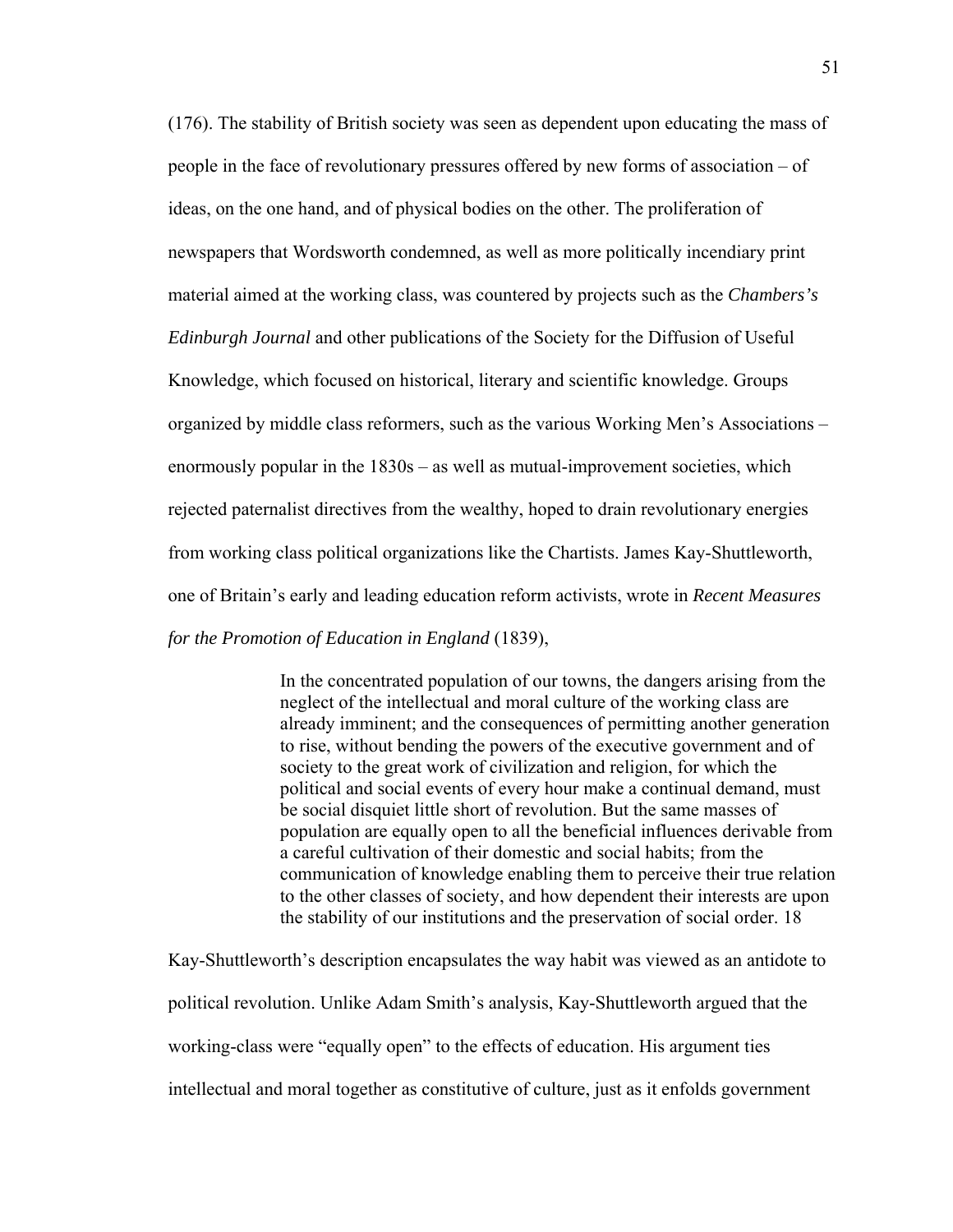and society into the same "great work" and links "civilization and religion." Similarly his case puts an established bourgeois ideology (the masses' "true relation to the other classes of society" is constituted by their "dependent interests") into proximity with a liberal ideology (the potential for the masses to acquire "beneficial influences" from the "careful cultivation" of their "domestic and social habits"). Kay-Shuttleworth's description perfectly illustrates one reformist rhetorical device: invoke revolution in order to gain some measure of reformation.

Reformers similarly handled conservatives' fears about secularizing education. The latter preferred religious indoctrination but according to Kay-Shuttleworth, Edwin Chadwick, James and John Stuart Mill, the Martineaus and other reformers, the education required by the working population depended less on notions of religious duty than on the "truth" of political economy – "their true relation to the other classes of society." Though Kay-Shuttleworth placed particular emphasis on education's secular project of habitformation, he also appeased conservative fears: it would "materially assist" the clergy's overt religious indoctrination. The poor's children should be given instruction, he argued, "in such a form as not merely to inform their minds on their duties to God and to man, but influence their habits and feelings, so that a sense of the true source of all moral and social obligations, might not merely be instilled as a precept on the understanding, but be imbibed from every part of the daily routine in such a way as to influence the life" (61-2). The importance of daily routine as a means of instilling belief should be familiar to us through Louis Althusser's discussion of Pascal's injunction to the skeptic: belief follows practice. Kay-Shuttleworth's description does not signify a radical break from earlier pedagogical models, but it certainly departs from the rationalist model of Enlightenment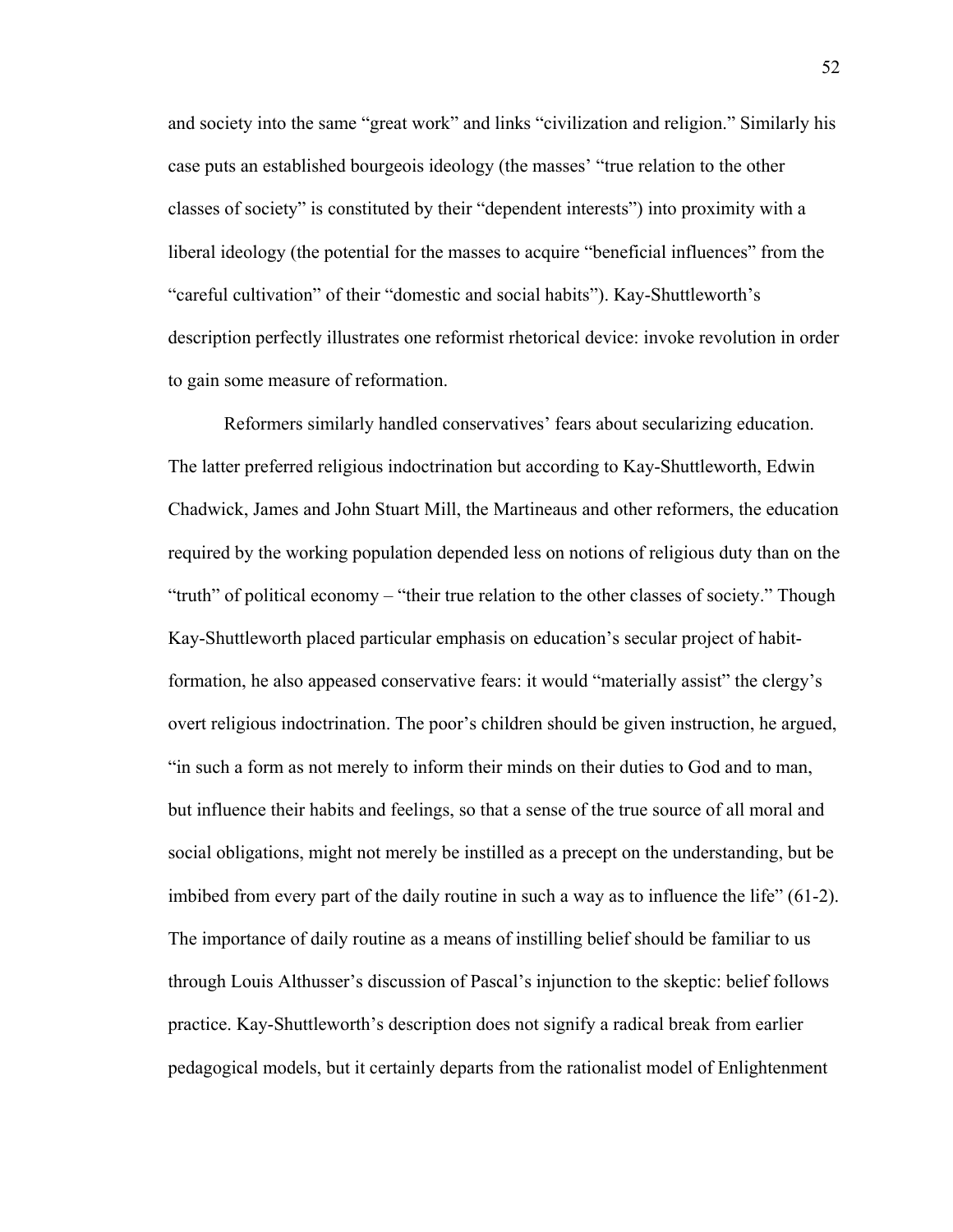thought in that it emphasized not conscious, reflective behavior but rather enlisted the mind as it is affected by routine.

Forty years after *Lyrical Ballads*, Wordsworth's idea about habit was a commonplace: that environmental circumstances, such as close, crowded working conditions, produce a type of habituation – a desensitization to stimulation that in turn requires more stimulation. Thus, working and living conditions were believed to produce the laboring class' need for stimulants like tobacco and alcohol, as well as the desire for the exciting effects of sensational, spectacular or morally vitiated entertainment, all of which increased the poor's tendency to become "apt instruments for political discontents<sup>"[40](#page-73-0)</sup>

This, at least, was the analysis of one of the new bureaucrats whose work came to define a new type of state-making power appropriated by nineteenth-century British government, Edwin Chadwick, whose reports on Poor Law administration, factory and sanitation investigations held many middle-class Victorian readers in thrall. In Chadwick's *Report on the Sanitary Condition of the Labouring Population, and on the Means of Its Improvement* (1842), the idea of habit is analyzed in terms of both the environment's debilitating influence and the necessity of individuals' prudent economic behavior to overcome the detrimental effects of the environment. Although critical of overcrowded housing and working conditions, Chadwick's investigations validated the model of the moral economy and the naturalness of the division of labor, particularly by confirming that higher wages did not correlate to better living standards.<sup>[41](#page-73-0)</sup>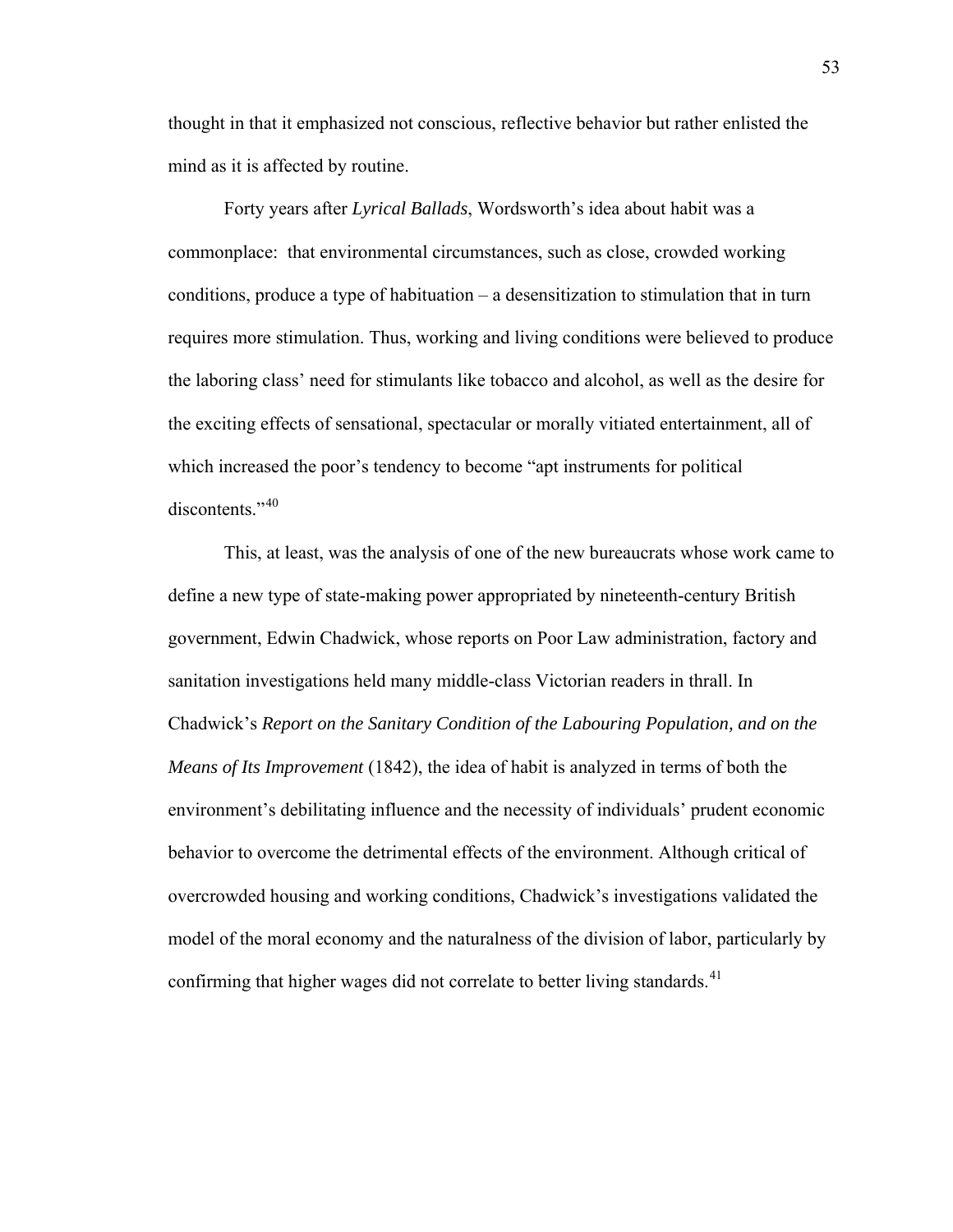In one section of the *Report*, Chadwick, who collated material evidence gathered from throughout the British Isles, cites one of his investigators on the working and living conditions of the tailors:

> I have collected the evidence of several master tailors on the effects of work in crowded or badly ventilated rooms. Some are inclined to ascribe more of the ill health to the habits of the journeymen in drinking at publichouses, and to the state of their private dwellings, but in the main results, the loss of daily power—i.e., the loss of at least one-third the industrial capabilities enjoyed by men working under advantageous circumstances the nervous exhaustion attendant on work in crowds, and the consequent temptation to resort continually to stimulants, which in their turn increase the exhaustion, are fully proved, and indeed generally admitted. 103

While the report shows evident concern with the debilitating working and living conditions of the tailors, the primary rationale for addressing the problem is not the physical misery of factory labor which drives working men to drink (not to mention revolutionary activity) but the fiscal statistic – the loss of one-third of the industrial capabilities. Justification for reform is based on the adverse effects of overcrowding upon the national economy.<sup>[42](#page-74-0)</sup> Nevertheless the passage illustrates the connection between habit and one of modernity's important new formations – here, nervous exhaustion brought on by industrial working conditions. What we see elaborated in Chadwick's analysis is an example of the etymological evidence that habit itself acquires new meanings in the nineteenth century. Chadwick describes habit not as facility but as a kind of addiction that requires increasing amounts of stimulation, which, in turn, engenders increasing exhaustion, ad infinitum.

Often countering these bourgeois views of the laborer's capacity for "rational conversation" upon "the great and extensive interests of his country" are many accounts by workers themselves. Some workers gave precisely the opposite picture of the process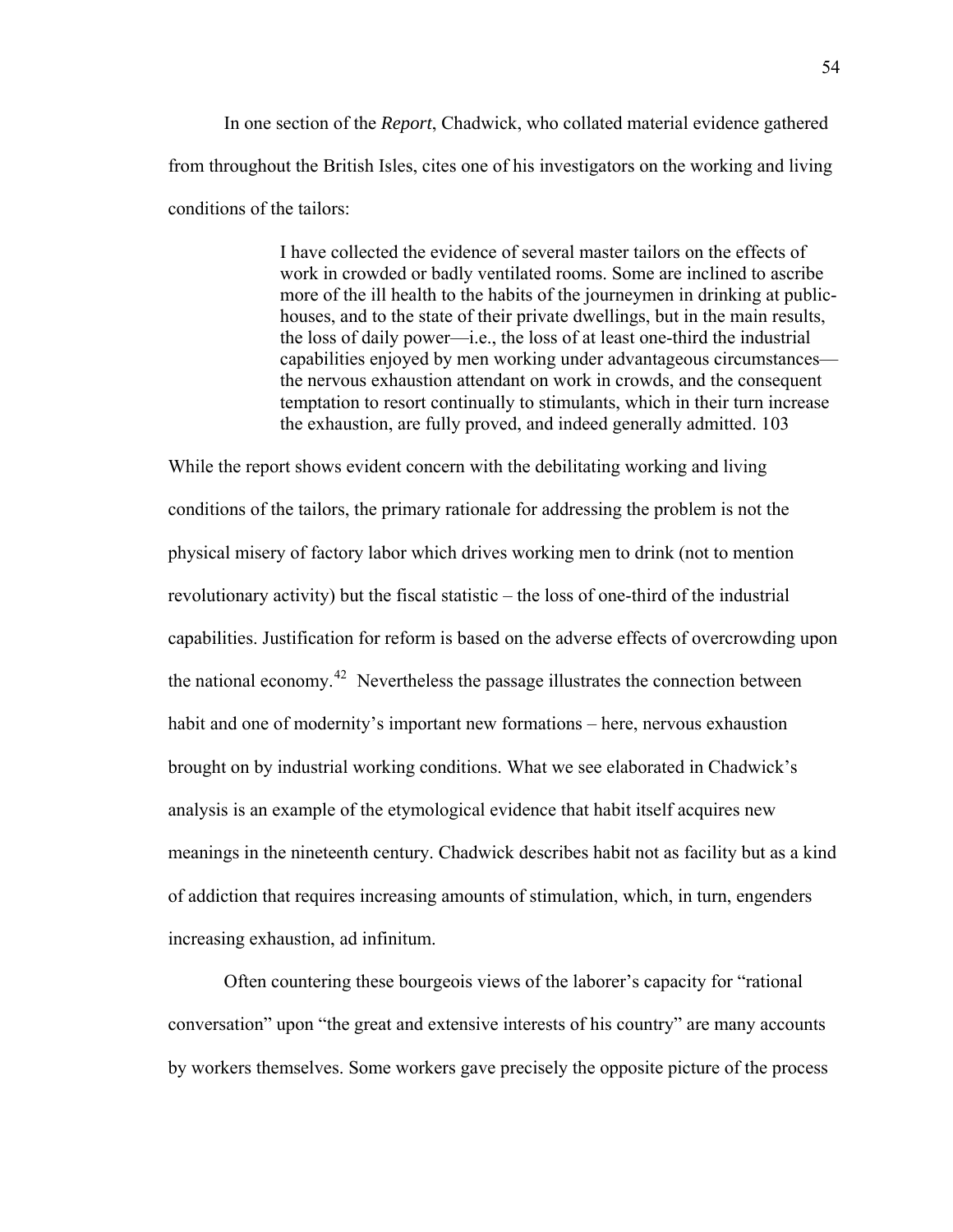of becoming literate amid the demands of new kinds of work. Artisinal life generally continued to be less disciplined than factory life, and therefore, according to David Vincent, afforded working men chances of coming by an old book or periodical to peruse during the odd free hour. Besides the opportunity for conversation about political or literary topics, workshops often provided young working men contact with older, better paid employees who owned books and might lend them out. Men also "clubbed" together with other workers to purchase books and newspapers.<sup>[43](#page-74-0)</sup> Those who did work in the factories disputed Smith's (and all those who uncritically cited him) account of repetitive work as detrimental to laborers' rational capacities. Their autobiographies assert that repetitive work actually could be better suited to rational pursuits than the trades which demanded more focused concentration. Some working-class autobiographers described repetitive monotonous labor as conducive to mental exercise, such as memorizing passages of *Paradise Lost* or soliloquies from Shakespeare's plays or reviewing algebraic equations while at work. One laboring man, J. A. Leatherland, described his experiences working as a velvet-weaver as "a highly suitable occupation for the exercise of thought and meditation," precisely because of the work's mechanical nature. He claimed to have "read at leisure intervals, and … ruminate[d] on such reading whilst engaged in manual occupation. If in the course of my thoughts anything struck me particularly, I made a note of it in a memorandum book, which I kept by the side of my loom for the purpose."<sup>[44](#page-74-0)</sup> His account was no anomaly, as the research of Jonathan Rose has also demonstrated.<sup>[45](#page-74-0)</sup> The process of self-improvement was by no means simple for those without the money for books, leisure time, social support, or even the means to afford good light to read by, but it is important to challenge the monolithic Smithian account of the psychology of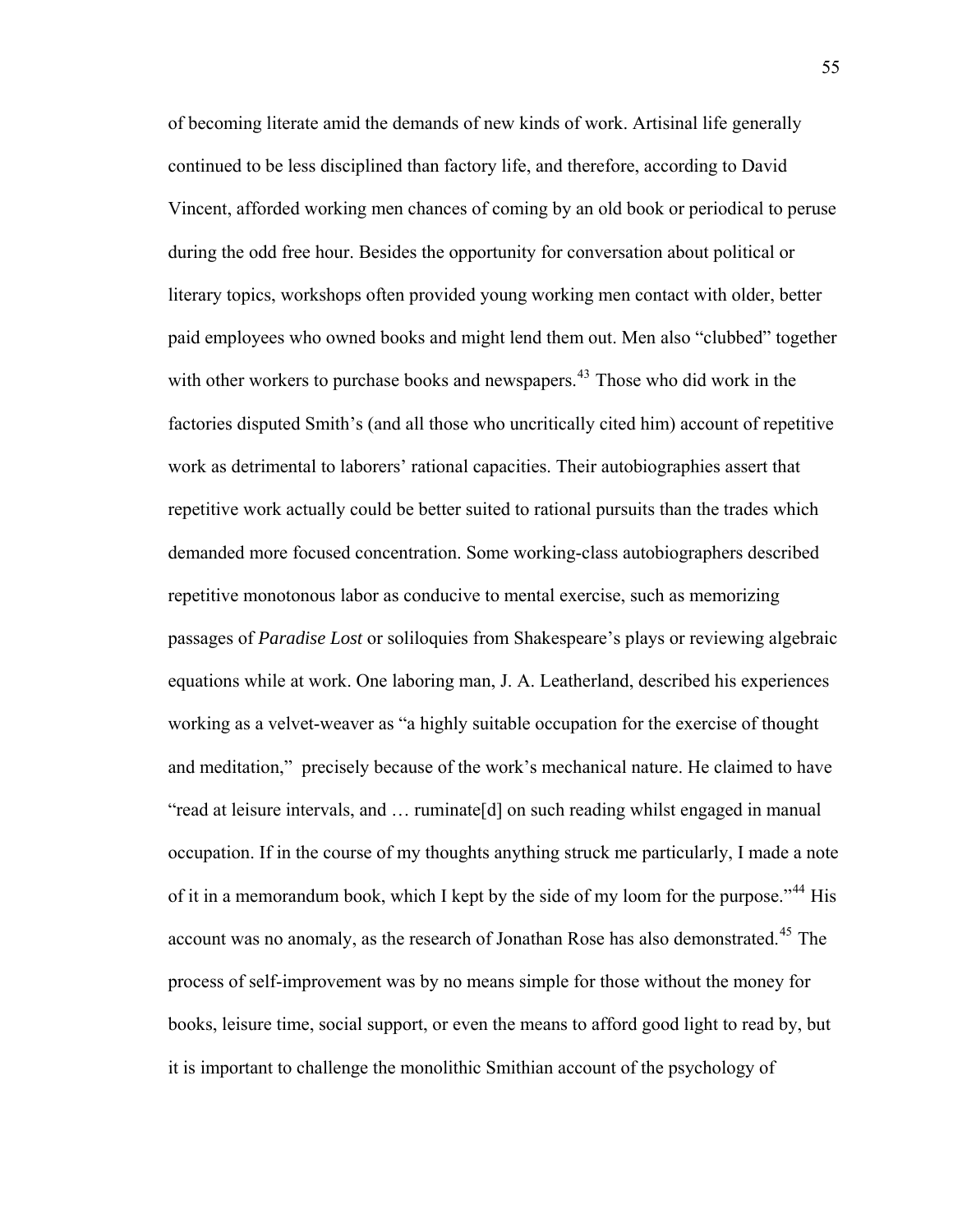repetitive work; doubtless it was boring, and the conditions were not merely dangerous and unhealthy but, in many cases, literally debilitating. But the ideology that it was turning men into machines was a convenient fiction, employed both by those who refused reform and by those who sought it.<sup>[46](#page-74-0)</sup> Working men had to struggle against this dominant view of themselves as much as they had to struggle for education, higher wages and better working conditions.

### 7. Clothes Philosophy

*Sartor Resartus* was another Romantic text influential among Victorian novelists, which, like Wordsworth's "Preface" also participated in the discourse of habit. *Sartor Resartus* aimed to reveal the interconnections between the material and the transcendental, between clothes and the "spirit" they cover up. "Teufelsdröckh," claims the Editor of that author's volume, "*Die Kleider ihr Werden und Wirken*" (Clothes, their Origin and Influence), "undertakes no less than to expound the moral, political, even religious influences of Clothes; he undertakes to make manifest, in its thousandfold bearings, this grand Proposition, that Man's earthly interests 'are all hooked and buttoned together, and held up, by Clothes.' He says in so many words, 'Society is founded upon Cloth'" (41). This foundation, as I have suggested above, was factually true in the case of England's mercantile history.

Yet British society was often figured as a fabric, with its various ranks woven together, or one class fraying at the edges and thus potentially ripping the whole fabric to shreds. When Carlyle (in the voice of his German professor) writes of tradition, he employs this metaphor: "If now an existing generation of men stand so woven together,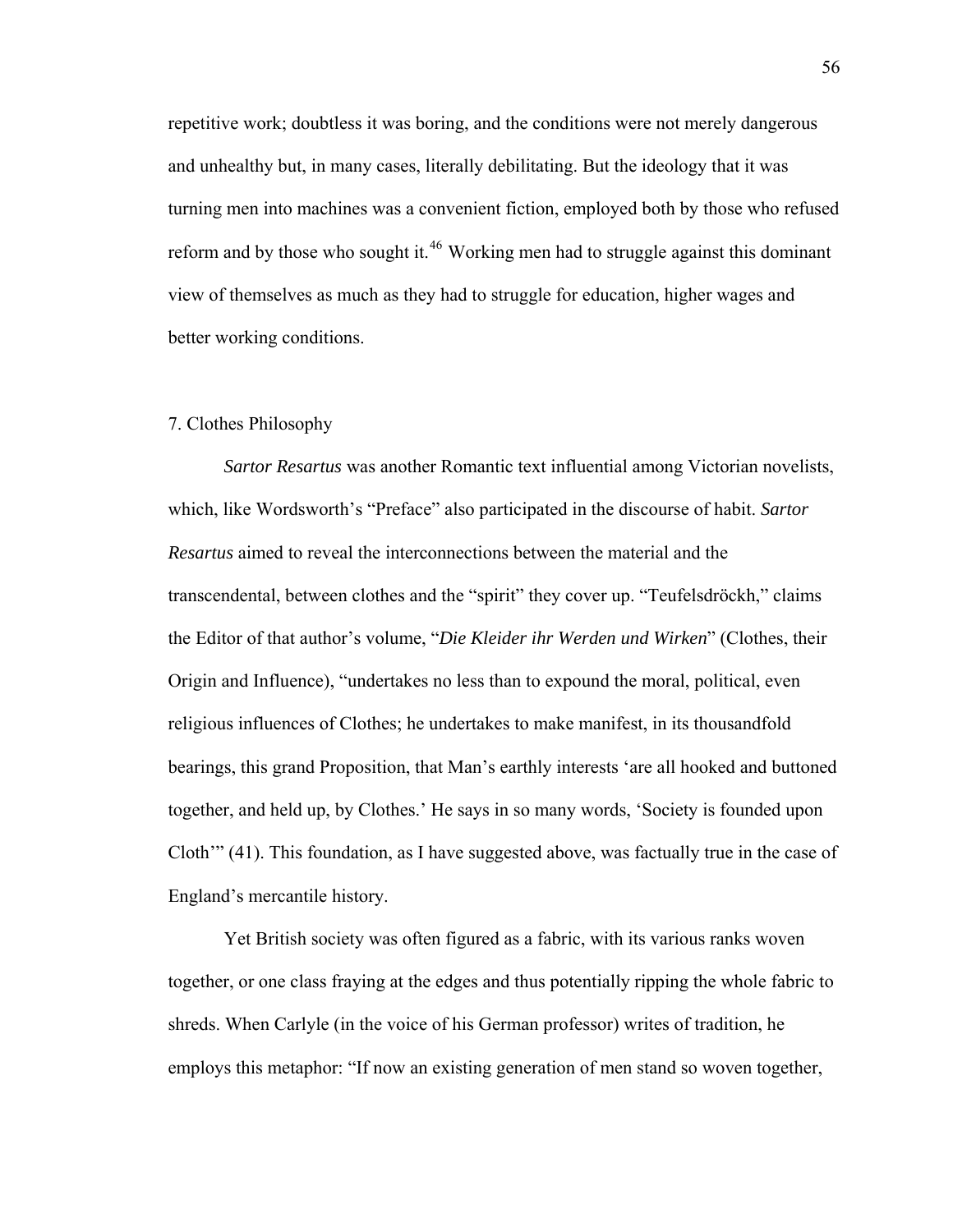not less indissolubly does generation with generation. Hast thou ever meditated on that word, Tradition: how we inherit not Life only, but all the garniture and form of Life; and work and speak, and even think and feel, as our Fathers and primeval Grandfathers, from the beginning, have given it us?" (186-87). This passage expresses the residual sense of habit as inherited tradition. Yet Carlyle and many of the Victorian thinkers who followed him feared the strength of the fabric of tradition to hold together as what the next generation inherited was altered by new social forms of being. What happens when many of those "garnitures and forms" basically are obsolete by the next generation?

In true reformist style, Carlyle plays both sides of the fence in *Sartor*: he reassures readers of the strength of tradition while also asserting its frailty. In some passages, Teufelsdröckh has "radical *sanscullotist*" (meaning, literally, "without breeches") leanings, as in his toast, at the beginning of the book: "The Cause of the Poor in Heaven's name and ----'s!" (12), or as his editor remarks: "... Teufelsdröckh is one of those who consider Society, properly so-called, to be as good as extinct; and that only the Gregarious feelings, and old inherited *habitudes*, at this juncture, hold us from Dispersion, and universal national, civil, domestic and personal war!" (176). The professor's nightmare vision, at the end of the novel (if this is what *Sartor* is) is of a Society without a middle class, one split into two unequal parts, Poor-Slaves and Dandies. Whereas "Every faculty of [the Dandy's] soul, spirit, purse, and person is heroically consecrated in this one object, the wearing of Clothes wisely and well" (207), the Poor-Slave is bound "even *before* birth" to vows "of Poverty and Obedience" (213). Protesting the fact of the rich/poor divide, he likens the two to positive and negative charges, set on an explosive course.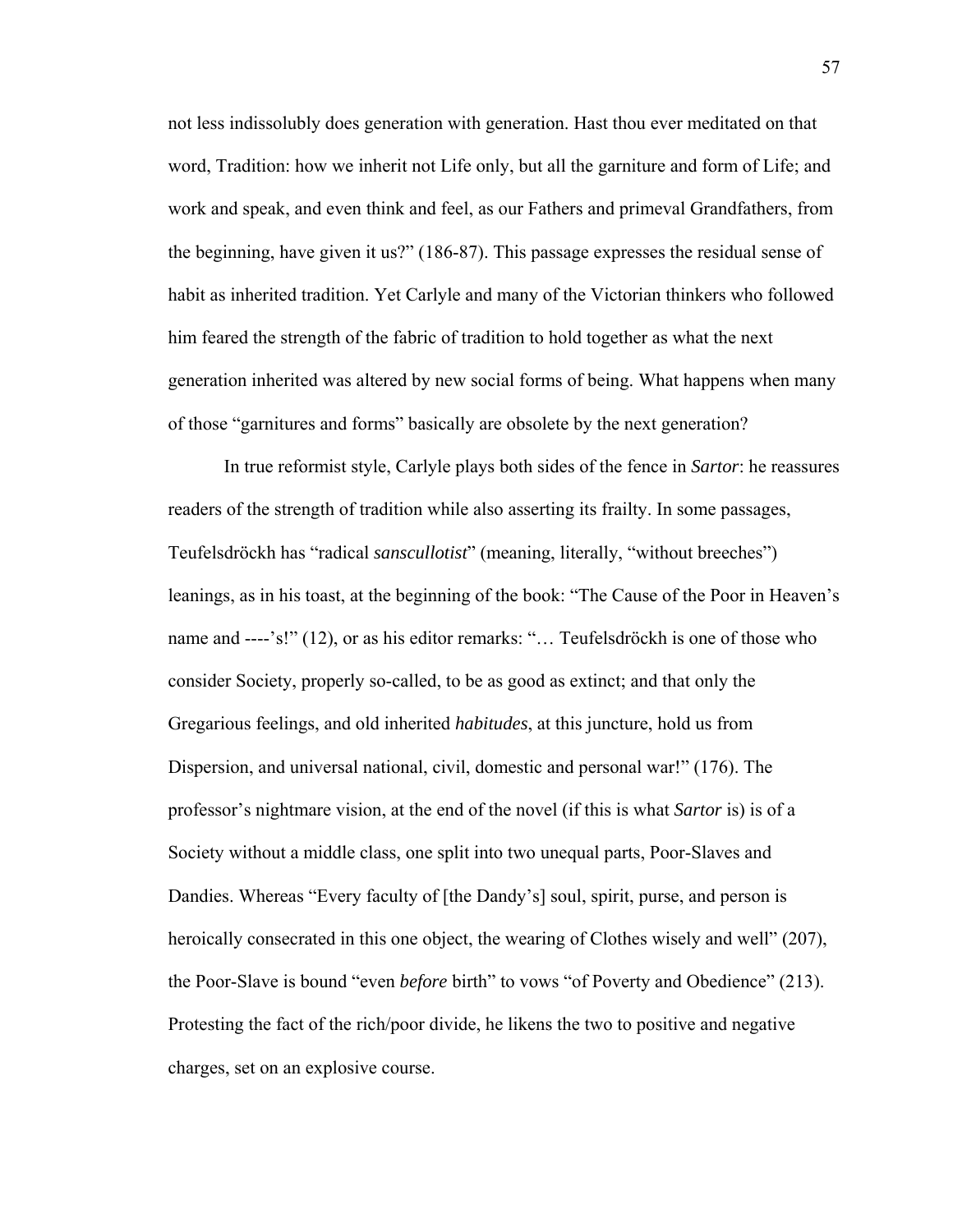The biographical chapters of *Sartor Resartus* are calculated to gain credibility for his views, by showing how they were gained through experience, as well as to show that the individual life is part of the "weave" of the fabric of time. In this sense, Teufelsdröckh's view of Society is coincident with his having gained maturity. *Sartor Resartus* relates a transcendental philosophy via a pattern of conversion that would have been familiar to most nineteenth-century readers, versed as they were in their *Pilgrim's Progress* and *Robinson Crusoe*. Carlyle also modifies a plot from Goethe's *Sorrows of Young Werther*, but, as befits his hero's more robust character, Teufelsdröckh weathers his romantic storm, proceeds through his "Everlasting No" to his "Center Of Indifference" and eventually on to his "Everlasting Yea," from which recuperative position he sees the limitations of Utilitarian philosophy (and Malthusian conjecture) as though these were transparent. All of this experience he develops into his transcendental philosophy of "Natural Supernaturalism."

"Who ever saw any Lord my-lorded in tattered blanket, fastened with wooden skewer?" the Professor asks, emphasizing that people reverence the material rather than the spirit: "Is it not to Clothes that most men do reverence?" (182). *Sartor Resartus* finally satirizes a society divided into the Tailored and the Tailors. Teufelsdröckh disputes that "Tailors are a distinct species in Physiology, not Men, but fractional parts of a Man," and insists that "the Tailor is […] something of a Creator or Divinity" (referring to another eighteenth-century text, the tailor-worshipping sect in Swift's *Tale of a Tub*   $[218-19]$ ). Tailors, the sign-makers, must be more than men since society, and beyond it – polities and nations – are all brought into coordination by "royal mantles and pontifical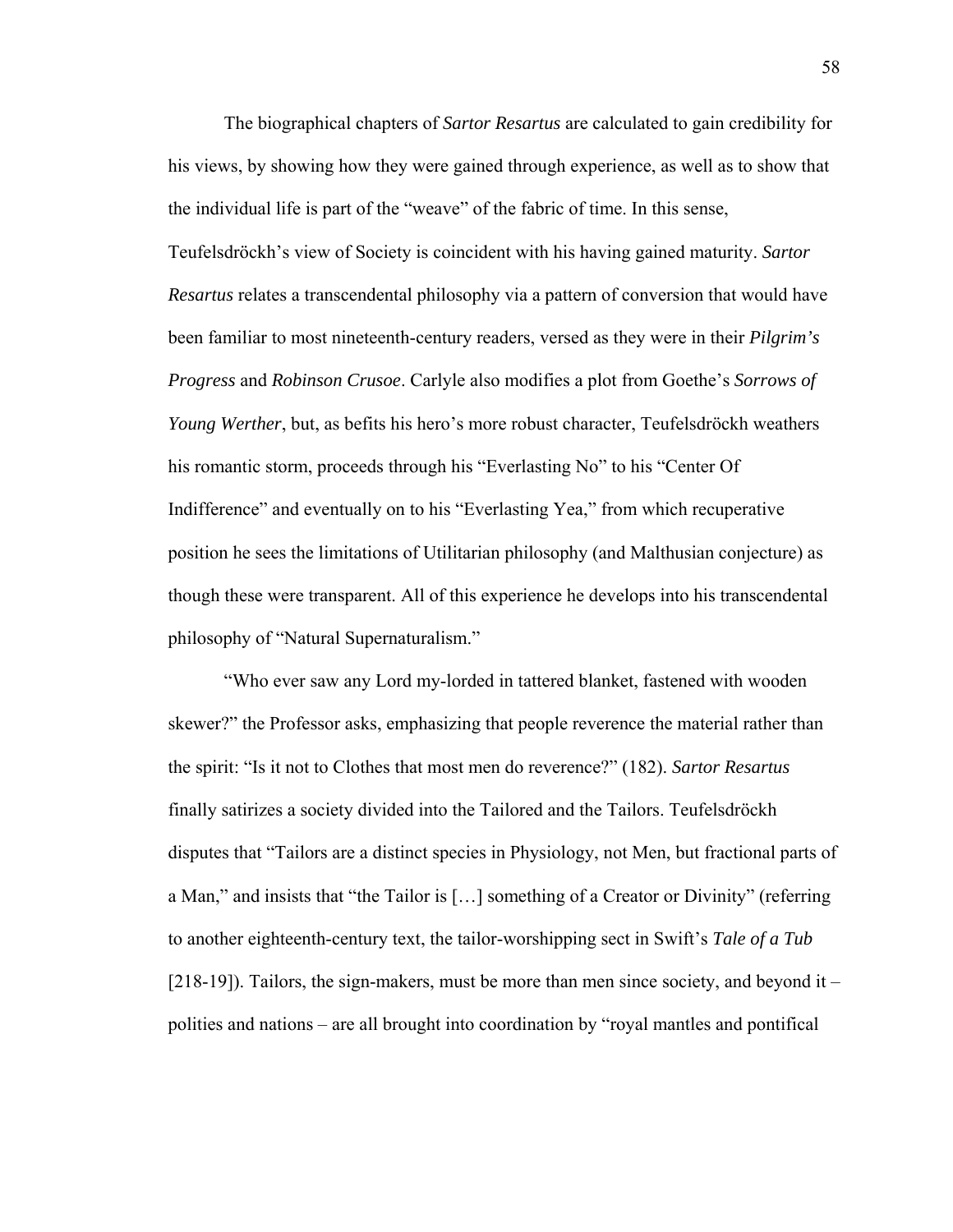stoles." Teufelsdröckh prophesies a day will come when tailors will be acknowledged for their true worth.

*Sartor's* downtrodden heroic tailors are not literal tailors, of course; Carlyle's *tailor* refers to anyone who "weaves the time spirit." Yet historically (if too literally) tailors were some of the most well-educated and politically radical of the working class.<sup>[47](#page-74-0)</sup> And as he is making fun of the horrible division of society, the tailors nevertheless are figures for dignified labor, as opposed to the Poor Slaves, who are little better than beasts, (and predominantly Irish, to boot). The Poor Slaves are condemned to misery by their environment but also, in reproducing the habits of their environment, have no possibility of ever escaping it. Yet the same inescapableness due to unreflective behavior is characteristic of the Dandies, too: as they unconsciously concentrate wealth within their small rank, they are increasing the numbers of Poor Slaves, who eventually will have to revolt to stay alive. The scenario resembles that of pre-revolutionary France. Carlyle makes his tailors – those who metaphorically re-clothe the society – the dialectical third option, the escape route from certain revolutionary catastrophe.

 For all this material theory of society, Carlyle's Clothes Philosophy insists that the material is not the point. The chief results of man's "Activity" are "preserved in Tradition only." "Such," the professor insists, "are his forms of Government, with the Authority they rest on; his Customs, or Fashions both of Cloth-habits and of Soul-habits; much more his collective stock of Handicrafts, the whole Faculty he has required of manipulating Nature." He claims that knowledge and skill, like laws, are immaterial when he insists: "[W]here does your accumulated Agricultural, Metallurgic, and other Manufacturing SKILL lie warehoused? […] In like manner, ask me not, Where are the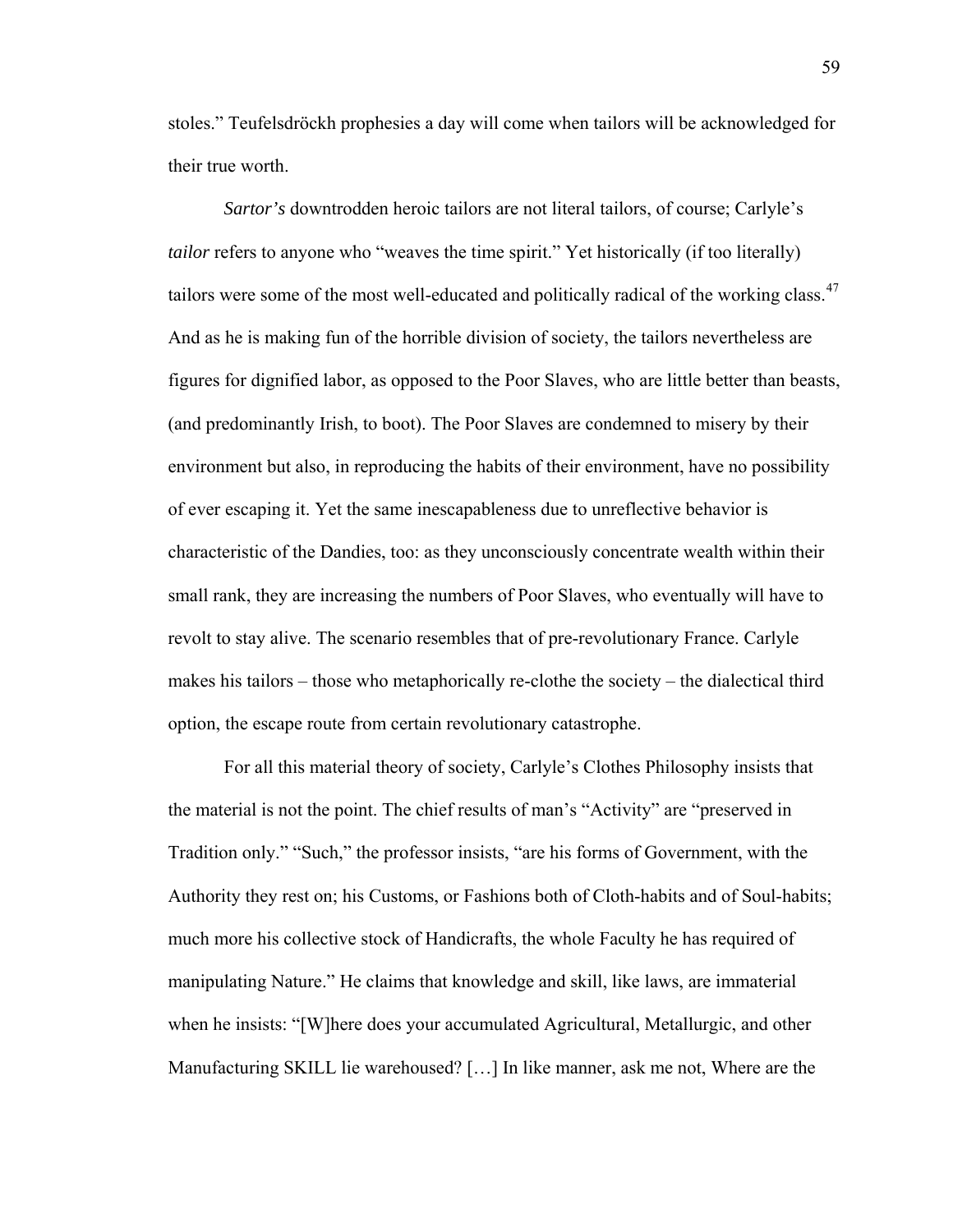LAWS; where is the GOVERNMENT? In vain wilt thou go to [...] Downing Street [...] thou findest nothing there, but brick or stone houses, and some bundles of Papers tied with tape" (131). As we saw in the passage from *The French Revolution* quoted above, Carlyle understood that laws often are made in reaction to the needs of the society; laws often are written only after the society recognizes a need for a law that (for whatever ideological or technical reason) previously had no motive to exist. The Factory Acts postdated factories by at least a century, though their abuses existed all the while.

# 8. Conclusion

Carlyle, like Wordsworth, can be seen as the last of a generation who viewed habit as something "mystic" (131), which functioned like tradition or custom in being handed down from generation to generation. When Matthew Arnold wrote his polemic, *Culture and Anarchy* (1869), he found it necessary to redefine culture as "the best that has been thought and said," (in other words, to capitalize Culture,) in order to distinguish it from what he, somewhat akin to Pater, dismissed as men's "stock notions and habits" (5). Clearly all of these writers express anxiety about inheritance as a mode, just as Wordsworth's insistence on the naturalness of rustic life illumines his fear of its fragility and transience. This is why I argue that a shift from culture to habit – from inheritance to acquisition of habit – becomes necessary in order to think about individuals as representative of society. The growth of the poet's – or the professor's – mind turned, with the nineteenth-century realist novel, to portraying the development of a particular yet ordinary individual, with all the complications and contingencies of his or her environment. Narratives of various types – from autobiographies and biographies, to anecdotes in reform reports, to philosophical speculations about the progress of the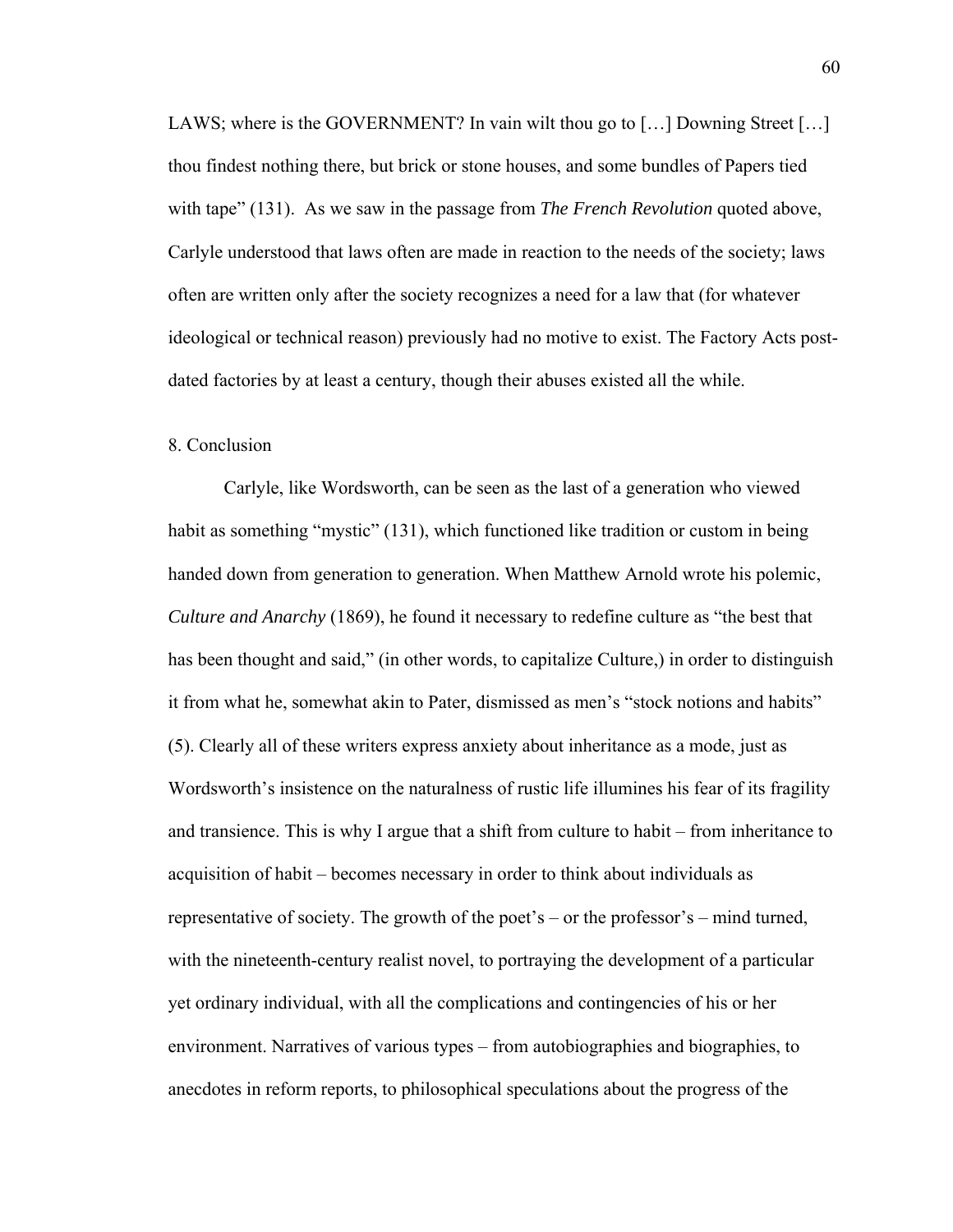human race – gave a *form* to the discourse of habit's universalizing claims about causes and effects. The optimistic Victorian reformers who contributed so much to the development of the discourse of habit were interested in its psychological intangibility, but they took its material effects very seriously. They quantified it and analyzed it and even, with the physiological psychologists, attempted to locate its precise operations in the brain and nervous system.

Alongside these developments the realist novel in Britain was emerging as a major cultural phenomenon. Although people of all social classes in Britain still read and revered their Bibles, Robert Darnton's comparison of European borrowing statistics has indicated that fiction dominated libraries' inventories by the end of the nineteenthcentury, leading him to conclude that over a two hundred year period, reading practices had been radically transformed.<sup>[48](#page-74-0)</sup> I argue that part of the reason for the novel's currency was that the stories it told were affective versions of the very questions of self and society that reform reports, psychological treatises and self-help or other didactic and religious material claimed to explain. The nineteenth-century realist novel imaginatively responded to the assumptions behind and investigations into the discourse of habit that were integral to the debates about moral reform, about evolution, about human subjectivity, and about the course of human history.

The next three chapters will examine the ways realist fictions represented the acquisition of habits, and the effects of material conditions on the lives of its characters. In their representations, realist novels always imply an argument about what determines character and how morals are acquired. The question of how flexible or fixed is human nature, and therefore of the formation and possibilities for reformation of character,

61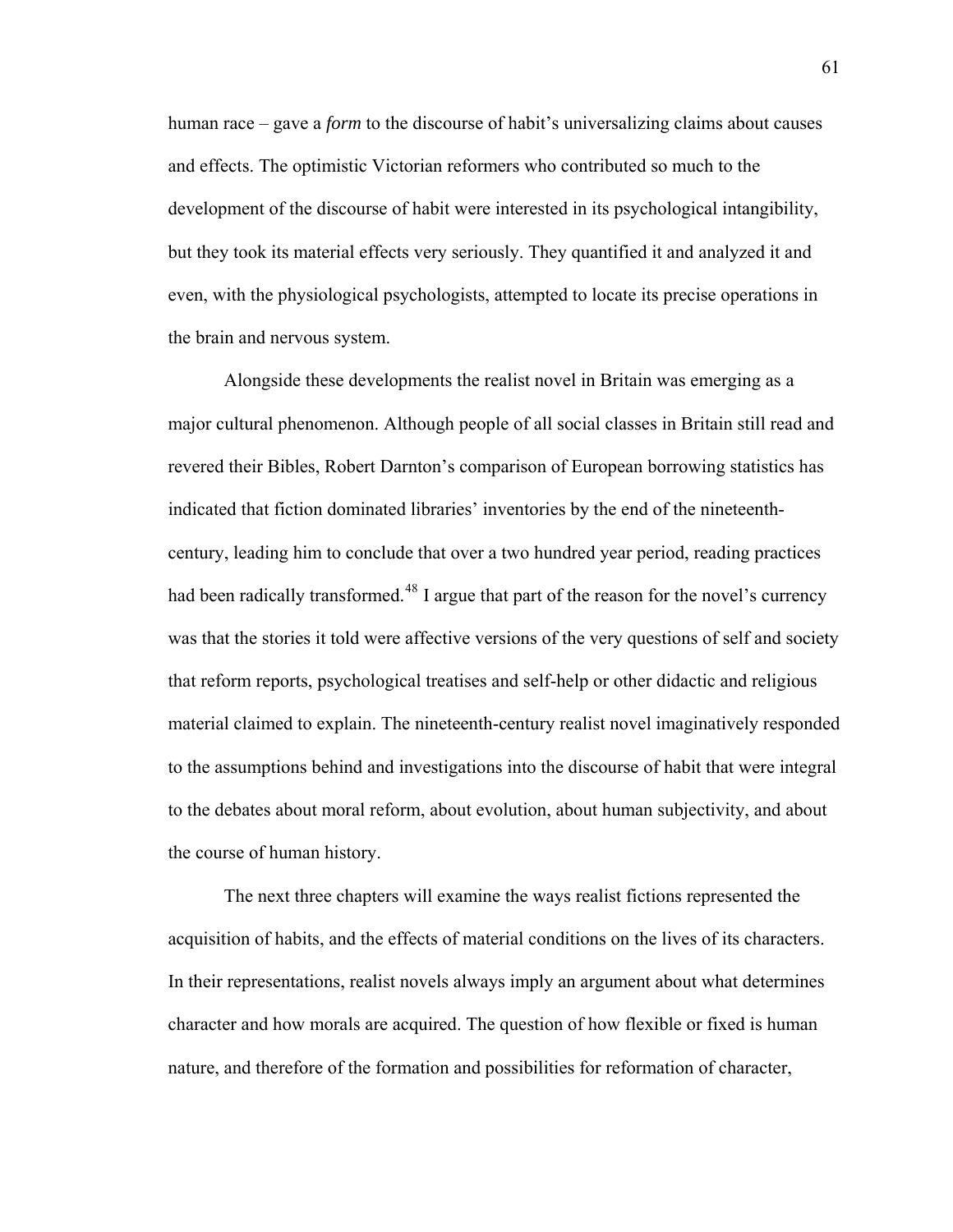depended upon the novelist's view of habit: why do some characters act ethically in the face of trouble while others are tempted into transgression? What makes it possible for some characters to reform but not others? Because the novel can represent contingency in ways that these other kinds of discourse I have been describing could not, the novel experientially tested these other fields' hypotheses about habit. One real significance of the realist novel, I argue, was that it problematized the scientific or moral representation of habit by revealing contradictions within the broader discourse.

Realism claimed to represent the way things are. This is why George Eliot eschewed the happy ending, and Dickens always had unredeemable villains (however melodramatically they met their deserved ends). Although the scientific and sociological discourse of habit also tried to define why people behaved and believed the way they did, these theories of habit were abstractions; they generalized about human nature, (prudence = success, for anyone anywhere, at any time) and could not account for the webs of contingency which make up any individual's history. The autobiography was another form in which an author attempted to account for how dispositions come into being, but the view of self-analysis is limited and will inevitably have blind spots and a tendency to try to resolve or contain ambiguities. It will invariably have certain conscious or unconscious reticences. In contrast, the realist novel came equipped with an interventionist narrator, whose drive to reveal interconnections between the individual and the social leads him or her to draw moral distinctions as well as to analyze cause and effect, and whose omniscience, besides having the ability to see inside all its characters' consciousnesses, has an archivist-like fascination with characters' personal history, and turns an unblinking eye upon characters' unconscious desires and conscious will. Thus,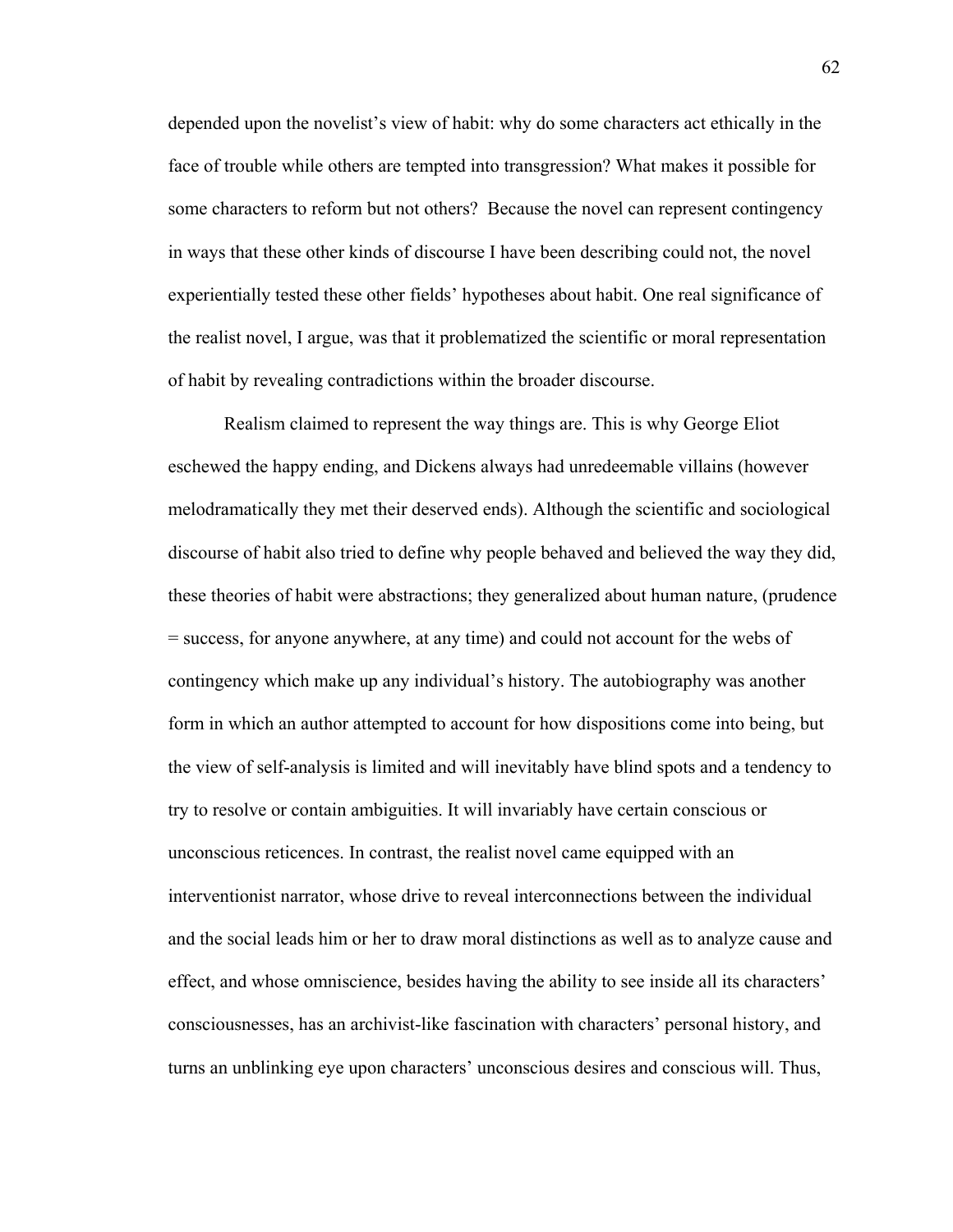another aim of the next three chapters is to investigate ways that the nineteenth-century's understanding of habit infiltrated the form of the novel itself.

Form in the realist novel not only reflected the discourse of habit and challenged some of its universalizing claims, but also engaged the phenomenology of habit in its endeavor to alter the consciousnesses of readers about their own and their society's habits. By representing habit, the realist novel forced "ways of being" into consciousness, making habits available for analysis, and, it hoped, for subjecting them to intentional change. I argue that serialization, the aesthetics of repetition and iteration, and the manipulation of genre expectations, as well as the variety of problems novelists encountered in representing character motivation, are ways the genre contended with a phenomenology of habit. These are insights which continue to have relevance to our contemporary culture. As the Victorians understood, habits tie material life to the everyday well-being of individuals.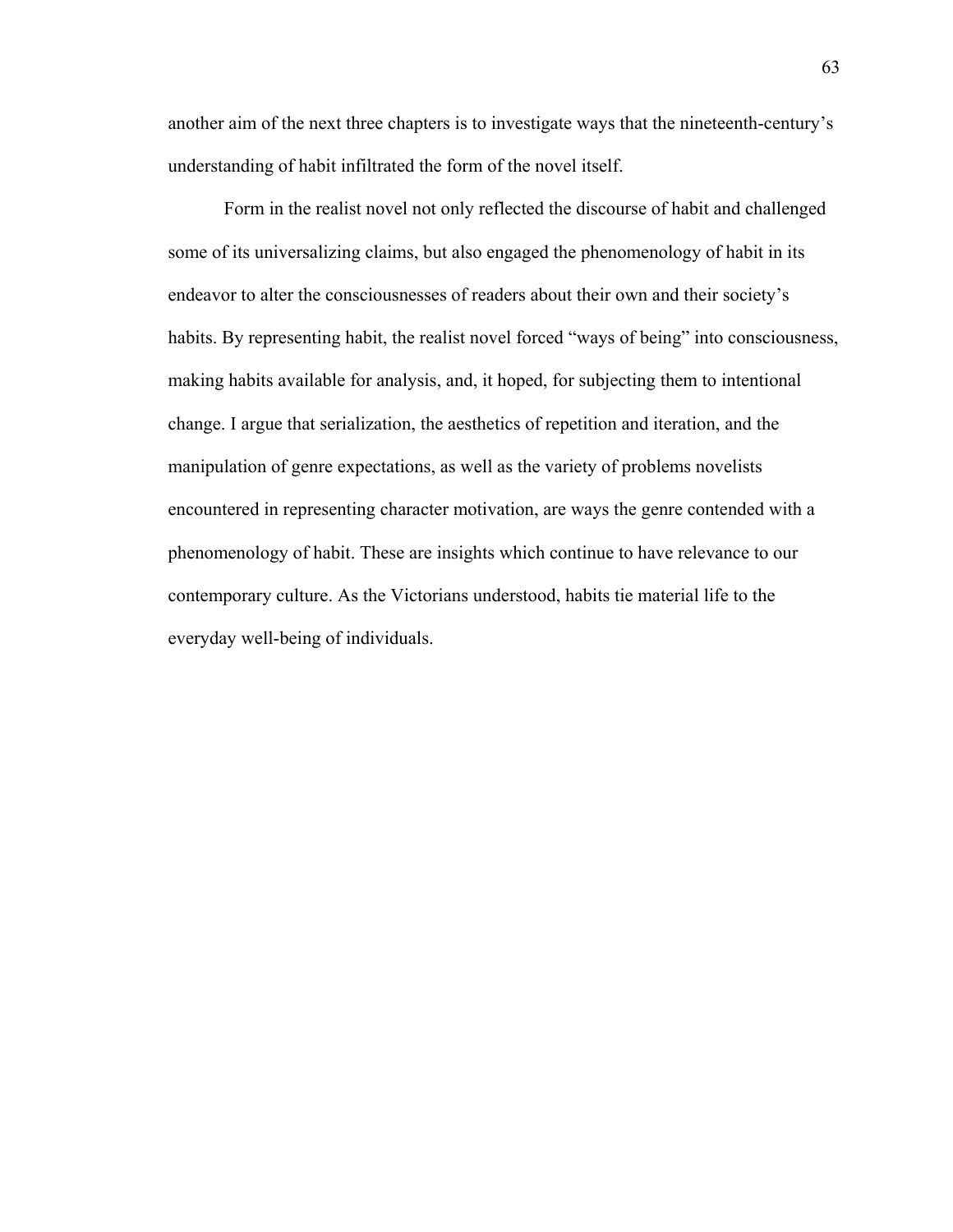$\frac{1}{1}$ Friedrich Nietzsche, *On the Genealogy of Morals*, Walter Kaufmann, trans. (1967; New York: Vintage Books, 1989).

<sup>2</sup> Habit's association with moral actions reaches back to the ancients. In Greek, the term *ethike* is formed by a slight variation of the word *ethos*, habit. Aristotle, in his *Nichomachian Ethics*, begins the tradition of viewing habit as a "second nature," and habit's proximity to the "natural" continues to lie at the basis for much philosophical reflection about states of consciousness, belief and action. The "secondnature" of habit had genuine resiliency; it is seen in the works of medieval scholastics, reformed theologians, and numerous early modern philosophers and litterateurs. The most familiar is probably David Hume's position that judgments concerning cause and effect are derived from habit and experience. *A Treatise of Human Nature,* 147-48*.* Carlyle's *Sartor Resartus* references Hume's position in several passages. One example: "Philosophy complains that Custom has hoodwinked us, from the first; we do everything by Custom, even Believe by it; that our very Axioms, let us boast of Free-thinking as we may, are oftenest simply such Beliefs as we have never heard questioned" (196).

<sup>3</sup>J. S. Mill, *The System of Logic* (New York: Harper and Brothers, 1969.)

George Levine, "Determinism and Responsibility in the Works of George Eliot" *PMLA* 77 (1962): 268-79. "In a wholly or even partially undetermined universe, every act would be capricious because it need not be the result of one's own past thinking and experience or of one's consciousness of its possible effects" (277-78).

Edwin Chadwick, *An Article on the Principles and Progress of the Poor Law Amendment Act: and also on the Nature of the Central Control and Improved Local Administration Introduced by that Statute* (London, 1837): 21.

Samuel Smiles, *Self-Help* (1859; London: IEA Health and Welfare Unit, 1996): 185. 7

Sarah Stickney Ellis, *Women of England, Their Social Duties and Domestic Habits* (New York: D. Appleton and Co., 1839). The implications of women's influence was given a more radical interpretation in an earlier text by Hannah More, *Strictures on the Modern System of Female Education*: "The general state of civilized society depends, more than those are aware who are not accustomed to scrutinize into the springs of human action, on the prevailing sentiments and habits of women, and on the nature of the estimation in which they are held." (Oxford; New York: Woodstock Books, 1995; from the 3rd ed. London: T. Cadell Junior and W. Davies, 1799).<br><sup>8</sup>Past and Present vol. 10 (1843; New York: Charles Scribner's Sons, 1904) Book II, chap. Xvii.

<sup>9</sup> For a revaluation of the political role of Christian landowners in instituting reform legislation, see Peter Mandler, "Tories and Paupers: Christian Political Economy and the Making of the New Poor Law," *The Historical Journal* 33.1 (1990): 81-103. He argues that the attribution of responsibility for reform legislation to the Utilitarians has been overemphasized. For a revaluation of Smiles's politics, see R. J. Morris, "Samuel Smiles and the Genesis of *Self-Help*: The Retreat into a Petit Bourgeois Utopia" *The Historical Journal* 24.1 (1981): 89-109. Morris argues that Smiles's *Self-Help* has been characterized unfairly as a celebration of mid-Victorian confidence; rather, he concludes, "it was a charter by which the lower middle and prosperous working classes might restore their self-respect after the defeats of the 1840s" (109). A similar view that argues for Smiles's importance to the heterodox campaigns of the 1830s, among which was that of a limited version of women's emancipation, see Alex Tyrrell, "Samuel Smiles and the Woman Question in Early Victorian Britain." Journal of British Studies 39 (April 2000): 185-216.

<sup>10</sup> Alexander Bain, *Emotions and the Will* (1859;  $4^{\text{th}}$  ed. 1899) chapter 9, "Moral Habits," 440.<br><sup>11</sup>The popularity of phrenology lasted throughout the nineteenth century, though as a science it

began to lose ground by mid-century. Phrenology's appeal was due to its – to my mind, counterintuitive – progressivism. In spite of a determinist conception of human nature, that the shape of the skull determines behavioral dispositions, abilities and incapacities, phrenology had a sort of "knowledge is power" ethic, that is, if one knew one's weaknesses, one had the opportunity to deliberately exercise those disadvantages and focus on one's strengths. Cf. George Combe, the popular disseminator of Franz Joseph Gall's work, *The Constitution of Man in Relation to External Objects* (1851). Combe's work is important for introducing the idea of progress to Gall's relatively static conception of the faculties. Taylor and Shuttleworth suggest that phrenological theory was a scientific authorization of the tenets of self-help: *Embodied Selves*: *An Anthology of Psychological Texts, 1830-1890* (Oxford: Clarendon Press, 1998) 5.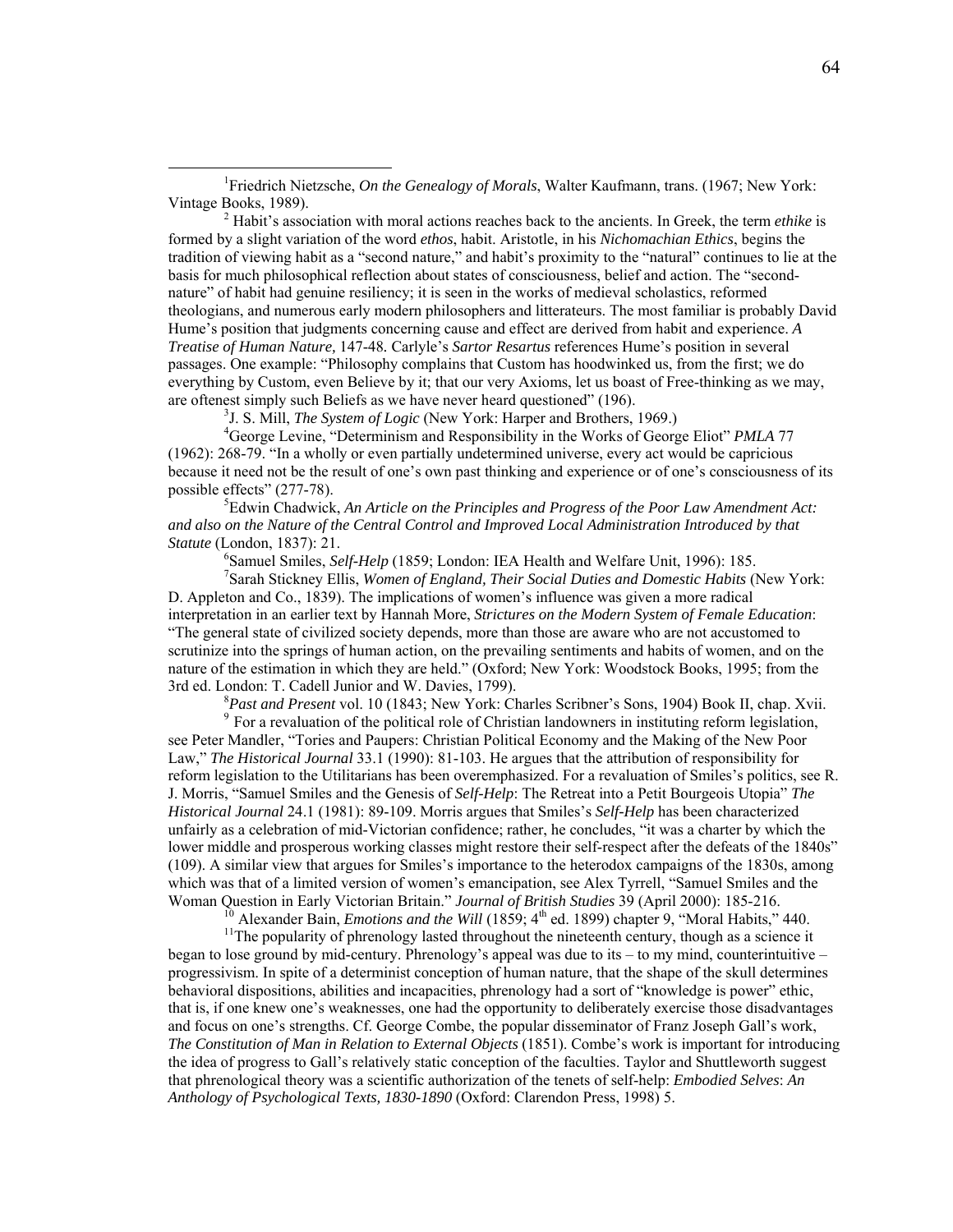<sup>12</sup>Pierre Bourdieu. *The Logic of Practice*. trans., Richard Nice. (Stanford: Stanford UP, 1990): 53.<br><sup>13</sup> Bourdieu writes: "The habitus is the principle of a selective perception of the indices tending to

<span id="page-71-0"></span>confirm and reinforce it rather than transform it, a matrix generating responses adapted in advance to all objective conditions identical to or homologous with the (past) conditions of its production; it adjusts itself to a probable future which it anticipates and helps to bring about because it reads it directly in the present of a presumed world, the only one it can ever know. It is thus the basis of what Marx [in the 1844 manuscripts] calls 'effective demand' (as opposed to 'demand without effect,' based on need and desire), a realistic relation to what is possible, founded on and therefore limited by power. This disposition, always marked by its (social) conditions of acquisition and realization, tends to adjust to the objective chances of satisfying need or desire, inclining agents to 'cut their coats according to their cloth,' and so to become the accomplices of the processes that tend to make the probable a reality" (65).

<sup>14</sup>Much recent work on habit treats William James's chapter on "Habit" from his *Principles of Psychology* (1890), which deals positively with the subject as the way the self brings order to its interactions with the world. See, for example, the critic Renee Tursi's dissertation work, *The Force of Habit at the Turn of the Century: William James, Henry James, Edith Wharton, and W.E.B. du Bois*, and also her article, "William James's Narrative of Habit," *Style* 33.1: (1999). The extension of this socially conservative conception leads directly into the work of the early twentieth-century behaviorists, and is interestingly counterpoised to Freud's conception of habit as illness, as repetition compulsion. Yet both James and Freud's work builds on a whole century of thinking about the subject. See Sigmund Freud, *Beyond the Pleasure Principle*. Trans. and ed. James Strachey. Intro. Gregory Zilboorg. (New York: Norton, 1975).<br><sup>15</sup>For a classic behaviorist view, see Elinor Verville, *Habit*. (Springville, IL: Thomas 1988). See

also Steven Fesmire, *John Dewey and Moral Imagination: Pragmatism in Ethics*. (Bloomington, IN:

Indiana University Press 2003).<br><sup>16</sup>Harriet Martineau, *How to Observe: Morals and Manners* (New York: Harper, 1838): 138.<br><sup>17</sup>Benjamin Franklin's *Autobiography* was very popular among working-class readers in nineteenth-century Britain. It was also a text that middle-class reformers recommended to working-class men to inspire attitudes and practices of self-improvement. Henry Brougham's *Practical Observations Upon the Education of the People, Addressed to the Working Classes and Their Employers* (6<sup>th</sup> ed. London: Richard Taylor 1825), for example, ended with a suggestion to read Franklin's book: "Those who have already started in the pursuit of science, and tasted its sweets, require no exhortation to persevere; but if these pages should fall into the hands of any one at an hour for the first time stolen from his needful rest after his day's work is done, I ask of him to reward me (who have written them for his benefit at the like hours) by saving threepence during the next fortnight, buying with it Franklin's Life, and reading the first page. I am quite sure he will read the rest. […]" (32-3).<br><sup>18</sup> Anon. "Apprentices No Slaves: An Answer to a Nameless Pamphlet Lately Published as an Act,

Declaring What Habit Apprentices Are to Wear," (J. Hawkins, London, 1662. Wing, 2<sup>nd</sup> ed., 1994) A3585A. [also available on EEBO].<br><sup>19</sup>We can see this situation of an apprentice's discontent depicted in Charles Dickens's historical

novel *Barnaby Rudge* (1841), though it is already residual in *The Pickwick Papers* (1837), especially with the comic character Mr. Jingle.<br><sup>20</sup>David Rollison "'Discourse and Class Struggle': The Politics of Industry in Early Modern

England," *Social History* 20.2: (2001) 166-89; 168. Rollison discusses the dialectical relationship between protoindustrialization in the cloth industry and the emergence of a discourse of industry linking countryside to city to world markets in both the historical record and ideology.<br><sup>21</sup>Clearly the sense of habit as "tendency" is ancient, as is habit's association with moral actions.

(See note 2). 22Emerson, Ralph Waldo. *The Complete Sermons of Ralph Waldo Emerson, in four volumes.* Eds.

Teresa Toulouse and Andrew Delbanco.( Columbia, MO: University of Missouri Press, 1990). *Sermon LIV* (vol.2) pp. 76-81. vol. 2. According to the notes, an earlier and a later manuscript of this sermon were marked "Princeps" and "Palimpsest" respectively by Emerson. The earlier manuscript is dated November 6, 1829, but was apparently never delivered; the second manuscript carries the notation "Preached at Second church Nov. 8, 1829"; the additional inscribed date of July 10, 1831 refers to its second delivery at the Second church. The sermon was delivered in its revised form a total of five times, having also been given December 29, 1829, in Cambridge; September 19, 1830, in Concord, N.H.; and July 3, 1836, in East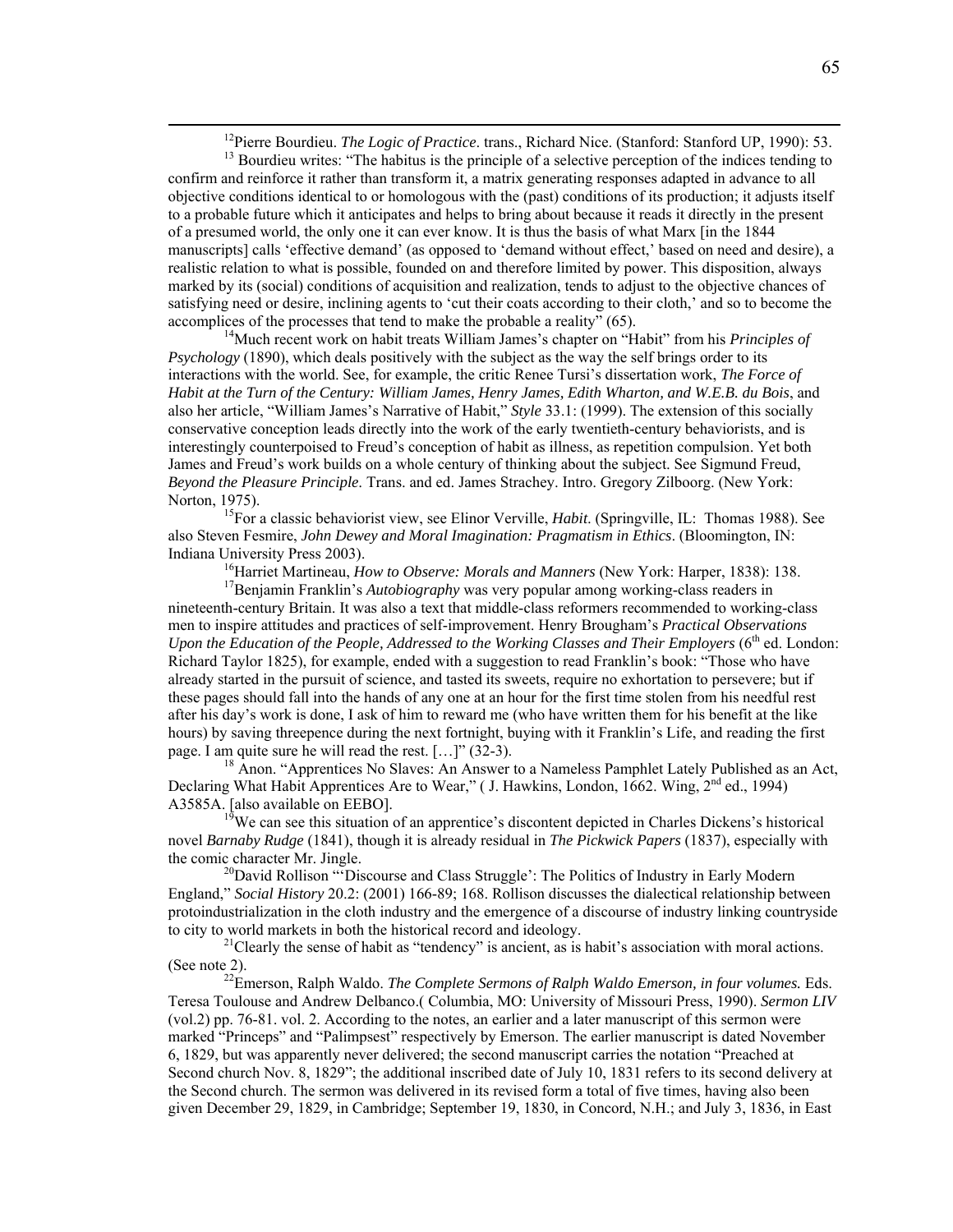Lexington. The Biblical text for the sermon is from Jeremiah: "Can the Ethiopian change his skin, or the leopard his spots? Then may ye also do good, that are accustomed to do evil" (Jeremiah 13:23). The metaphor of habit as a "blind giant" is perhaps the most far-out bit of the sermon: "[God] gave us the power [of Habit], like a blind giant to be our servant, to work with all his might for our comfort; to do our errands of benevolence in the earth; and to bring aid to our side in every fainting hour of conflict; but he left us free to make him our master, if we chuse, and to surrender the heaven born reason to lie in bondage to his brute force. Here he is, with his vigorous hands, equally ready for any work, --to traverse land and sea for knowledge, or to save and hoard and multiply wealth, or to go like an angel of mercy round the globe, scattering health, and truth, and comfort, or to fight with temptations at home, and uplift the standard of Heaven in the very tents of sensuality and selfishness;--or, to make life a curse to ourselves and others, by all the arts of wickedness. He will make or unmake, he will do good or destroy,--but some way he must work. He is of an industrious nature. Here he is in your house, and the harm he may do, is your own proper peril" (79). Emerson's sermons are studied in Susan L. Roberson, *Emerson in his Sermons: A Man-Made Self* (Columbia, MO: University of Columbia Press, 1995). Emerson's relationship to Carlyle is wellestablished. See, for example, Richard E. Brantley, *Coordinates of Anglo-American romanticism: Wesley, Edwards, Carlyle and Emerson* (Gainesville: University Press of Florida, 1993). Emerson was also an influence on many British middle-class reformers, such as Samuel Smiles, who claims his *Self-Help* was inspired by Emerson's lecture to the Manchester Mechanics Institute. Emerson's work was also popular among the British working-classes.<br><sup>23</sup>Samuel Smiles. Self-Help (1859; London: IEA Health and Welfare Unit, 1996): 238-9.<br><sup>24</sup>Bill Brown, *A Sense of Things: The Object Matter of American Literature* (Chicago: University

of Chicago Press, 2003) 64. 25Many thanks to Virginia Gilmartin for pointing me to this reference. In another passage, Carlyle

critiques "Dominant Sansculottism" as "one of the strangest temporary states Humanity was ever seen in. A nation of men, full of wants and void of habits! The old habits are gone to wreck because they were old: men, driven forward by Necessity and fierce Pythian Madness, have, on the spur of the instant, to devise for the want the *way* of satisfying it. The Wonted tumbles down; by imitation, by invention, the Unwonted hastily builds itself up. What the French National head has in it comes out; if not a great result, surely one of the strangest"(*French Revolution*, II: 335).<br><sup>26</sup> See Rousseau's *Second Discourse* and Bentham's *Nonsense Upon Stilts*.<br><sup>27</sup> See Elie Halevy's classic study, *The Growth of Philosophic Radicalism*, Mary Morris, trans

(London: Faber, 1972). Even William Hazlitt, who staunchly opposed the Utilitarians' reduction of human motivation to self-interest, held a similar view to James Mill's regarding habit: "[A]s the generous concern for others, and readiness to promote their welfare cannot be broken in upon at will in every particular instance where our immediate interest might require it, it becomes necessary to disregard all such particular, accidental advantages for the sake of the general obligation, and thus confirm habit into principle." *An Essay on the Principles of Human Action* (1805): 15.<br><sup>28</sup>See Bakhtin's "Epic and Novel." For research on serialization, see Tom Keymer, "Reading Time

in Serial Fiction before Dickens" *Yearbook of English Studies* 30 (2000): 34-45; Jennifer Hayward, *Consuming Pleasures: Active Audiences and Serial Fiction from Dickens to Soap Opera* (1997); Carol A. Martin, *George Eliot's Serial Fiction* (1994); Robert L. Patten, "Pickwick Papers and the Development of Serial Fiction," *Rice University Studies* 61(1975): 51-74; Bill Bell, "Fiction in the Marketplace: Towards a Study of the Victorian Serial" in *Serials and Their Readers, 1620-1914*, eds. Robin Myers and Michael

Harris (1993); Graham Law, *Serializing Fiction in the Victorian Press* (2000).<br><sup>29</sup>James K. Chandler has discussed the problem of second nature in Wordsworth at length. See his *Wordsworth's Second Nature: A Study of the Poetry and Politics* (Chicago: University of Chicago Press, 1984). Chandler's concern is to show that Wordsworth is early and thoroughly influenced by Burke's second nature philosophy, and that this type of traditionalism influences the politics of Wordsworth's poetry. 30William Wordsworth. *Literary Criticism of William Wordsworth*. Ed. Paul M. Zall (Lincoln:

University of Nebraska Press, 1966).<br><sup>31</sup> See, for one example, Joss Marsh, *Word Crimes: Blasphemy, Culture and Literature in* 

*Nineteenth-Century England* (Chicago: Chicago University Press, 1998). 32See Dugald Stewart *The Philosophy of the Active and Moral Powers of Man* (1829): 113; Harriet

Martineau, *How to Observe: Morals and Manners* (1838): 126. Martineau writes: "It requires no proof that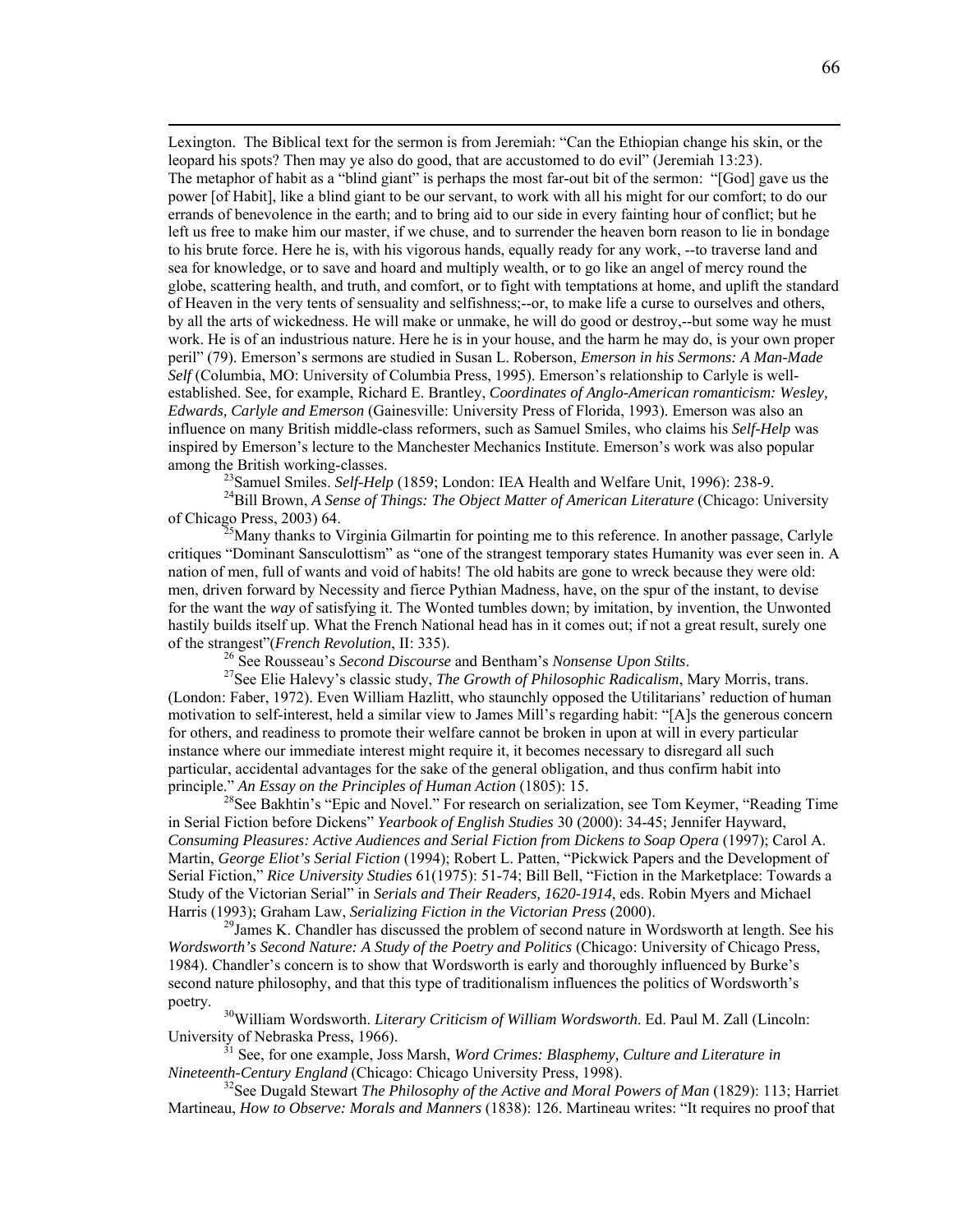the popular fictions of a people, representing them in their daily doings and common feelings, must be a mirror of their moral sentiments and convictions, and of their social habits and manners. The saying this is almost like offering an identical proposition." This suggests how dominant a mode realism became; it is practically second nature.<br><sup>33</sup>E. P. Thompson, "Time, Work-Discipline, and Industrial Capitalism"; David Harvey, *The* 

*Condition of Postmodernity: An Enquiry into the Origins of Cultural Change*. (Cambridge, Mass. and Oxford: Basil Blackwell, 1990); Reinhart Koselleck, *Futures Past: On the Semantics of Historical Time.* (Cambridge, Mass. and London: MIT Press, 1979).<br><sup>34</sup>Dietmar Schloss's study of the "Preface" argues that Wordsworth's adoption of a Burkean

anthropology based on habits, customs, and tradition was a response to wholly new threats to identity than those Rousseau and Paine had critiqued. Instead of civilization or feudal privilege it was the forces of urbanization and industrialization that were threatening the social fabric. Dietmar Schloss, "Wordsworth on Habit: The Historical Logic of Wordsworth's Preface to *Lyrical Ballads*." *Literaturwissenschaftliches Jahrbuch Dreiunddreissigster* 33(1992): 189-208. Schloss carefully reconstructs Wordsworth's deployment of Burke's second-nature philosophy, which adopts the deep experience of habit without embracing Burke's "feudal status quo," as Schloss puts it. In the *Reflections* Burke emphasizes "prejudice": "Prejudice is of ready application in the emergency […] . Prejudice renders a man's virtue his habit; and not a series of unconnected acts. Through just prejudice, his duty becomes part of his nature" (183; qtd in Schloss, 199 n.). Clearly Burke's concern is continuity, particularly the continuity of individual duty that consistently and unconsciously reproduces the social hierarchy. Wordsworth, too, like Carlyle in my discussion above,

is skeptical of rationalist theory that would strip society of its customs and conventions.<br><sup>35</sup>Bill Brown, *A Sense of Things: The Object Matter of American Literature* (Chicago: University of Chicago Press, 2003): 73.

<sup>36</sup>Cf. Norton Critical Edition of *The Prelude*: 86, n.3.<br><sup>37</sup>The Norton Critical Edition vastly simplifies such analysis: William Wordsworth, *The Prelude: 1799, 1805, 1850*. Eds. Jonathan Wordsworth, M. H. Abrams, and Stephen Gill (New York and London: W. W. Norton, 1979).<br><sup>38</sup>See Carolyn Williams's study *Transfigured World: Walter Pater's Aesthetic Historicism* (Ithaca

and London: Cornell University Press, 1989), especially the "Opening Conclusions," which discuss Pater's late Romantic problematizing of the mind reflecting upon itself.<br><sup>39</sup>James Mill, Terence Ball, ed.. (Cambridge: Cambridge University Press, 1992) I, 181-82.<br><sup>40</sup>Edwin Chadwick, *Report on the Sanitary Condition of the Labo* 

*Britain*. Intro. David Gladstone (London: Routledge/Thoemmes Press, 1997, 5 volumes): v. 2: 132. Chadwick's Parliamentary reports partly had the appeal of travel writing describing a foreign land – the kind of allure that Henry Mayhew's *London Labour and The London Poor* (serialized accounts published by the *Morning Chronicle*) would later have – and partly tapped the "improving" energies of the bourgeoisie, justifying their sense of moral authority on which rested their claim to political authority.<br><sup>41</sup>One report Chadwick included came from an inspector, "Mr. Wood of Dundee": "Now it is

among the former [better paid] class of families where generally there appears to me to be a deficiency of wholesome food and of warm clothing; where contagious, febrile diseases are most commonly found; and from whence they most extensively propagate. Fever is no doubt found among the latter, more frugal, and therefore better conditioned families, but seldom of that malignant, contagious character which it invariably assumes among the other class of families. Here, then, we have on the one hand, filth, destitution, and disease, associated with good wages; and on the other, cleanliness, comfort, and comparative good health, in connexion with wages which are much lower. The difference in the amount of their incomes does not account for the difference in the amount of comfort which is found existing among the working classes. The statement just made makes known the fact, that above a certain amount, say 12s. or 14s. of weekly income, wages alone, without intelligence and good habits, contributes nothing towards the comfort, health, and independence of the working population. \*\*\* Were I asked how I would propose to relieve such a family, I would say, show them how they may live comfortably within their incomes; let them be taught and trained to habits of industry, frugality, sobriety, cleanliness, &c., and with this 12s. or 14s. they may live in health and happiness as others in similar circumstances have lived and are now living. The man who maintains himself and his family in comfort on 12s. or 14s. of weekly income, possesses what he well deserves, happiness at home, and he stands forth in his neighbourhood a noble example of honest independence. I am persuaded that the filth, fever, and destitution in may families is occasioned, not by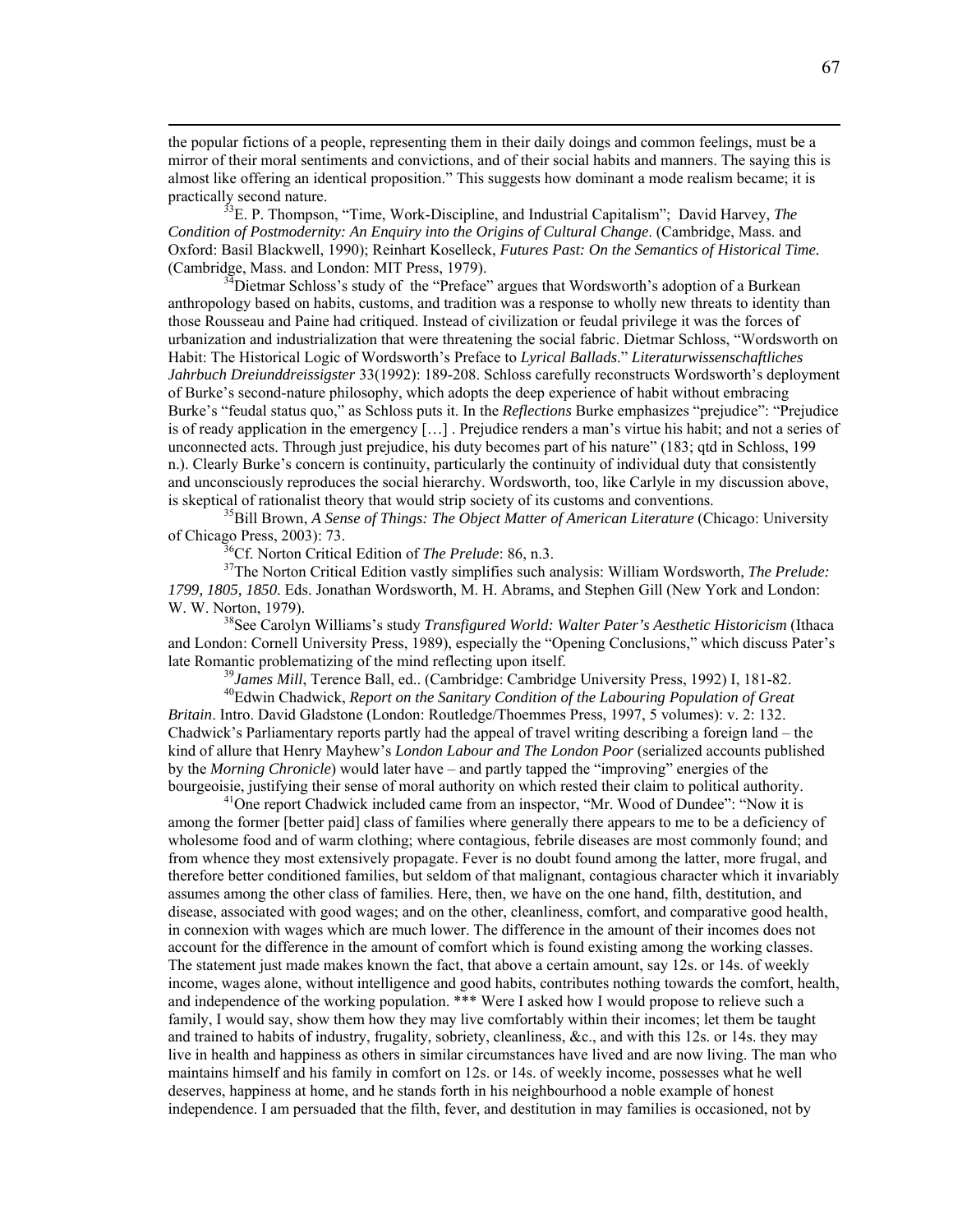their small incomes, but by a misapplication or a prodigal waste of a part, in some cases a great part, of their otherwise sufficient wages. Frequently cases are found where, with a want of skill and economy, there is combined the intemperate use of intoxicating liquors, and here the misery may be said to be complete"  $(143)$ .  $42$  Another passage reiterates the problem, even downplaying the incitement of association in its

comparison of city and country: "The close, pent up air in these abodes has, undoubtedly, a depressing effect on the nervous energies, and this again, with the uneducated, and indeed with many of the educated workpeople, had an effect on the moral habits by acting as a strong and often irresistible provocative to the use of fermented liquors and ardent spirits. Much may be due to the incitement of association of greater numbers of people, but it is a common fact that the same workpeople indulge more in drink when living in the close courts and lanes of the town than when living in the country..." (130).

<sup>43</sup>David Vincent, *Bread, Knowledge and Freedom*, (London, New York: Methuen, 1982) 123.<br><sup>44</sup>Quoted in David Vincent, 125. J. A. Leatherland, *Essays and Poems with a Brief Autobiographical Memoir* (London: 1862): 12.

<sup>45</sup>See Rose, *The Intellectual Life of the British Working Classes* (New Haven and London: Yale University Press, 2001).<br><sup>46</sup>Marx's *Communist Manifesto* (1848) also makes use of the men-as-machine figure, but further

intensifies it. In his account, the laborer becomes not just machine but an undifferentiated mass, sexless and ageless but for distinctions in its expense to upkeep as labour: "Owing to the extensive use of machinery and to division of labour, the work of the proletarians has lost all individual character, and, consequently, all charm for the workman. He becomes an appendage of the machine, and it is only the most simple, most monotonous, and most easily acquired knack, that is required of him. […] The less the skill and exertion of strength implied in manual labour, in other words, the more modern industry becomes developed, the more is the labour of men superceded by that of women. Differences of age and sex no longer have any distinctive social validity for the working class. All are instruments of labour, more or less expensive to use, according to their age and sex." (Boston, New York: Bedford, St. Martin's Press, 1999) 71-2.

<sup>47</sup> Carlyle compares Tailors to poets: "What too are all poets, and moral Teachers, but a species of Metaphorical Tailors?" (219). The politically well-organized tailors commanded wages above other classes of laborers. In many communities they were the avant garde of the working class. See the Introduction to the Oxford edition by Kerry McSweeney and Peter Sabor (Oxford: Oxford University Press, 1987).<br><sup>48</sup> Darnton claims that patterns in German, English and American libraries were strikingly similar:

"seventy to eighty percent of the books came from the category of light fiction (mostly novels); ten percent came from history, biography and travel; and less than one percent came from religion." Robert Darnton, "First Steps Toward a History of Reading" *Australian Journal of French Studies* 23.1 (1986): 9. For a study of women's reading in the Victorian period, see Kate Flint, *The Woman Reader, 1837-1914* (Oxford: Clarendon Press, 1993).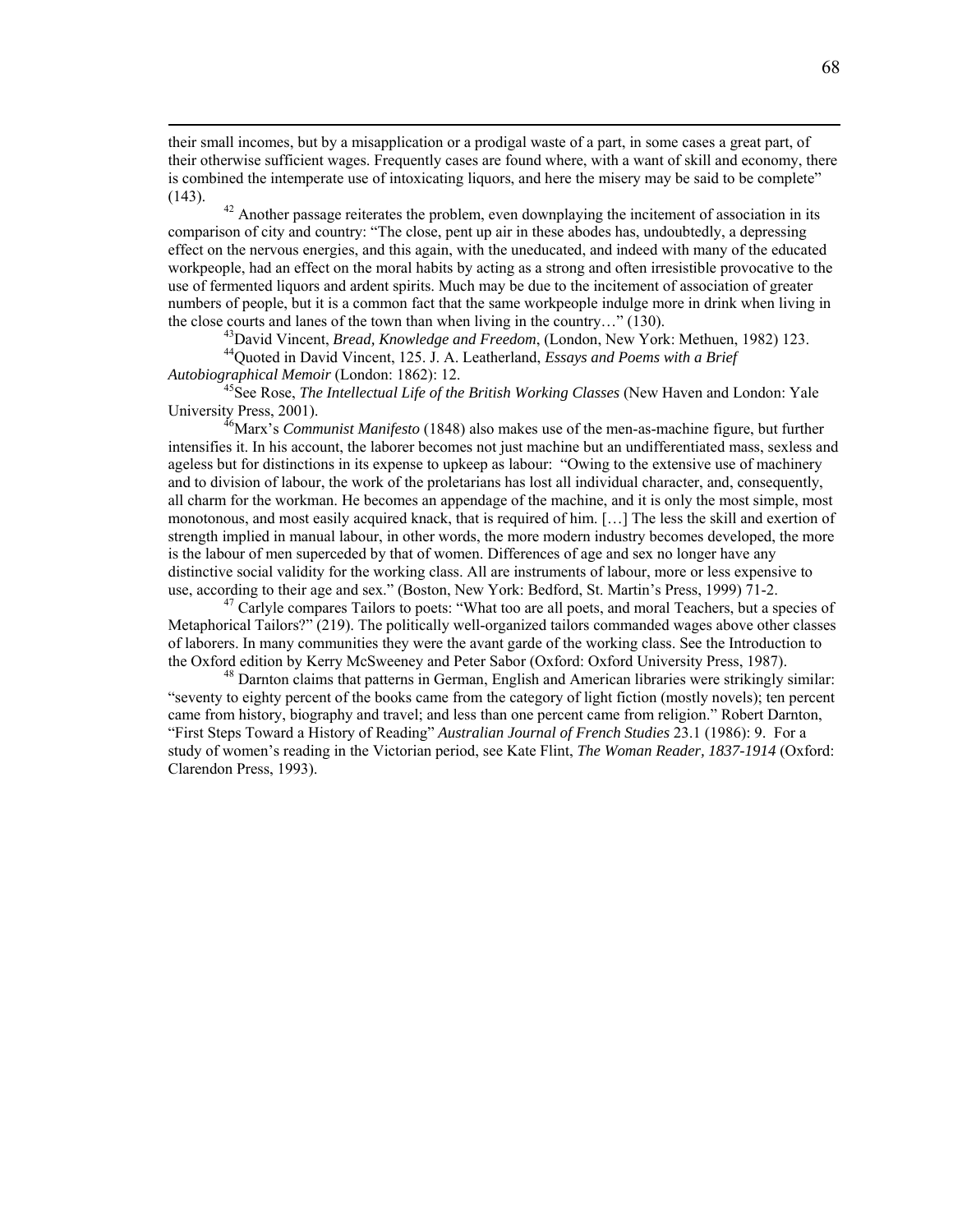## Chapter 2

## Dickens's *Dombey and Son*: Railroads, Routines and Reform

For there is nature, in the common life of what she usually does; and there is nature, in the higher sense of what in given circumstances she might or would do; and from the latter the principal power of this novel is derived. But we are not certain if the appeal thus made is not to deeper sympathies than, in the swift and cursory reading which is one of the effects of serial publication, are always at hand to respond to it. – John Forster, *The Examiner* 

Charles Dickens's obsessive-compulsive behavior makes him a tantalizing subject for an analysis of habit, or at least a peculiar species of habit, in his own right. The particularity with which he describes habits in his characters suggests that he knew of which he spoke. Alexander Welsh comments that "More than any other English writer Dickens was the master of the surface of people and things."<sup>[1](#page-109-0)</sup> As Peter Ackroyd claims in his biography of the writer, "Dickens invariably notices the small nervous habits, the professional gestures, the unconscious movements" (400). As has long been noted, he often associates characters and their costume with a distinctive gesture, tic or repetitive behavior. Consider the constant hair-fixing of Mr. Grewgious (a habit that was, according to biographers, Dickens's own<sup>[2](#page-109-1)</sup>), Miss Flite's daily court appearance with her bag of nonsensical documents, Mark Tapley's resolve to be "jolly" even as his circumstances become more and more wretched, Mr. Dick's obsession with the head of Charles II, Flora's Aunt and her Tourrette's-like, explosive barrage of obscenities. However, habit is more than a surface phenomenon; it has deep social and psychological implications. Bert Hornback argues in this vein, that the peculiarity of gesture in Dickens becomes symbol: "his major characters are always more than psychological types, and their special gestures usually signify something larger than simple psychological traits."<sup>[3](#page-109-1)</sup>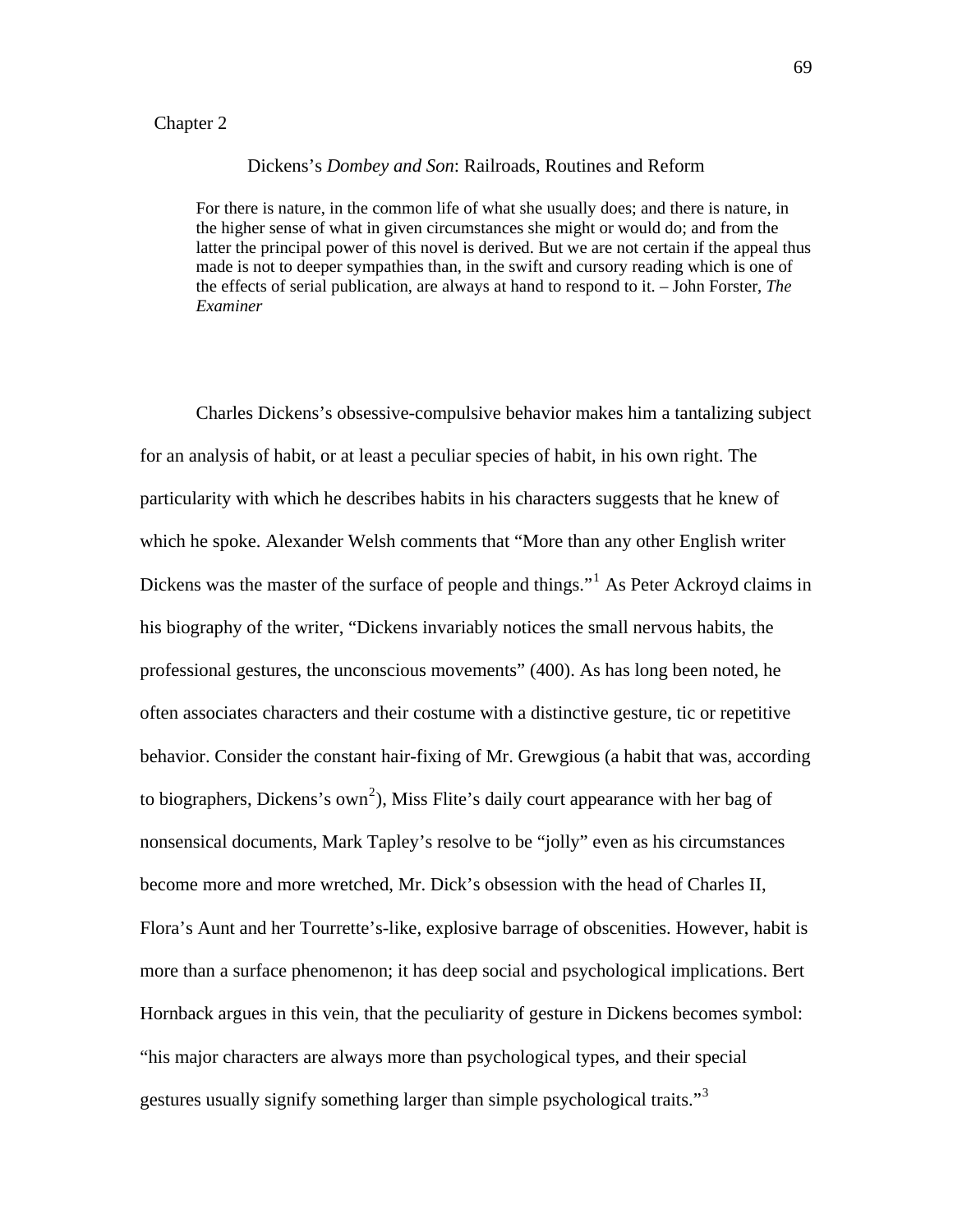Biographies and accounts of Dickens's working habits enumerate his peculiarly exaggerated behaviors. Not only was he "a man of relatively fixed habits"; also marked was "his excessive punctuality, his obsessive love of order, his neatness and precision of dress" (Ackroyd 270; 829). In his speeches and letters, Dickens often spoke of his "invariable habits" of working (Lettis 6). For example, in a speech to the Workingmen's Association he claimed that it was less his "genius" than his daily drudging work that counted for his success.<sup>[4](#page-109-1)</sup> Both Akroyd and Dickens's chosen biographer, John Forster, have described those habits as remarkably – almost compulsively – consistent. Dickens most often wrote in an office at home from 9-2, his daily time to think and write, and apparently demanded uninterrupted quiet during his work hours, which must have been a miracle in a household with ten children. Even his breaks from the intense pressure of serial writing were predictable: the first twenty or so days of the month he worked diligently, relaxing his pace for the last ten, according to Richard Lettis.<sup>[5](#page-109-1)</sup> Ackroyd claims, "Order was of extreme importance to him, and he had a nervous habit of placing chairs and tables in precisely the right position before he could get down to a day's wor k. He could not bear anything to be out of place" (222). Lettis describes a simi lar compulsiveness; he asserts that Dickens liked his writing environment "to be exactly the same each time he wrote – just as he liked the same desk, backdrop and lighting when he read from his works" (21).

One might think that such fastidiousness would preclude attempting to write in places other than his home at Gad's Hill Place, but in fact, Dickens's frantic work pace either resulted in or perhaps was counterbalanced by a peculiar physical restlessness. In addition to the twelve to twenty mile walks he took almost daily, he often felt he had to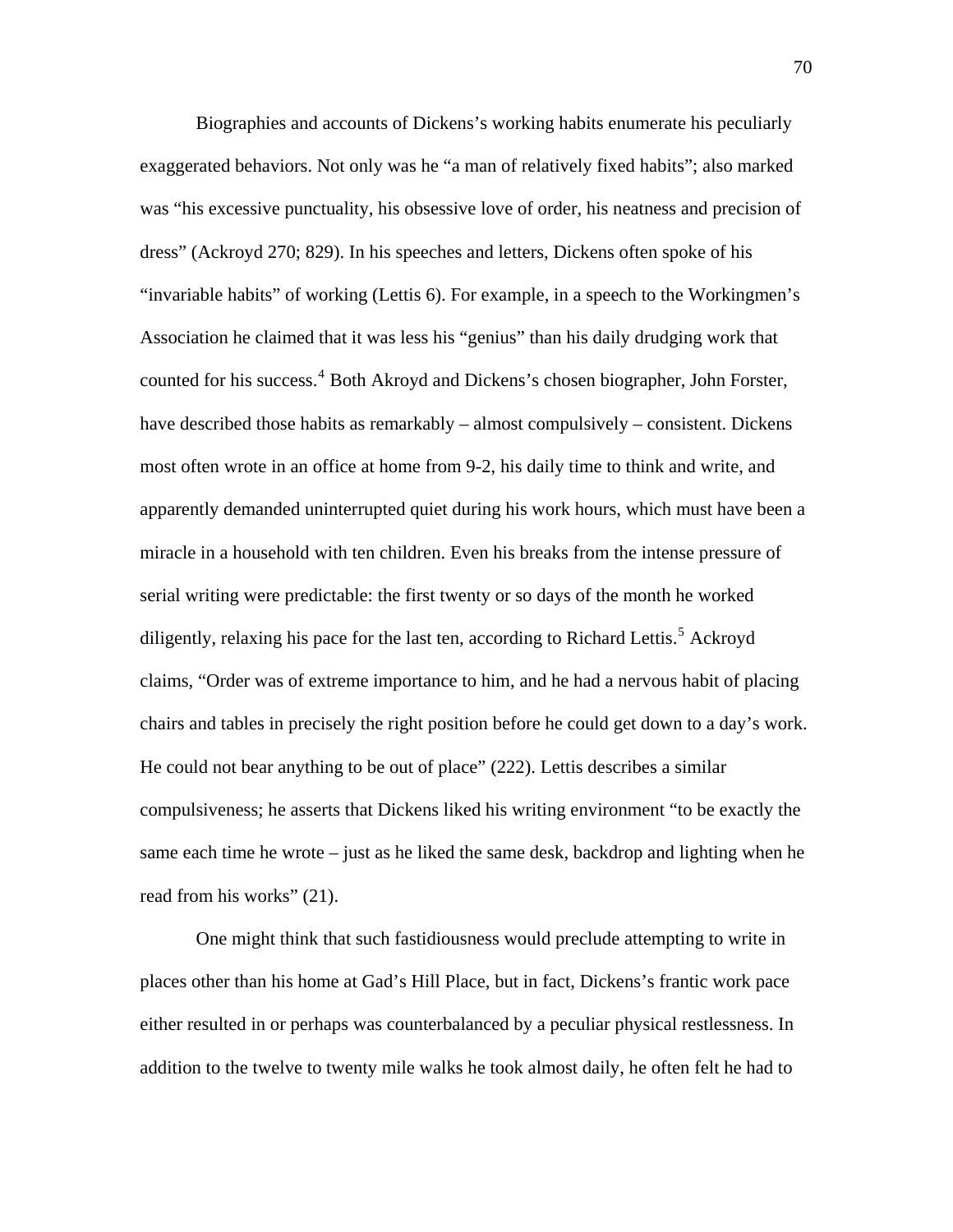escape from the city in order to invent fresh ideas for his fictions. On those occasions he would press his entire family on excursions abroad. In Lausanne, for instance, anxious to begin working on *Dombey and Son*, Dickens was hung up starting the novel because his box of materials had not yet arrived. It contained all the appurtenances of his desk, including the goose-quill pens and blue ink with which he always wrote; his bronze images: one, of two toads dueling, another of a dog-fancier with the puppies and dogs swarming all over him; a paper knife, and a gilt leaf with a rabbit seated on it. According to his son-in-law, Dickens grouped these figures on his desk, describing them as "images 'for his eye to rest on in the intervals of actual writing,' and so great was his love of habit and order that he could not write without their silent presence in front of him. As soon as they were placed in his study at Rosemont, he began" (Ackroyd 503).<sup>[6](#page-109-1)</sup> Forestalling some travel during the writing of *David Copperfield*, Dickens feared, in one letter, "departing from my inventive habits for a fortnight or more" (Lettis 7). He also had a superstitious habit of absenting himself from London on the dates of the first publication of his works. Ackroyd suggests that the point about Dickens's "capacious imagination is that it was also a disciplined and habitual one; once he had hit upon the form which seemed most truly to reflect the exigencies of the story and the demands of his own time, he kept to it throughout the entire book" (311).

Admiration for Dickens's early work was inspired by both his gift for demotic, the vivid and graphic way in which he described the speech of London, and the descriptiveness with which he imbued his characters. "We strongly recommend this facetious work to the Americans," one newspaper commented. "It will save them the trouble of reading some hundred dull-written tomes on England, as it is a perfect picture

71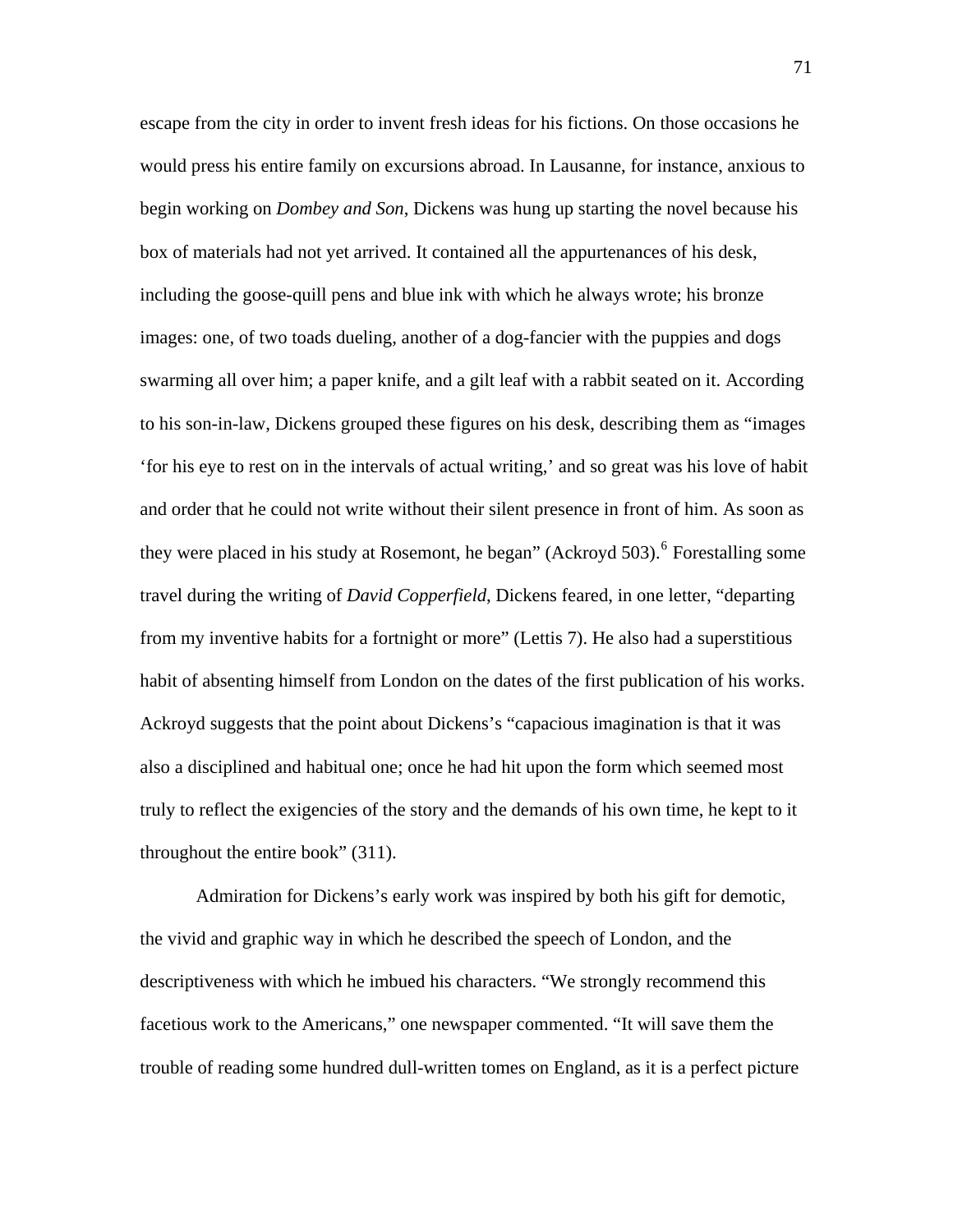of the morals, manners, habits of a great portion of English society."<sup>[7](#page-109-1)</sup> As many critics have pointed out, Dickens's mode of characterization is indebted to the dramatic entertainments of the early Victorian stage. Although he claimed that his characters could literally be seen walking around London, and thus maintained his art was true to life, it is probably more accurate to say that they were walking the boards of London stages. Nevertheless, governing Dickens's representation of character, and its function in the novel, are those habits of mind created by the familiar forms of the nineteenth-century theater, especially melodrama. Numerous studies have demonstrated that Dickens's characters are based not only on the picaresque types of the eighteenth-century novels he loved but also on the period's recognizable stage types – Simon Dentith's list for *Dombey and Son* includes "the Jolly Jack Tar (Cap'n Cuttle), the termagant (Mrs. MacStinger), the hen-pecked husband (Mr. Chick), the aspiring spinster (Miss Tox)."<sup>[8](#page-109-1)</sup> Noteworthy studies by Juliet John, Joseph Litvak, Paul Schlieke, and William Axton also have discussed the relationship of Dickens's characters to the theater.<sup>[9](#page-109-1)</sup> Axton concludes that Dickens desired to "transform the reader's habitual vision of the world around him to a perspective comparable to that of an audience at a theatrical performance" (57). I suggest Axton's lively conclusion is only part of the story, however. Dickens did not only want his readers to see the characters around them as symbolic of the values and faults of his society. He also wanted people to break out of their "habitual vision," because accepting things as they are or refusing the truth that one's habitual vision obscures merely because it causes a feeling of disgust is the greatest obstacle to envisioning a more just world.<sup>[10](#page-109-1)</sup>

This chapter will argue that the governing idea of *Dombey and Son* is an analysis of habit. Not coincidentally, perhaps, *Dombey* is the first novel for which we have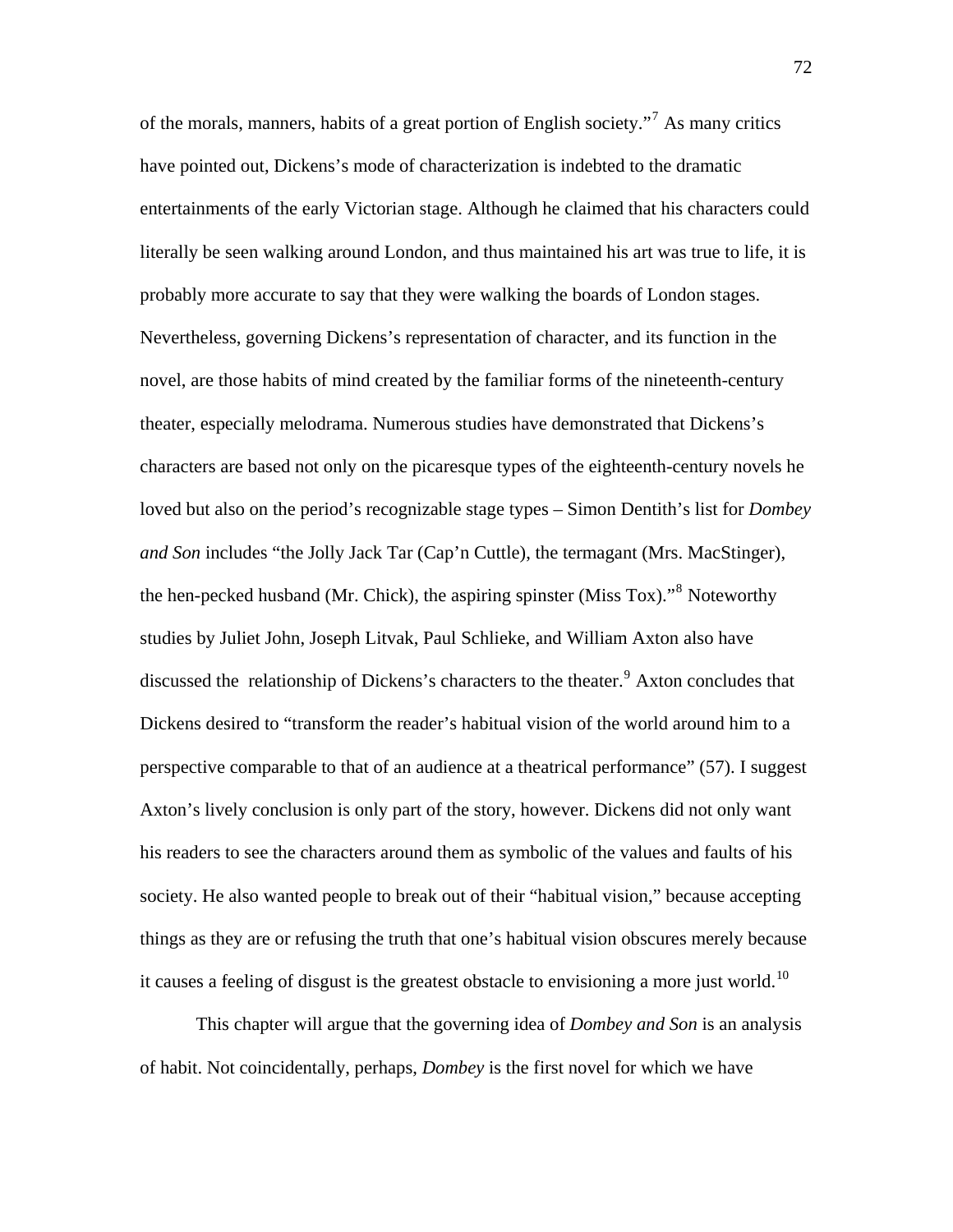evidence of Dickens's detailed working notes. $11$  Evidence suggests that, as his career progressed, Dickens began to invest more effort in planning and plotting out each of the serial numbers in advance of their publication. His earlier, more episodic and serendipitous fictions began to transform into narratives whose components were all integrated toward achieving one main idea. *Dombey and Son*: *Dealings with the Firm, Wholesale, Retail, and for Exportation* (1848; published in monthly parts, 1844-1846) analyzes the conjunctions between technology, commercialism and subjectivity.<sup>[12](#page-109-1)</sup> The idea of habit ties Dickens's aesthetic to his novel's ethics, informing plot and characterization, as well as his argument for the social role of fiction.

The communal ideology that Dickens touts in his fiction seems opposed to the "business-like" habits of commercialism (*Dombey* 560), so it is paradoxical that Dickens's art utilizes habituation to critique habit. He achieved his analysis of social "mechanism" through the commercialization of his novels (with all the mechanization that printing and advertising entails), within the periodically predictable structure of serial publication, and through the use of the conventions of melodrama, especially its transparent character types. Dickens's commercial strategies for the production and consumption of his texts certainly exploited habit. The multi-plot novel positively necessitates exaggerated characters as an *aide de memoire*, to assist those who read the fiction in weekly or monthly segments, for whom a gap of time existed between the consumption of each of the novels' parts.

Moreover, serialization itself can be understood as a process of habit-formation. As Jennifer Hayward suggests in her study of the serial form in modern media, *Consuming Pleasures* (1997), "Habit, as any serial producer knows, is perhaps the most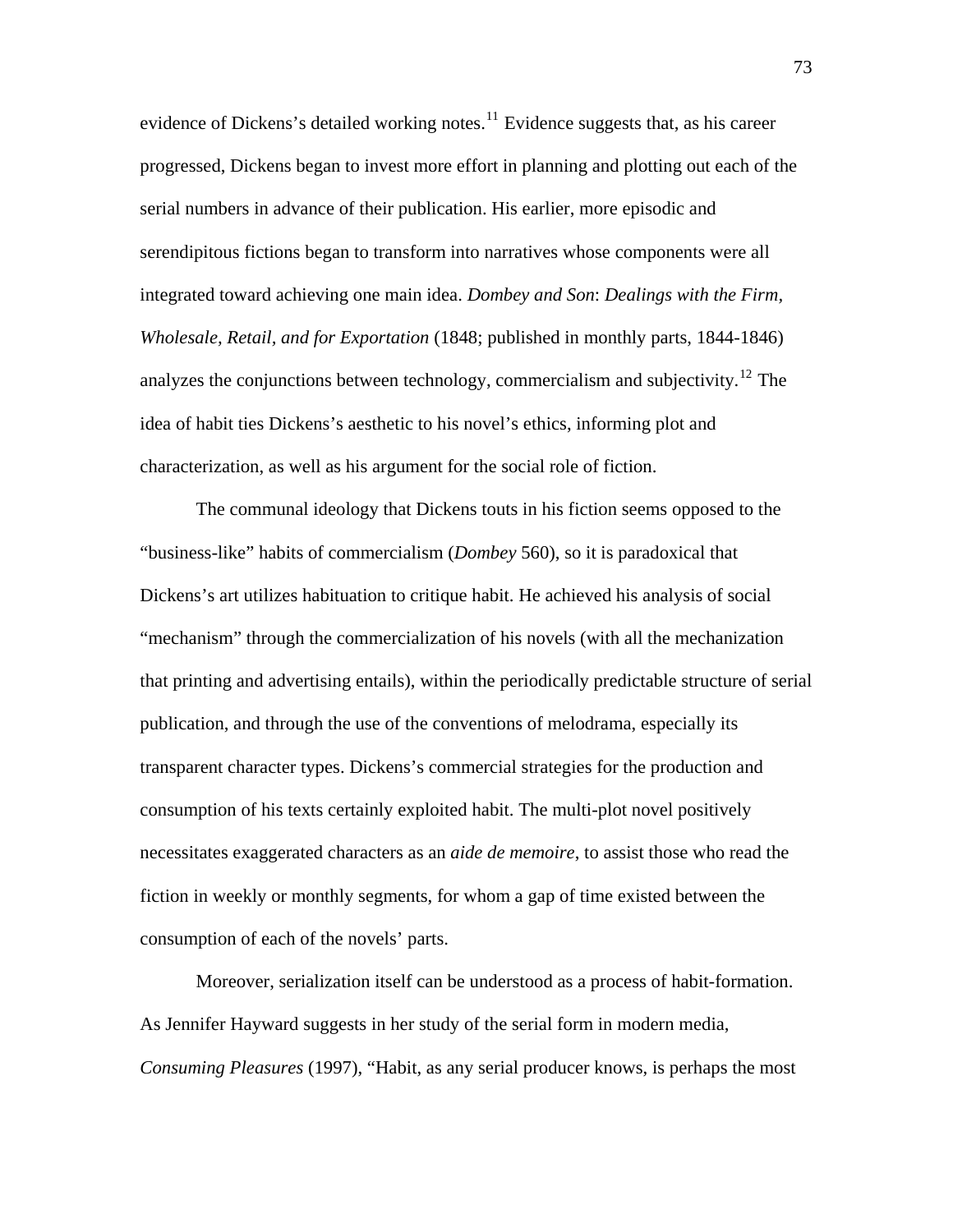important factor in holding an audience."<sup>[13](#page-109-1)</sup> Serialization also allowed Dickens to alter his fictions in response to his readers' tastes. Such characteristics as multi-plots, typed characters, hooks and cliff-hanging, and spin-off products remain staples of contemporary serials in various media, from comics to television to film. Yet the epigraph from John Forster's unsigned review of *Dombey and Son* acknowledged that serial publication was too well-suited to "the swift and cursory reading" that he felt characterized the responses of Dickens's readers. Their "deeper sympathies" had yet to be trained to see the distinction between nature and second nature. As with Thomas Carlyle, whose influence on Dickens has been well documented, it was not the particular innovations of modern technology, such as printing presses, factory machines or the railway, that concerned the two writers but rather the propensity of commercialism and its sterile ideologies to alter human subjectivity.<sup>[14](#page-110-0)</sup>

Indeed, the railway provides a significant though ambiguous motif in *Dombey and Son* for the kinds of social change that came in tandem with industrialization. In chapter twenty, "Mr. Dombey Goes Upon a Journey," the railroad is likened to "a type of the triumphant monster, Death" (354). Death is the subject uppermost in Dombey's mind after the premature loss of his only son, Paul, who seems to die not as a result of any specific disease such as consumption but rather from a social malaise – the sterility and lovelessness evident in the world around him. Mr. Dombey, in order to conceal his grief, takes a railway trip to a spa town, whose route offers sights of landscapes and suburban construction as well as brief views into impoverished homes. Dombey registers none of this; however, the narrator observes what Dombey fails to perceive. Moving at lightening speed, Dombey's train ride traverses a panoply of scenes that offer quick "glimpses" of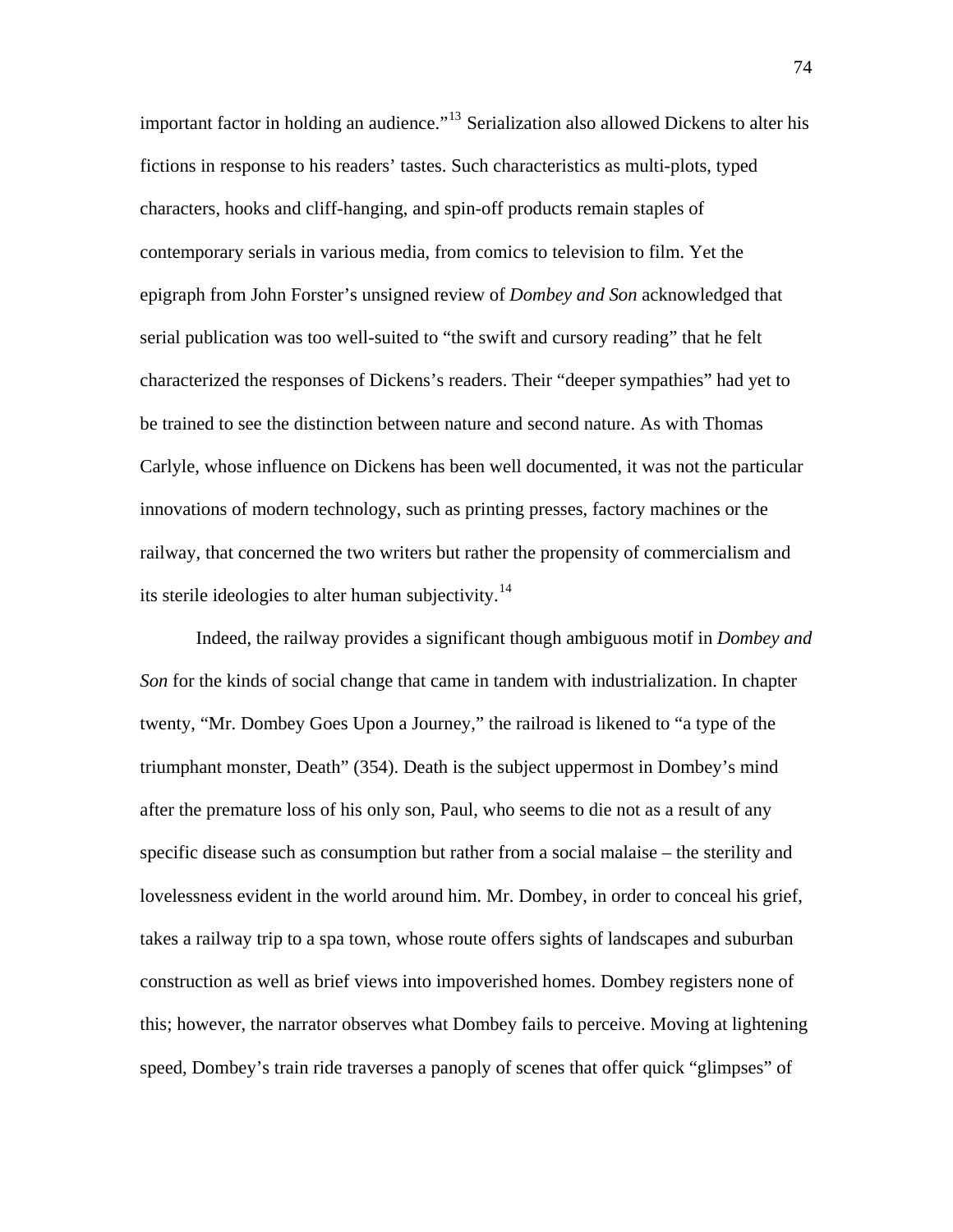people and places and paths, "insignificant as they are left behind" (354-55). Some of those scenes are of "miserable habitations," where "through the battered roofs and broken windows, wretched rooms are seen, where want and fever hide themselves in many wretched shapes, […] and deformity of brick and mortar penning up deformity of mind and body, choke the murky distance" (355). The emphasis, evident in the word repetitions – "wretched," "deformity" – and in the sonic resemblances – such as the inversion of the initial consonants of "brick and mortar" and "mind and body" – is on the correspondence of external and internal, polluted environment and ill-health. The brokendown-ness of the "habitations" makes these places permeable to the train-passengers' view, vulnerable to observation.

Yet it takes more than mere glimpses to make these sights truly cognizable. The narrator comments on that which Mr. Dombey – and, implicitly, many Victorians – unconsciously repress: "As [he] looks out of his carriage window, it is never in his thoughts that the monster [i.e., the train] who has brought him there has let the light of day in on these things: not made or caused them" (355). Echoing Carlyle's point in "Signs," the narrator's statement criticizes the false causal explanation that an abstraction such as "industry," or even the more concretely material railroad, makes these decrepit places and their inhabitants rather than the "spirits" of Victorian culture: greed and exploitation which prosper amid indifference. Indeed, Dickens's narrator later likens himself to the "good spirit" who takes off these rooftops to "show a Christian people what dark shapes issue from amidst their homes" (738). The narrator attempts to "rous[e] some who never have looked out upon the human life around them, to a knowledge of their own relation to it, and mak[e] them acquainted with a perversion of nature in their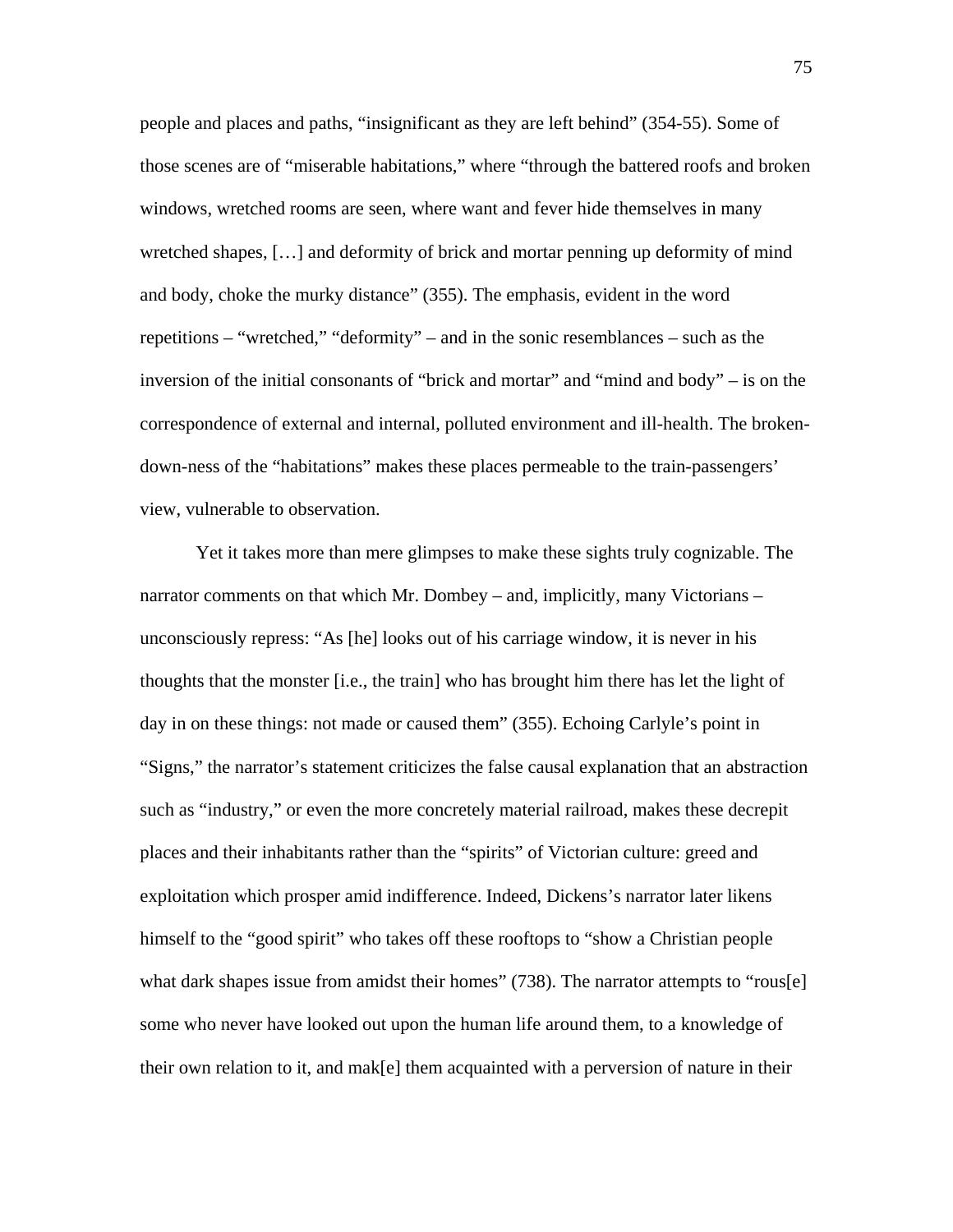own contracted sympathies and estimates; as great, and yet as natural in its development when once begun, as the lowest degradation known" (739). The passage emphasizes the immoral developments, or "perversions," of the commercial society, of which Dombey himself is the novel's principal symbol. Perversions are a "natural" consequence of people's refusal to look at the degradation in their midst, and a refusal to acknowledge their responsibility for and complicity in it. As I will demonstrate, both kinds of repressions are linked to Dickens's representations of habit and are crucial to his social critique in the novel.

*Dombey and Son* is Dickens's great novel of social change, as critics have repeatedly acknowledged. Raymond Williams's celebrated reading of the novel argues that its aim is to teach readers to see general social causes. Earlier types of fiction represented virtues and vices as the products of an individual's own strength or failing, but, he claims, what is new in nineteenth century fiction, and particularly in Dickens, is a kind of moral analysis that becomes a social analysis.<sup>[15](#page-110-0)</sup> Kate Flint observes that Dickens's work in the  $1840s$  – like that of many other Victorian novelists – is preoccupied with mobility and creates "a dialogue between consciousness and world, and the incessant interaction between the conscious and unconscious mind."[16](#page-110-0) With her, I read these two relationships as mutually dependent, provoking an interlocking set of recognitions about human nature and the material and social environment. John Kucich contends that repression in Dickens's imagination is less a psychological mechanism than a rhetorical figure, which leads to his argument that, for Dickens, violence and repression are "associational, not substitutive, terms—parts of a larger order, not comprehensive images of that order as a whole."[17](#page-110-0) My reading of *Dombey* also locates an associational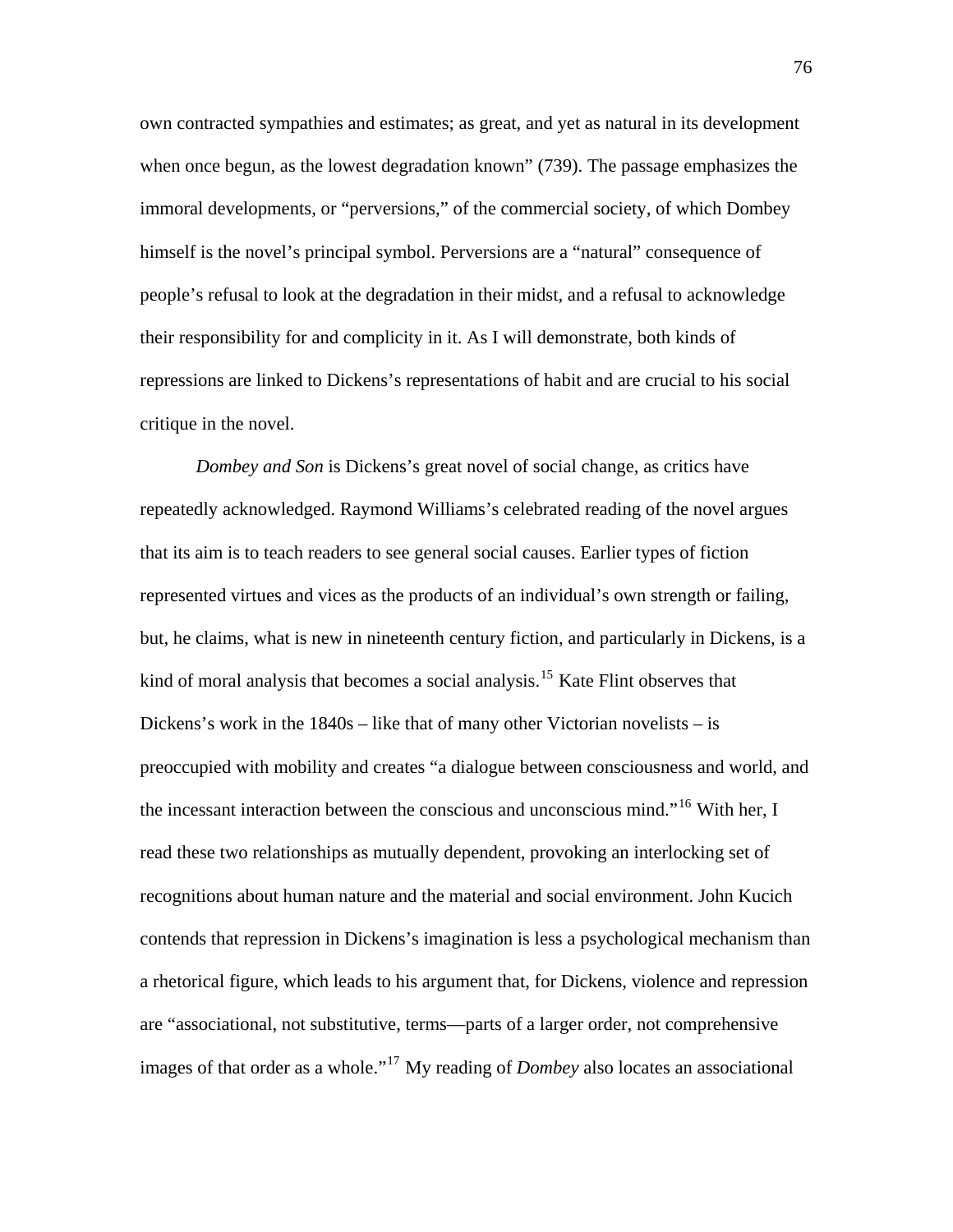logic within Dickens's analysis of repressive behavior, one that is deeply indebted to the discourse of habit. *Dombey* depicts a whole range of violences that result when individuals literally incorporate commercial logic into their unconscious mental and bodily routines. Dickens's characters are representations of mechanism and criticize corresponding modes of human subjectivity.

1.

The most familiar Victorian tenets of the discourse of habit were philosophically Utilitarian, politically reformist, and popularly celebrated as "self-help." Based upon Locke's and Hartley's earlier theories of association and repetition, the Victorian discourse maintained that an individual's character was largely the result of early training and the establishing of routines: the associative trains of thought that turned training into predictable, virtually mechanical, behavior. Writers stressed the individual as actor, that is, his or her activity in the world; behavior *was* character. James Mill's *Education* (1823) acknowledged the "great effects" that the society within which an individual moves has upon "his mode of thinking and acting"  $(191)$ .<sup>[18](#page-110-0)</sup> Whereas mid- and late- nineteenthcentury psychological theory, such as G. H. Lewes's, frequently employed organic images, such as the "stream of consciousness" (later appropriated and popularized by – and often attributed to – William James), eighteenth- and early-nineteenth-century association psychology employed the metaphor of the "train of thought" to refer to the sequences of ideas, which, oft-repeated, caused thought and behavior to run along regular lines. What was clear to the elder Mill, as to Hartley and Locke before him, was that "the earliest repetitions of one sensation after another produced the deepest habit" (175); the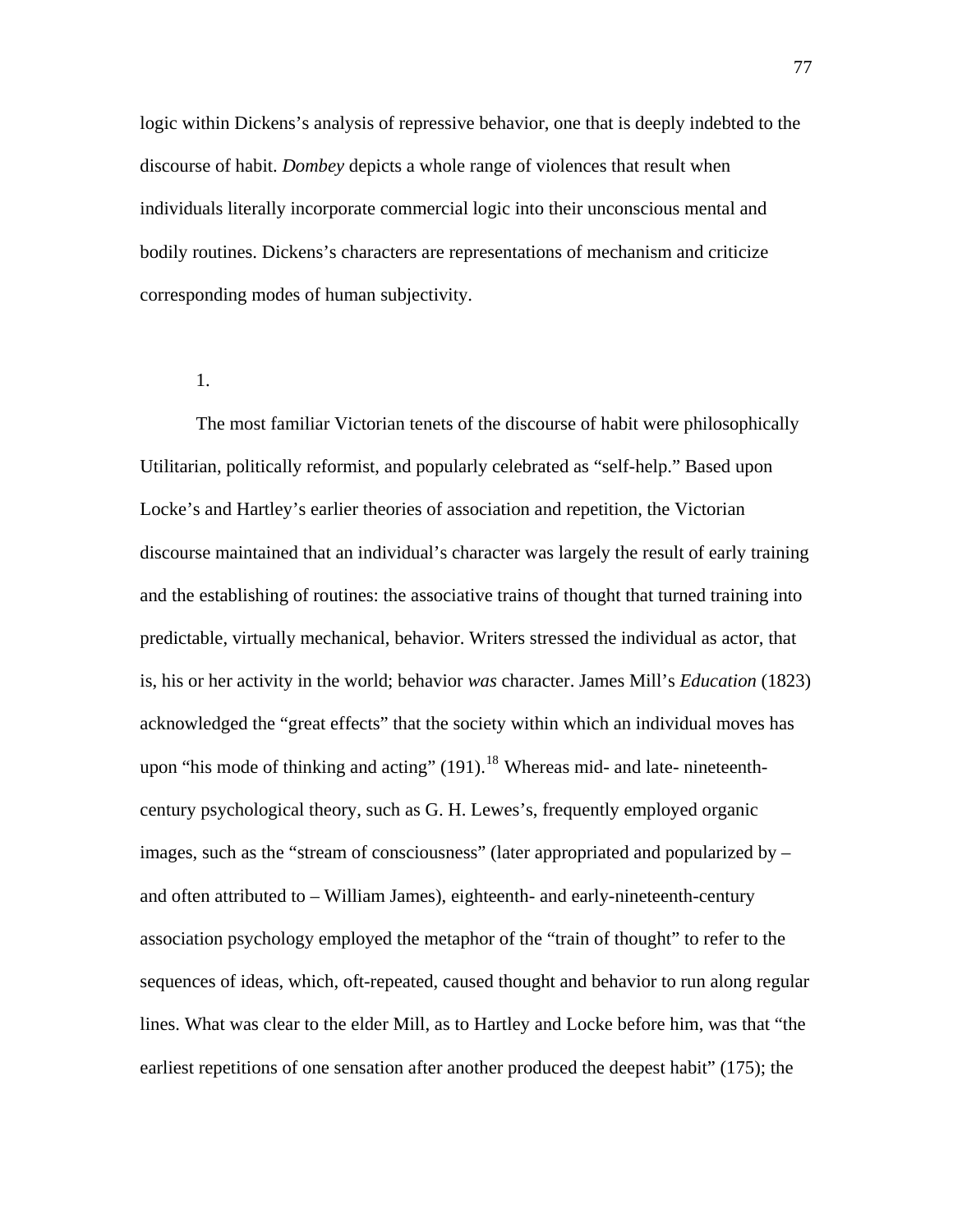"early sequences to which we are accustomed form the primary habits; and that the primary habits are the fundamental character of the man" (176).

The practically self-evident claims of association psychology conferred enormous weight to training – as in the common meaning, "to instruct or drill in habits of thought or action" (Websters). Utilitarian theories emphasized that, once acquired, habit could be depended upon as a support for moral behavior – a sort of moral reflex. Critics have noted that the metaphor of machinery was often used in the nineteenth-century to describe the "production" of character. The champion of self-help philosophy, Samuel Smiles, wrote, for instance, that "It is in the outworks of the habits formed in early life that the real strength of the defence must lie; for it has been wisely ordained, that the machinery of moral existence should be carried on principally through the medium of habits, so as to save the wear and tear of the great principles within" (*Self-Help* 185). Habits appear to be a kind of casing (or perhaps grease) for the principles, as gears, within. Philip Fisher finds that "Through all discussions of habit runs the metaphor of industrial production, the relation among raw material (the self), human will, and a designed product (character) intended for a limited use"  $(7)$ .<sup>[19](#page-110-0)</sup> Yet Dickens's novel contributes to this Smilesian discourse a sense of the importance of the environment's determining force.

One reason the machine metaphor was appealing was that a machine is not only unconscious and impersonal. But it was also an expression of a period's anxiety. For others in the period, approaching personality through the psychology of habit also registered a fear of the automaton, a human in form only, devoid of human emotional complexity. In her essay on the subject of Dickens and the psychology of repetition,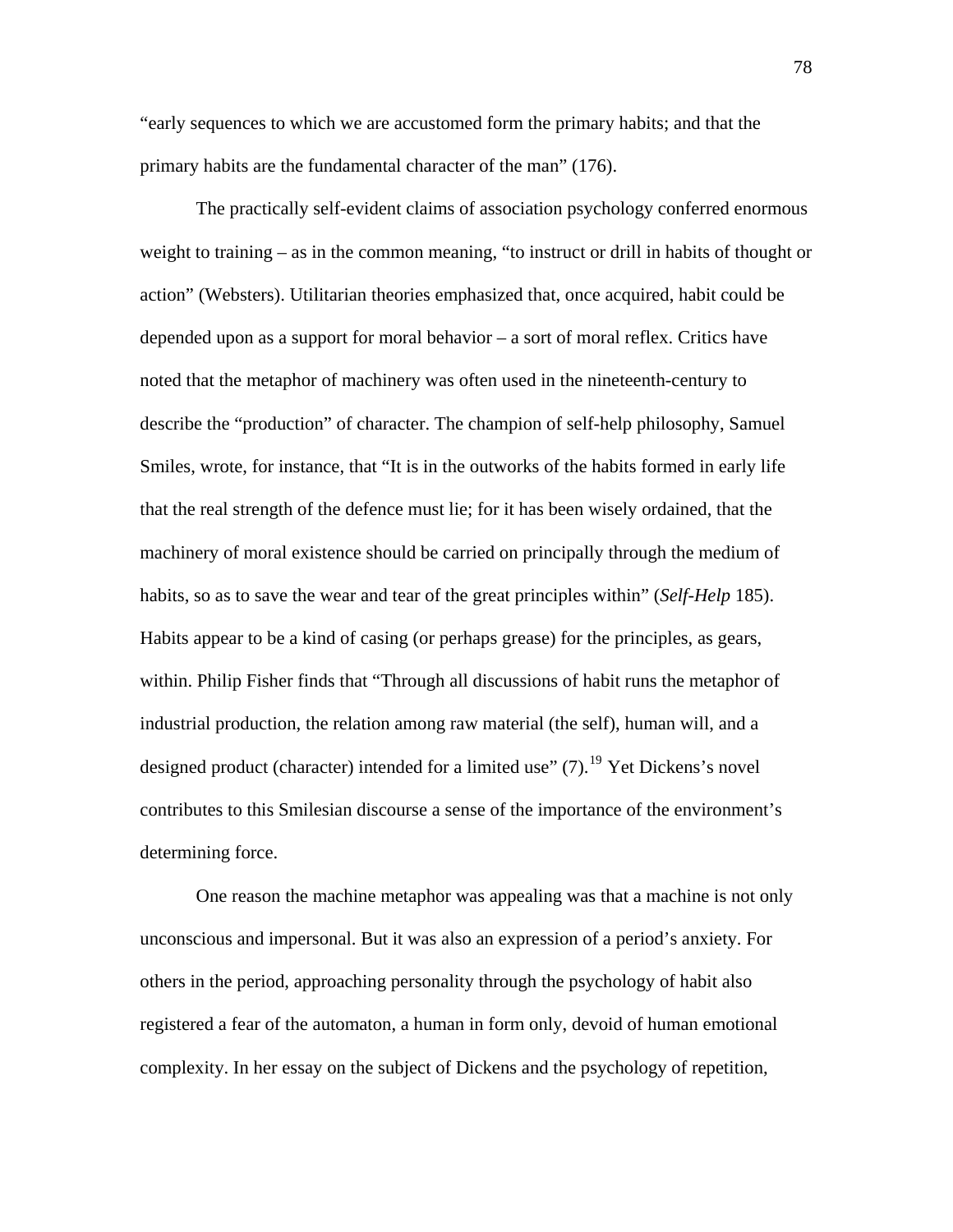Athena Vrettos investigates the recurring patterns in Dickens's characterizations and discusses his use of habit to identify his many eccentrics' peculiarities.<sup>[20](#page-110-0)</sup> As I do, she situates his representation of the "deadening effects of routine" on consciousness within a nineteenth-century discourse preoccupied by mechanization and its physiological, moral and social consequences.<sup>[21](#page-110-0)</sup> Vrettos claims that "Habits are dangerous precisely because they do not necessitate consciousness or evoke emotion. Paradoxically responsible for both human individuality and mechanicality, habits make people unique while simultaneously threatening to transform them into things" (417). Dickens's style famously blurs the distinctions between people and things, yet few critics have contextualized this aspect of his technique, as Vrettos does, in the discourse of the period, with its emphasis on repetition, habit, and training.<sup>[22](#page-110-0)</sup>

In *Dombey and Son*, Dickens engages with the discourse of habit in the terms of nature and second nature. When people behave like unthinking machines, devoid of emotion or sympathy, or treat others as objects to be bought and sold, they have internalized completely the logic of the commercial society. An example is Edith Dombey's mother, Mrs. Skewton, perhaps the most emotionless and unreflective character in *Dombey and Son*. A crude schemer and Swiftian caricature of artificiality (the narrator nicknames her Cleopatra), Mrs. Skewton attempts to convey a pastoral nostalgia and a penchant for rustic simplicity. Yet meanwhile she has trained her daughter from childhood to make a mercenary marriage, a coup she finally accomplishes when her daughter weds Mr. Dombey. In one of the early scenes in which Dombey is introduced to Edith and her mother, Mrs. Skewton takes up the theme of "the natural," which places pressure on the distinction between nature and second nature.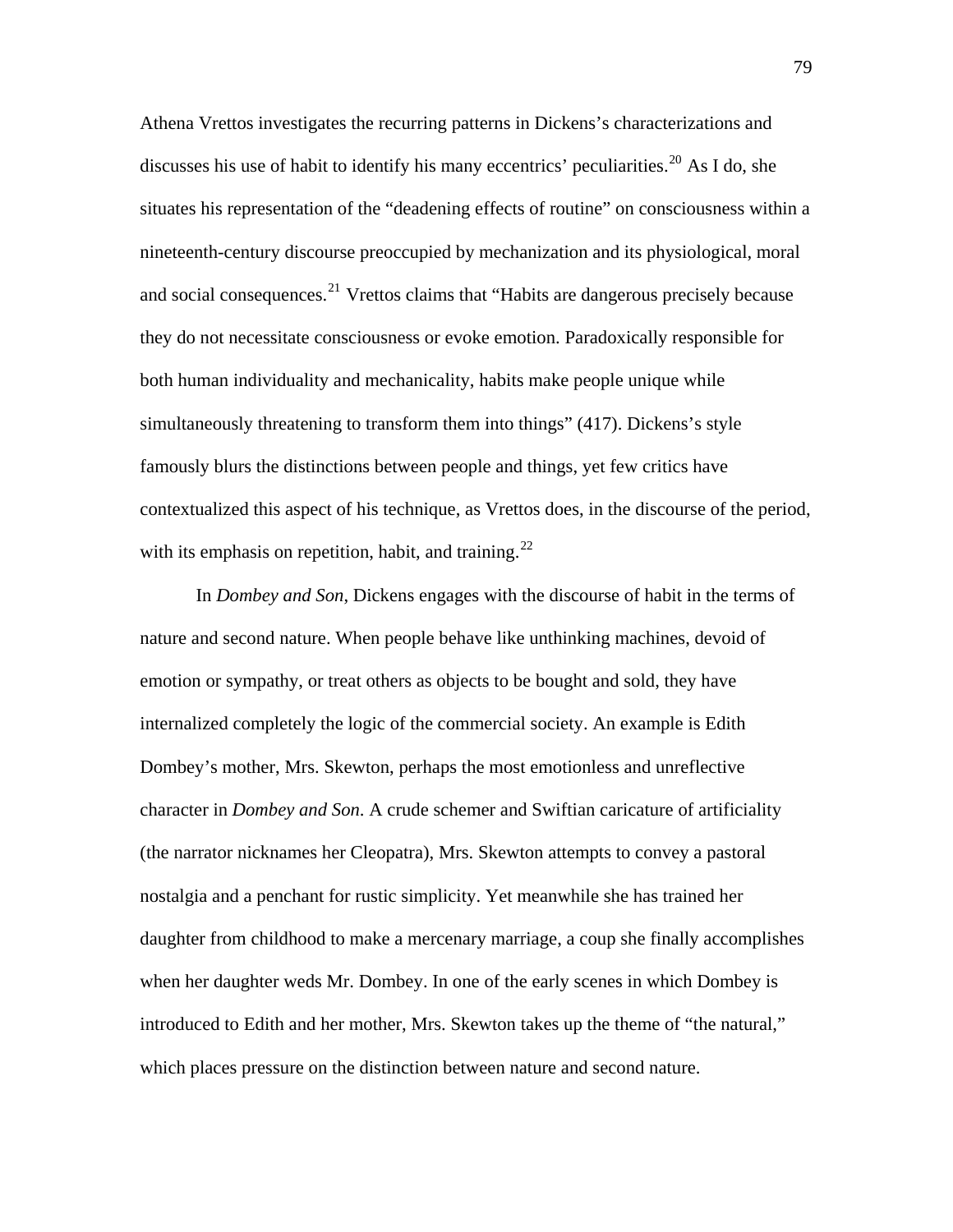When her daughter characterizes her as having a preference for novelty, Mrs. Skewton denies it. She assures Mr. Dombey, "Nature intended me for an Arcadian. I am thrown away in society. Cows are my passion. What I have ever sighed for, has been to retreat to a Swiss farm, and live entirely surrounded by cows – and china." Her absurd association of ideas, cows and china, fails to alarm Mr. Dombey, and lest the reader miss the point, too, when Mrs. Skewton complains that what she wants "is heart […] We are so dreadfully artificial," the narrator interrupts her performance to comment that "It was frightfully true in one sense, if not in that in which she used the phrase" (363). Putting the observation, "We are so dreadfully artificial," into the mouth of the most predictably phoney figure in the novel skewers the ideal of the "natural." The irony is supplemented by the narrator's comment on the strength of second nature. He says of Skewton, "The loving mother can scarcely be described as resuming her insipid and affected air […] for she had never cast it off; nor was likely that she ever would or could, in any other place than in the grave" (449). Her artificiality is so ingrained in her character that it becomes a natural attribute. Mrs. Skewton's character suggests that the distinction between nature and the second nature of habit becomes practically meaningless once it is "cast."

Her observation about artificiality is, of course, pure disingenuous performance, yet as performance, it distinguishes between second nature and nature when it highlights that her behavior is learned. Habituated to familiar scenes and rote ways of thinking, we take them for "natural," and cannot see the human agency behind them. Mrs. Skewton is among a cast of other habit-driven yet unreflective characters in the novel, as well as in Dickens's other fictions. In *Dombey*, she provides a useful contrast to Solomon Gills, a character who feels caught in changing times but one with whom the narrator obviously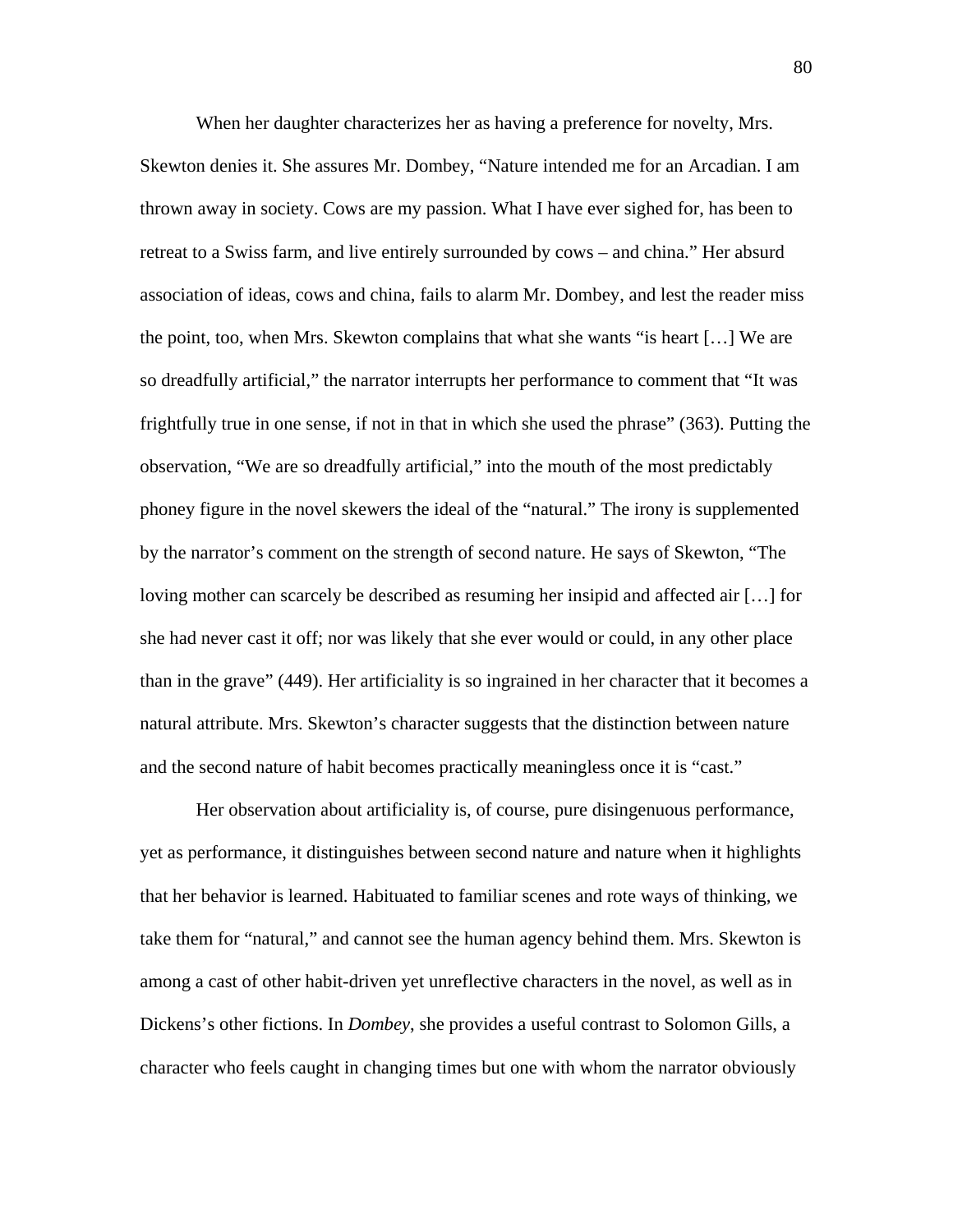sympathizes. Sol Gils, uncle and guardian of the young Walter Gay, and owner of the Little Midshipman, a supplier of now-obsolete ship's instruments, tells his nephew that his business "is merely a habit with me":

> I am so accustomed to the habit that I could hardly live if I relinquished it: but there's nothing doing, nothing doing. When that uniform was worn…then, indeed, fortunes were to be made, and were made. But competition, competition – new invention, new invention – alteration, alteration – the world's gone past me. I hardly know where I am myself; much less where my customers are. […] The world has gone past me. I don't blame it; but I no longer understand it. Tradesmen are not the same as they used to be, apprentices are not the same, business is not the same, business commodities are not the same. Seven eighths of my stock is oldfashioned. I am an old-fashioned man in an old fashioned shop, in a street that is not the same as I remember it. I have fallen behind the time, and am too old to catch it again. Even the noise it makes a long way ahead, confuses me. 93-4

The pathos of Solomon's tirade lies in his linguistic repetitions – "nothing doing, nothing doing," "new invention, new invention," "alteration, alteration" – which underscore the ways that repetitions mark out one's sense of time and place, and the security that comes from feeling as though one belongs to that time and place. The repetitions that characterize Sol's manner of speaking reveal him to be befuddled but thoughtful; they are a repository for the kinds of repetition that he can no longer daily enact now that he has "fallen behind the time" and everything about him – the commodities in his shop, the street in which his shop stands, his ways of doing business – are all "old-fashioned." Time itself, according to the old man, already having passed him by, makes a noise that he hears but finds incomprehensible. Like the inhabitants of the urban slums, Sol Gils's experience is determined by the changes around him. Yet, as distinguished from Mrs. Skewton, Dickens renders Solomon sympathetic by making him reflective about the changes he doesn't understand.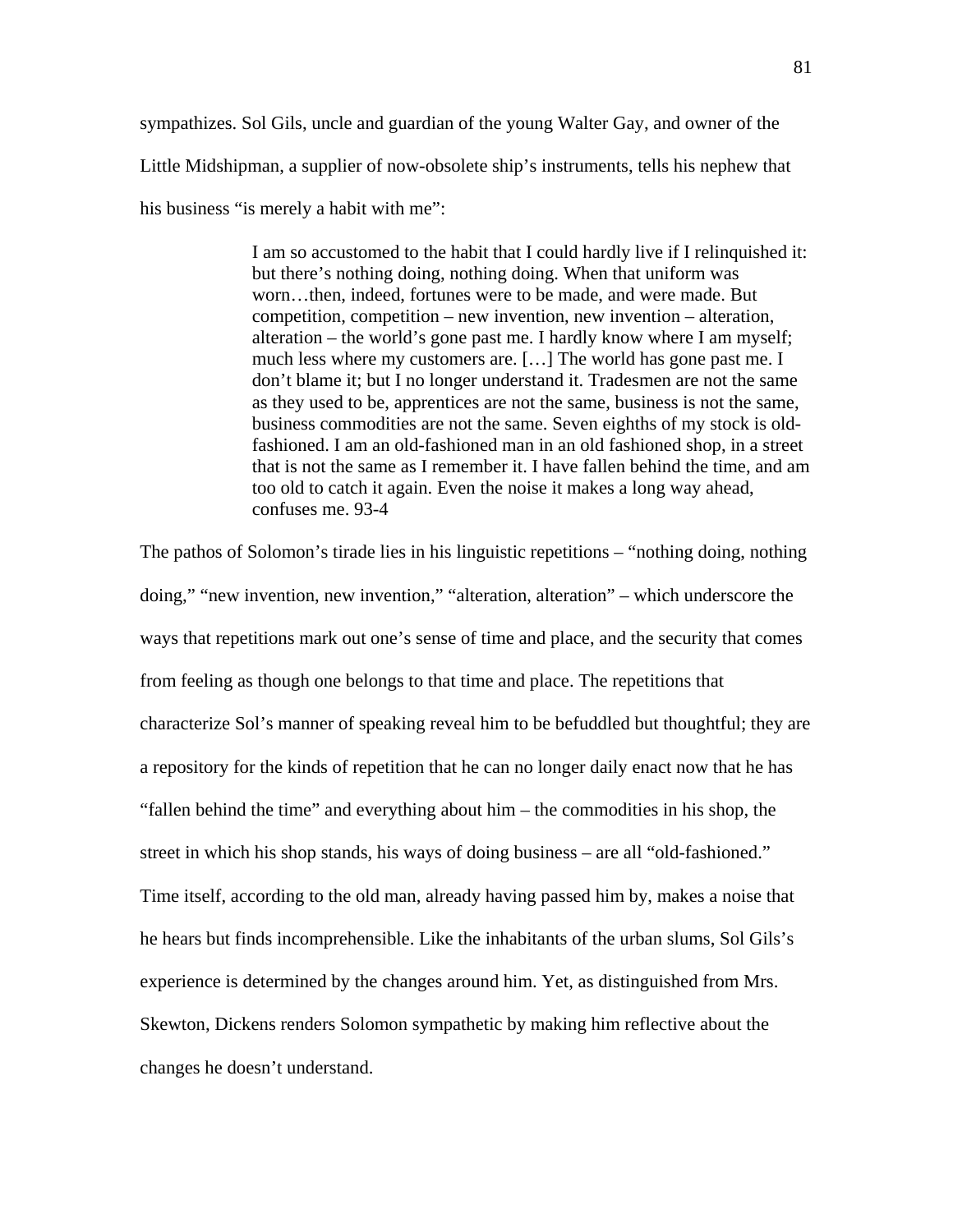*Dombey and Son* is regarded by general critical consensus – accurately I believe – as the first example of Dickens's mature fiction. Its maturity is marked not only by the more careful planning that went into the novel but by a deepening investigation of some of the more complex abstract issues of the day. I argue that *Dombey* begins to tackle a central paradox of liberal philosophy: on the one hand, environment determines character; on the other, character can determine itself.<sup>[23](#page-111-0)</sup> In the terms of nineteenthcentury morality, the paradox of determinism is most clearly explicated – and synthetically resolved – in Book VI of John Stuart Mill's  $Logic (1843).^{24}$  $Logic (1843).^{24}$  $Logic (1843).^{24}$  J. S. Mill argues that as those who formed our characters had no direct power over anything but their own actions, so we, "when our habits are not too inveterate, can, by similarly willing the requisite means, make ourselves different. If they could place us under the influence of certain circumstances, we, in like manner, can place ourselves in the influence of other circumstances. We are exactly as capable of making our own character, *if we will*, as others are of making it for us" (524). As the popular advice manual writer, Sarah Stickney Ellis, claimed, "Habit, we know, is proverbially accounted second nature; but we know also that even our first nature is capable of being changed"  $(203)$ .<sup>[25](#page-111-0)</sup> Even though Dickens felt himself in opposition to Utilitarian doctrine (especially that of selfinterest, which he dubbed "the Philosophy of Number One" in *Oliver Twist*), Dickens's solution in *Dombey and Son* is similar to the one in which Mill's Social Logic culminates. Like Dickens in his role as philanthropist, the narrator sympathizes with the determining effects of malign social ills such as poverty, disease, and neglect – the "deformity of brick and mortar" leading to the deformity of "minds and bodies." The problem is that Dickens barely acknowledges a will to transform in his fiction; he relies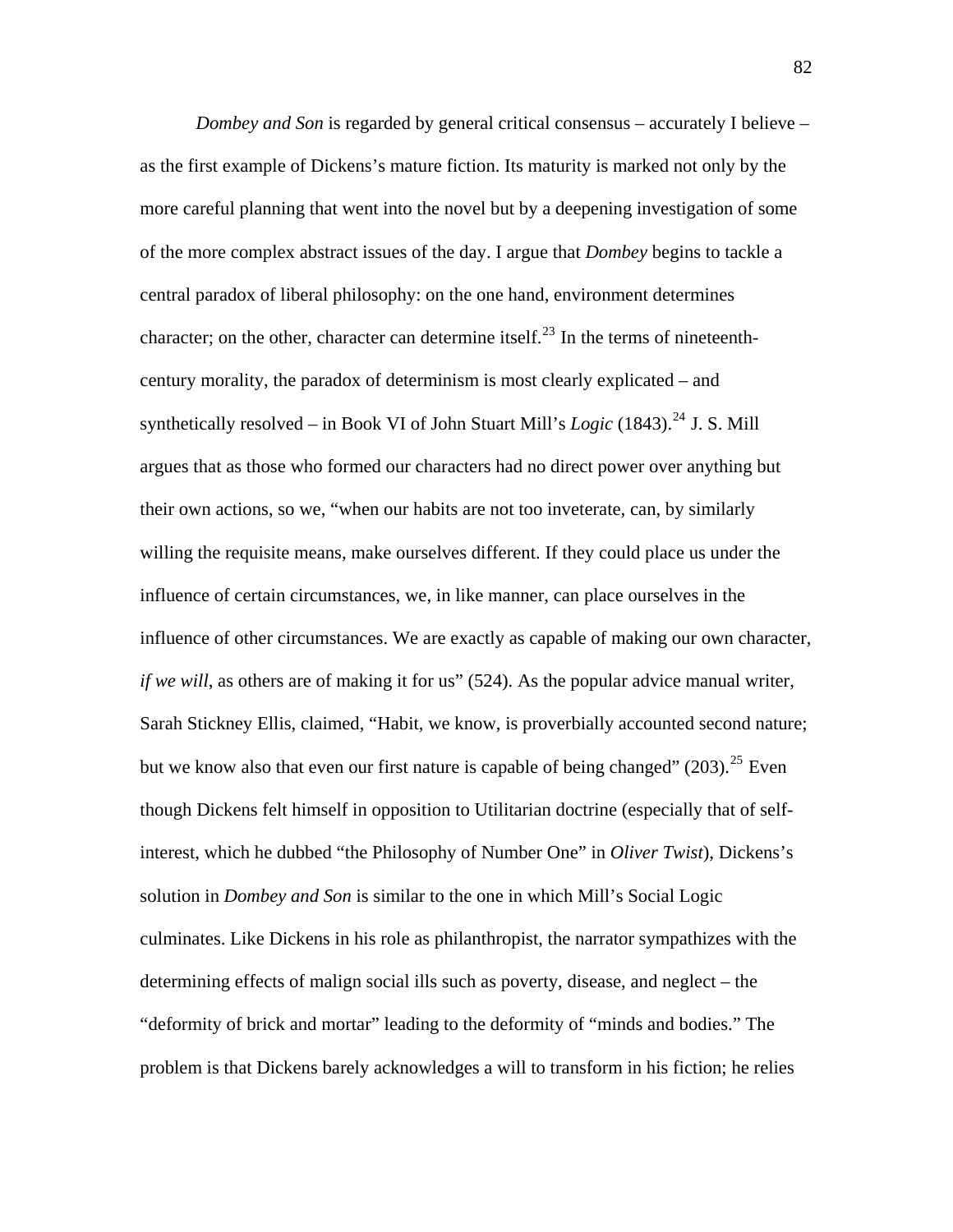on external, melodramatic or providential fate to change his characters' moral trajectory. Yet the fiction makes clear his opinion that individuals become responsible for their behavior by continuing to enact it, and that repressing knowledge of its mechanism does not clear one's guilt.<sup>[26](#page-111-0)</sup>

Therefore the narrator caricatures Mrs. Skewton for her mechanical mendaciousness and for her "unnatural" training of Edith. Similarly, the more Dombey surrounds himself with people who mirror back to him his own self-importance – his sister Mrs. Chick, his manager James Carker, and the hypocritical Major Joe Bagstock – "the more he represses [his sense of his injustice] the more unjust he necessarily is," as Dickens claims in the 1867 Preface. Joey Bagstock cautions Dombey, who had been thinking of Florence's crestfallen face, "don't be thoughtful. It's a bad habit. […] You are too great a man, Dombey, to be thoughtful. In your position, Sir, you're far above that kind of thing" (357). What is the difference between Mrs. Skewton's sort of repression and Dombey's? Mrs. Skewton's repression is second nature; it therefore bypasses consciousness altogether, whereas Dombey is expressly conscious – in the sense of aware or thoughtful. He knows his bitter feelings toward his daughter are, however real, unmerited, and that his behavior toward her is unjust. But, taken together, these repressions of thoughtfulness appear in the novel as a cultural epidemic.

The novel's use of repetition reinforces the perception of this cultural crisis. Dickens favors anaphora, the rhetorical repetitions which characterize his prose. Anaphora enables a rupture in the taken-for-grantedness of habit. In Chapter 47, "The Thunderbolt," after beginning to reflect upon the awful clash of pride and will that characterizes the marriage of Edith and Dombey, the narrator inquires whether, given the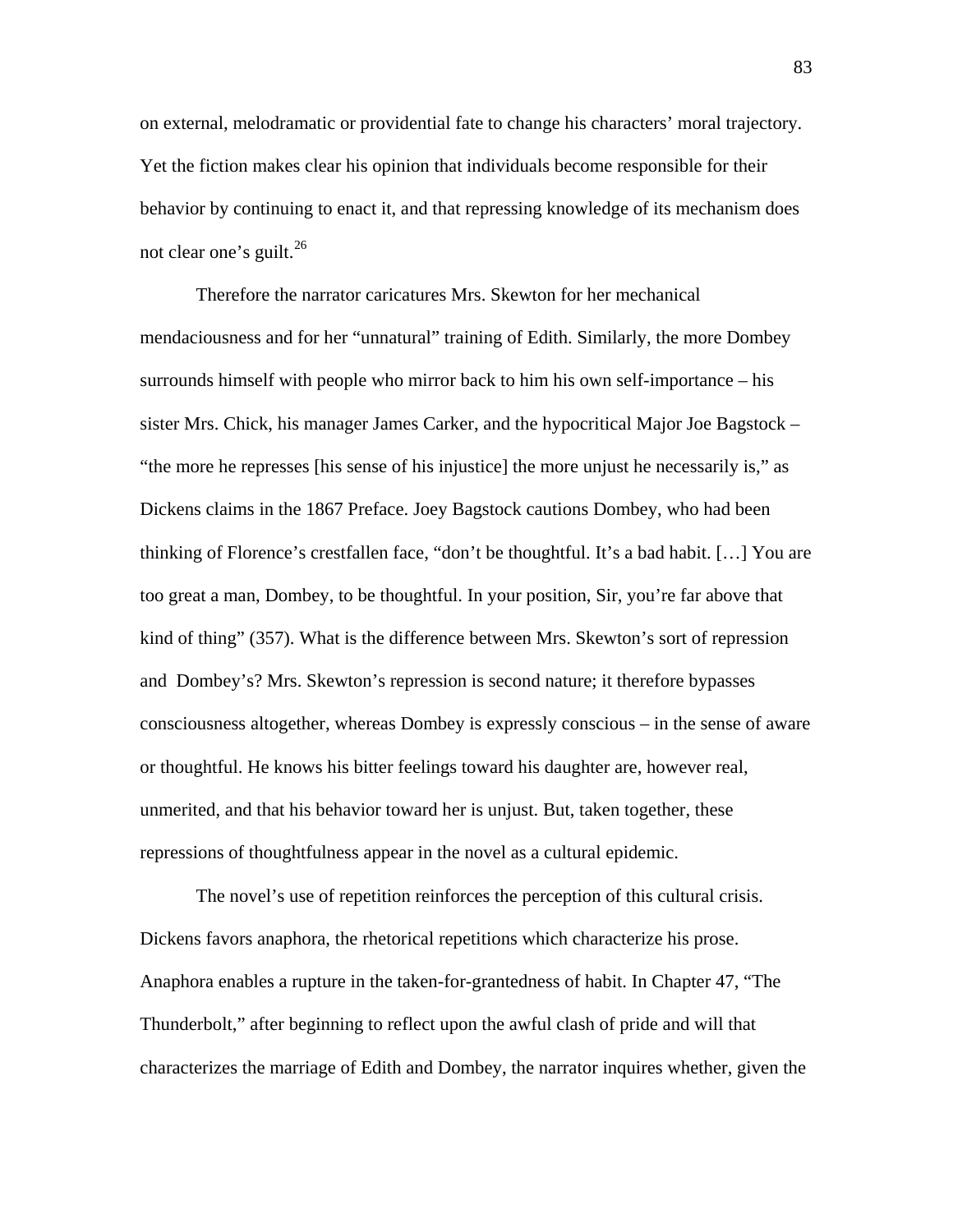ways "men work to change Nature," and "in the enforced distortions so produced, it is not natural to be unnatural" (737). The narrator even asks his readers whether, within the context of a commercial culture, Mr. Dombey's "master-vice" (pride) is "an unnatural characteristic?" This enquiry is the preface to an extended narratorial meditation on the question of "nature," which transposes the common moral associations with natural and unnatural: "Alas! are there so few things in the world about us, most unnatural, and yet most natural in being so? Hear the magistrate or judge admonish the unnatural outcasts of society; unnatural in brutal habits, unnatural in want of decency, unnatural in losing and confounding all distinctions between good and evil; unnatural in ignorance, in vice, in recklessness, in contumacy, in mind, in looks, in everything" (737). The repetition of "unnatural" uncouples or breaks the commonplace assumption that inequity and vice are the consequences of personal failing. What are "natural affections and repulsions" in such an environment, the narrator asks? Though he acknowledges that natural images of organic life "vainly attempt" to do adequate symbolic work to represent conditions in the urban slums, he compares a "simple plant" "set in this foetid bed" to the "stunted form and wicked face" of "some ghastly child" condemned by the magistrates as "unnatural[ly] sinful[ ]" (737).

Repetition is natural, its effects are causally inferable. But the content of the repetition may be unnatural and yet have "natural," that is to say predictable, results. The key to this social analysis in *Dombey and Son* lies in the connected patterns between the novel's representation of the material world and its symbolically representative characters. Dickens gave imaginative form to these patterns by portraying the power of repetition to determine behavior and character. Society's habits, the institutions and other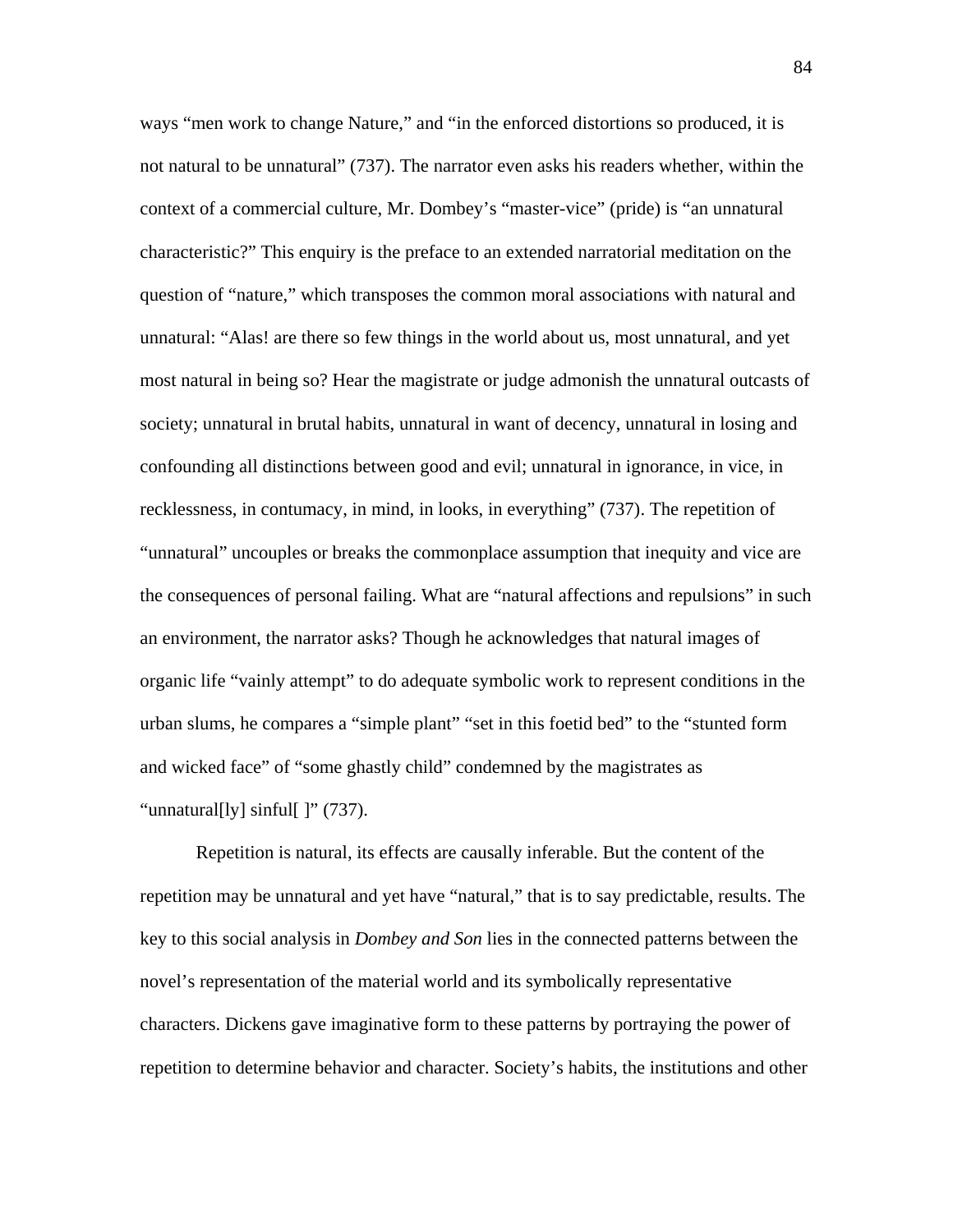structures and circumstances in which one is raised – Pierre Bourdieu calls them "the rules of the game" – undoubtedly shape and reinforce one's unconscious and unreflective ways of interpreting the world, judging right from wrong. They therefore mold one's repertoire for acting in the world. Although habit is notionally controllable, it is problematically so. Why, Dickens's novel explicitly inquires, do we go on in our "business-like" ways, "taking everything for granted," as Mr. Dombey's clerk, Mr. Morfin says, "until whatever we do, good, bad, or indifferent, we do from habit" (560)?

## 2.

Mr. Morfin's question has to do with that aspect of habit that is unconscious, automatic, unthinking reflex. Dickens's imagination seems struck with habit because, while it identified the mechanism behind unconscious and routine thought and behavior, it also offered evidence for the "transparency" of character. This latter evidence Juliet John has argued, was crucial to his communitarian vision.<sup>[27](#page-111-0)</sup> John refers to this representation as "*externalization*" and describes it as "the melodramatic meta-technique by which depths and surfaces become synonymous" (28, original italics). In John's view, externalization challenges the value, in nineteenth-century culture generally and in the realist novel in particular, of the "private" individual (28). To recognize the appeal of externalization, where depths and surfaces have an equivalent meaning, is certainly to appreciate the role of habit in Dickens's aesthetic. Many critics, such as Robert Patten and Bert Hornback, have analyzed the ways in which Dickens employs the metaphoric possibilities of names, clothing, speech patterns and idioms, as well as tics and other gestures, to represent character.<sup>[28](#page-111-0)</sup> These externalized, repeated behaviors are the habits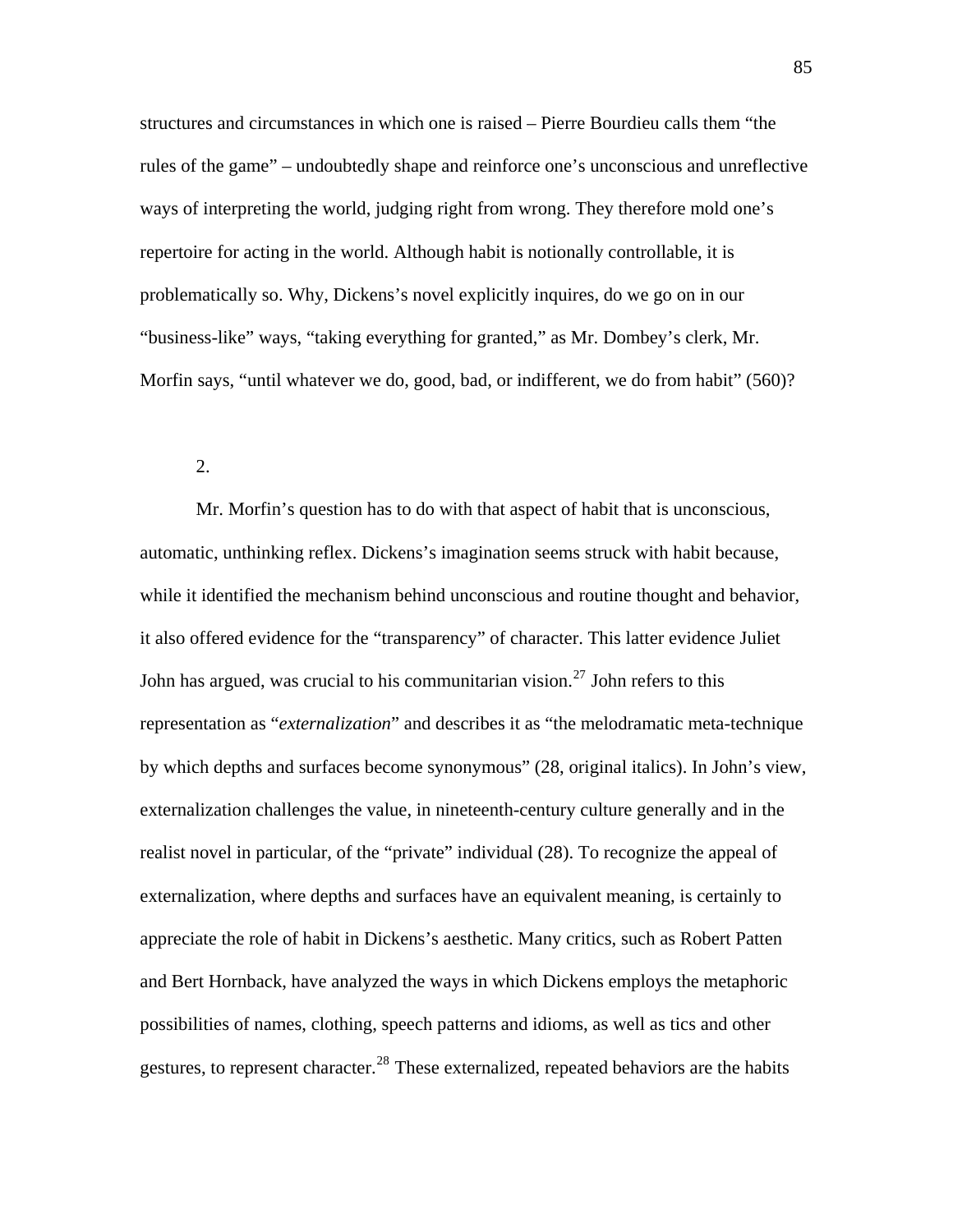that tend to make characters into mechanical types. Yet, as John argues, types in the melodramatic aesthetic become more relevant than individuals, and emotional expressivity more significant than psychological – and psychologically convincing – representations of consciousness, because they signify their social and moral status in entirely legible ways.

But, furthermore, I contend that externalization is crucial to understanding the patterning of subjectivity and social phenomenon that *Dombey*, among others of Dickens's novels, so brilliantly dramatizes through its form. That patterning is Dickens's aesthetic version of habit, there to help readers to analyze the determining effect of environment on individual subjectivity. Apart from the rhetorical repetitions, there also are significantly repeated patterns between plots and subplots. For instance, Miss Tox, the Dombey family's hanger-on, and to whom readers are introduced early in the novel, suggests a comic version of Edith's mercenary marriage plot, comic because she has no chance of succeeding, having none of the attributes of the beautiful, haughty Edith.

Like Edith's, Miss Tox's social position is precarious. The narrator reiterates that her "habit of making the most of everything" is necessitated by her being a "lady of what is called limited independence" (56). Her genteel poverty is emphasized in her "long lean figure," and her "faded air," which made her seem "not to have been made in what linendrapers call 'fast colours' originally, and to have by little and little, washed out" (55-6). Miss Tox exhibits habitually spasmodic gestures, such as being "much given to the carrying about of small bags with snaps to them, that went off like little pistols when they were shut up" (56). Though Dickens recuperates her character later in the novel, he initially depicts her as fecklessly ingratiating. In all his representations of Miss Tox's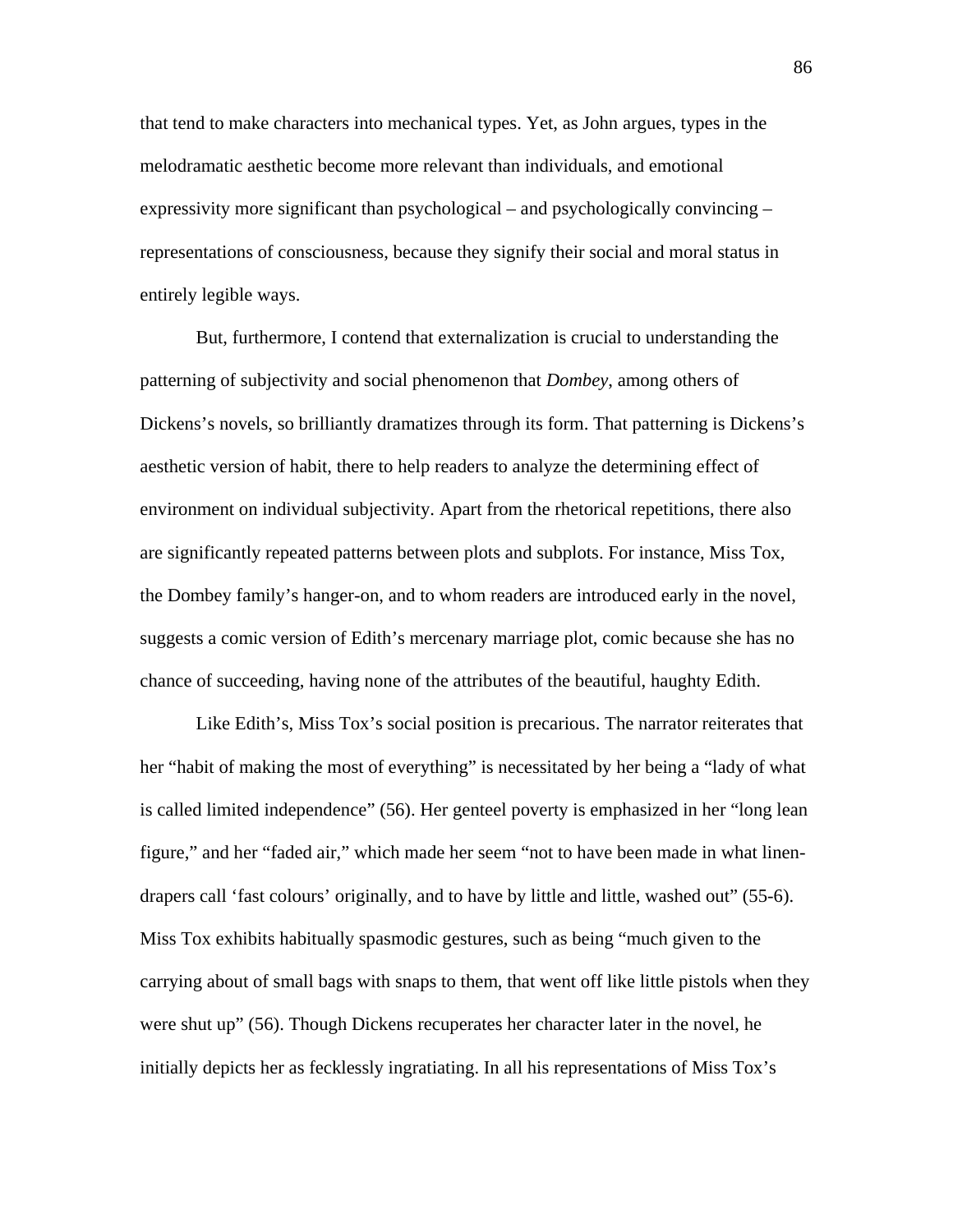habits, he underlines the interdependence of socio-economic status and recurring mannerisms: "her head had quite settled on one side," the narrator says, "[f]rom a long habit of listening admiringly to everything that was said in her presence," and "Her hands had contracted a spasmodic habit of raising themselves of their own accord as in involuntary admiration. Her eyes were liable to a similar affectation" (55-6). The apparent reflexiveness of her gestures is reinforced by making her hands and eyes the agent of the "spasmodic" action rather than her conscious mind. That her admiration is "involuntary" suggests a practiced artifice – an originally rehearsed "affectation" that has become second nature, like Mrs. Skewton's, though without the same degree of censure.

At the level of plot, Miss Tox's failed "speculation" contrasts with the successful one launched by Edith and her mother. Similarly, another pattern is exposed in the narrator's clear parallel between Edith Dombey and her mother, and the mother-daughter pair at the destitute end of the social spectrum, Alice Marwood and her mother. He asks of this latter pair, "Were this miserable mother, and this miserable daughter, only the reduction to their lowest grade, of certain social vices sometimes prevailing higher up? [...] Allowing for great difference of stuff and texture, was the pattern of this woof repeated among gentle blood and all?" (579). The fabric metaphor – "stuff and texture" and "the patterns of this woof" – that Dickens enjoins readers to recognize recalls the presiding metaphor of Carlyle's *Sartor Resartus*. The "certain social vices" Dickens compares are the unnaturalness of Edith and Alice's "education," summed up in Edith's prenuptual accusation to her mother: "You gave birth to a woman" (472-73); and Alice's dismissal of her mother's complaint: "Don't let you and I talk of being dutiful, whatever we do. Your childhood was like mine, I suppose. So much the worse for both of us"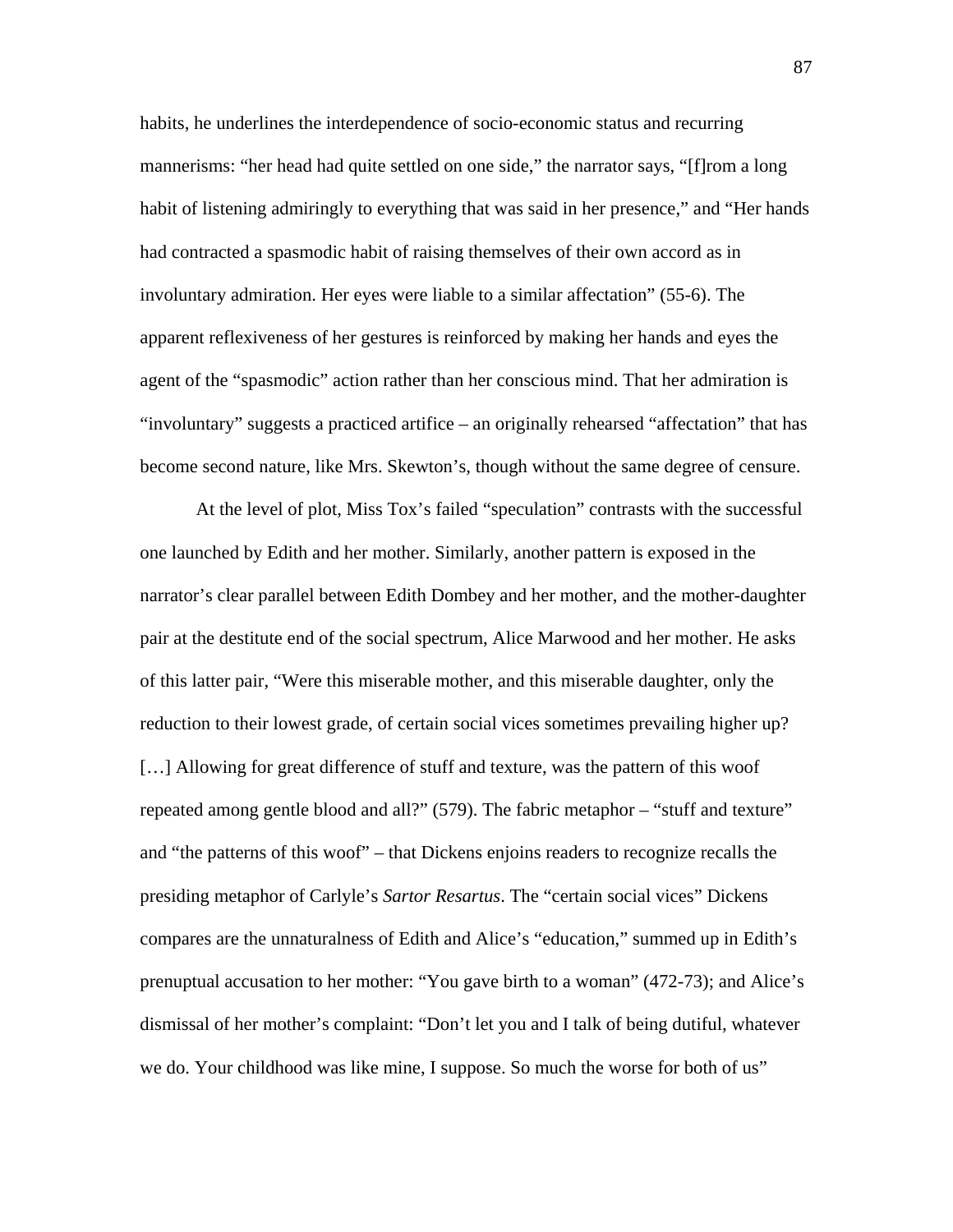(571). Dickens is suggesting the fine line between the prostitute Alice and Edith's admission that Dombey has "bought" her (472). The mother-daughter pattern reinforces broader narrative repetitions, in which characters approach human relations as mercenary – not only those between parent and child or marriage partners (which traditionally was alliance-driven), but also between employer and employee, educator and student, landlord and tenant, and so on. *Dombey* portrays the habits of the commercial world pervading every sort of human relationship (a theme to which Dickens returned in *Our Mutual Friend* [1864-65].) The externalized effect of these repetitions in *Dombey and Son* depicts an insidiously indifferent and wholly naturalized "mechanistic" society.

In addition to plot, the novel's patterning of character also reinforces this social critique. Edith Dombey is one of Dickens's most fascinating female characters because she represents what is called, in contemporary melodramatic form such as soap opera, a "transitional" character: one who is fallible but struggling to make good choices. Transitional characters fully exploit the paradoxes of habit, because they symbolize what Mill's *Logic* referred to as "making one's own character." This is particularly true of Edith since her mother's training was so much to the detriment of her moral character. Dickens achieves full dramatic tension from his use of the transitional character by showing the hold that habit has on personality, even in one who has the capacity for transformation. The villains and the heroes represent static ends of the moral spectrum and offer reassuring claims about the visibility and intelligibility of character. Whereas the audience of a melodrama knows that a villain such as Mr. Carker will come to a bad end, transitional characters generate intense dramatic interest and affective responses because their moral trajectory is unclear.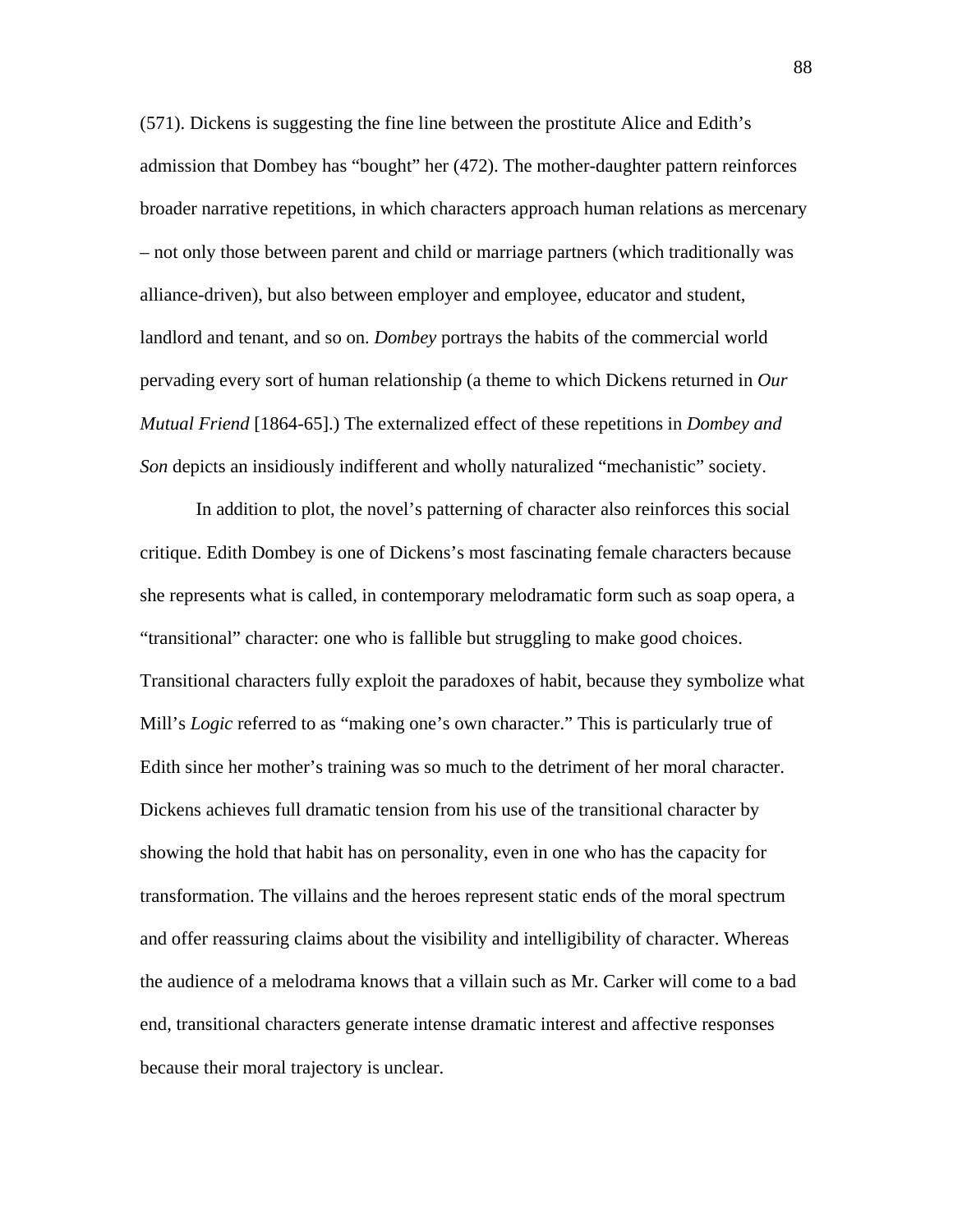Edith's consciousness that she fails to rise above her training is part of what attracts us to her, and partly what makes her seem tragic, in spite of her failure to resist the marriage of convenience with Dombey and her consequently unenviable conjugal circumstances. She never pretends to feel anything for Dombey, nor to "vaunt[ ] and press[ ] the bargain," as she puts it; she knows he buys her as an ornament for his table. Her love for Florence is another marker that reveals Edith as potentially recuperable. Despite Florence's pleas, Edith cannot forgive Dombey at the end of the novel; her hatred of him – perhaps a reflection of her self-loathing for having sunk so low as to marry him – is consistent to the end. But Edith is the dramatic center of the novel because she is a powerful portrait of a character struggling with her habits and their consequences. She is a self-divided figure, who always exhibits a "remarkable air of opposition to herself"  $(369).^{29}$  $(369).^{29}$  $(369).^{29}$ 

The characterization of Edith as a transitional figure adds complexity to Dickens's satiric depiction of the unnatural habits of commercial society. Dickens's representation of habit finds another complication in the positive effects of repetition. Amid the invective and the patterns in which the environment's effect on individuals appears totally determinist, he holds out subjectivity's transformative potential. Individuals become not only unconsciously blind to habit like Mrs. Skewton, or nearly powerless to change their habits, like Edith or Mr. Dombey. Like Sol Gills, they also become attached to the repetitions they enact, to their routines, to familiar scenes and faces, to what they know. Attachments of this kind in Dickens's fiction are indebted to the discourse of habit, which recognized (as did ancients such as Aristotle) an ethic in repetition. Dickens's analysis suggests that genuinely "natural" habits are those that foster human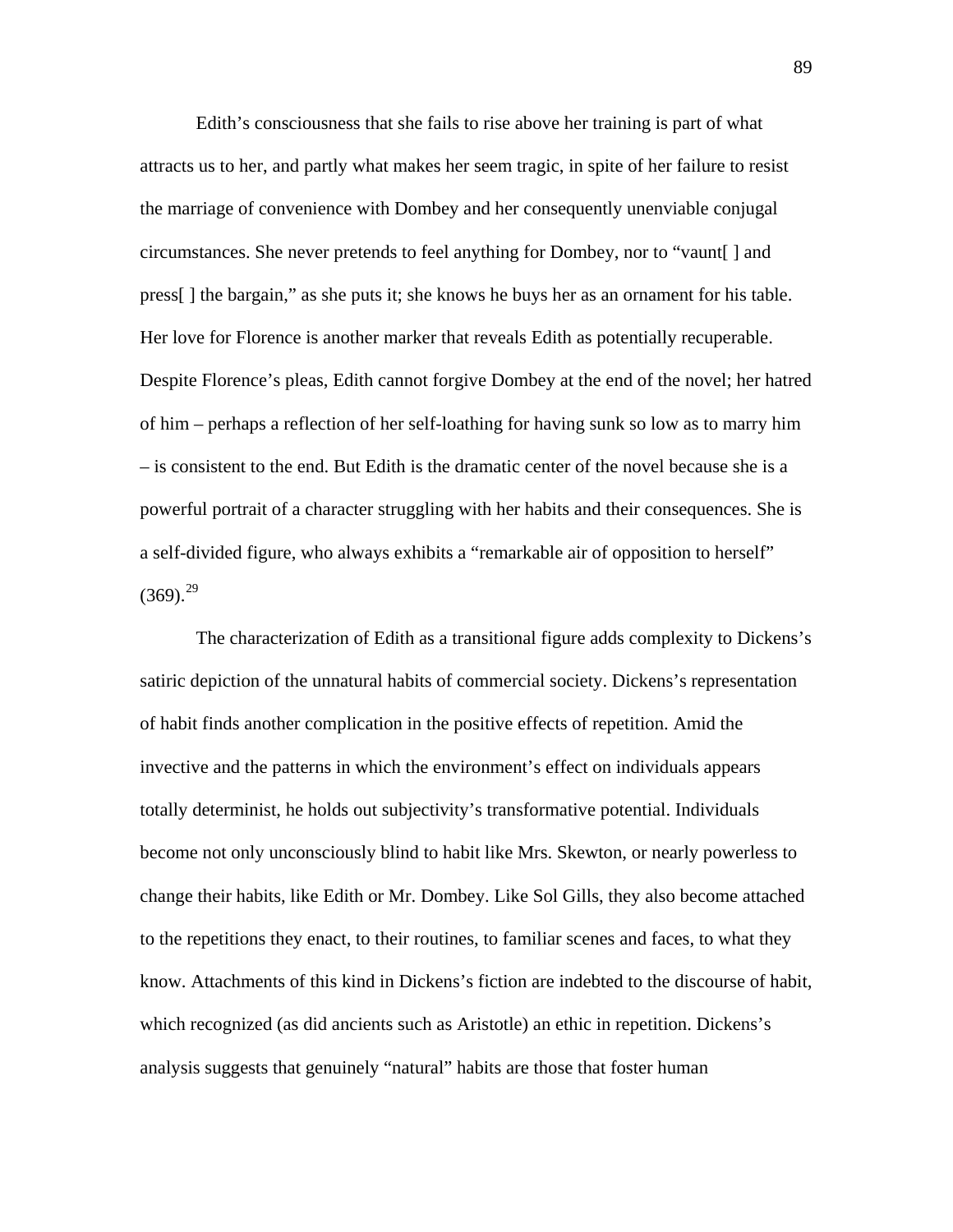relationships. This explains why everyone with whom the innocent Paul Dombey comes into contact is made miraculously a little more human and a little less mercenary and mechanical.

Dickens's counter-claim to the mechanically determining effects of the commercial society can be seen in the example of Miss Tox's re-training Robin Toodle, the son of Paul's nurse, who becomes the unfortunate beneficiary of Mr. Dombey's charity.[30](#page-111-0) Robin goes to the bad but eventually straightens out, particularly under the tutelage of Miss Tox. She coaches Robin to replace his habitual use of "cove" with "individual," implicitly suggesting this reformist ideal. Substituting the benign "individual" for an insult insists on the power of language to alter not just patterns of thought but actual social relations, which are determined by how we see the world and others in it. Condensing a great deal of the novel's quiet optimism into a one-liner, Robin tells Miss Tox, it's "never too late for a indiwiddle to mend" (942).

3.

While the two antagonistic forces of Pride, Dombey and Edith, are set like trains on a collision course, further destabilized by the malevolent "Manager" James Carker, the railway construction continues, tearing up neighborhoods and altering the landscape. In *Dombey*, the railroad is a "monster," but one whose path of destruction lays waste to already blighted places. When the narrator describes the tumult the railroad's construction causes to the London suburb, Camden Town, and the particular locale known as Stagg's Gardens, he says the neighborhood was "shy to own the railroad," and "the general belief [in it] was very slow"  $(121)$ .<sup>[31](#page-111-0)</sup> The Stagg's Gardeners customarily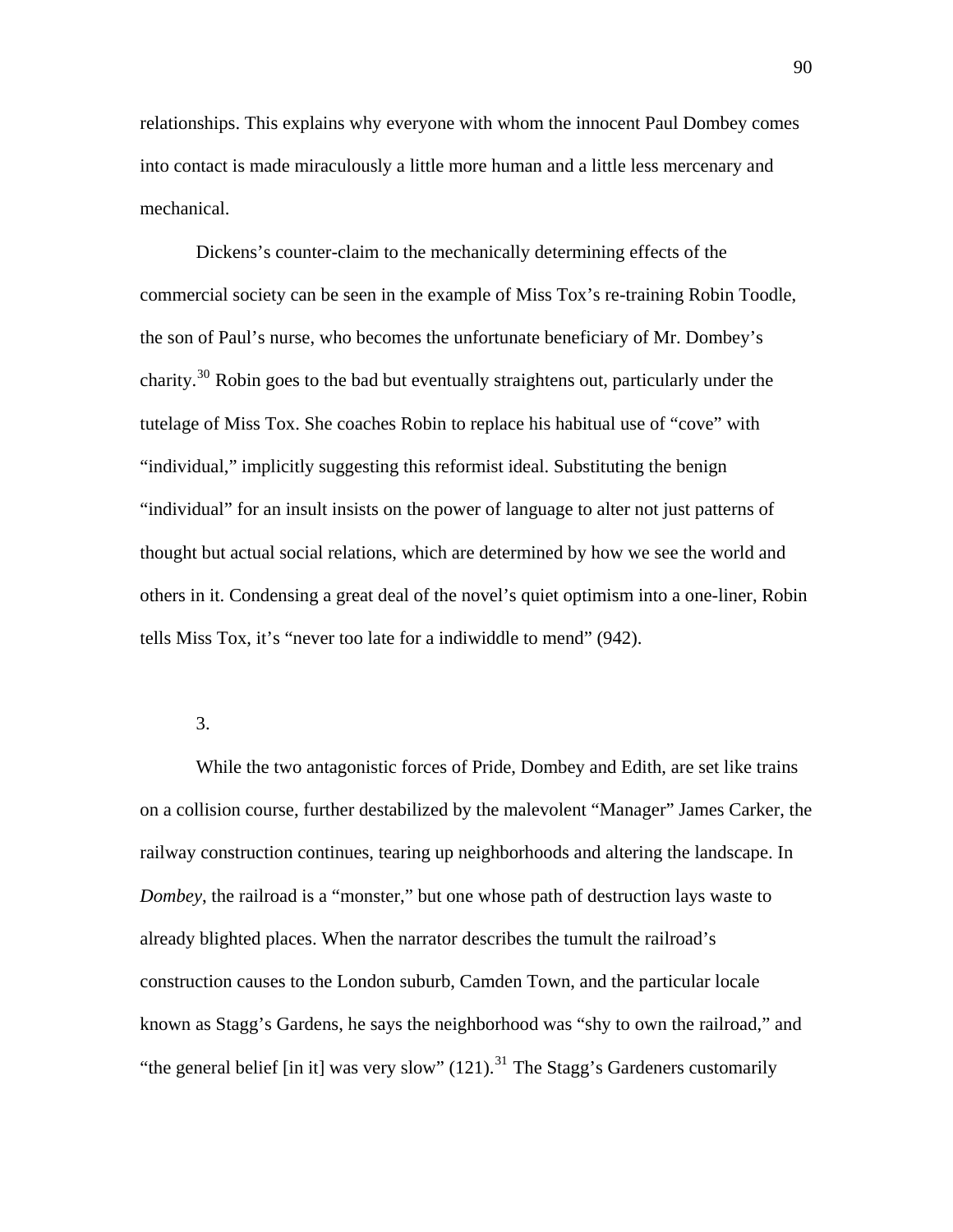used the spot for growing beans and keeping rabbits, for drying clothes and smoking pipes. It is, as Jeremy Tambling notes, "a paradigm not of nature, but of urban squalor," obviously doomed to succumb to the railroad's "mighty course of civilization and improvement" *(Dombey* 121).<sup>[32](#page-111-0)</sup> Although "Stagg's Gardens was regarded by its population as a sacred grove not to be withered by Railroads" (122), it shortly and entirely succumbed, as described in Chapter 15, when Walter escorts Susan and Florence to find a dying Paul Dombey's former nurse, "Mrs. Richards" (Polly Toodle). We read: "There was no place such as Stagg's Gardens. It had vanished from the earth. The miserable waste ground, where the refuse-matter had been heaped of yore, was swallowed up and gone; and in its frowsy stead were tiers of warehouses, crammed with rich goods and costly merchandise. […] Bridges that had led to nothing, led to villas, gardens, churches, healthy public walks" (289). Out of waste ground come warehouses and from refuse-matter rich goods; this material progress resembles an organic process – new commercial and cultural growth from decay. This is culture represented as nature.

These buildings, moreover, are not solely the riches of individuals – the Mr. Dombeys of the era – but the products of the shared wealth of a civilization: warehouses, where people carry on business and trade, gardens and walks in which to spend leisure time, churches where communities of believers express their faith. The regeneration implies the naturalness of mankind's exploiting of raw material for progress ("swallowed up and gone"). In depicting the Stagg's Gardeners, such as Mr. Toodle, who begins as a stoker on the railway and eventually becomes an "ingine driver, and well to do in the world," (932) as progressing along with the improved environment, it also suggests a dialectic between progress and demolition: that the railroad's destruction/construction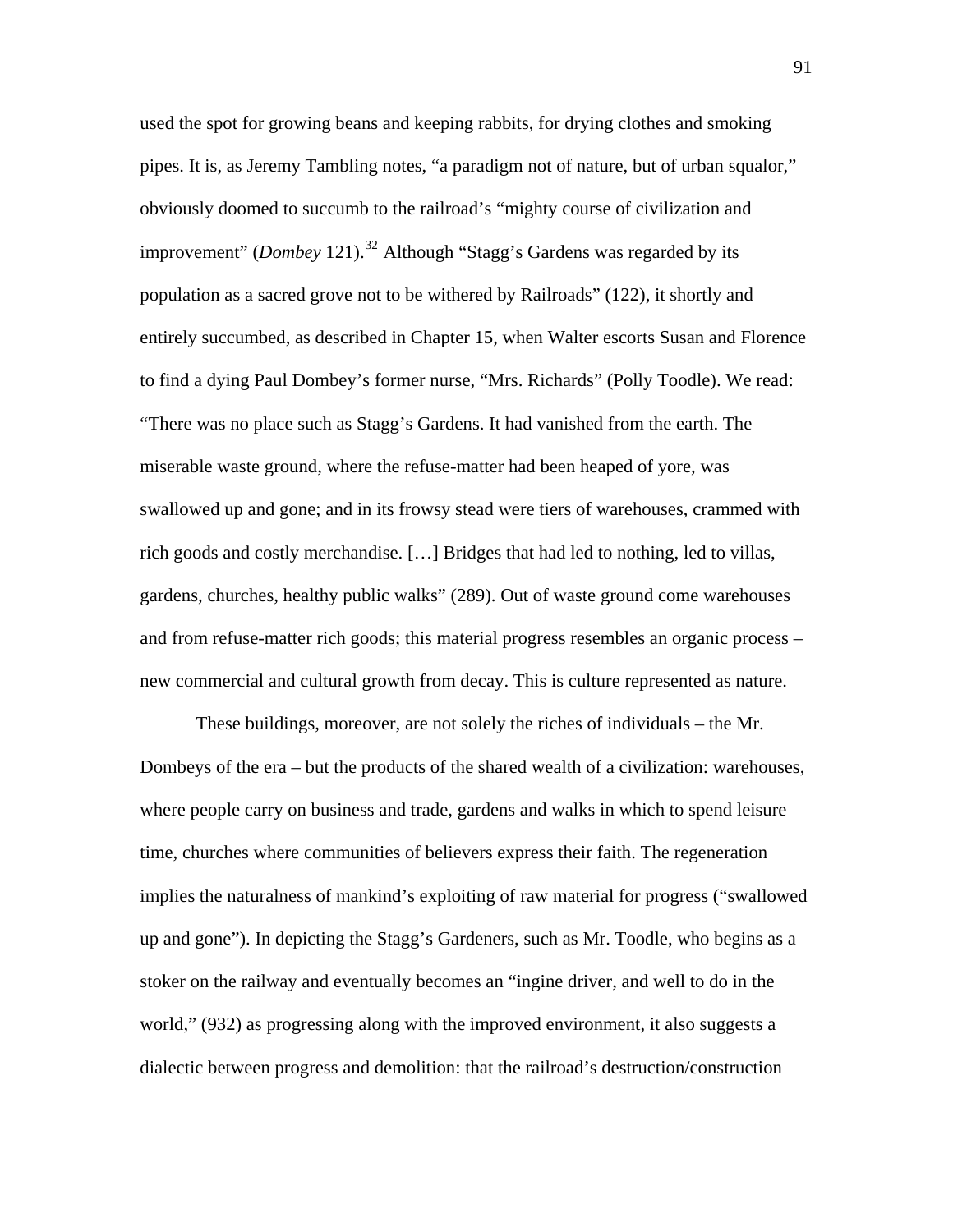offers opportunities for better lives through reformed habits. It is in the manner of Robin Toodle, in the development of seemingly minute new habits, that Dickens suggests, with the ambivalence of Sol Gills in mind, that characters can positively transform themselves and their world. Thus the railroad in *Dombey and Son* is not only a monster. Dickens's somewhat monstrous references to killing off Paul Dombey ("Paul, I shall slaughter at the end of number five") also can be read in terms of the kind of affective release he felt was required for readers to alter their habitual views.<sup>[33](#page-111-0)</sup>

The novel incorporates many examples of reformation – if not of transformation – the primary one being that of Mr. Dombey himself, after the bankruptcies of both his business and his marriage. (I will return to Dombey in section 4.) Other examples are found among the minor characters in the novel, such as Mr. Toots, or those who work at Dombey's firm. One, Mr. John Carker (brother of James Carker) is caught stealing and demoted. Unlike James, who perpetually reminds John of his transgression, their sister, Harriet, is the embodiment of compassion. She follows her disgraced but repentant brother to make a home with him. It is a poor dwelling (but tidy, of course); the pair scrimp to get by. In one scene, Harriet is visited by Mr. Morfin, Dombey and Son's "officer of inferior state" (238). (His inferiority is ironic because he manages the firm disinterestedly. In fact, Mr. Morfin attempts to ward off the firm's overextending, a disaster that James Carker deliberately encourages as part of his revenge, but the firm fails when Dombey won't heed Morfin's advice.) Unbeknownst to the extremely reserved John Carker, Mr. Morfin calls upon Harriet to offer aid to the impoverished pair. Morfin explains his former habit of indifference as a reflex of his "jog-trot life": "I have been in the habit of thinking that there was nothing wanting to be done for [John]; and that it was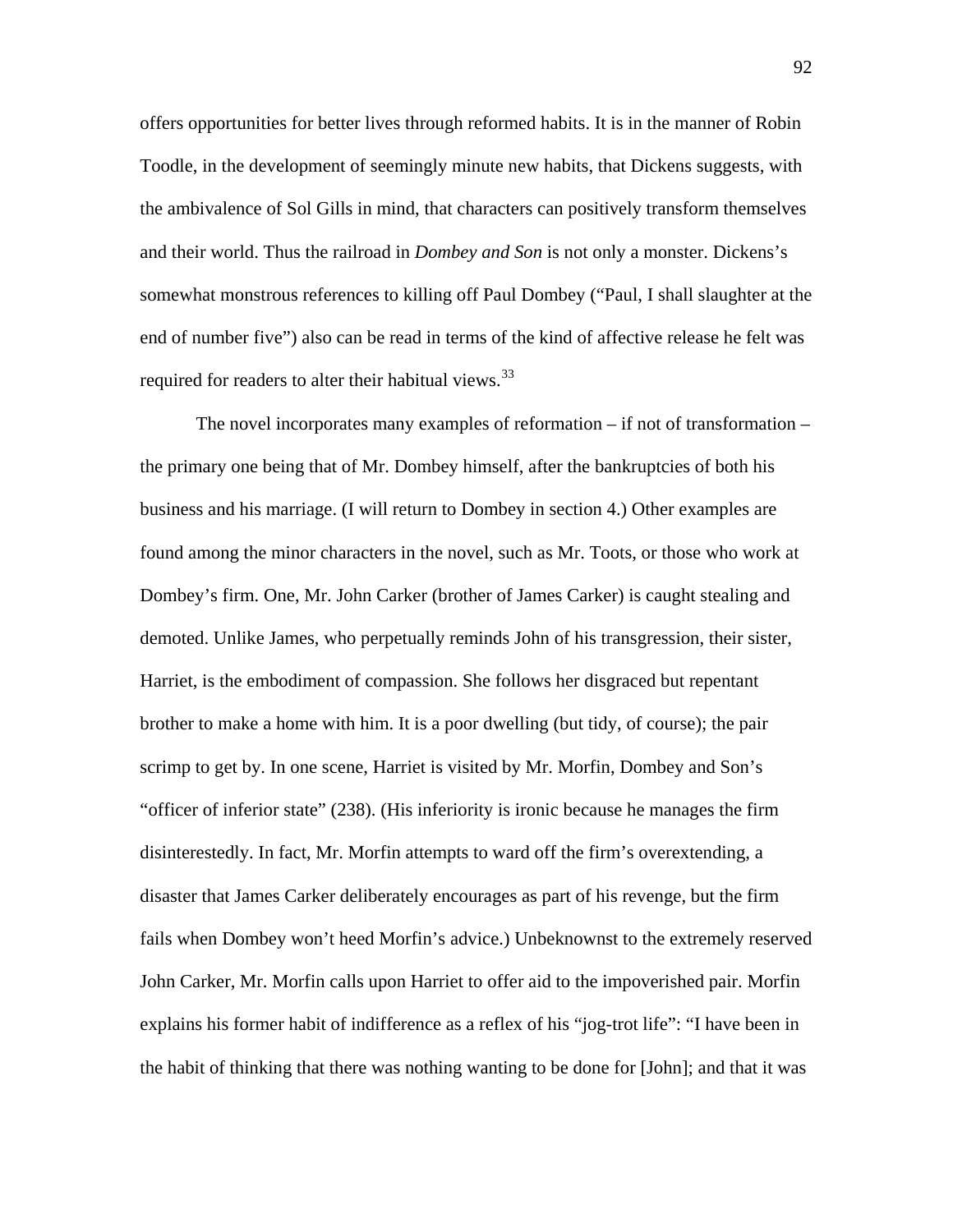all settled and over; in short, of not thinking at all about it. I am different now. Let me do something for him. You too…" (238?). In Morfin's name, suggesting change, and insistence on being "different now," Dickens identifies habit – as Carlyle had suggested – as both the obstacle and the key to reform.<sup>[34](#page-112-0)</sup>

Before his plea to allow him to aid them, however, Morfin explodes into an invective on habit. His analysis turns a reflective eye upon reflexive behavior:

> 'I am sure,' said the gentleman, rubbing his forehead again; and drumming on the table as before, 'I have good reason to believe that a jog-trot life, the same day to day, would reconcile one to anything. One don't see anything, one don't hear anything, one don't know anything; that's the fact. We go on taking everything for granted, and so we go on, until whatever we do, good, bad, or indifferent, we do from habit. Habit is all I shall have to report, when I am called upon to plead to my conscience, on my death-bed. "Habit," says I; "I was deaf, dumb, blind, and paralytic, to a million things, from habit." "Very business-like indeed, Mr What's-yourname," says Conscience, "but it won't do here!"' 559-60

The passage portrays the whole range of associations with the notion of habit, from its amusingly self-referential description of Morfin's habitual tics – repeatedly rubbing his head and drumming his fingers – while he muses on the subject of habit, to his name's proximity to the idea of metamorphosis. Habituation operates to make people "deaf, dumb, blind, and paralytic," "taking everything for granted […] until whatever we do, good, bad or indifferent, we do from habit." Morfin describes the way the repetition of "clockwork" routine lulls people into complacency, and the dynamic that complacency then perpetuates. He contemplates the ease with which we rationalize our indifference as an inability to imagine "something to be done." Even the phrase Morfin uses, "there was nothing wanting to be done," elides an active agent for the empty, past tense, passive voice construction.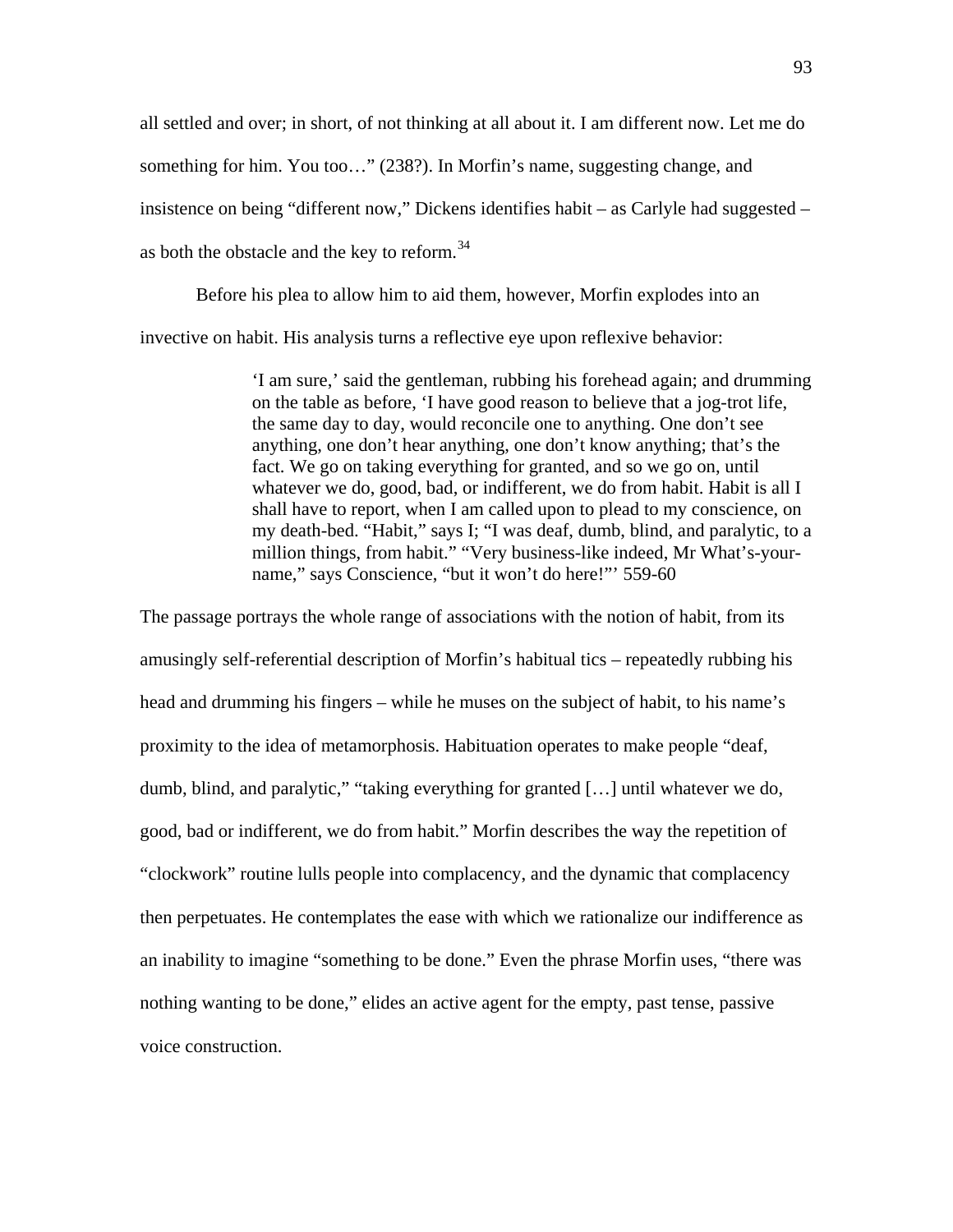In a fascinating representation of psycho-machia, a bifurcated mind, Morfin splits his psyche into two, the personae of Habit and of Conscience, who ultimately will not let Habit off the hook. This version of subjectivity emphasizes the unconsciousness of habit, and the necessity for conscience to provide a check on habit. But how does one know? By what signs does Mr. Morfin come to recognize that his business-like behavior is a rationalization of callous indifference to injustice? The novel is obscure on this point. At some moment, a chain of associated reflections is set in motion: he begins to recognize the punishment James Carker continues to inflict on his brother, long after the event, and this leads Morfin to consider the extended atonement John Carker is being asked to serve. His recognition prompts him to investigate the home of John and Harriet.

His conscience gets the better of habit in that last action – his curiosity transformed finally into a long stroll to an out-of-the-way place, an inquisitive knock on a door, an offer of aid. Yet before Morfin departs, he asks Harriet to allow him to form a new habit of walking by and signing to find out, unobtrusively, if she is all right, thus turning his former habit of indifference into a new habit of solicitude. He does so, "once every week […], and always on the same day, and at the same hour" (838), as Harriet later tells her brother. Regularity, repetition and routine are not in and of themselves problematic, the novel contends through Morfin's illustration; their tendency to produce reflexive behavior and indifference is the trouble. As Carlyle and Mr. Morfin both suggest, it is easy or "apt" to see habit as "natural, as if it could never have been otherwise."[35](#page-112-0) Critics have claimed that Dickens's idea of social reformation is grounded in changes of the individual heart, yet in *Dombey*, particularly, the parallels between individual change brought about by conscience and reformulated habit, and social change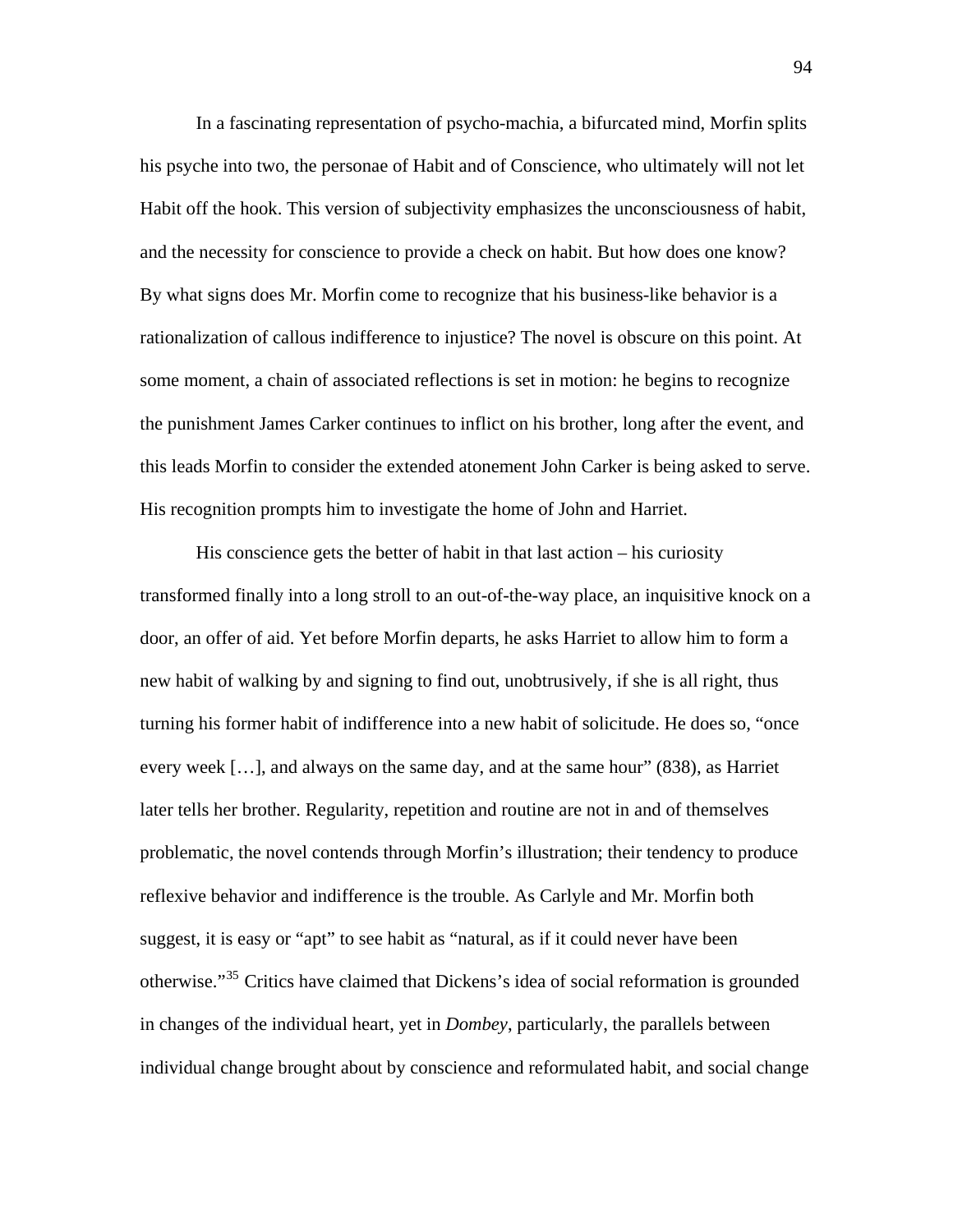as in the figure of the railroad, which forces previously hidden scenes of poverty into view, suggest that both means are necessary and interrelated.

4.

In his characterization of Mr. Morfin, Dickens is working out a method for a kind of cultural self-help, which also serves as an argument for the function of fiction: a way of making patterns of behavior conscious. The character of Mr. Morfin offers a middle perspective, between Sol Gills's reflective disorientation and Mr. Dombey's reflexive and single-minded pride. Developing a different way of relating to others, as Morfin does by the extension rather than the contraction of sympathies, was not easy, not least because, as the Victorians conceived it, experience and association so shapes the human mind and its understanding that these processes tend to blind people to alternative perspectives. It is not only Pope's argument, but a human tendency to assume that what "is" is natural – to be "deaf, dumb, blind, and paralytic, to a million things, from habit," as Mr. Morfin says. But ethics is doomed if everyone rationalizes their indifference to injustice.

 In the analogy with the railroad, however, habit's trains of association are being rerouted, pulling down old structures in the making of new paths, exposing the repressed sights. Kucich suggests that it is problematic to assume "that repression in Dickens is finally related to the establishment of collective values" (213). The character of Dombey certainly supports this contention (if not in precisely the theoretical manner Kucich discusses). Dombey represses, in particular, his knowledge that his unfeeling behavior toward Florence is injurious to her development, and therefore, by implication, to himself, and that Edith does not respect him (let alone *love* him) as a wife ought to. His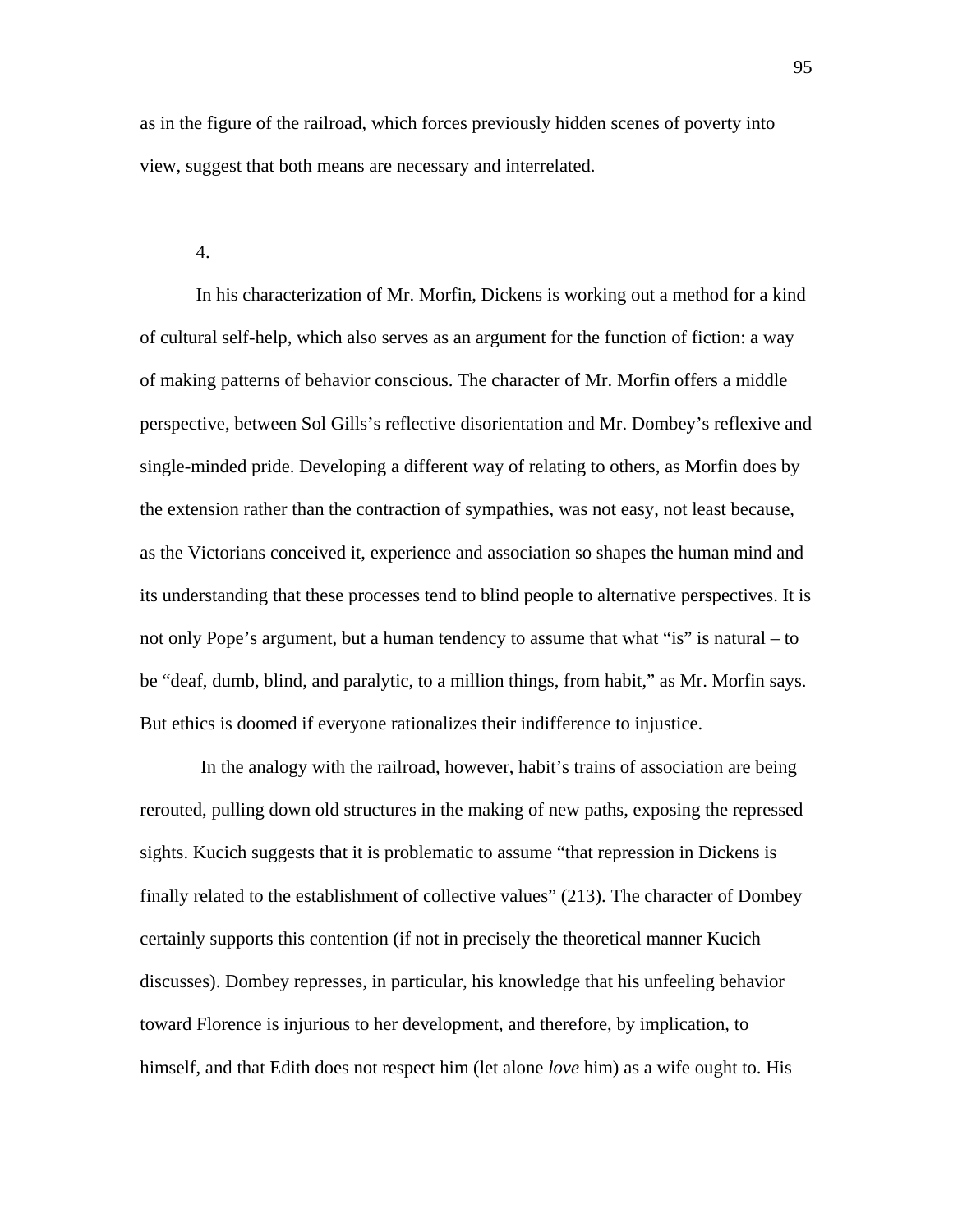repression of self-knowledge thwarts his inclusion in genuine human relationships. It is only once this repressed knowledge explodes to the surface of Dombey's life that he is able to reflect on what he has thrown away, and to be open to reconciliation with his daughter.

Raising to the level of consciousness a repressed truth about one's behavior and actions is what drives the moral drama of the novel. It not only links Dickens's role as author to the Good Spirit in the novel, "taking off the housetops," but also links the Good Spirit to the railroad's dialectic destruction/construction. It is the strategy by which readers are enlisted to care about Edith, as well as our means to understand Florence's rejection of her father, after he hits her, when she runs away to Sol Gill's Little Midshipman. The truth that Dombey's rejection of her was not her failing becomes suddenly transparent. Dickens alerts us to the fact that Dombey is not unconscious of his pride. Although several reviewers viewed Dombey as "unnatural" – by which they meant his transformation was unbelievable – Dickens defended his characterization of Dombey, and, by extension, his representation of repression in his 1867 Preface.<sup>[36](#page-112-0)</sup>

Late in the novel, Edith apparently has run off with his manager, whom Dombey had employed as a go-between in an effort to humiliate Edith into submission. At this point Dombey has lost all of the appurtenances that contributed to his pride – both his houses, both his children, both his wives. Refuting criticism of the inconsistency of Dombey's conversion at the end of the novel, Dickens insists that Dombey, while struggling to repress his unjust behavior towards his daughter Florence, is nonetheless aware of this injustice throughout the narrative. Dickens depicts the spiraling effect of the repression of a truth; in calling it "a sense," he emphasizes knowledge as bodily feeling

96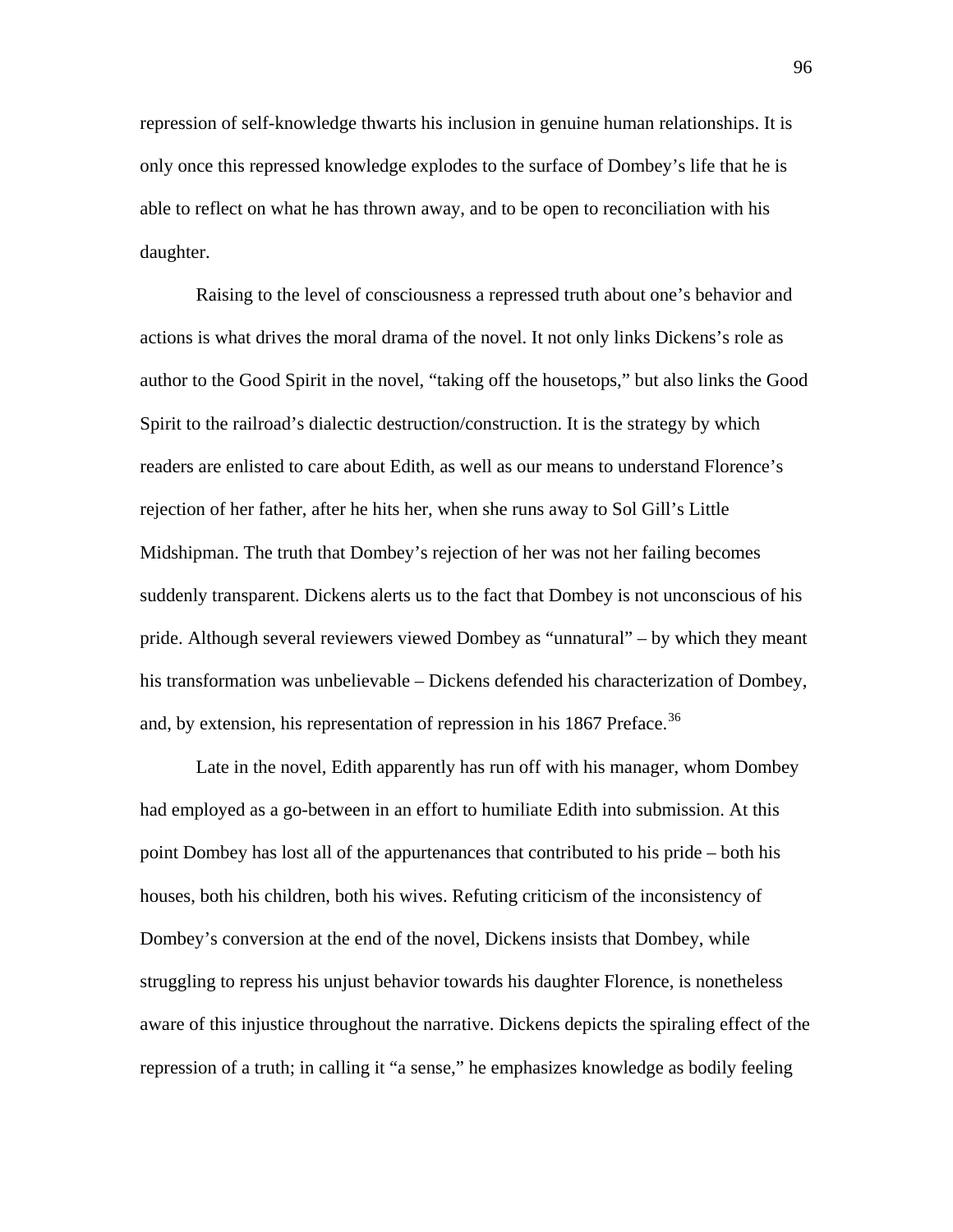(43). However, instead of demonstrating it through action, and dramatizing it, the narrator most often reports on Dombey's repression. As Dickens tells us in the Preface, it requires steadily increasing efforts of repression for Dombey to keep that sense at bay. In Chapter 40, we get a picture of Mr. Dombey brooding over his domestic relations. "Such wounds were his," readers are told, "He felt them sharply, in the solitude of his old rooms, whither he now often began to retire again, and pass long solitary hours. [...] In his sullen and unwholesome brooding, the unhappy man, with a dull perception of his alienation from all hearts, and a vague yearning for what he had all his life repelled, made a distorted picture of his right and wrongs, and justified himself with it against her" (648- 49). The iterative exposition of Dombey's antisocial habits of retiring and brooding reveals his moral state. His retreat is a sign of his alienation, even though the representation rather lacks dramatic force compared with the tense scenes between him and Edith. Nevertheless his retreat-repression is consistent with John's analysis in *Dickens's Villains* of the melodramatic aesthetic "externalization." We are told of his behavior, and it is interpreted for us, but we are not given an extensive picture of Dombey's private interiority. We never hear his own internal monologue, for example, perhaps because, in repressing the knowledge, Dombey cannot express it even to himself.

Dombey's recuperation is not internally motivated by his recognition of his blinding pride. First the entire architecture that held this view of himself in place must crash down upon him. Thus he loses his son, Paul, and thus he marries one whose pride equals his own and who refuses to submit to his will. Thus he allows his business to fall precariously into the corrupt hands of his manager, and when he refuses to acknowledge that he must consolidate in order to recuperate his losses, he is bankrupt. At this point, his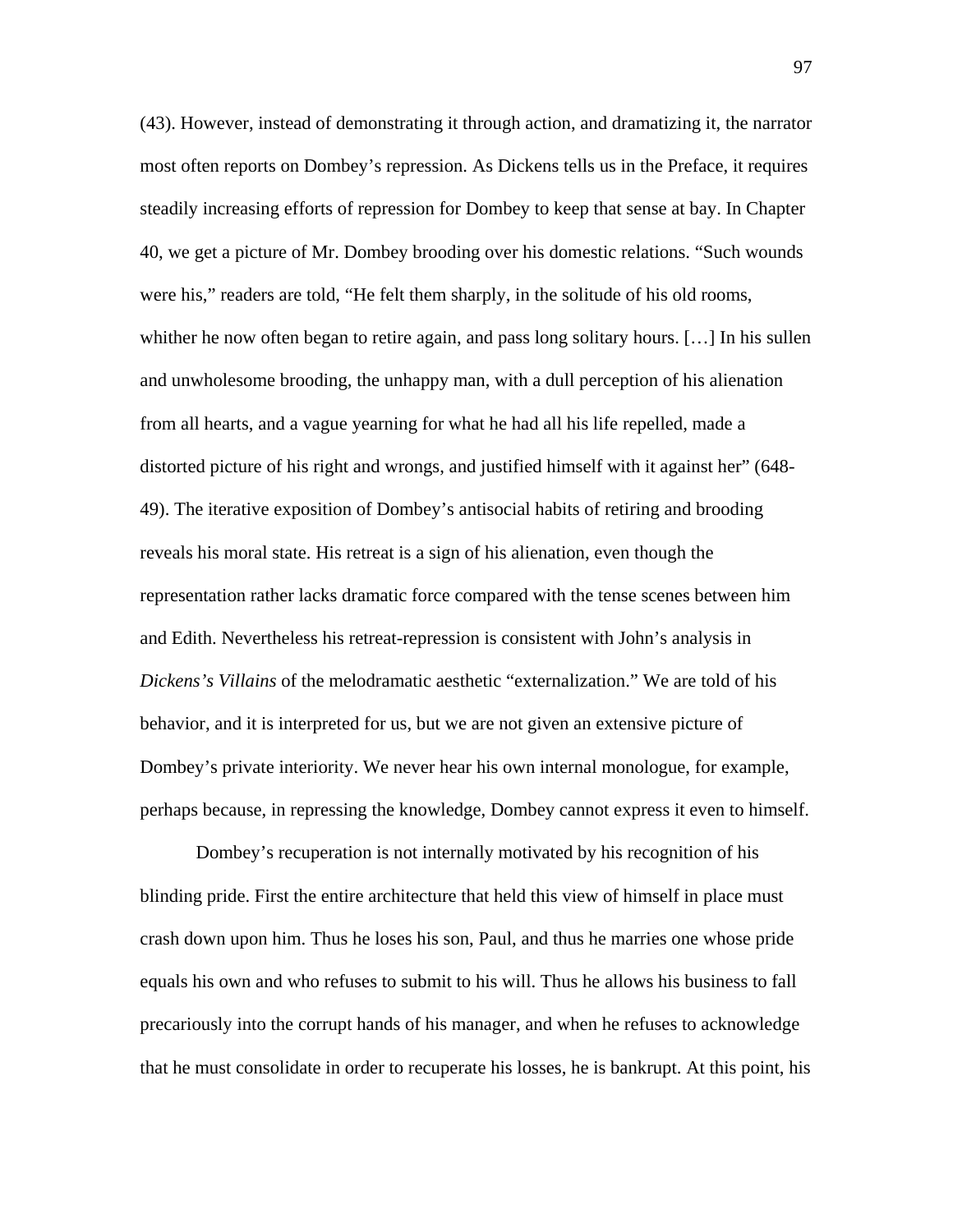fiscal state finally corresponds to his moral state. I argue that John's analysis of externalization can be even further extended: Dombey's pride is systematically attacked by a moral universe in order to teach him the error of his ways because, as Dickens envisions him, Dombey's character does not encompass the will to change. His whole self is defined by tradition, power, authority. Employing the melodramatic mode to represent the external force that compels recognition upon Dombey (bringing repressed truth into view) may suggest a Providential universe. But another, more realistic, implication is that Dickens is suggesting the difficulty of internally-motivated conversion.

 This latter interpretation is supported by the implied argument about habit in the 1867 Preface. Dickens claims that Dombey "undergoes no violent change"; rather his "obstinate nature exists in perpetual struggle with itself" (43). His conversion seems externally rather than internally motivated because the edifice of his world collapses prior to his self-reappraisal. Moreover, his realization does not really garner Dombey the forgiveness that he receives at the end of the novel, when he finally is sustained by all those of whose value he earlier had tried to deny – his daughter, Walter Gay, Harriet and John Carker (who, secretly through Mr. Morfin, make Dombey an annuity after his bankruptcy). Even Polly Toodle, the unjustly dismissed nurse of his son Paul, comes to look after the miserable man, and Miss Tox, the spurned spinster, comes to keep Polly company (932-34). These characters required no conversion. Their habits were (always) already life-sustaining. Dombey has an "altered heart" (976) but it is altered exactly in reverse, so that his conversion still feels consistent with his personality. The narrator comments that the old man "hoards [his granddaughter] in his heart" (975).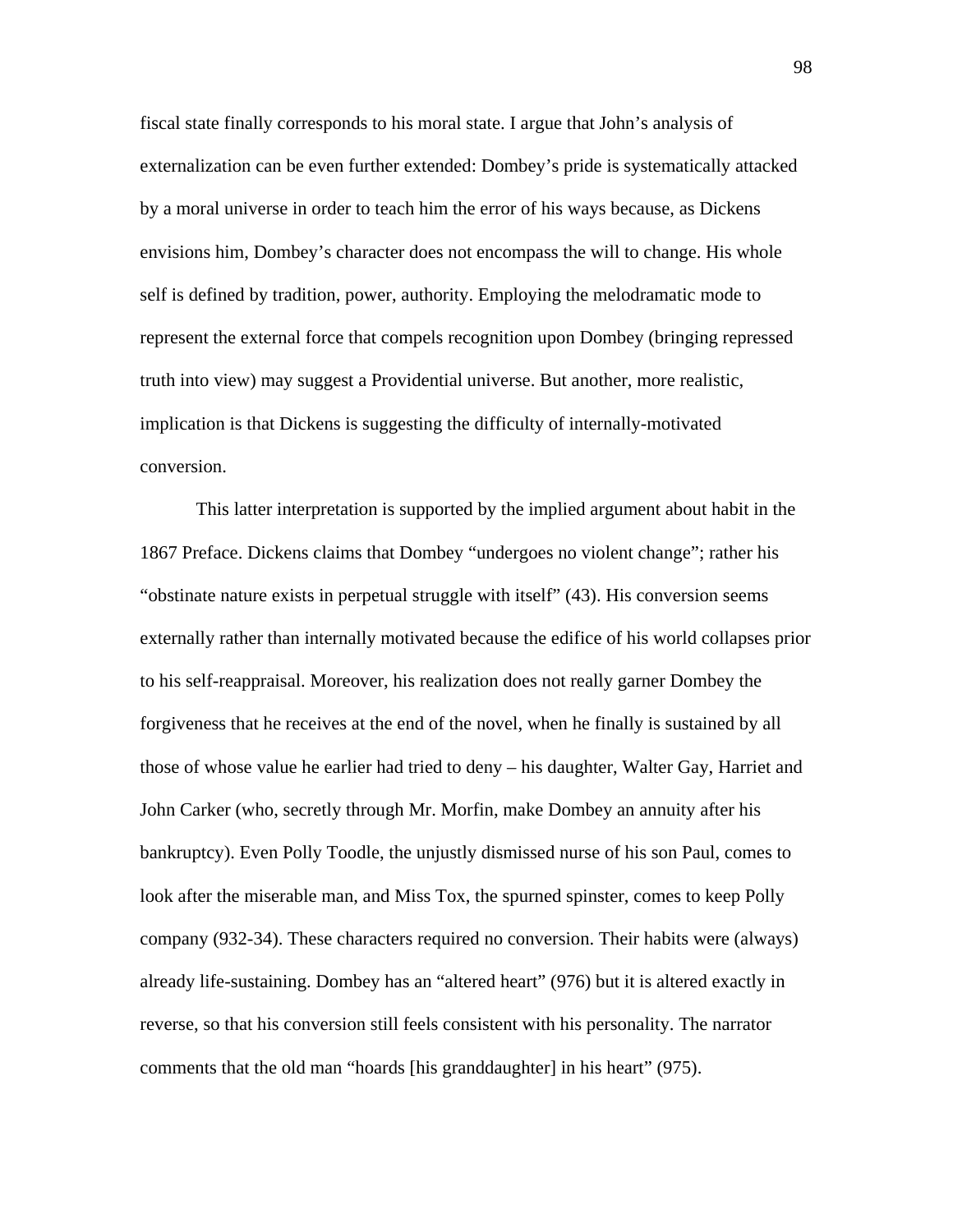Dickens's characters rarely transform themselves in the way that J. S. Mill describes, through willpower alone. More typically, they remain transparently static. Until the end of his days, Mr. Skimpole will be "just a child." Those who do change have to be "lessoned," through the harsh realities of experience, as with David and Pip's deromanticization, or through subterfuge, as is the case with both Bella Wilfer and Martin Chuzzlewit. Mr. Gradgrind only learns to see the error of his educational model after the terrible consequences to his children become evident. Even Richard Carton's selfsacrifice has something of his earlier nihilist abandon. In Dickens's novels, then, external circumstances not only mold character; circumstances also instigate characters to change their understanding of themselves, as well as their intersubjective behavior. The force of circumstances, the external world, becomes a substitute for an agent of a "Providential" outcome.

We are left with the puzzling Preface of 1867 to the novel, which most certainly reflects the fact that Dickens thought his critics were missing his point.<sup>[37](#page-112-0)</sup> The document's claims are consistent with the implications of the railroad/good spirit/novelist parallels. The parallels suggest, as I have been arguing, that habits are social causes, instilled in individuals by society and material circumstances, and then perpetuated in sociallyproduced beliefs and behavior. It takes a railroad's construction, or a good spirit's intervention, or a novelist's imagination to make those causes apparent to people, yet they are not the causes of change themselves.

Dickens thought that if habit can be represented and effectively communicated to readers, literature might have material effects in reforming the "habits of heart and mind," just as the furor over boarding schools precipitated material reform after the

99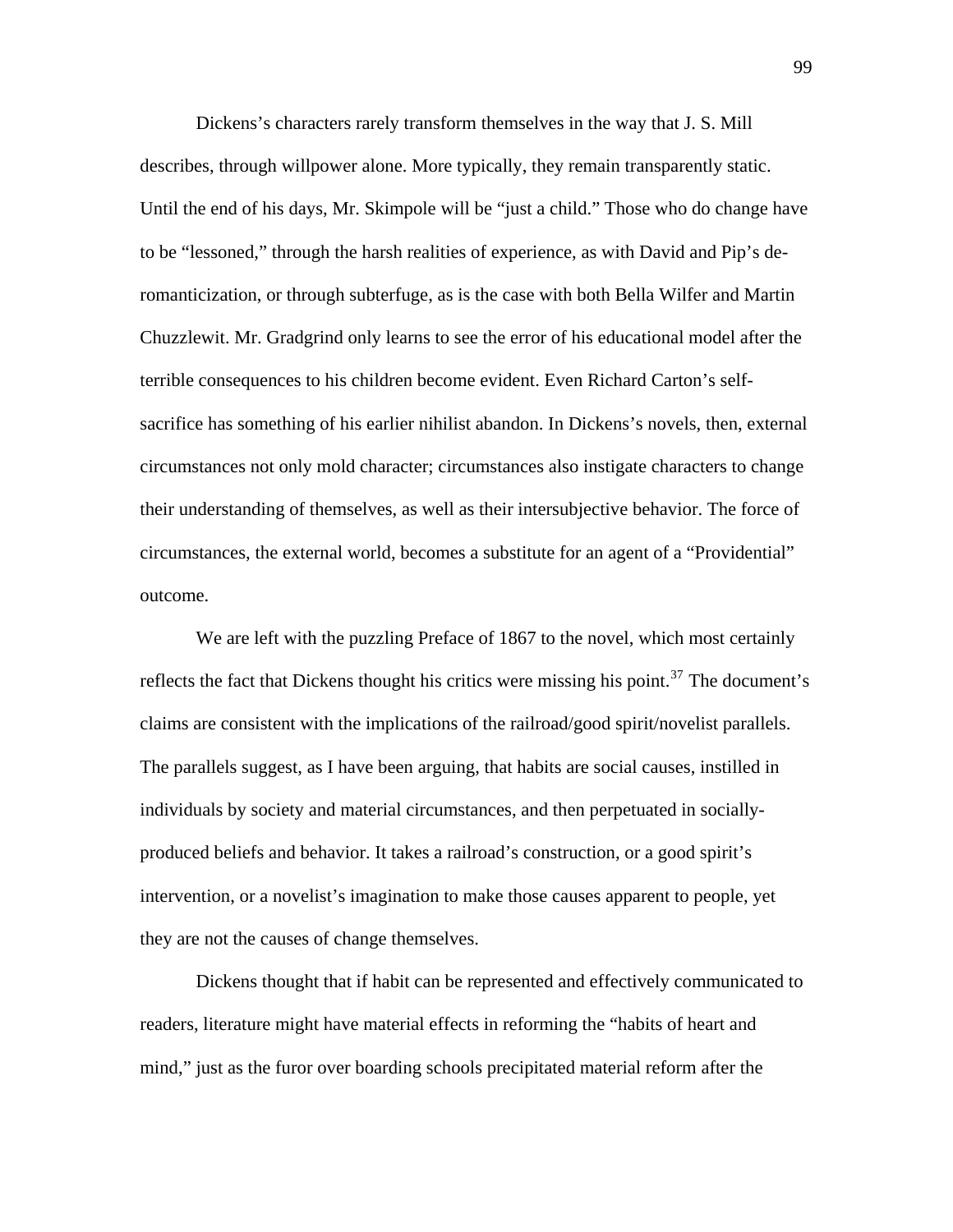publication of *Nicholas Nickleby*, a novel which opened readers eyes to abuses of which they either had been ignorant or wished to remain so.<sup>[38](#page-112-0)</sup> Readers require practice, to get in the habit of seeing the world as a tragedy of their own making.

100

In *Dombey's* Preface, Dickens sets the artist apart, insisting upon the artist's rare and accurate interpretation of character, as opposed to the understanding of ordinary people: "I make so bold as to believe that the faculty (or the habit) of correctly observing the characters of men, is a rare one. I have not even found, within my experience, that the faculty (or the habit) of correctly observing so much as the faces of men, is a general one by any means." The parentheses signal a link between "faculty" and "habit." Both terms refer to a power or capacity, which can be either innate or acquired, though it was more typical to associate the faculties with universal traits and habits with more individually acquired ones.<sup>[39](#page-112-0)</sup> (Whether or not Dickens's aptitude was innate, his facility was certainly practiced.) Whether or not "correctly observing the faces of men" is a facility that can be acquired, the realist novel's project to expose causes and effects is fundamental to readers' better understanding of themselves and their society. As Dickens laments the failure of most people to read character, the Preface indicates the same problem that the novel exposes: the generally "unobserving," unconscious condition of his society, the worst of whom, like Mrs. Skewton and Mr. Dombey, actively repress knowledge that would expose their sham and hypocrisy. And yet more than exposure is at stake for Dickens and for his version of realist fiction. The knowledge he would bring to readers would help them find ways to change their society.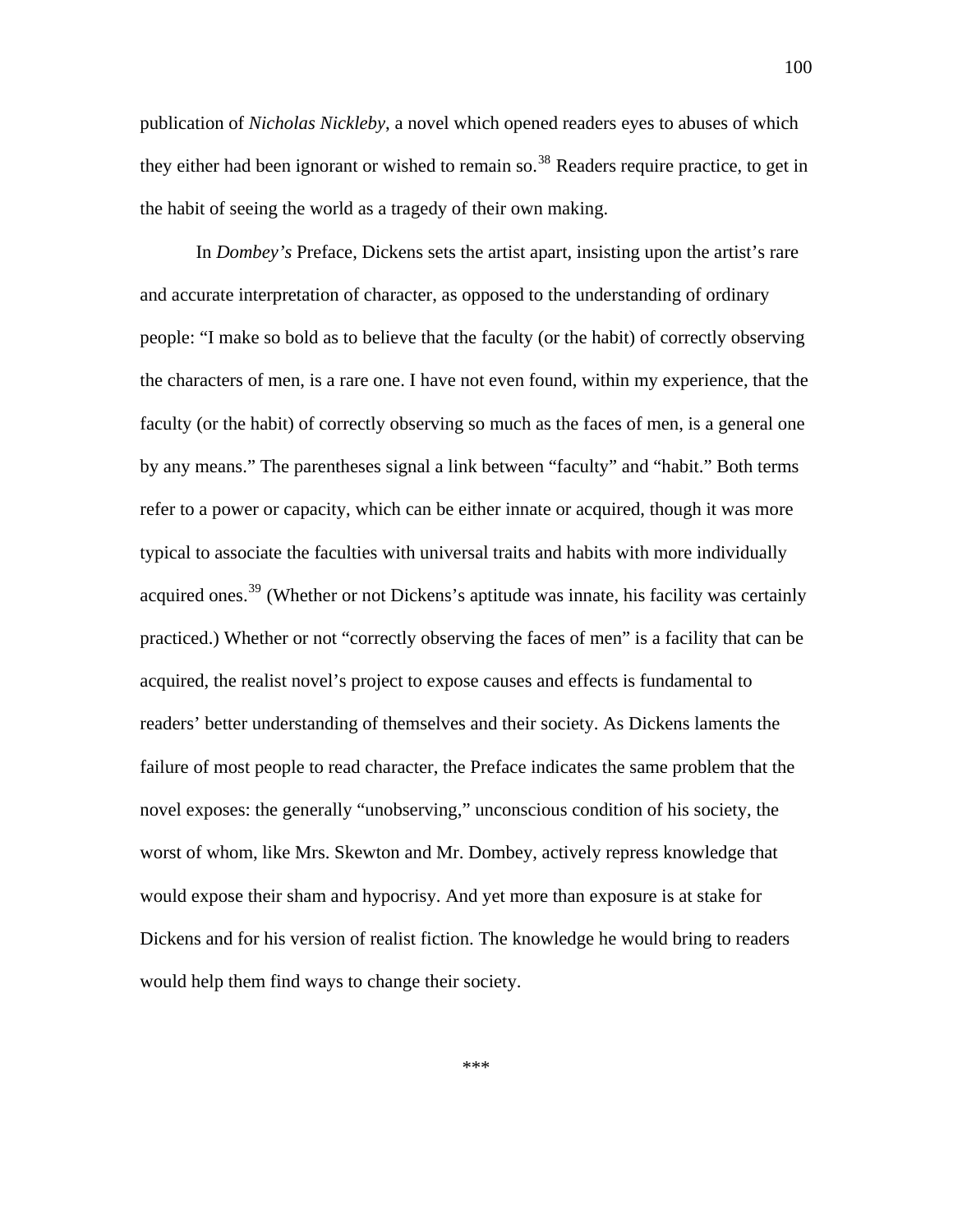G. H. Lewes, in an essay, "Dickens in Relation to Criticism," published in the *Fortnightly Review* in 1872, claimed that Dickens's characters were "merely masks… caricatures and distortions of human nature." In Lewes's developing literary theory, the novel meant realism, and realism meant a very subtle depiction of psychology, which avoided exaggeration. But Dickens, too, was engaged with developing theories of identity (as we saw in the example of Mr. Morfin and his split model of the mind, in which habit and conscience struggle for the upper hand). Metaphor in Dickens's characterization often reduces characters to their fetishes, sartorial quirks, or their verbal or psychological tics, but his characterization utilizes the metonymy of habit to inform his social analysis. He explores the fear of "mechanism" in terms of the unnatural social structures that were turning out vicious criminals, starving workers, and deformed children like some kind of assembly line, as well as portraying individual characters who are unable to reflect upon their own unnaturalness, as in the characters of Mrs. Skewton and Mr. Dombey.

This is to say that his stylistic technique, paradoxically, had a higher end: to critique that very sort of reduction and one-dimensionality. Lewes misses the point about "mechanism" in Dickens's characters entirely. The critic writes, "Unreal and impossible as these types were, speaking a language never heard in life, moving like pieces of simple mechanism always in one way (instead of moving with the infinite fluctuations of organisms…) these unreal figures affected the uncritical reader with the force of reality." As George H. Ford points out in his discussion of Lewes's essay, Lewes never seems to consider that this may in fact be the point, "effective and probable in its own way."<sup>[40](#page-112-0)</sup> Nevertheless, as I will discuss in Chapter Three, Lewes values a different version of realism, and also envisions a more plastic and malleable model of mind, both of which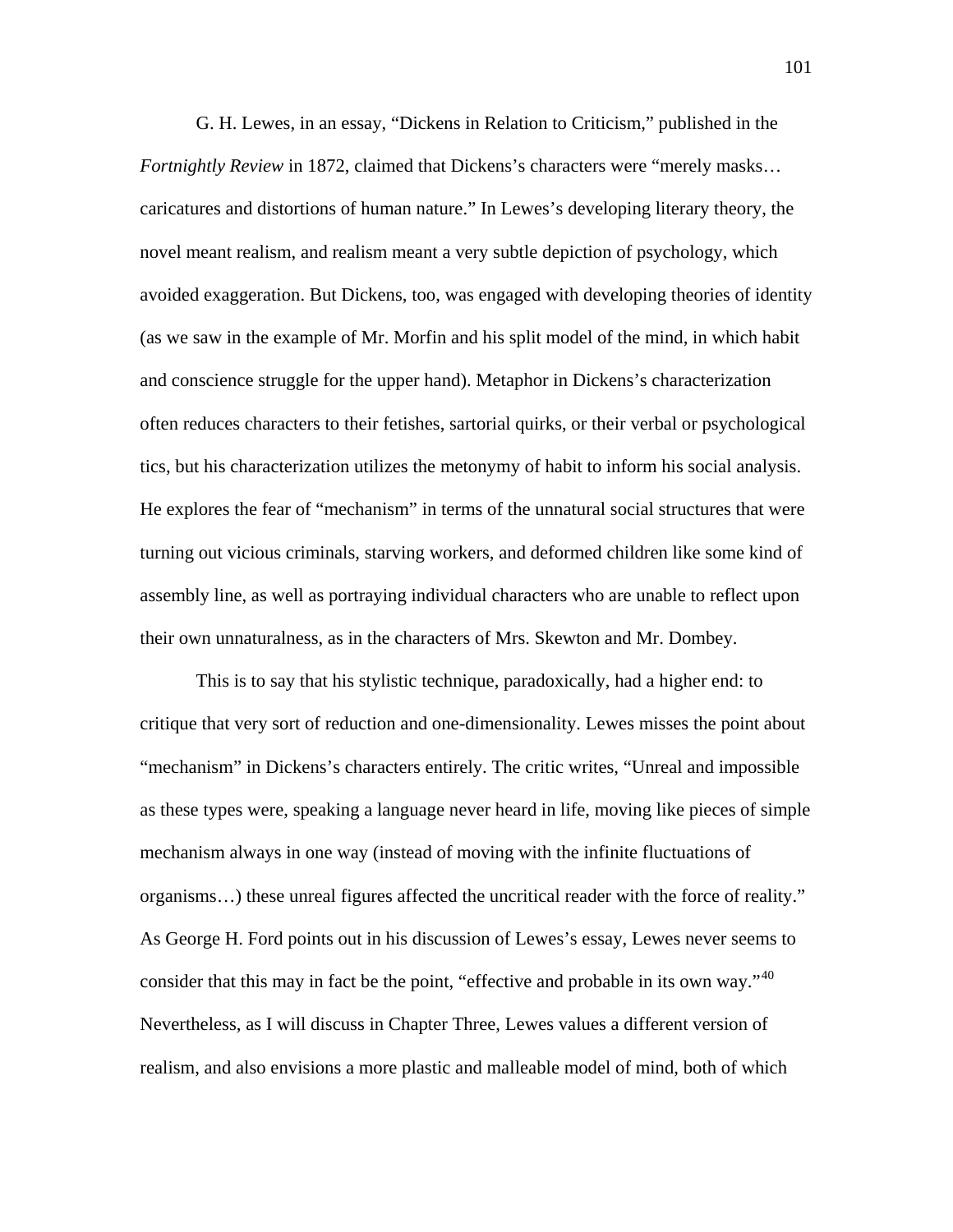his companion George Eliot developed with an astounding intellectual command. Yet, as we shall see, the mind that Lewes scientifically described and Eliot fictively imagined is one that builds on the mechanical, train-track associational one that Dickens employed.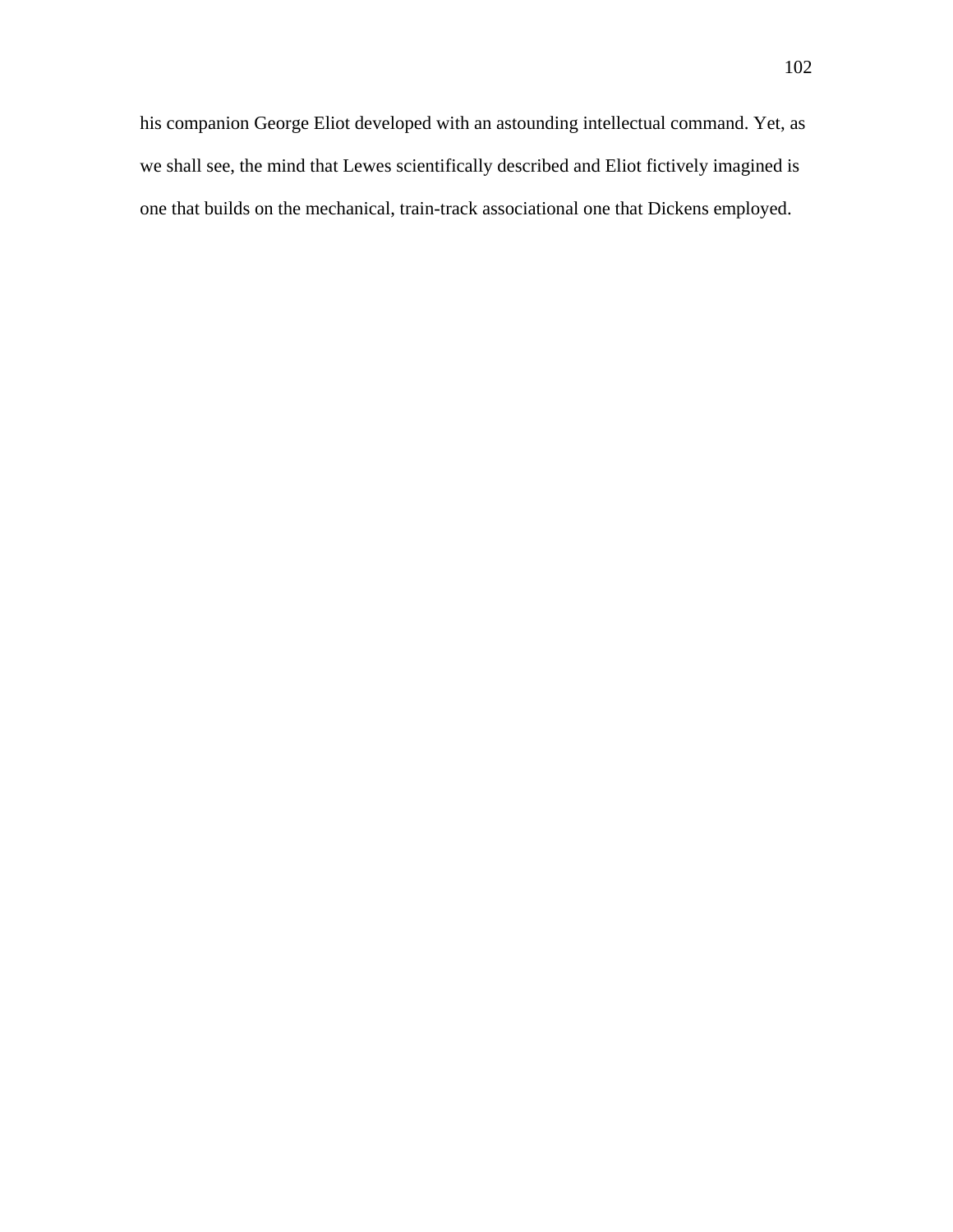$\frac{1}{1}$ <sup>1</sup>Alexander Welsh, "Satire and History: The City of Dickens" *Victorian Studies* 11 (1968): 379-400; quoted on 383. 2

<sup>2</sup> Ackroyd claims he had "the habit of constantly combing his hair in case a strand of it had fallen out of place" (829).

 Bert G. Hornback, "Dickens's Language of Gesture: Creating Character" *Dickens Studies Newsletter* 9 (1978): 100-106; 101.

 $4 \text{ In a speech he made in Birmingham in 1869, Dickens extolled the virtue of regular work habits.}$ "My own invention and imagination, such as it is," he adds modestly, "I can most truthfully assure you, would never have served me as it has, but for the habit of commonplace, humble, patient, daily, toiling, drudging attention. Genius, vivacity, quickness of penetration, brilliancy in association of ideas […] will not be commanded; but attention, after due term of submissive service, always will." Quoted in Welsh, *The City of Dickens* (1971): 75. [check; to a workingmen's association??]

<sup>5</sup> See Richard Lettis, "How I Work: Dickens in the Writer's Chair" *Dickensian* 89 (Sp 1993): 20. Forster gives the account in his *The Life of Charles Dickens*, J. W. T. Ley, ed. (London: Cecil

Palmer, 1928): Book V, chapter 2, 399-400.

[Unsigned review] "Sketches by Boz," *Metropolitan Magazine*, March 1836, xv, 77. 8

<sup>8</sup> Simon Dentith, "How Popular was *Dombey and Son?"*: 71. Dentith's essay makes the useful argument, in assessing how popular the novel was, that [*Dombey*] "transform[s] the elements of popular culture on which it draws" (78).

9 Joseph Litvak's study, *Caught in the Act: Theatricality in the Nineteenth-Century English Novel* (1992) finds that rather than repudiating theatricality, the tradition of the novel in England tends to document its diffusion and normalization. See also Deborah Vlock, *Dickens, Novel Reading and the Victorian Popular Theater* (Cambridge: Cambridge UP, 1998); Paul Schlicke's *Dickens and Popular Entertainment* (London: Allen and Unwin, 1985); and William Axton's *Circle of Fire*: *Vision and Style and the Popular Victorian Theater* (Lexington, KY: University of Kentucky Press, 1966). According to Axton, Dickens's writing rehearses the strategies of English pantomime, with its "amalgam of impostures, disguises, slapstick unmasking, motley and grotesquerie" – the visceral content of his and other Victorians' theatrical experience. Axton describes the pantomime of Dickens's age as often mixing fantasy with topicality and social satire by a deliberately ludicrous use of a folk tale in an altered setting that reproduced recent news events, and he notes that stage sets and figures displayed properties which "commonly played upon grotesque incongruities in scale or context, and comic animism was a favorite device. Thus clowns went disguised as kitchen implements, animals, outsized vegetables, even plants and trees" (19). This jumble of absurdity and social satire appealed to a broad range of society, unlike other forms of drama such as those that parodied manners in high society, or those that appealed to "low" culture because they contained lewd material deliberately meant to offend middle-class proprieties. On this latter point, see Peter Bailey, "Conspiracies of Meaning: Music-Hall and the Knowingness of Popular Culture," *Past and Present* 144 (138-170). I discuss Juliet John's work at length on pages 85-86 below (see note 27 for reference). See also Robert Garis, *The Dickens Theatre* (Oxford: Clarendon Press, 1965) and Edwin Eigner, *The Dickens Pantomime* (Berkeley: University of California Press, 1989).<br><sup>10</sup> Polite readers found many scenes in Dickens's fiction to be "low." A comment from Henry Fox

on *Oliver Twist* is representative: "I know there are such unfortunates as pickpockets and streetwalkers. I am very sorry for it and very much shocked at their mode of life, but I own that I do not much wish to hear what they say to one another." *Chronicles of Holland House* 1820-1900, Earl of Ilchester, ed. (1937) 245. It is precisely this attitude of knowing of but refusing to acknowledge inequity that Dickens takes as his

subject in *Dombey and Son*.<br><sup>11</sup> See John Butt and Kathleen Tillotson's *Dickens At Work* (London: Methuen, 1957).<br><sup>12</sup>All quotations from the 1985 Penguin Classics edition: edited by Peter Fairclough, introduction by Raymond Williams. 13 Jennifer Hayward, *Consuming Pleasures: Active Audiences and Serial Fictions from Dickens to* 

*Soap Opera* (Lexington, KY: University of Kentucky Press, 1997): 1. On the subject of serialization in Victorian culture see Linda K. Hughes and Michael Lund, *The Victorian Serial* (Charlottesville: University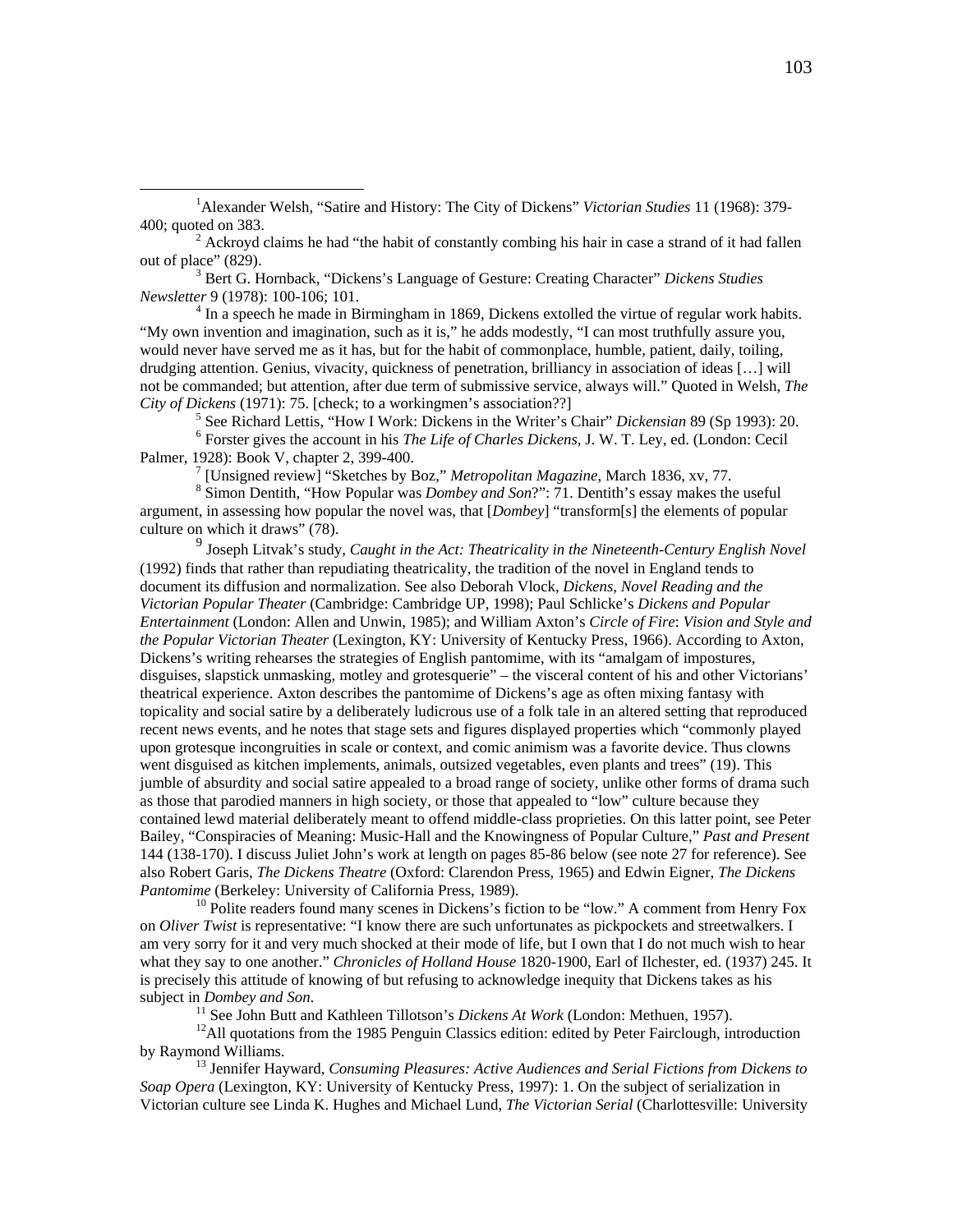Press of Virginia: 1991); Graham Law, *Serializing Fiction in the Victorian Press* (Houndsmills and New York: Palgrave, 200); and David Payne, *The Reenchantment of Nineteenth-Century Fiction: Dickens, Thackeray, George Eliot and Serialization* (Basingstoke, Hampshire, New York: Palgrave Macmillan: 2005). In "Revisiting the Serial Format of Dickens's Novels; or Little Dorrit Goes a Long Way," in Christine L Krueger, ed. *Functions of Victorian Culture at the Present Time* (Athens, OH: Ohio UP, 2002) 157-70, authors David Barndollar and Susan Schorn describe their research projects that attempted to recreate the experience of reading Dickens serially. One interesting point they make is that Dickens's plots can be more difficult to follow in the serial format, because what tend to stand out are his long descriptive passages. For contemporary readers, they assert, "[M]easured doses of Dickens can be frustrating simply because they thwart our usual reading habits: one thing we almost never do with a Dickens book is close it voluntarily." See especially 161.<br><sup>14</sup> In a study of Carlyle's influence on Dickens, Michael Goldberg examines many

correspondences in Dickens's novels to Carlyle's fear of commercialism. Michael Goldberg, *Carlyle and Dickens* (Athens: U of Georgia Press, 1972). See notes 34 and 35 below on Carlyle.

15 Williams writes in his "Introduction" to the Penguin edition of *Dombey* (first published in 1970), "Pride is transformed from a traditional vice […] to something created by a particular social world, and by the habits of heart and mind which such a world teaches and sustains" (21). He refers to the Victorians' recognition of the impact of social institutions on the individual: the fact that different historical moments engender a second nature particular to it. His somewhat sentimental phrase, "habits of heart and

mind," suggests how ideology induces behavior through feeling and belief.<br><sup>16</sup> Kate Flint, "The Middle Novels: Chuzzlewit, Dombey, Copperfield" John O. Jordan, ed. *The Cambridge Companion to Charles Dickens*, 34.

<sup>17</sup> Kucich, John, "Repression and Representation: Dickens's General Economy," *Nineteenth*-*Century Fiction*, 38.1 (June, 1983) 62-77, 69.<br><sup>18</sup> James Mill, "Education," *James Mill: Political Writings*, ed. Terrence Ball (Cambridge:

Cambridge UP, 1992) 139-94. Mill's treatise attempted to answer the perennial questions of "wherein human happiness exists" and what sorts of education are required for the different classes of society. But it also poses paradoxical assumptions. On the one hand, "human happiness" is assumed to be universal; on the other hand, no universality is assumed when it comes to the "different classes" of society requiring different sorts of education.

<sup>19</sup> Philip Fisher, "The Failure of Habit," *Uses of Literature*, ed. Monroe Engel (Cambridge, Mass.: Harvard UP, 1973). This claim neglects other widespread, and competing, metaphors for habit, such as the "fabric" of society (a perhaps quasi-industrial metaphor), as well as organic metaphors for habit, often expressed in terms of "cultivation" or self-cultivation, Carlyle's volcano, and the stream, which I discuss in

Chapter three's reading of George Eliot's *The Mill on the Floss*. 20 Athena Vrettos, "Defining Habits: Dickens and the Psychology of Repetition," *Victorian Studies*

 $^{21}$  An enormous amount of critical work attests to Dickens's prescience in matters of psychology. Much of this work is psychoanalytic, or uses Freudian terminology such as doubling, repression or Anti-Oedipal structures. Few attempts are made to read Dickens's work in the terms of the nineteenth-century mental physiology to which Dickens himself would have had access, and therefore such criticism tends to tell us more about psychoanalysis than about Dickens's imagination of the mind, mental events, or the relations between mind and body. Examples (which tend to focus on *Great Expectations*) include, Stephen Bernstein, "Oliver Twisted: Narrative and Doubling in Dickens's Second Novel" (1991); Douglas Steward, "Anti-Oedipalizing *Great Expectations*: Masochism, Subjectivity, Capitalism" (1999); James Leo Spenko, "The Return of the Repressed in *Great Expectations*" (1980); David T. Thomson, "Pip: The Divided Self" (1977). Frank McCombie's "Sexual Repression in *Dombey and Son*" investigates the subject through a study of the novel's engravings.<br><sup>22</sup> Vrettos's essay attends to the significant tension between individuality and conformity

suggested by the notions of habit as either idiosyncratic or routine. Between the two notions lie opposing anxieties: of the homogenous mass production of character or the potentially radical, non-conformist eccentric. Whereas Vrettos emphasizes consumer behavior in market economies, and focuses attention on the sartorial and proprietorial dimension of theories of habit, I am more interested in the novel's ideology regarding the externalization and processes of self- and social-reformation. See also Julia F. Saville's essay on *David Copperfield*, "Eccentricity as Englishness in *David Copperfield*," *SEL* 42, 4: 781-797 (2002),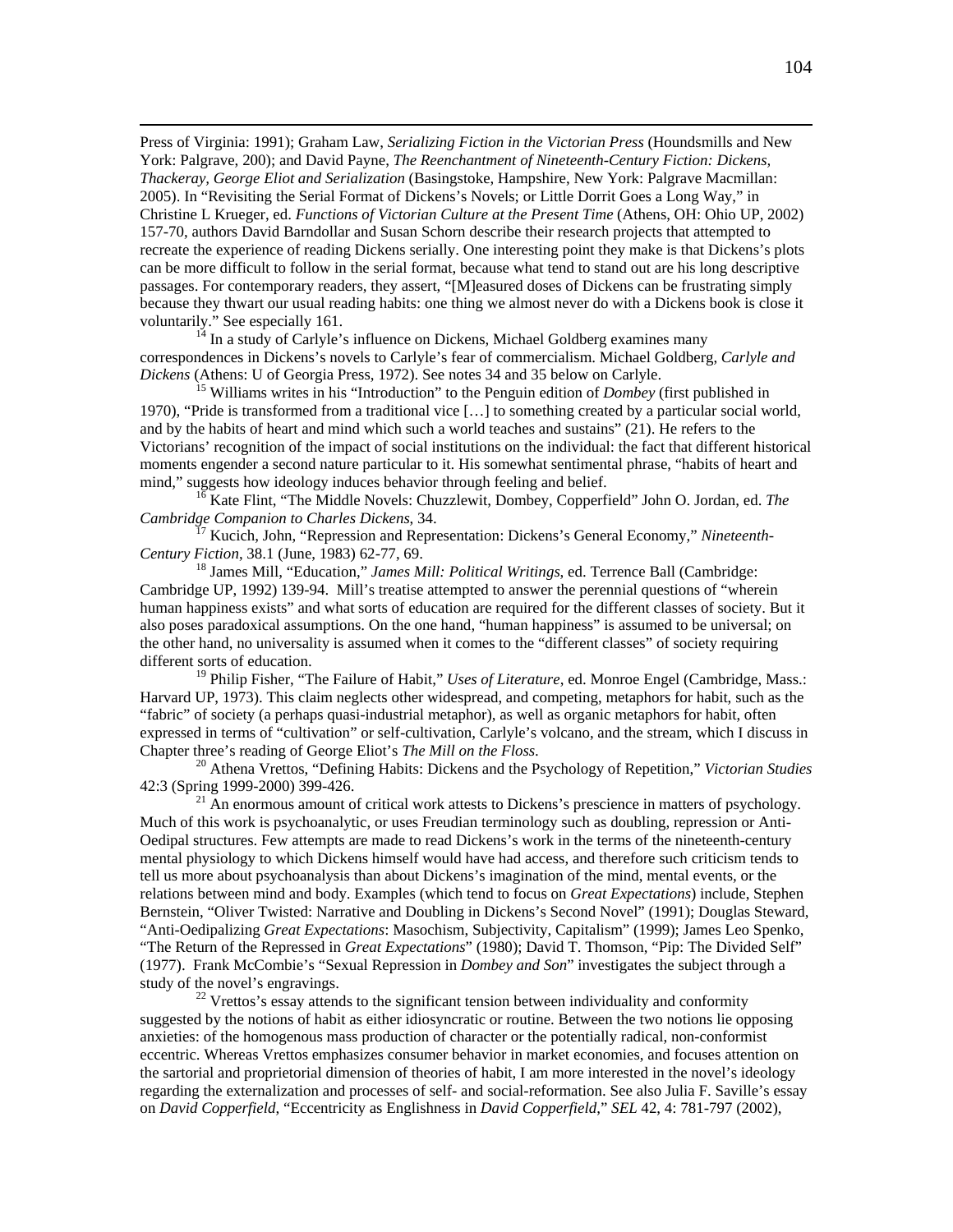which finds that eccentricity "operates as the site of negotiation between individual and communal imperatives" 784, and argues that, as part of the nationalizing tendencies of the early nineteenth century, Dickens reinvents character as eccentricity. Interestingly related to the notion of habit-formation, Saville describes Dickens's use of eccentricity as exploiting the possibilities of masquerade, "the power to don and remove masks that does not depend on some original essence but rather brings that essence into being" 785.<br><sup>23</sup> There is a vast amount of critical literature on the subject of determinism and will in Victorian

thought; to attempt to rehearse this here would be impossible and distracting from the central problem of habit that I am tracing, although habit cannot be separated from the philosophical concerns of determinism and human will. An excellent account of these debates can be found in Catherine Gallagher, *The Industrial Reformation of English Literature: Social Discourse and Narrative Form, 1832-1867* (Chicago: University of Chicago Press, 1985); see also John Robert Reed, *Victorian Will* (Athens, OH: Ohio University Press, 1989). 24 *System of Logic* (1869 ed. Harper and Brothers, NY.) Bk. VI. "On the Logic of the Moral

Sciences." <sup>25</sup> *Women of England, Their Social Duties and Domestic Habits* (New York: D. Appleton and Co., 1839). 26 During the writing of *Dombey and Son*, Dickens administered a philanthropic project, a home

for homeless women called Urania Cottage and financed by his friend, the wealthy Mrs. Burdett-Coutts. Many of the women he recruited had come from prison, arrested for prostitution. In a pamphlet written to persuade women to join the reform house, which culminated in a new life in the Australian colonies, the terms he uses are similar to Mill's: "you must have the strength to leave behind you all old habits. You must resolve to set a watch upon yourself, and to be firm in your control over yourself, and to restrain yourself." See Edward F. Paine's *The Charity of Charles Dickens* (44). That Dickens had a lifelong interest in streetwalkers is evidenced by his inclusion of many such characters in his novels: from Nancy in *Oliver Twist*, to Emily in *David Copperfield*, to Alice Marwood in *Dombey*. Undoubtedly this episode influenced the writing of *Dombey*. A final, compelling coincidence: As with other schemes it resembled, Urania Cottage proved a failure, and the house was eventually demolished in order to make way for a railroad line! (See *Charity* 51). 27 Juliet John, *Dickens's Villains: Melodrama, Character, Popular Culture* (Oxford: Oxford UP,

2001).

<sup>28</sup> Robert L. Patten, "'I Thought of Mr. Pickwick, and Wrote the First Number': Dickens and the Evolution of Character," *Dickens Quarterly* 3.1, 1986,19. In Dickens's development of characters' particular speech-habits, Patten has seen an innovation on the old character types signified by clothes, what he refers to as "the inherited system of characterological signs."

Bert G. Hornback's article, "Dickens's Language of Gesture: Creating Character," *Dickens Studies Newsletter* 9: 100-06 (1978) argues that the language of gesture dramatically represents cause or source. I agree with much of Hornback's analysis, but remain unconvinced that Dickens is as interested, apart from training, in the *causes* of behavior as he is in transparent states of consciousness.

<sup>29</sup> Of Edith's beauty the narrator remarks, "It was a remarkable characteristic of this lady's beauty that it appeared to vaunt and assert itself without her aid, and against her will. She knew that she was beautiful: it was impossible that it could be otherwise: but she seemed with her own pride to defy her very self" (367).<br> $3^{30}$  On Dickens's antipathy toward compulsory education see David Paroissien, "Ideology,

Pedagogy, and Demonology: The Case against Industrialized Education in Dickens*'s* Fiction," *Dickens Studies Annual* 34 (2004): 259-82. and R. D. Altick, "Education, print, and paper in *Our Mutual Friend*," ed. Clyde de L. Ryals, John Clubbe and Benjamin Franklin Fisher IV, *Nineteenth-Century Literary Perspectives : Essays in Honor of Lionel Stevenson* (Durham, N.C. : Duke University Press, 1974).<br><sup>31</sup> Though the Stagg's gardeners debate about where the name came from, a "stag" was a term for

a railroad speculator, which surely is Dickens's ironic source for the name. 32 Jeremy Tambling, "Death and Modernity in *Dombey and Son*," *Essays in Criticism* 43.4 (1993):

321.  $\frac{33}{3}$  Forster recounts letters from Dickens during the composition of Dombey; see book VI, ch. II.

My comment relies on John Kucich's argument in *Repression in Victorian Fiction*.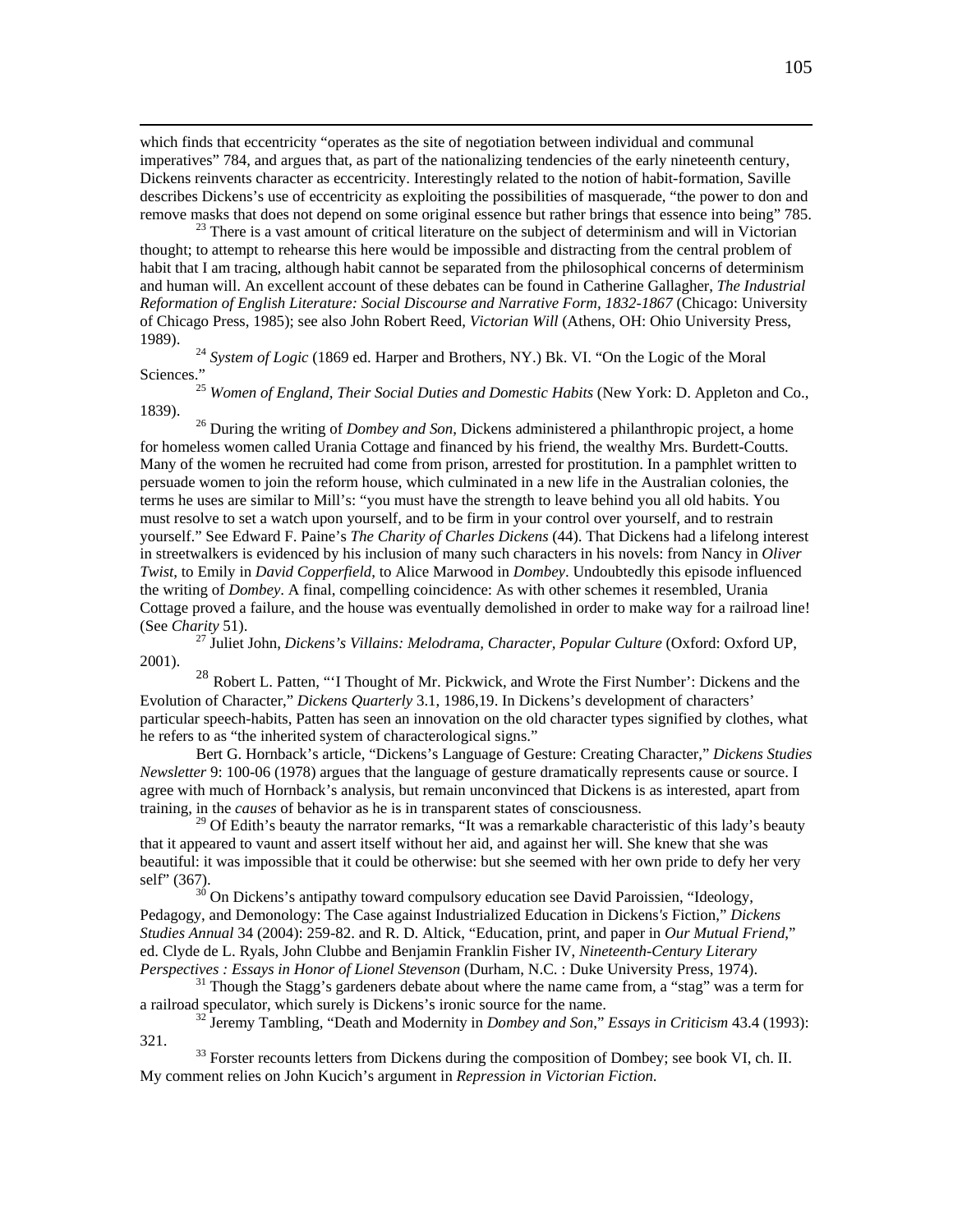34 As we saw in Chaper one, Carlyle wrote in *Past and Present*, "Habit is the deepest law of human nature. It is our supreme strength: if also, in certain circumstances, our miserablest weakness" ("The Beginnings," Book II, chap. xvii). This chapter discusses the need for "Formulas" because the more "completely cased with Formulas a man may be, the safer, happier it is for him." Yet Carlyle also argues that "a man's Formulas become *dead*; as all Formulas, in the progress of living growth, are very sure to do!" Such an account is suggestive of the plot and moral of *Dombey and Son*. See *Past and Present* vol. 10 (1843; New York: Charles Scribner's Sons, 1904).<br><sup>35</sup> Carlyle addressed the idea of second nature in the so-called "mechanical age" in his polemic,

*Signs of the Times* (1829), in which he argued that a faith in materialist method created the impetus for belief and behavior that mimicked the mechanicality of technology, "the great art," as he put it, "of adapting means to ends." He acknowledged the benefits of materialist philosophy and science for improving the lives of many, but he also feared that "this same habit regulates […] our modes of thought and feeling." He criticized, that is, the "manage[ment] by machinery" of those aspects of being which were immaterial (such as the learned doctor who discovered that poetry and religion are "a product of the smaller intestines"). Carlyle also addressed the difficulty of parsing nature/ second nature: "To us who live in the midst of all this, and see continually the faith, hope and practice of every one founded on Mechanism of one kind of another, it is apt to seem quite natural, and as if it could never have been otherwise." (New York: AMS Press, 1969) 56-82.<br><sup>36</sup> Reviews were mixed on the characterization of Dombey. The *Blackwood's Magazine* review

(see below, note 35 for full reference to this and to Forster) thought it "out of nature" whereas Charles Kent's review in *The Sun* (13 April 1848) found a "pervading loyalty to the natural." Forster's review amicably suggests that the novel's recurring phrase "most unnatural, and yet most natural in being so," is "probably what all [Dickens's] readers have not been able to concede, in the instance of Mr. Dombey and his Wife." In his view, however, "The past antecedents of both make the truth of the existing picture," that is to say, Dombey's arrogance is natural in never having had the experience of being thwarted. Edith's unnatural training by her mother makes her naturally bitter and willful. While Edith will make the marriage in order to secure her mother and herself a place in society, she is intractable in her refusal to act the part of the submissive wife. 37 The Preface echoes an unsigned [John Eagles] review in *Blackwood's Magazine* (October 1848)

lxiv, 468-69. After complaining that the characters are "extreme" and "exaggerated" and offer readers "too frequently a disgusting picture of life," Eagles writes, "The entire change of character in Dombey is out of all nature—it is impossible." He also apparently misses the blackmail of Edith by both Dombey (emotional, respecting Florence) and James Carker (threatening exposure, which she has already sacrificed), when he claims that "The whole conduct of the wife is out of nature. Such a character should have a deep cause for her conduct: she has none but the having married a disagreeable man [...]." The critic deems *Dombey* Dickens's "greatest failure." John Forster's review from *The Examiner* (28 October 1848) 692-93 admires the novel, yet pauses to suggest that "What we occasionally find when we would rather have it absent, is, that what should be, and would formerly have been, a mere instinct shown in the silent action of a character, has here and there come to be too much of a conscious feeling, and receives too elaborate expression." Harriet Martineau's assessment was that "While he tells us a world of things that are natural and even true, his personages are generally, as I suppose is undeniable, profoundly unreal." Harriet Martineau, *Autobiography*, 1877; ed., Linda H. Peterson (Peterborough, Ont.; Orchard Park, NY: Broadview Press, 2007) vol. ii, 378-79.<br><sup>38</sup> The phrase, "habits of heart and mind" comes from Raymond Williams's introduction to the

Penguin edition of *Dombey* (21). Dickens claimed in his 1848 Preface to the Cheap Edition of *Nicholas Nickleby* that by that date nearly all the Yorkshire boarding schools had been forced to close down. See Mark Ford's Introduction to Penguin edition (xv). For more on the historical consequences of *Nicholas Nickleby* see Philip Collins *Dickens and Education* (London: Macmillan, 1963).

39 Nineteenth-century phrenologists optimistically united body and mind by applying *faculties* to the literal shape of the skull: cranial 'organs' or 'bumps' were supposed to indicate congenital aptitudes, such as language, imitation, constructiveness or aggressiveness. (The OED comments that this sense has greatly influenced popular language.) 40 Quoted in George H. Ford, *Dickens and his Readers* (New York: W.W. Norton, 1965) 152-54.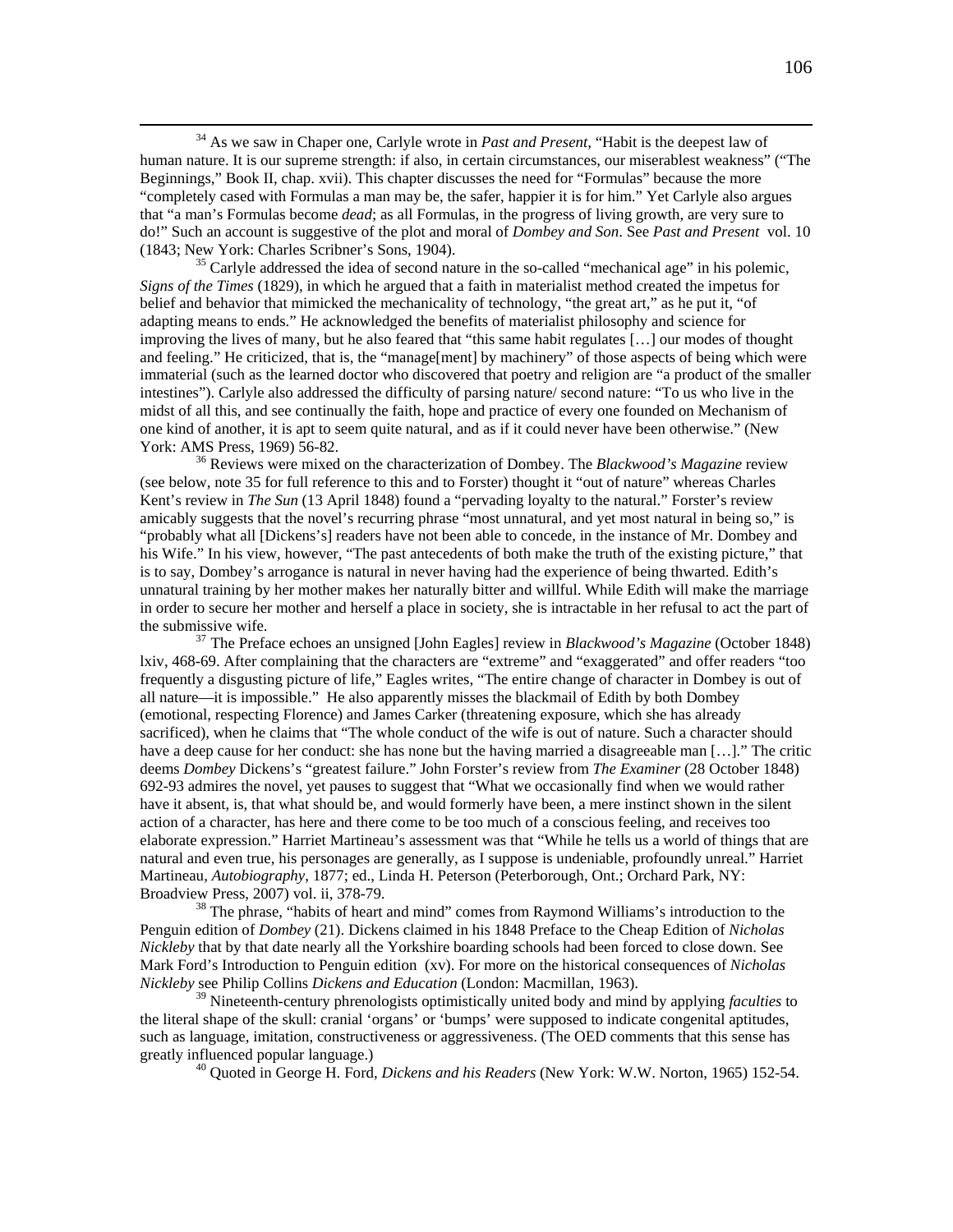## Habits and Subjectivity in George Eliot's *The Mill on the Floss*

A vigorous superstition, that lashes its gods or lashes its own back, seems to be more congruous with the mystery of the human lot, than the mental condition of these emmet-like Dodsons and Tullivers. – George Eliot, *The Mill*

George Eliot's representation of the "mental condition" of the "emmet-like" Dodsons and Tullivers in *The Mill on the Floss* confronted her readers with a challenge. Why should we sympathize with their prejudices, parsimony and clannish pride? Her narrator declares that it is "necessary for us to feel" the "oppressive narrowness" of their mental condition "if we care to understand how it acted on the lives of Tom and Maggie—how it has acted on young natures in many generations, that in the onward tendency of human things have risen above the mental level of the generation before them, to which they have nevertheless been tied by the strongest fibres of their hearts" (273). Eliot grants Maggie and Tom's predicament a broader significance than their own particular histories when she extends her observation to "young natures" generally; in generation after generation, young natures "rise above" the mental development of their elders, and this causes in them, in the narrator herself, and, perhaps even in Eliot's readers, a sense of oppression. She characterizes the world, "human things," as tending to advance via the mind, or "mental levels," which surpass those of parents and grandparents. A dilemma arises from this advance, because as our minds progress we feel a backward tug and an attendant commitment to the ones we have superceded. Although she describes this tie as a heart-string, this really is also a matter of mind, because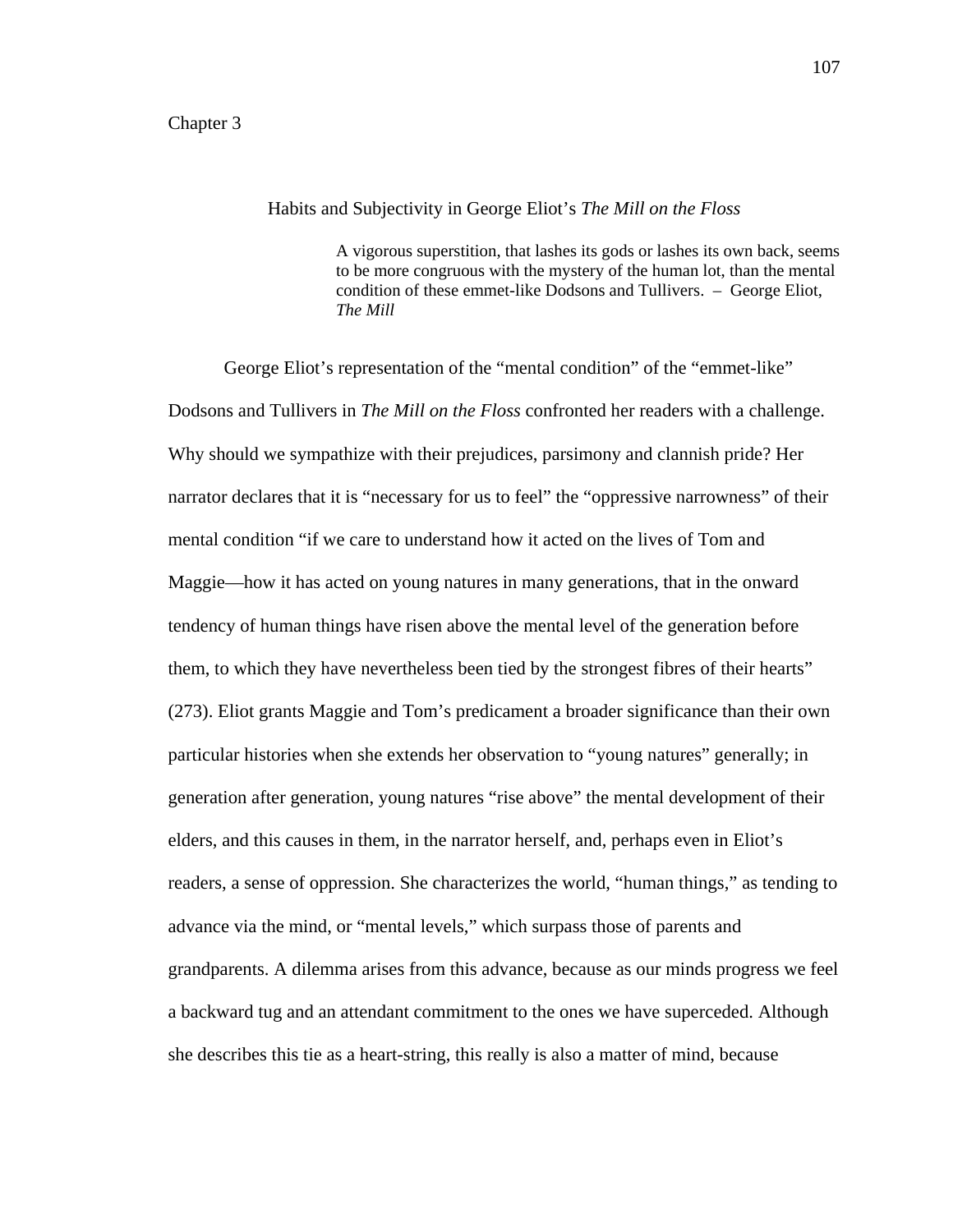emotional connections are based on associations in the brain, as Eliot believed from her knowledge of contemporary studies by physiological psychologists.

A great deal of the mental condition with which Eliot is concerned in her novel is best understood in the context of Victorian beliefs about *habit*. One of the hallmarks of modernity, according to Anthony Giddens, is the way post-traditional societies tend to make the self a reflexive project.<sup>[1](#page-137-0)</sup> Victorian ideas about habit described, on a continuum, two very different kinds of behavior—passive, unconscious reflex and self-actuating, reflective behavior. In Giddens's view, subjectivity is not limited to a discursive consciousness of one's actions. Many activities are enacted at the level of practical consciousness (35-6). Once a skill is acquired through repetition or practice, a task that initially required conscious effort, such as learning a new language, becomes an unconscious facility—a habit. Victorian reformers and writers of various types of selfimprovement literature understood repetition and seriality to constitute the origin of habits.<sup>[2](#page-137-1)</sup> Victorian physiologists believed that habits were established through the "exercise" of the brain so as to form permanent knowledge routes and persistent behavioral "discharge" paths, as George Henry Lewes discussed in his *The Physiology of*  Common Life (1859).<sup>[3](#page-137-1)</sup> Though believed to be closely allied to instincts because of their durable and unconscious nature, habits, paradoxically, also were described as flexible dispositions, capable of being retrained through conscious effort. Thus for Victorian culture, one's habitual regimes were intensely moralized: as one best-selling conduct manual had it, habit "consequentially form[s] the basis of moral character."<sup>[4](#page-137-1)</sup> Significantly, however, the Victorians recognized that habits not only define but preexist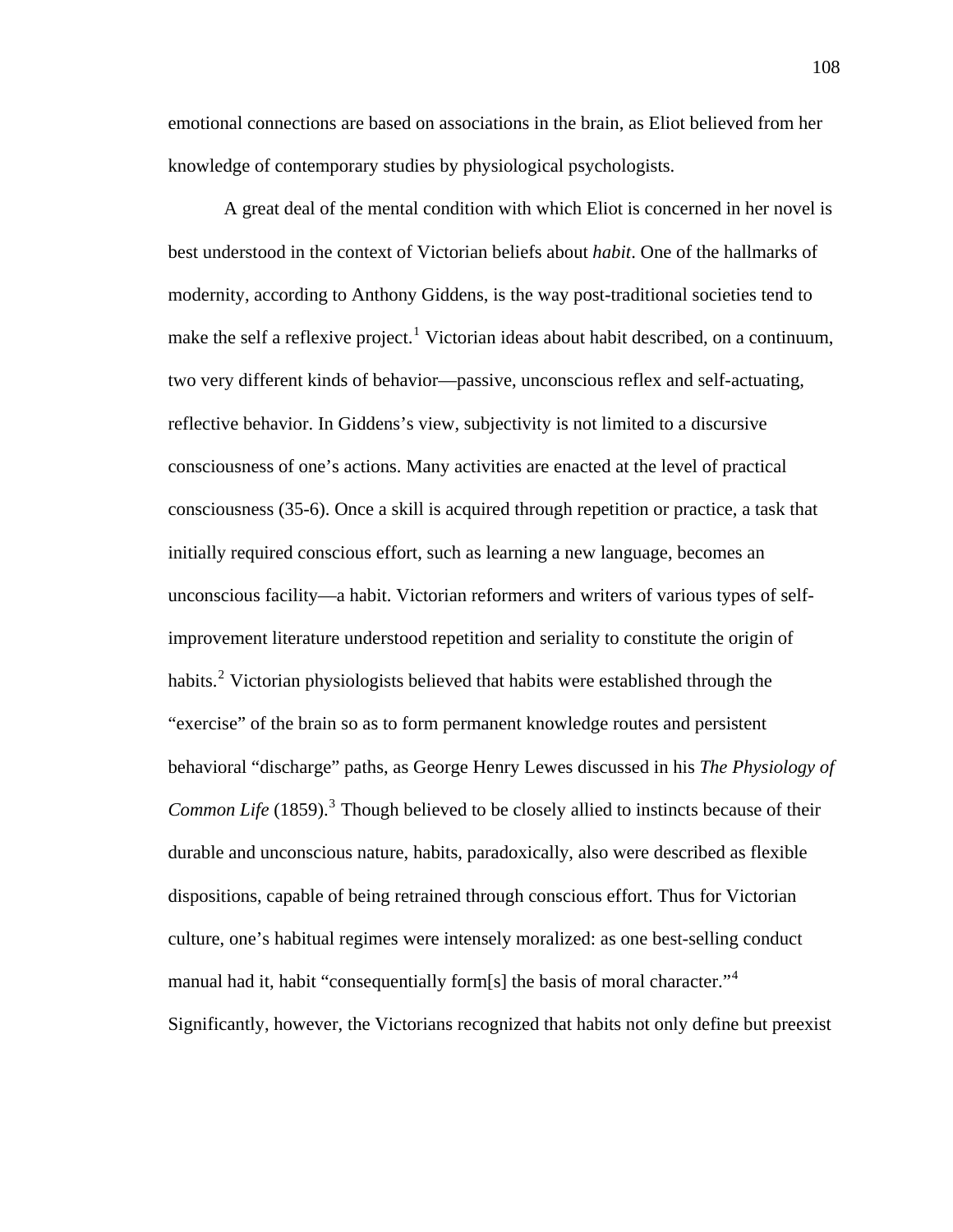one's character, in that habits are socially shaped, unconscious modes of response to the environment.

The narrator participates in this discourse when she describes the Dodsons' "inalienable habit of saving, as an end in itself," as "constitut[ing] them a 'race'": "the worthy tax-payers, who, having once pinched from real necessity, retained even in the midst of their comfortable retirement, with their wall-fruit and their wine binds, the habit of regarding life as an ingenious process of nibbling out one's livelihood without leaving any appreciable deficit" (121-22). That "saving," "pinching," and "nibbling" are described as "inalienable habit" and a "habit of regarding life" suggests the ways in which acquired behavior becomes so ingrained as to turn into stable attributes. Even behavior with conscious ends and formed by genuinely pressing circumstances (the "real necessity") turns into an automatic reflex, one that will often remain unaffected by a complete change in circumstances, as, say, having achieved a "comfortable retirement." How do experience and belief shift from conscious action to unconscious repetition? The answer to this question is one focus of Eliot's exploration of subjectivity in *The Mill on the Floss*. And one reason for her insistence on the necessity of our shared sense of its limitations stems from her belief that our mental life "acts on" the natures of those around us and therefore has ethical implications.

Eliot models human experience as an accumulation of patterns of thought and behavior, more unconscious than conscious. The dialectical relationship between individual habits and the mental level of St. Ogg's is part of the novel's complexlyrealized organicism, which, as the critic Sally Shuttleworth has argued, was not a single worldview but a complex of ideas which Eliot worked and reworked in her fictions.<sup>[5](#page-137-1)</sup> The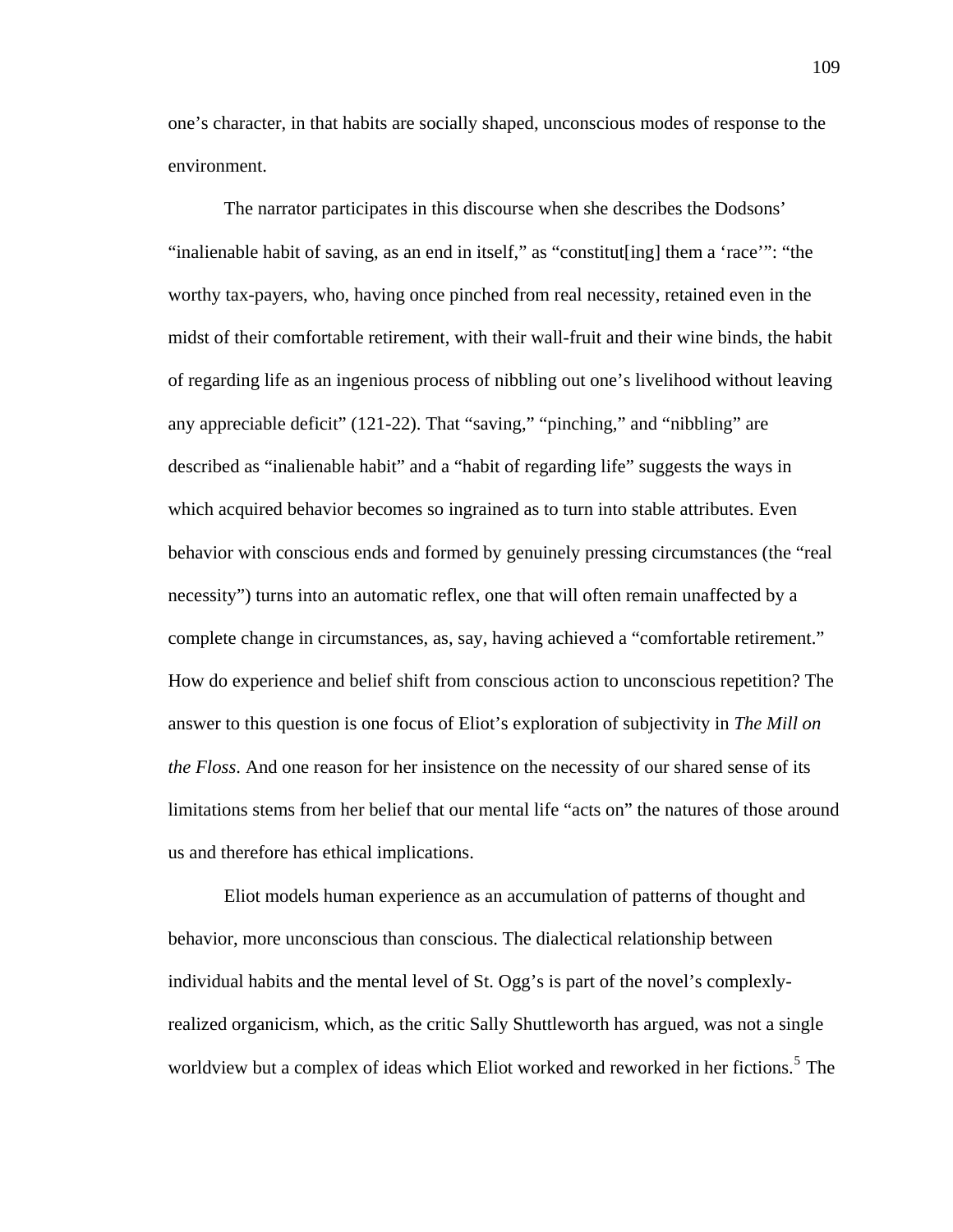organic society was understood not as a whole equal to the sum of its parts, but rather as an organism formed by dynamic, interdependent and constantly evolving pieces. As she claimed in a letter to the critic R. H. Hutton, "it is the habit of my imagination to strive after as full a vision of the medium in which a character moves as of the character itself."<sup>[6](#page-137-1)</sup> The phrase turns her own creative faculty into a habit of the type recognized as a basic principle of modern psychology, extending back through the associationism of Locke, and beyond, to Aristotle's *Nicomachean Ethics*. In identifying her imagination with habit, Eliot indicates how closely intertwined her organicist views were to her creative energies, and how both were informed by psychological principles. "[P]sychological causes," she told Hutton, "determined me in giving the details of English village life" in the novel.<sup>[7](#page-137-1)</sup> *The Mill*, with its intense, troubled sibling relationship, and Maggie's wavering between religious asceticism and the aesthetic pleasures of music and literature is, indeed, the closest Eliot came in her fiction to exploring her own mental development. In this essay I look specifically to her 1860 novel to argue that Eliot's goal in depicting the realistic "details" of her St. Ogg's characters was not to naturalize English habits, but, precisely the opposite: to defamiliarize them for her readers. In doing so, *The Mill on the Floss* modeled a new understanding of subjectivity.

The new mental model Eliot's fiction presented was materialist and scientific.<sup>[8](#page-137-1)</sup> Gillian Beer has argued that Eliot explored "the imaginative and emotional implications" of nineteenth-century scientific research. I develop Beer's claim that Eliot's effort "creates a reader alert equally to the scientific potential of everyday language and to the everyday potential of scientific terminology" (144). Everyday language and scientific terminology converge in an analogy that compares the mind to a channel. As critics such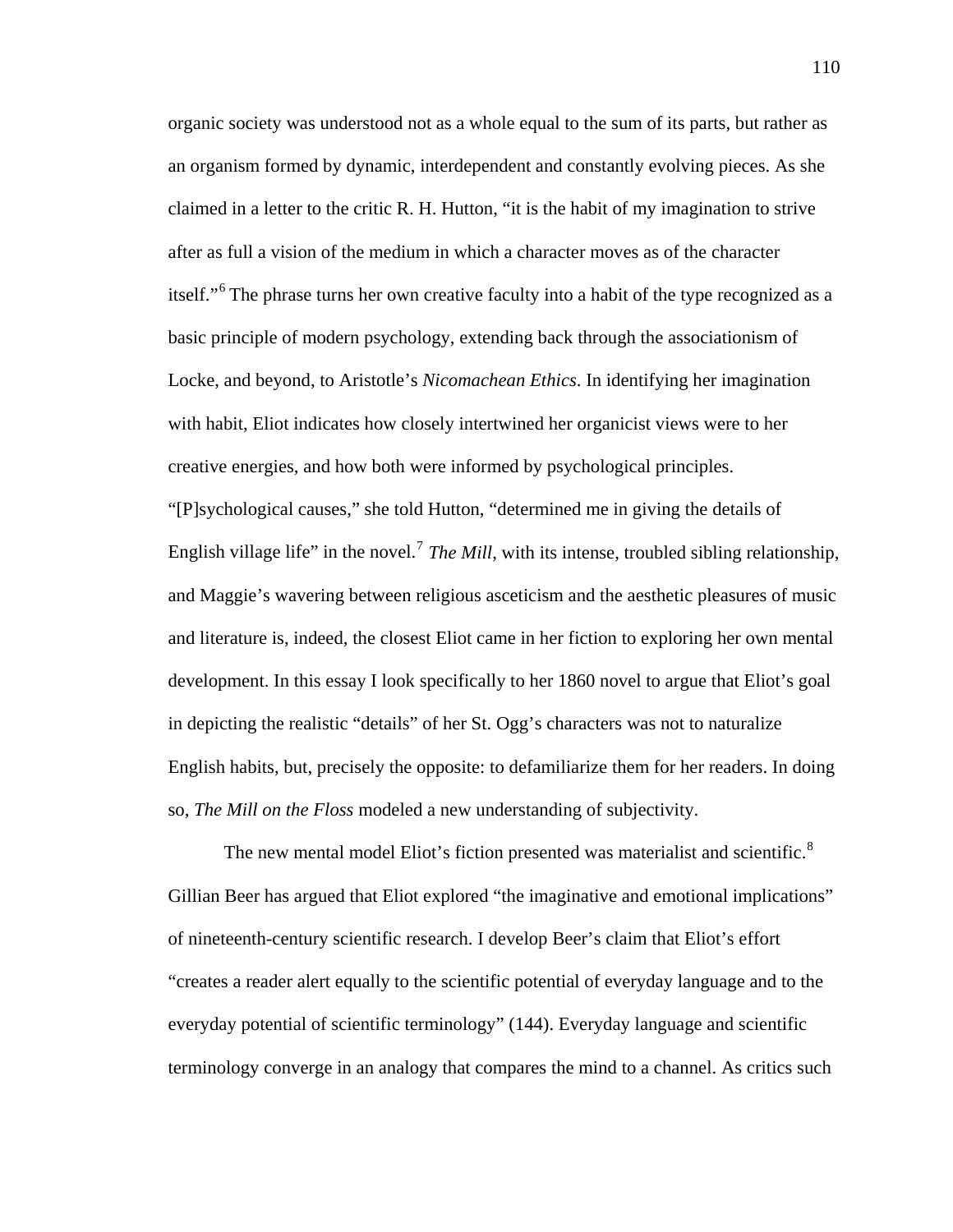as Sally Shuttleworth and Michael Davis, as well as Victorian reviewers such as Sidney Colvin and R. H. Hutton, have pointed out, the channel was an important materialist metaphor for the mind's association of ideas, a cognitive result of innate, physiological responses to the environment.<sup>[9](#page-137-1)</sup> The novel is full of channel metaphors, such as when the narrator likens Maggie's destiny to "the course of an unmapped river"(402), prompting Colvin to characterize Eliot's "habitual drift" as emphasizing that "the only true private happiness is to be found in the same channels along which flow the currents of universal good."<sup>[10](#page-137-1)</sup> In her novel Eliot carefully ties commonplace notions of habit as a moral reflex to the more contentious claims of materialist science about habit as existing largely beyond conscious control. Yet far from "valorizing" habit, as Stefanie Markovits claims Eliot does in her early work, her second novel, *The Mill*, represents habit as the primary and intricate mechanism that constitutes identity and occasions moral growth.<sup>[11](#page-137-1)</sup> *The Mill on the Floss* asks its readers: How do we determine the moral culpability of unconscious and socially-reflexive behavior? Eliot represents her characters as developing from a primitive egoism to a mature altruism. But her fiction does more than this: it elaborates an understanding of imaginative experience—reading fiction, especially—as a way of developing new cognitive skills.

I begin by describing the nineteenth-century physiological ideas of habit. The sections that follow suggest how the Victorian physiology of habit is drawn into Eliot's realist representations of her characters' unconscious behavior and self-conscious analysis, and demonstrate what mid-century theories of habit have to do with reading. I will examine several important ideas about habit that Eliot explores in *The Mill*. First, because habit is a physicalized form of determinism in the individual's character, Eliot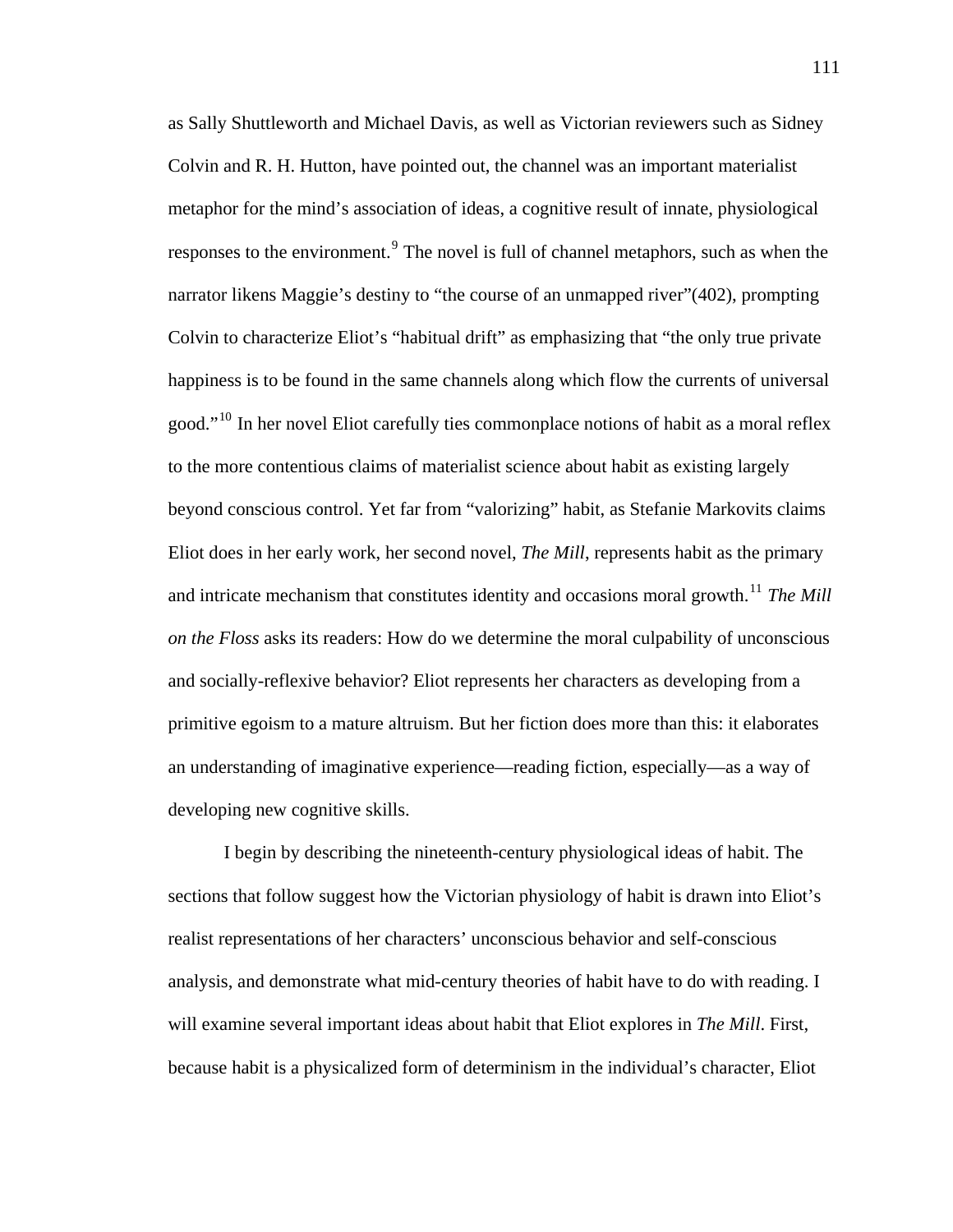represents habit's cumulative effects. It is this point, rather than habit's inheritability that I argue is her most significant materialist and ethical claim. Second, although habit exists primarily at an unconscious and reflexive level, when brought to one's attention, particularly through acute emotional experience, it becomes potentially transformative. Lastly, even the cumulative quality of habit and its meaning for moral development or moral failing is ultimately subject to even larger natural forces—such as floods and unhinged debris—outside of human will and intention.

1.

Acknowledging habit as a part of human nature was common sense to Victorians, apparent to anyone who noticed their own mental and behavioral patterns—or that of their neighbors, given that other people's habits are easier to identify than our own. Habit would also have been a familiar idea from Locke's philosophy of education, from the domestic manuals of Sarah Stickney Ellis or the self-help philosophy of Samuel Smiles.<sup>[12](#page-137-1)</sup> "Principles," Smiles wrote, "are but the names which we assign to habits, [. . .] but the habits are the things themselves."<sup>[13](#page-137-1)</sup> While principles were viewed as abstractions, habits were commonly invoked as the "material" of morality—the thing itself. The reformminded individuals who were so vital to the period attributed to habit the means for curing the ills of Victorian society, from intemperance and criminality to "social disquiet."<sup>[14](#page-137-1)</sup> New evolutionary hypotheses speculated that individuals might come into the world not as "blank slates" but with a sort of pre-consciousness, though the mechanisms which might enable it—instinct, environmental-conditioning, inheritance—were matters of intense debate.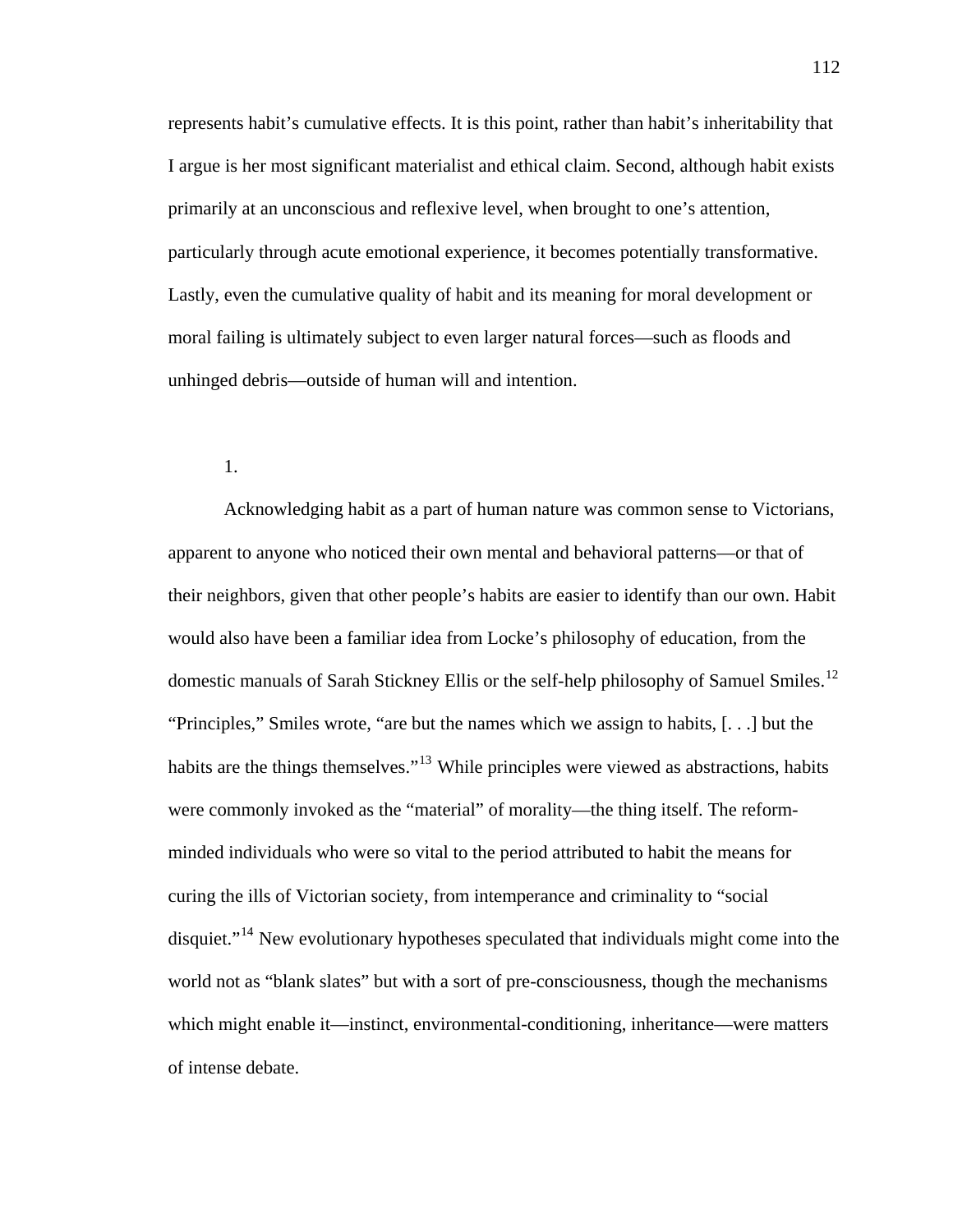Nevertheless, for mid-Victorian psychology the basis of habit remained Locke's frequency of association between states of consciousness. Association creates a stable "discharge" pathway for the force of sensation. In *The Physiology of Common Life* (1859- 60), Lewes wrote that, "Habits," together with "Fixed Ideas and what are called Automatic Actions […] all depend on the tendency which a sensation has to discharge itself through the readiest channel" (I, 57). Lewes and other psychologists employed the figure of the channel for habit because the metaphor suggested the way habits operate by utilizing previously-formed sensory paths; they become, therefore, as with water running downhill, the pathways of least resistance. It is no coincidence that channels, streams, and other water imagery permeates *The Mill*, as when Maggie's mother frets over her child's persistence in playing near the river (Bk. I, chap. ii), or when Tom and Maggie fish together on its banks in one of their rare scenes of felicity (Bk. I, chap. v), or when Maggie, in a jealous pique, shoves her perfectly neat cousin into the mud near the pond (Bk. I, chap. x), or finally, when Maggie allows herself to be rowed a damningly far distance by her cousin's suitor, Stephen Guest (Bk. VI, chap. xiii). I argue that Eliot used these image patterns to materialize, or make visible, habit's repetitive nature.

Channels of association were thought to be formed in the individual's brain by bodily, sensory and emotional experiences. As associations are repeated, the brain's channels deepen, creating patterns of reflex responses, or "automatic actions," that make up a person's habits, and which they perform unconsciously. Deepened channels induce a repetition of the same associations and actions as were previously thought or performed, so the deeper the channels, the more predictable the outcome. Hence the "force" of habit. Scientists and moralists alike warned about the difficulty one encountered in breaking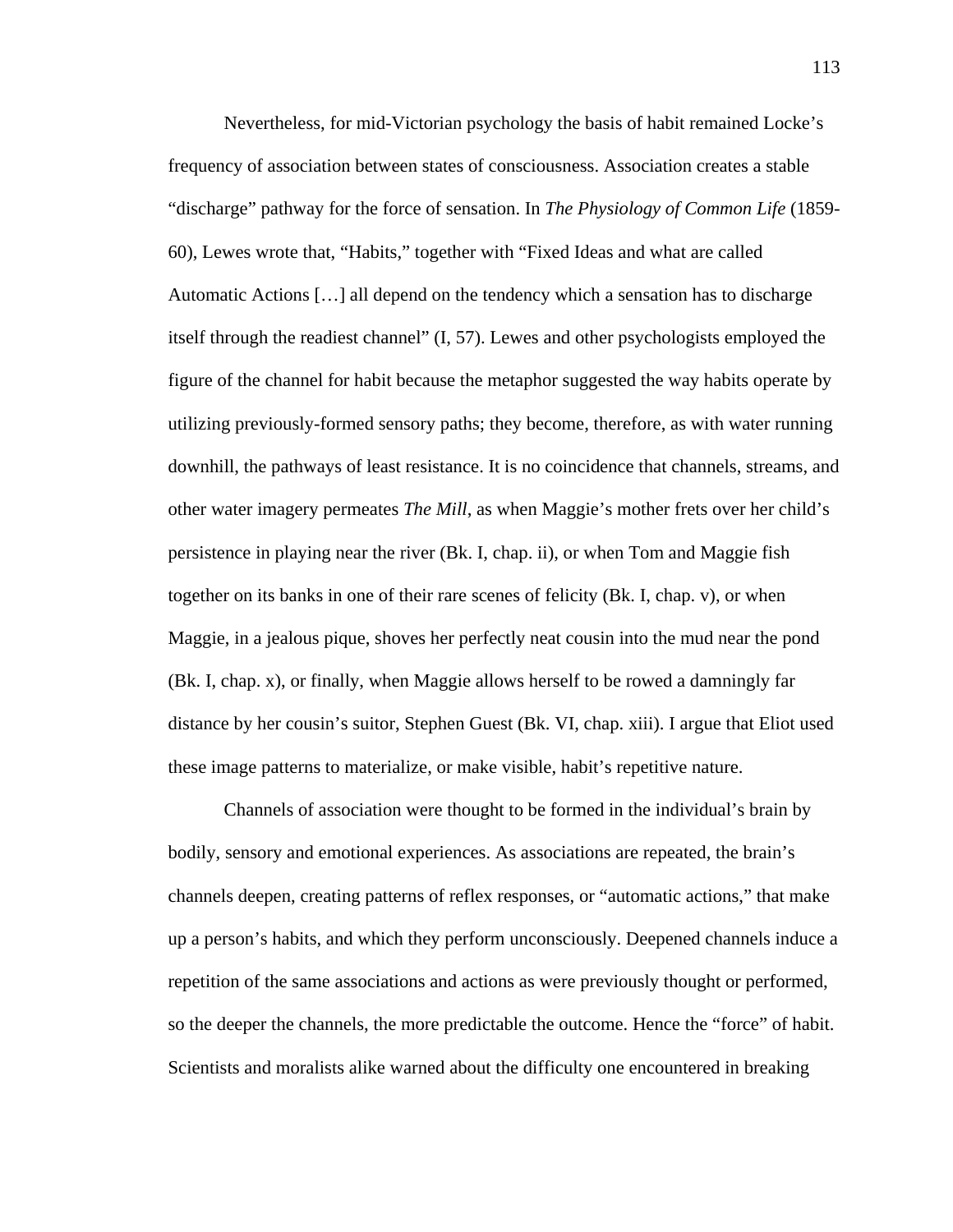associative patterns. Habit's predictability thus was both celebrated as a support for moral behavior and despaired of, from the point of view of the will's controlling power, as a troubling withdrawal into the inaccessible regions of the unconscious mind.<sup>[15](#page-138-0)</sup>

*The Mill on the Floss* is deeply committed to representing these channels of association, beginning with the narrator's dream of Dorlcote Mill at the opening, which recalls to her mind Maggie Tulliver's story, and extending to her accounts of the "particular ways of doing everything in that [Dodson] family" (43): their "particular" manner of bleaching linen, making cowslip wine, observing funeral etiquette, etc. Rather than describing these practices, the narrator repeats the word, "particular," playfully hinting at the sisters' fussiness. The emphasis on the undeviating performance of these ordinary tasks defines the sisters' continuity with family traditions as well as their sense of moral superiority over their neighbors. It is the novel's first indication of how significant domestic life is to the development of habit.

Even when Eliot's narrator explores events that break with the customs of the Dodson or Tulliver clans, she uses the channel metaphor to suggest a certain regular operation of the mind. So when, heedless of his in-law's warnings, the stubborn Mr. Tulliver loses the lawsuit, the narrator claims that "all the obstinacy and defiance of [his] nature, driven out of their own channel, found a vent for themselves in immediate formation of plans by which he would meet his difficulties, and remain Mr. Tulliver of Dorlcote Mill in spite of them" (195). Similarly, much later in the novel, after Maggie has apparently run off with her cousin's fiancé, the "surprise" occasioned in the reader by Mrs. Glegg's championing Maggie's innocence is accounted for by "her hereditary rectitude," which "found a common channel along with her fundamental idea of clanship,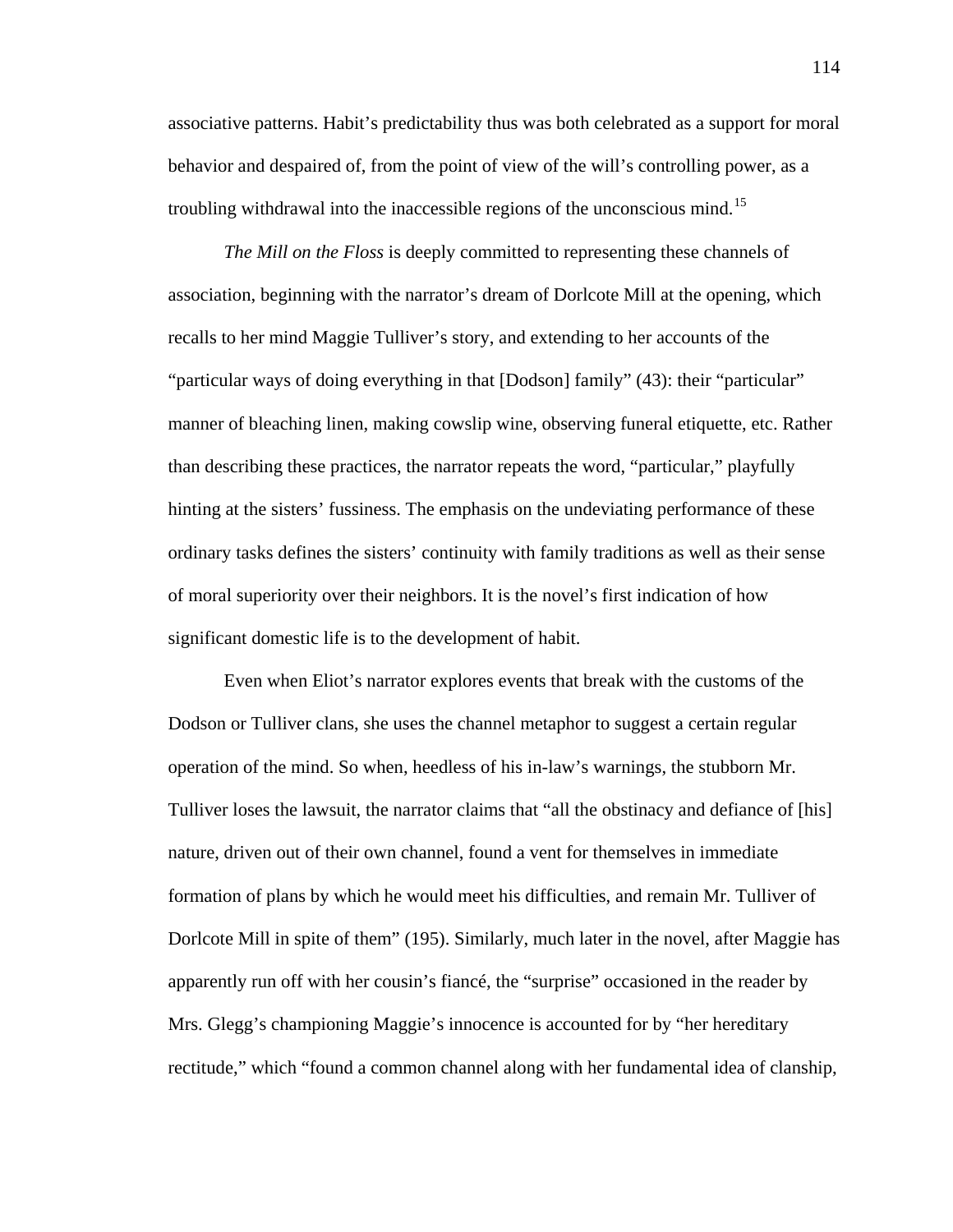as they did in her lifelong regard to equity in money matters" (499). Sometimes, old prejudices become novel in unexpected contexts. Eliot's representation of the channels that form the particular characters of her characters reveals that, like her scientific contemporaries, she understood the brain as tending to develop fixed associations through experience but also being capable of forging new channels, either through substituting a new habit for an old one, or rerouting an old channel into a new "vent," as in Mr. Tulliver's case.

Physiological psychologists believed that mental relations become static or fixed because idea-channels permanently alter the brain's physical structure. The repetitiousness of the great proportion of human experiences had the effect of reinforcing and deepening already existing channels, although new experiences always held the affective potential to create new ones. William Smith, evaluating some of these claims for the *Contemporary Review*, explained that changes in consciousness have a corresponding change in "some action" in the brain: "and it is moreover supposed that in many cases such action leaves behind it some slight alteration in the structure or composition of the brain itself, whereby it is rendered more fit for that very action. [. . .] Habit, which lies at the basis of all individual progress, has been explained as a growth of this description."<sup>[16](#page-138-0)</sup> The language of "fitness" in Smith's fascinating description of habit as the basis for all individual progress clearly echoed evolutionary discourse with its signaling the importance of adaptation. His emphasis on "alteration" offered an inspiring view of mental conditioning. Both physicalized and adaptable, the mind becomes "fitter" for reactions through experiences that develop more and more complex connections in the brain. Similarly, Eliot does not damn the Dodson sisters for their "hereditary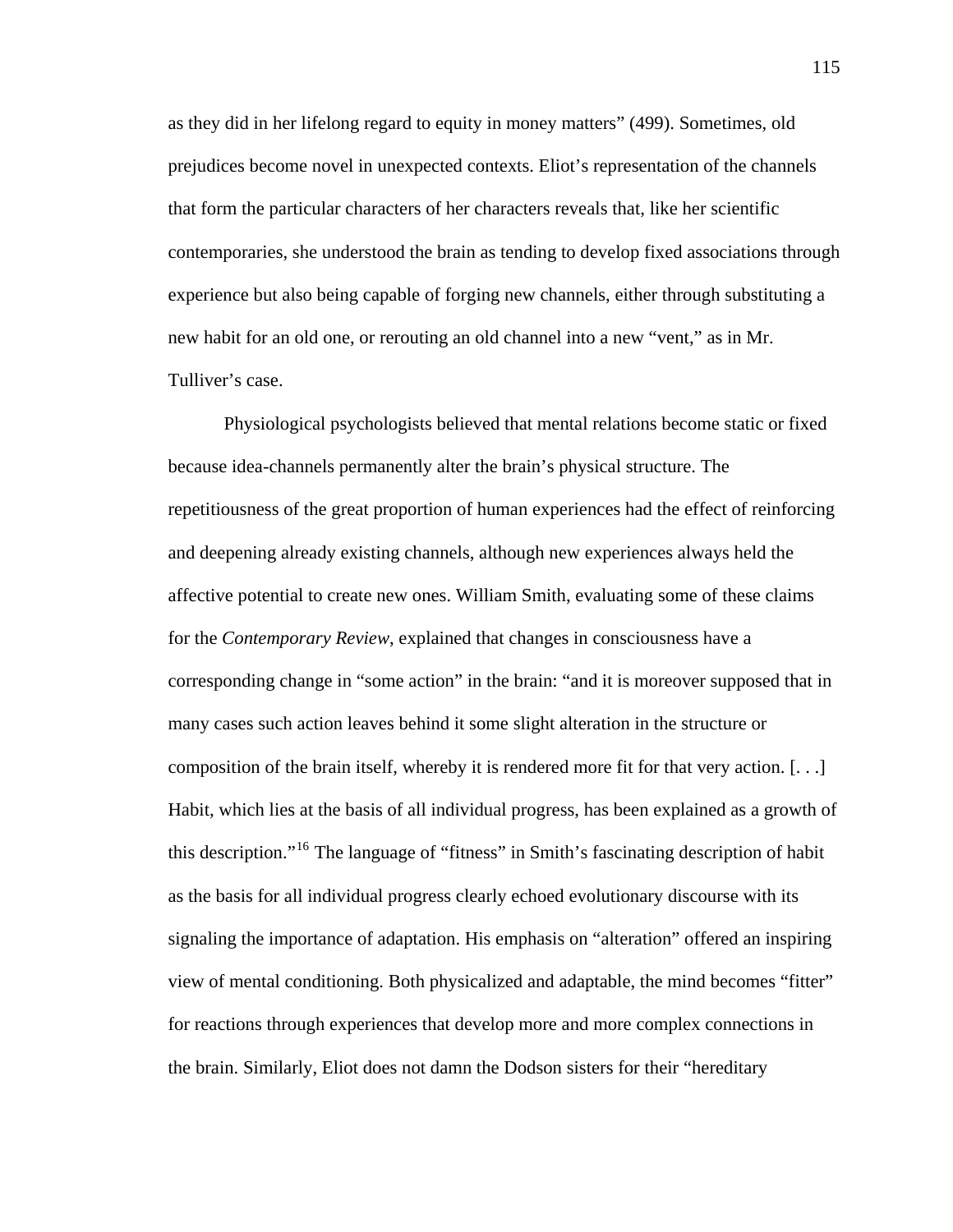rectitude" but she finds their insistence that nothing in their habits requires improvement or adjustment blameable.

Spencer and Lewes's Lamarckian ideas further amplified the importance of habit. Habit not only had the potential to make the individual more fit for the environment, but, in their view, the various types of fitness (or weakness) an individual acquired and deepened into habit, what Lewes referred to as "organisation"—a way of describing the physicalized effects of acquired habit—was inheritable.[17](#page-138-0) In dispute with Darwin's nonteleological understanding of adaptation, the neo-Lamarckianism that Lewes, Spencer and others espoused provided a rationale for the ideology of progress.<sup>[18](#page-138-0)</sup> Because, as Spencer argued, hereditary transmission operated on both physiology and psychology, the formation and function of habit was paramount for progressive adaptation: the better that repetition's effects on the mind were understood, the more control individuals could exercise over their habits, "modify[ying] and "bequeath[ing]" the "nervous tendencies produced by such new habits of life."<sup>[19](#page-138-0)</sup> Though Eliot absorbs the materialist scientific ideas regarding the channeling of new experience and emotion, *The Mill* depicts the brake that habit often puts on change. Her novel is more concerned with the generational conflicts and self-divisions that the evolutionary "onward tendency" creates than with any certainty about progress.

2.

The notion of the hereditary inheritance of habits was to later be refuted, of course, by a fuller understanding of how genes disseminate biological traits. Although heredity and environment interact to manifest many traits, true alteration in gene and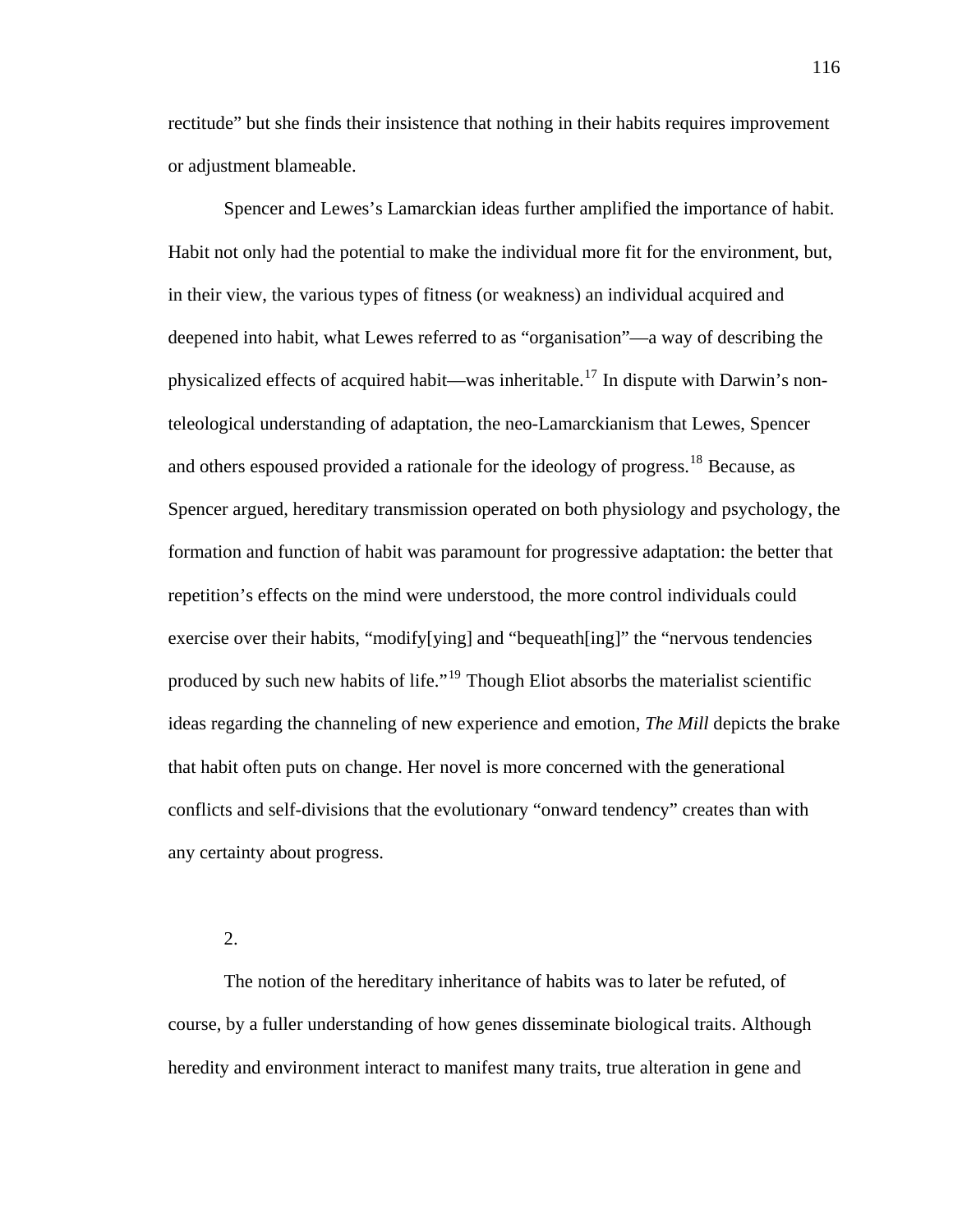chromosome structure is the product of mutation, and not produced by environmental conditions, as in the theory of acquired characteristics. But the brain and its cognitive operations remain, even today, topics of much dispute. Like Smith's view of the capacity of the brain for alteration, Lewes developed a concept he called "mental differentiation," which argued that the "exercise" of an organ such as the brain led to a "differentiation" of its structure: "each modification renders it fitted for more energetic reaction and for new modes of reaction," a process important for "the evolution of our moral no less than our intellectual aptitudes" (*Problems* I, 108-9). Victorian modification hypotheses implied a significant claim for novel reading: that imaginative experience contributes to the brain's development. According to the physiological psychologists, imagination creates complex connections in the brain as well as "energizes," or enhances, the "nervous" and "sympathetic" tendencies that form part of the body's response to the mind.

Lewes' notion of mental differentiation surprisingly anticipates many of our present-day understandings of neural pathways' operations.Jerrold Seigel, for instance, discusses the work of neurologist Gerald Edelman and the twenty-first-century neurological conception of the brain as both "a material object and a source of intentionality."<sup>[20](#page-138-0)</sup> Noting that cultural material affects the brain's ongoing development, Seigel contends that synaptic connections in the brain are forged by actual experiences as well as by reflection: "As people acquire new cognitive tools from language and culture, the maturing brain makes them part of its physical structure, so that there takes place a 'continual revision and reorganization of perception and memory'" (20-1). Most importantly for a consideration of the effects of reading, this hypothesis suggests that imaginative experience contributes as significantly to an individual's mental development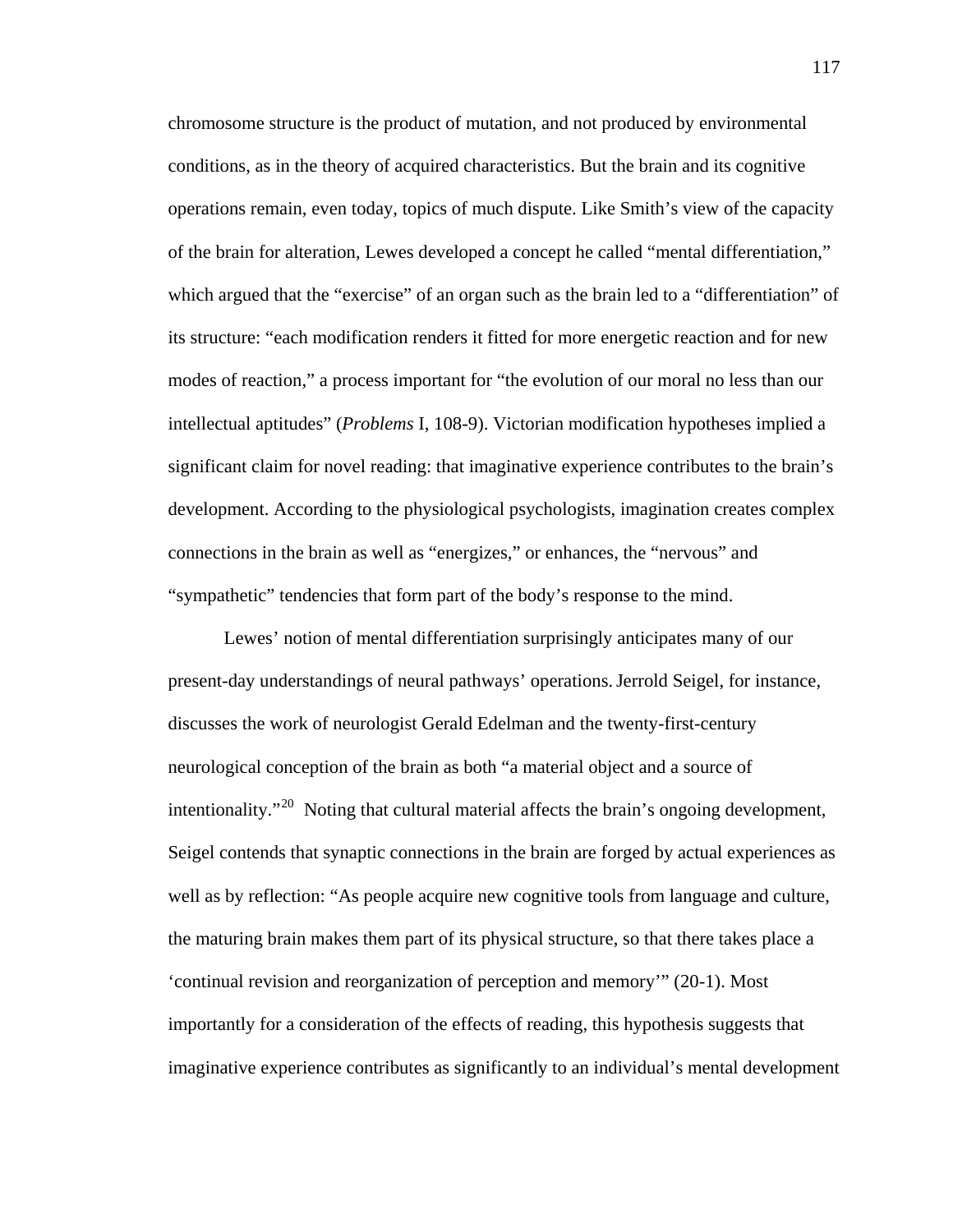as does real world experience. Reading about it is, physiologically, so to speak, to enact it.

The importance of the channel metaphor in Eliot's fiction is not that it naturalized bourgeois values or falsified the role of acculturation. Rather it engaged something far stranger and far more complex: the intertwining dialectics between the innate nature of the brain and the second nature of individual and cultural experience. While it remains a question today precisely where the innate and inherited part of identity ends and the acquired and reinforced part of character begins, to Victorians the moral consequences of everyday routine actions and feelings were undoubted. As *The Mill's* narrator reflects, "everyday things [are] sure to have a cumulative effect that will be felt in the long run" (77). Here, expressing Eliot's cautiousness, "cumulative" is not necessarily progressive but it is just as clearly not static. In effect, the longer an "everyday" behavior was practiced, the deeper it became established in the unconscious and reflexive part of a person, in the mind-body circuit of habit. This sense of depth relates to both the forgetfulness and the facility that are markers of habit. Habits don't just denote the general predictability of a particular individual's behavior, so that one can judge an act as "in character" or "out of character." The point is that there are certain to be moral consequences from the accumulation of everyday actions—even (or, perhaps, especially) those whose familiarity makes them unrecognizable to the agent enacting them.

One way Eliot's *The Mill on the Floss* defamiliarizes habits is through her explicit analogies between animal and human behavior. These comparisons are so pervasive that they threaten to overrun *The Mill's* narrative. They have the effect of leveling human actions, as one review put it, to "the sterile flats of habit," that is, to the manner of

118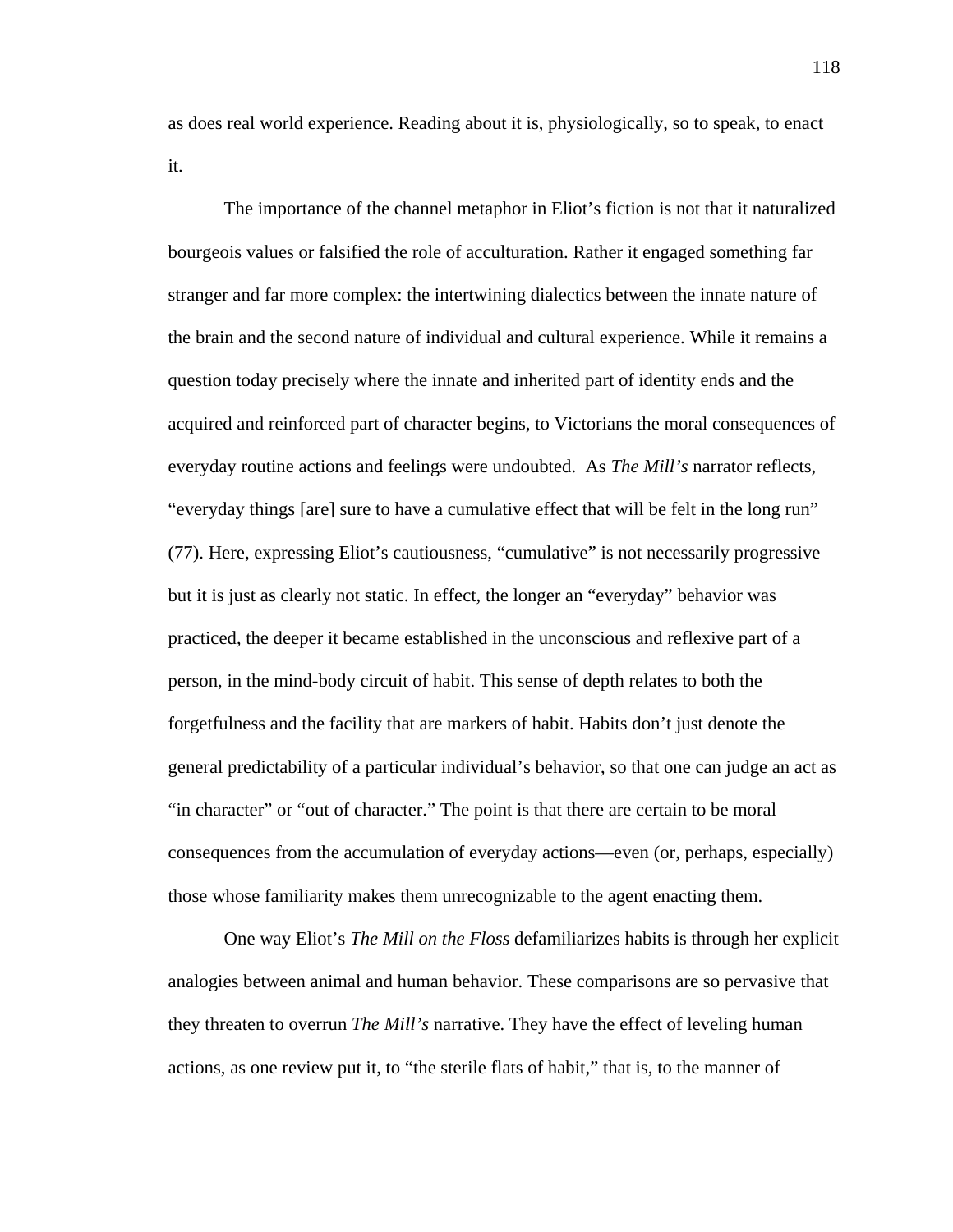animals' instinctual and reflexive responses.<sup>[21](#page-138-0)</sup> In its repetitive analogies, *The Mill* itself risks becoming the monotony it seeks to depict. But Eliot's humorous depictions contain a subtle corrective, as when she describes Bessie Tulliver's unproductive management of her husband. She had "a facility of saying things which drove him in the opposite direction to the one she desired," the narrator points out; just "as a patriarchal gold-fish retains to the last its youthful illusion that it can swim in a straight line beyond the encircling glass," Mrs. Tulliver, "after running her head against the same resisting medium for fourteen years, would go at it again to-day with undulled alacrity" (75). Analogies such as this certainly were in dialogue with accounts of habit's operations by contemporary psychologists, such as the unconscious, routine nature of behavior. But I find a further point in the narrator's exposing Bessie Tulliver's unconscious repetition. Readers recognize her behavior as obviously foolish because she expects that expressing her opinion to her husband will effect a different outcome than the one that fourteen years of experience should have given her, and through the homeliness of the analogy, potentially are led to reflect on their own embedded, but ultimately futile, habits of mind. Later in the narrative, we watch with dread as Bessie foils Lucy's plot to persuade her father's business associates at Guest and Co. to purchase Dorlcote Mill. Bessie's imprudent maneuver ultimately installs her husband's enemy, Mr. Wakem, as his new superior. Eliot represents habit as what we might call "cumulative character," and, when her depiction of habit is plotted, it reveals habit's material effects. Just as the miller's foolhardy lawsuit is shown to be a cumulative effect of his obstinate and suspicious character, Mrs. Tulliver's consistent views in opposition to her husband finally lead her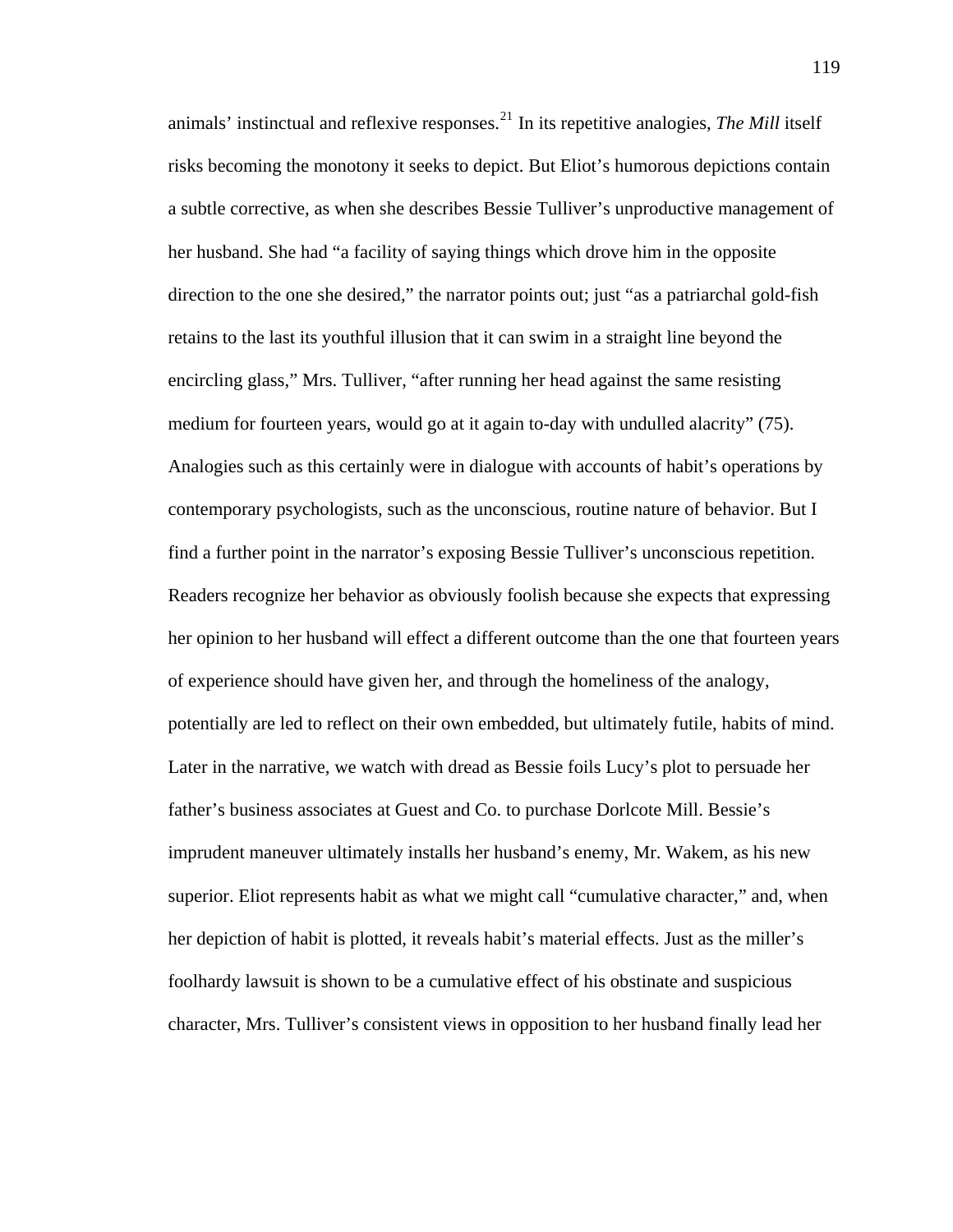to an action which does great harm to his social position, mental state and physical health.

As the novel delves into the after-shocks of the family's crisis, habit becomes more and more self-consciously represented. In Book VI, chapter II, after Maggie has gone to work as a schoolmistress and found it dull and drudging, she pays a holiday visit to her cousin. In a conversation about habit with Lucy, Maggie compares herself to a bear in a circus show. This analogy operates at an entirely different level than the narrator's animal-human analogies because it is not the narrator but Maggie who describes herself this way. At first Maggie resists the pleasures of Lucy's genteel life, worrying that the leisure will unfit her for the routines to which she must eventually return. "Yes," said Maggie, "It is with me as I used to think it would be with the poor uneasy white bear I saw at the show. I thought he must have got so stupid with the habit of turning backwards and forwards in that narrow space, that he would keep doing it if they set him free. One gets in a bad habit of being unhappy" (373). Lucy responds that she will put Maggie "under such a discipline of pleasure that it will make you lose that bad habit" (373). Our heroine's sensual predisposition easily accommodates Lucy's ministrations.

Maggie's striking analogy between herself and the caged circus bear suggests that her work has left her feeling stifled and depressed. Significantly the comparison insists that regimes affect emotions and even intellectual life. Maggie fears the possibility that her boredom with the routines of her "dreary situation" (365) may blunt her capacity for pleasure, making her too "stupid" to enjoy the music and polite conversation of Lucy's home. Maggie's cousin alternatively suggests that a counter-regimen can effectively retrain her for enjoyment. A third alternative was presented earlier in the narrative, when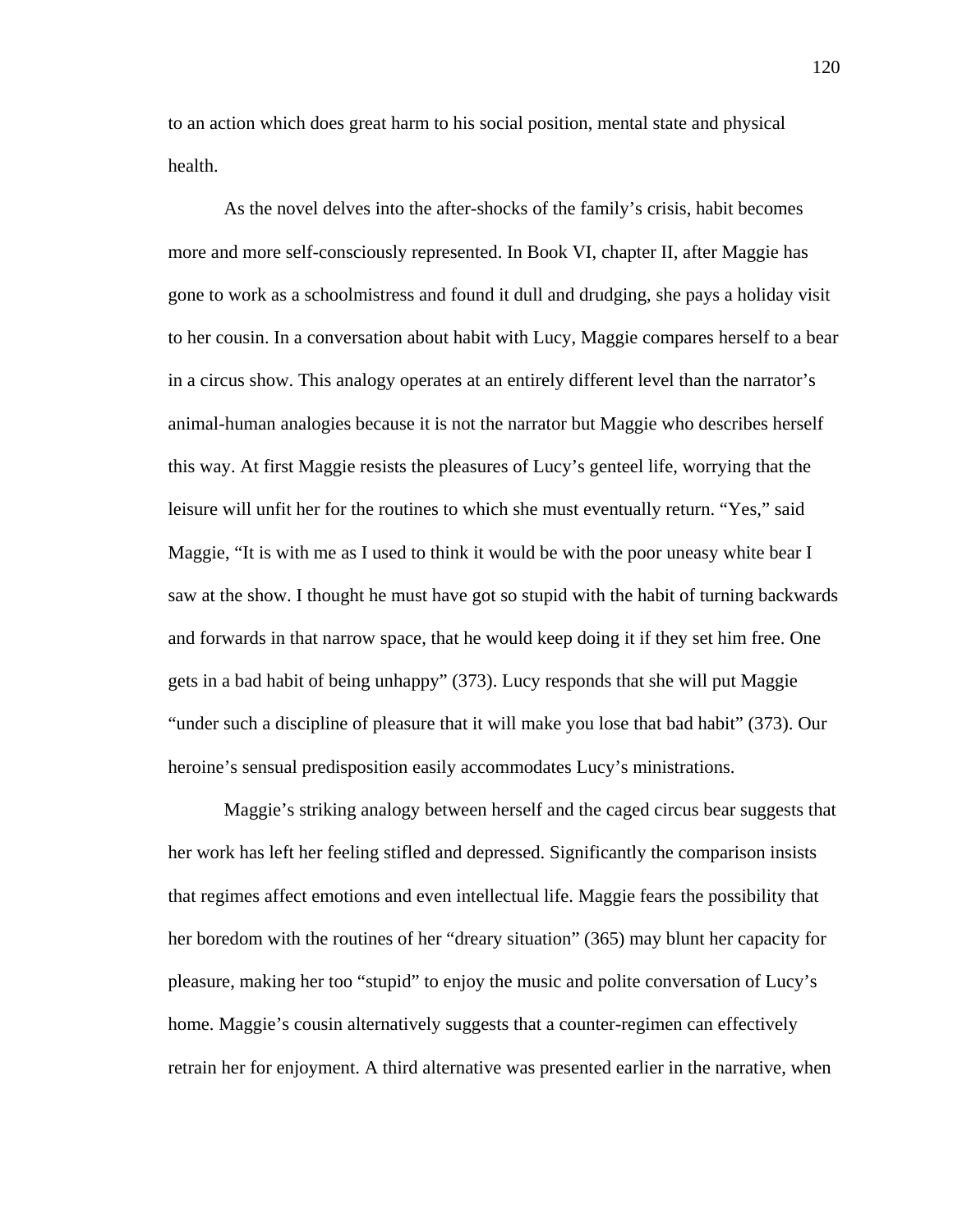Philip Wakem chided Maggie during one of their meetings in the Red Deeps for believing that asceticism could solace her needs for affection and intellectual stimulation. Convinced she cannot train herself into a "narrow asceticism," Philip called her resignation "a long suicide" (329). Maggie knows his argument is not disinterested yet the girl hears some truth in his reproaches. Philip tells her, "no one has strength given to do what is unnatural. […] You will be thrown into the world some day, and then every rational satisfaction of your nature that you deny now, will assault you like a savage appetite" (329). Each of the three characters describes a different implication of the physio-psychology of habit: Maggie comes in for the force of environmental circumstances in determining habit; Lucy for the flexible effects of "mental differentiation"; and Philip for the individual's innate dispositions, which are impossible to contradict. Does the fact that Philip predicts correctly suggest that Eliot's own view corresponds most closely with his?

Eliot's familiarity with the tenets of physiological psychology surely suggests that she understood the mind's "nature," that is, the mind's innate physiological make-up, to have the capacity for being blunted by repetition *or* of being retrained. This ambiguity, as Michael Davis recently has argued, raises the question of "the degree to which moral qualities [. . .] are able to be taught or, just as importantly, distorted or weakened by experience."<sup>[22](#page-138-0)</sup> Eliot's view, similar to that of Spinoza, whom she translated, was that experience—especially if it affected the emotions—could alter individuals' habits, but cumulative character was by no means ensured to be morally progressive.<sup>[23](#page-138-0)</sup> For Eliot moral progress required the ability to recognize one's own habitual behaviors and beliefs. It demanded more than the mere will to be good: it called for an understanding of the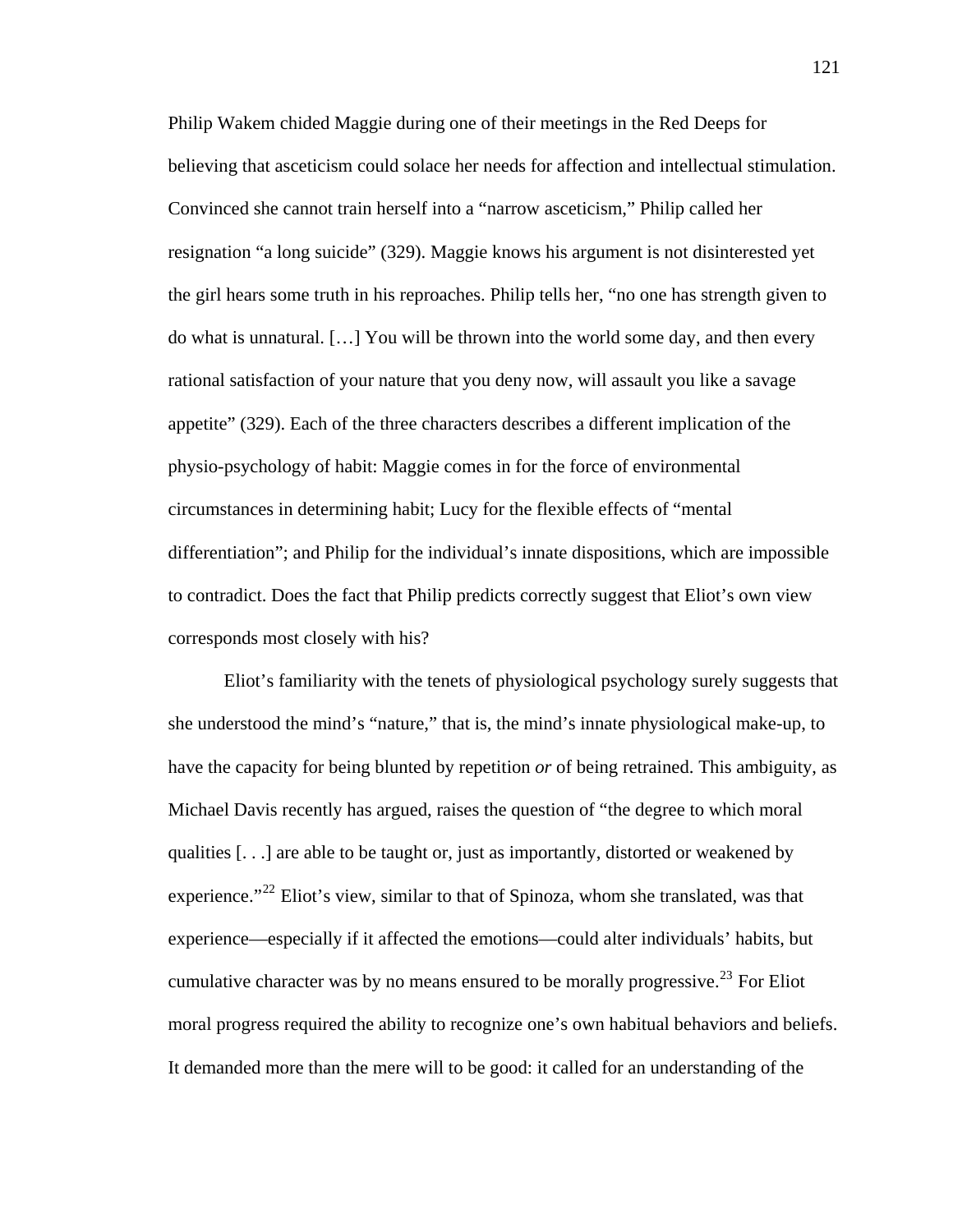dynamic between habit and the environment. Eliot felt that only knowledge regarding the effects of interpersonal relationships and material life, and the cumulative quality of character, could lead to more self-reflective ethical practices.

3.

Eliot's fictional representations suggest that it is in the interactions between individuals and cultural forms—the prejudices and values of one's family and society, religious beliefs, aesthetic experience, etc.—that subjectivity is produced. When these bio-cultural forms are revealed as having cumulative consequences, that is, *a plot*, they become part of that mode of reflexive self-knowledge so crucial to modern subjectivity which Giddens observes. Just as Maggie's analogy between herself and the circus bear operates at a higher level of self-consciousness than the narrator's analogy between Mrs. Tulliver and the venerable fish, so too do the descriptions of reading in the novel.<sup>[24](#page-139-0)</sup> In the fourth book of *The Mill*, after the Tullivers' downwardly mobile turn, we find Maggie struggling with her lot, yearning and hopeless, feeling that she was alone in having "a soul untrained for inevitable struggles," and an insufficient education, the "shreds and patches of a feeble literature and false history" (288). Then the narrator explicitly calls attention to what Maggie doesn't know: "of the irreversible laws within and without her, which, governing the habits, becomes morality" (288). While much of Maggie's immaturity is a function of her inexperience, the narrator here explicitly links the psychological and the physical—"within and without her." The "irreversible laws" that govern habit are irreversible because they are cumulative, always moving toward a deepening of the channels of association by experience.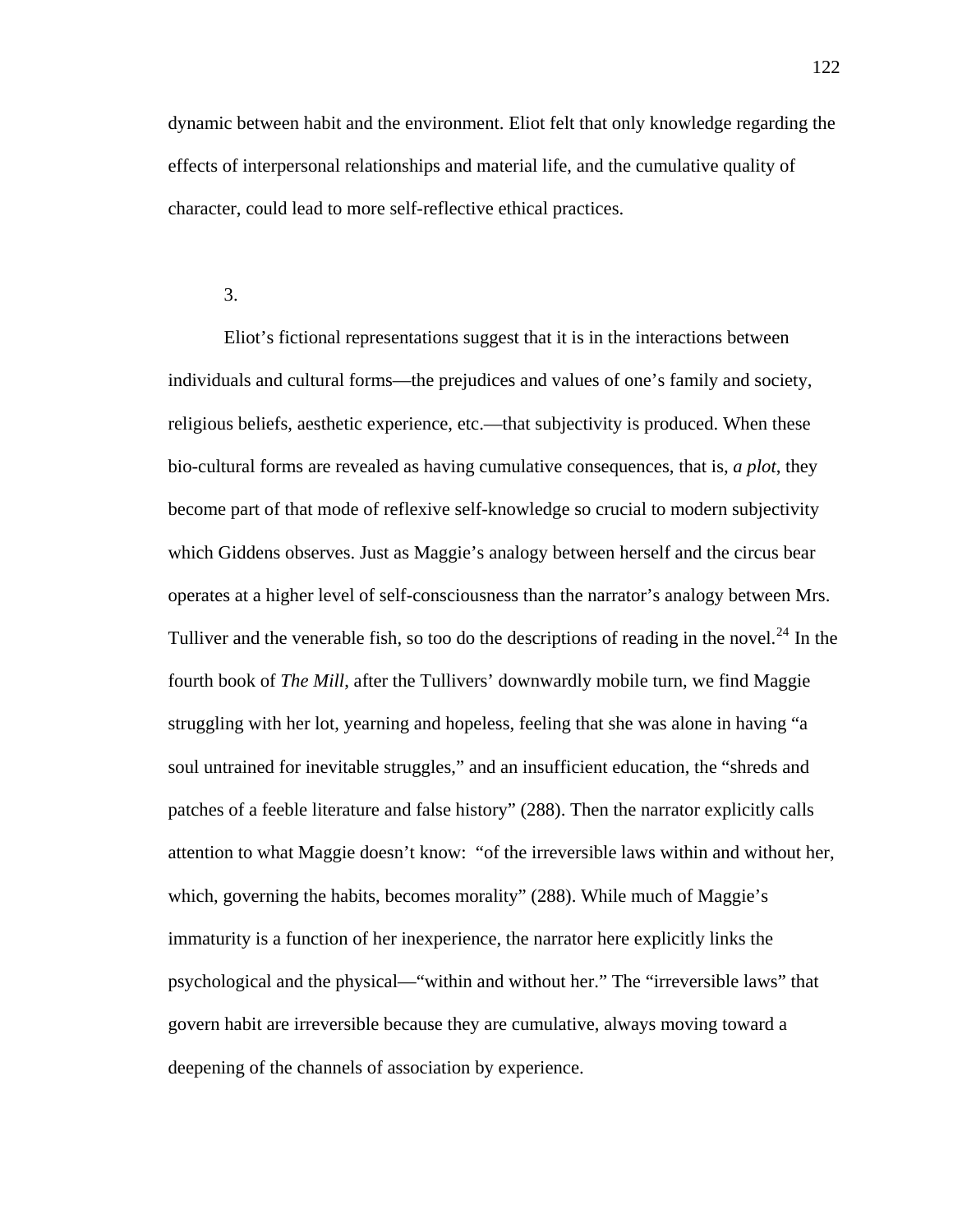Before the crisis of her renunciation of Stephen, when her family is forced to adjust to their reduced circumstances, Maggie craves literature to compensate for the depressed atmosphere of her home. The books that remain to her after the sale of the family's possessions, the didactic romance *Télémaque* seemed "mere bran" to her, as were the questions on Christian Doctrine (286). She yearns for Scott and Byron, but receives instead the fourteenth-century Christian mystic Thomas à Kempis's *Imitation of Christ*. [25](#page-139-0) Upon reading it Maggie feels "a strange thrill of awe" as if "wakened […] by a strain of solemn music" (289). She reads, "hardly conscious that she was reading seeming rather to listen" (290). Although the narrator defends religious "enthusiasm" of the sort that the *Imitation* inspires, shielding it from the condescension of "good society," it is also clear that she judges Maggie's belief that submission was the key to happiness to be mistaken. Eliot employs the iterative mode, which relies on habit's predictability, to report the effects of Maggie's new habit: the girl read so "constantly in her three books, the Bible, Thomas a Kempis, and the 'Christian Year' […], that they filled her mind with a continual stream of rhythmic memories; and she was too ardently learning to see all nature and life in the light of her new faith, to need any other material for her mind to work on" (293). The *Imitation* precipitates her experiment with asceticism, that refusal of the world which maddened Philip into charging her with attempting suicide.

As in her argument with Lucy, Maggie initially refuses to accept Philip's offer to lend her Walter Scott's fiction because it disquiets her, and creates desires in her that she believes her life's circumstances can no longer fulfill. She tells him, "It would make me in love with this world again, as I used to be—it would make me long to see and know many things—it would make me long for a full life" (306). Philip, of course, disagrees;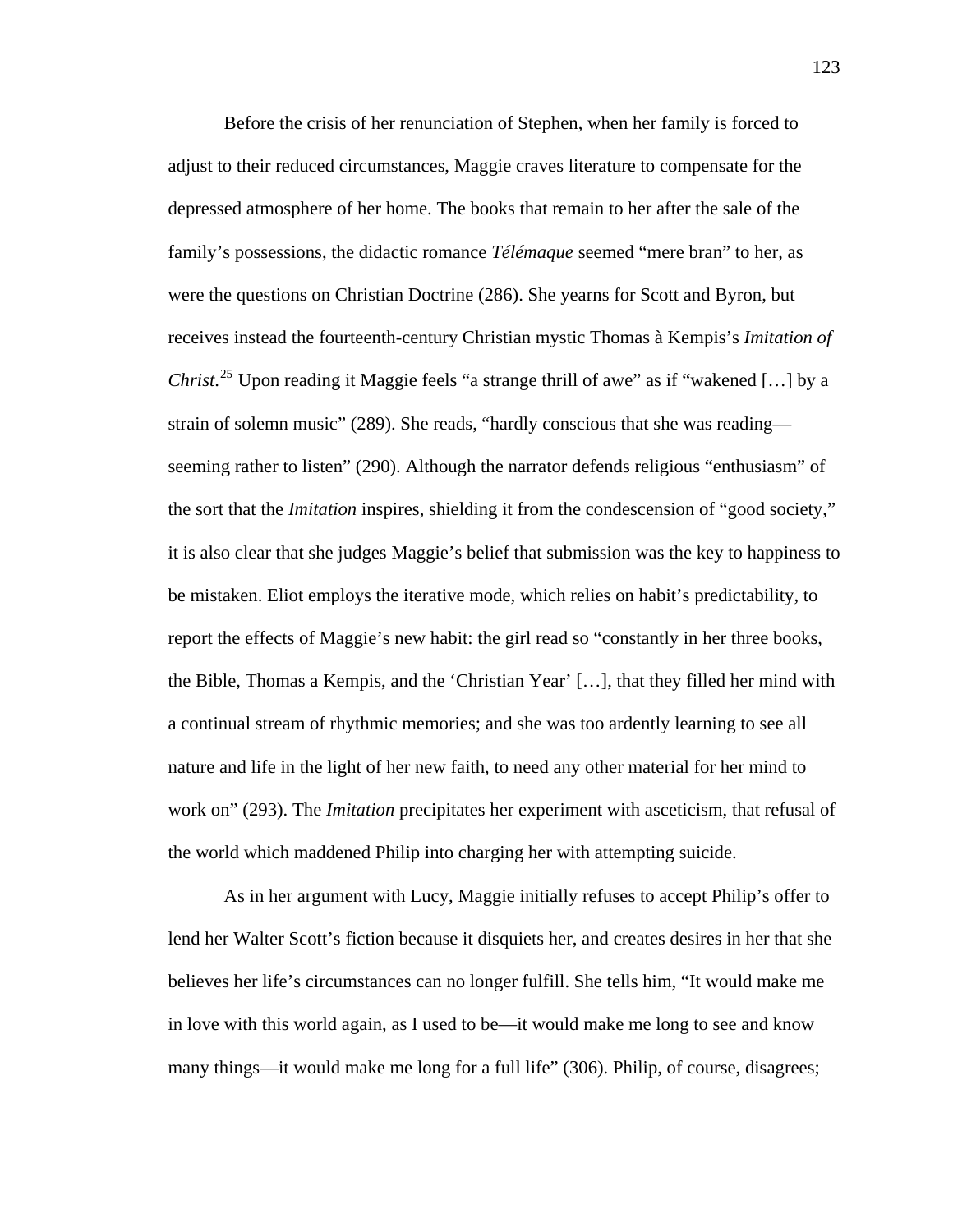we get a passionate version of Eliot's view that literature potentially improves morals in his argument that Maggie's denial of "rational satisfaction[s]" will return to "assault [her] like a savage appetite" (329). Whether an old habit of curiosity, or an innate habit of imagination, her longing to experience the richness of life proves stronger than her newly acquired ascetic regime. Philip manages to convince her to meet him in the Red Deeps, the forest outside of Dorlcote Mill—despite her reservations about their clandestine activity—where he sketches her portrait and they discuss fictions by Scott and Madame de Staël.

During one meeting, Maggie playfully refuses to finish reading *Corinne*, de Staël's most celebrated novel, because she objects to its forming a prejudice in her. She begins to recognize a convention in novels, in which the dark heroine is destined to tragedy. As she recounts to Philip:

I foresaw that light-complexioned girl would win away all the love from Corinne and make her miserable. I'm determined to read no more books where the blondhaired women carry away all the happiness, I should begin to have a prejudice against them. If you could give me some story, now, where the dark woman triumphs, it would restore the balance. I want to avenge Flora MacIvor and Minna and all the rest of the dark unhappy ones. Since you are my tutor, you ought to preserve my mind from prejudices—you are always arguing against prejudices" (332).

It is not her own darkness (a simple physical correspondence) but rather evidence of her sympathetic disposition that makes Maggie want to avenge Flora and Minna. "It's because I always care the most about the unhappy people: If the blond girl were forsaken, I should like *her* best," Maggie insists (333). Her prescient conditional statement portends the difficult choice Maggie later will have to make when she refuses Stephen and learns to care more about the unhappiness she has caused others than about her own pain.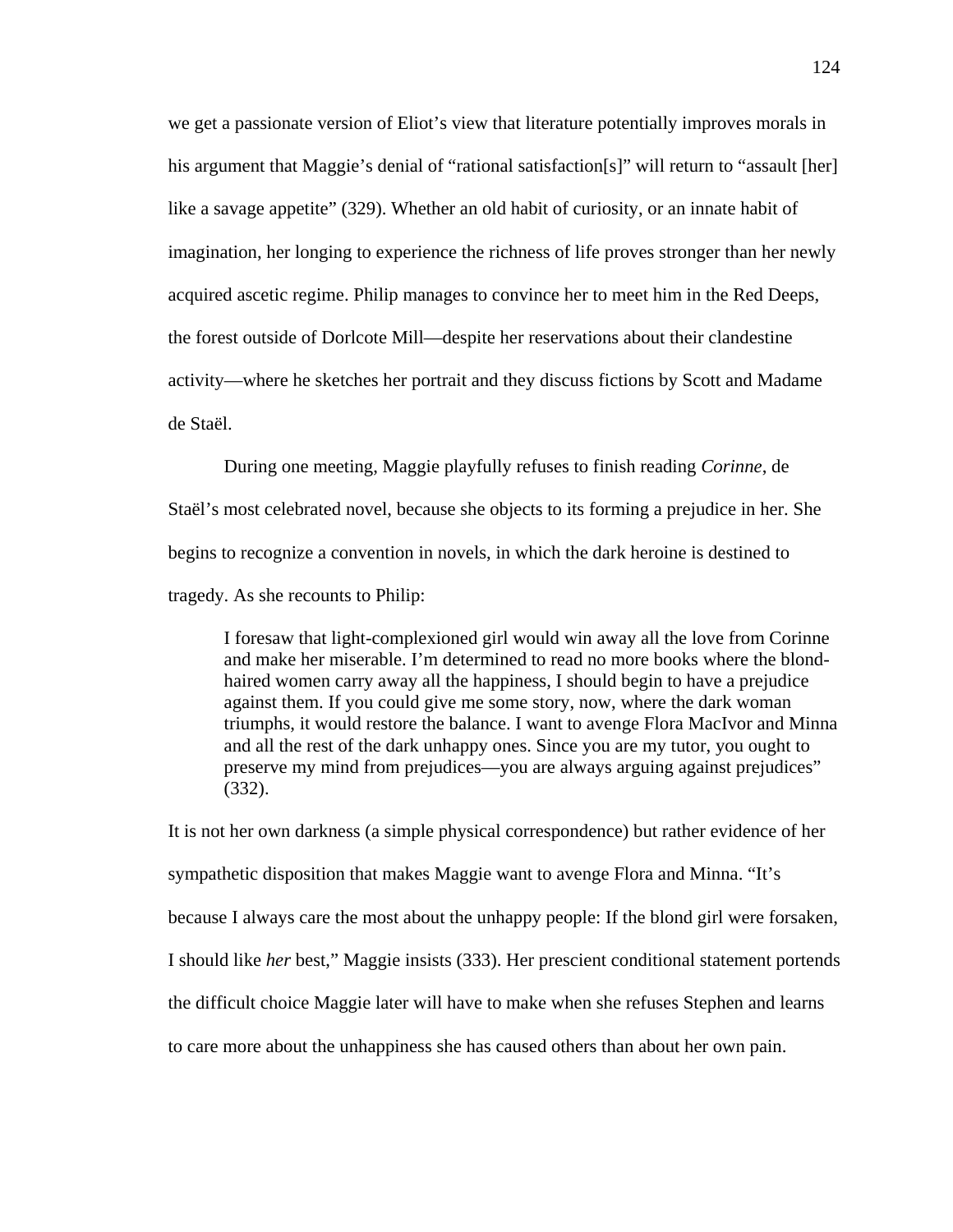These intertexually-suggestive scenes of reading draw upon the physiology of habit in their depiction of the effects of imaginative experience on the character who reads. Eliot's Victorian audience would likely have understood the joke about the novels of Scott prejudicing her against blondes in the context of a critique of well-established romance conventions as well as an amusing reference to the debates in the period about reading habits and the physiological effects of reading, that sensationalized material desensitized the nerves of readers, for example.<sup>[26](#page-139-0)</sup> But at another level, these scenes ask the reader to consider the operations of generic expectation during the reading process. What sorts of patterns do we anticipate, and how do we feel when these patterns are either fulfilled or thwarted?<sup>[27](#page-139-0)</sup> More and more self-reflexively, *The Mill* alerts its readers to the ways that repetitious patterns inscribe expectations, which in turn, deepen the channels of association and reinforce habits of mind. In revealing that "The mind of St. Ogg's did not look extensively before or after. It inherited a long past without thinking of it, and had no eyes for the spirits that walked the streets" (118), the narrator criticizes the town's provincial habits of mind. But this critique could also provoke readers to question the degree to which their own assumptions are inherited "without thinking," as well as to reflect on the alternatives to which they are blind.

Moreover, the narrative invokes the novelistic convention of the dark girl's tragedy without merely reinscribing it. In raising literary conventions to a level of selfconsciousness, Eliot's fiction moves beyond "a kind of enthusiastic homage to physiological law," that is, indoctrinating readers with the tenets of physiological psychology.[28](#page-139-0) The implication for literature of Lewes's mental differentiation, which utilized "exercise" to amplify and develop new aptitudes through the physiological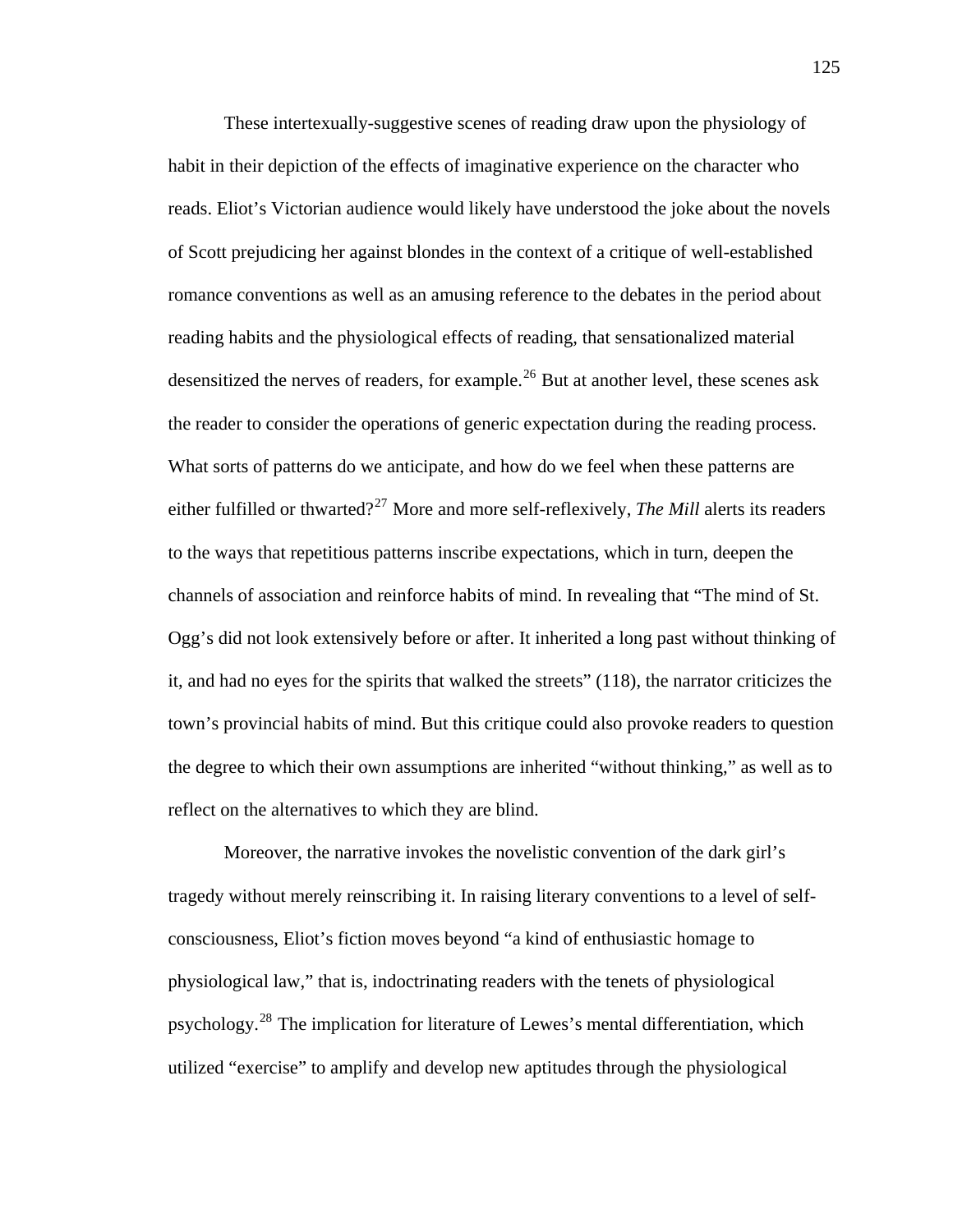"differentiation" of channels in the brain, becomes clearer. In the *Origin of Species* Darwin argued that variation served an enormously important role in the success of species because the environment does not remain static: its conditions change constantly, though usually gradually. Eliot's sense that the human environment—culture—also constantly evolved in an analogous (if not exactly parallel) manner meant that, as a type of variation within individual minds, "mental differentiation" was the key to successfully adapting to social change and developing ethically. Without differentiation, the sensory paths are deepened and entrenched by associative repetition but not altered significantly, and therefore provide no adaptive benefits for rechanneling habit to fit a changing world. Or, in a more utopian vein, differentiated habits lead to fashioning a more just and compassionate society.

Eliot's fiction makes her readers aware of this whole process as she encourages her readers to sympathize with Maggie's inexperience, her lack of wise counsel, her unconscious sexual desire, and her explicit repudiation of Stephen's offer to marry her because she cannot find happiness where she has caused others pain. Reading about Maggie's mental development, following the steps of her cumulated character to the narrative climax of this crucial act of self-denial, should make us feel with her, so that judging her—and other young natures like her—becomes more complicated than applying maxims or allowing the "world's wife" (490) to her spread her censorious view.[29](#page-139-0) Eliot's realist representation of habit becomes a special instance of narrative in that it has the potential to transform a reflexive way of registering experience into a reflective one. It opens up the tensions between human nature as social being and human nature as biological needs and drives, in order that readers might make finer distinctions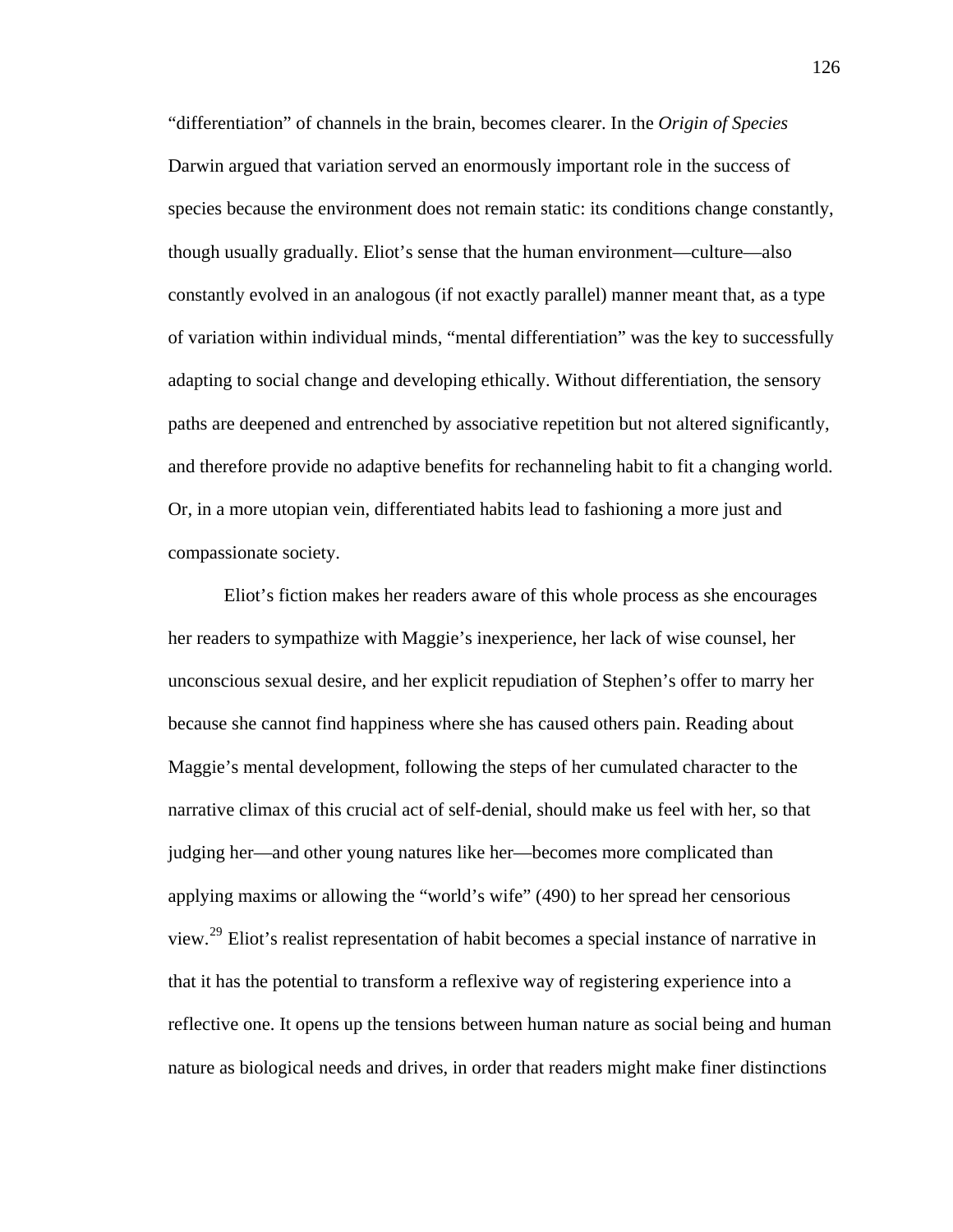than they would have done otherwise in their moral judgments about the power of the unconscious mind and about socially-reflexive beliefs.

## 4.

The conclusion to *The Mill on the Floss* has troubled readers and critics since it was first published. Even with all the narrative's watery insistence, Maggie's death arrives like a *deus ex machina*, a shocking deviation, an inconsistency.<sup>[30](#page-139-0)</sup> R. H. Hutton viewed *The Mill's* "homage to physiological law" as "a very dark blot on a fine picture." And he concluded his 1860 assessment of the novelfor *The National Review* by protesting against "the virtual assumption that the most deeply-rooted habits of thought and feeling in the finest natures are far too weak to paralyse the force of this assumed physiological omnipotence."[31](#page-139-0) Such a judgment reveals that even though habits of thought and feeling were understood as "deeply-rooted"—presumably in the soul (or wherever one's moral center was thought to reside)—they were not necessarily understood to be physiological. It's difficult now, within our post-Darwinian, post-Freudian worldviews, to comprehend the dismay with which Victorians greeted the philosophy that described both the unconscious and the body-mind as one unified circuit.

 Similar to Hutton's critique was Dinah Mullock Craik's 1861 anonymous review, one of the few to which we have evidence of Eliot's reaction.<sup>[32](#page-139-0)</sup> Craik (whose religious views predictably prejudiced her against an ending that didn't "teach readers faith in God") objected that the ending of the novel left readers "undecided whether this death was a translation [i.e., in the Christian sense] or an escape." She wanted to be satisfied as to the "radical change" in Maggie and Tom, "else," she warned, "we fall back upon the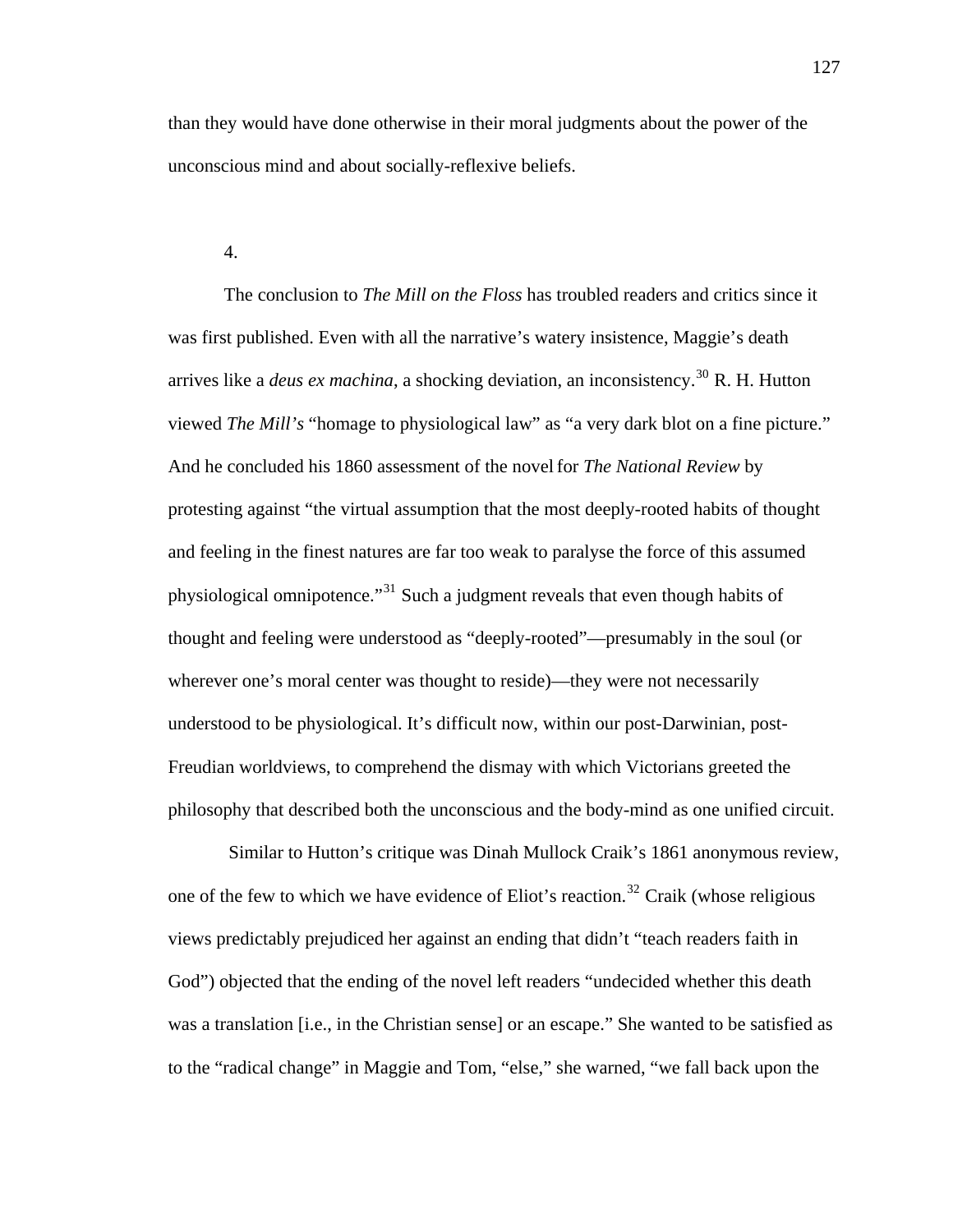same dreary creed of overpowering circumstances" (446). Hutton's and Craik's reactions indicate a sense of the frustration that *The Mill* presented to many Victorian readers' understanding of moral responsibility and of character as innate disposition. Hutton was bothered by the insistent linking of physiology to morality, and the transferring of habit from being a quality of the innate soul to being a function of acquired experience. Perhaps above all, these reviews suggest how *The Mill* frustrated their sense of novelistic conventions. Craik was disturbed by the narrative's lack of agency: the "undecidible death," "the dreary creed." Maggie was supposed to be uncontrovertibly converted, in the conventions of conversion narratives; or she was supposed to be married to live happily and so on in the conventions of romance. The ending of the novel might be understood as confirming Maggie's guilt by killing her off. But its ambivalence toward such an interpretation is explicit. Rather, the ending invokes as it simultaneously repudiates the familiar didactic pattern of fallen woman "equals" death by insisting that Maggie is innocent of that which the St. Ogg's townsfolk take her to be guilty.

However, in confounding the conventional expectations of narrative closure, I argue that Eliot used her fiction to create a productive ambiguity. The overwhelming majority of experiences can be comprehended through one's pre-existing associations, and therefore fall under predictability of habit. Yet this causes anything non-habitual to be experienced as disruptive. The ambiguousness of the protagonists' drownings forces readers to interpret the significance (or the limited significance) of the deaths of Maggie and Tom. Countering the effects of habit, the ending emotionally "shocks" readers—to borrow Henry James's reaction—from their conventional expectations; Eliot encourages the formation of a new channel, "exercising" her readers' own processes of mental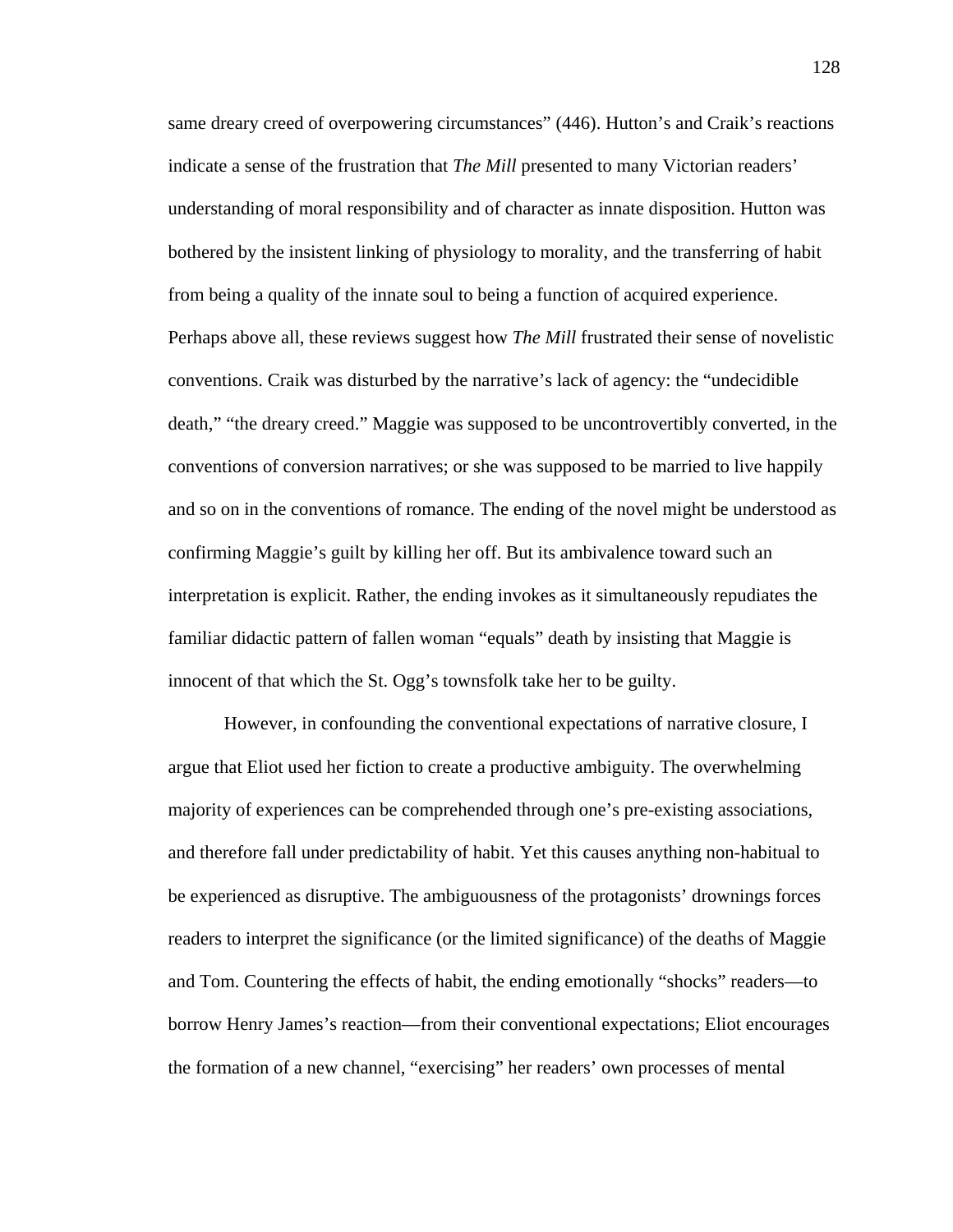differentiation. It is only when we are presented with obstacles to habitual associations a sort of inundation of meaning, as it were—that habit becomes available to analysis, allowing us to revise our patterns of thought and moral assumptions. Having evoked its own textual pattern of repetition, even our expectation of the dark heroine's tragedy, the novel's conclusion finally is not indeciperhable but provocatively undecideable.

Eliot was committed to representing the complex physio-psychological nature of the mind. Her aesthetic carefully plotted the consequences of characters' habits in order to encourage readers to recognize how their own pervasive habits operate.<sup>[33](#page-139-0)</sup> But fiction's meaning only exists in the textual act of interpretation, in the overlaying of new meaning in the forms through which we have inherited it. As the text insists on the realist details of the provincial, early-nineteenth-century English world, it maintains that its characters are constituted by the same contradictions and conflicts as the culture itself. Subjectformation in *The Mill* demands to be understood as a complicated process. It is both ongoing and inherited (in the sense that we inherit institutions), part-individual and partcollective, both conscious and unconscious. The conclusion of the novel thus becomes a formal forging of new channels of ideas about the taken-for-grantedness of culture, about the mind's processes of repetition, about the cumulative moral effects of habit, and about the kinds of self-reflective consciousness required to manifest our best selves. Eliot's novel ultimately insists on the textual process of subject-formation, and asks her readers to transform their ideas of human nature, gradually, over the course of its seven books.

As a secular rewriting of the Biblical flood, the text suggests that rather than an event signifying God's hand in the ordering (or punishment) of the world, there is no external meaning in nature. Maggie is not destined to suffer and die. She and Tom die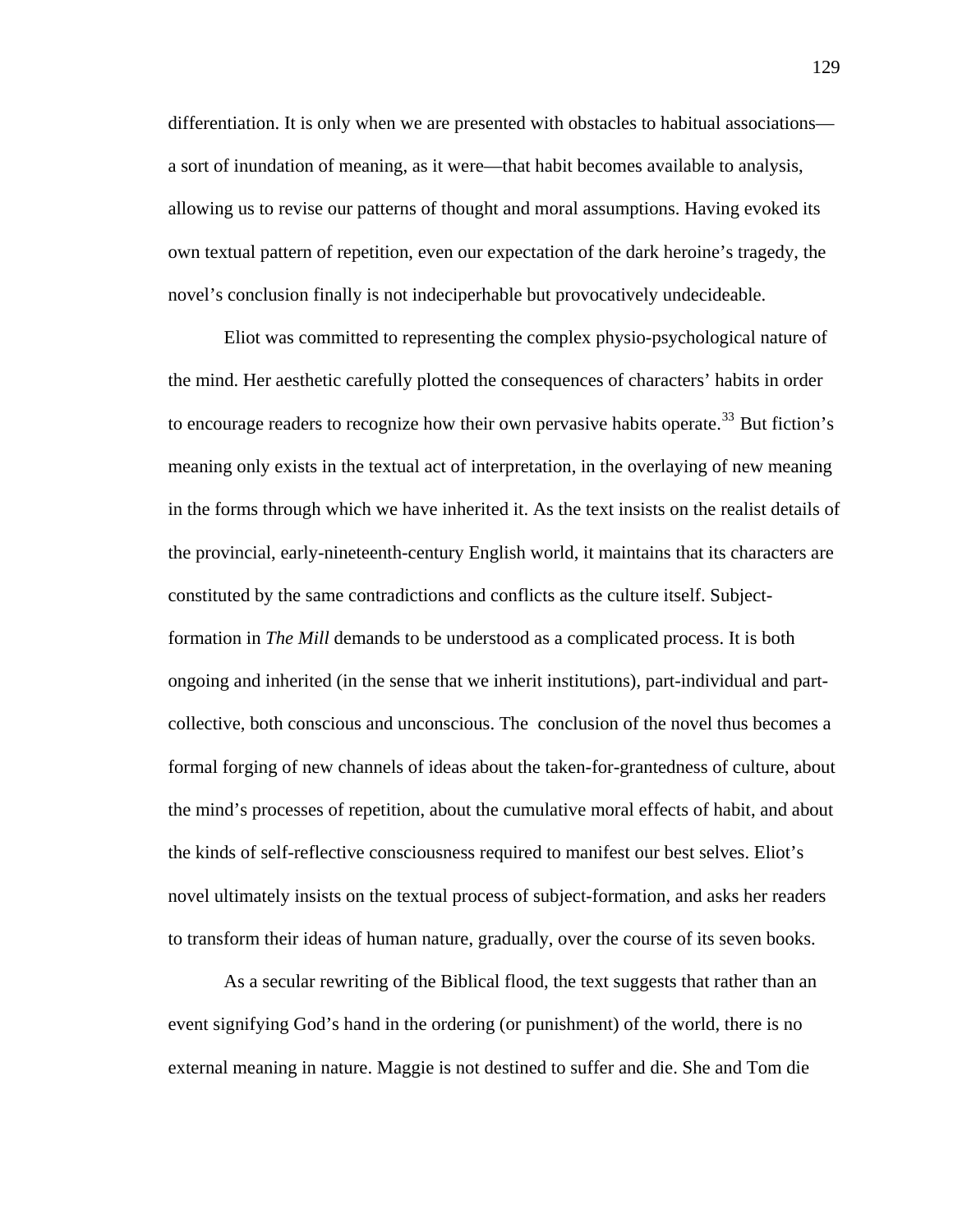because of a contingent event: a piece of machinery destroys the boat they were trying to navigate in perilous flood waters. In that accidental sense, the deaths suggest a moment in a process, a physical culmination but not a moral one. The deaths are never finally able to rest in one meaning—punishment, or release, for instance. The kind of evolutionary and physiological view of habit that Eliot explored in her St. Ogg's characters is not the final word, I argue. The contingency of *The Mill's* dénouement has the effect of countering the physiologists' emphasis upon habit's "inheritability" by introducing chance and cutting short her protagonist's moral development. But perhaps our discomfort with this contingency comes as a result of our trained attention to the evolution of the novel's form. If we are suspicious of Destiny, it is due, at least in part, to Eliot's training us in the reading of novels.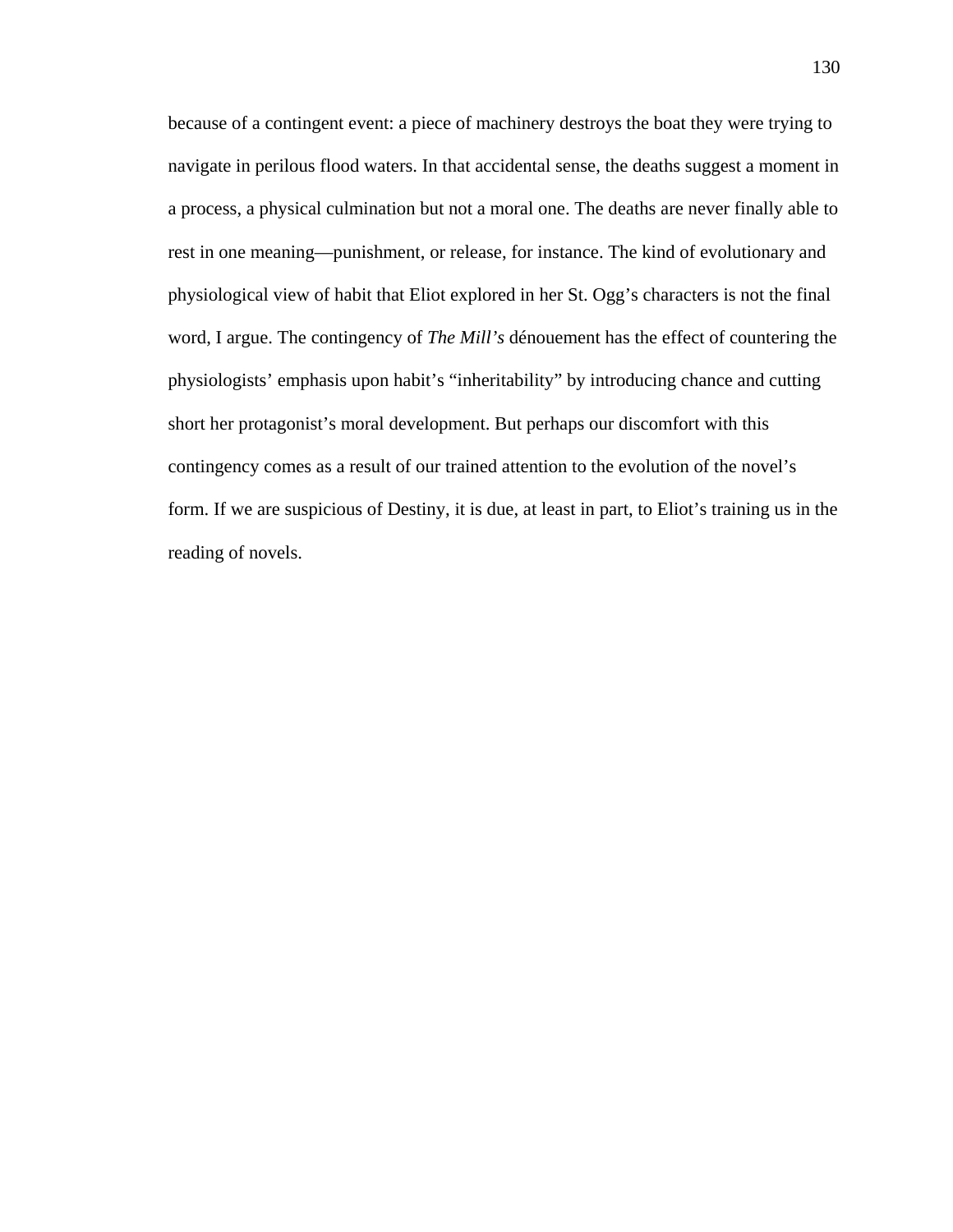<span id="page-137-0"></span><sup>2</sup> The noted Poor Law reformer, Edwin Chadwick wrote in his *Poor Law* article, "Character [is] made up of habits, and habits [are] made up of series of simple acts." *An Article on the Principles and Progress of the Poor Law Amendment Act: and also on the Nature of the Central Control and Improved*  Local Administration Introduced by that Statute, (London, 1837), pp. 21.

<sup>3</sup> See George Henry Lewes, *The Physiology of Common Life*, 2 vols. (1859-60; New York: D. Appleton and Company, 1867), especially p. 57; and his *Problems of Life and Mind* (Boston: Cambridge Univ. Press, 1880), especially pp. 103-9. 4

 Sarah Stickney Ellis, *Women of England, Their Social Duties and Domestic Habits* (New York: D. Appleton and Co., 1839), p. vi.

 Sally Shuttleworth, *George Eliot and Nineteenth-Century Science: The Make-Believe of a Beginning* (Cambridge Univ. Press, 1984).

6 Gorden S. Haight, "To Richard Holt Hutton," London (8 August 1863), *The George Eliot Letters*, Vol. IV (New Haven, CN.: Yale Univ. Press, 1955), pp. 96-7.

 Two venerable examples of the determinism debate in Eliot criticism are Elizabeth Ermarth's "Incarnations: George Eliot's Conception of 'Undeviating Law'" *Nineteenth-Century Fiction* 29 (December 1974): 273-86, and George Levine's "Determinism and Responsibility in the Works of George Eliot" *PMLA* 77 (June 1962): 268-79. I only discuss determinism to the extent that it intersects the concept of habit and its implications for fiction. 8

 The scientific background to *The Mill on the Floss* is particularly well established. Eliot was familiar with Spencer's *Principles of Psychology* (1855); Lewes was composing his *Physiology of Common Life* (1859) around the same period as she was writing her novel, and, while she was writing *The Mill on the Floss's* final book, in November of 1859, both she and Lewes read and discussed Charles Darwin's revolutionary *The Origin of Species* (1859).

 Michael Davis, *George Eliot and Nineteenth-Century Psychology: Exploring the Unmapped Country* (Aldershot, Hampshire: Ashgate, 2006). In addition to Shuttleworth (*op cit*), see Gillian Beer's influential study, *Darwin's Plots: Evolutionary Narrative in Darwin, George Eliot and Nineteenth-Century Fiction* (Cambridge: Cambridge Univ. Press, 2nd ed. 2000); Nancy Paxton, *George Eliot and Herbert Spencer: Feminism, Evolutionism and the Reconstruction of Gender* (Princeton: Princeton Univ. Press, 1991); George Levine, *Darwin and the Novelists: Patterns of Science in Victorian Fiction* (Cambridge, MA.: Harvard Univ. Press, 1988). Two important nineteenth-century reviews are Sidney Colvin, "Daniel Deronda," review of *Daniel Deronda*, *The Fortnightly Review* 20 (1 November 1876): 601-616; and R. H.

<sup>10</sup>The Fortnightly Review, 602.<br><sup>11</sup>Stefanie Markovits, "Eliot's Problem with Action," *SEL* 41, 4 (Autumn 2001): 785-803, 790. In my understanding of the period's use of the concept, habit doesn't so much substitute for action as substitute for deliberation about action. This is a technical but nevertheless important distinction because it raises the question of different levels of consciousness within action, which Markovits's description elides. 12 John Locke *Some Thoughts Concerning Education* (1692), ed. R.H. Quick, (London:

Cambridge Univ. Press, 1934), §42;lvii. The nineteenth-century discourse is largely influenced by the association psychology of Locke and Hume, where the tendency to think of habits as operating outside the processes of Reason, and yet a staunch support of moral development can be seen (§110; 91). Richard A. Barney's *Plots of Enlightenment: Education and the Novel in Eighteenth-Century England* (Stanford: Stanford Univ. Press, 1999) claims that Locke's *Some Thoughts* became "a cultural touchstone" (24). Ellis's bestseller, *Women of England* (*op cit*)*,* explicitly tied the nation's progress to the individual middleclass woman's creation of a domestic ideal. Bourgeois manuals provide an index of why the domestic became a national ideology: it is in the home where habits initially are acquired.<br><sup>13</sup>Samuel Smiles, *Self-Help* (1859; London: IEA Health and Welfare Unit, 1996), pp. 238-39.<br><sup>14</sup>For example, Edwin Chadwick's *Report on* 

*and on the Means of Its Improvement* (1842) concluded that "The depression of the tenement is practically a depression of the habits and condition of the inhabitants" (231). James Kay-Shuttleworth's *Recent* 

<span id="page-137-1"></span> $\frac{1}{1}$ <sup>1</sup> Anthony Giddens, *Modernity and Self-Identity* (Stanford: Stanford Univ. Press, 1991).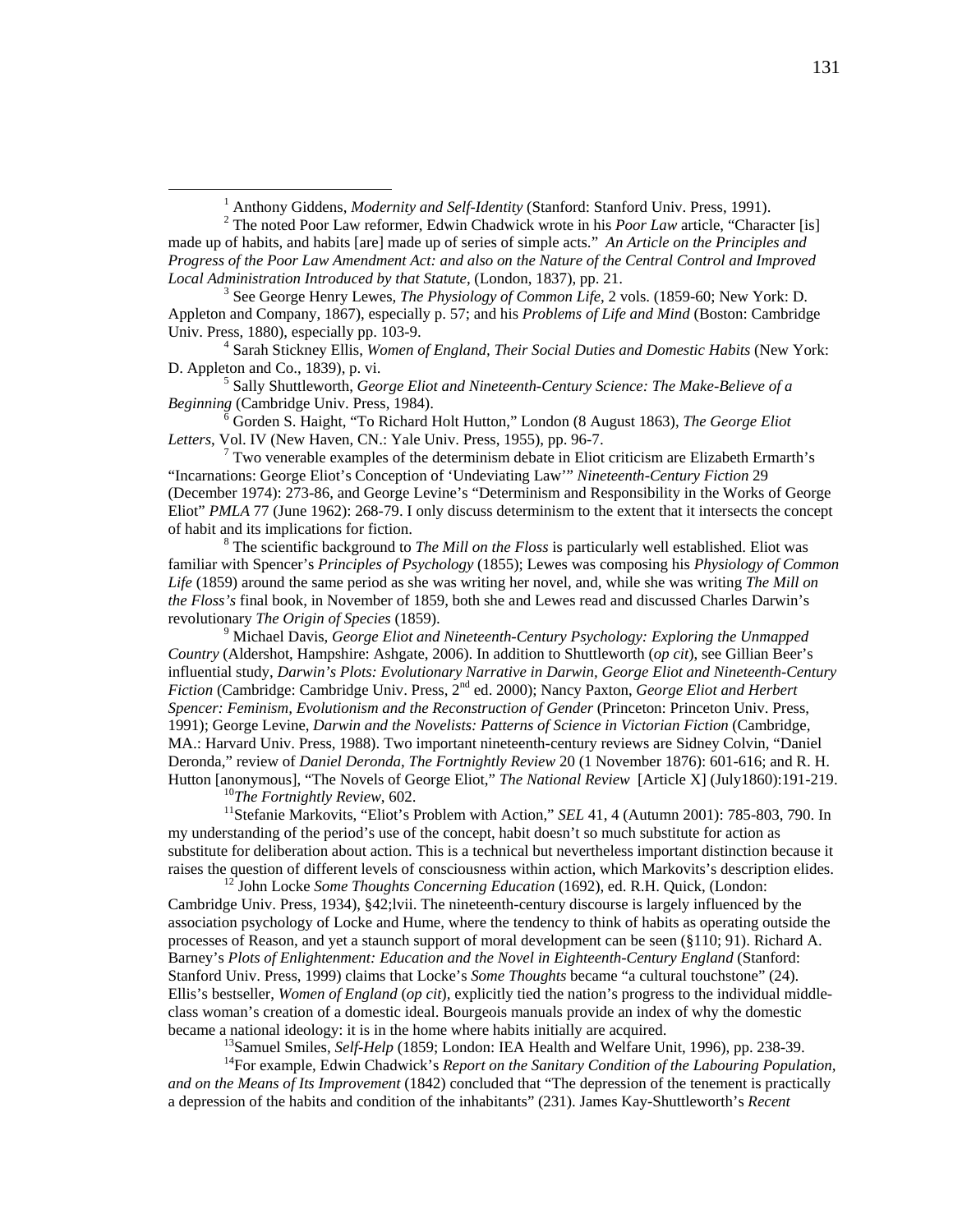*Measures for the Promotion of Education in England* (London: Ridgway, 1839) argued that ignoring the intellectual and moral culture of the working class was tantamount to securing "social disquiet little short of revolution." (18). 15For example, George Henry Lewes's *Physiology* comments on the force of repetition (192) while

<span id="page-138-0"></span> $\overline{a}$ 

J.S. Mill's tract, *Utilitarianism* (1861) celebrated habit, not will, as a "support" of virtuous behavior. See John Stuart Mill and Jeremy Bentham, *Utilitarianism and Other Essays* (New York, Harmondsworth: Penguin, 1987), pp. 313.<br><sup>16</sup>William Smith, "Knowing and Feeling," *Contemporary Review*, Vol. 16 (1870-71): 390-407,

403. <sup>17</sup> Lewes claims that a habit, "organised in the individual [...] will stand the same chance of

being inherited, as the bulk of bone and muscle" (*Physiology*, 320). According to Laura Otis, German *Naturphilosophie* used the term "organization" to imply incorporation into a unified system of interdependent parts, not only in a physiological sense but also in an epistemological one. See *Organic Memory*: *History and the Body in the Late Nineteenth and Early Twentieth Centuries* (Lincoln, NE and London: Univ. of Nebraska Press, 1994), pp. 13.

On Lamarckian evolutionary ideas in Victorian science see, Robert M. Young, "The Historiographic and Ideological Contexts of Nineteenth-Century Debate on Man's Place in Nature," in *Changing Perspectives in the History of Science: Essays in Honor of Joseph Needham*, ed. M. Teich, and R. M. Young (London: Heinemann, 1973), pp. 344-438. For a full analysis of traditional and emerging theories of mind in the period see Rick Rylance, *Victorian Psychology and British Culture, 1850-1880* (Oxford: Oxford Univ. Press, 2000). For an account of Lamarckian ideas in Darwin's ideas of instinct, see Robert J. Richards, "Darwin and the Biologizing of Moral Behavior," in *The Problematic Science: Psychology in Nineteenth-Century Thought*, ed. Mitchell G. Ash and William R. Woodward (New York: Praeger, 1982), pp. 43-64.<br><sup>18</sup> Darwin, Spencer and Lewes attempted to reconcile the "law" of habit with their understanding

of the mechanism of hereditary inheritance. Darwin noticed how random mutation was often key to adaptive struggle; but in Spencer's and many of his adherents' writing, a neo-Lamarckian argument emerges whereby individuals inherit the characteristics their parents acquired, and so on back through the generations. This principle of heredity also works in a forward trajectory. National progress and the evolution of morality thus depended upon the virtuous and vigorous habits of individuals. See Spencer's *Principles of Psychology*, IV, iii, sec 180. See also Robert J. Richards, "Darwin and the Biologizing of Moral Behavior" (*op cit*).

<sup>19</sup>*Principles of Psychology*, Part IV; Chapter III, § 180; Lewes' *Problems of Life and Mind*, pp.

108-09. 20 See Jerrold Seigel, *The Idea of the Self: Thought and Experience in Western Europe Since the Seventeenth Century* (Cambridge: Cambridge Univ. Press, 2005), pp. 20-1; Gerald M. Edelman, *Bright Air, Brilliant Fire: On the Matter of the Mind* (New York: Basic Books, 1992), pp. 92-96. Contemporary neurology still uses the term "channel" to describe neural connections. For a readable, non-specialist introduction to the subject see Adam Zeman, *Consciousness: A User's Guide* (New Haven, CN and London: Yale Univ. Press, 2002). The work of Oliver Sacks and Antonio Damasio also importantly refutes models of mind that insist on its purely genetic inheritances. 21 "The Novels of George Eliot" [R.H. Hutton], review of *Scenes*, *Adam Bede* and *The Mill, The* 

*National Review* (July 1860): 218-19. Hutton's anonymous review unfavorably compared *The Mill* to *Adam Bede*: "the rich and various forms of life which are so powerfully delineated in *Adam Bede* are exchanged for the sterile flats of habit, on which the social as well as individual life of this tale are built"

(216). 22 Michael Davis contends of *Daniel Deronda* that Eliot's representation of the role of heredity has more in common with Darwin than with Spencer's Lamarckian model because of her insistence that lived experience "develops and shapes inherited characteristics in unpredictable ways" (*George Eliot and Nineteenth-Century Psychology*, 57-8, 65).<br><sup>23</sup> George Eliot translated Spinoza's *Ethics* in 1854-55. He argued that consciousness about an

emotion could relieve us from its powerful effects. (Spinoza, *Ethics* Pt. 5, "On the Power of the Human Intellect, or, On Human Liberty," Preface.) See George Eliot, *Selected Critical Writings*, ed. Rosemary Ashton (Oxford: Oxford Univ. Press, 1992), pp. 79-80.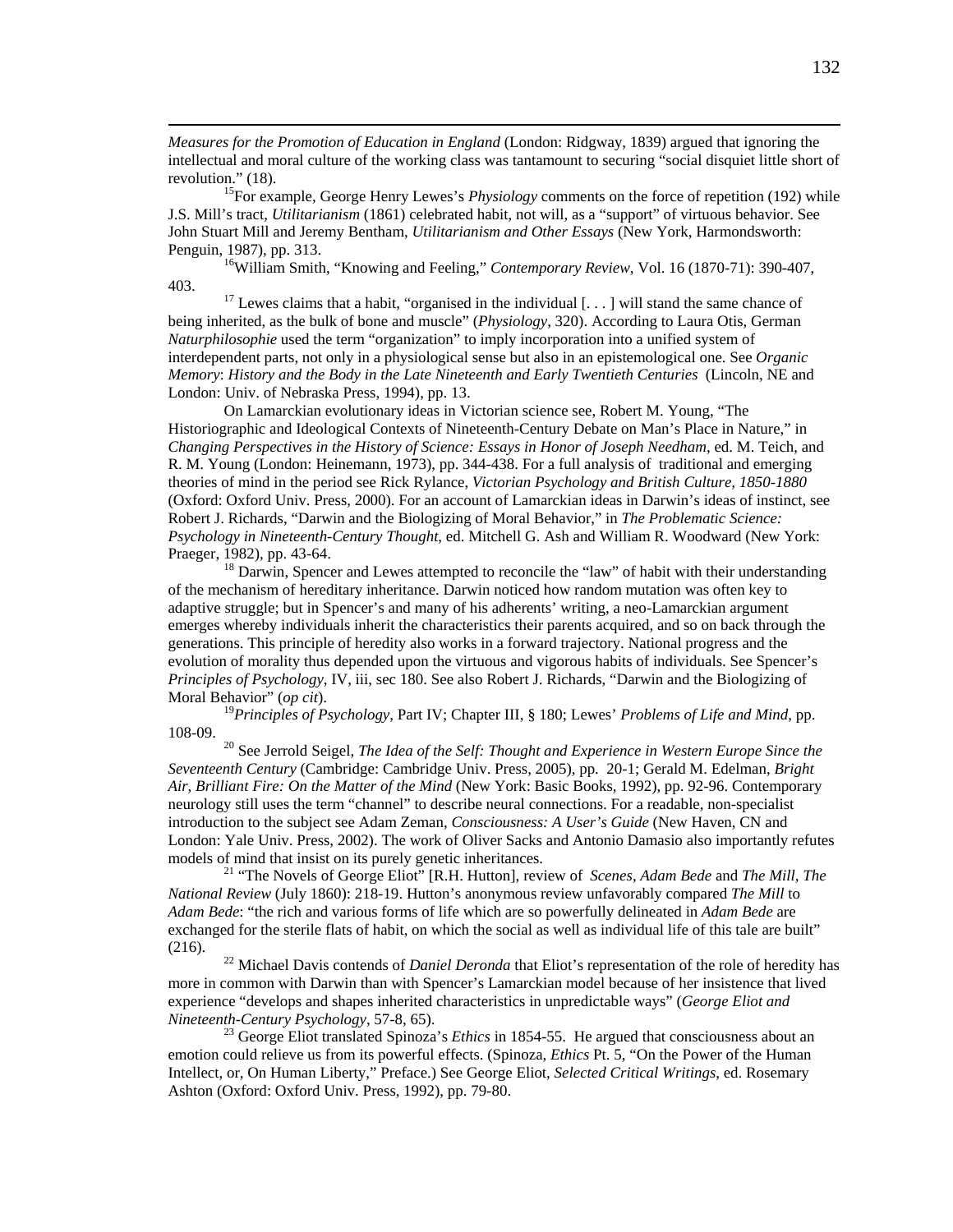<span id="page-139-0"></span> $24$  Although there isn't space to consider them here, these two "reading" scenes make for valuable comparison of, and prepare the reader for the striking difference between, the two letters Maggie receives from Stephen and from Philip toward the end of the novel.<br><sup>25</sup> This type of ascetic practice regarding self-observation and self-training suggests a long history

of the discourse of habit; taking modernity only into account, the secular version found in self-help ideology, for example, and which focuses on worldly rewards rather than those of the afterworld, clearly contains a carryover from Protestant practices of self-reflection. It is a well known bit of Eliot biography that she rejected asceticism after having experimented with it as a young woman. See Gordon S. Haight's account in *George Eliot: A Biography* (New York and Oxford: Oxford Univ. Press, 1968), especially chaps. 1 and 2. Thomas À Kempis, *The Imitation of Christ* (London: S. Ballard, 1722.) An example of À Kempis's maxims regarding habit is found in Bk III, pt. V, 218.<br><sup>26</sup> For various accounts of the critical disapprobation of sensational reading see Richard Altick,

*The English Common Reader* (1957; Columbus OH: Ohio State Univ. Press, 1998); Kelly J. Mays, "Reading and Victorian Periodicals" in *Literature in the Marketplace: Nineteenth-Century British Publishing and Reading Practices*, ed. John O. Jordan and Richard L. Patten (Cambridge Univ. Press, 1995), pp. 165-94; David Vincent, *Literacy and Poplular Culture, England 1750-1914* (Cambridge: Cambridge Univ. Press, 1989); Patrick Brantlinger, *The Reading Lesson: The Threat of Mass Literacy in Nineteenth-Century British Fiction* (Bloomington IN: Indiana Univ. Press, 1998); and Kate Flint, *The Woman Reader, 1837-1914* (Oxford: Clarendon Press; New York: Oxford Univ. Press, 1993).<br><sup>27</sup>New interdisciplinary approaches to the history of reading practices have recently emerged. For

example, see the "Introduction" to *The Practice and Representation of Reading in England*, ed. James Raven, Helen Small, and Naomi Tadmor (Cambridge: Cambridge Univ. Press, 1996), and, in particular, Adrian Johns's contribution to the collection, "The Physiology of Reading in Restoration England" pp. 138-61. Cognitive approaches to literature suggest another new avenue—immensely complicated—for interdisciplinary research. To take just two examples: Richard J. Gerrig, *Experiencing Narrative Worlds: On the Psychological Activities of Reading* (New Haven and London: Yale Univ. Press, 1993), and *The Work of Fiction: Cognition, Culture, and Complexity*, ed. Alan Richardson and Ellen Spolsky (Aldershot: Ashgate, 2004).<br><sup>28</sup> The Novels of George Eliot," [R. H. Hutton], 218.

29I do not wish to be mistaken for assuming that Eliot's women readers *identified* with Maggie, but rather that Eliot was engaging her readers in the process of developing sympathy.<br><sup>30</sup>A few of the most memorable critical opinions: Henry James claimed the ending came as a

"shock," (*Atlantic Monthly* Oct. 1866); F. R. Leavis called it the "dreamed-of perfect accident that gives us the opportunity for the dreamed-of heroic act," reprinted in *George Eliot and her Readers*, ed. John Holmstrom and Laurence Lerner (New York: Barnes and Noble, 1966.); Barbara Hardy found it "bad faith [...] with the authenticity of everything that comes before," in "The Mill on the Floss," *Critical Essays on George Eliot* (London: Routledge and Kegan Paul, 1970), pp. 50. See also the sensitive reading by Renata R. Mautner Wasserman, "Narrative Logic and the Form of Tradition in *The Mill on the Floss,*" *Studies in the Novel* 14, 3 (Fall 1982): 266-279.

 $31$  In Hutton's view, in "The Novels of George Eliot," the last book of the novel produced a "painful impression" because Eliot "enthrones physiological law so far above both affections and conscience in point of *strength*, that she represents Maggie as drifting helplessly into a vortex of passion, and rescued at last only by the last spasmodic effort of a nearly overpowered will" (217). 32 Dinah Mullock Craik, "To Novelists—And a Novelist," review of *The Mill on the Floss*,

*Macmillan's Magazine* 3 (April 1861): 441-448. Few of Eliot's reactions to her critics are left to posterity because Lewes buffered Eliot from reviews of her work for much of her career. But *The Mill* was written before Lewes's careful censorship was in place. Eliot did read Craik's anonymous *Macmillan's* review, and praised the reviewer for recognizing the high mission of literature. But, she added: "I cannot, of course, agree with the writer in all his regrets: if I could have done so, I should not have written the book I did write, but quite another" (394). "To John Blackwood," 30 March 1861, *The George Eliot Letters*, ed. Gordon S. Haight, (New Haven CN: Yale Univ. Press, 1954).<br><sup>33</sup>Kate Flint's *The Woman Reader (op cit)* includes a wonderful anecdote from Cambridge student

Jane Harrison's *Reminicences of a Student's Life* (1925), in which she claims, "Until I met Aunt Glegg in *The Mill on the Floss*, I never knew myself. I *am* Aunt Glegg; with all reverence I say it" (original italics, 229).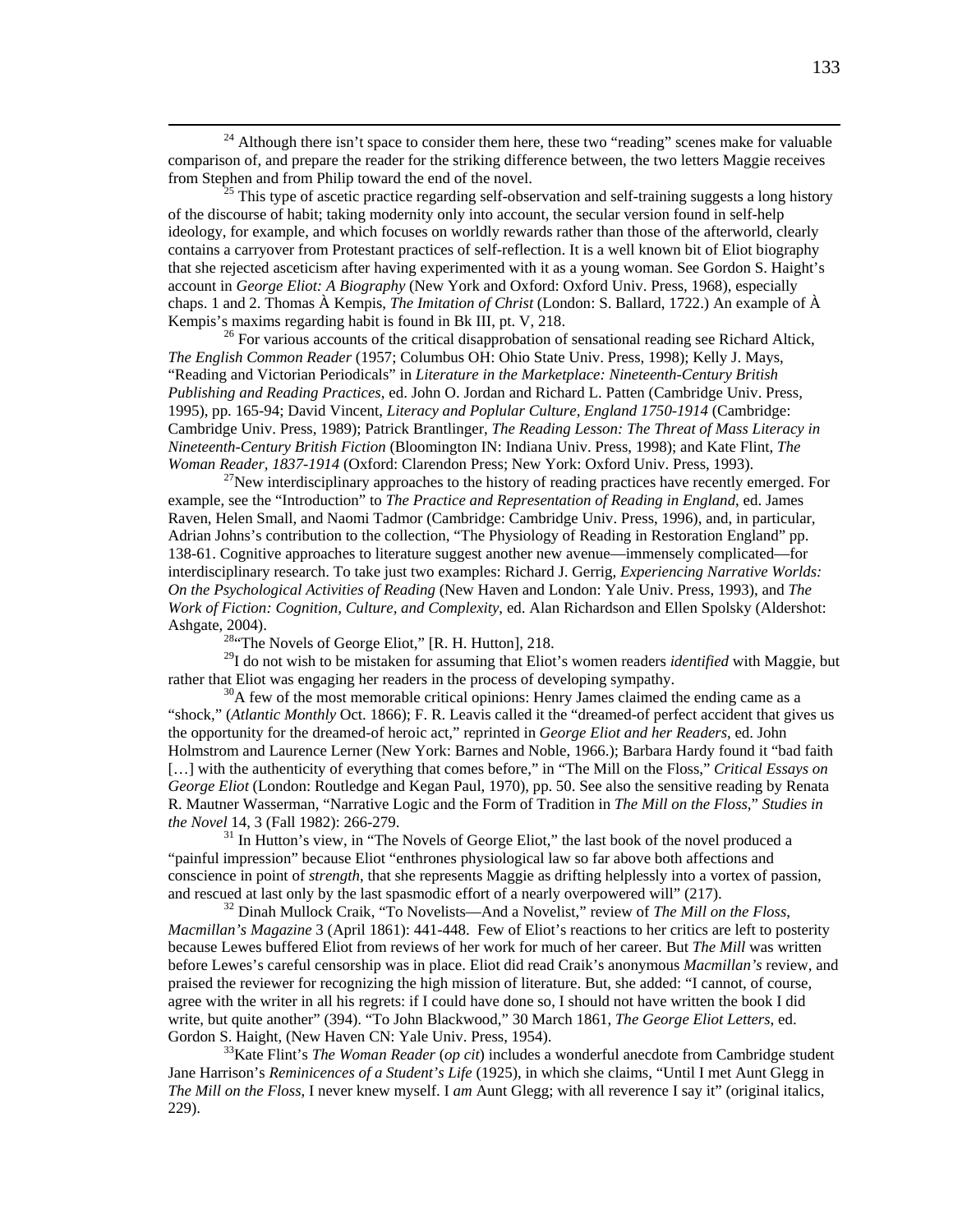## Chapter 4

## Habit and Intention in Thomas Hardy's *The Woodlanders*

[*The Woodlanders*] would have made a beautiful story if I could have carried out my idea of it: but somehow I come so far short of my intention that I fear it will be quite otherwise—unless I pick up toward the end.  $-$  Hardy, "To George Gissing," [1](#page-170-0)886<sup>1</sup>

Representations of habit within realist fiction, and the formal strategies employed in such representations, have not only ideological but also ethical implications. *The Mill on the Floss*, a novel predicated on developmental structure, allowed George Eliot to investigate the determined nature of human character. For Eliot, personality is formed by all the circumstances of cultural and biological inheritance: history, material environment, individual disposition, family traits. *The Mill* draws on the metaphor of the channel to reveal characters' habits as having morally cumulative qualities which are not always obvious from habit's generally repetitive, and therefore seemingly static, nature. Eliot portrays the ways in which unconscious life – physiological needs, unacknowledged desires, drives and motives – surface in and are demonstrated by characters' reflexive behaviors and beliefs. But Eliot also believed that willed effort and reflective practices allowed one to change one's innate, or physiologically determined, character through the formation of new channels in the mind. This optimism would seem to be belied by the ending of *The Mill*, which, I argue, finally subjects the will's power to redirect habit to the formidable and unpredictable forces of chance and circumstance. Yet the ending embodies Eliot's faith in the potential of sympathetic feeling to elicit consciously reflective states in her readers. The tragedy and its unresolved meaning are meant to spark the reader's emotional reaction and self-reflection. Over and above the emphatic denouement of Maggie and her brother Tom's deaths, Eliot devotes the bulk of the

134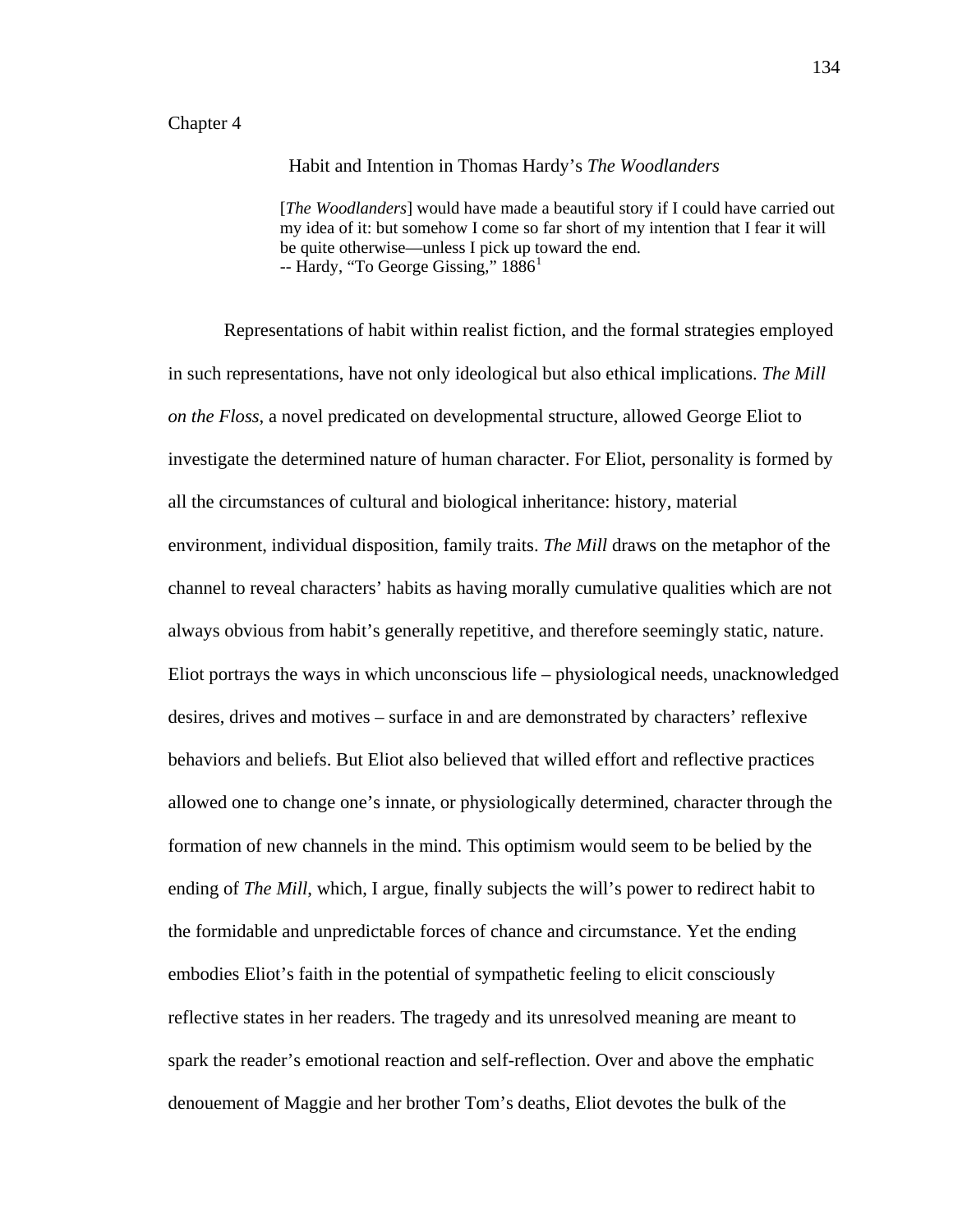narrative to the careful exploration of "mental difference," the understanding of which was central to her effort to create readers able to diffuse sympathetic feeling.

In his fiction Thomas Hardy observes mental differences of various kinds, but he repeatedly returns to a distinction that would have been familiar to Victorians' experience of social change, especially of social and geographical mobility: the marked distinctions between "natives" and those who have left and "returned."<sup>[2](#page-170-1)</sup> In turning to Hardy's fiction, I find that his novels' most persuasive argument for the determining influence of environment emerges from those characters, like Clym Yeobright and Grace Melbury, who leave home, experience a wider life in city or town and have access to education or to association with a higher class, and yet whose homecoming precariously poises them to "sink" back into their former modes of being. Mrs. Melbury optimistically predicts of her returned stepdaughter Grace, "She'll soon shake down here in Hintock and be content with Giles's way of living" (80). But her husband is dismayed by the same likelihood: "I *know* Grace will gradually sink down to our level again, and catch our manners and way of speaking, and feel a drowsy content in being Giles's wife." He is distressed that Grace's expensively acquired, finishing school traits – her "white" hands, the "upcountry curl" in her speech, her "bounding" step – will all regress into the "regular Hintock shail-and-wamble" (80). In part, Melbury is ambitious for Grace to succeed, which, in his snobbish terms, means to marry a professional man of better station than his own. But he also clearly fears that her education can somehow come *undone* once she is under the influence of her old environment.

Hardy's fiction continues earlier realist writers' aesthetic endeavor to comprehend the nature of habit in terms of environment. *The Woodlanders* is concerned with the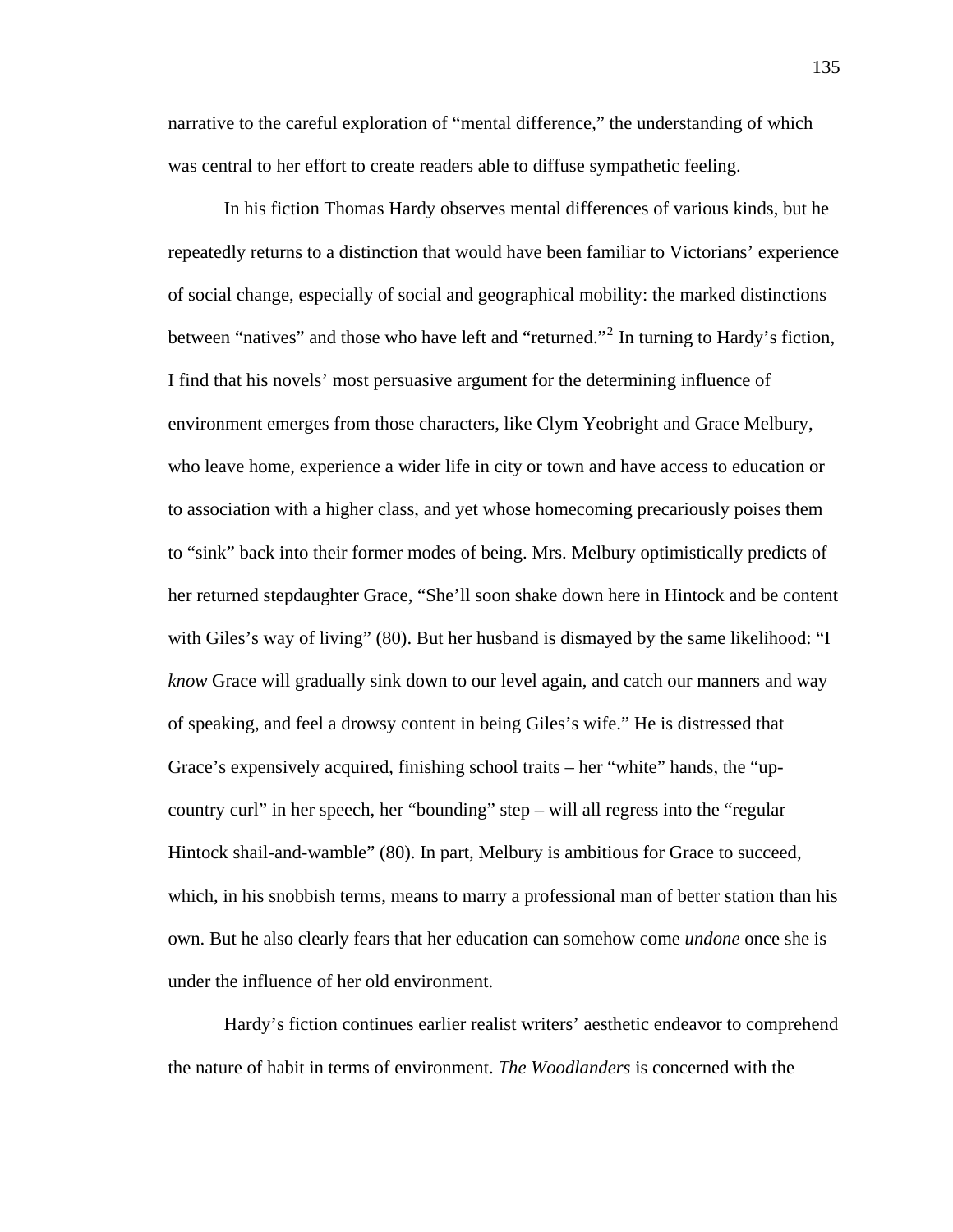subtle shifts in manner and consciousness brought about by education and by contact between different spheres of society. The concept of habit provides Hardy with an angle from which to investigate both elemental human nature and bourgeois respectability. Hardy's mobile characters, as John Bayley observes, "like Hardy himself, are conscious of living in two worlds."<sup>[3](#page-170-1)</sup> Bayley claims that Hardy's depiction of their dual consciousness tends to raise the question of fitness: "by being so emotionally and intimately aware of both [worlds], they are unfitted for either" (196). This chapter explores in detail the *kinds* of awareness Hardy depicts in his characters. What does the novel claim about the relationship between habit, consciousness and fitness? What does "fitness" mean exactly? Is it moral, mental-physiological, emotional, evolutionary? I contend that the dual-world experience alters more than just the mobile characters in the novel. But is any ethical perspective gained by this duality? These are the questions this chapter will address, in addition to situating Hardy's work within the broader realist project that intended to raise readers' consciousness about the nature of habit, that is, to explore further its basis in repetition and its consequences for morality. Notably, however, Hardy's view of habit as predominantly unconscious and nature as amoral shifts the grounds of that enterprise.

Critics such as Peter Casagrande, Roger Ebbatson, George Levine, Gillian Beer, and Angelique Richardson have all examined the ways evolutionary thought, Darwin's particularly, influenced Hardy's fiction.[4](#page-170-1) As Gillian Beer argues in *Darwin's Plots*, novelists of the Victorian period had to contend with new theories in which man's experience existed within a cosmic order that "take[s] no account of his presence." She maintains that, in a writer like George Eliot, "The *methods* of scientists become the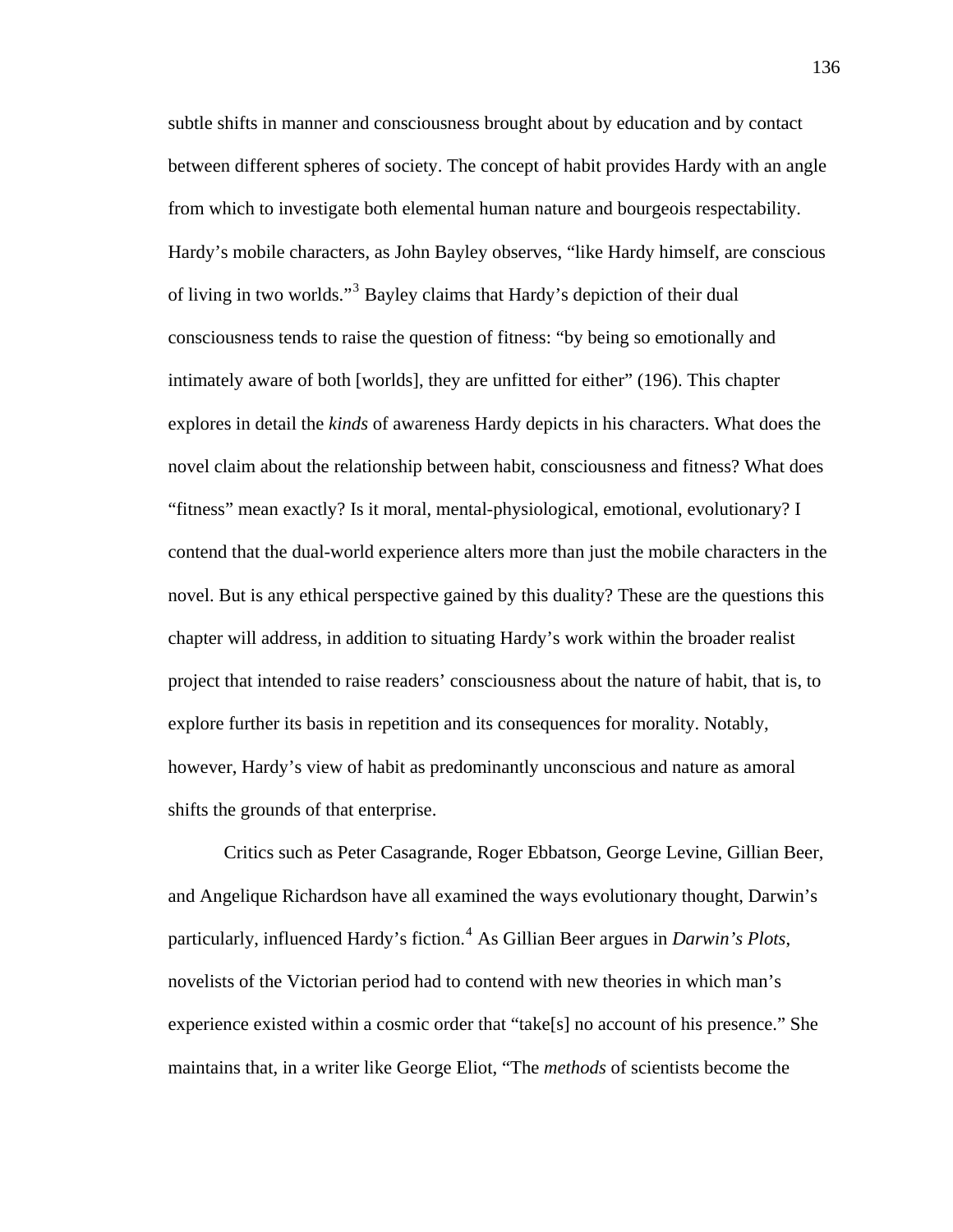methods of employment and scientific theories suggest new organisations for fiction" (150). This statement applies to Hardy's fiction as well. I propose to follow out how new evolutionary ideas about the nature of human consciousness provided him with stimulating aesthetic material. The idea that habits could pre-exist individuals and that the human species' improvement (or decline) depended upon habits acquired and passed down through the generations had revolutionary implications for the Victorians' conceptions of behavior and morality. Scientists and moralists debated forcefully the degree to which behavior was automatic, driven by social and biological inheritance and by environmental factors for the mere reproductive benefit of the species rather than for the individual's happiness. Hardy takes up these ideas in his fictions – and not merely as narrative content.

Habit becomes more than a topic for Hardy's study of human nature and the impact upon it of social mores. My interest lies in the ways Hardy formally figures habit through the motif of the return. The absence in Hardy's fiction of an ironic narrator's commentary on the characters' activities is quite a startling change in narrative method. Levine describes the narrator's omniscience in Hardy's fiction as "restrained." "Without entering the minds of his characters he implies a wise familiarity with their ways of thought and feeling" (*Realistic Imagination* 245). The literary tradition of a privileged, omniscient point of view seems to me to be displaced by the characters' own dramas of misperception and anxious self-awareness. In his essay "The Science of Fiction" (1891), Hardy claimed that art was a disproportioning of reality, "with an eye to being more truthful than the truth."<sup>[5](#page-170-1)</sup> His art disproportions by creating an unlifelike architectural symmetry that emphasizes repetition, what Marcel Proust has called Hardy's "stone-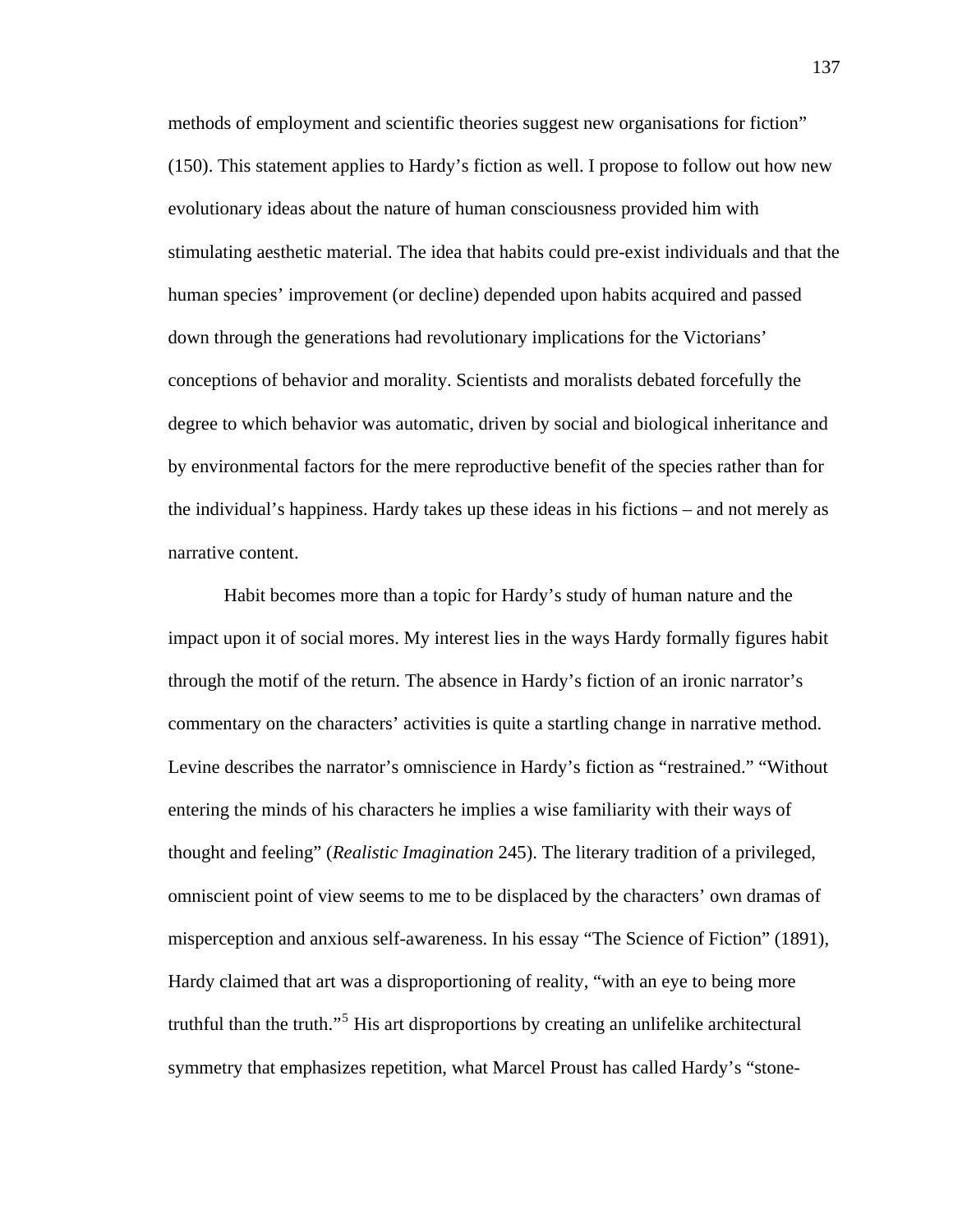mason's geometry."[6](#page-170-0) Hardy created characters who are distinguished for their paralyzing passivity. I argue that, in addition, the plots of repetition, at least implicitly, reject the Victorian veneration of the mastering of habit to achieve self-transformation. This chapter thus locates Hardy's representations of subjectivity within debates about mechanization, morality and the unconscious that were rife during his career. Before degeneration theory exploded on the scene at the end of the nineteenth century, there was a predominant optimism about the progress of morality. For example, Charles Darwin speculated in *The Descent of Man* (1871) that an evolution in human morals was in the process of a steady advance: "as from habit, following on beneficial experience, instruction and example, his [man's] sympathies became more tender and widely diffused," he wrote (129). A similar view was held by psychological theorists, such as Herbert Spencer and William Carpenter, who believed that self-reflectiveness formed into habit would lead to ethical progress through hereditary transmission. According to Carpenter, "there is a strong Physiological probability that the effect of such habitual selfdiscipline does not end with the individual, but is exerted upon the Race; the Emotional tendencies having so much of the character of Instincts, that the Hereditary transmission of the form they have acquired may be expected in the one case as in the other" (336). But while Hardy personally held similar hopes, what his fiction demonstrates is the way in which "present culture" has managed to "bind[ ] the passions […] with a silken thread only": "In the lapse of countless ages, no doubt, improved systems of moral education will considerably and appreciably elevate even the involuntary instincts of human nature; but at present culture has only affected the surface of those lives with which it has come in contact, binding down the passions of those predisposed to turmoil as by a silken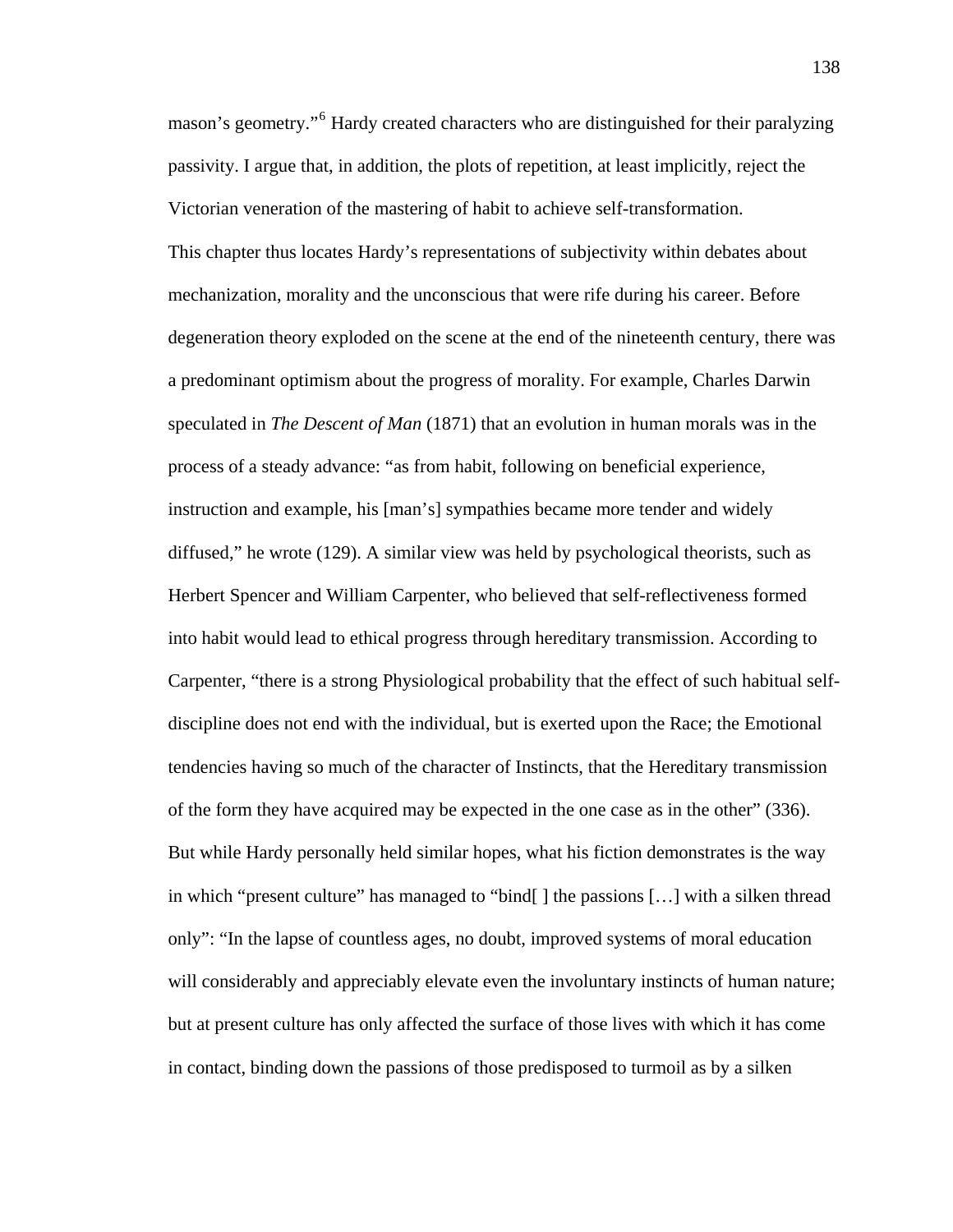thread only, which the first ebullition suffices to break."<sup>[7](#page-170-0)</sup> His fictions dramatize selfconsciousness interfering with the actualization of intentions or desires. In this view, the habits of self-consciousness, as with those of compromise and self-discipline, might not promote more ethical or rational choices, but instead may be maladaptive.

My chapter illustrates this problem of subjectivity through a discussion of *The Woodlanders* (1887). After a brief synopsis of a debate about habit and the will between two prominent Victorian psychologists, whose terms help illuminate the representation of subjectivity in Hardy's work, I turn to the novel's representations of habit and intention. *The Woodlanders* insists upon the power of the unconscious, chiefly motivated by desires and fears, to prompt much human behavior in spite of reflective activity. In depicting the inability of awareness and reflection to determine behavior, Hardy's narrative inverts the lessons of prior literary realists' texts about the potential for habit to ameliorate social ills. He solidifies this critique by "disproportioning" coincidence, that is, weighting coincidence, in order to favor repetition. The idea of habit-as-return is transformed into an aesthetic; it underpins plot coincidence. *The Woodlanders*, finally, refutes the argument for evolutionary progress in the moral sphere by being a novel without a moral. Instead, *The Woodlanders* reveals fitness to involve moral flexibility and therefore inherently is compromised. The concept of habit, with its emphasis on repetition and its alliance to the rhythms of organic nature, gave Hardy both a subject and a vehicle for his third novel of return.

1.

Theories of habit were intrinsic to the Victorians' debates about volition because people supposed that the repetition of habit determined behavior – especially unconscious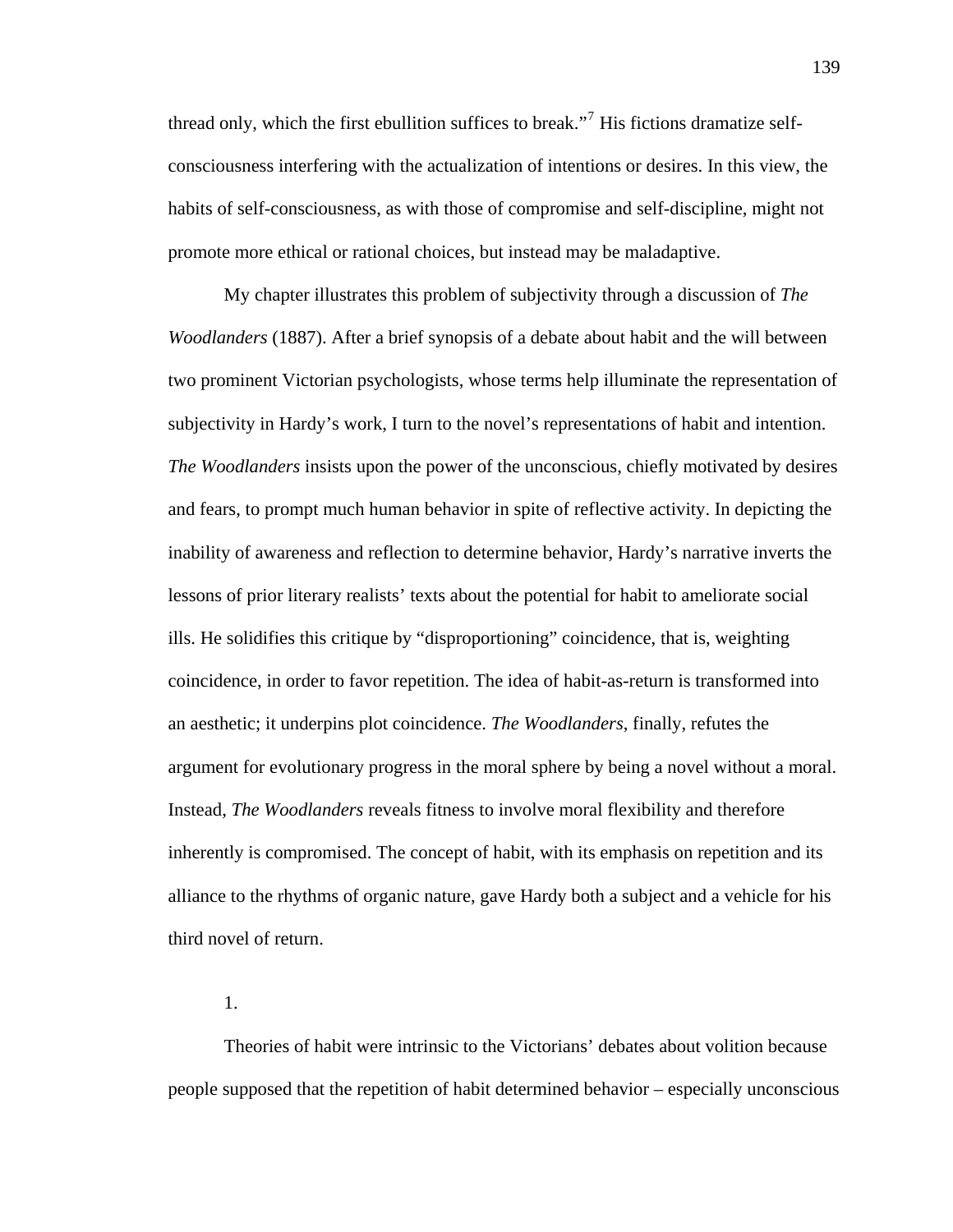behavior – through physiological channels. Lorraine J. Daston argues that volition, as well as processes of attention, were central to the conflicts between "old" and "new" sciences of the mind. Whereas the "old" science of mind relied on "the subjective testimony of introspection" and tended toward metaphysical or spiritual explanations for mental phenomena, the "new" science of mind, physiological psychology, depended on "the allegedly objective methods of physiological observation."[8](#page-170-0) Daston finds a coalition of markedly different brands of "'scientific' psychology" banding together against the concepts of consciousness, volition, introspection and other distinctive aspects of mind: "What psycho-physiologists, associationists, and evolutionists all shared was chiefly a belief that the expanding empire of deterministic scientific explanation was synonymous with intellectual progress, and that the category of mind, conceived as self-determining ego, posed the most formidable obstacle to that advance" (96). In this chapter I'll demonstrate how Hardy's *The Woodlanders* represents subjectivity in ways similar to these new practitioners of physiological psychology and argue that his art participates in advancing the new science.

Historians of psychology such as Daston and Kurt Danziger claim that around 1865, a new attitude becomes perceptible in naturalistic hypotheses about the conditions determining human and animal behavior. The implications of natural selection gained ground on models that based the origins of life on teleological design. Analogously, the special nature of humanity was disputed by new research on the functions of the brain, much of which provided physiological evidence that a large proportion of human action carries on without volition and without a subjective awareness of operative connections. The force of habit was the default explanation for such behavior: motor forces are driven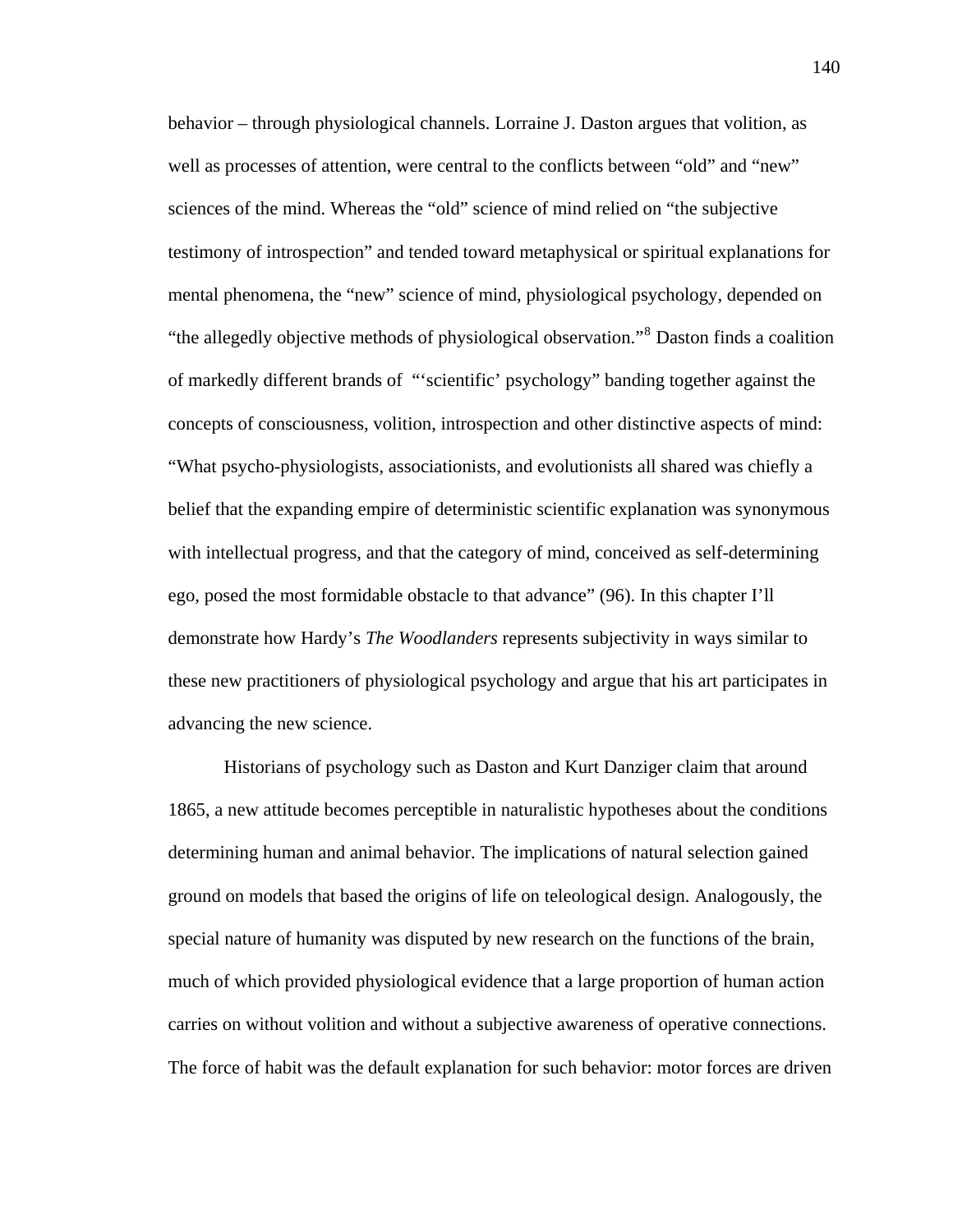through channels of association. The important fact seemed to be that behavior originates in response to the environment and catches on through repetition. When Victorian physiologists applied natural selection to humanity, and began taking a long view of human behavior, many speculated that habits that functioned to help the species thrive and survive were selected and repeated generation after generation (those that didn't aid the species, it was believed by Darwin and others, were simply not reproduced). This led some to conclude that a blind natural law was operating, just as it did with other, lowlier species. Some, for instance Herbert Spencer in his late-career, concluded that so long as the system is left alone, the most beneficial habits will survive to be reproduced. He argued that as self-help was a natural development, interference with its reproduction, such as charity, would lead to "the enervation of a people"  $(102)$ . The "system" essentially described a mechanism that did not require a consciousness of means in order to produce ends, and that had no ethic other than survival in a changing environment. However, only a minority was prepared to embrace this view; most Victorians strongly rejected such an idea and defended both the will and reflective types of awareness as special human characteristics.<sup>[10](#page-170-0)</sup> It remained very controversial to claim, as Samuel Butler did in *Life and Habit* (1878), that perfect knowledge is automatic or unconscious (41).<sup>[11](#page-170-0)</sup>

The nub of this debate can be summarized effectively by introducing the work of two eminent Victorian physiological psychologists, William Carpenter and Henry Maudsley, and in particular, by analyzing their diverging opinions about habit and volition. Hardy knew of Maudsley's work: he copied excerpts into his literary notebooks. It is very likely that he would have been familiar with Carpenter's work too, given that he was a widely admired psychologist and also published in the periodicals that Hardy is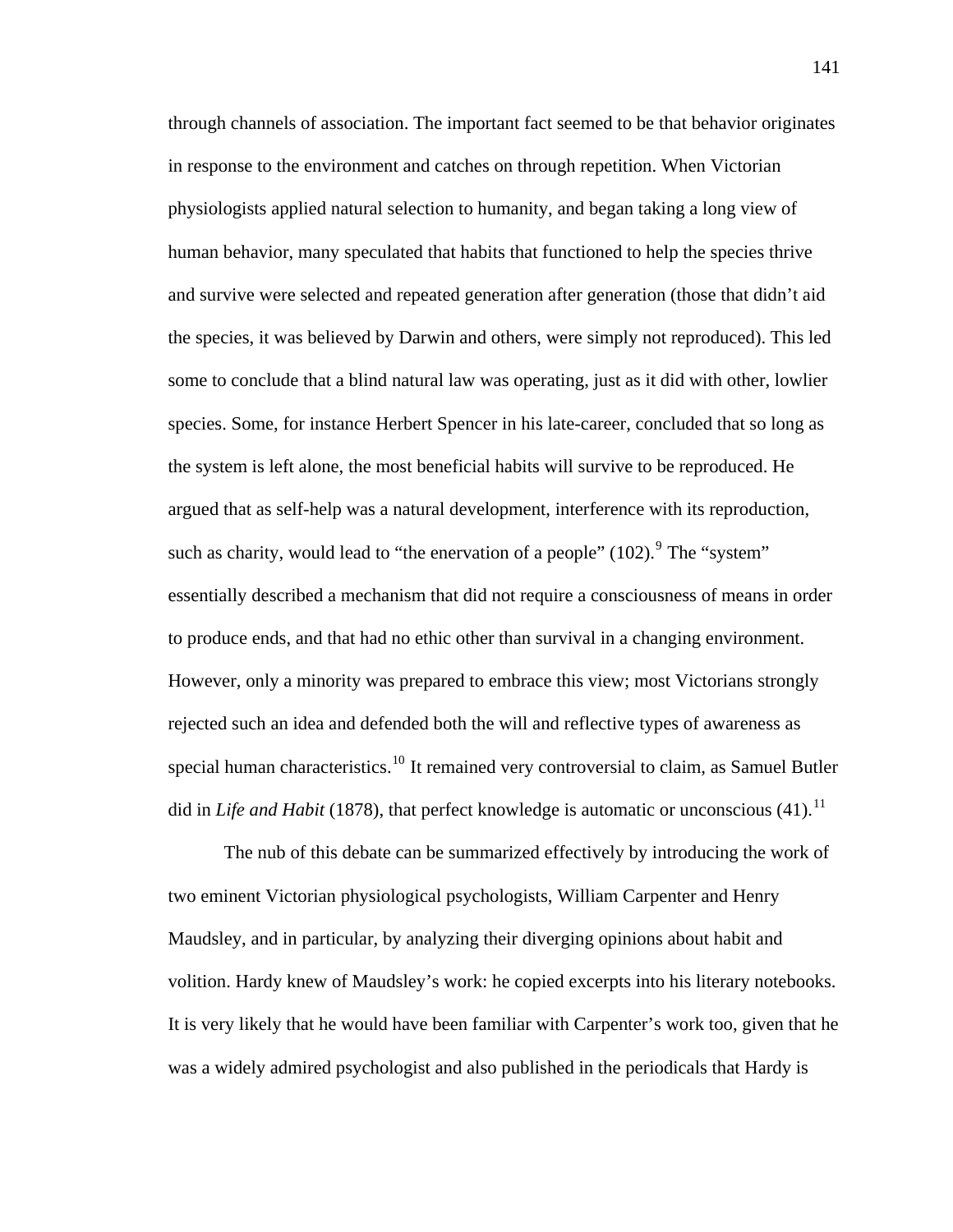known to have read.<sup>[12](#page-170-0)</sup> For Carpenter, material terms couldn't account for the problem of the human will; he claimed it is "independent of Physical Causation."<sup>[13](#page-170-0)</sup> In the section on "General Relations of Mind and Body," in his *Principles of Mental Physiology* (1876), Carpenter argued that the will formed the character through habit: "if habitually exerted in certain directions, [the Will] will tend to form the Character, by establishing a set of *acquired habitudes*; which, no less than those dependent upon original constitution and circumstances, help to determine the working of the 'Mechanism of Thought and Feeling.' [...]" (26). Carpenter celebrated self-discipline and believed it could conquer the tendency toward automatic behavior, and that the "controlling power of the Will" could "indirectly modify" even unconscious action (15). Thus he claims, "in proportion as the Will acquires domination over our Automatic tendencies, the spontaneous succession of our Ideas and the play of our Emotions show the influence of its habitual control; while our Character and Conduct in Life come to be the expression of our best Intellectual energies, directed by the Motives which we *determinately elect* as our guiding principles of action" (26). His view emphasized consciousness: motives are "elected," and "habitual" describes the Will's control more in the sense of "regularly" than by underscoring its unconscious reflexivity. He also describes a use-improvement function that suggests the influence of both self-help philosophy and neo-Lamarckian ideas of inherited habit.<sup>[14](#page-171-0)</sup> As Danziger points out, Carpenter assumes a dichotomy between a purely automatic level of functioning (reflex and sensorimotor) and a level of intelligent and voluntary action that is not automatic but "self-determined" (Danziger 128).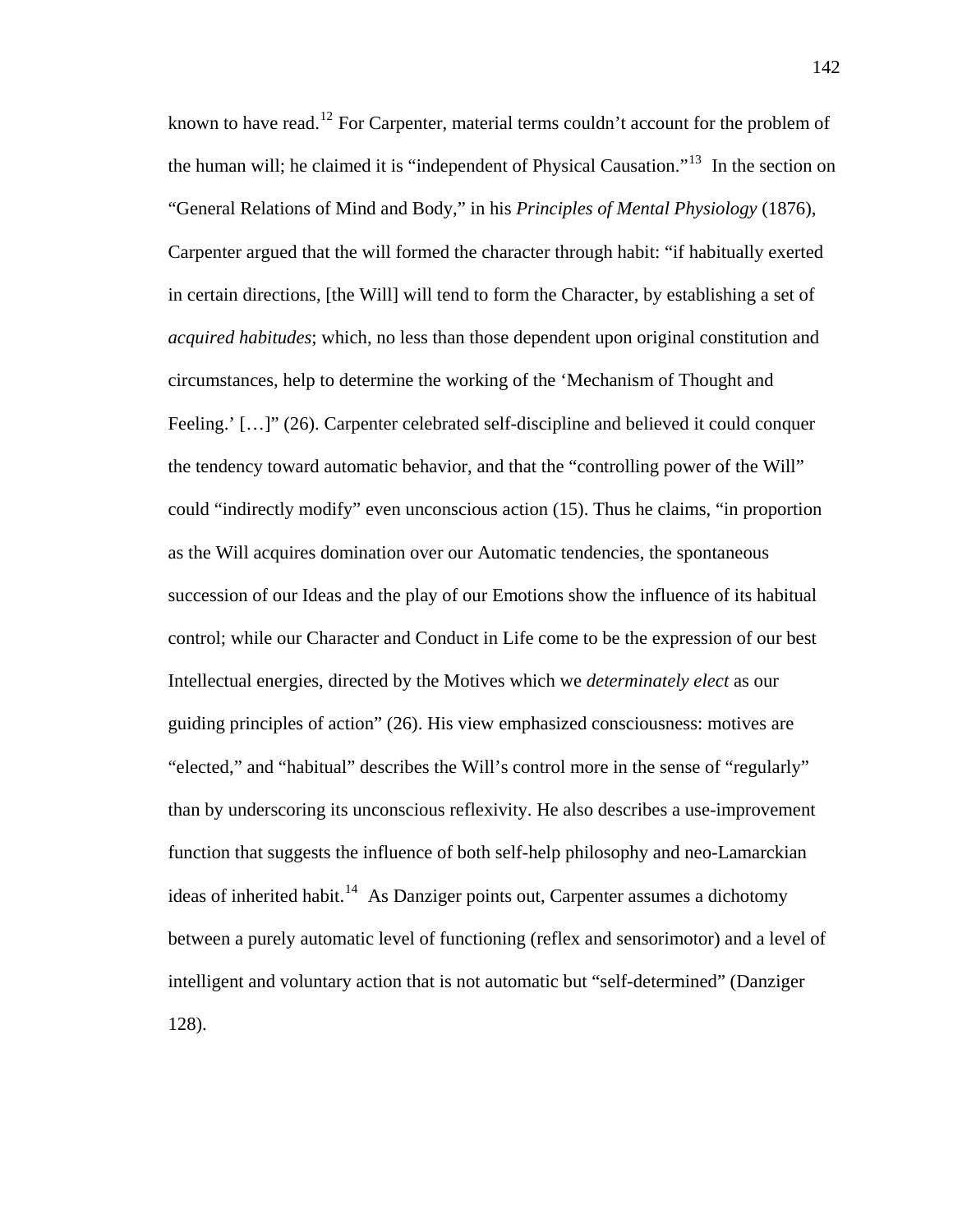In his influential early work, *The Physiology and Pathology of Mind* (1867),

Henry Maudsley (1834-1918) represents an opposing view, which makes even voluntary action subject to automatic reflex. He develops what Danziger characterizes as a "militant scientific naturalism" (135). Maudsley claimed that unconscious reactions are the basis of every conscious thought or act.<sup>[15](#page-171-0)</sup> In *Life in Mind and Conduct* (1902) Maudsley was to go on to argue that "the largest part of any act of will is always unconscious and the be stfashioned will is unconscious in largest measure" (40). In his view, volitional action is essentially reflex, a construction in which "a latent incorporation" of embodied past experience determines the relation between stimulus and response.<sup>[16](#page-171-0)</sup> Not consciously felt, past experiences operate as "silent memories" that structure sensory and motor responses.<sup>[17](#page-171-0)</sup> Moreover, "Silent memories" are not limited to individual experiences. They also derive from "ancestral reflections" incorporated into the brain by the millions (*Life in Mind and Conduct* 40).<sup>[18](#page-171-0)</sup> Danziger claims that this view of organic inheritance leads Maudsley "to deny the doctrine of freedom of the will (as an unreal abstraction) and to insist on the predictability, in principle, of human behavior" (135). In effect he reverses the relation between habit and will that Carpenter insisted upon: it is not the will that determines habit but habit that determines the will. Once consciousness is devalued, as Danziger points out, the moralistic terms in which socio-psychological matters had previously been regarded no longer apply; instead they are given a "naturalistic reformulation." Danziger offers education as an example. Education shifts from being described as a process of moral development to "a value-free process of sensorimotor learning"  $(136)$ .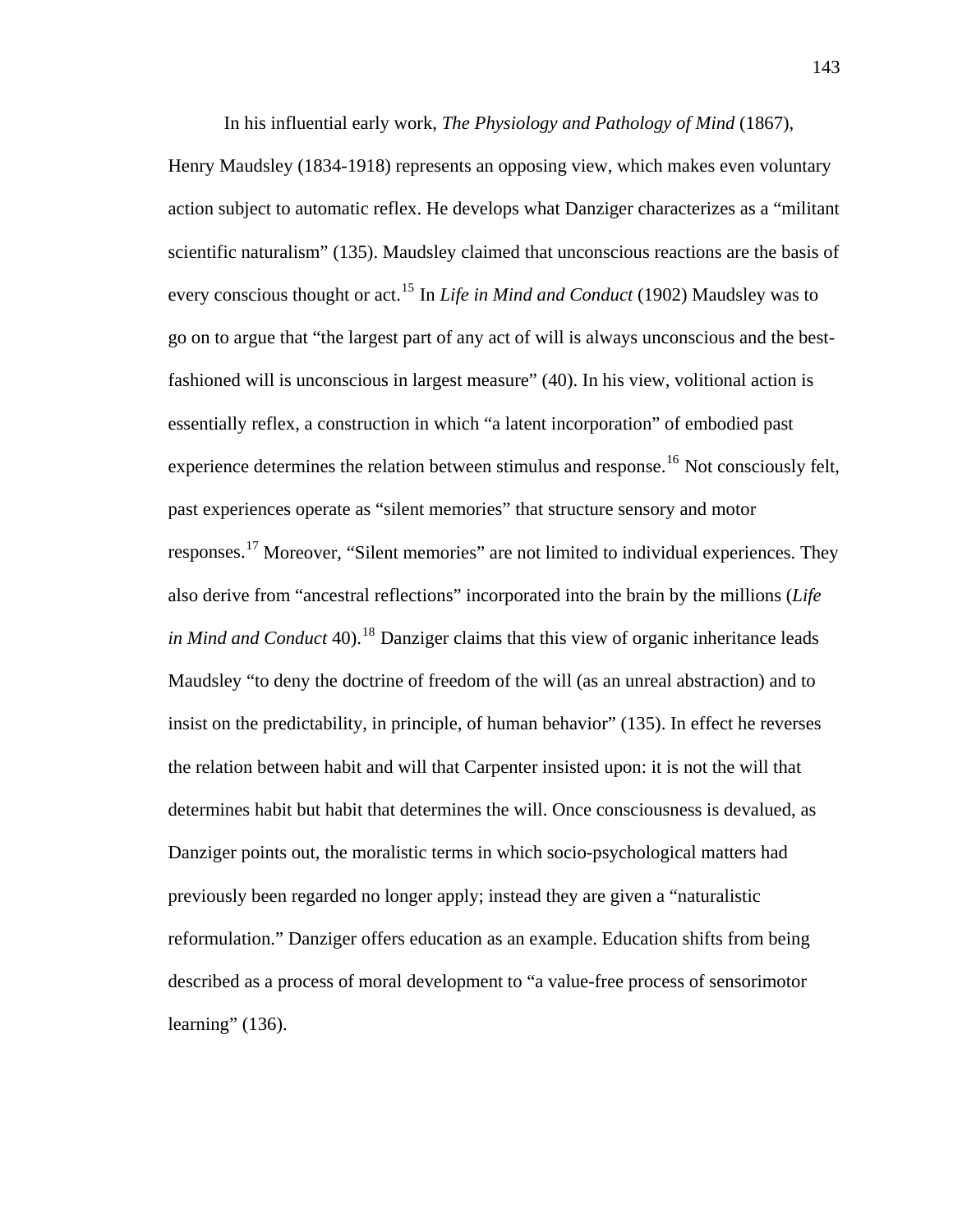Maudsley's "value-free" emphasis on automatic behavior provides a compelling context for understanding Hardy's realist technique. It helps explain, for instance, the shift from Eliot's portrait of Maggie Tulliver to that of Hardy's Grace Melbury. For, compared with Eliot's heroine, Hardy transforms both the representation of subjectivity and the moral implications of his narrator's objectivity and the narrative ending along naturalistic lines. In addition to Patricia Gallivan, who has shown that Maudsley's thought influenced Hardy's *Jude the Obscure*, Angelique Richardson has argued that Hardy provides a view of the essential connectedness of world and mind"  $(165)$ .<sup>[19](#page-171-0)</sup> The notes in Hardy's *Literary Notebooks* suggest that he was reading Maudsley's *Natural Causes, Supernatural Seemings*, in its first edition of 1886. But whether or not this can be definitively established, there is no doubt that Hardy's *The Woodlanders* explores automatism and the operations of the unconscious.<sup>[20](#page-171-0)</sup> As his character Fitzpiers, says, "no man's hand could help what they did any more than the hands of a clock" (49).

2.

Grace Melbury's return to Little Hintock from her boarding school sets in motion the plot of *The Woodlanders*. Though a native, Grace has been fashioned into something else through her education. It is interesting that the novel does not record her transformative experiences at school; readers only are only given a sense of the ways in which she has changed through the eyes of the woodlanders. Always "good material," she has more than fulfilled her proud father's expectations (155). According to her childhood sweetheart, Giles Winterborne, her "cultivation" has introduced a distance in her manner, prompting the narrator to remark that she had "fallen from the good old Hintock ways" (43-4). Grace is estranged from her native place, ironically "cultivated,"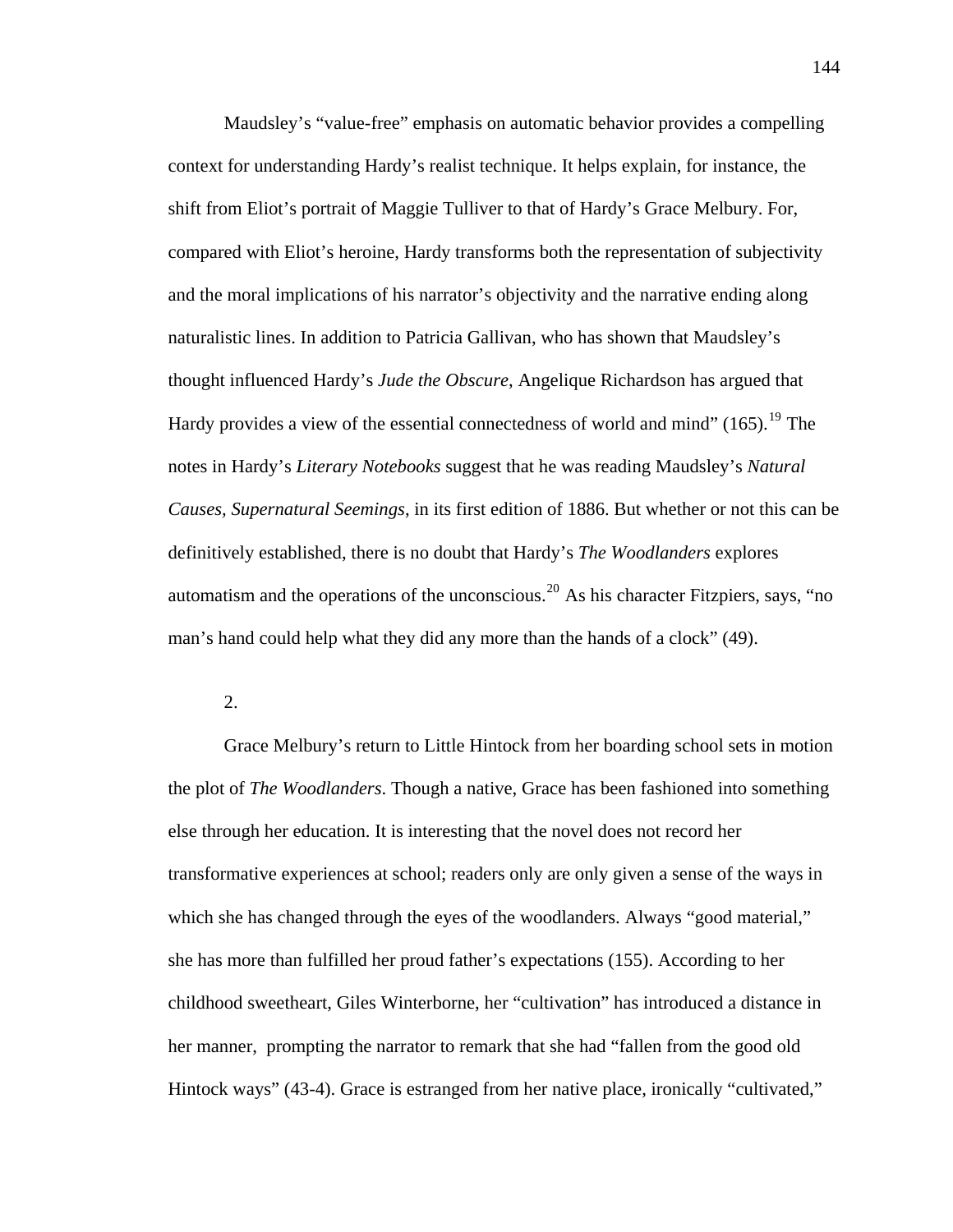though she no longer can distinguish bitter-sweets from John-apples in the orchards she drives past with Giles. However "alien" to her original surroundings she has become, though, she has not guaranteed herself (through marriage or patronage) a place in the world to which she has grown accustomed (46). Little Hintock is no longer home – its habits and routines and worldviews are no longer hers – but neither does she belong anywhere else.

Grace's new habits, costume, and tastes make others self-conscious of their own. Mr. Melbury, with a mixture of pride and anxiety, fears that his daughter will return only to feel disturbed by the differences between her school life and her old home. Sprucing up the gig in which he is sending Giles to fetch her, he tells Winterborne that "coming from a fashionable school she might feel shocked at the homeliness of home; and 'tis these little things that catch a dainty woman's eye if they are neglected" (32). While her father is proud, Giles is sensitive. He registers Grace's new, refined manners and compares them to his own coarseness. His feelings of inferiority are reiterated by the narrator, who more than once declares with emphasis, "*True it was* that Giles Winterborne […] looked rough beside her" (37, italics added). Giles, of course, is wellmannered enough for a yeoman. Nevertheless his sensibilities tell him that "external phenomena – such as the lowness or height or color of a hat, the fold of a coat, the make of a boot, or the chance attitude or occupation of a limb at the instant of view – may have great influence upon feminine opinion of a man's worth" (37). Giles is aware that his costume may matter to Grace's tastes, but as the narrator remarks, "a causticity of mental tone" in him "prevented to-day, as always, any enthusiastic action on the strength of [his] reflection" (37). In other words, he is conscious of the general rule about women's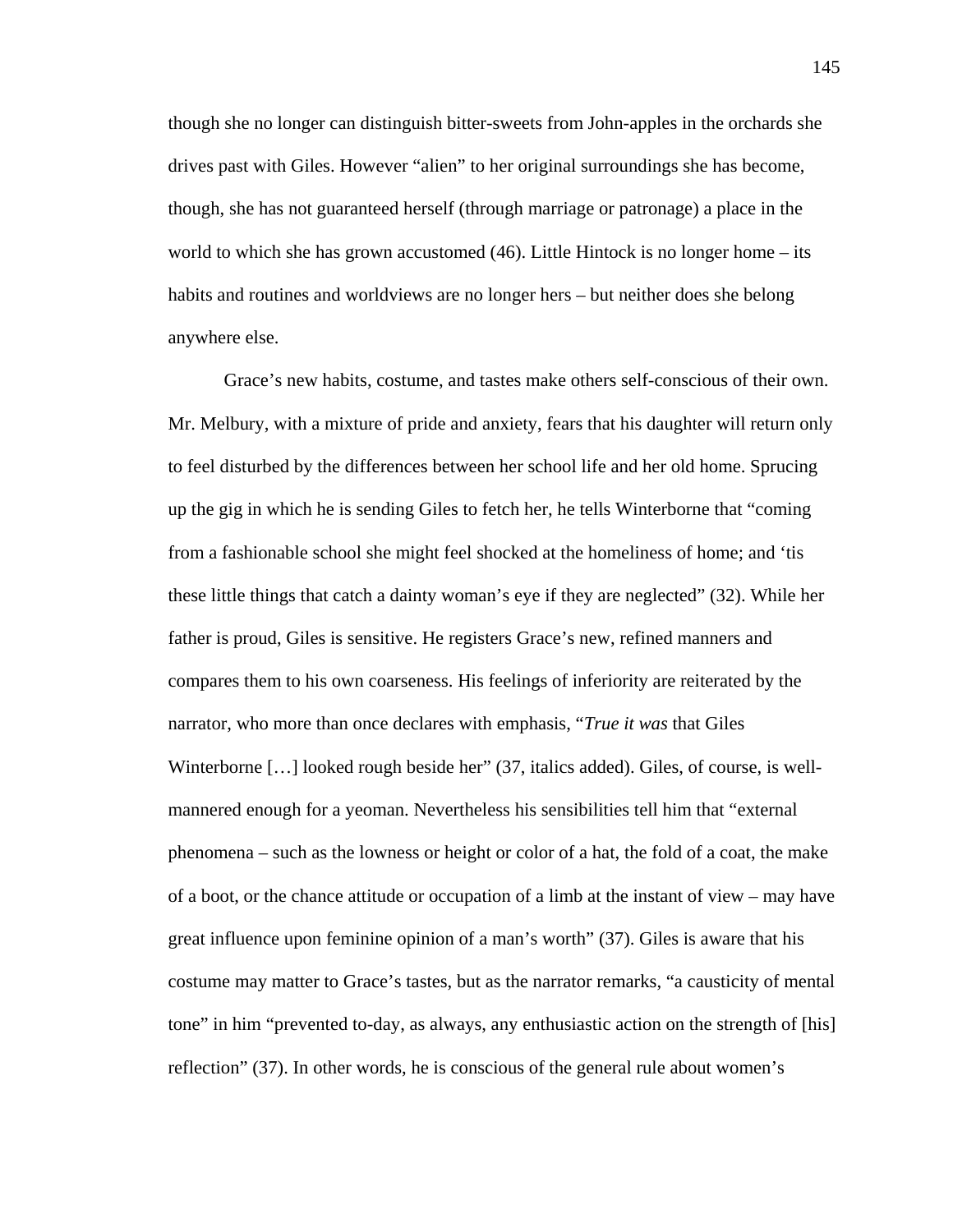opinion and can predict the likely consequences of not having the right cut coat, but it is not in his "mental tone" to act on that knowledge. *The Woodlanders* proceeds, of course, to undermine the assumption that haberdashery is associated with moral worth or that upward mobility is synonymous with progress. But I want to follow out a point suggested here by the narrative perspective. As in the example of Giles and the habit of dress, selfconsciousness does not necessarily enable one to change one's own modes of being, because material forces – "ancestral memories," unconscious drives, the environment – determine our reflexes.

The formal patterning of the novel both employs and disrupts the traditional generic associations of pastoral. Despite Hardy's own dismissive comments about novelwriting, alert readers of his fiction cannot but marvel at his novel's sophisticated formal structure, how the seasons are intricately tied to the progress and decline of the romantic plots, for example. *The Woodlanders* plays brilliantly upon "man's doings in nature" and repetition in its plot. Among its other insights, Mary Jacobus's essay, "Tree and Machine: *The Woodlanders*," outlined the tightly-focused structure of the novel.<sup>[21](#page-171-0)</sup> Published in monthly parts in *Macmillan's Magazine* from 1876-77, each one of *The Woodlanders's* twelve portions was composed "to maximize the opportunities for suspended action and ironic reversal," Jacobus claims, with Grace's marriage to Fitzpiers occurring at the precise center of the novel. For the book publication, Hardy structured three blocks of four parts, "each comprising a crucial stage in Grace's marital adventures and creating a larger, tripartite structure" (122). Jacobus notes that nature's seasons also play a part in this patterning:

> Autumn brings her return to Little Hintock, winter the death of Giles's hopes, spring and summer her courtship and marriage to Fitzpiers; the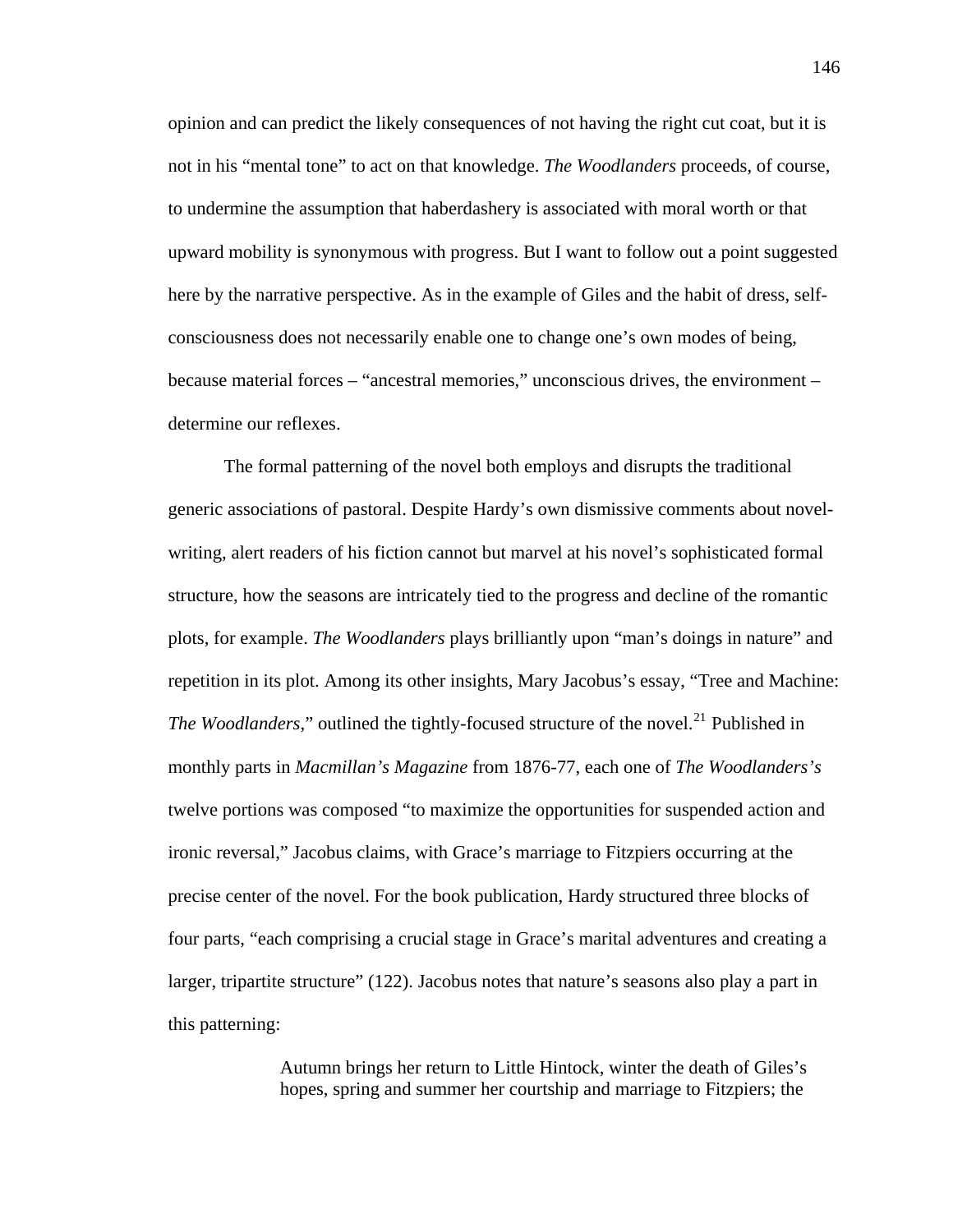second autumn and winter bring his infidelity with Felice Charmond, and spring the open breach with Grace. Early summer marks the renewal of Giles's courtship, this time followed, not by marriage, but by the news that there can be no divorce; with autumn comes his death, and winter Grace's mourning, while spring completes her reconciliation with Fitzpiers. 121

Jacobus calls the effect a "rigid determinism," one that emphasizes plot over character (122). Her interpretation is consistent with Hardy's notes about fiction, where he claimed that "the uncommonness must be in the events, not in the characters."<sup>[22](#page-171-0)</sup> Here I'll focus on the repetition in the novel, which I contend challenged something valued by a majority of Victorians, that is, the effect of conscious intention in the material world. Nevertheless, as with other realists such as Dickens or Eliot, who use plot to tell readers something ethically significant about subjectivity, Hardy's exploration of repetition reveals subjectivity to consist primarily of reflex activity.

The two most obvious repetitions in the narrative are the twice-frustrated union of Giles and Grace, and the marriage and return of Grace to Fitzpiers. As plot, they resemble the "looped orbit" that fascinated Hardy as a description of social progress. The looped orbit suggests an ancient concept of cyclical time conceding to modern notions of evolutionary time.<sup>[23](#page-171-0)</sup> For certainly the three romantically-entangled characters end up in the same spot, despite having moved forward in time, and notwithstanding having yearned to reach a different place. The looped orbit suggests a repetition with a difference because, while it re-elicits the emotions of the earlier experience, it revises them in the second instance. So, for example, when Giles and Grace attempt to re-initiate their engagement, Giles cannot take part in it with his earlier spirit: "Though it was with almost the same zest, it was with not quite the same hope, that he had begun to tread the old tracks again, and had allowed himself to be so charmed with her that day" (287).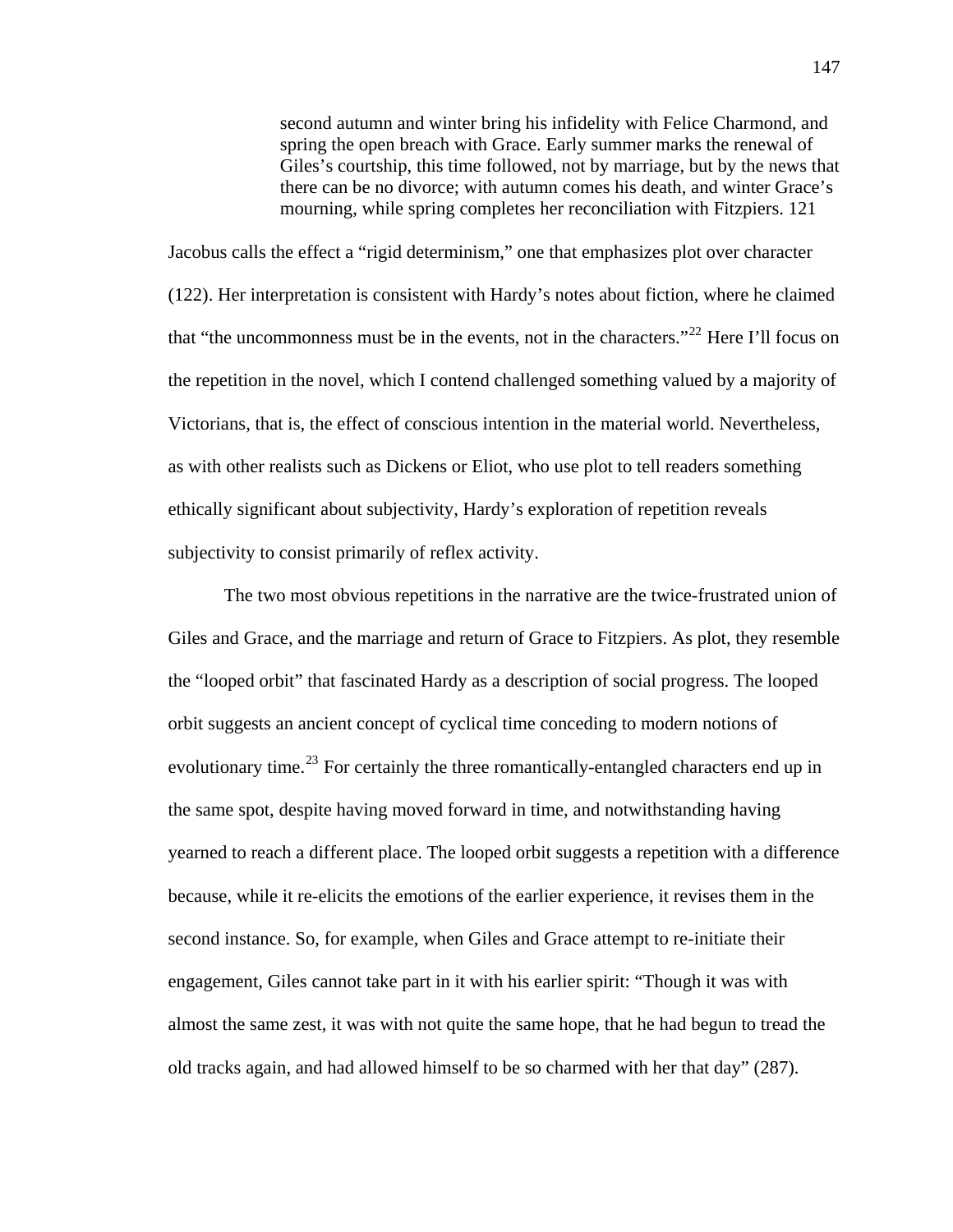Similarly, when Fitzpiers tries to mend matters with his wife, he discovers new qualities to her "character and goodness" (ironically, mostly stemming from her less submissive behavior) (340). Within such a looped structure, progress is muted: changes added to later versions of the novel's conclusion imply that Grace's future will likely involve more repetition in the form of her husband's infidelities.<sup>[24](#page-171-0)</sup> *The Woodlanders* has been characterized as Hardy's third novel of return. Formal repetition in the fiction bears a special relation to Hardy's representation of subjectivity because repetition gave Hardy an aesthetic form for the psychological presentation of predictability, and the automatic basis of seemingly voluntary behavior.

One of the ways Hardy elicits a sense of human repetition is through his use of the term *mechanical*. It stands out in the novel, first, because the term is applied to every major character, and second, because it strikes incongruously with the fiction's woodland setting, especially given that much of the work done by the country people in the novel is skilled handiwork, such as Giles's tree planting, or the spar- or cider-making, rather than work with machines. Mechanical almost always refers to a character's mental distraction or abstraction while he or she repeats a certain physical action. As such it reflects the relationship between the mind and the body, as though mental absorption requires a somatic discharge. So the barber Mr. Percomb's fingers "mechanically played" with the pair of scissors in his waistcoat pocket as he fancies Marty's hair from outside her door (11). Giles is described as "mechanically stirring the embers with a spar-gad" as he listens to Melbury brag about his daughter's expensive education (29); later, after fetching Grace from Sherton and delivering her to her parents, he observes the reunion from the doorway, hanging back from joining the family, and "mechanically tracing with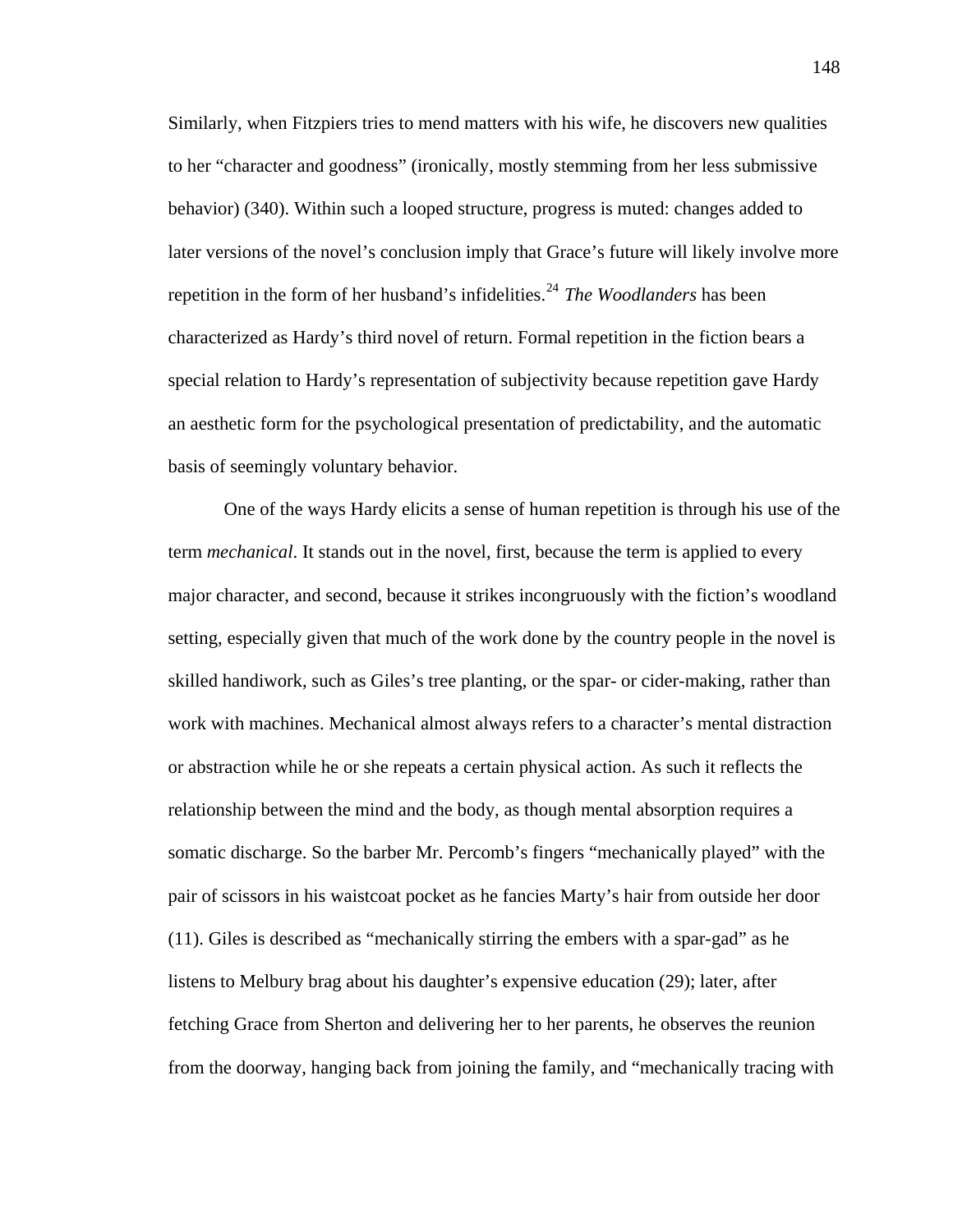his fingers certain time-worn letters carved in the jamb" (45). Mrs. Charmond's (apparently well-rehearsed) flirtation with the doctor involves an intense gaze, a deep blush, and a marked retraction of her gaze as she "mechanically applied the cigarette again to her lips" (187).

 These examples all show, at a micro-level, repetitious behavior enacted unconsciously, and bear comparison to Fitzpiers's acknowledgement of his resemblance to "a Leydon jar," charged "with electric, for want of some conductor at hand to disperse it" (114). (A Leydon jar is a modified glass jar that can store electricity for a short period, and is of eighteenth-century invention.) One of the most remarkable scenes of abstraction in the novel is Giles's "incoherent" bidding on the timber – "unwittingly" he is bidding against Melbury – while he absorbedly observes the snowflakes fall on various parts of Grace's body (54). Indeed, nearly all of the instances of "mechanical" activity refer to behaviors enacted under the influence of desire, or in an effort to banish desire from the mind, as when Giles is said to have gone to "work daily like an automaton," after his loss of Grace  $(224)$ <sup>[25](#page-171-0)</sup>. These instances suggest the unconscious mind in operation: as conscious thought of the desired object is suppressed, a somatic reaction is discharged automatically.

Hardy's portrait of mechanical behavior is distinctively different from Dickens's and Hardy's organicism differs from Eliot's with particular respect to what sort of morality can be gleaned from the natural world. Where the channel metaphor occurs in *The Woodlanders* – which is not nearly as often nor as overt as we saw in *The Mill on the Floss* – it is associated with a particular kind of desire: sexual desire. Of Grace's marriage to Fitzpiers the narrator claims that "the possibilities of a refined and cultivated inner life,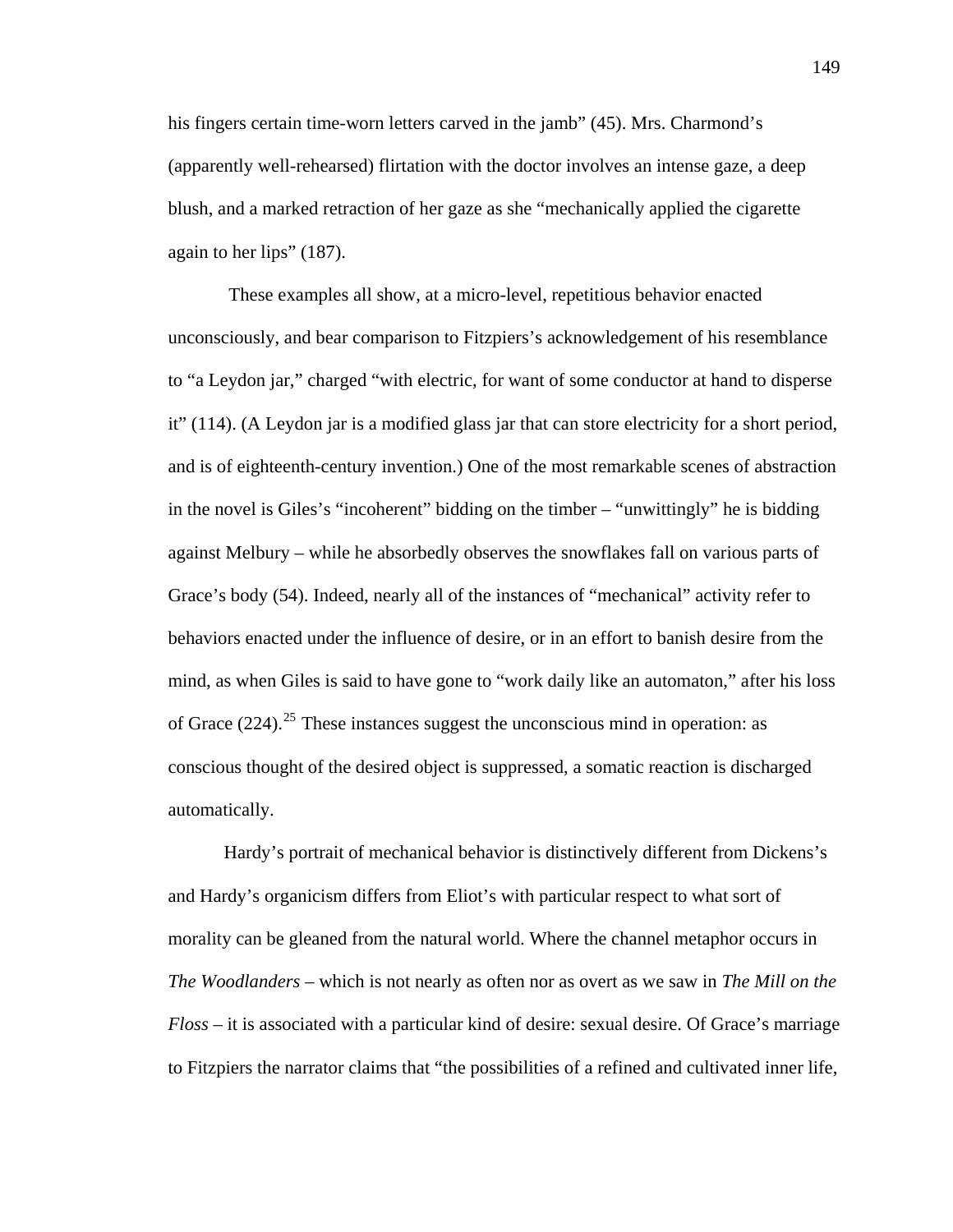of subtle psychological intercourse, had their charm. It was this rather than any vulgar idea of marrying well which caused her to float with the current, and to yield to the immense influence which Fitzpiers exercised over her whenever she shared his society"  $(164)$ <sup>[26](#page-171-0)</sup> As much as he was able to represent it overtly in *The Woodlanders* (while necessarily deferring to his editors' fears concerning propriety), Hardy depicted the reflexes of sexual desire as consistently overriding consciousness. "To yield" has had sexual connotations since antiquity, but, regarding Grace's "floating" and "yielding," Hardy's language is "value-neutral," neither judging nor justifying.<sup>[27](#page-171-0)</sup>

"Floating with the current" suggests a reflexive and repetitive unconscious condition. That it is not one confined to the natives of Little Hintock suggests Hardy viewed it as a universal propensity. The "outsider" characters, Mrs. Charmond and Edred Fitzpiers, exhibit a similar tendency to be carried away. The narrator suggests that Mrs. Charmond's "lymphatic temperament" is more performance than biological inheritance; she behaves like the type of women who "inveigle rather than prompt, and take advantage of currents rather than steer" (59). Perhaps as a result of her career on the stage, this indolence has become her habitual way of reacting to circumstances. The doctor's interest in Grace is also described as current-like: "He allowed himself to be carried forward on the wave of his desire" (154). The self-reflexive semantic construction indicates his passivity without abdicating his responsibility. The references to currents and waves in both characters' descriptions explicitly evoke sensual and sexual desire while associating it with reflexive habitual behavior. After *The Mill's* infamous scene of Maggie floating down the river with Stephen Guest, it is not surprising to find Hardy also employing channels and currents as a representation of the power of unconscious desire.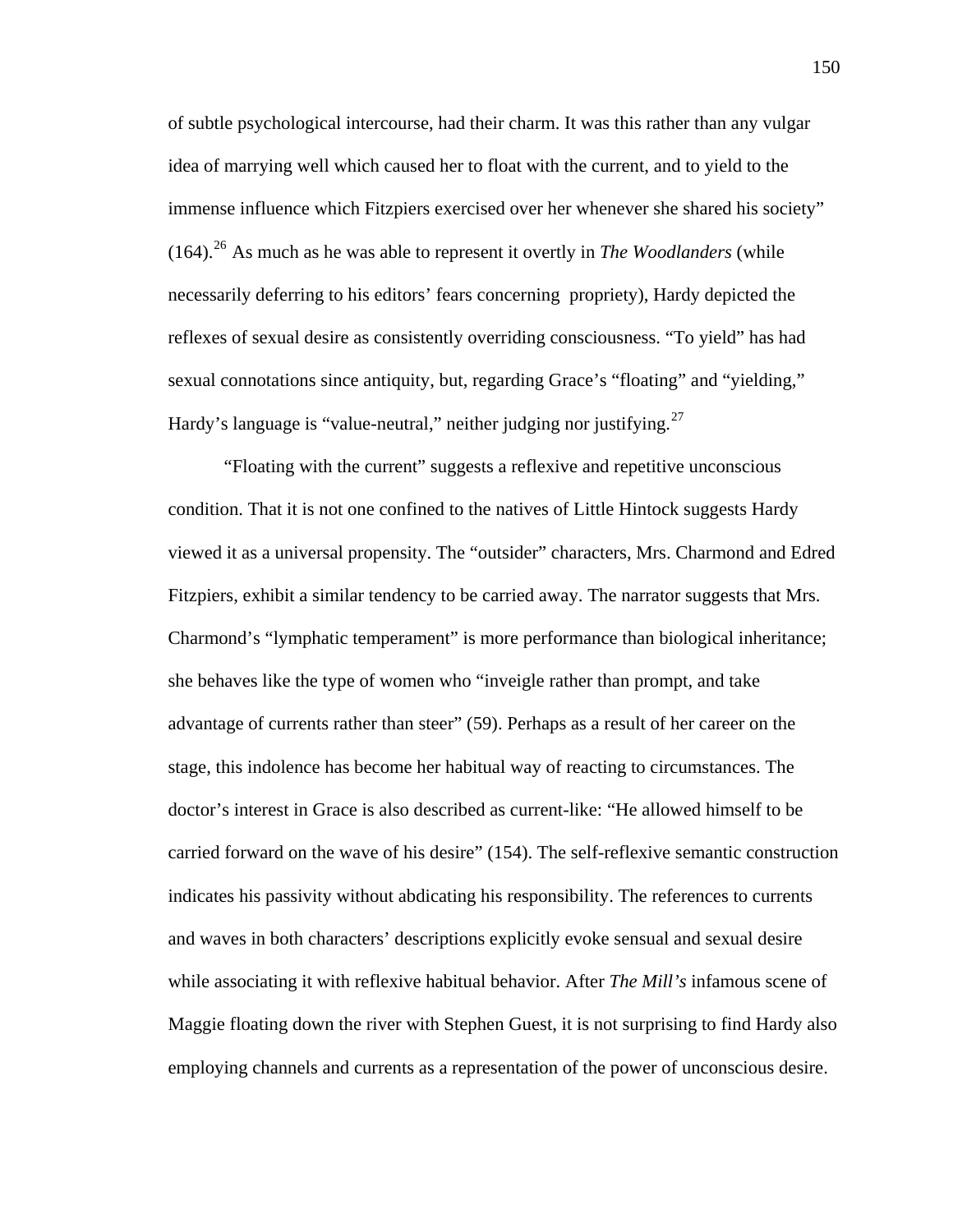Hardy records these amorous expressions as *conative*, a term from biology which means "instinctually motivated biological striving that may appear in consciousness as volition or desire, or in behavior as action tendencies."<sup>[28](#page-172-0)</sup> But what seems to have alarmed Victorian readers and critics was that Hardy's text refused to overtly condemn this condition.[29](#page-172-0)

3.

If behavior merely appeared in consciousness as volition but was at bottom "biological striving," and if Hardy's realist aim was to "disproportion" this natural phenomenon, then we can expect the fiction to exaggerate this unconsciously repetitive condition. Similar to Hardy's interest in the unconscious, Maudsley emphasized "reciprocal reflection" as the chief condition of social life. This leads him to conclude that self-analysis had limited benefits.<sup>[30](#page-172-0)</sup> "Prying into the self will not carry any one very far in self-knowledge," he wrote; "a more modest and hopeful" procedure was phenomenological: "observation of, and reflection on, [man's] doings in nature – what they have been and by what natural laws they became what they were" (295). Only by closely analyzing human behavior and discovering what laws operate under what sorts of conditions, went this theory, can we amend cultural structures to promote a better fit to human needs. (The contemporary debate about class-biased divorce laws, which Hardy drew on in *The Woodlanders*, is the obvious example.) Maudsley's preference for the examination of individuals' "doings in nature" and his rejection of self-analysis seem to me a very useful comparison to Hardy's narrative technique in *The Woodlanders*, especially when it comes to the latter's study of reflexive behavior and his narrator's detached point of view.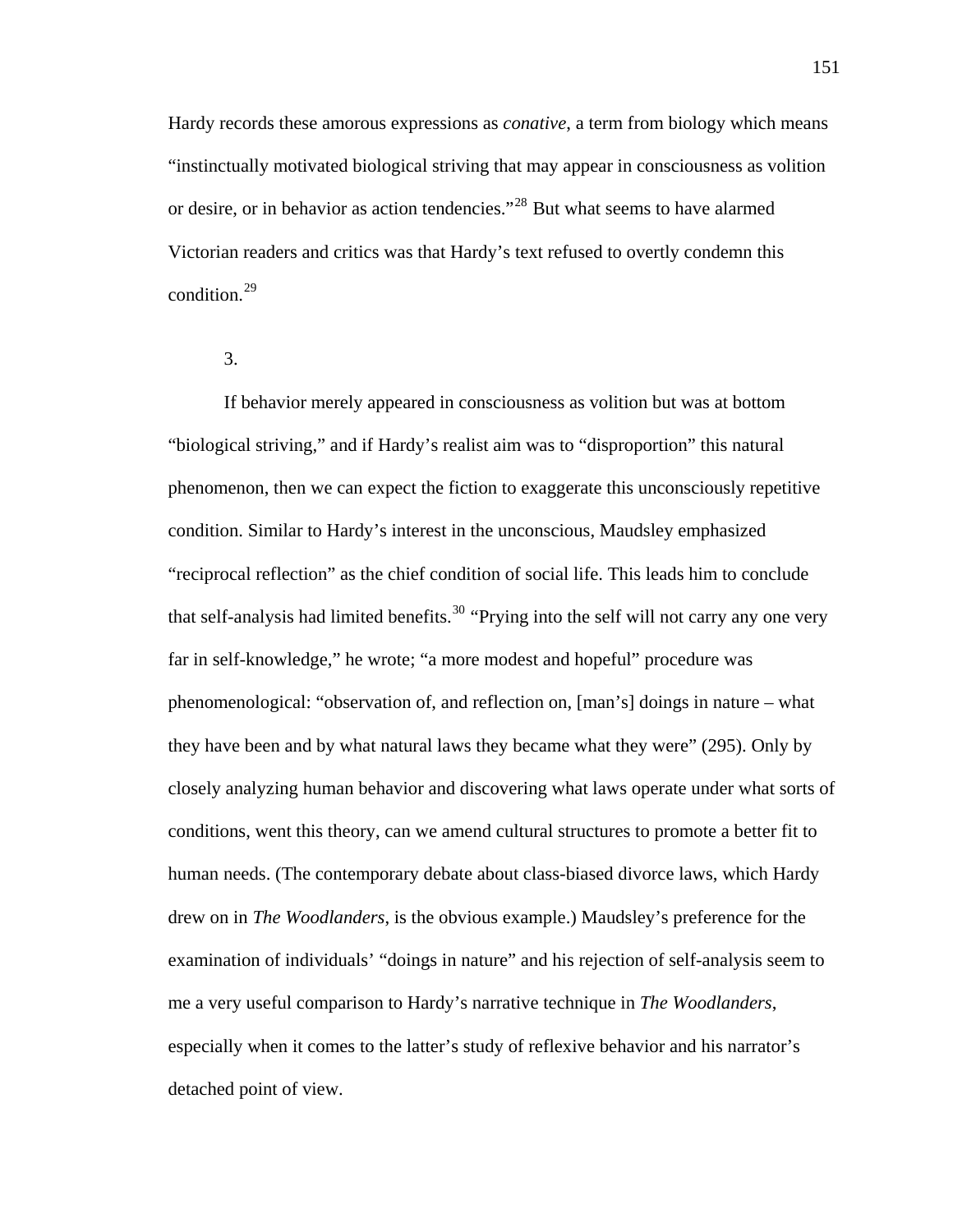In addition to those instances of unconsciously repeated behaviors, such as Giles's finger tracing the initials in the doorjamb, Hardy also depicts a more macro-level automatism: passivity. In the novel passivity becomes an especially complicated representation of habitual reflex. Not only does Hardy depict volition as resembling automatic behavior, such as Grace's desire for Fitzpiers. But passivity – the apparent absence of volition – becomes a figure for characters rooted in their habitual patterns. Giles refusing to come out of the tree after Grace, for example, is part of a larger pattern of his "retiring" disposition, which ends with his retiring straight out of life. What emerges most fascinatingly in *The Woodlanders* is a view of habit in which characters are reflectively aware of their habits and nevertheless unable to resist those habitual modes. So, for example, Melbury, struck by the way in which he has trapped himself regarding the relationship between Winterborne and his daughter, wonders how he could "nullify a scheme he had laboured to promote – was, indeed, mechanically promoting at this moment?"(80).

Maudsley claimed that habit is more than a disposition to a certain behavior. "For," he writes, "habit, if we consider it well, does not mean the construction of modes of conduct only, it means also the construction of modes of feeling and thought. The conditions of every life and the mental atmosphere pertaining to them are a continual training and edification of thought and feeling, consciously or unconsciously done" (259). For Maudsley, consciousness is irrelevant compared to the effects of "continual training and edification." Instruction need not be conscious, as Bourdieu has discussed.<sup>[31](#page-172-0)</sup> People tend to adjust their expectations to the objective conditions they continually experience. (The way we learn about social manners is often oblique; for instance, which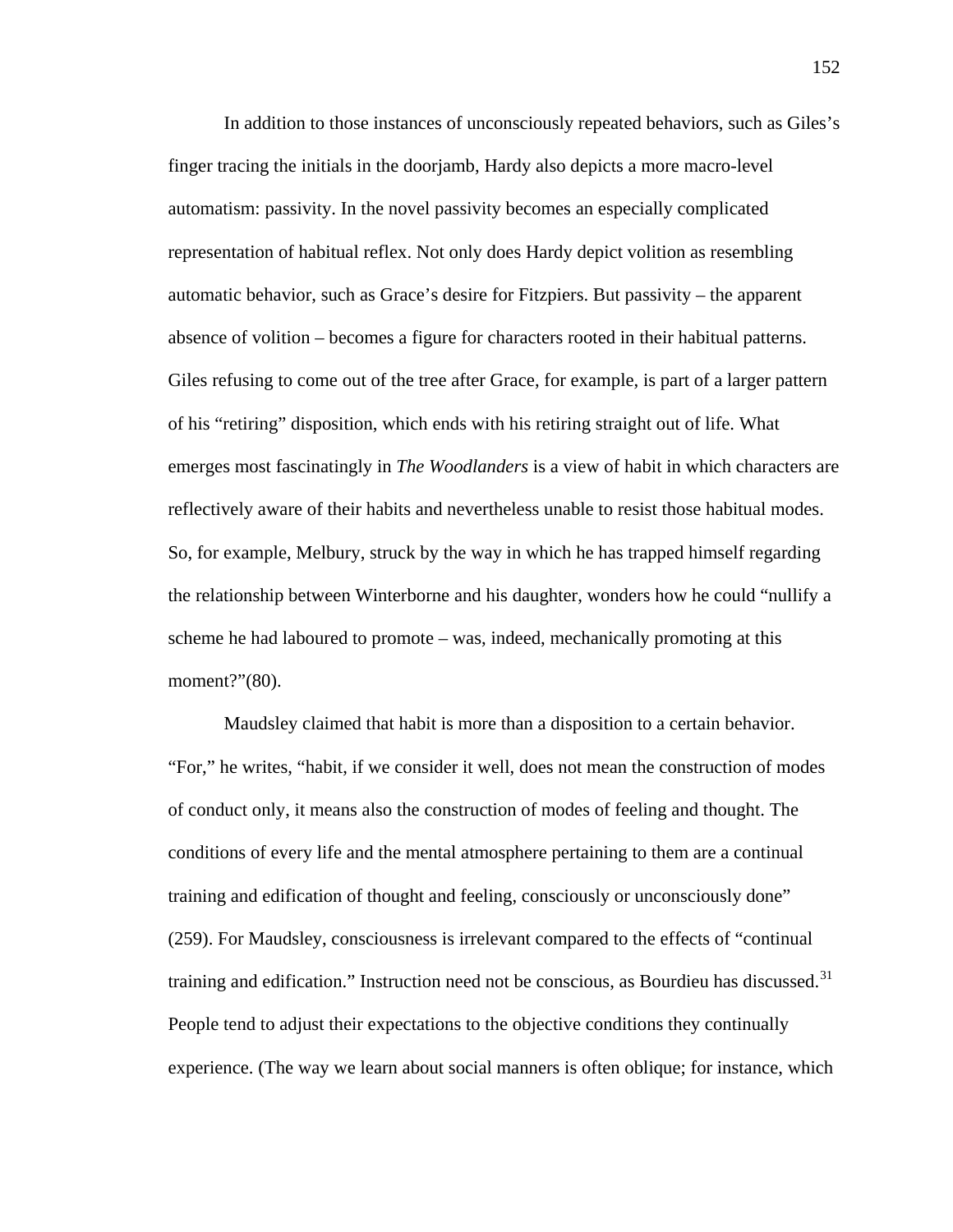cheek is kissed in an introduction, and how many times, depends upon what part of the country you're in.) *The Woodlanders*, too, suggests that much practical sense is gleaned through the "mental atmosphere," and that consciousness has little to do with determining behavior. Trained as an actress to consider her effect on an observer, Mrs. Charmond has only to glance at herself adjacent to Grace in the mirror to register – at a barely conscious level – that Grace's coloring does not set hers off well. Thus ends Grace's chance at patronage, of becoming Felice's traveling companion. Grace's disregard of her "premonition" about Fitzpiers's infidelity, and the ease with which she is convinced by his falsehood, exemplifies how reflex trumps reflection. Her excitement about her marriage, the narrator comments, was neither love nor ambition but "rather a fearful consciousness of hazard in the air" (162). Yet even conscious of "hazard" she chooses to marry him.

Often represented as intensely aware of their emotions or the negative moral implications of their behavior, Hardy's characters form intentions but aren't able to follow their intentions through because their habits prove the stronger motive force. This is because, supposedly, biological drives, feeling, desire and a whole history of repetition underwrite habits. Fitzpiers's sensualism provides an illustration. When he is on the verge of making the marriage to Grace irrevocable, the narrator says, "Over and above the genuine emotion she raised in his heart there hung the sense that he was casting the die by impulse which he might not have thrown by judgment" (163). The hierarchy of "sense" and "judgment" over "emotion" and "impulse" in the sentence is significant. "Sense" is said to have "hung" there, present to consciousness, but nevertheless was weaker than his "genuine emotion," his real feelings of desire. In these examples, Hardy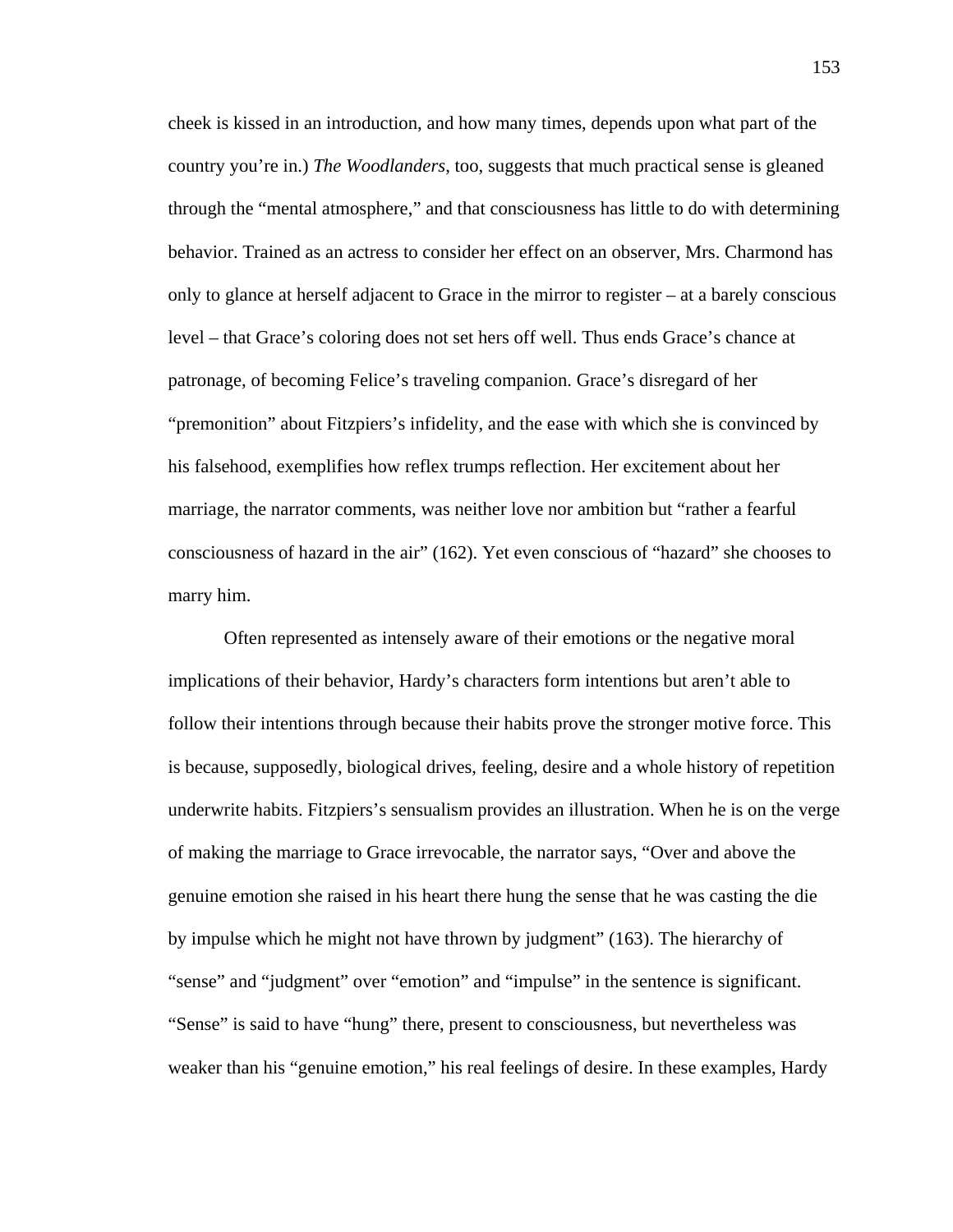undertakes a significant fictional revision of the discourse of habit, which involves reflectivity, or, as he generally presents it in *The Woodlanders*, intention. Hardy's representation of his characters' self-conscious-yet-habitual behavior refutes the cherished Victorian idea that moral development can be achieved through what G. H. Lewes called "mental differentiation," that is, by transforming reflexive behavior and beliefs into reflective and self-aware practices.

Without denying the existence of intention, Hardy's representations of passivity suggest that habit is operative *in spite of* conscious intention. Hardy's characters are often said to *acquiesce* in relation to a choice or decision. "Fate it seemed would have it this way, and there was nothing to do but acquiesce" (109 ) the narrator describes Grace as thinking, when she receives Giles's letter informing her that he considers her absolved of their former promise to marry. In those moments, characters refuse to acknowledge responsibility at the very same instant that the text insists upon their consciousness, ignored intention, or accountability. So Grace feels later that having "acquiesced" in her father's plan to marry Fitzpiers was "a degradation to herself." Free indirect discourse follows her admonishments to herself: "People are not given premonitions for nothing; she should have obeyed her impulse on that early morning when she peeped from her window, and have steadfastly refused her hand" (209). Insofar as Hardy's characters are resistant to the supposed self-transformative effects of self-conscious reflection, the text remains skeptical that self-consciousness can reliably operate as an antidote to the human tendency to behave in pre-established habitual modes.

*The Woodlanders* shows the relationship between passivity and selfconsciousness, even being generated by the doubts and uncertainties that reflection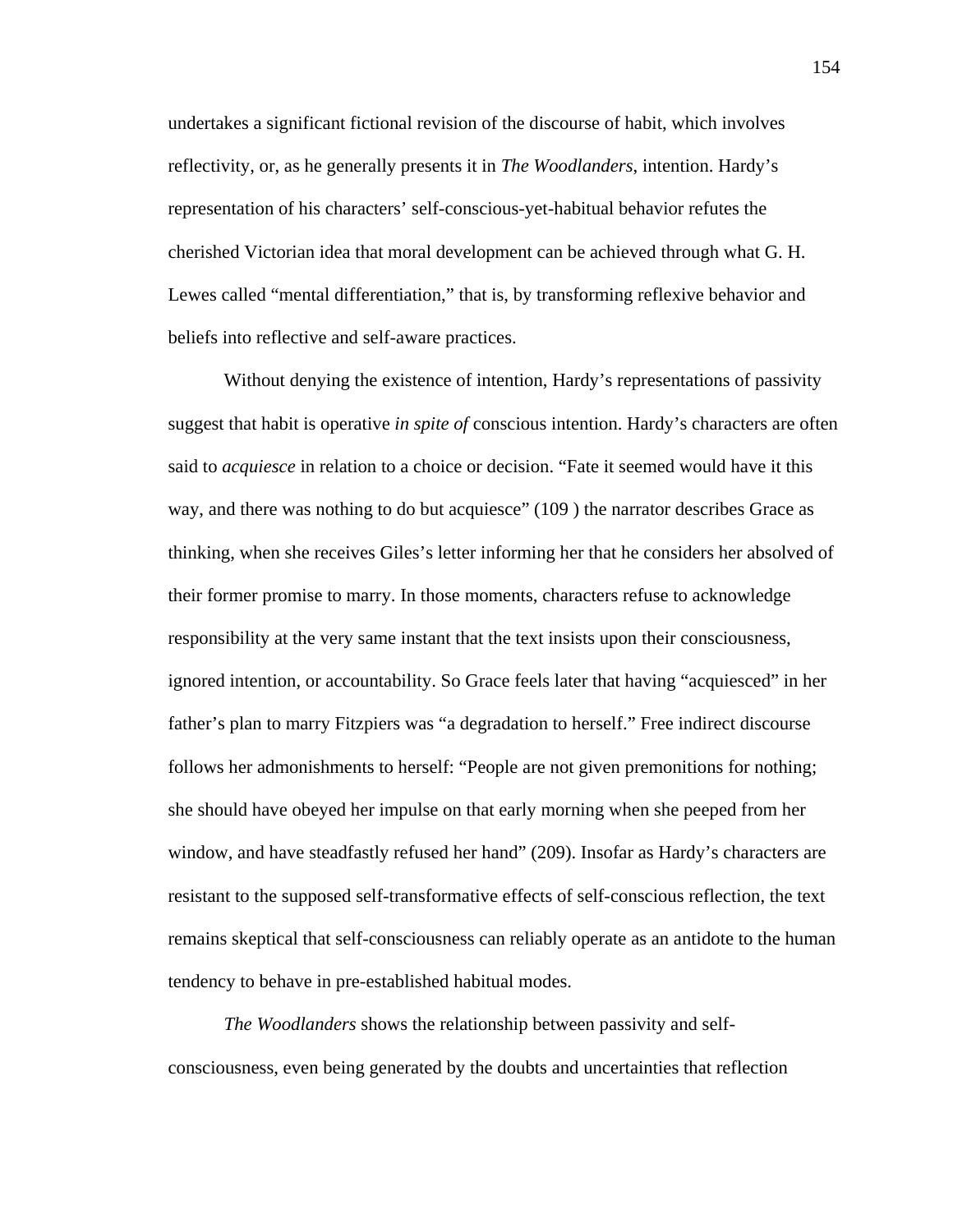inevitably produces. Hardy is careful to show subjectivity as conflicted between conscious and unconscious feelings and behavior. He envisions subjectivity as a mixture of emotion, sensation, and habitual reflex, and consciousness comes across as a variety of competing awarenesses. But ultimately, even a conscious awareness of self cannot assist characters in breaking out of habitual patterns. The dramatic tension in the novel, often commented upon in the narrator's "if only" formulations (which stand out because of the relative rarity of such narratorial intrusion in Hardy's novels) derives from the sense of doom created by the knowledge that a character *will act predictably* – to his or her own detriment. Hardy explores not only the misfiring of intention due to coincidence, but, more significantly, the tragic human inability to overcome habit; intention cannot combat the combination of repeated modes of conduct and feeling and thought. Melbury is genuinely conflicted between his "strong desire" to instill social ambition in Grace and the "better feeling which had hitherto prevailed with him" (88) – at least until the morning of his ramble with his daughter, when he was incensed by a passing fox hunter's rudeness to her. *The Woodlanders* depicts passivity as the result of self-consciousness because it interferes with impulse and engenders contradiction and self-division.

For example, an early pivotal plot moment occurs because of Giles's "retiring habits" (70). He is not "persevering" in his suit for Grace (142). He overtly makes efforts to win the girl, but is too hesitant or diffident to follow though when obstacles appear. $32$ His disposition drives him further up the tree in front of old John South's cottage instead of going after Grace when he had the opportunity:

> Had Giles, instead of remaining still, immediately come down from the tree to her, would she have continued in that filial, acquiescent frame of mind which she had announced to him as final? […T]he probabilities are that something might have been done by the appearance of Winterborne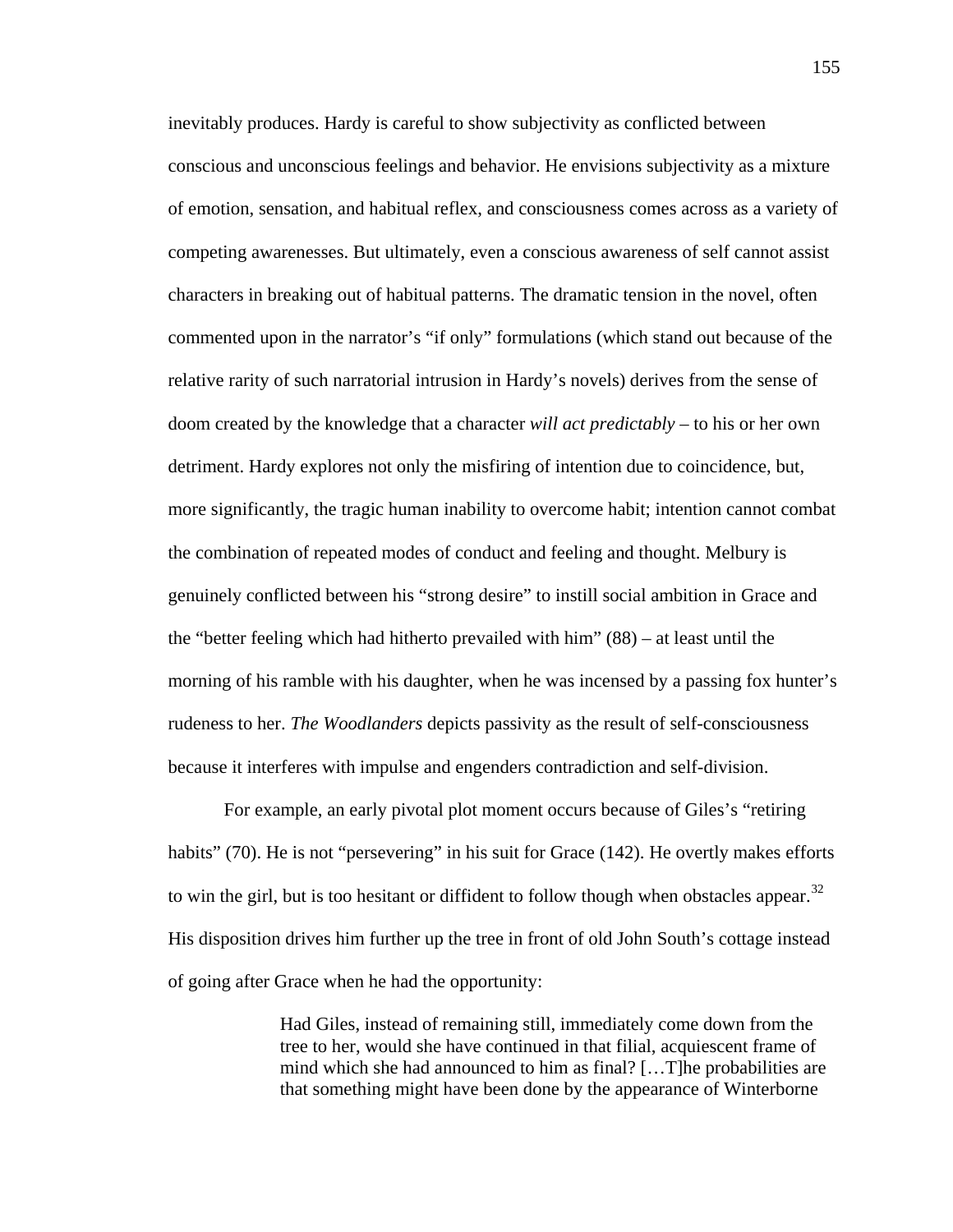on the ground beside Grace. But he continued motionless and silent in that gloomy Niflheim or fog-land which involved him, and she proceeded on her way. 94

Giles "continues motionless and silent" in the same way that Grace and other characters "float." His habit of reticence drives him further into the woods, into an obscure hut, when he loses his lifeholdings to the cottages his forefathers had always held, and thereby considerably diminished his material prospects. Hardy's narrator comments that Giles "was one of those silent, unobtrusive beings who want little from others in the way of favour or condescension, and perhaps on that very account scrutinise others' behaviour too closely" (287). His scrutiny makes him less inclined to take action. His sensitivity to the superficial differences between himself and Grace prevents him from proceeding on the knowledge that those minor matters are less weighty than the fact of his constant and genuine feelings for her and her "old simple indigenous" ones for him (81).

It is not just that our conscious plans have unintended consequences, as when Mr. Melbury tells his wife, "I didn't foresee that, in sending [Grace] to boarding-school, and letting her travel, and what not, to make her a good bargain for Giles, I should really be spoiling her for him!" (76-77). As Hardy depicts it with a disproportioned irony, intention will always be at odds with habit. His fictions suggest this to be a universal aspect of the human condition. When Giles learns that his father had overlooked the opportunity to renew the lease on his life-hold properties, the narrator, in free indirect discourse, has him wonder, "Why should not the intention be considered by the landholder when she became aware of the circumstances, and his moral right to retain the holdings for the term of his life be conceded?" (104). Before the doctor begins his serious courting of Grace, we hear the narrator again reflect upon intention: He "bestowed a regulation thought on the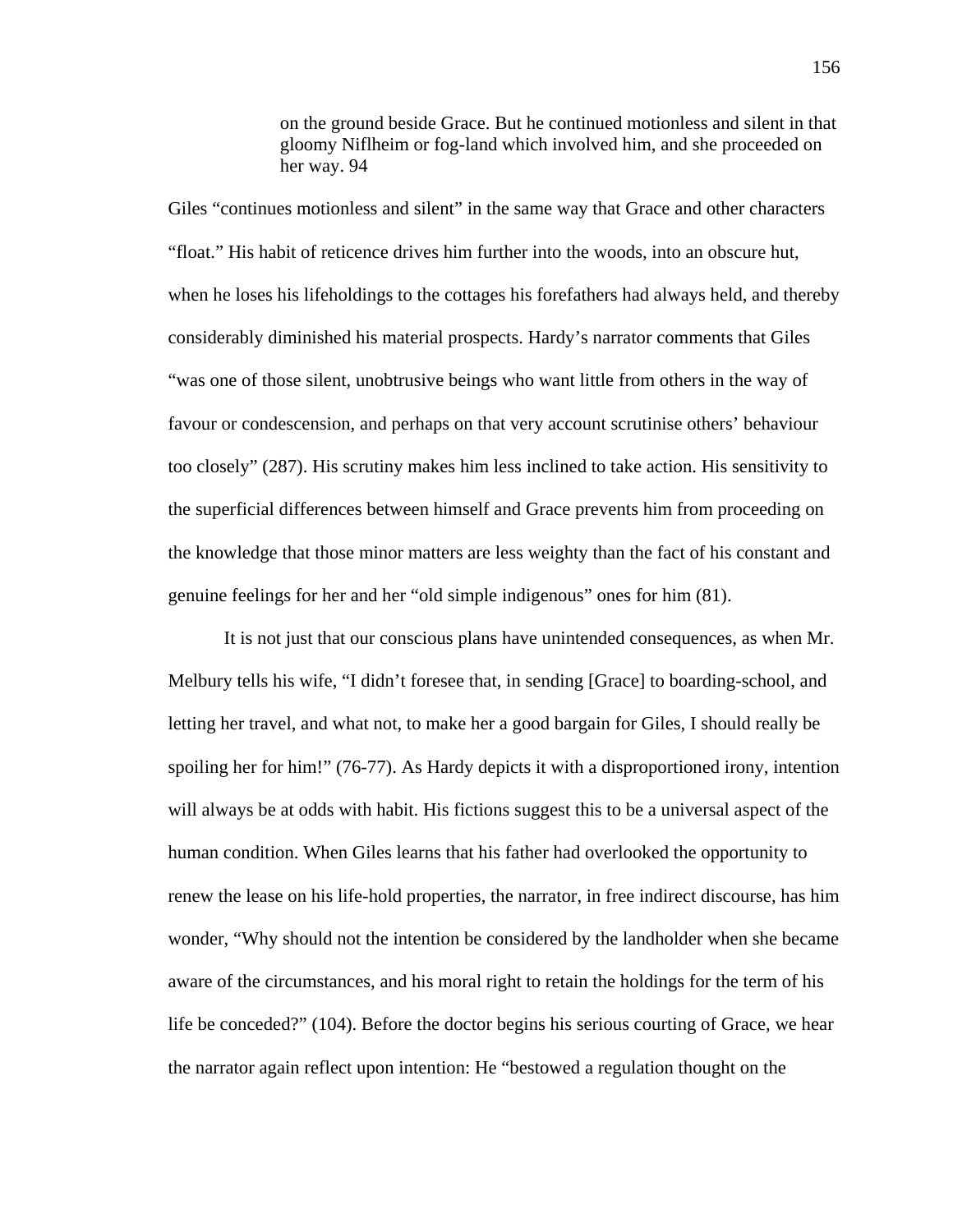advantageous marriage he was bound to make with a woman of family as good as his own, and of purse much longer. But as an object of contemplation for the present, Grace Melbury would serve to keep his soul alive, and to relieve the monotony of his days" (135). Felice Charmond leaves for Sherton Abbas intending to discourage Fitzpiers's attentions, but when he follows her there she will not turn him away. There is no sense in *The Woodlanders* that the cross-purposes of reflexivity and reflectivity will be ameliorated by historical development, by the advancement of human consciousness in the abstract, or by the effects of personal experience in the individual.

*The Woodlanders* reveals habit interfering with intention because the two are structurally dissimilar modes of being. Habits are reflexive and passive, whereas intentions are reflective and active. Yet there is empathy for that moment of recognition – the sad epiphany of baulked intention – that comprises his vision of the human condition. After Grace's marital trouble, she feels repulsion for Fitzpiers's refinement and finds a beauty in Giles's simpler form that her own training had taught her to overlook. She believes she has discovered the veneer of refinement and its meaninglessness by comparison with Giles's trustworthy tenderness. Nevertheless, accustomed to the elegance of hotels, she experiences painful discomfort at the humble Three Tuns tavern, where Giles has lunch arranged for her. When she arrives there, the narrator exclaims, "And yet how unprepared she was for this change! The tastes that she had acquired from Fitzpiers had been imbibed so subtly that she hardly knew she possessed them til confronted by this contrast" (285). "Contrast" is what forces the unconsciousness of habit into sudden visibility. Giles, sensitive as ever, "noticed in a moment that she shrank from her position, and all his pleasure was gone" (285). The narrator intrudes here with a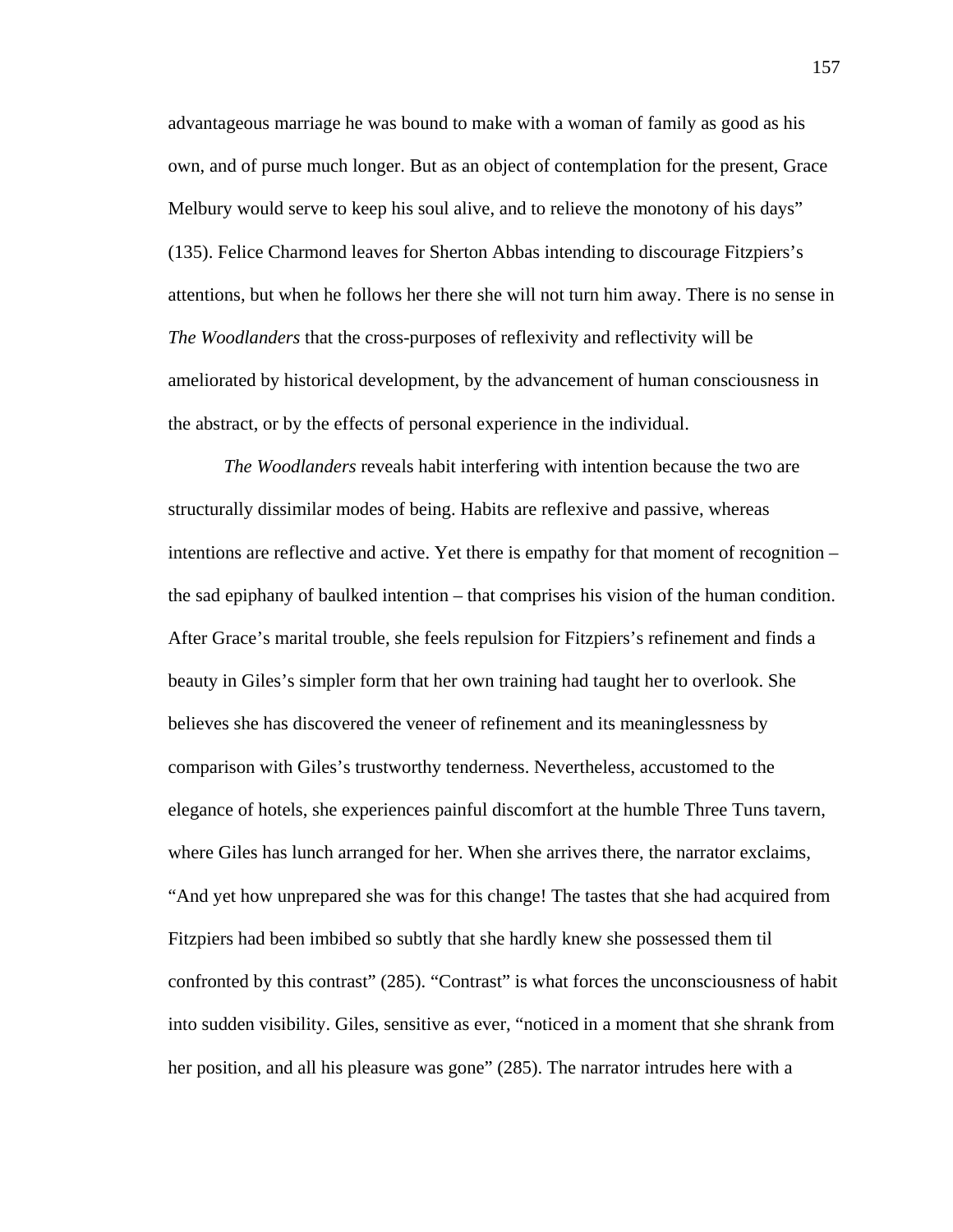relatively rare ironic comment, which transcends the limited perspective of both Grace and Giles: "The elegant Fitzpiers, in fact, at that very moment owed a long bill at the abovementioned hotel [Earl of Wessex] […]. But such is social sentiment, that she had been quite comfortable under those debt-impending conditions, whilst she felt humiliated by her present situation, which Winterborne had paid for honestly on the nail" (285). The irony of the incident is also underscored by the repetition in the characters' reactions: For Giles, "It was the same susceptibility over again which had spoiled his Christmas party long ago" (285), whereas Grace felt unable to explain that it was merely "her superficial and transitory taste which had been offended, and not her nature or her affection" (286).

The narrator generalizes Grace's experience of disrupted habit at the Three Tuns. It was a "recrudescence", a revival, renewal, return: "one of those sudden surprises which confront everybody in bent upon turning over a new leaf" (285). Less interested in the particularity of human consciousness, its generation and acquisition of a moral sense through understanding the natural law of cause and effect, Hardy reveals what we might call a universal perversity of character. *The Woodlanders* suggests that despite reflective self-analysis, humans nevertheless act reflexively, in a style, ingrained and rooted in their characters through repetition. Most of human behavior emerges from reflex, the novel argues, regardless of conscious intention. So, despite a promise to cancel a moral debt to a man's father by marrying his daughter to a deserving son, Melbury finds himself breaking his pledge. Despite a young doctor's intentions to marry for wealth and position, and merely to flirt with the timber-merchant's daughter, he finds himself marrying her. Despite Grace's intuition that Fitzpiers was not the man to trust with her heart, her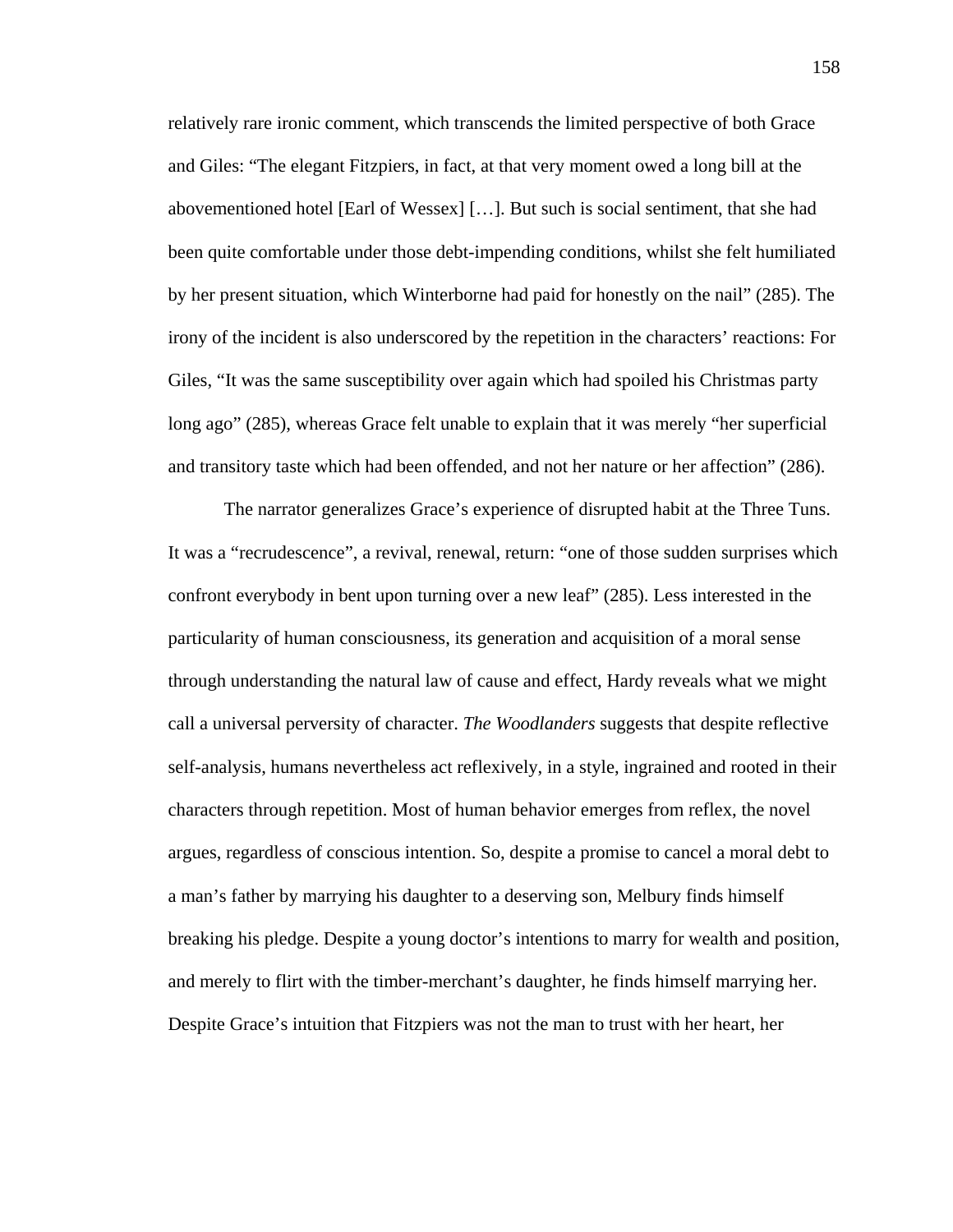recognition that she does not love him, and her suspicion that he is not faithful, she finds herself agreeing to be his wife. The reflexive mode best suits Hardy's characters.

 In Hardy's fiction, habit is not malleable; it is less accessible to conscious restructuration than in Eliot's novels. Rather than showing experience to occasion reflectivity and, hence, to spur ethical development, Hardy's fiction depicts the divergence between human action-as-tendency and one's intention. Heightened selfawareness and knowledge of others do not guarantee a more ethical way of learning to live in the world. In its plot repetitions, *The Woodlanders* suggests we are, paradoxically, self-conscious automatons, reflexive beings, who see their reflexes but are powerless to alter them. The view of habit in Hardy's realism shifts the ground of his predecessors' enterprise when his novel resigns the argument for moral development.

4.

The most deeply ethical acts performed in *The Woodlanders* might very well be those performed through the kind of habit that Bourdieu and Giddens refer to as practical consciousness, or as Hardy describes it, in a remarkably Lewesian manner, "the secondary intelligence of the hands and arms" that "carr[ies] on without requiring the sovereign attention of the head" (26). In this kind of non-conscious behavior humans are most like nature itself. Practical habit is described most beguilingly in the scene in which Giles is planting tiny saplings, where we hear of his "marvelous power of making trees grow":

> Although he would seem to shovel in the earth quite carelessly there was a sort of sympathy between himself and the fir, oak, or beech that he was operating on; so that the roots took hold of the soil in a few days. […] Winterborne's fingers were endowed with a gentle conjurer's touch in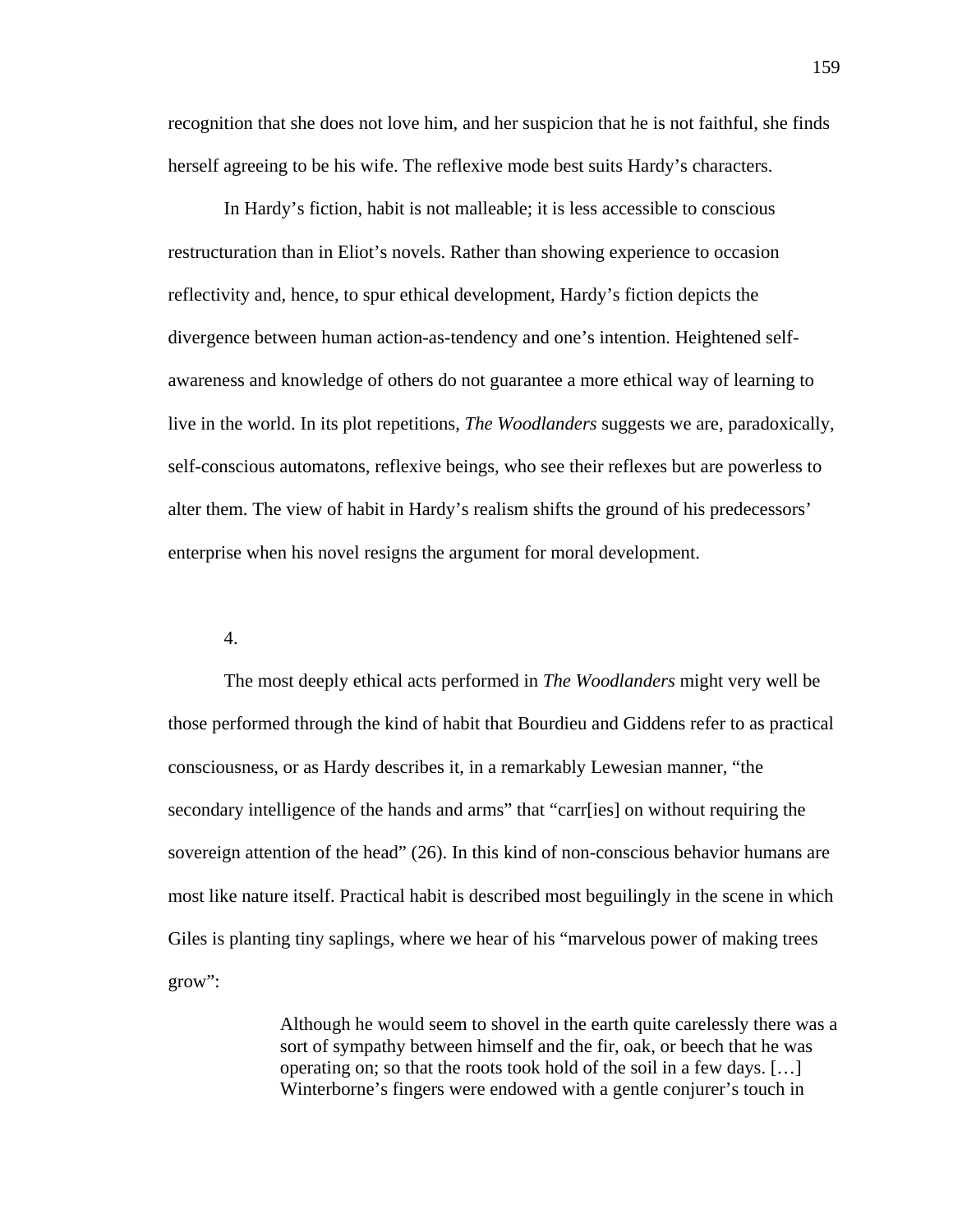spreading the roots of each little tree, resulting in a sort of caress under which the delicate fibres all laid themselves out in their proper directions for growth. He put most of these roots towards the south-west; for, he said, in forty years' time, when some great gale is blowing from that quarter, the trees will require the strongest holdfast on that side to stand against it and not fall. 64

Can one only develop this kind of sympathy after much practiced repetition? Hardy's narrator points out that when the other, skilled "journeymen" planted in what seemed an "identically similar" process, they would lose a quarter of their trees (63). This indicates that Giles's skill is more than merely acquired – a "sort of sympathy": a knowledge, a perception, a compassion. Indeed, Giles thinks of trees in the way one might think of an heir, as living on when he himself is consigned to the grave. Man and nature are unified in this image; unlike the journeymen's process, Giles's fingers and the trees' "delicate fibres" seem to be made up of identical material. His apparent carelessness disguises an almost supernatural knowingness, one that encompasses ecological forethought as well as present economy. However, economic gain is not Giles's primary drive; the narrator notes that he "found delight in the work even when, as at present, he contracted to do it on portions of the woodland in which he had no personal interest" (63). The mention of "delight" is worth pausing over because delight, or anything akin to it, is a rather scarce sensation in *The Woodlanders*. The scene marries the human sensation of delight to a universal vitality – in spite of threatening "great gales." The immanent rootedness of the thousand little saplings is suggested by the poetic compound "holdfast."

Surely "holding-fast" is the naturalized image of habit. With reference to human beings, it is rootedness, signaling attachment and intimacy, which repetition can breed. Contrasted with Fitzpiers's fickleness are Giles's and Melbury's abiding love for Grace, however idealistic. In other words, habit, and that which is unconscious or routine in it,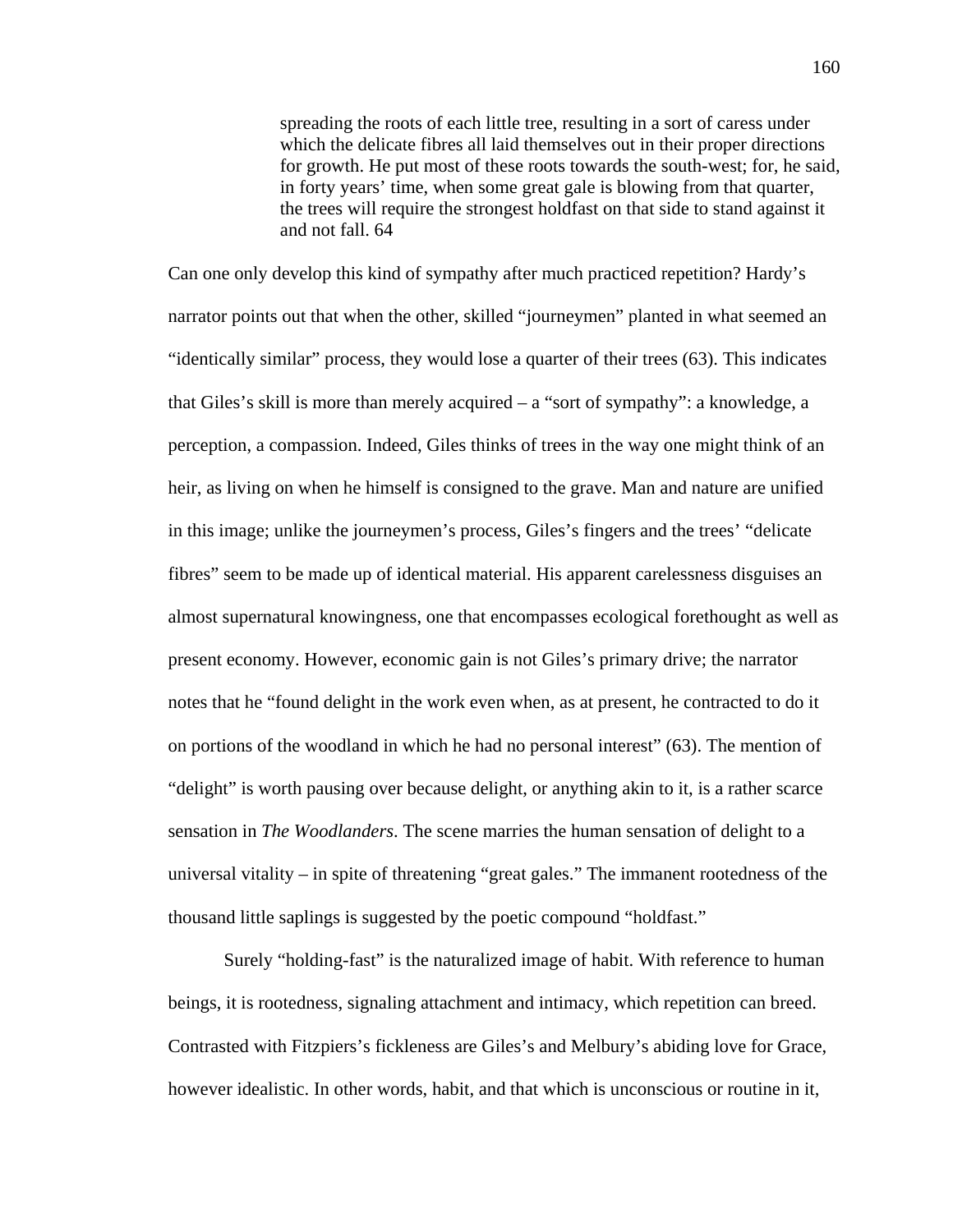do not discount authentic feeling. In spite of humans being, for the most part, automata bound to repetitious patterns, those patterns include meaningful attachments, to work, to place, to community. There is Melbury's visit to Mrs. Charmond to plead for Grace's cause, when Grace was too proud and too humiliated to do so herself. There is Marty's letter to Fitzpiers, and when Grace disappears unexpectedly and Melbury fears something terrible has happened, his neighbors respond to his call for lit lanterns and search until she's found. And, finally, Giles's "sacrifice," which the novel surely depicts, and most critics read, as stemming from an overwrought sense of propriety on both characters' parts, has another, material explanation. Though the text at one point states that he did not think his illness serious enough to require medical attention, it also says that Grace's disturbing him was an interruption that his convalescence could not afford. His decision to remain out of doors might not only have been intended to protect Grace's reputation but to prevent her from being infected. Ultimately, however, what makes for the novel's tragicomic strain is that, upon close inspection, the objects of love in *The Woodlanders* are never quite deserving. This is the not-so-distorted view of habit's intimacy we find in Hardy.

 Fitzpiers's complaisance has already begun to wear down the intention Grace has to separate from him – she tells him her heart is in the grave with Giles. But her near accident in the man-trap (which Tommy Tang had intended for Fitzpiers) startles both her and her husband into rekindling their intimacy. Melbury's frantic search for her, after finding a scrap of her dress in the jaws of the trap, finally locates her at the Earl of Wessex Hotel where she has gone with Fitzpiers after the accident, "looking as if she lived there" (362). The novel ends in anti-climax. Melbury can barely repress disgust at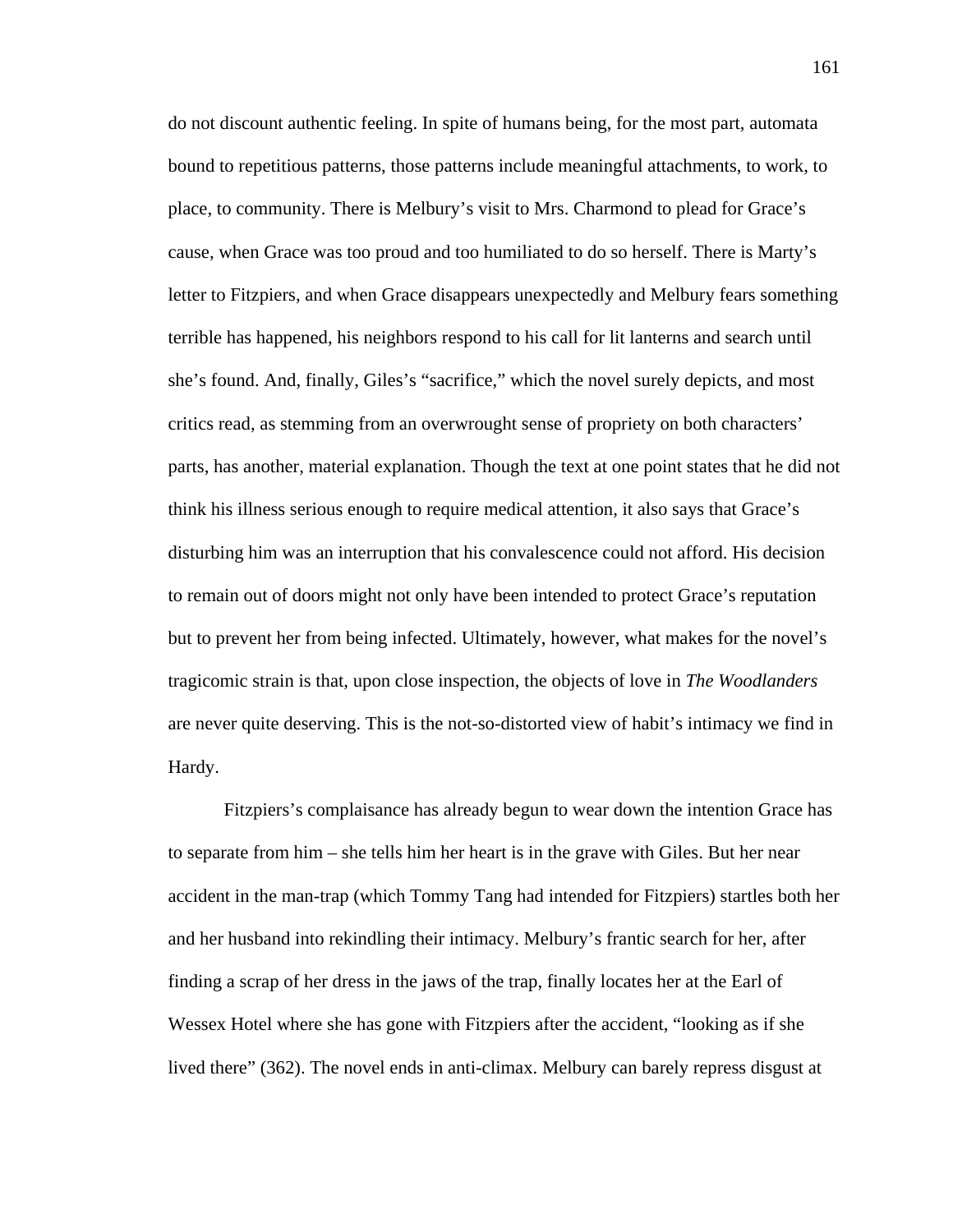her inconsiderate treatment of him and his men, and of her decision to return to her husband without his advice, says "H'm – very well – you're your own mistress," but as the narrator remarks, his tone "seemed to assert otherwise" (362). In 1896, Hardy made Melbury's pessimism regarding Grace's chance at happiness completely explicit: "it's a forlorn hope for her; and God knows how it will end. But let her bear in mind that the woman walks and laughs somewhere at this very moment whose neck he'll be coling next year as he does hers to-night; and as he did Felice Charmond's last year; and Suke Damson's the year afore!" (n. III, XV, #3). Hardy might have mistrusted his readers and felt that they would prefer to imagine a happy ending. The chorus of Melbury's neighbors in the Three Tuns tavern trading tales of odd and unhappy marital arrangements adds to the renewed relations between Mr. and Mrs. Fitzpiers the sense that infidelity and strife, abandonment and simple deception are all common to the matrimonial state. For Hardy, habit reveals our secret weaknesses. The fact that the characters for whom readers feel most sympathy, Giles and Marty, wind up dead and isolated, respectively, and the most reprehensible and solipsistic character in the novel, Fitzpiers, ends up forgiven and thriving, did not make the kind of moral statement to which Victorian audiences were accustomed.

 Hardy claimed that he did not feel he "picked up toward the end" of *The Woodlanders*, as he hoped to Gissing that he might. To other correspondents he expressed dissatisfaction with the novel's conclusion, though in later years he also said that "as a story" it was his favorite of his fictions.<sup>[33](#page-172-0)</sup> If predictability was the structural disproportioning Hardy engaged in order to follow habit to its logical conclusion, then the anti-climax of the novel appears unavoidable. Habit's thematic and formal importance to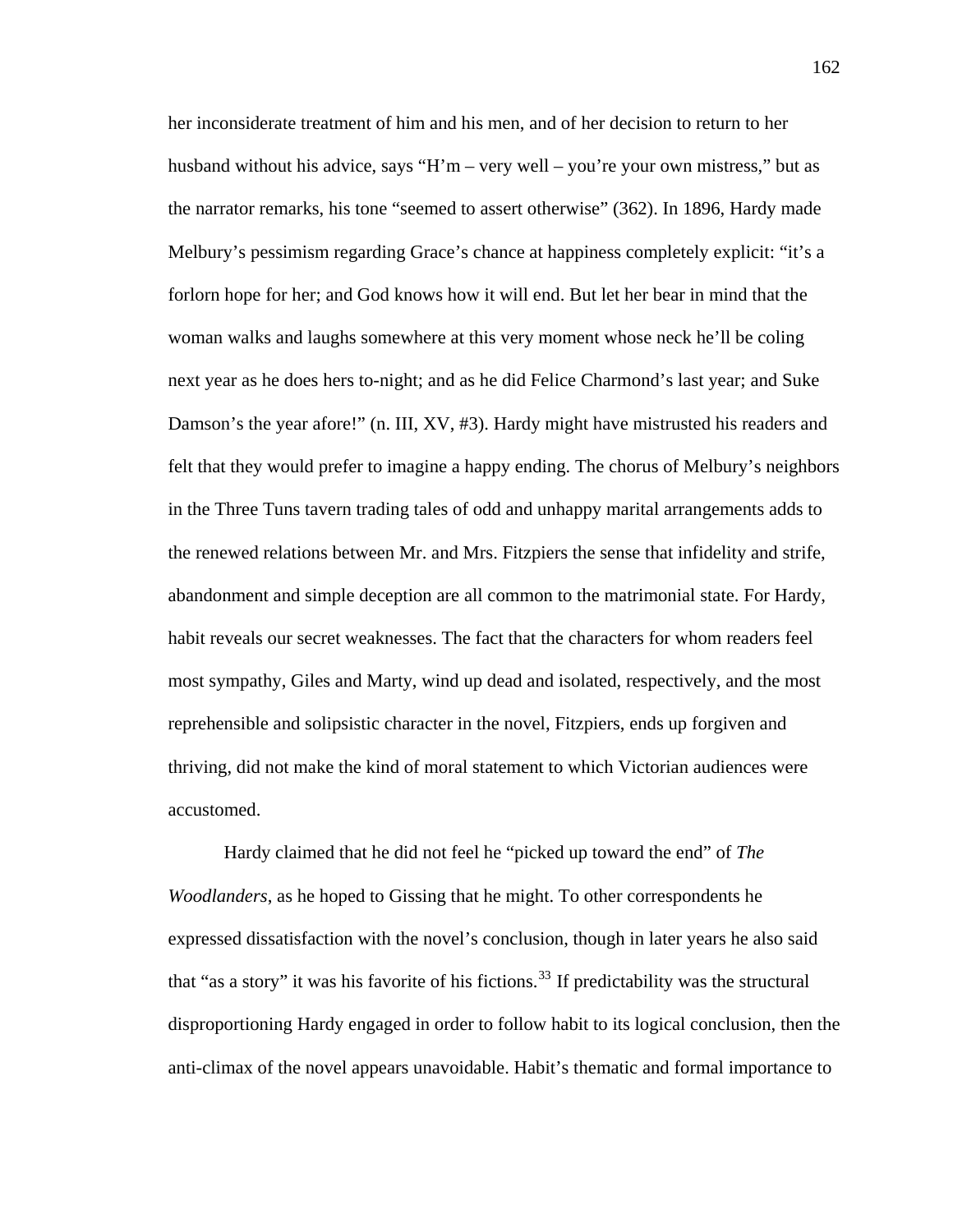*The Woodlanders* determines its conclusion: with the sense that Grace cannot help but return to Fitzpiers. She cannot help returning to the habits and lifestyle that he offers and that her training has instilled in her, as little as readers can avoid the expectation that her experience of his infidelity is bound to repeat itself. Hardy absorbed the determinist argument that physiological science and the new psychology posed, and he translated it into an aesthetic form that was also an innovation upon and inspired by the ancient form of tragic drama, with its inexorable meting out of fate. Like other realists, he understood that characters had to be ordinary and thus his conclusion to *The Woodlanders* is characteristically a mixture of modes, best described as tragi-comic. Whereas Eliot challenged Novalis's aphorism, "Character is fate," in *The Mill on the Floss*, Hardy is artistically true to its determined sense.<sup>[34](#page-172-0)</sup> Character for Hardy is resistant to self-help or other kinds of conscious restructuration. Maudsley, too, was convinced that character was a combination of "ancestral predestination" and a "special bias." He insists, like Hardy, that character can be "determined by the merest chance at a supremely critical moment – that is to say, by some trivial circumstance, or transient passion, or accidental infirmity, or unlucky jar…" (275). Maudsley writes, in Hardian fashion, about the futility of conscious character transformation: "Though his noble head strike the stars in its human pride, his fate lies in the humble atoms. Let him spend his life in studious and strenuous struggle against a native bias of character, in the end he will probably spend it ineffectively and unhappily" (275). Hardy's fiction dwells in the rootedness of "humble atoms" which is the inheritance of habit, and makes his readers feel nature's indifference to "noble heads striking the stars."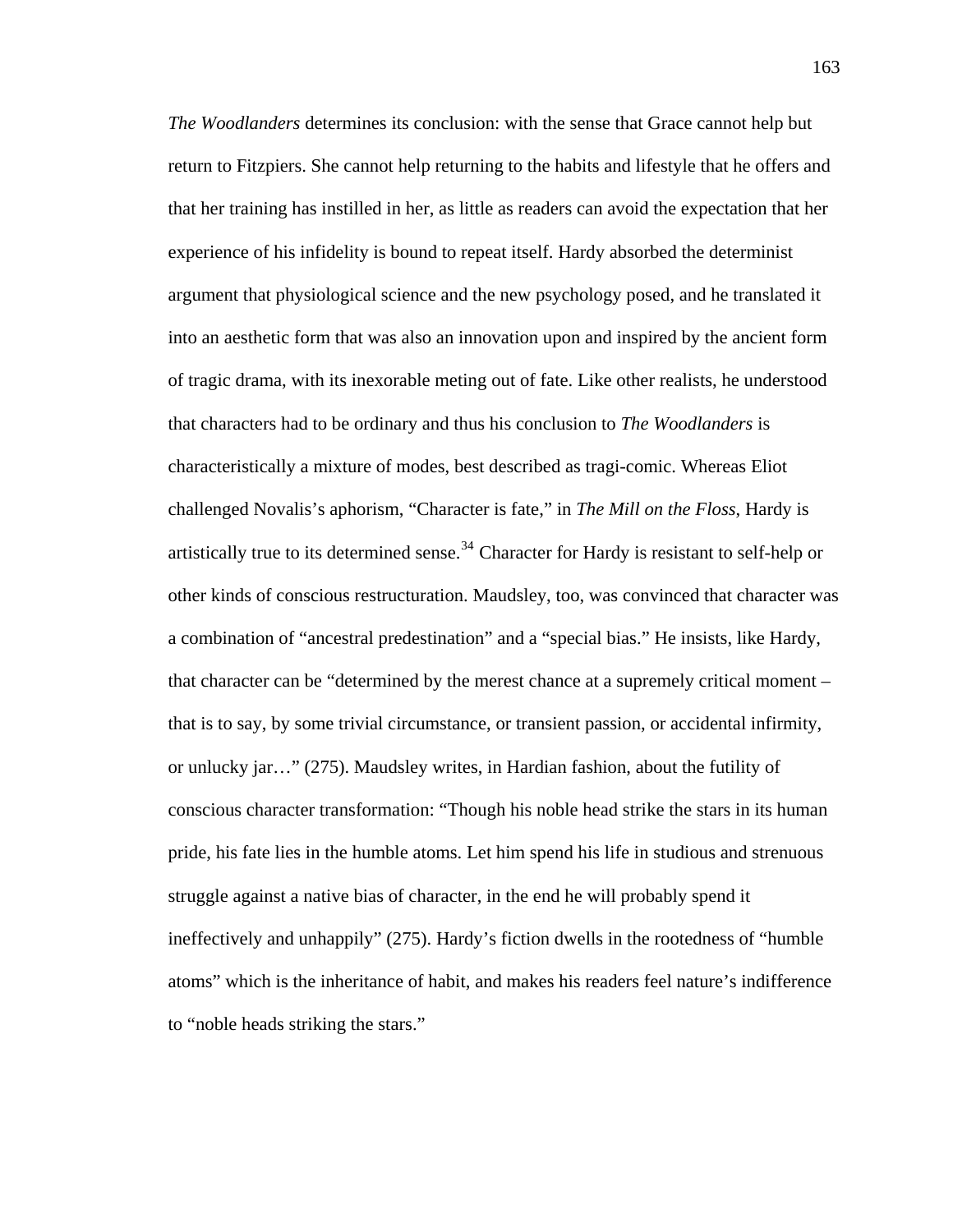<span id="page-170-0"></span> $\frac{1}{1}$ <sup>1</sup> "To George Gissing," (1.7.1886) *Selected Letters*, Michael Millgate, ed. (Oxford: Clarendon Press, 1990).<br><sup>2</sup> Peter Casagrande groups Hardy's major novels into two sets: novels of return and novels of

restoration. Of the novels of return, Hardy writes a comedy (*Under the Greenwood Tree*, 1872), a tragedy (*The Return of the Native*, 1878), and a tragic-comedy (*The Woodlanders*, 1887). *Unity in Hardy's Novels*,  $1-2.$ 

 John Bayley, "A Social Comedy? On Re-reading *The Woodlanders*," in *Critical Essays on Thomas Hardy: The Novels*, Dale Kramer, ed. (Boston: G.K. Hall and Co. 1990): 196. 4

 Peter Casagrande, *Unity in Hardy's Novels: Repetitive Symmetries* (London and Basingstoke: Macmillan Press Ltd., 1982); in Philip Mallett, ed. *Palgrave Advances in Thomas Hardy Studies* (London and New York: Palgrave, 2004): 156-80; George Levine's chapter on *The Mayor of Casterbridge* in *The Realistic* Imagination (1981); Roger Ebbatson's *The Evolutionary Self: Hardy, Forster, Lawrence*, (Sussex: Harvester Press, 1982) suggests that the after-life of Darwin's thesis gave novelists a new mode for handling temporal experience, and stimulated thought about mutation (x). Gillian Beer's chapter "Finding a Scale for the Human: Plot and Writing in Hardy's Novels" in *Darwin's Plots* argues that Hardy turns natural laws into plot, which "he reads as malign or entrapping because it is designed for the human race not the individual" (57). 5 *New Review* (April 1891) 315-19; reprinted in Harold Orel, *Thomas Hardy's Personal Writings*,

(Lawrence, KA: University Press of Kansas 1966) 134-38. Quoted on 134. 6

 $6$  This descriptive phrase is thrice borrowed. My debt is to David Lodge, "Pessimism and Fiction" Form in *Jude the Obscure*" in *Critical Approaches to the Fiction of Thomas Hardy*, Dale Kramer, ed. (London: Macmillan, 1979) 195; but Lodge borrows from J. Hillis Miller's *Thomas Hardy: Distance and Desire* (1970), p. 206. Miller borrows from Proust.

7 See Hardy's essay, "The Profitable Reading of Fiction," Orel, *Personal Writings*, 124. Originally published in *Forum* (New York 1888) 57-70.

 Lorraine Daston, "The Theory of Will versus the Science of Mind" in *The Problematic Science: Psychology in Nineteenth-Century Thought*. William R. Woodward and Mitchell G. Ash, eds. (New York: Praeger, 1982) 88-115.

<sup>9</sup>In "Over-Legislation," Spencer argues that the spontaneous development of private enterprise will always out-compete public (non-competitive) governmental/ State action. "In the order of nature, a capacity for self-help must in every case have been brought into existence by the practice of self-help; and, other things equal, a lack of this capacity must in every case have arisen from the lack of demand for it. Do not these two antecedents and their two consequents agree with the facts as presented in England and in Europe? […] Has not the immense relative change the English have undergone in this respect [of manufacture, colonization, and commerce], been coincident with the great relative self-dependence they have been since habituated to? And is not this change proximately ascribable to this habitual selfdependence? […] Whoever admits it, must admit that the enervation of a people by perpetual State-aids is not a trifling consideration, but a most weighty consideration" from *Essays: Moral, Political and Aesthetic* (New York: D. Appleton and Co. 1866) 102-3.<br><sup>10</sup> See the *Cambridge Companion to Darwin*. Jonathan Hodge and Gregory Radick eds.

(Cambridge and New York : Cambridge University Press, 2003.), especially John Hedley Brooke on "Darwin and Victorian Christianity." 11 Samuel Butler, "The older the habit the longer the practice, the longer the practice the more

knowledge – or, the less uncertainty; the less uncertainty the less power of conscious self-analysis and control" *Life and Habit*, (1878; London: A. C. Fifield, 1916) 13.<br><sup>12</sup> For an illuminating discussion of psychological debate in the Victorian periodical press, see

Rick Rylance, "'The Disturbing Anarchy of Investigation': Psychological Debate and the Victorian Periodical" in *Culture and Science in the Nineteenth-Century Media*, Louise Henson, et al. Eds. (Aldershot: Ashgate, 2004) 239-50.<br><sup>13</sup> Kurt Danziger, "Mid-Nineteenth-Century British Psycho-Physiology: A Neglected Chapter in

the History of Psychology," in *The Problematic Science: Psychology in Nineteenth-Century Thought*, William R. Woodward and Mitchell G. Ash, eds. (New York: Praeger, 1982) 119-146; 128.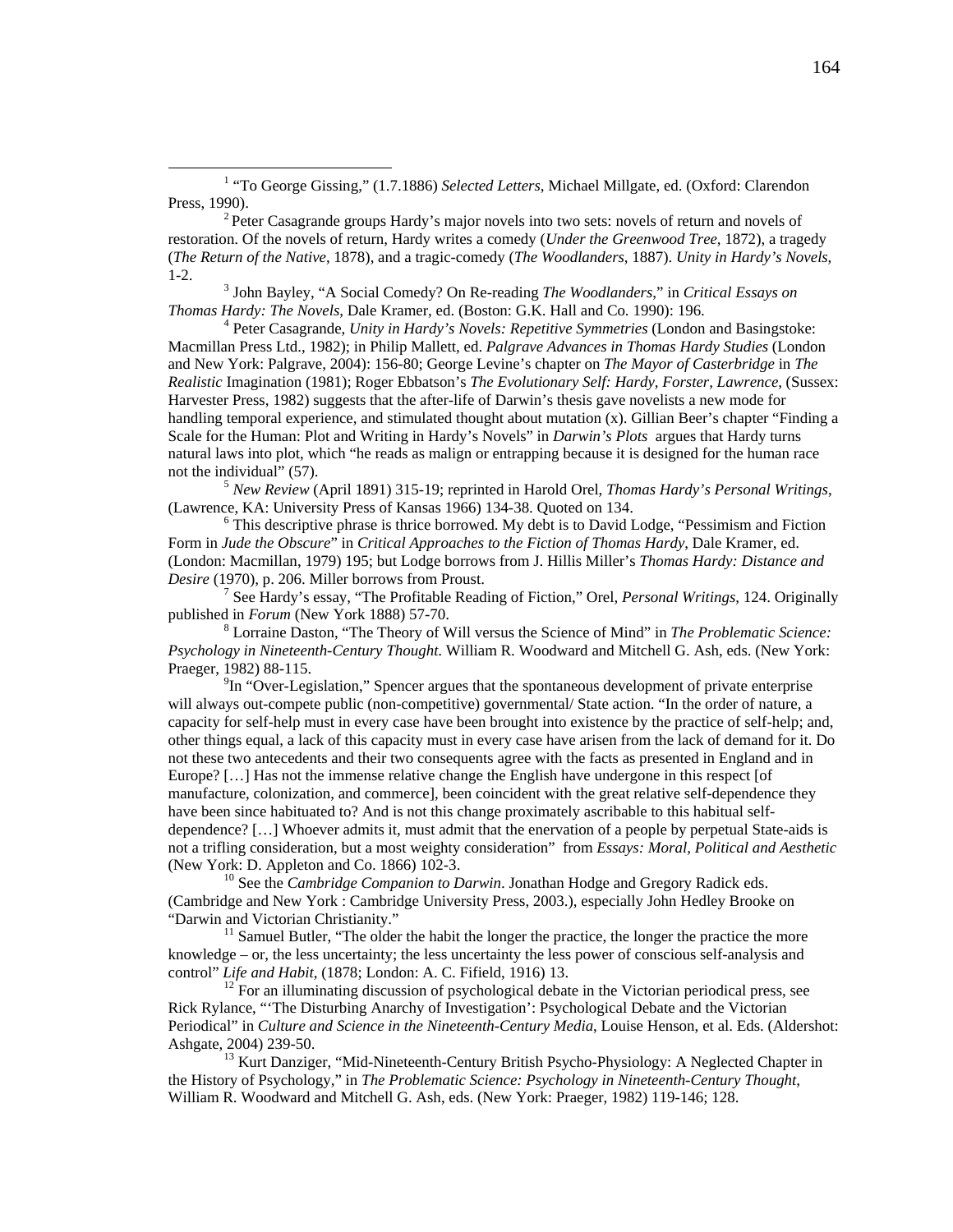<span id="page-171-0"></span><sup>14</sup> "In so *utilising* it, the Will can also *improve* it by appropriate discipline; repressing its activities where too strong, fostering and developing them where originally feeble, directing all healthful energy into the most fitting channel for its exercise, and training the entire Mental as it does the Bodily organism to harmonious and effective working" (*Principles* 26).<br><sup>15</sup> Henry Maudsley, "Whatever the conscious element in a vital reaction, and wherever in the scale

of life it first faintly dawns, it manifestly develops insensibly and progressively from unconscious reaction" *Life in Mind and Conduct: Studies of Organic in Human Nature* (London: Macmillan and Co. 1902) 34.<br><sup>16</sup> He describes the process as "excito-motor": "in which a cerebral mechanism of extreme

delicacy of construction, embodying past experiences in its structure, intervenes between the ingoing stimulus and the outgoing movement." Physiology of Mind, 441.

<sup>17</sup> On "reflex" he writes: "the definitely organized configuration or pattern of a complex reflex contains implicitly the sensory as well as the motor elements of its composition; not only the simpler constituent reflex movements, that is to say, but a latent incorporation of the sensory stimuli in response to which they were formed in the past and now tacitly respond. Though not consciously felt, these are silent memories represented in structure and functioning in its function" *Life in Mind and Conduct* 38.<br><sup>18</sup>The passage in its entirety reads, "The present wise reflection never could be performed had it

not been made potential by the incorporation in the brain of millions of ancestral reflection reaching back immemorially to simpler primal forms, any more than a man could grow to think and do as he does but for the long line of his organic antecedents quintessentially and invisibly incorporate in the richly pregnant germ from which its mature structure is step by step evolved visibly" (40).

<sup>19</sup>Angelique Richardson, "Hardy and Science: A Chapter of Accidents" in Philip Mallett, ed.<br>Palgrave Advances in Thomas Hardy Studies (London and New York: Palgrave, 2004) 156-80.

<sup>20</sup> The editor of Hardy's *Literary Notebooks*, Lennart Björk, claims that Hardy's notes from Maudsley's *Natural Causes* correspond to the pagination of the first edition of that text, but not to the second edition of 1887. Although this does not guarantee that Hardy actually read the first edition in the year he was working on *The Woodlanders*, the possibility exists.

<sup>21</sup> Mary Jacobus, "Tree and Machine: *The Woodlanders*," in *Critical Approaches to the Fiction of Thomas Hardy*, Dale Kramer, ed. (London: Macmillan, 1979) 116-34. See also Peter Casagrande's discussion of Grace's six ventures into the woods, each of which, he claims, ironically enlightens her to issues of culture rather than nature. "The Shifted Centre of Altruism," *ELH* 38 (1971) 104-25.<br><sup>22</sup> Florence Emily Hardy, *The Early Life of Thomas Hardy: 1840-1891* (London, 1928) 193-94.<br><sup>23</sup> A drawing of the looped orb

preoccupied him until the end of his life is suggested by his mentioning the idea in relation to events of the first World War. Its brutality prompted him to reflect that "the recognition that we are living in a more brutal age than that, say, of Elizabeth … does not inspire one to write hopeful poetry, or even conjectural prose, but simply make one sit still in an apathy, & watch the clock spinning backwards, with a mild wonder if, when it gets back to the Dark Ages, & the sack of Rome, it will ever move forward again to a new Renascence, & a new literature." "To Sidney Cockerell," 28 August 1914 in Millgate, *Selected*  Letters.<br><sup>24</sup> See Ingham's "Introduction" comparing different editions' versions of Melbury's reaction to

Grace's return to her husband (xxxiii).<br><sup>25</sup> Scarry's essay, "Work and the Body in Hardy and other Nineteenth-Century Novelists," argues

that Hardy registers character most deeply through the activity of work because it is in this activity that the "reciprocal alterations" between human and material world are "most consciously sought" (94). This is generally descriptive of work, however, the habitualness that comes from the repetition of work means that it is only consciously sought in the initial stages; after that it can be performed without consciousness. And, as Scarry acknowledges, work is difficult to represent precisely because of its habitualness and repetitiveness (102). *Representations* 3 (Summer 1983): 90-123. 26 In an example of iteration we read of how Fitzpiers influences Grace through repeated visits,

though the narrator is careful to add that Grace's own inclinations hastened the effect: "This visit was a type of many which followed it during the long summer days of that year. Grace was borne along upon a stream of reasonings, arguments, and persuasions, supplemented, it must be added, by inclinations of her own at times" (164).<br><sup>27</sup> There are several other incidents in which Fitzpiers's influence has this effect upon her, most

notably when she tries unsuccessfully to break off their engagement: "From this hour there was no serious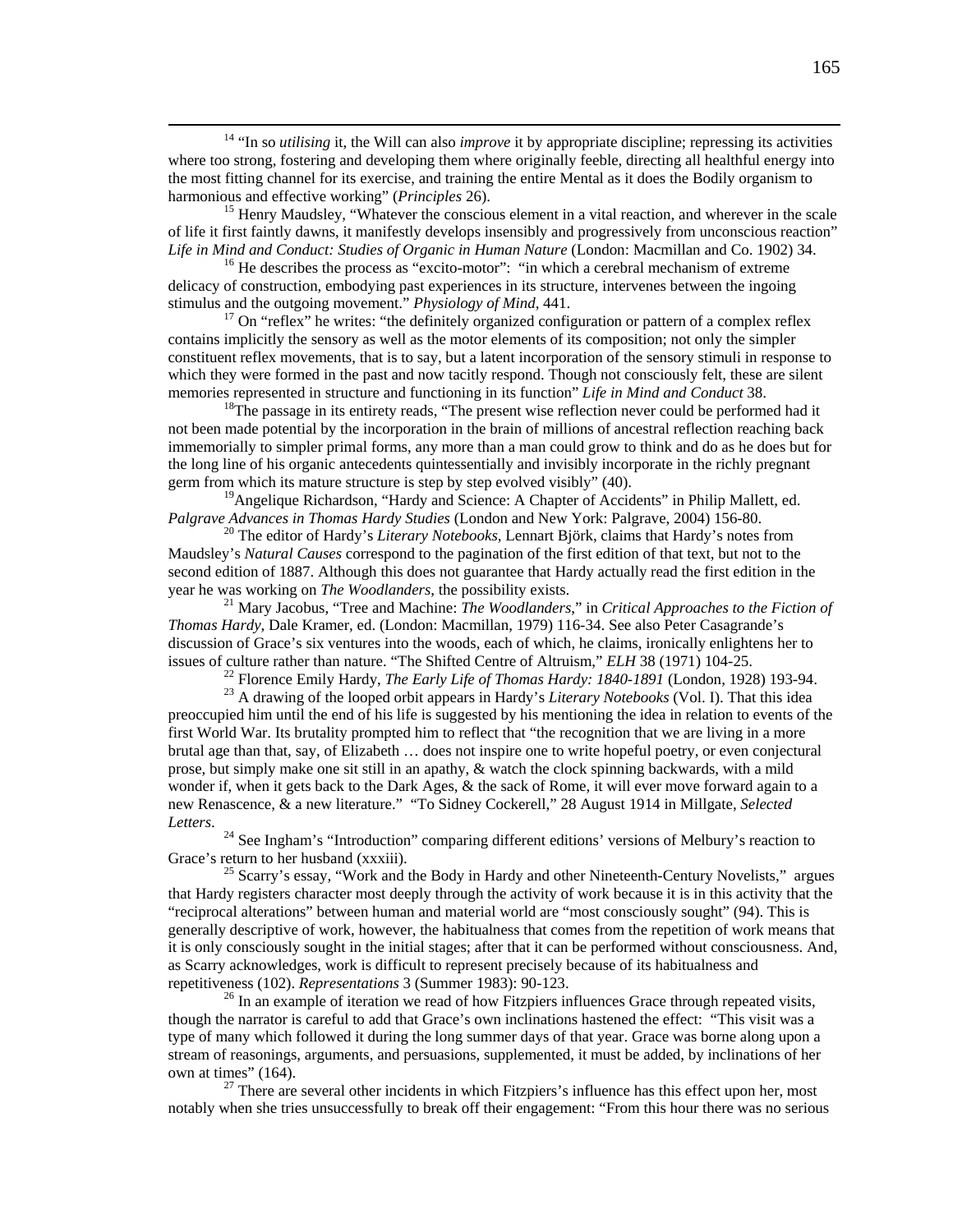<span id="page-172-0"></span> recalcitration on her part. Fitzpiers kept himself continually near her, dominating any rebellious impulse, and shaping her will into passive concurrence with all his desires" (171). 28 From *Webster's.*

<sup>29</sup> R. H. Hutton's *Spectator* review was the most vehement I have come across. He called the book "as disagreeable as it is powerful," and "a picture of shameless falsehood, levity, and infidelity, followed by no new repentence, and yet crowned at the end with perfect success; nor does Mr. Hardy seem to paint his picture in any spirit of indignation that redeems the moral drift of the book." In, *Thomas Hardy: The Critical Heritage*, R. G. Cox, ed. (London: Routledge & Kegan Paul, 1970) 142.<br><sup>30</sup> Maudsley understood social life as the "life-reflection of self in others and of others in self"

(*Life* 295). 31 In *The Logic of Practice*, Bourdieu discusses non-conscious behavior as "practical belief" and

"Doxa": "Practical belief is not a 'state of mind,' still less a kind of arbitrary adherence to a set of instituted dogmas and doctrines ('beliefs'), but rather a state of the body. Doxa is the relationship of immediate adherence that is established in practice between a *habitus* and the field to which it is attuned, the preverbal taking-for-granted of the world that flows from practical sense. Enacted belief [is] instilled by the childhood learning that treats the body as a living memory pad, an automaton that 'leads the mind unconsciously along with it,' and as a repository for the most precious values[. …] Practical sense, social necessity turned into nature, converted into motor schemes and body automatisms, is what causes practices, in and through what makes them obscure to the eyes of their producers, to be sensible, that is informed by a common sense. It is because agents never know completely what they are doing that what they do has more sense than they know" (68-9). *The Logic of Practice*, Richard Nice, trans. (Stanford: Stanford University Press, 1990.)<br><sup>32</sup> This is even more true in the first volume edition, in which Hardy altered Giles's character to

one less sure of himself, less inclined to sarcasm and less capable of criticism of Grace and her father. See Patricia Ingham's "Notes" to the text in the Penguin edition (1998) xxxix-xl. 33 "To Florence Dugdale" (22 April 1912). Millgate, *Selected Letters*. 34 Thomas Hardy, *The Mayor of Casterbridge*.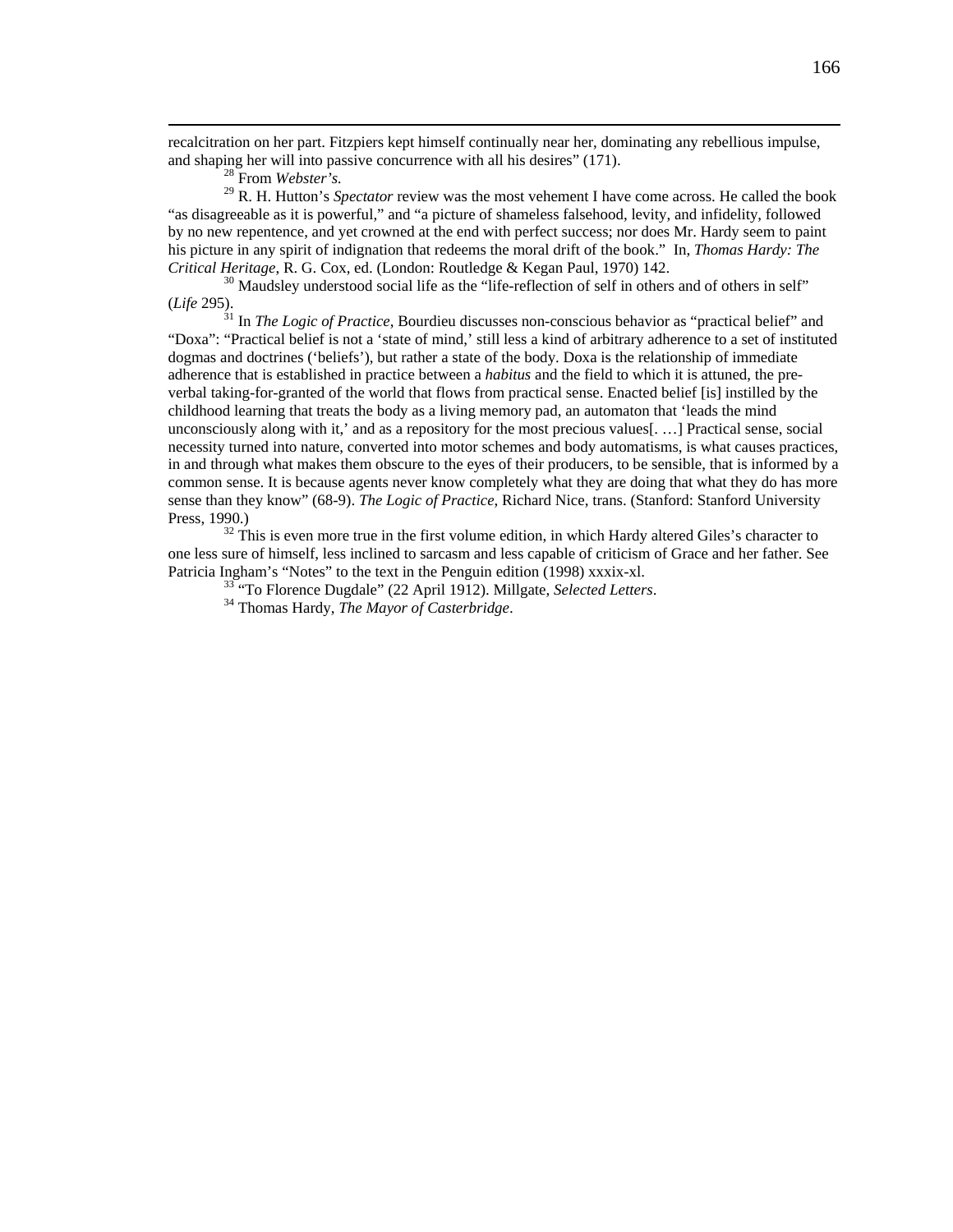## **Conclusion**

"But I always want to know the things one shouldn't do." "So as to do them?" asked her Aunt. "So as to choose," said Isabel. -- Henry James, *The Portrait of a Lady*

 Henry James's approach to "the subject" in fiction insists, like Isabel, upon the choices a character makes. What I offer here is less an interpretation than a proposal, one I hope to follow out in the next stage of this project. I propose that James's fiction is a fitting subject for a conclusion to this study because he seems little interested in what mainstream realism maintains, that is, the traceability of causes and effects, especially between apparently discreet events or choices. This realist convention, as my dissertation examines, is part of a larger cultural effort to relate determinism – both social and biological – to individual subjectivity. For realists such as George Eliot, habit provided a concept for exploring how character is formed, how it might be transformed, or what restricts its malleability. James's fiction provides some friction to those earlier realists. For James the irony is not, as in Hardy, the fact that self-consciousness is more of an obstacle than a support to realizing intentions. The irony is that the effects of intentions themselves, once enacted, cannot be determined. As Laurel Bollinger suggestively offers in her reading of *The Portrait of a Lady*, it is Isabel's vulnerability to transformation that is problematic. $<sup>1</sup>$  $<sup>1</sup>$  $<sup>1</sup>$ </sup>

Where earlier realists emphasized the world impinging on character and shaping it into predictable channels, James is interested in the inner story, of character asserting itself on the world. "Place the centre of the subject in the young woman's own consciousness," James claims to have said to himself, in the Preface to *The Portrait of a Lady* (1881), "and you get as interesting and as beautiful a difficulty as you could wish.

167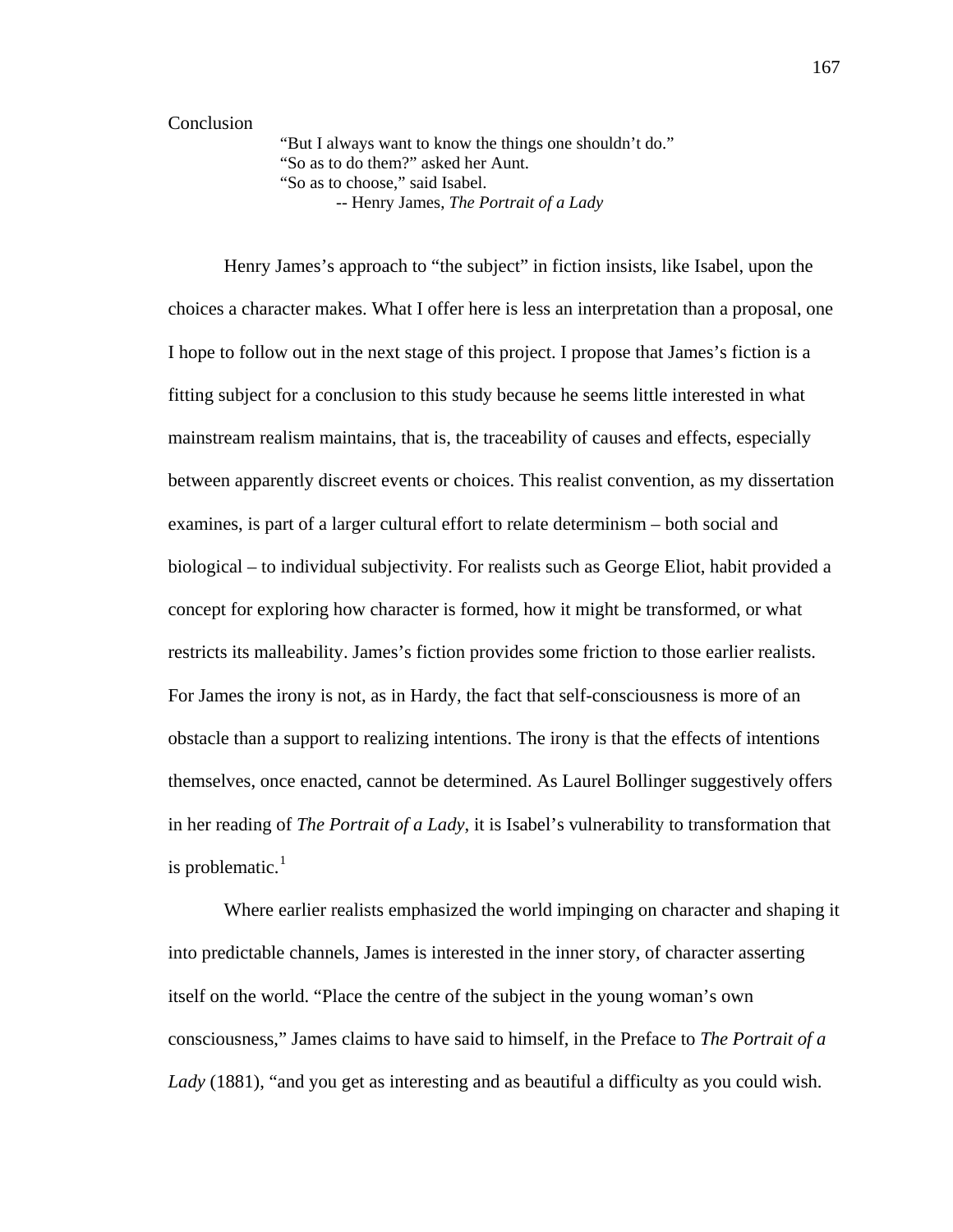Stick to that for the centre; put the heaviest weight into that scale, which will be so largely the scale of her relation to herself."<sup>[2](#page-179-1)</sup> Because Eliot gives us so much of Maggie's history, the question of what she will *do*, as James will ask of Isabel, is really not much of a mystery. Maggie will renounce her cousin's fiancé, true to her own sense of integrity, and regardless of how much it rattles St. Ogg's sense of propriety. Our first notion of Isabel Archer, on the other hand, comes via the marvelously condensed form of Mrs. Touchett's telegraph. All we hear of her character is that she is "quite independent." Like Lord Warburton, Mr. Touchett and Ralph, at least initially, we know not whether her "independence" refers to her financial status, her moral sense, or her being "simply […] fond of [her] own way" (10).

 Isabel insists that there was no plot involved in the story of her marriage to Gilbert Osmond: "There had been no plot, no snare; she had looked and considered and chosen. When a woman had made such a mistake, there was only one way to repair it  $$ just immensely (oh, with the highest grandeur!) to accept it. One folly was enough  $[\ldots]$  a second one would not much set it off" (440). Yet the plot of the novel turns on Ralph Touchett's request that his father divide Ralph's fortune with his cousin Isabel. Ralph wants to see what will happen when Isabel has the *means* to be independent. Ralph's position, of course, is that of the novelist himself. And we understand some of James's ambivalence about such a plot when Mr. Touchett expresses his concern about the bequest to Ralph: "It seems to me immoral," he tells him. "I don't know that it's right to make everything so easy for a person" (198). On the contrary, the money does not make it easy for her, though it does give Isabel perfect freedom to choose, and perfect freedom to make her terrible mistake. It's "a risk," as Ralph concedes to his father regarding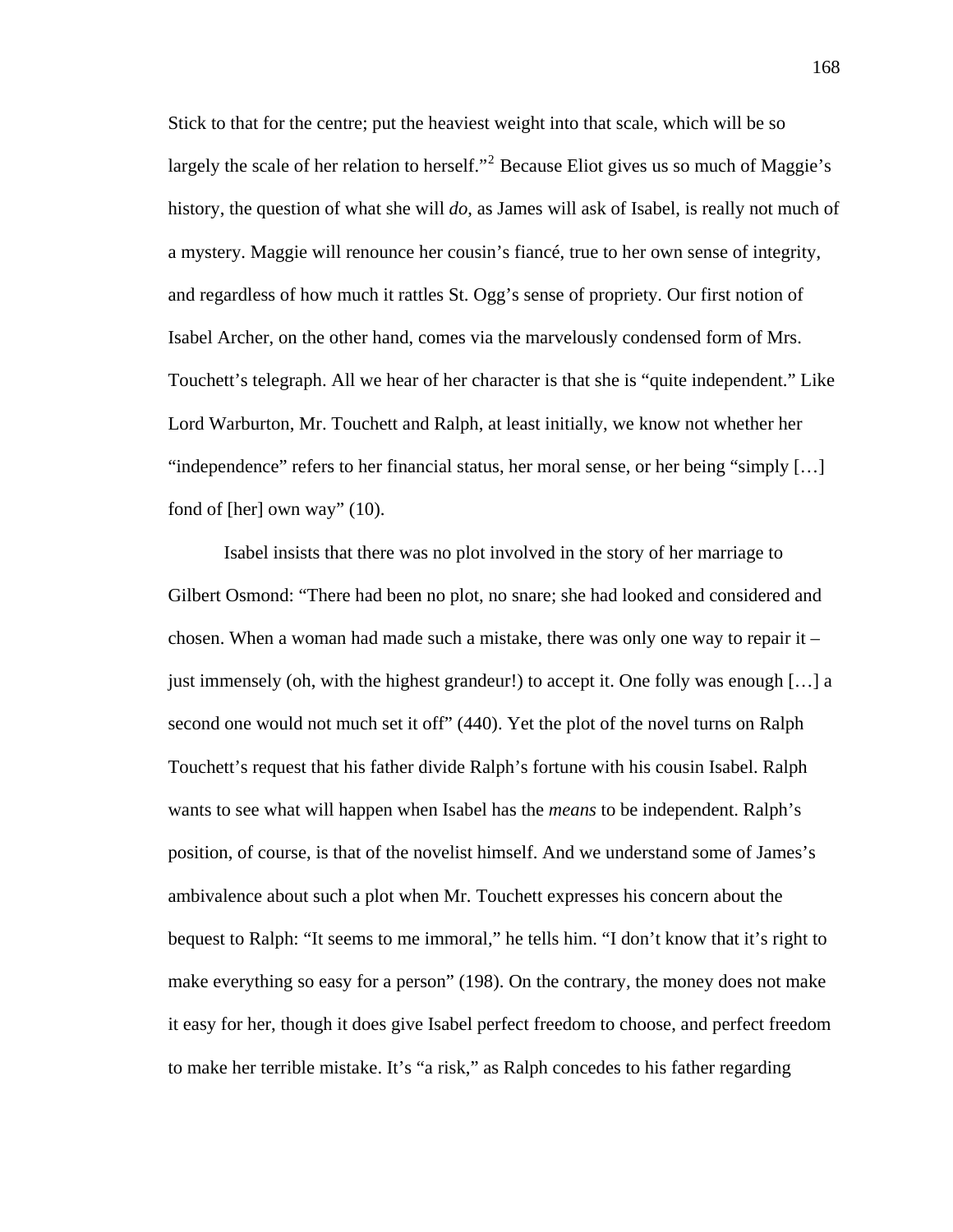Isabel becoming a target of fortune hunters, "but I think it's small, and I'm prepared to take it" (199). The calculated risk Ralph claims that *he* takes is not ethical; it is not his risk. He treats Isabel like a piece of fine entertainment. (Which is, of course, exactly what Isabel Archer is.)

Readers have long understood the realist novel to be concerned with moments of moral choice. But readers of James's fiction cannot default to the perdurability of habit to explain the behavior that gets characters into moral predicaments. It is difficult to say with certainty that Isabel's independence causes her wretched marriage. Ralph and Mrs. Touchett both warn her against Gilbert Osmond, and Isabel thinks she knows better than they who would suit her. Perhaps the problem occurs in losing her sense of independence, and choosing to marry rather than look about her, as she had intended. Or then again, we could blame her mistake on the fact that she is just too naïve for the worldly machinations of Osmond and his old lover, Serena Merle. The focus on Isabel's consciousness highlights her agency and her sensations of awareness rather than the predictability of any of her actions. Even where cause and effect are known, James creates a complex of motives that makes it impossible to trace a single cause to a particular effect. Her own sensations, moment to moment, while physiological, are not habitual. It is difficult to guess what Isabel will decide to do.

Indeed, James often skips over moments of decision altogether, as J. Hillis Miller claims in an essay on *The Portrait of a Lady*, "What is a Kiss?" Miller finds this "systematic nonrepresentation of Isabel's crucial moments of decision […] exceedingly peculiar and in need of explanation."<sup>[3](#page-179-1)</sup> Bollinger similarly points out in her essay that James, different from other realists, "relinquishes control of his narrative at the very point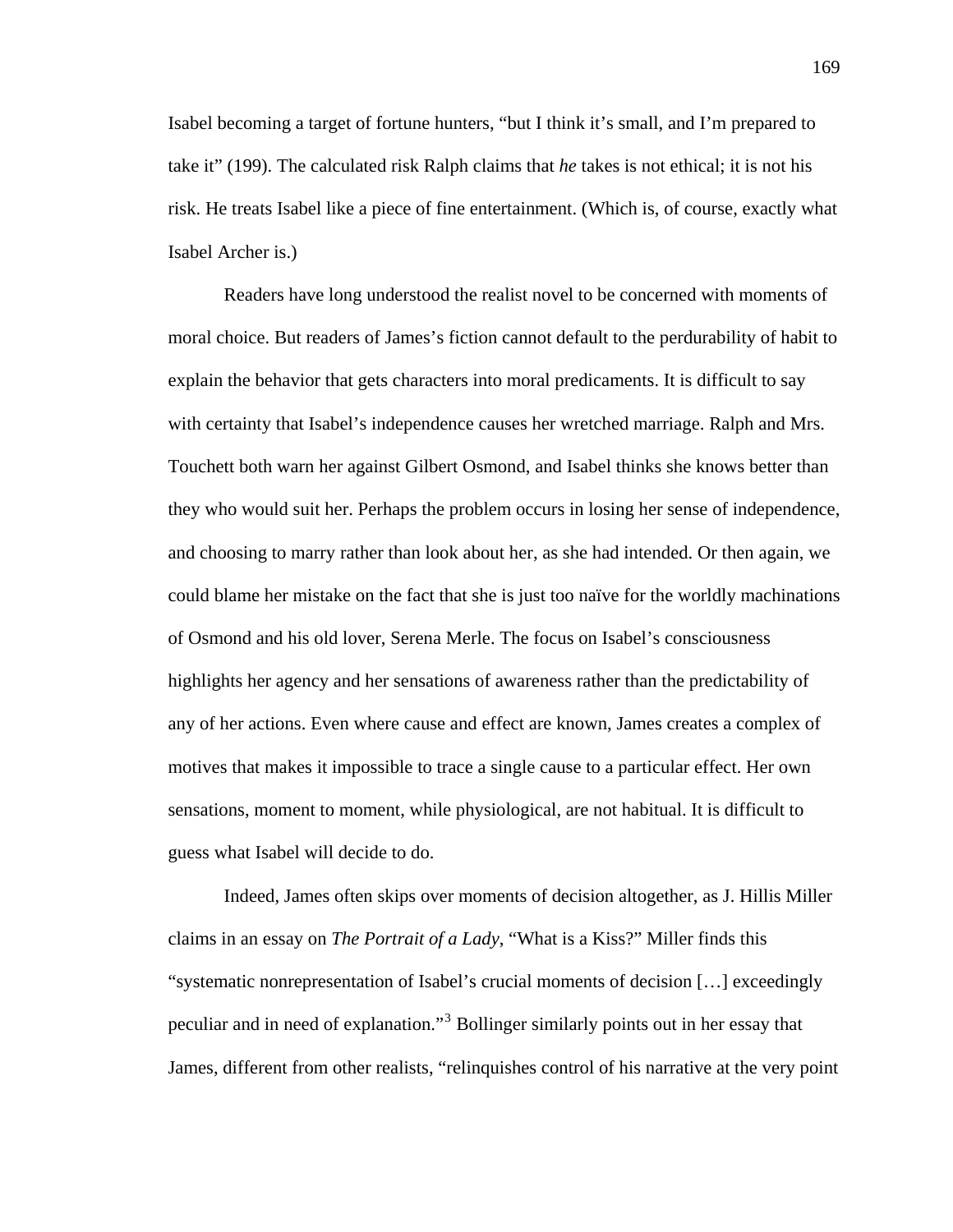where meaning is most at stake" (141). By focusing on Isabel's consciousness, James is able to conceal information that Isabel does not have. George Eliot, in the passage I examined in Chapter three, alerts her readers to what Maggie does not know, aligning her readers with the superior knowledge of the narrator. (*The Mill* 288; Allen 122). James achieves great ironic effect by revealing information crucial to understanding the story only after the fact, or rather, after the event. The reader's knowledge is aligned with Isabel's in her slow realization – a putting two and two together – of the dismal circumstances of her marriage: "to live in world illumined by lurid flashes" (610). The illuminations are quite lurid – Pansy's genealogy, Osmond's adventuring, and worst of all, that Isabel herself played tame to attract him. Her desire to expand herself and her subsequent attachments to her decisions are conflicting and variable.

James's representation of subjectivity as mysterious and contradictory feels very different from earlier realists. Readers discover Isabel's second nature in the usual ways: through her own self-reflection, through the commentary of other characters, and through the narrator's judgments. Yet Isabel remains inexplicable. Why, for instance, is she drawn to Madame Merle? Upon meeting Madame Merle, Isabel is impressed by her extremely polished exterior – her musical talent especially, but more so her selfcommand, her "suppressed enthusiasm." The narrator tells us that Isabel "had become aware more than before of the advantage of being like that – of having made one's self a firm surface, a sort of corselet of silver" (436). Through that awareness, Isabel herself acquires a silver corselet, no longer out of aesthetic admiration for such body armor but rather out of necessity. She needs to hide her shame from Ralph, and to shield herself from Serena Merle's duplicity and her husband's cruelty. Caspar – as well as Henrietta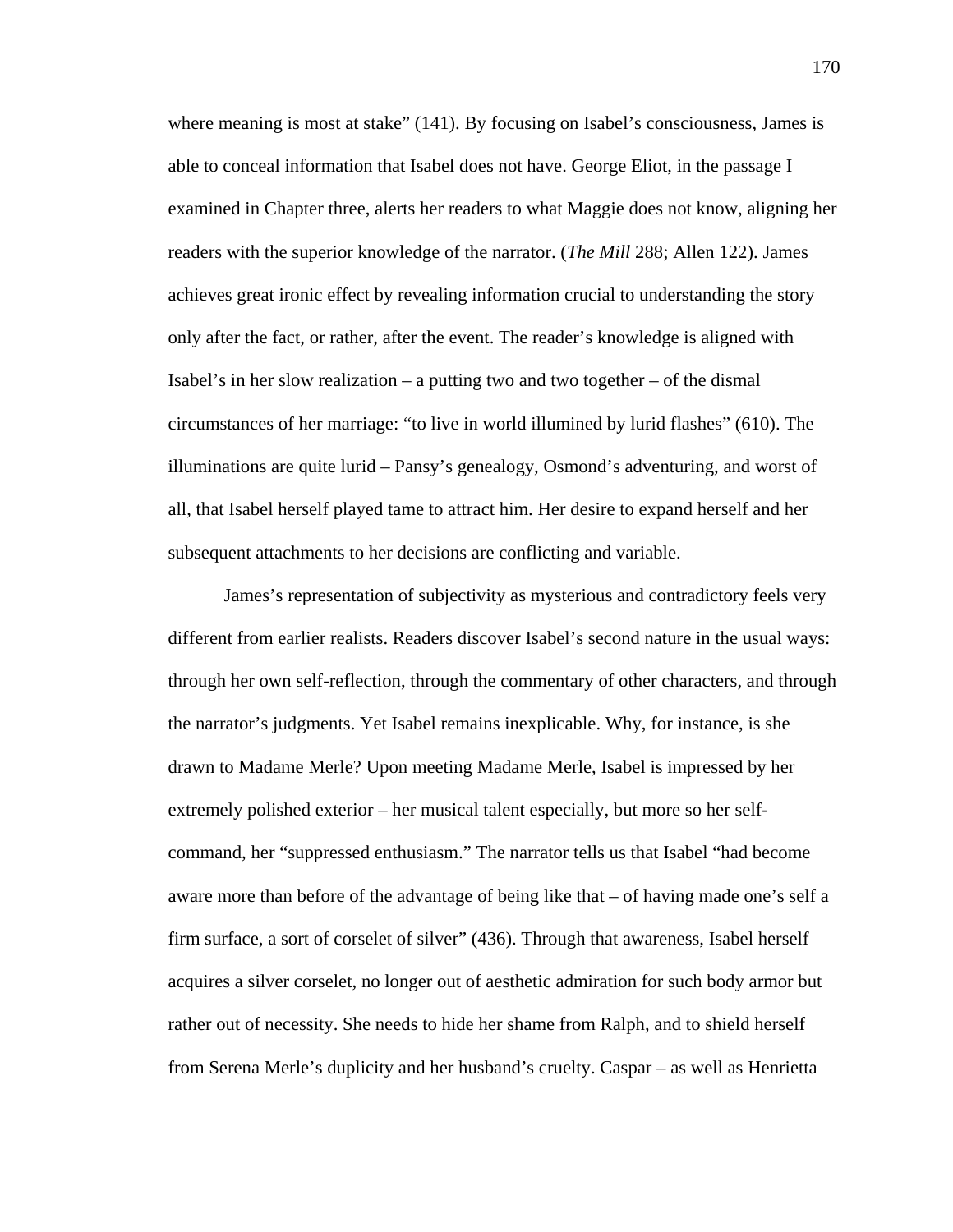and Ralph – find Isabel profoundly altered after her marriage: "You're somehow so still, so smooth, so hard. You're completely changed. You conceal everything" Caspar says despairingly to her. Ralph thinks, "The free, keen girl had become another person; what he saw was the fine lady who was supposed to represent something. What did Isabel represent? Ralph asked himself; and he could only answer by saying that she represented Gilbert Osmond. 'Good heavens, what a function!' he then woefully exclaimed. He was lost in wonder at the mystery of things" (426-27).

The greatest mystery of the novel is why Isabel decides to return to Rome after Ralph's death. Miller proposes that Isabel sticks to her promise, to her inhospitable home and loveless marriage because – for James, for the narrator, and for Isabel – "it is a way to avoid confronting the fact that selfhood is 'ondoyant et divers,' as Montaigne put it, 'wavering and diverse'":

> Subjectivity has no solid basis in a perdurable, preexisting, and indestructible selfhood. […] You do not have a self first and then decide on the basis of that. You decide, for reasons that remain ineffably mysterious and unaccountable. The decision gives you a self. This means that a new decision will give you a new self, for example, if Isabel is false to her solemn marriage vows and runs off with Caspar. 741-42

Such a view of subjectivity is one that Isabel initially does not see. She thinks her independence is inviolable, then Isabel feels that the "sole source of her mistake was within herself." For all her sense of superiority, her view of marriage is as conventional as Osmond's; it is a solemn vow, one that it would only make her look ridiculous to break. Though she never believed people were meant to suffer, at the end of the novel,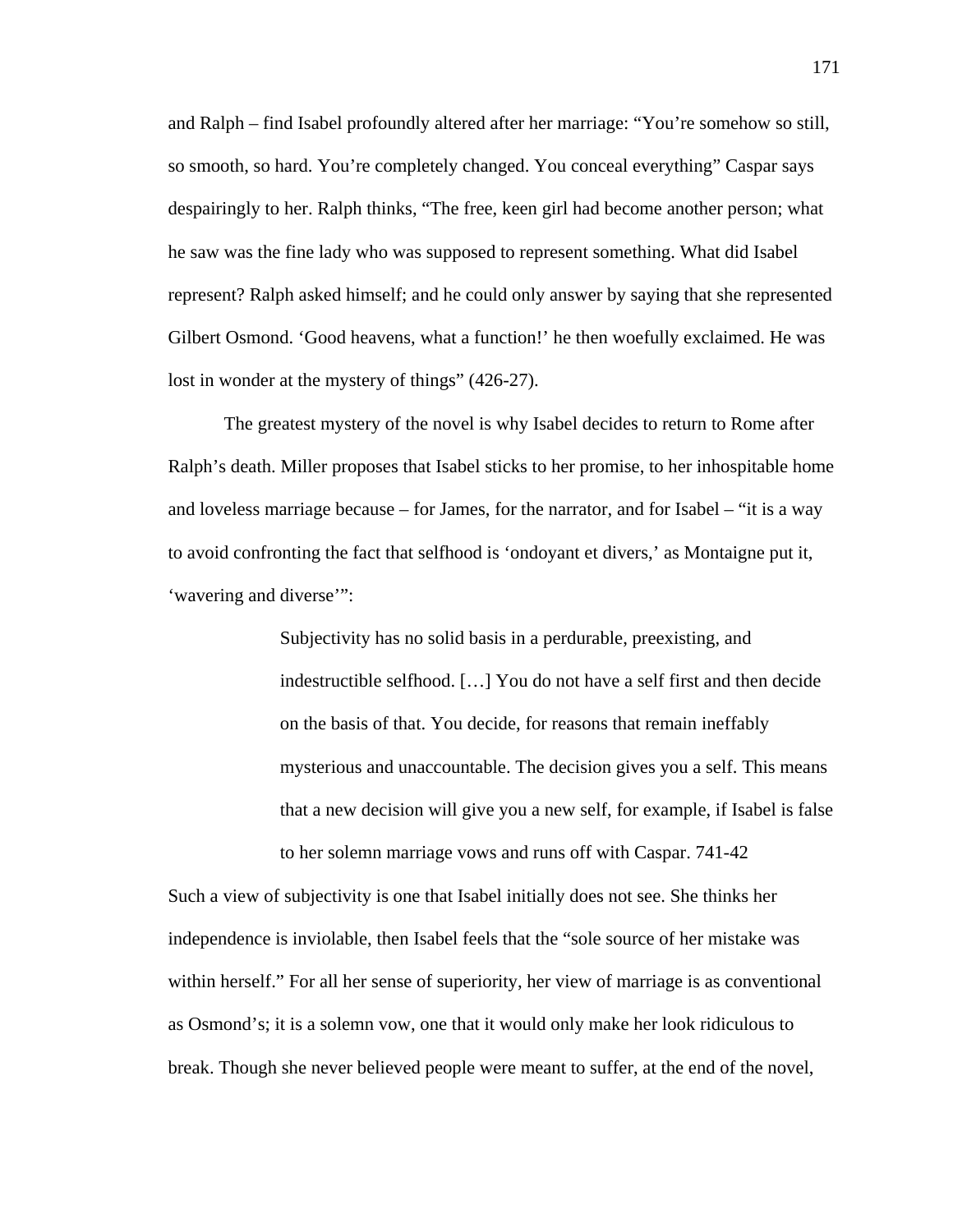she seems to think that she must be heroic, and play her tragic role to the end. When she speaks with Caspar Goodwood, she does see the world as very big, "a mighty sea" even, but the "noise of waters […] in her own swimming head" somehow reminds her that her course is "a very straight path" (644). Her decision is "a subjective fact," just as her confusion is (644).

 Miller proposes that *The Portrait of a Lady* has an ethical lesson to teach its readers. He says, "It teaches that ethical decisions, if they are real decisions and not automatic preprogrammed actions, are never fully justifiable by rational explanations. They are leaps in the dark" (746). Subjectivity, as James explores it in *The Portrait*, is irrational. But at least we may keep company and be illumined by good spirits in the faint dawn.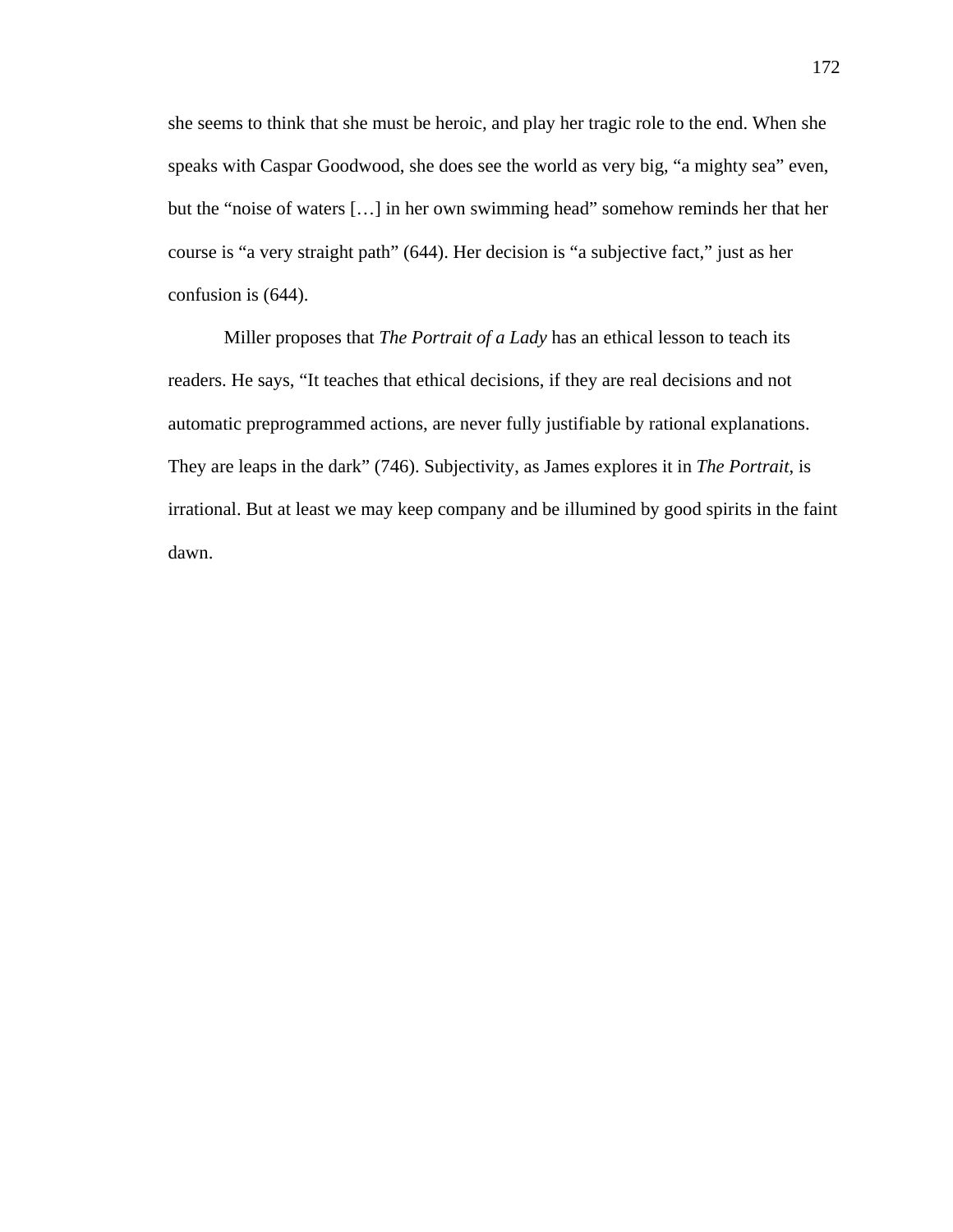<span id="page-179-1"></span><span id="page-179-0"></span> <sup>1</sup> Laurel Bollinger, "The Ethics of Reading: The Struggle for Subjectivity in *The Portrait of a*  Lady," Criticism 44.2 (Spring 2002), 139-60; 150.<br><sup>2</sup> Henry James, *The Portrait of a Lady*, ed. Nicola Bradbury and introduction Graham Greene

<sup>(</sup>Oxford: Oxford University Press, 1981) xxxv; epigraph, 71.<br><sup>3</sup> J. Hillis Miller, *Critical Inquiry* 31 (Spring 2005), 722-46; 738.